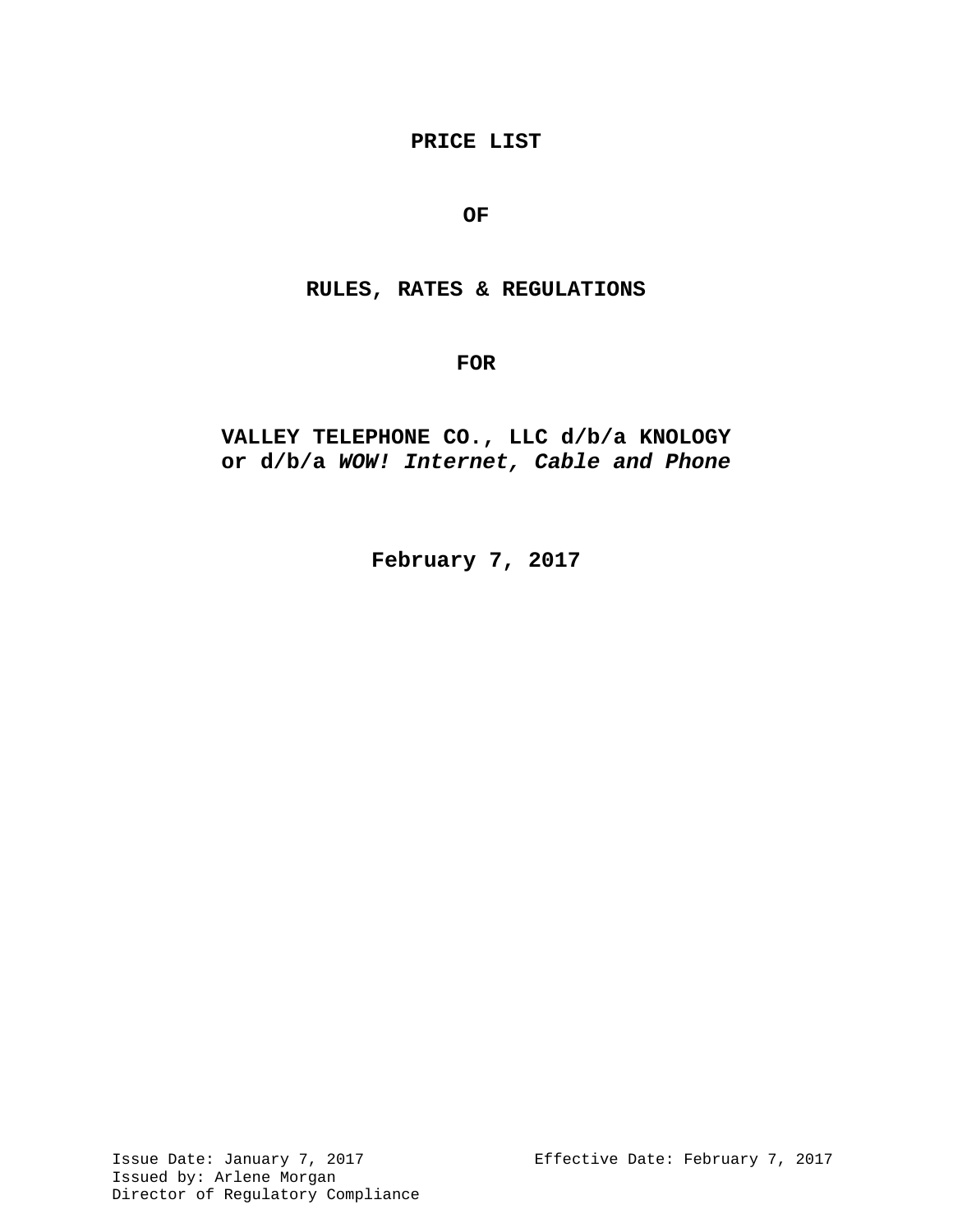#### TABLE OF CONTENTS

Section

INDEX

- SECTION 1 RATE SUMMARY
- SECTION 2 BASIC LOCAL EXCHANGE
- SECTION 6 SERVICE CONNECTION CHARGES
- SECTION 7 MISCELLANEOUS SERVICE ARRANGEMENTS
- SECTION 8 COIN TELEPHONE SERVICE
- SECTION 12 CHARGES APPLICABLE UNDER SPECIAL CONDITIONS
- SECTION 13 INTERCONNECTION WITH COMMUNICATIONS EQUIPMENT AND SYSTEMS PROVIDED BY THE COMPANY
- SECTION 25 GENERAL RULES AND REGULATIONS
- SECTION 26 DEFINITIONS
- SECTION 27 DIRECTORY LISTINGS
- SECTION 30 LONG-DISTANCE SERVICES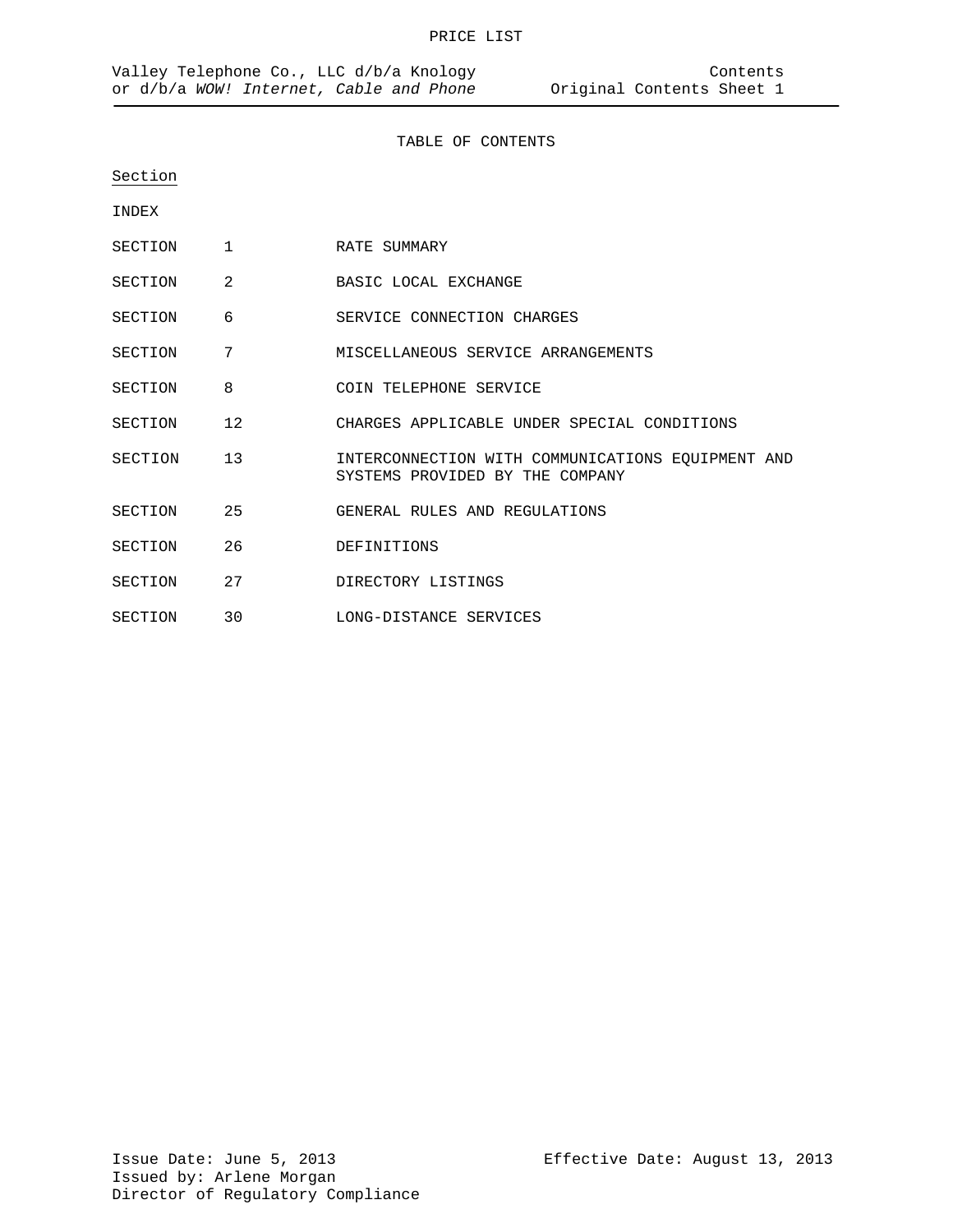| Valley Telephone Co., LLC d/b/a Knology<br>or d/b/a WOW! Internet, Cable and Phone | Original Index Sheet 1 | Index          |
|------------------------------------------------------------------------------------|------------------------|----------------|
| INDEX                                                                              |                        |                |
| Subject                                                                            | Section                | Sheet No.      |
| $-A-$                                                                              |                        |                |
| Abuse or Fraudulent Use of Service                                                 | 25.2                   | $\overline{2}$ |
| Acoustic or Inductive Connections                                                  | 13.4                   | 10             |
| Acronyms and Abbreviations                                                         | 26.2                   | 20             |
| Adjustments for Taxing Authority Payments                                          | 25.4                   | 28             |
| Advance Payments                                                                   | 25.3                   | 15             |
| Advance Payments (Mobile Telephone and                                             |                        |                |
| Paging Service)                                                                    | 9.1                    | 5              |
| Alabama Relay Center Restrictions                                                  | 25.2                   | 10             |
| Alphabetical Listing of Exchanges                                                  | 2.4                    | $\overline{2}$ |
| Alterations                                                                        | 25.3                   | 19             |
| Application for Service                                                            | 25.3                   | 12             |
| Application of Business Rates                                                      | 25.3                   | 13             |
| Application of Residence Rates                                                     | 25.3                   | 15             |
| Application of Regulations                                                         | 25.1                   | $\mathbf{1}$   |
| Application of Service Charges                                                     | 6.3                    | 5              |
| Authorization                                                                      | 2.6                    | 4              |
| Automatic Call Distribution Service                                                | 7.14                   | 19             |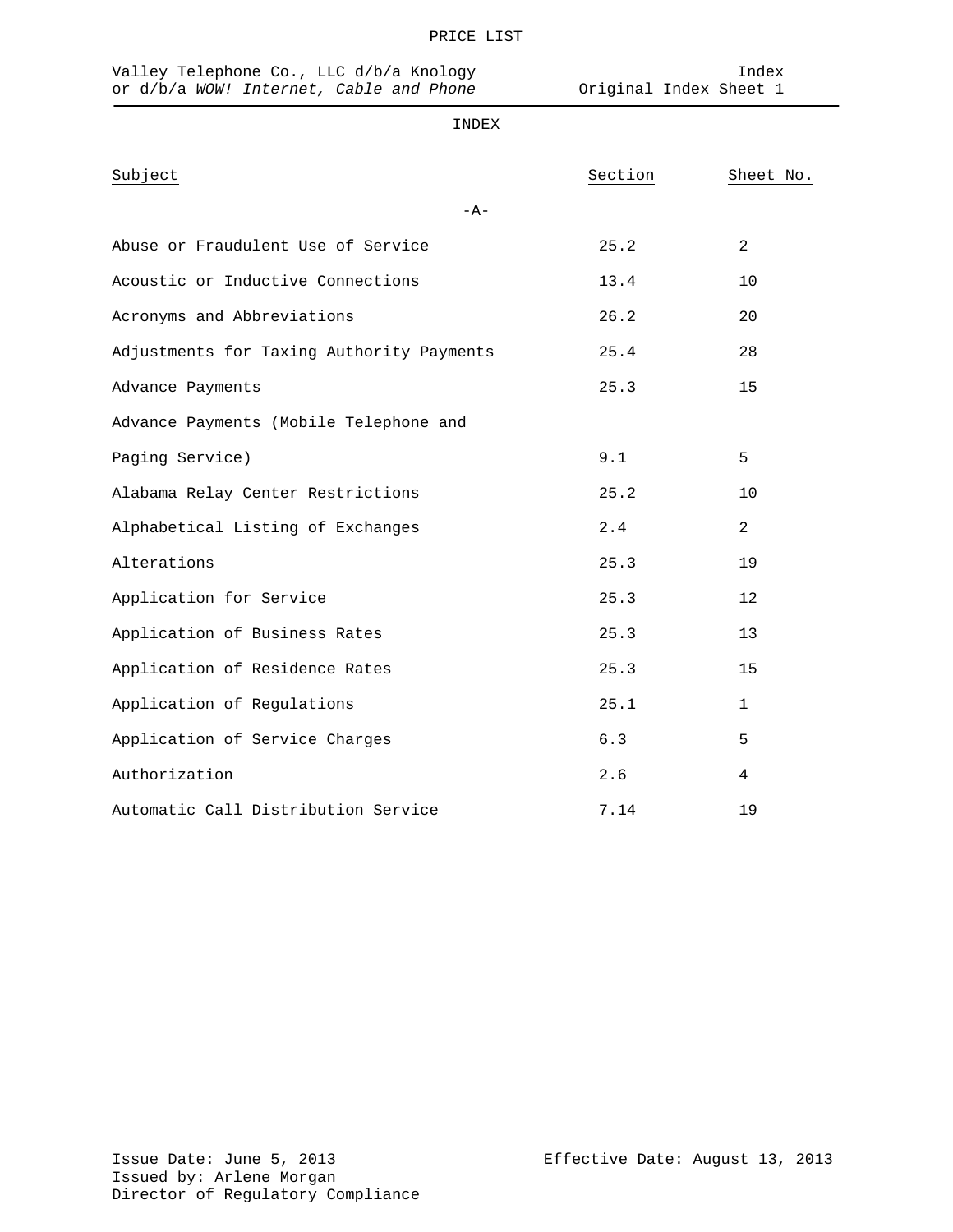| Valley Telephone Co., LLC d/b/a Knology<br>or d/b/a WOW! Internet, Cable and Phone | Original Index Sheet 2 | Index        |
|------------------------------------------------------------------------------------|------------------------|--------------|
| INDEX<br>Subject                                                                   | Section                | Sheet No.    |
| $-B-$                                                                              |                        |              |
| Basic Local Exchange Rates                                                         | 2.7                    | 4            |
| Basic Local Exchange Service                                                       | 2                      | 1            |
| Basic Local Service Rate Groups (N/A)                                              | 2.2                    | 1            |
| Booths                                                                             | 8.4                    | 14           |
| $-C-$                                                                              |                        |              |
| Cancellation Charges                                                               | 12.6                   | 6            |
| Central Office Blocking                                                            | 8.3                    | 10           |
| Centrex Rates                                                                      | 15.4                   | 1            |
| Centrex Services                                                                   | 15                     | $\mathbf{1}$ |
| Charges Applicable Under Special Conditions                                        | 12                     | 1            |
| Change of Occupancy                                                                | 25.3                   | 23           |
| Coin Telephone Service                                                             | 8                      | $\mathbf{1}$ |
| Coinless Commercial Credit Card Service                                            | 8.5                    | 15           |
| Concession Service                                                                 | 2.11                   | 8            |
| Concurrence Statements                                                             | 3                      | 1            |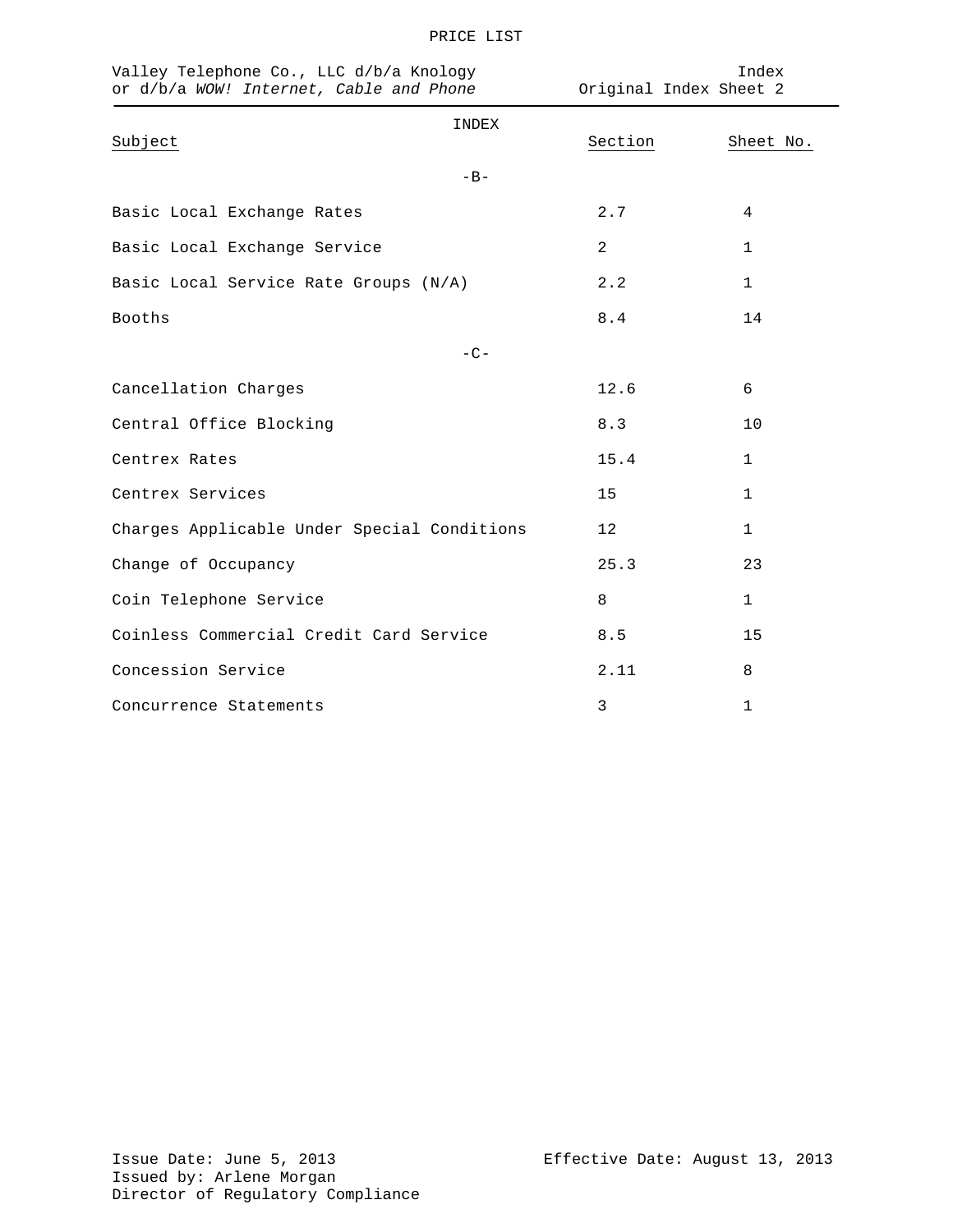| n |
|---|
|   |

| Valley Telephone Co., LLC d/b/a Knology<br>or d/b/a WOW! Internet, Cable and Phone                                              |         | Index<br>Original Index Sheet 3 |  |
|---------------------------------------------------------------------------------------------------------------------------------|---------|---------------------------------|--|
| INDEX<br>Subject                                                                                                                | Section | Sheet No.                       |  |
| $-C-$                                                                                                                           |         |                                 |  |
| Connections of Grandfathered Terminal<br>Equipment and Grandfathered<br>Communications Systems (N/A)                            | 13.3    | 10                              |  |
| Connections of Customer-Provided<br>Communications Systems not Subject<br>to Part 68 of FCC Rules and<br>Regulations (Reserved) | 13.5    | 10                              |  |
| Connections of Customer-Provided<br>Terminal Equipment Specifically Excluded<br>from the FCC Registration Program               | 13.6    | 11                              |  |
| Connections of Registered Terminal<br>Equipment and Systems                                                                     | 13.2    | 8                               |  |
| Construction in Residential Development                                                                                         | 12.4    | 4                               |  |
| Custom Calling Services                                                                                                         | 7.2     | 2                               |  |
| Custom Local Area Signaling Service - CLASS                                                                                     | 7.2.1   | 5.1                             |  |
| Customer Billing                                                                                                                | 25.3    | 16                              |  |
| Customer Premises Inside Wire                                                                                                   | 13.7    | 11                              |  |
| Customer Responsibility                                                                                                         | 12.7    | 6                               |  |
| Customized Number Service (N/A)                                                                                                 | 7.5     | 6                               |  |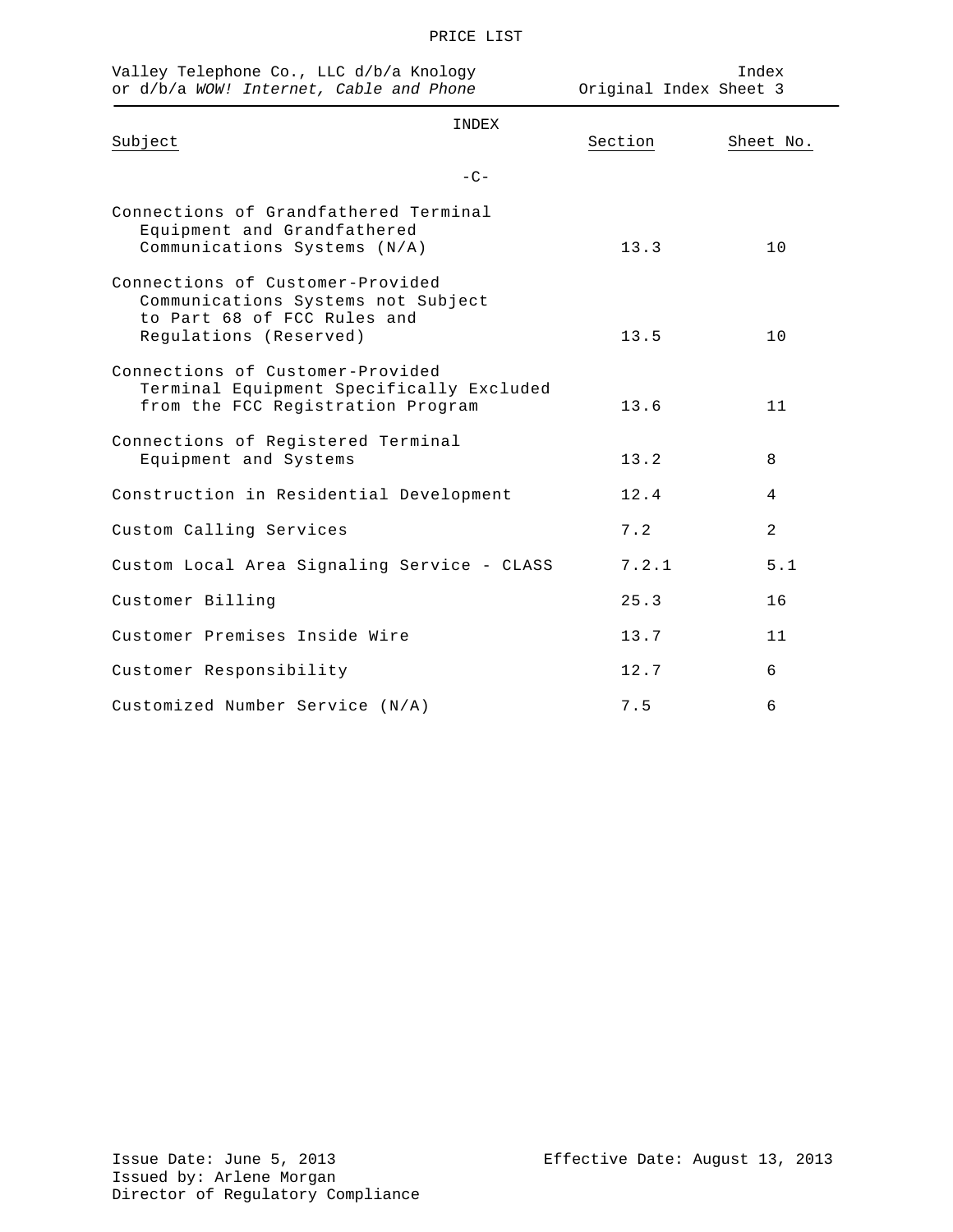| Valley Telephone Co., LLC d/b/a Knology<br>or d/b/a WOW! Internet, Cable and Phone |       | Index<br>Original Index Sheet 4 |              |
|------------------------------------------------------------------------------------|-------|---------------------------------|--------------|
| Subject                                                                            | INDEX | Section                         | Sheet No.    |
|                                                                                    | $-D-$ |                                 |              |
| Data Service                                                                       |       | 7.12.3                          | 13           |
| Datapath Service                                                                   |       | 7.12.4                          | 16           |
| Definitions                                                                        |       | 26                              | $\mathbf{1}$ |
| Denial or Rostrally of Service                                                     |       | 9.1                             | 8            |
| Deposits (Mobile Telephone and Paging<br>Service                                   |       | 9.1                             | 5            |
| Deposits                                                                           |       | 25.4                            | 26           |
| Direct-Inward Dialing Service                                                      |       | 7.8                             | 6            |
| Directory Assistance Local                                                         |       | 2.12                            | 9            |
| Directories                                                                        |       | 25.5                            | 37           |
| Directory Listings (Mobile Telephone<br>Paging and Service                         |       | 9.1                             | 11           |
| Directory Listings                                                                 |       | 27                              | $\mathbf{1}$ |
| Discontinuance of Service<br>Failure to Maintain Credit                            |       | 25.4                            | 27           |
| Dual Party Relay Service                                                           |       | 2.13                            | 10           |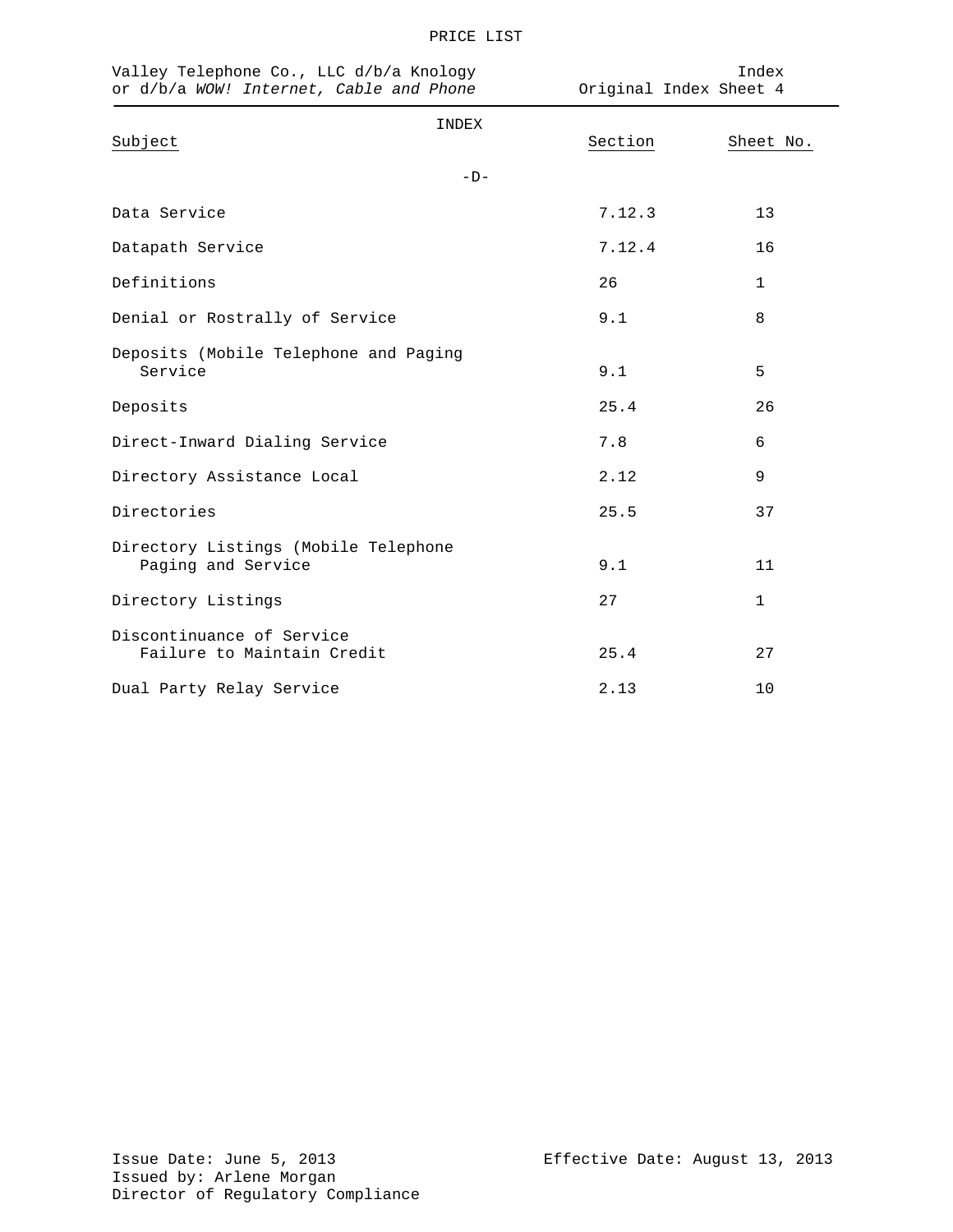| Valley Telephone Co., LLC d/b/a Knology<br>or d/b/a WOW! Internet, Cable and Phone | Original Index Sheet 5 | Index        |
|------------------------------------------------------------------------------------|------------------------|--------------|
| INDEX<br>Subject                                                                   | Section                | Sheet No.    |
| $-E-$                                                                              |                        |              |
| End User Charge                                                                    | 2.7.1                  | 6            |
| Establishment and Furnishing of Service                                            | 25.3                   | 12           |
| Establishment and Maintenance of Credit                                            | 25.4                   | 25           |
| Exchange Regarding<br>Extended Area Service (N/A)                                  | 2.9<br>2.10            | 7<br>7       |
| $-F-$                                                                              |                        |              |
| Foreign Exchange Service                                                           | 11                     | $\mathbf 1$  |
| Furnishing of Service                                                              | 25.5                   | 33           |
| $-G-$                                                                              |                        |              |
| General Rules and Regulations                                                      | 25                     | $\mathbf{1}$ |
| $-H-$                                                                              |                        |              |
| Hazardous or Inaccessible Locations                                                | 13.1                   | 6            |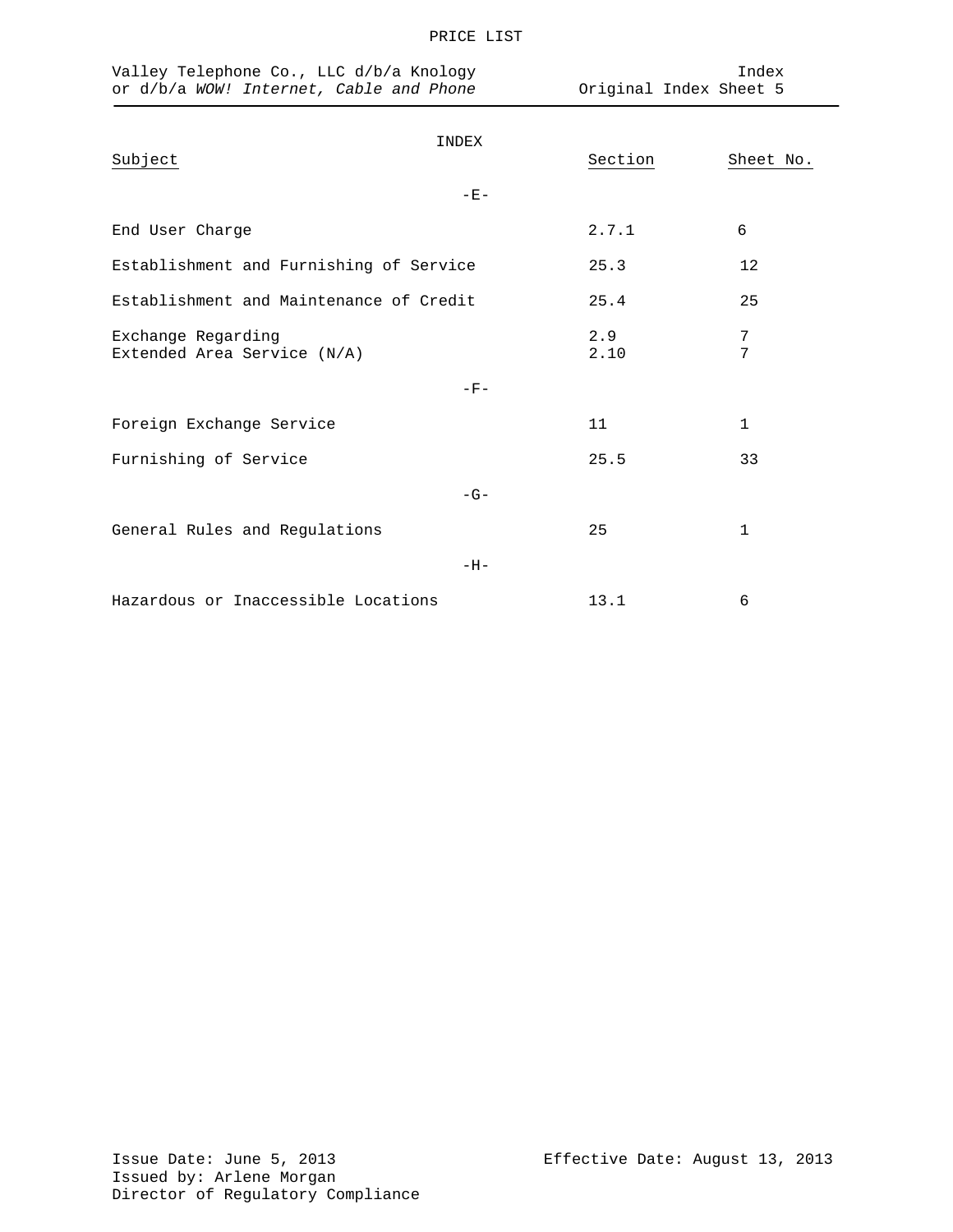| ᠇ |
|---|
|   |

| Valley Telephone Co., LLC d/b/a Knology<br>or d/b/a WOW! Internet, Cable and Phone       |       | Index<br>Original Index Sheet 6 |              |
|------------------------------------------------------------------------------------------|-------|---------------------------------|--------------|
| Subject                                                                                  | INDEX | Section                         | Sheet No.    |
|                                                                                          | -I-   |                                 |              |
| Impaired Hearing Equipment                                                               |       | 7.15                            | 31           |
| Initial Contract Period and Termination<br>of Service by Customer                        |       | 9.1                             | 6            |
| Interconnection with Communications<br>Equipment and Systems Provided<br>By the Customer |       | 13                              | $\mathbf{1}$ |
| Interchanges Service                                                                     |       | 10.4                            | 7            |
| Intraexchange Service                                                                    |       | 10.3                            | 5            |
| Joint Use of Service                                                                     | $-J$  | 7.11                            | 10           |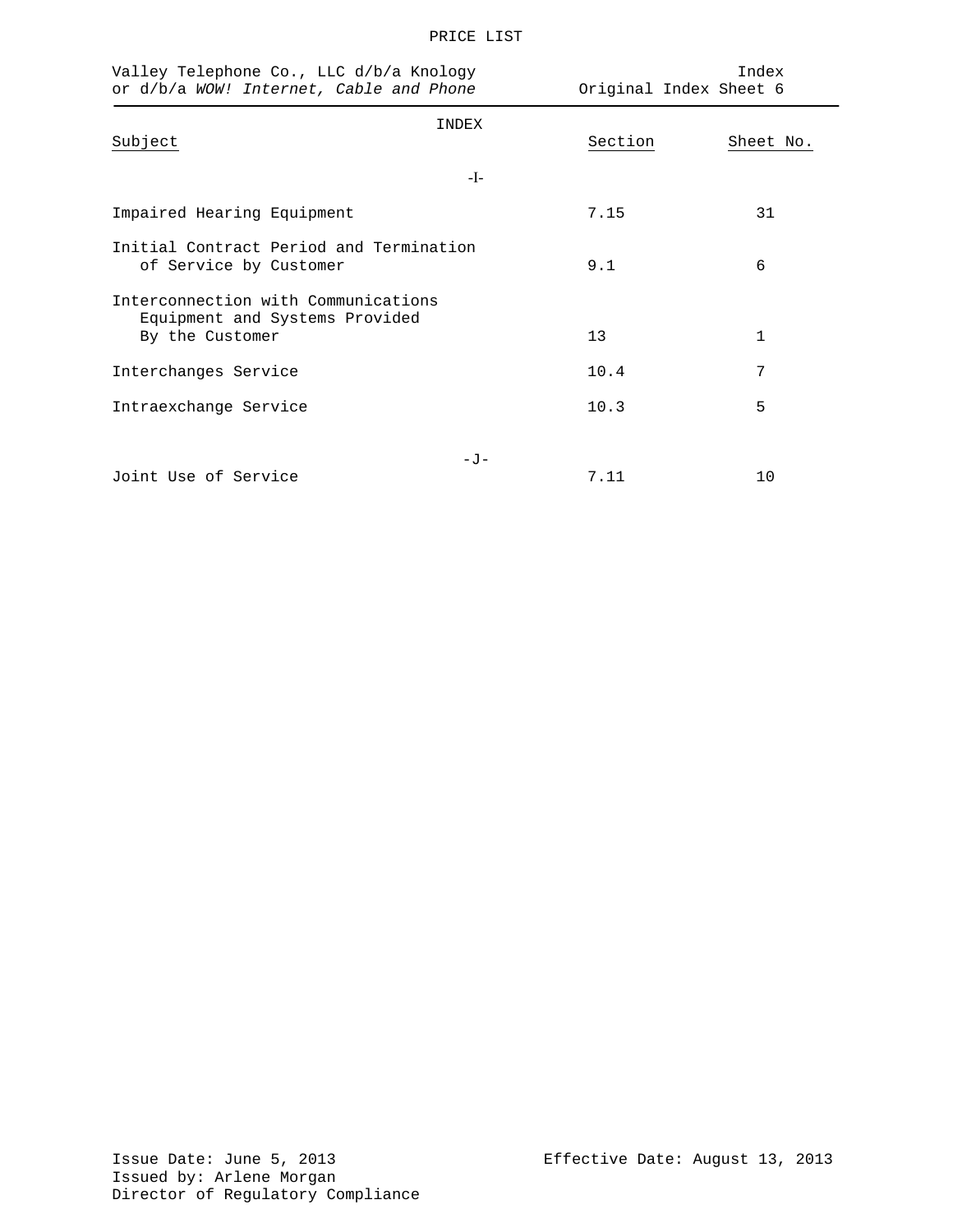| Valley Telephone Co., LLC d/b/a Knology<br>or d/b/a WOW! Internet, Cable and Phone | Original Index Sheet 7 | Index        |
|------------------------------------------------------------------------------------|------------------------|--------------|
| INDEX<br>Subject                                                                   | Section                | Sheet No.    |
| $-L-$                                                                              |                        |              |
| Late Payment Charge                                                                | 25.3                   | 17           |
| Liability                                                                          | 25.5                   | 29           |
| Low Income Assistance Program                                                      | 2.14                   | 11           |
| Limitations and Use of Service                                                     | 25.6                   | 38           |
| Line Extension Charges                                                             | 12.1                   | 1            |
| Deleted                                                                            | 6.4                    | 6            |
| Local Calling Areas                                                                | 2.5                    | 3            |
| Local Directory Assistance Service                                                 | 2.12                   | 9            |
| $-M-$                                                                              |                        |              |
| Maintenance and Repair                                                             | 25.5                   | 33           |
| Message Telecommunications Service                                                 | 4                      | 1            |
| Message Toll Telephone Service                                                     | 3                      | 1            |
| Minimum Contract Period                                                            | 25.2                   | 5            |
| Miscellaneous Service Arrangements                                                 | 7                      | 1            |
| Mobile Provider Interconnection                                                    | 9                      | $\mathbf{1}$ |
| Moves or Changes of Existing Construction                                          | 12.3                   | 3            |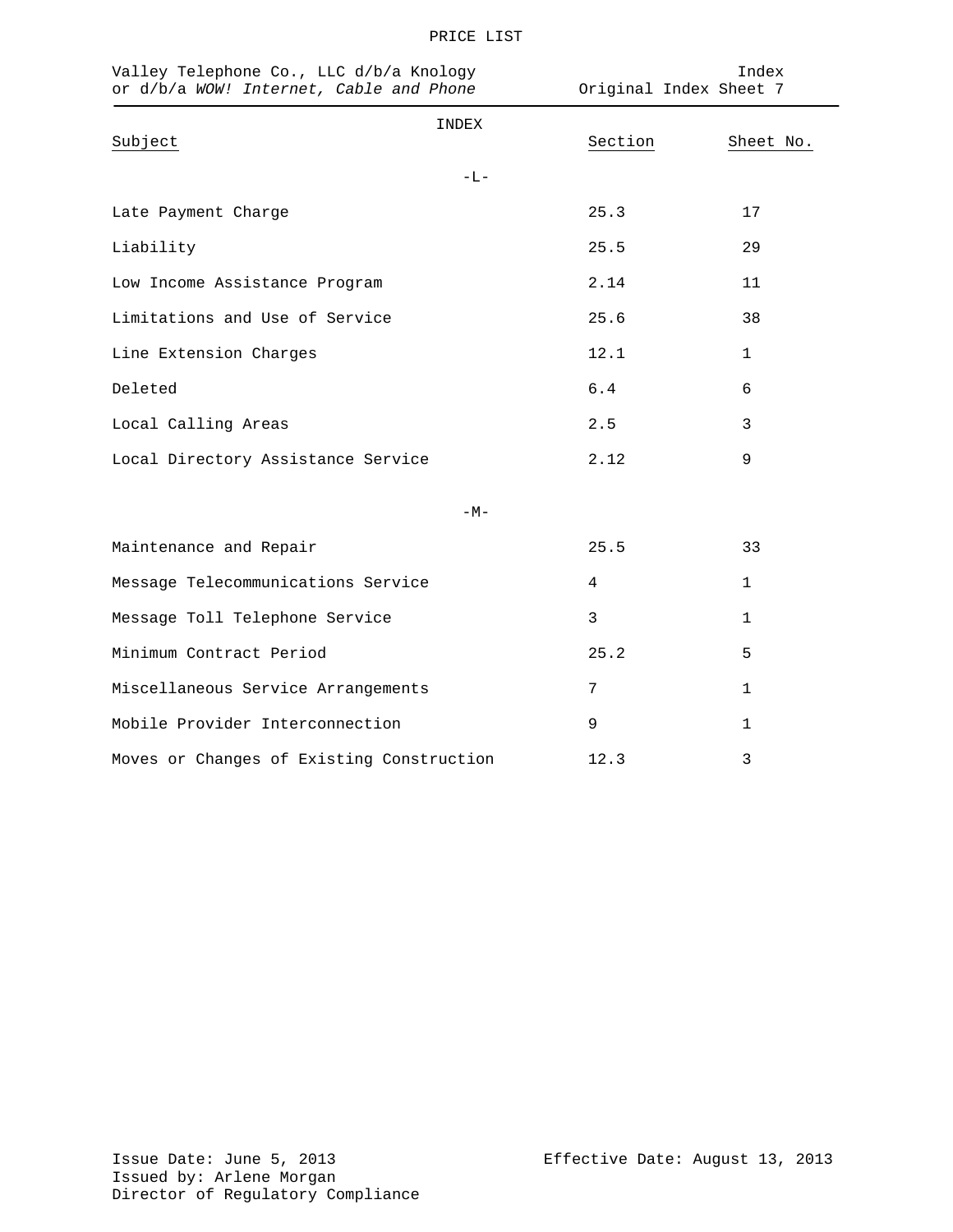| Valley Telephone Co., LLC d/b/a Knology<br>or d/b/a WOW! Internet, Cable and Phone |       | Index<br>Original Index Sheet 8 |           |  |
|------------------------------------------------------------------------------------|-------|---------------------------------|-----------|--|
| Subject                                                                            | INDEX | Section                         | Sheet No. |  |
|                                                                                    | $-N-$ |                                 |           |  |
| Network Facilities for Use With Automatic<br>Dialing and Announcing Devices        |       | 25.6                            | 38        |  |
|                                                                                    | $-0-$ |                                 |           |  |
| Obligation and Liability of the Company                                            |       | 25.5                            | 29        |  |
| Obligation of Customer                                                             |       | 9.1                             | 2         |  |
| Obsolete Service Offerings (Reserved)                                              |       | 100                             | 1         |  |
| Off Premises Station Services (N/A)                                                |       | 7.7                             | 6         |  |
| Optional Service Features                                                          |       | 8.3                             | 9         |  |
| Order of Precedence in Adding Mobile<br>Units                                      |       | 9.1                             | 10        |  |
|                                                                                    | $-P-$ |                                 |           |  |
| Payment for Service                                                                |       | 9.1                             | 5         |  |
| Private Line Service                                                               |       | 10                              | 1         |  |
| Private Right-of-Way                                                               |       | 12.1                            | 3         |  |
| Provisions of Channels and Equipment                                               |       | 13.1                            | 6         |  |
| Provision of Equipment                                                             |       | 25.5                            | 30        |  |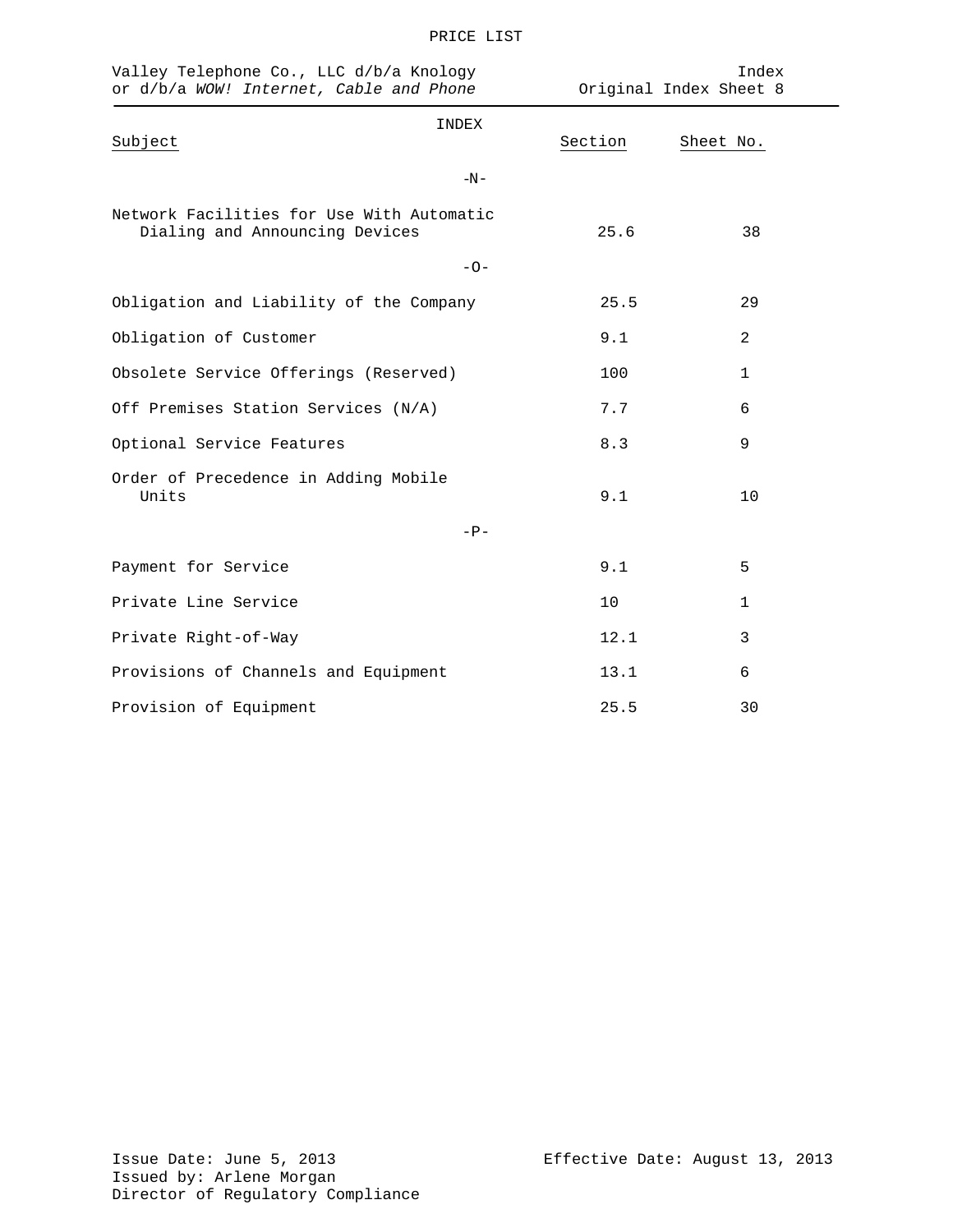| Valley Telephone Co., LLC d/b/a Knology<br>or d/b/a WOW! Internet, Cable and Phone | Original Index Sheet 9 | Index        |
|------------------------------------------------------------------------------------|------------------------|--------------|
| INDEX<br>Subject                                                                   | Section                | Sheet No.    |
| $-P-$                                                                              |                        |              |
| Public Telephone Access Line Service                                               | 8.3                    | 5            |
| Public Telephone Service                                                           | 8.1                    | $\mathbf{1}$ |
| $-R -$                                                                             |                        |              |
| Radio Paging Service                                                               | 9.2                    | 12           |
| Radio Transmission Channels                                                        | 10.5                   | 8            |
| Rate Application (Foreign Exchange Service)                                        | 11.2                   | 2            |
| Rates and Charges Public Telephone<br>Access Line Service)                         | 8.3                    | 11           |
| Rates (Service Connection Charges)                                                 | $6.5$                  | 8            |
| Rate Summary                                                                       | $\mathbf{1}$           | $\mathbf{1}$ |
| Recording, Producing, and Automatic Answering<br>and Recording Equipment           | 13.1                   | 6            |
| Regrouping $(N/A)$                                                                 | 2.3                    | $\mathbf{1}$ |
| Remote Call Forwarding                                                             | 7.6                    | 6            |
| Resale of Service                                                                  | 25.2                   | 9            |
| Responsibility of the Customer                                                     | 13.1                   | 1            |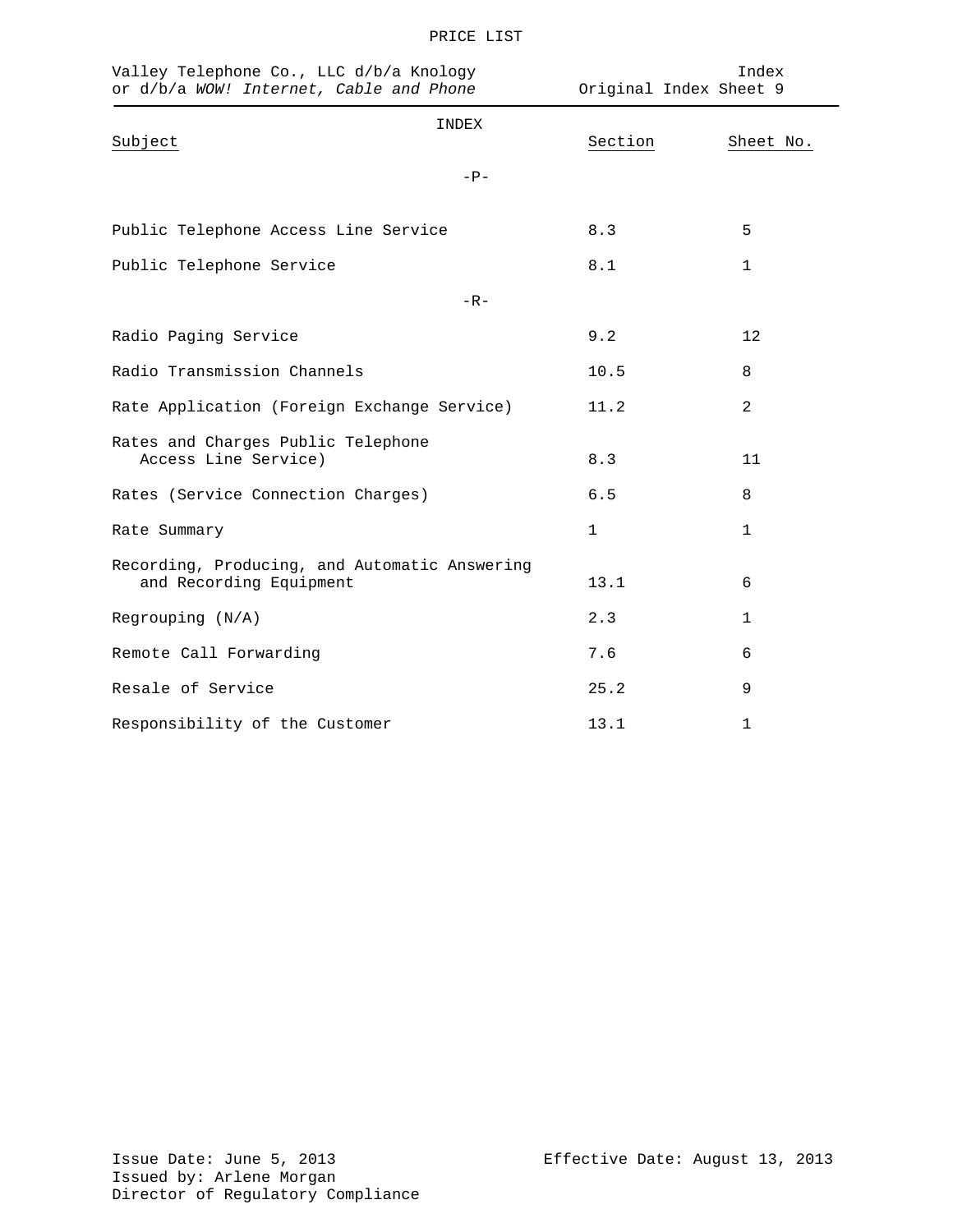| Valley Telephone Co., LLC d/b/a Knology<br>or d/b/a WOW! Internet, Cable and Phone |         | Index<br>Original Index Sheet 10 |  |
|------------------------------------------------------------------------------------|---------|----------------------------------|--|
| INDEX<br>Subject                                                                   | Section | Sheet No.                        |  |
| $-R-$                                                                              |         |                                  |  |
| Responsibility of the Subscriber                                                   | 8.3     | 6                                |  |
| Responsibility of the Telephone Company                                            | 13.1    | 3                                |  |
| Restoration Charge                                                                 | 25.4    | 27                               |  |
| Restoration of Service                                                             | 25.2    | 9                                |  |
|                                                                                    |         |                                  |  |
| $-S-$                                                                              |         |                                  |  |
| Seasonal and Vacation Service                                                      | 7.9     | 7                                |  |
| Service Agreements                                                                 | 9.1     | 8                                |  |
| Service Connection Charges                                                         | 6       | $\mathbf{1}$                     |  |
| Short Term Service                                                                 | 7.12.1  | 12                               |  |
| Special Assembles of Speculative Projects                                          | 25.3    | 22                               |  |
| Special Billing Number                                                             | 7.10    | 9                                |  |
| Special Construction                                                               | 25.3    | 20                               |  |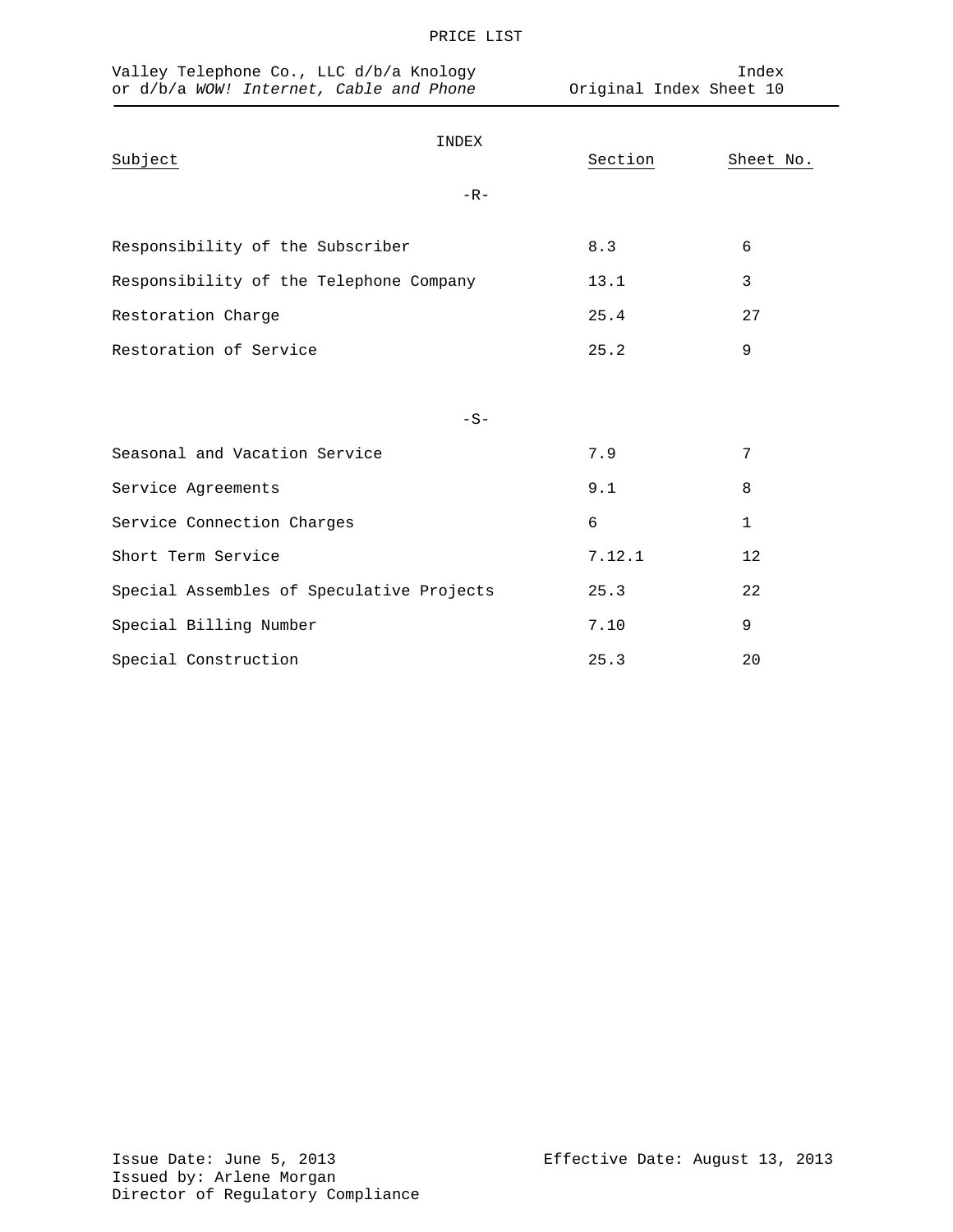| Valley Telephone Co., LLC d/b/a Knology<br>or d/b/a WOW! Internet, Cable and Phone |                | Index<br>Original Index Sheet 11 |              |  |
|------------------------------------------------------------------------------------|----------------|----------------------------------|--------------|--|
| Subject                                                                            | INDEX<br>$-S-$ | Section                          | Sheet No.    |  |
| Special Line Conditioning                                                          |                | 7.12.2                           | 13           |  |
| Special Type Construction                                                          |                | 12.5                             | 5            |  |
| Subscriber Complaints                                                              |                | 25.2                             | 10           |  |
| Special Type Construction                                                          |                | 12.5                             | 5            |  |
|                                                                                    | $-T-$          |                                  |              |  |
| Telephone Numbers                                                                  |                | 25.3                             | 18           |  |
| Telephone Numbers in Rotary (Trunk Hunting)                                        |                | 7.3                              | 6            |  |
| Temporary Service                                                                  |                | 12.2                             | 3            |  |
| Termination of Service                                                             |                | 25.2                             | 5            |  |
| Toll Restrictions                                                                  |                | 7.4                              | 6            |  |
| Touchtone Calling Service,                                                         |                | 7.1                              | $\mathbf{I}$ |  |
| Trailers                                                                           |                | 12.8                             | 7            |  |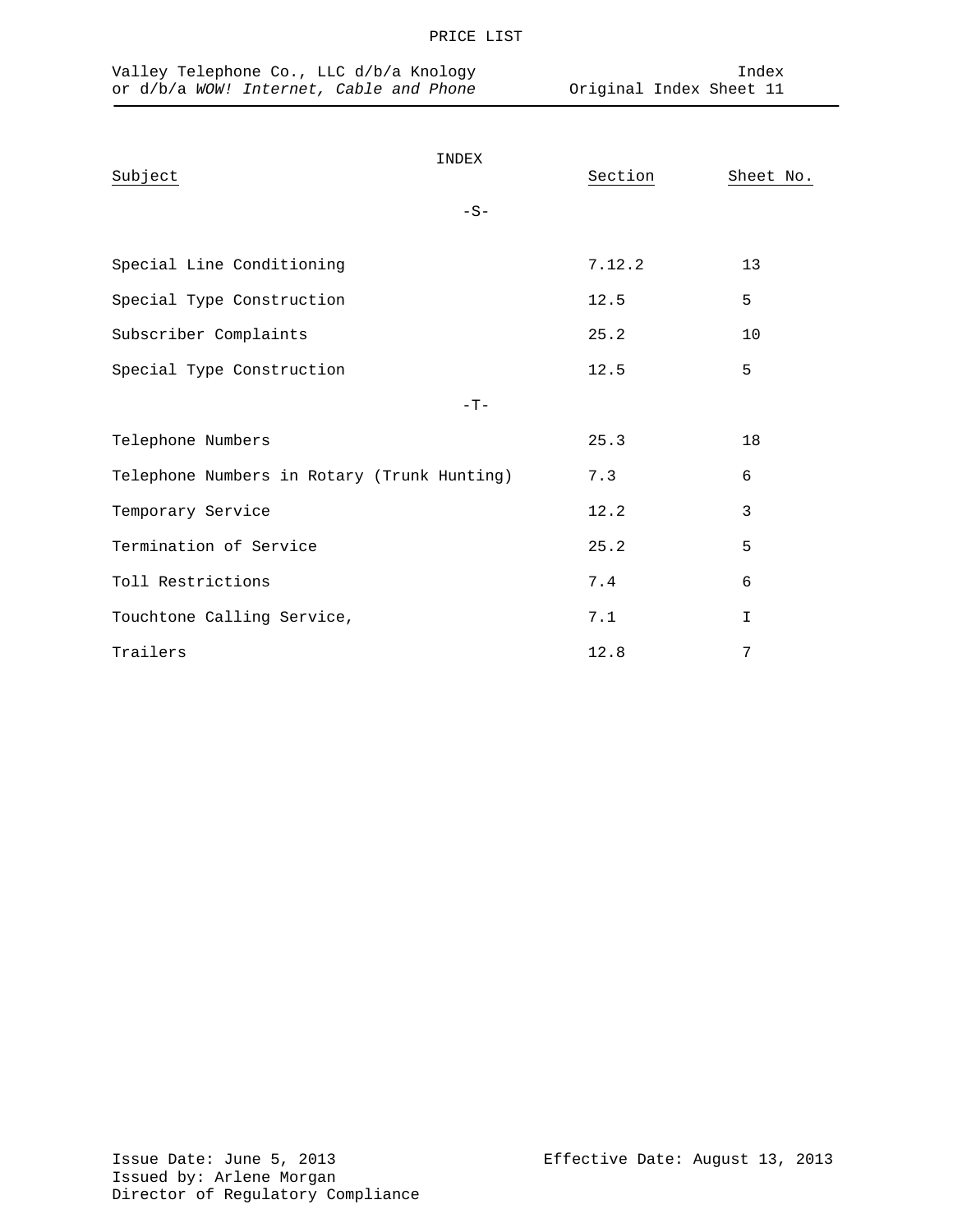| Valley Telephone Co., LLC d/b/a Knology<br>or d/b/a WOW! Internet, Cable and Phone |         | Index<br>Original Index Sheet 12 |  |  |
|------------------------------------------------------------------------------------|---------|----------------------------------|--|--|
| INDEX                                                                              |         |                                  |  |  |
| Subject                                                                            | Section | Sheet No.                        |  |  |
| $-U-$                                                                              |         |                                  |  |  |
| Undertaking of the Telephone Company                                               | 9.1     | $\overline{2}$                   |  |  |
| Undertaking of the Company                                                         | 25.5    | 29                               |  |  |
| Use of Service                                                                     | 25.2    | $\overline{2}$                   |  |  |
| Use of Customer Service                                                            | 25.2    | $\overline{4}$                   |  |  |
| Use of Party Line Service                                                          | 25.2    | 3                                |  |  |
| Use of Service and Facilities                                                      | 9.1     | 7                                |  |  |
| Use of Service for Unlawful Purposes<br>(Mobile Telephone and Paging Service)      | 9.1     | 10                               |  |  |
| Use of Service for Unlawful Purposes                                               | 25.2    | 3                                |  |  |
| $-V-$                                                                              |         |                                  |  |  |
| Violations of Regulations                                                          | 8.3     | 8                                |  |  |
| Violations of Regulations                                                          | 13.1    | 5                                |  |  |
| Violations of Regulations                                                          | 13.7    | 14                               |  |  |
| Voice Mail System                                                                  | 7.17    | 43                               |  |  |
| $-W -$                                                                             |         |                                  |  |  |
| Wide Area Telecommunications Service                                               | 5       | $\mathbf{1}$                     |  |  |
| Wonder Ring Service                                                                | 7.13    | 14                               |  |  |
| $-Z-$                                                                              |         |                                  |  |  |
| Zone Charges                                                                       | 2.8     | 6                                |  |  |

PRICE LIST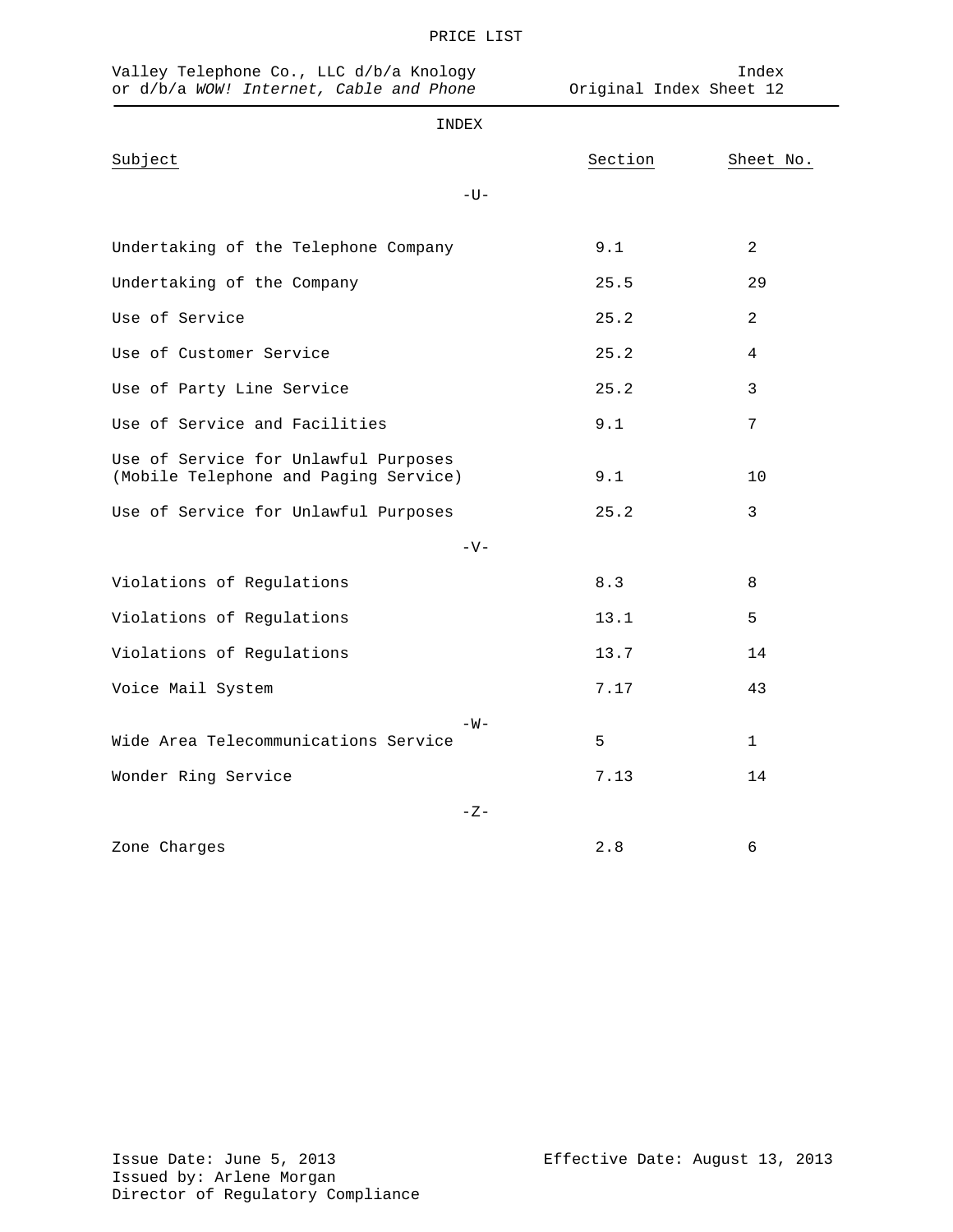## S1. RATE SUMMARY

| Service                             | Section | Monthly Charge  |                 |
|-------------------------------------|---------|-----------------|-----------------|
| Custom Calling Feature              | 7       | Bus.            | Res.            |
| Call Forwarding                     |         | \$4.20          | \$3.15          |
| Remote Call Forwarding (Fixed)      |         | \$2.63          | \$2.63          |
| Remote Call Forwarding (Variable)   |         | \$3.15          | \$3.15          |
| Three Way Calling                   |         | \$2.10          | \$2.10          |
| Call Waiting                        |         | \$4.20          | \$3.31          |
| Call Waiting Display                |         | \$2.10          | \$2.10          |
| Speed Calling                       |         | \$4.20          | \$3.68          |
| Single-Line Plus per line           |         | \$6.30          | \$6.30          |
| Multi-Line Plus per line            |         | \$6.30          | \$6.30          |
|                                     |         | Bus.            | Res.            |
| Anonymous Call Rejection            |         | \$3.15          | \$3.15          |
| Automatic Callback, per line        |         |                 | $$3.15$ $$3.15$ |
| Automatic Recall, per line          |         |                 | $$3.15$ $$3.15$ |
| Calling Number Delivery, per line   |         | $$3.94$ $$3.94$ |                 |
| Calling Number & Name Delivery      |         | \$6.83          | \$6.83          |
| Blocking, per line                  |         | \$0.00          | \$0.00          |
| Customer Originated Trace, per line |         | \$1.05          | \$1.05          |
| Selective Call Acceptance, per line |         | \$4.20          | \$4.20          |
| Selective Call Rejection, per line  |         | \$4.20          | \$4.20          |
| Selective Call Forwarding, per line |         | \$3.15          | \$3.15          |
| Distinctive Ringing                 |         | \$2.10          | \$2.10          |

Package I (all CLASS features) \$12.60 \$12.60<br>Package 2 (any combination of 4 CLASS features) \$6.30 \$6.30

/Call Waiting, per line

Exception - Caller Number & Name Delivery

Direct-Inward Dialing Service 7

Package 2 (any combination of 4 CLASS features) \$6.30

are not included in package 2

Issued by: Arlene Morgan Director of Regulatory Compliance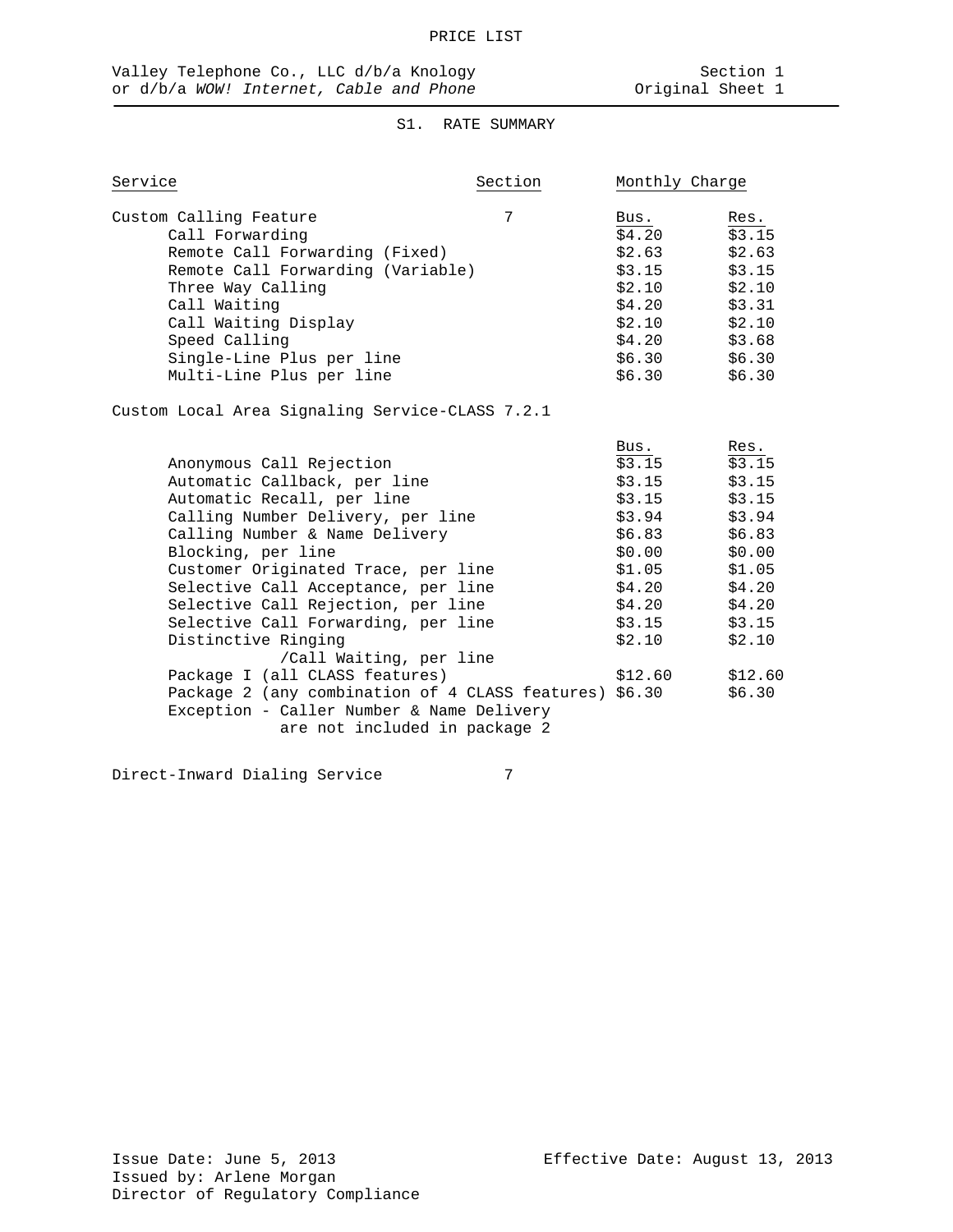## S1. RATE SUMMARY

| Service                                           | Section | Monthly Charge |
|---------------------------------------------------|---------|----------------|
| Customer Premises Inside Wire                     | 13.7    | \$3.95         |
| Directory Listings                                | 27      | \$1.75         |
| Impaired Hearing Equipment                        | 7.15    | \$1.50         |
| Individual Line - Business                        | 2       | \$31.69        |
| Individual Line - Residence                       | 2       | \$16.26        |
| Insufficient Funds Check                          | 6       | \$30.00        |
| Joint User                                        | 7       | \$5.25         |
| Late Fee                                          | 25      | \$10.00        |
| Maintenance of Service Charge                     | 6       | $$35.00*$      |
| Mileage                                           | 10      |                |
| Nonpremium Access, Per Minute                     | 200     | \$.0306        |
| Nonpremium Access, Per Line or Trunk<br>Per Month | 200     | \$275.86       |
| Paystation Access Line                            | 8       | \$31.69        |
| PBX Trunk - Business                              | 2       | \$36.28        |
| Phone Number Change (Res. And Bus.)               | 6       | \$8.00         |
| Premium Access, Per Minute                        | 200     | \$.0471        |
| *Nonrecurring                                     |         |                |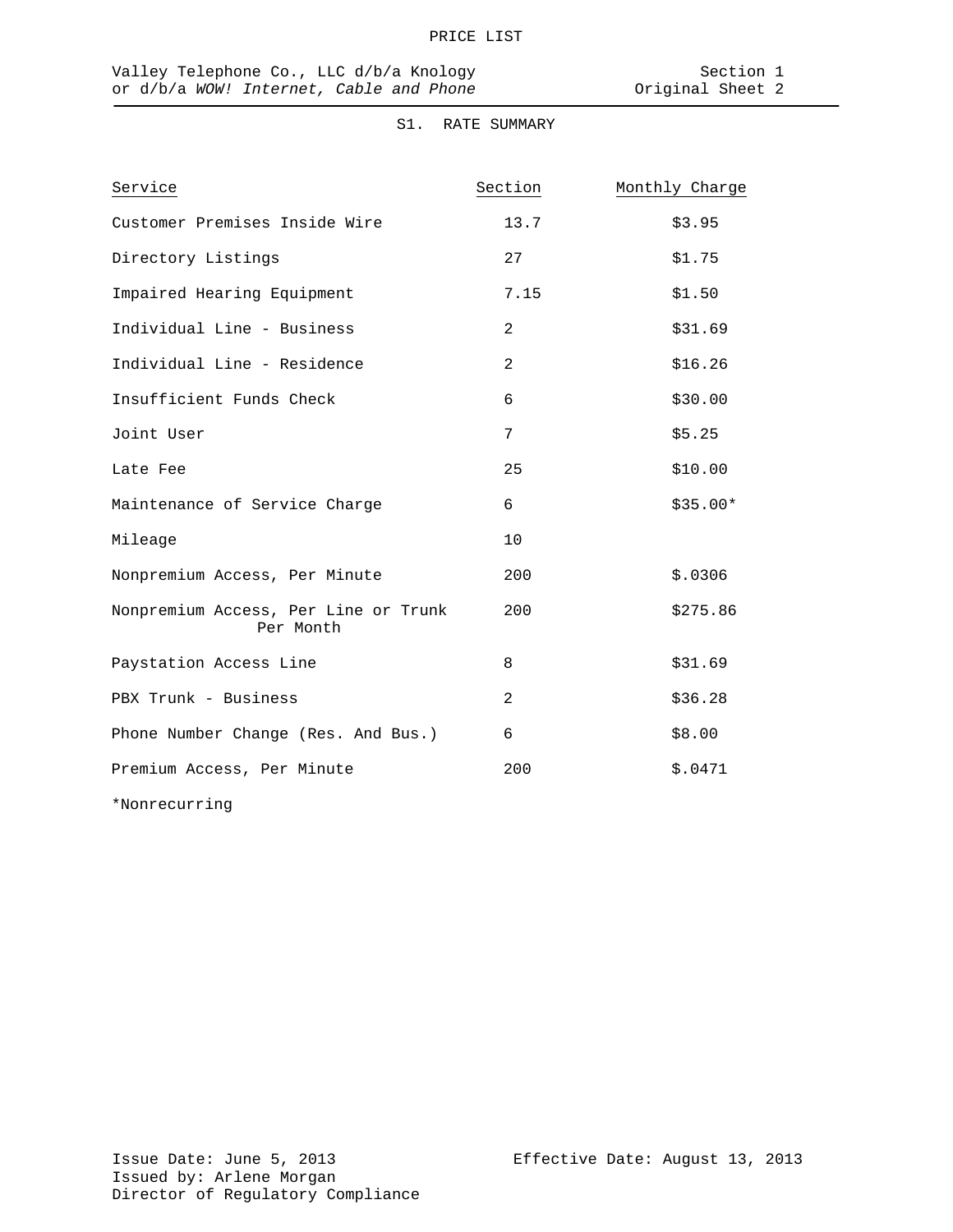#### PRICE LIST

Valley Telephone Co., LLC d/b/a Knology Section 1 or d/b/a *WOW! Internet, Cable and Phone* Second Revised Sheet 3

|                                                                    | S1. RATE SUMMARY |                         |                                                        |
|--------------------------------------------------------------------|------------------|-------------------------|--------------------------------------------------------|
| Service                                                            | Section          | Bus.                    | Res.                                                   |
| Premises Visit Charge                                              | 6                | Service Order<br>Charge | Included in (T) Included in<br>Service Order<br>Charge |
| Private Line Service                                               | 10               |                         |                                                        |
| Public Telephone                                                   | 8                | \$.25                   |                                                        |
| Reconnect Charge<br>After Soft Disconnect<br>After Hard Disconnect | 6<br>6           | \$22.00<br>\$39.95      | \$22.00<br>\$39.95                                     |
| Rotary or Level Hunting                                            | 2                | \$37.08                 | \$14.06                                                |
| Seasonal Service                                                   | 7                |                         | 50% of normal charge                                   |
| Service Order Charges                                              | 6                |                         | $$50.00$ (I) $$50.00$                                  |
| Special Billing Numbers                                            | 7                | \$20.00                 |                                                        |
| Voice Mail System                                                  | 7.17             | \$5.00                  | \$5.00                                                 |
| Wonder Ring I                                                      | 7.13             | \$3.50                  | \$3.50                                                 |
| Wonder Ring II                                                     | 7.13             | \$4.50                  | \$4.50                                                 |
| Wonder Ring III                                                    | 7.13             | \$5.50                  | \$5.50                                                 |

Cancels First Revised Sheet 3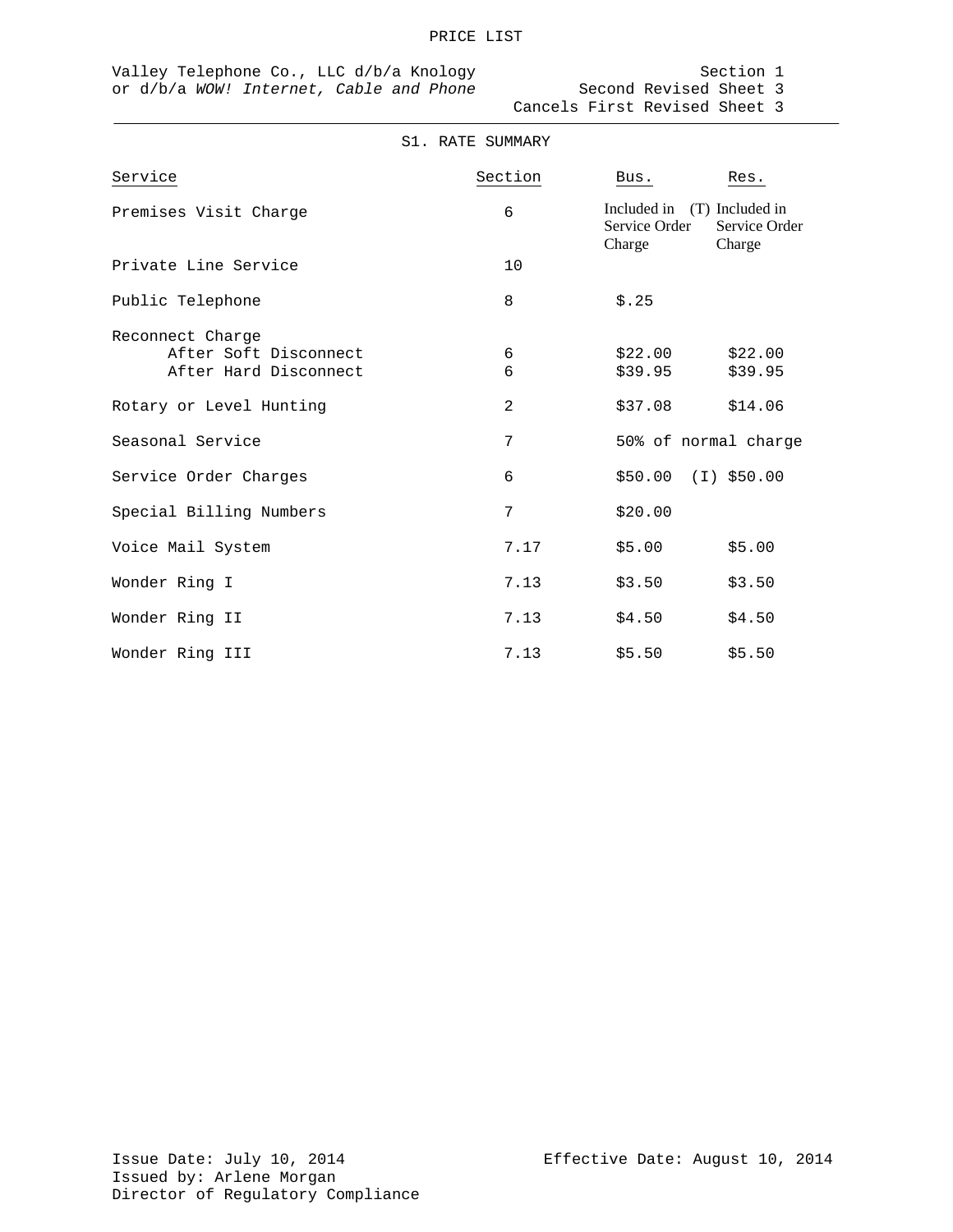#### PRICE LIST

## S2. BASIC LOCAL EXCHANGE SERVICE

## CONTENTS

|        |                                                      | Sheet No. |  |
|--------|------------------------------------------------------|-----------|--|
| S2.1   |                                                      |           |  |
| S2.2   | Basic Local Service Rate Group (N/A)1                |           |  |
| S2.3   |                                                      |           |  |
| S2.4   |                                                      |           |  |
| S2.5   |                                                      |           |  |
| S2.6   |                                                      |           |  |
| S2.7   | Basic Local Exchange Rates3                          |           |  |
| S2.7.1 |                                                      |           |  |
| S2.8   |                                                      |           |  |
| S2.9   |                                                      |           |  |
| S2.10  |                                                      |           |  |
| S2.11  |                                                      |           |  |
| S2.12  |                                                      |           |  |
| S2.13  | Operator Assisted Local Calls and Local Calling Card |           |  |
| S2.14  | Local Operator Verification/Interruption Service 8   |           |  |
| S2.15  |                                                      |           |  |
| S2.16  | Low Income Assistance Programs10                     |           |  |
| S2.17  |                                                      |           |  |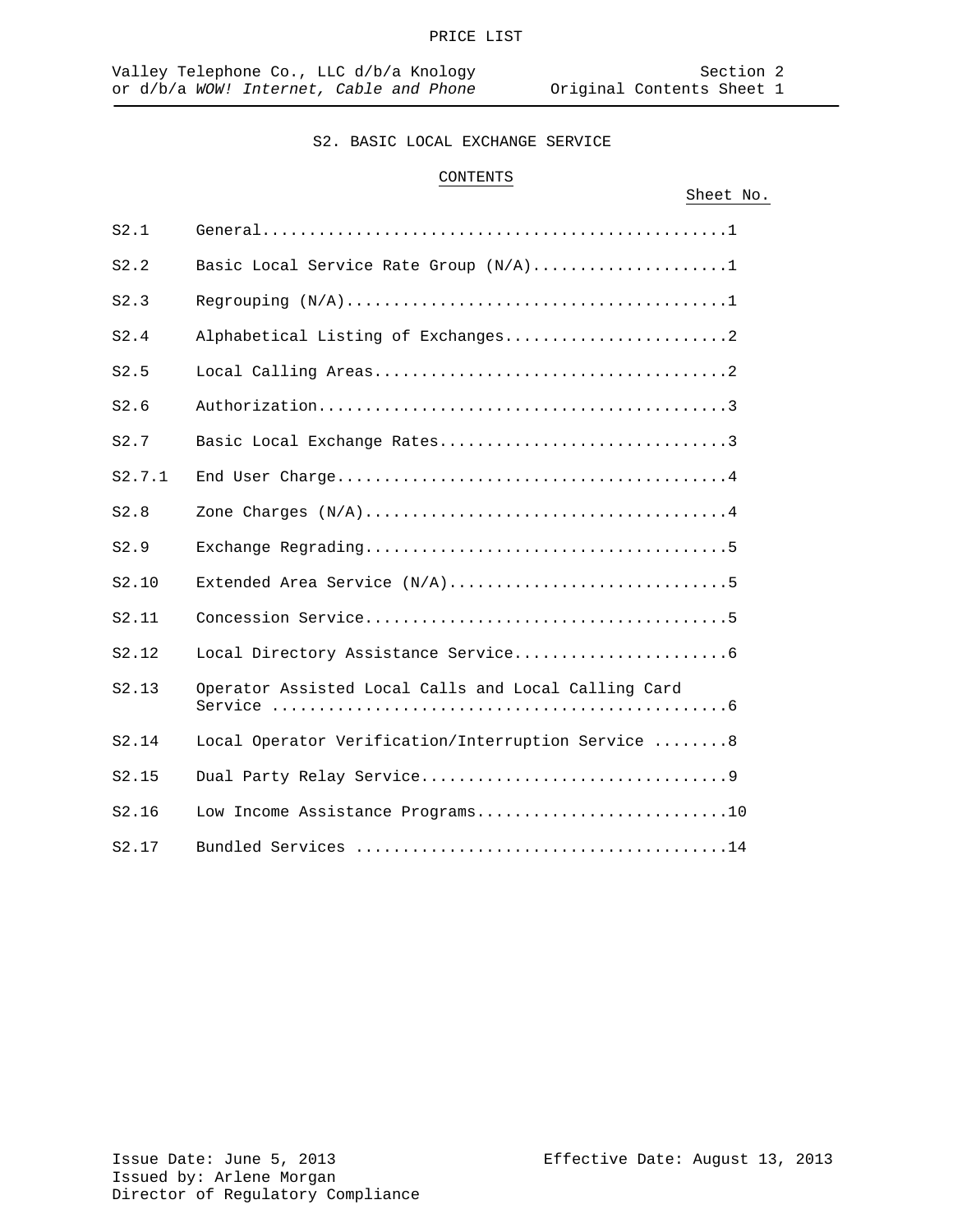## S2.1 GENERAL

- A. Basic local communication service is provided by means of station, switching and other facilities, plant and equipment to enable the establishment of communications between stations in the same or different exchanges at monthly rates herein shown.
- B. The exchange service area for each exchange are on maps.
- C. The rates for service not specifically shown in this section are presented in other sections of this Price List.
- S2.2 BASIC LOCAL SERVICE RATE GROUP (N/A)
- S2.3 REGROUPING (N/A)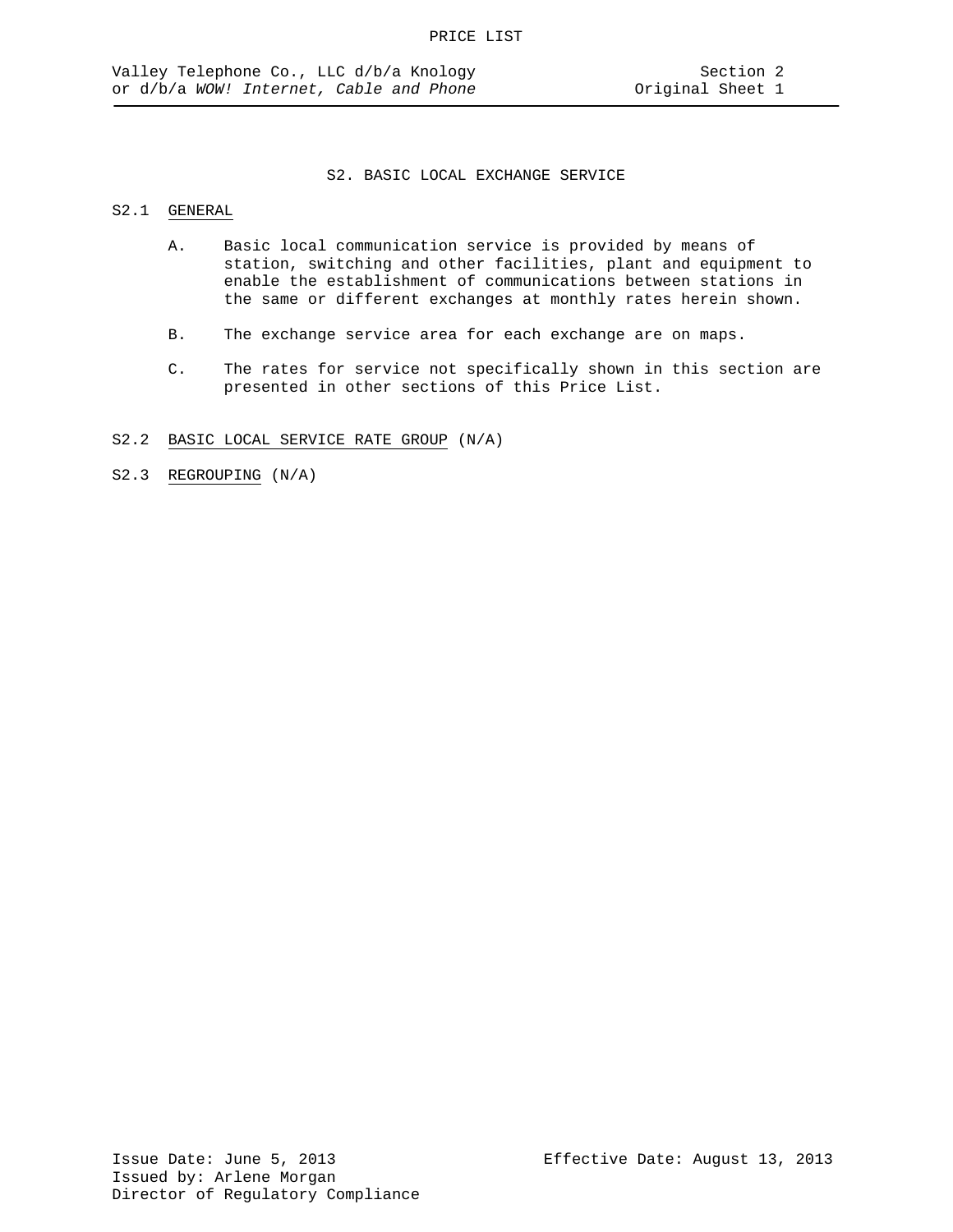#### S2.4 ALPHABETICAL LISTING OF EXCHANGES

Valley

S2.5 LOCAL CALLING AREA **EXCHANGES** IN LOCAL CALLING AREA

Valley Fredonia Huguley Lanett Shawmut Valley West Point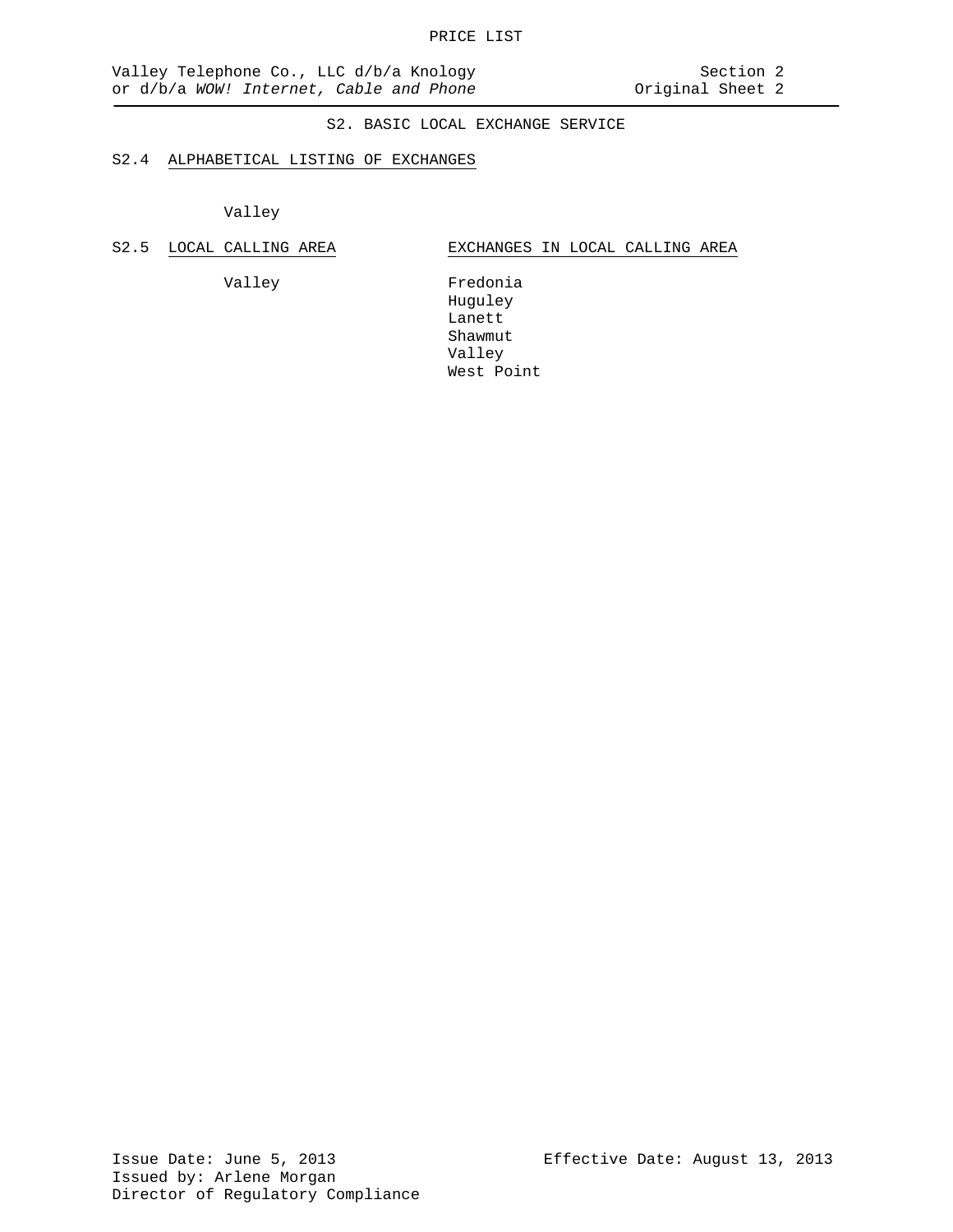#### S2.6 AUTHORIZATION (N/A)

S2.7 BASIC LOCAL EXCHANGE RATES

The Basic Service Rates below do not include any federal, state or local fees or taxes, including without limitation, E-911 charges or the \$.15 dual-party relay surcharge, which shall be shown separately on a customers bill.

A. Business - Inside the Base Rate Area\*

| Exchange | Unlimited Lines |                  |  |
|----------|-----------------|------------------|--|
| Valley   |                 | \$31.69 per line |  |

\*Additional \$.15 per month dual party relay surcharge applies

B. Residence

| Exchange |                   | Unlimited Lines |  |  |
|----------|-------------------|-----------------|--|--|
| Valley   | $$16.26$ per line |                 |  |  |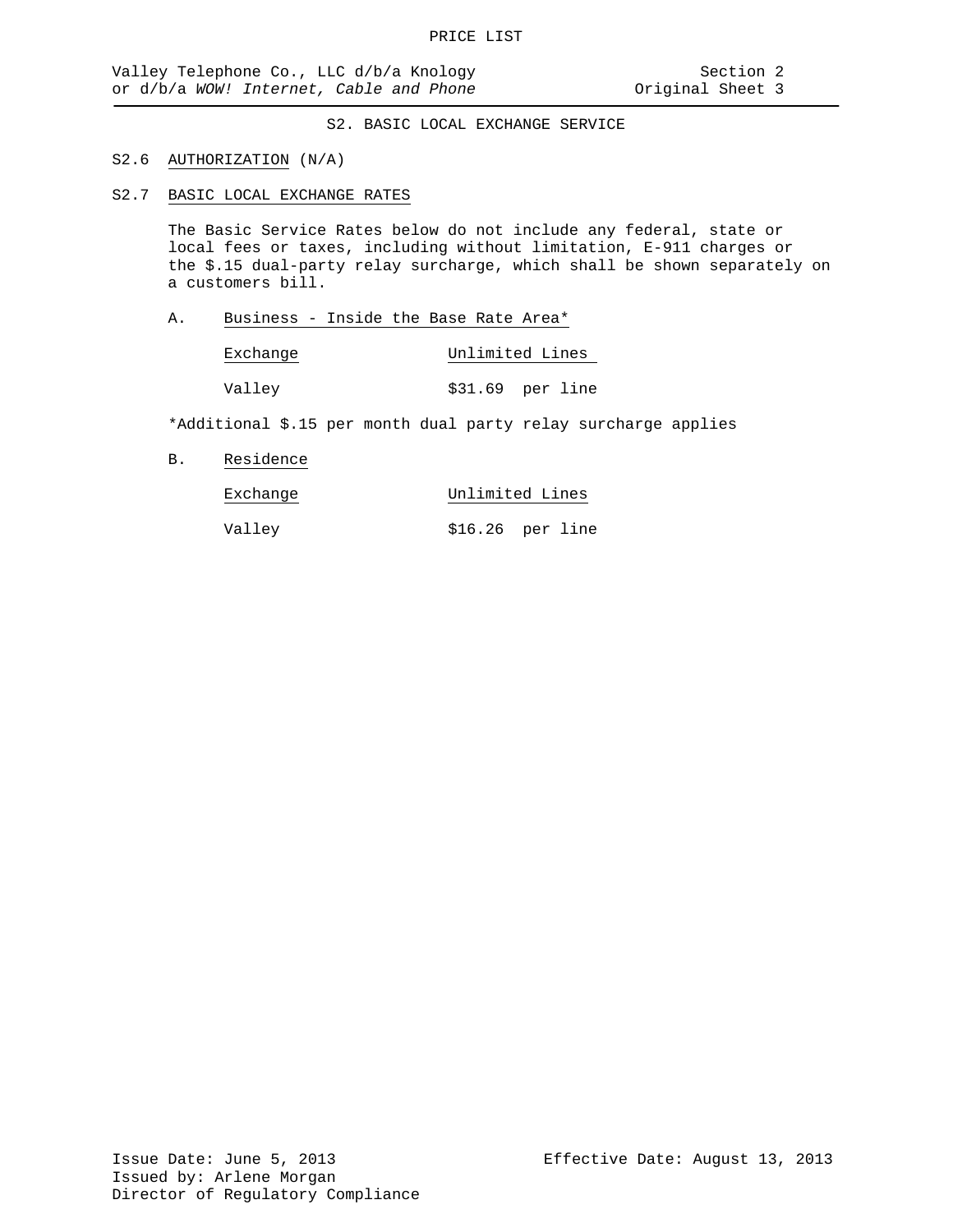#### S2.7 BASIC LOCAL EXCHANGE RATES (Cont'd)

C. Trunks and Private Branch Exchange Trunks

Trunks

- 1. Monthly Rates \$36.28
- 2. Non-Recurring Charges

PBX trunk installation (In \$10.00 addition to applicable service connection charges)

- D. Rotary or Level Hunting Lines
	- 1. General

Subscribers requesting level hunting and/or number hunting.

2. Rates

Res. Bus. Monthly recurring charges \$14.06\* \$37.08

Non-recurring charges Installation (In addition to applicable service connection charges)  $$10.00$ 

\*Rotary service only. Service grandfathered to existing customers only.

- S2.7.1 END USER CHARGE: VALLEY TELEPHONE CO. LLC d/b/a KNOLOGY DOES NOT CHARGE OR COLLECT AN INTRASTATE END USER CHARGE.
- S2.8 ZONE CHARGE (N/A)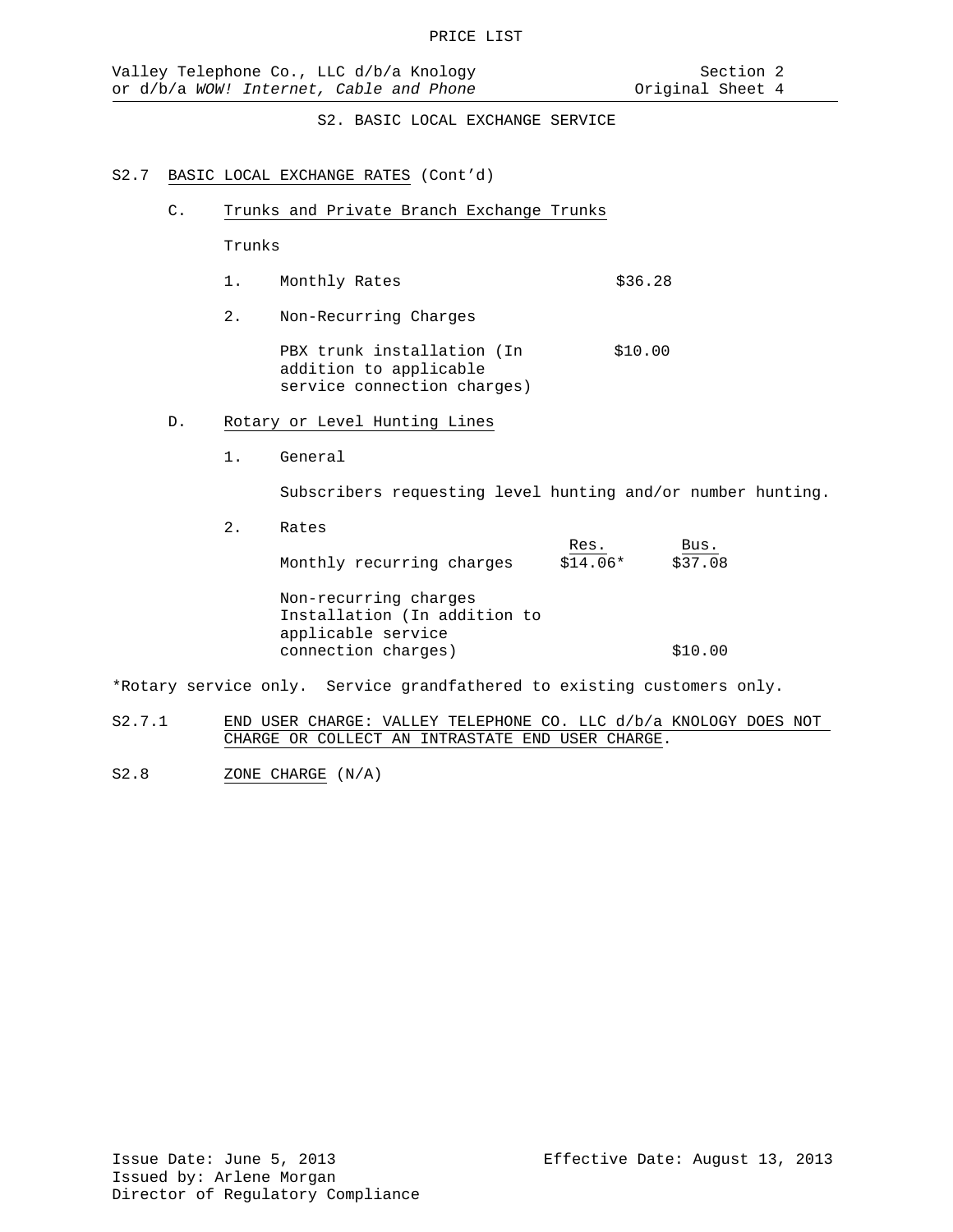- S2.9 EXCHANGE REGRADING (Applicable to exchanges capable of handling all one party service).
	- A. In order to provide equitable treatment between customers and to proceed with the elimination of 4-party service; when the number of access lines connected to a 4-party line reaches two (2) or less the Company will, thirty days after notice to each customer on the line, reclassify the service to one-party service and apply the one-party rate.
	- B. In addition, when the number of access lines connected to a twoparty line reaches one (1) the Company will, thirty (30) days after notice to the customer on the line, reclassify the service to a one-party service and apply the one-party rate.

S2.10 EXTENDED AREA SERVICE (N/A)

S2.11 CONCESSION SERVICE (N/A)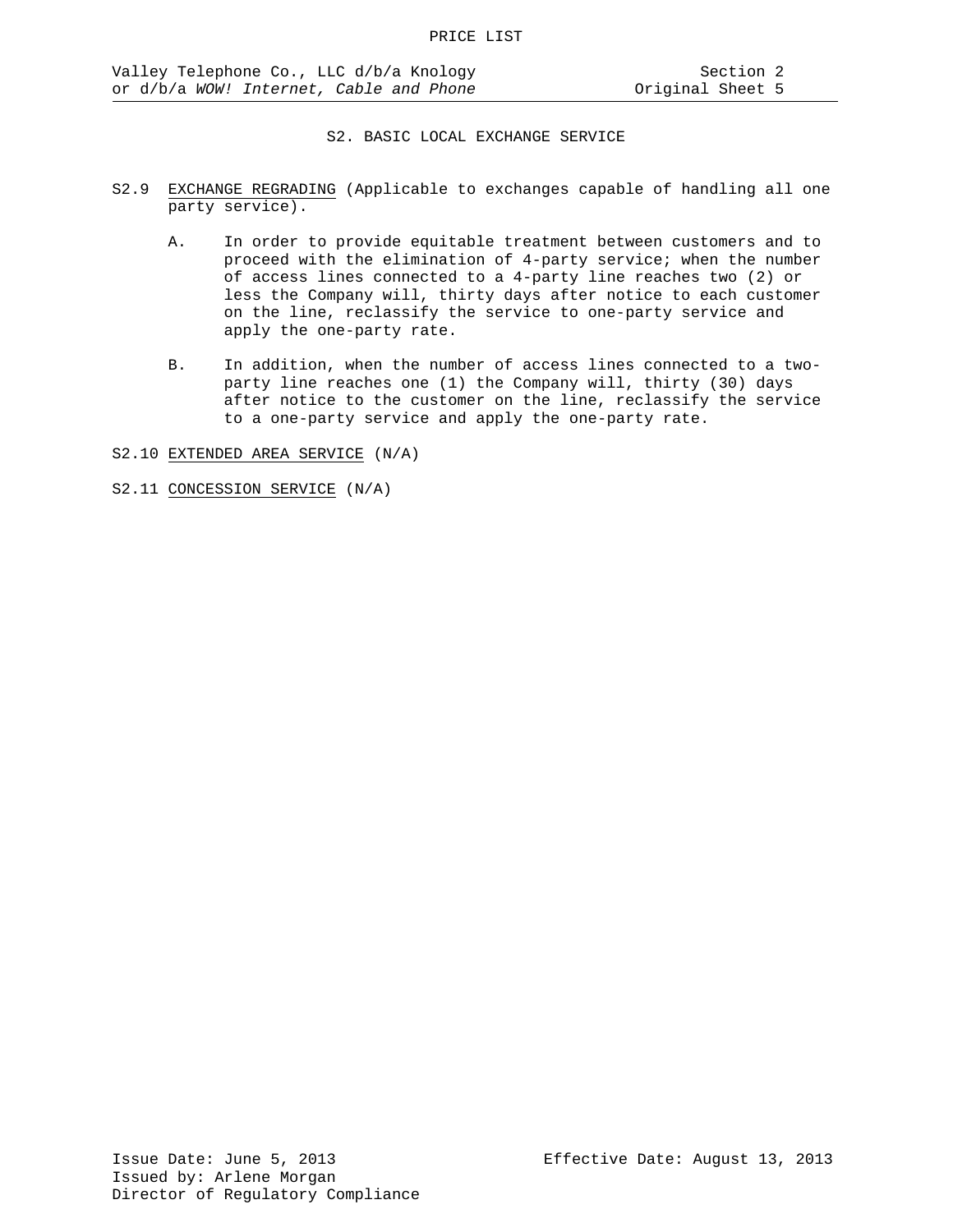#### S2.12 LOCAL DIRECTORY ASSISTANCE SERVICE

A. General

The Company furnishes a directory assistance service for the purpose of aiding subscribers in obtaining telephone numbers. Directory assistance charges will apply to calls to directory assistance for telephone numbers of subscribers in the local calling area.

B. Conditions

Charges for Directory Assistance Service are not applicable to inquiries received from Public and Semi-Public telephones, nor from hospital or hotel patient or guest rooms, nor from the service furnished for the use of handicapped persons.

C. Rates

A charge is applicable for each call made to directory Assistance with a maximum of two requests per call.

Rate per call:  $$1.50$ 

#### S2.13 OPERATOR ASSISTED LOCAL CALLS AND LOCAL CALLING CARD SERVICE

A. General

For any Dial Calling Card Station, Operator Station or Person-To-Person message completed within the Local Calling Area, the appropriate service charge specified in S2.6(C) following, will be applied except as specified in S2.6(B) following.

- B. Application of Charges
	- 1. The appropriate service charge, as specified in S2.6(C) following, will be applied to each completed call except:
		- (a) for calls to the Company for official telephone business,
		- (b) for emergency calls to agency type telephone numbers such as to those agencies of the federal, state or local government which have the capability and legal authority to provide aid in emergency situations and to any emergency medical number,
		- (c) when the caller identifies himself as being handicapped and unable to place the call due to his handicap,
		- (d) when the caller advises he has had service trouble in reaching the terminating number,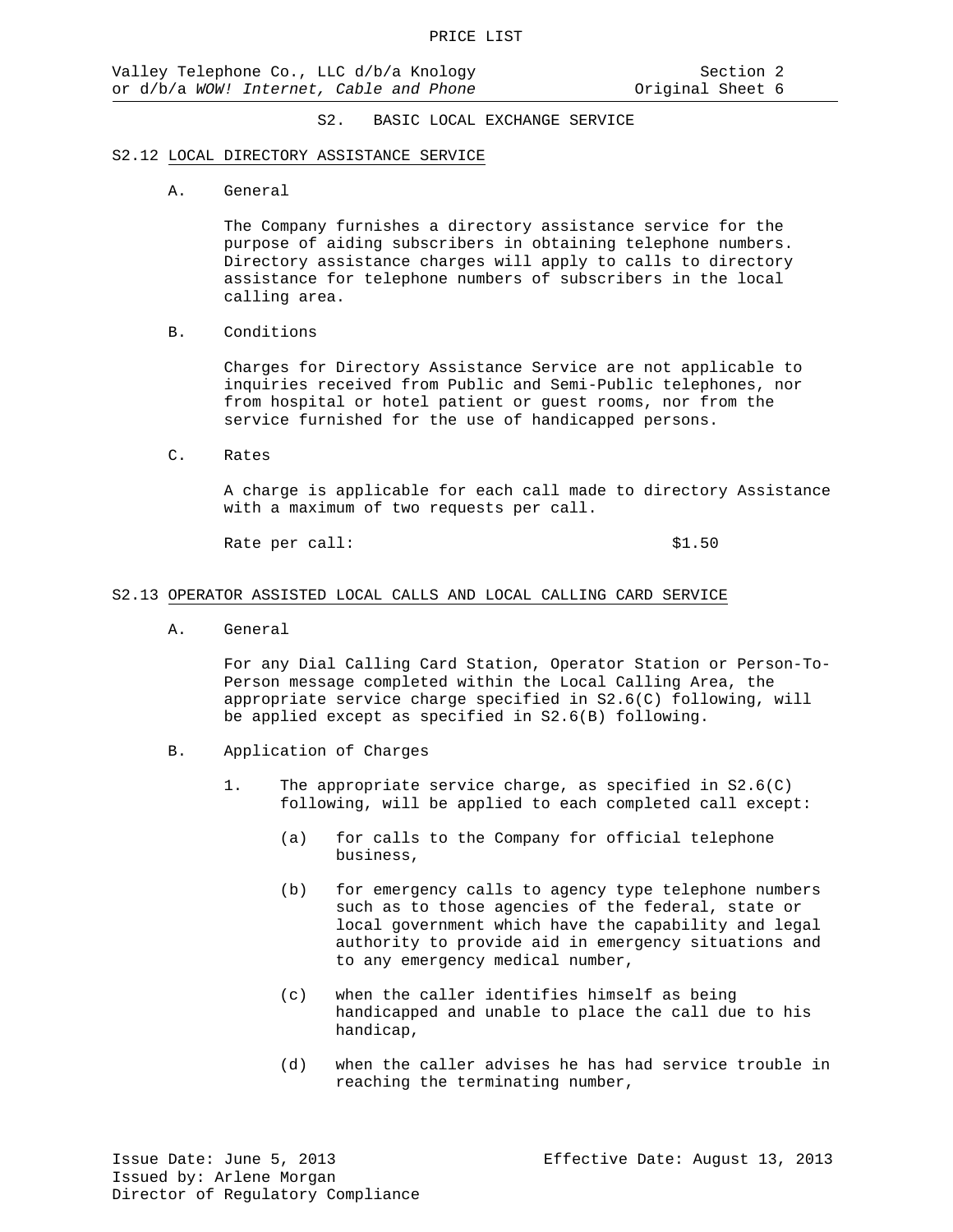- S2.13 OPERATOR ASSISTED LOCAL CALLS AND LOCAL CALLING CARD SERVICE (Cont'd)
	- B. Application of Charges (Cont'd)
		- 1. (Cont'd)
			- (e) for local emergency calls from a coin station, or
			- (f) for station-paid calls from hotel guests.
		- 2. The call may be billed to the originating telephone, calling card, third number, collect, or any other Companyapproved identification number.
	- C. Rates And Charges
		- 1. The following charges for operator system served local calls apply in addition to the local dial rates:
			- (a) Billing Surcharges Station-to-Station
				- (1) Dial Calling Card \$1.00
				- (2) Operator \$2.50
				- (3) Inmate calls originating from \$1.25 correctional facilities (Automated)
			- (b) Billing Surcharges- Person-to-Person Each \$5.00
			- (c) Operator Dialed Surcharge<sup>[1](#page-24-0)</sup>  $$1.25$ Station-to-station operator assisted or person-to-person operator assisted calls (excluding those billed to calling cards) where the operator dials the terminating number.
			- (d) Partially Automated Surcharge<sup>1</sup>  $$1.00$ Station-to-station operator assisted calls where the customer dials the terminating number.
			- (e) Zero Minus Charge<sup>[2](#page-24-1)</sup>  $$1.50$ Provision of Area Code, Place Name (in what Area Code is a city or exchange), Ring Back (caller wants call back to test whether equipment connected to his line "rings" when outside caller dials his number),Operator Dialing of 800, 888, 877, 866 and 855 numbers on the caller's behalf; each request (one request per call)

 $\overline{a}$ 

<span id="page-24-1"></span><span id="page-24-0"></span> $^1$  In addition to any applicable billing surcharge.<br><sup>2</sup> Applies when customer dials zero and no other digits from a local exchange wireline, requests and receives service as described. This charge is not applied to requests originating from payphones or wireless.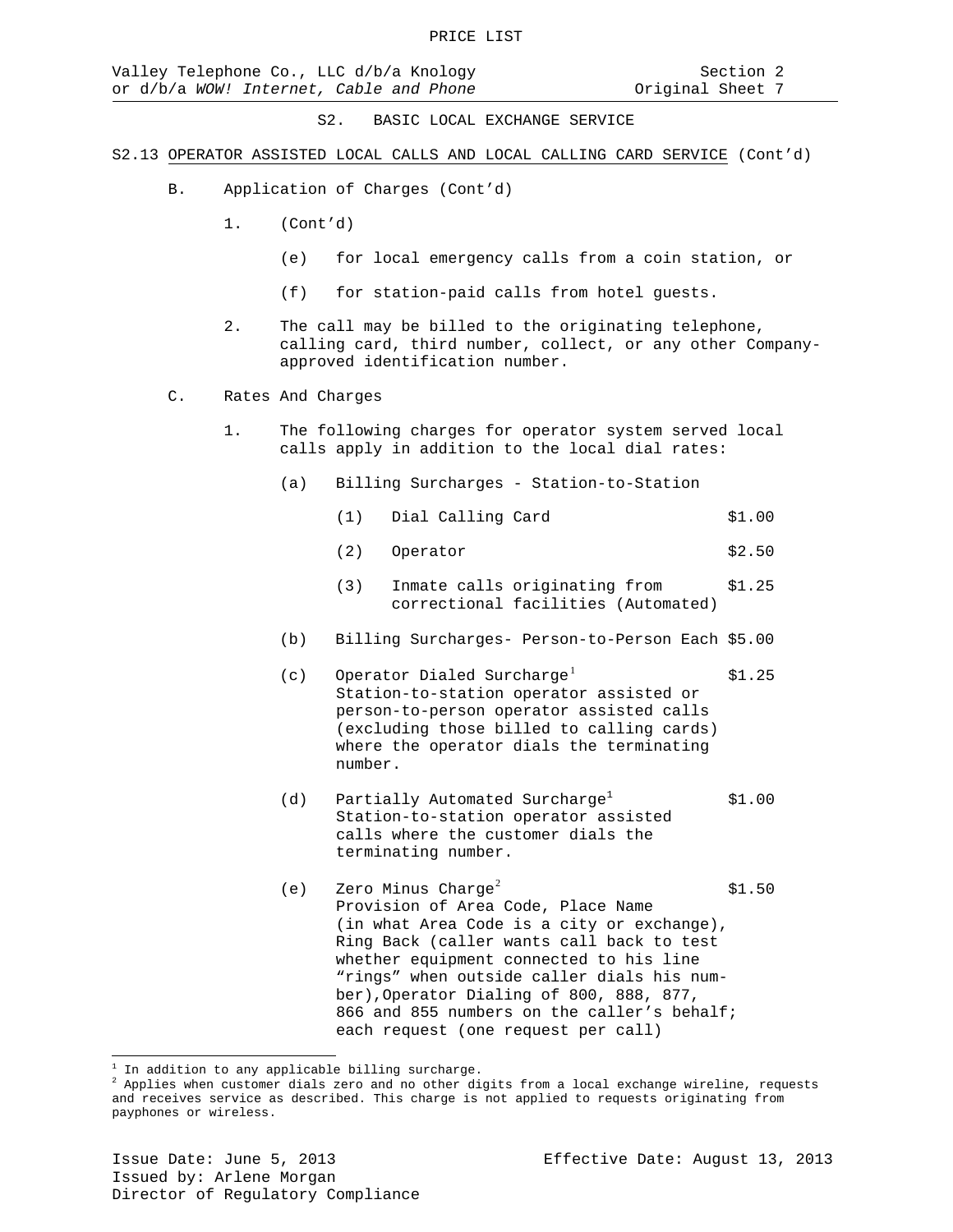#### S2.13 OPERATOR ASSISTED LOCAL CALLS AND LOCAL CALLING SERVICE (Cont'd)

D. Operator Assisted Premium Plan

A premium is defined as a commission applicable to surcharge revenue associated with local operator assisted call requests sent to the Company by the customer. Such premiums may be payable to subscribing customers based on the Company's surcharge revenue generated by said calls.

These calls must:

- 1. originate from a telephone line associated with the customer's account,
- 2. originate and terminate in the same Basic Local Calling Area,
- 3. be carried and completed by the Company via Company facilities and
- 4. be billed by the Company.

In the event the company billing records used to determine the premiums are destroyed or lost, the Company shall not be liable for payments of premiums on such lost data.

#### S2.14 LOCAL OPERATOR VERIFICATION/INTERRUPTION SERVICE

A. General

Verification Service provides operator assistance in determining if a called line is in use. Interruption Service provides for operator interruption of voice conversation in progress on a called line to advise the interrupted subscriber that the interrupting party has an emergency need to reach him. Data use of a subscriber line will be verified, but not interrupted. The customer may request these services for a charge, where facilities are available, by calling the "0" operator.

- B. Application of Charges
	- 1. The charges specified in Section S2.7(C) will apply to all requests except:
		- (a) emergency requests from official emergency agencies when the request is received on an agency line from agency personnel;
		- (b) emergency requests in which the caller identifies that the request is to one of the following:
			- (1) an official public emergency agency,
			- (2) an emergency medical number, or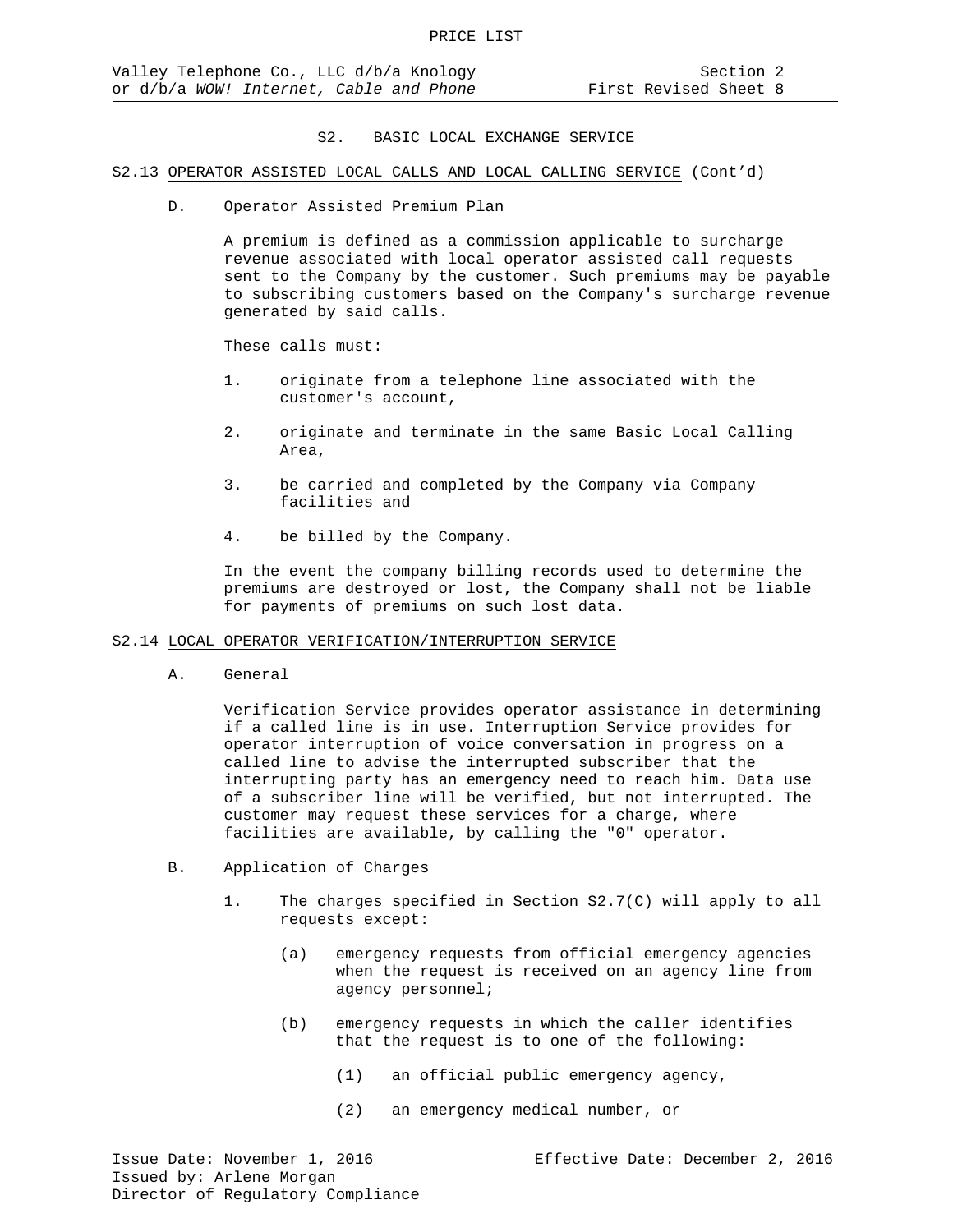- S2.14 LOCAL OPERATOR VERIFICATION/INTERRUPTION SERVICE (Cont'd)
	- B. Application of Charges (Cont'd)
		- 1. (Cont'd)
			- (b) (Cont'd)
				- (3) a privately endowed and operated suicide, drug, alcohol, or runaway crisis reporting center; or
			- (c) requests in which the operator encounters a trouble condition or has reason to believe a trouble condition exists.

#### C. Rates

- 1. Verification Charge applies each time the \$2.50 operator verifies that a line is in use.
- 2. Interruption Charge applies each time the \$5.00 operator interrupts voice conversation in progress and does not depend on whether the called-party agrees to release the line.
- 3. If an operator both verifies the condition of the same line and interrupts conversation on the same request, only the interrupt charge applies.
- 4. The charges for Verify/Interrupt Service are in addition to any applicable message rates.

#### S2.15 DUAL PARTY RELAY SERVICE

The Company charges a \$.15 monthly surcharge for Dual Party Relay Service. This surcharge applies to each and every customer, regardless whether any particular customer needs or utilizes this Service.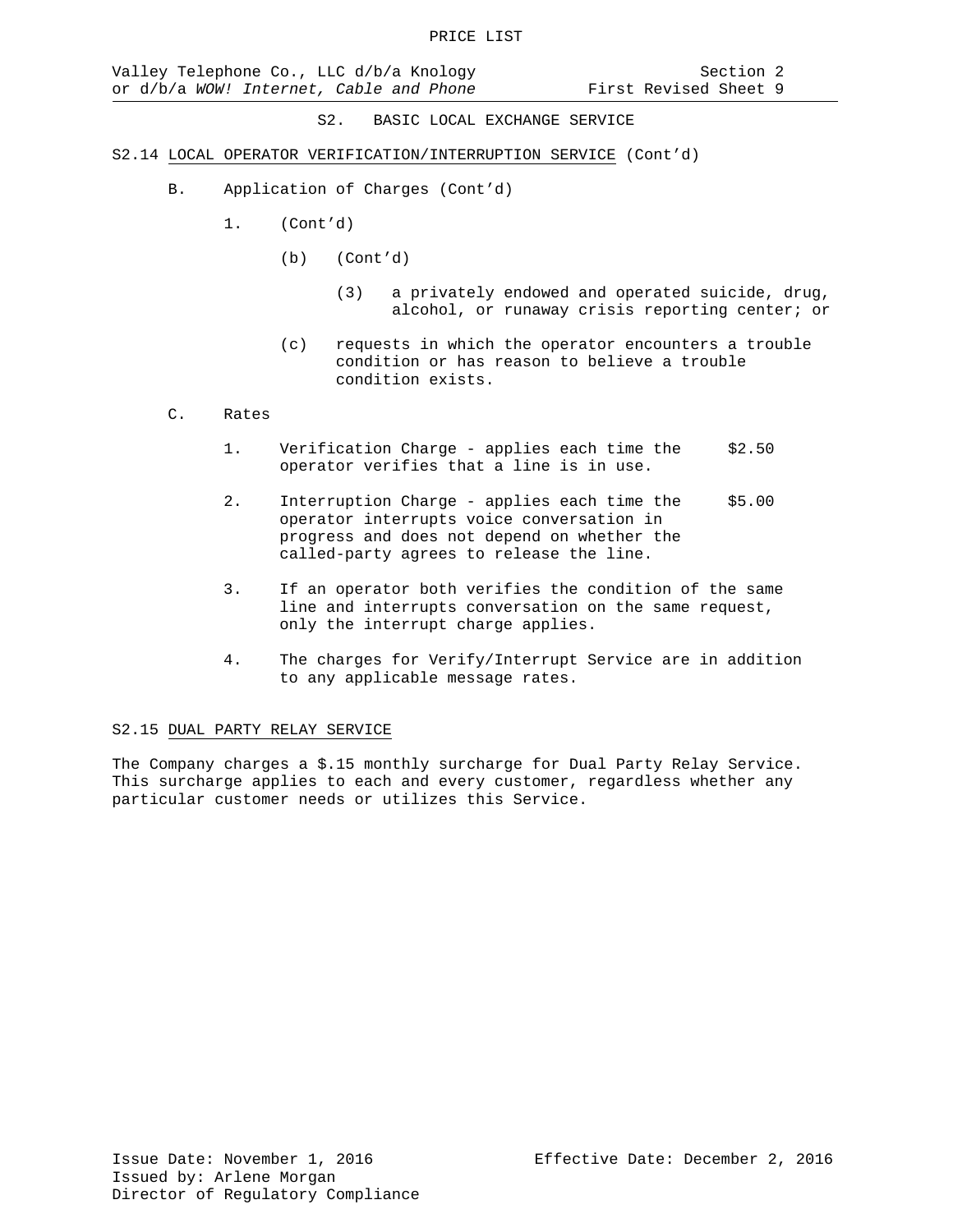### S2.16 LIFELINE ASSISTANCE PROGRAM

Consistent with Federal Communications Commission (FCC) Rules, 47 C.F.R. Section 54.101, Lifeline Assistance is a government assistance program developed to reduce rates for primary residential telephone service or residential broadband service to qualifying subscribers who receive income-based benefits. The Company participates in this program to increase the availability of telecommunications services and broadband internet access services (broadband) to all consumers in its service areas.

#### A. General

Lifeline Assistance reduces an eligible residential customer's monthly rates for either local telephone service or broadband service. If an eligible customer chooses the support for local telephone service, then an eligible customer receives a federally subsidized credit toward the monthly cost of basic telephone service toward the residential access line rate. If an eligible customer chooses the support for broadband service, then an eligible customer receives a federally subsidized credit toward the monthly cost of broadband service toward the residential broadband service rate.

#### B. Regulations

To constitute a qualifying low-income customer eligible to receive Lifeline services, a customer must meet the requirements set forth in either paragraph 1. or 2. below:

- 1. A customer's household income must be at or below 135% of the Federal Poverty Guidelines for a household of that size;
	- (a) For purposes of these rules, "income" is defined as all income actually received by all members of a household. This includes salary before deductions for taxes, public assistance benefits, social security payments, pensions, unemployment compensation, veteran's benefits, inheritances, alimony, child support payments, worker's compensation benefits, gifts, lottery winnings, and the like. The only exceptions are student financial aid, military housing and cost-of-living allowances, irregular income from occasional small jobs such as baby-sitting or lawn mowing, and the like.
	- (b) A "household" is any individual or group of individuals who are living together at the same address as one economic unit. A household may include related and unrelated persons. An "economic unit" consists of all adult individuals contributing to and sharing in the income and expenses of a household. An adult is any person eighteen (18) years or older. If an adult has no or minimal income, and lives with someone who provides financial support to him/her, both people shall be considered part of the same household. Children under the age of eighteen (18) living with their parents or guardians are considered to be part of the same household as their parents or guardians.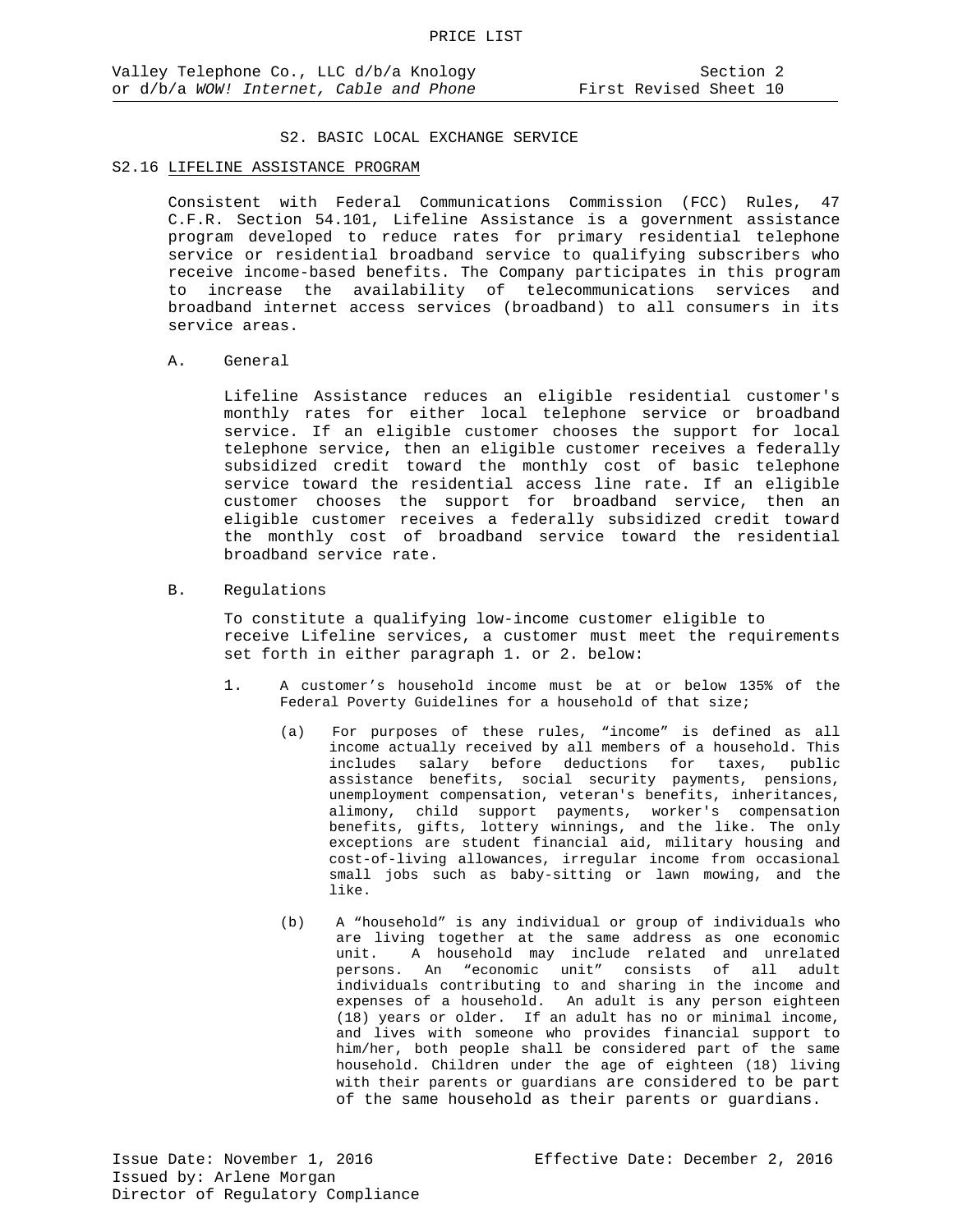#### S2.16 LIFELINE ASSISTANCE PROGRAM (Cont'd)

- 2. Lifeline Assistance is also available to all residential customers who participate in any of the following low income assistance programs. A subscriber will also be considered to be eligible even if he does not personally participate in any of the following programs, so long as an individual who lives in his household, and for whom he is financially responsible, does participate in at least one of these programs:
	- (a) Supplemental Security Income (SSI)<br>(b) Supplemental Nutrition Assistance
	- Supplemental Nutrition Assistance Program (SNAP)
	- (c) Medicaid
	- (d) Federal Public Housing Assistance/Section 8
	- (e) Veterans Pension and Survivors Benefit Programs
- 3. In addition to meeting the qualifications provided in paragraph 1. or 2. of this section, in order to constitute a qualifying low-income customer, a customer must not already be receiving a Lifeline service (voice or broadband from either a wireless provider or a fixed provider), and there must not be anyone else in the subscriber's household subscribed to a Lifeline service (voice or broadband from either a wireless provider or a fixed provider). Furthermore, a customer must subscribe to broadband service that meets the minimum service standards set forth in Section 54.408 of the FCC Rules.
- 4. Until the National Lifeline Eligibility Verifier has been implemented in the state, qualifying subscribers must provide the Company with acceptable documentation as proof of their eligibility to receive Lifeline service under the income-based or program-based requirements. The Company will confirm a subscriber's continued eligibility to receive Lifeline service on an annual basis by requiring the subscriber to sign a certification as to his/her present qualifications for Lifeline service. Upon a determination of ineligibility, the credit will be discontinued on the bill if the customer fails to provide proof of eligibility within thirty (30) days following written notification to the customer.
- 5. If the Company receives notification from the program administrator that the subscriber is receiving Lifeline service from another eligible telecommunications carrier or that more than one member of a subscriber's household is receiving Lifeline service, the subscriber will be deenrolled from Lifeline Assistance without notice within five (5) business days following the Company's receipt of that notice.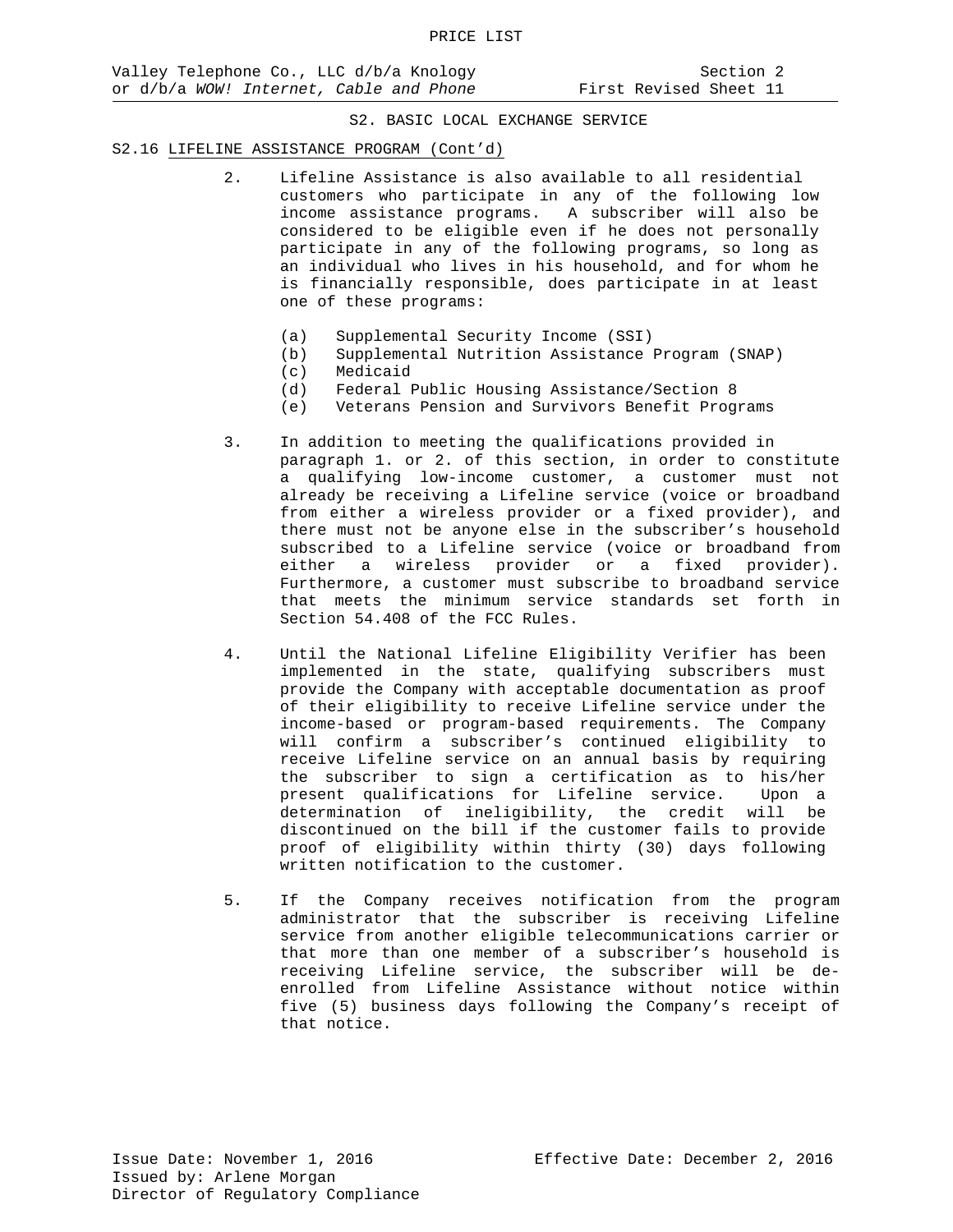#### S2.16 LIFELINE ASSISTANCE PROGRAM (Continued)

- B. Regulations (Continued)
	- 6. The Company will process all applications and apply the appropriate credit on the customer's monthly bill. A secondary service charge is not applicable for existing customers who subscribe to Lifeline Assistance.
	- 7. As a participant in Lifeline Assistance, customers are eligible to receive Toll Limitation Service at no charge. This service will only be provided at the customer's request.
	- 8. Local service deposit requirements will be waived for customers who voluntarily receive Toll Limitation Service.
	- 9. Participants in Lifeline Assistance shall not be disconnected from Local Service for non-payment of toll charges. In addition, the Company will not deny reestablishment of local service to customers who are eligible for Lifeline Assistance and have previously been disconnected for non-payment of toll charges. Lifeline Assistance will not be connected if an outstanding balance is owed by the customer for local service.
	- 10. If an eligible customer chooses the support for local telephone service, the partial payments that are received from Lifeline customers will first be applied to local service charges and then to any outstanding toll charges.
	- 11. One low income credit is available per household and is applicable to the primary residential connection only.
	- 12. A Lifeline customer may subscribe to any local service offering available to other residential customers.
	- 13. Lifeline subscribers may apply their Lifeline discount to the Company's family shared calling plans and to bundled service packages or packages containing optional calling features available to Lifeline customers. The calling plan must be in the name of the eligible subscriber, and a household may receive only one Lifeline supported service. Partial payments from Lifeline subscribers purchasing bundled packages or packages containing optional calling features will first be applied to pay down the allocated price of the Lifeline voice services.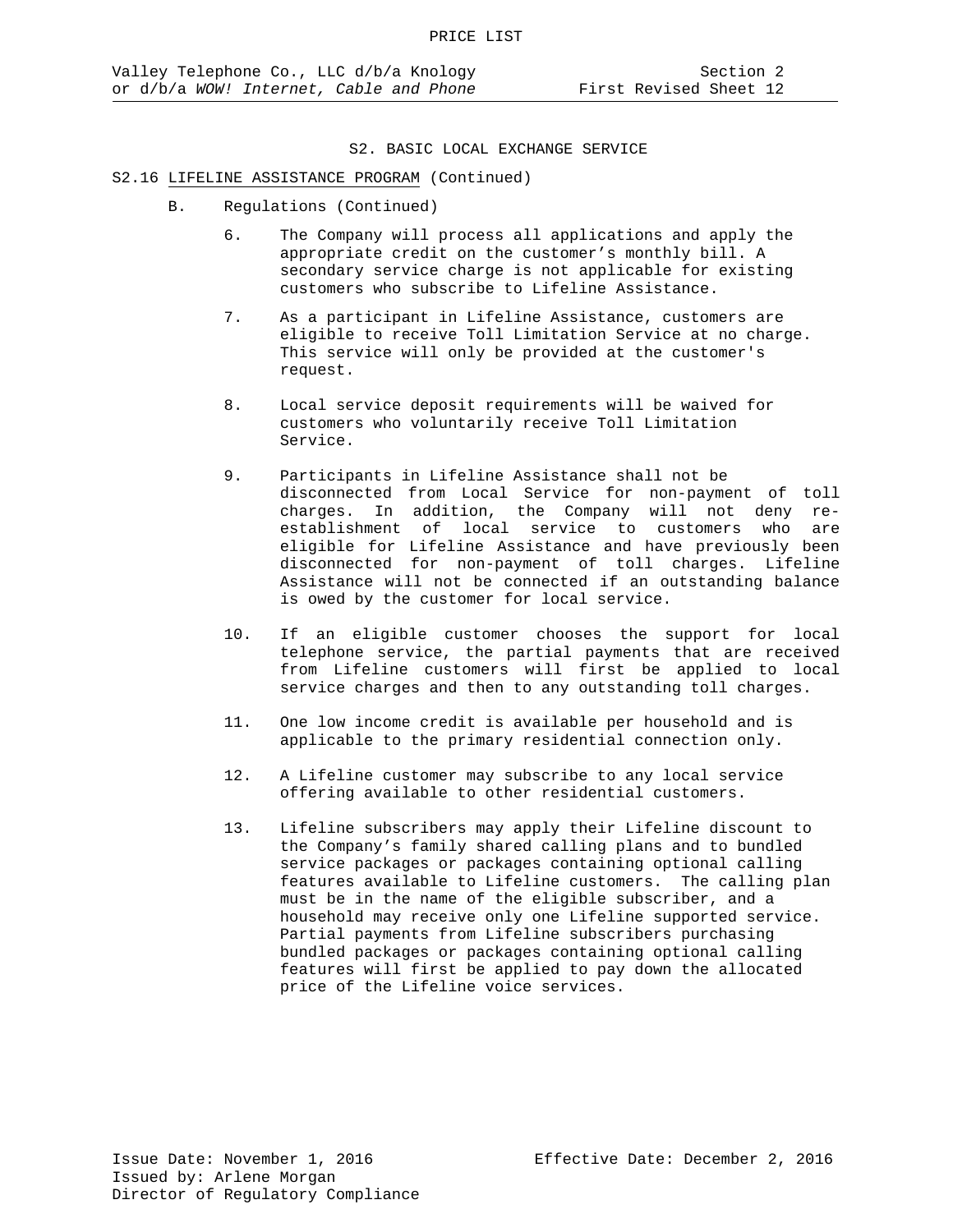#### S2.16 LIFELINE ASSISTANCE PROGRAM (Continued)

- C. Credits
- 1. Voice Telephone Service
	- a. The following monthly credits will apply for each customer eligible for Lifeline Assistance.

Monthly Credit

- a) Federal Credit  $\qquad \qquad$  \$ 9.25
- b. Credit amount will not exceed the basic charge for local telephone service, which includes the Subscriber Line Charge, access line and local usage.
- c. Pursuant to FCC Rules 47. C.F.R. Section 54.403, stand–alone voice service with broadband below the minimum standards set forth in Section 54.408 of the FCC Rules will be phased out as described below.

(i)Beginning  $12/1/2019$  - the support amount will be \$7.25 per month  $(i)$ Beginning  $12/1/2020$  - the support amount will be \$5.25 per month (iii)Beginning 12/1/2021 – the support amount will be \$0.00 (See Note 1)

 Note 1: The support amount for standalone voice service, or Voice service not bundled with broadband which meets the minimum standards set forth in Section 54.408, Provided by a provider in a census block will remain At \$5.25.

#### 2. Broadband Service

 a. The following monthly credit will apply for each customer eligible for Lifeline Assistance who chooses to apply its Lifeline Assistance to broadband service.

Monthly Credit

a) Federal Credit  $\qquad \qquad$  \$ 9.25

 b. Credit amount will not exceed the basic charge for broadband service.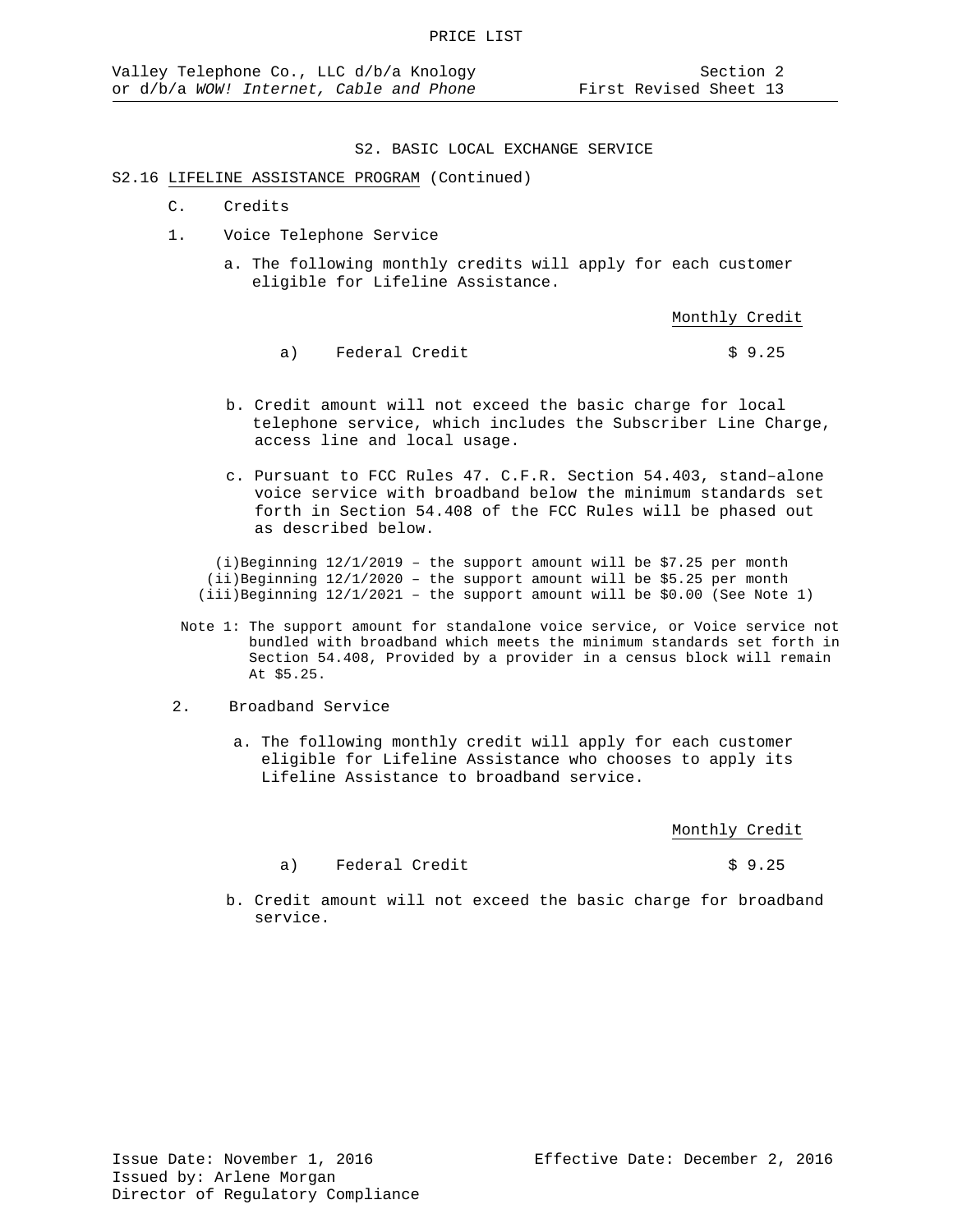#### S2.17 BUNDLED SERVICES

#### Residential

Bundled service offerings are available to residential customers with the following options:

Smartchoice Plan: \$39.33 per month

Basic local service for one line, all custom calling and CLASS features (detailed in Section 7.2 and 7.2.1 of this Price List), voice mail basic, and unlimited domestic long distance. Long distance is provided by Knology, Inc. (CIC 6284)

The customer will be responsible for the applicable charges specified in this or any other applicable tariff or Price List. All other regulatory fees, taxes and surcharges will be in addition to the monthly recurring rate.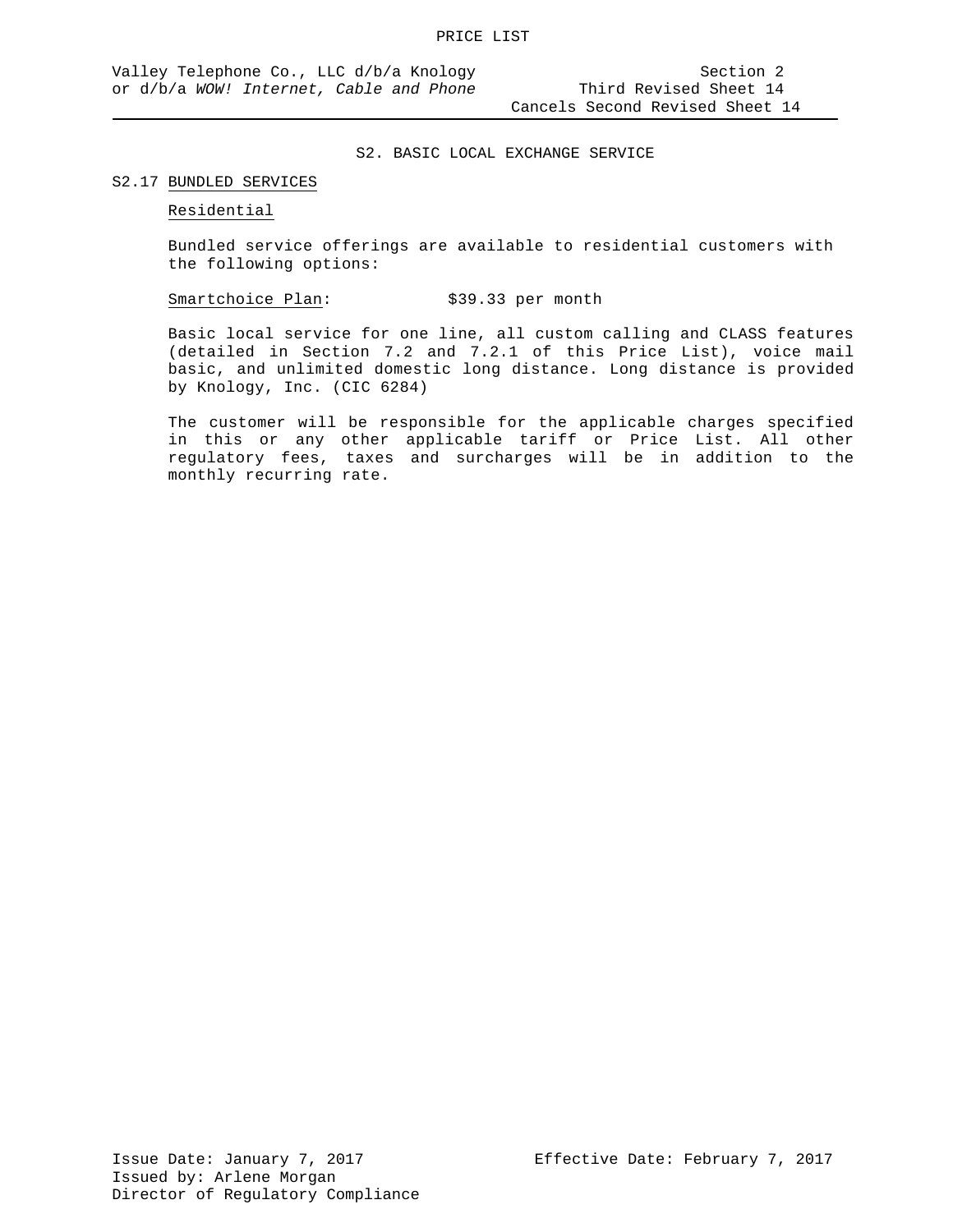Sheet No.

## S6. SERVICE CONNECTION CHARGES

### CONTENTS

| S6.1 |                                                                                                                                                                                                   |  |
|------|---------------------------------------------------------------------------------------------------------------------------------------------------------------------------------------------------|--|
| S6.2 |                                                                                                                                                                                                   |  |
|      | Service Connection Charge2<br>Α.<br>Installation Charge3<br><b>B</b> .<br>$C$ .<br>Maintenance of Service Charge3<br>D.<br>Ε.<br>Installation Charge4<br>$F$ .<br>Termination Charge4<br>G.<br>Η. |  |
| S6.3 |                                                                                                                                                                                                   |  |
|      | Α.                                                                                                                                                                                                |  |
| S6.4 |                                                                                                                                                                                                   |  |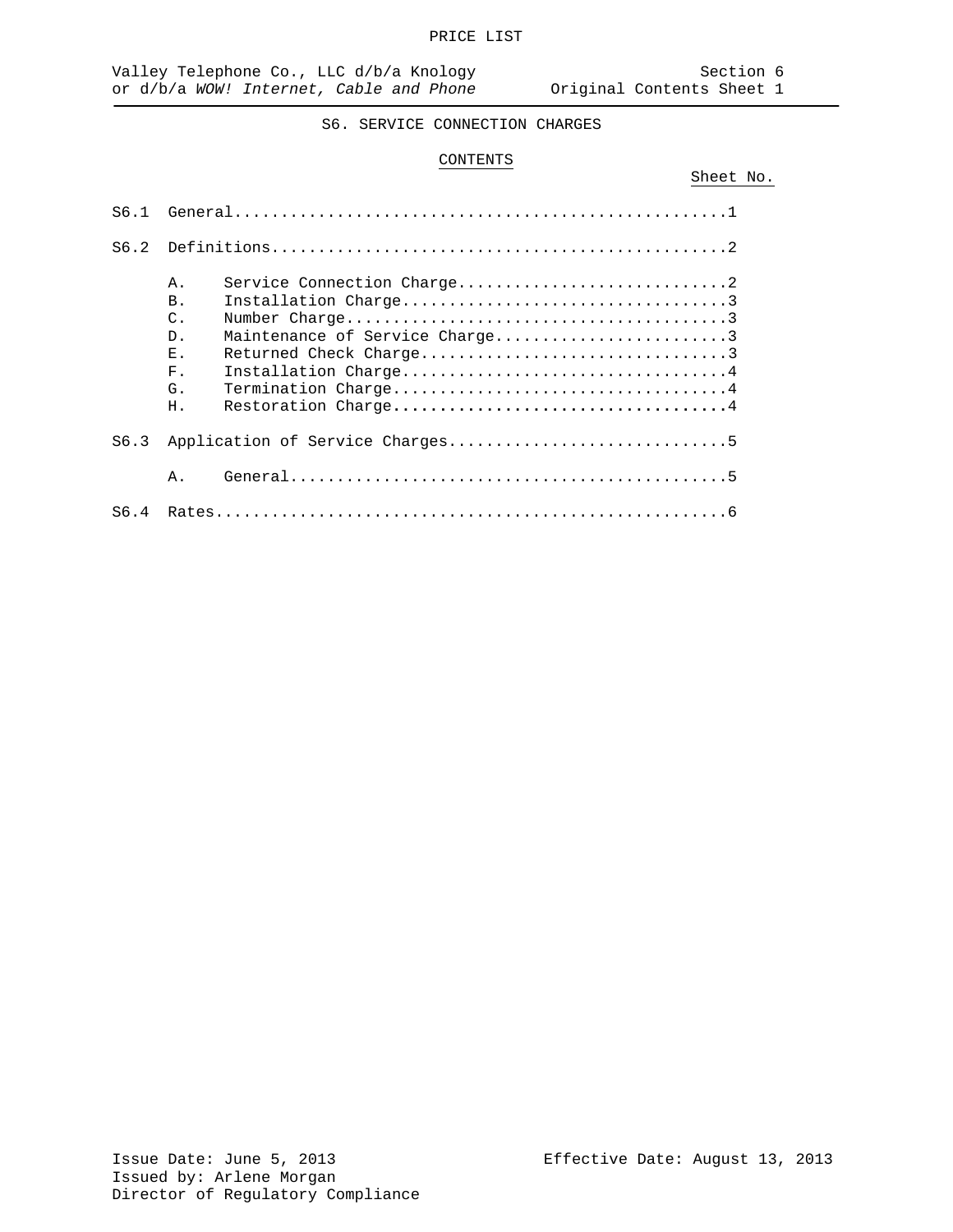### S6. SERVICE CONNECTION CHARGES

#### S6.1 GENERAL

- A. Service charges are the nonrecurring charge or charges applied to the services ordered or connected into service at the customer's request. These include charges for initial commencement of service, changes, restoration, and rearranging of service or facilities.
- B. Service connection charges may be payable at the time of application for the particular service or facility, and prior to the establishment of service. Service may be established in advance of the payment of the service connection charges for addition to the services of existing customers and also in the State, County, and Municipal Governments.
- C. Service connection charges do not supersede mileage charges, installation charges and construction charges made because of unusual costs but are to apply in addition to such charges. However, in case of special private branch exchange system not established under the rates found in this Price List, but on cost basis, installation charges may be applied to stations and other equipment in lieu of the regular service connection charge prescribed herein for stations connected.
- D. No distinction is made between a "New Installation" and "Outside Move"; all changes in location of customer's access, except as otherwise provided in this Price List, being treated as a new service with service connection charges applying.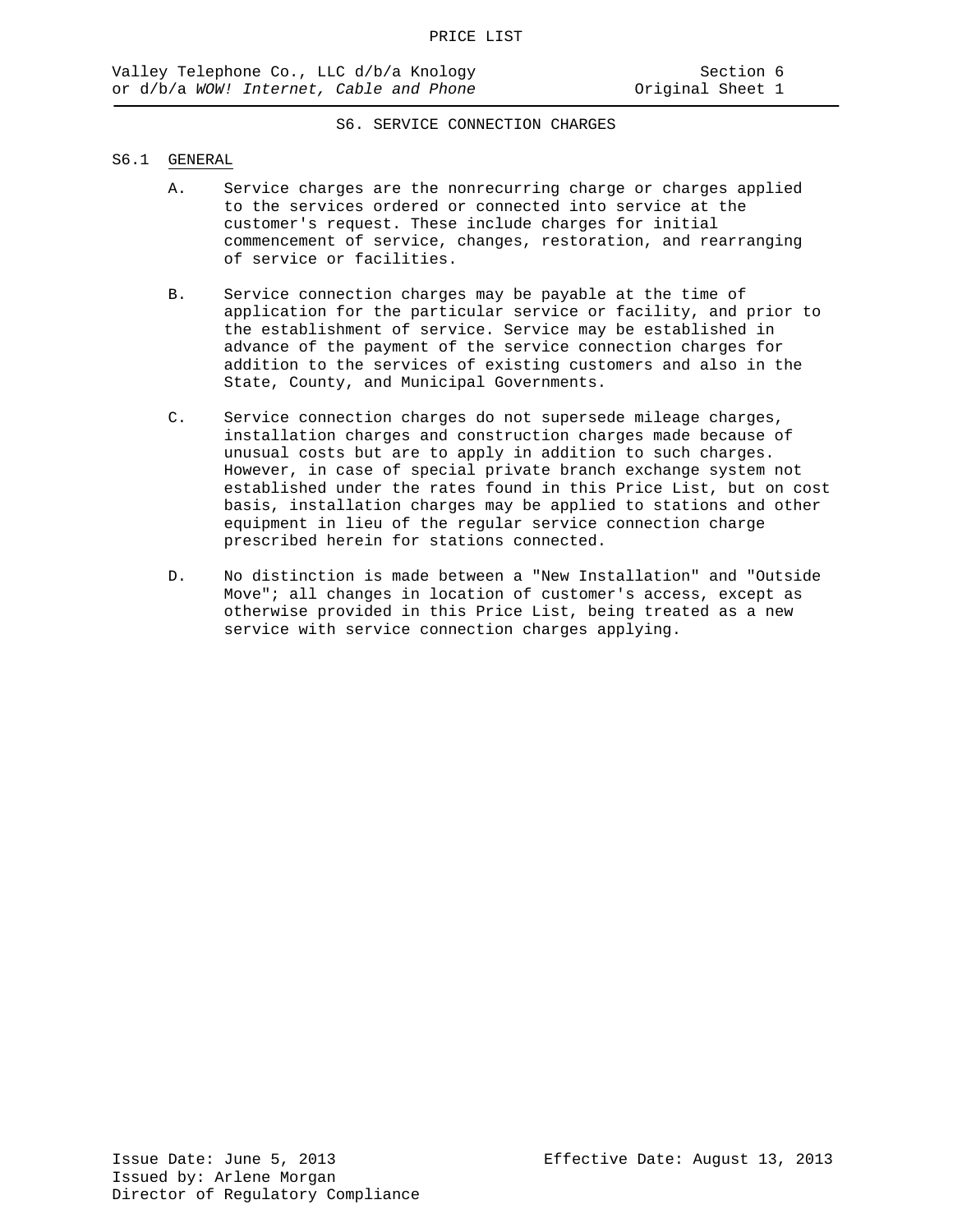### S6. SERVICE CONNECTION CHARGES

#### S6.1 GENERAL (Cont'd)

#### E. Restoration Charge

Where service has been discontinued for failure to maintain credit as specified above the contract is deemed terminated. To re-establish service a new contract will be executed which is subject to charges and provisions of this Price List.

#### S6.2 DEFINITIONS

- A. Service connection charge represents one or more of the following work functions necessary to perform a service connection.
	- (1) Service ordering Receiving and recording information and/or taking action in connection with a subscriber or applicant and processing the necessary data.
	- (2) Premises Work Performing work at the customer's premises.
	- (3) Central Office Charge (Access Line Work) Work associated with the line extending from the serving central office to the customer's premises. Includes, but is not limited to, central office connections, cable cross connections.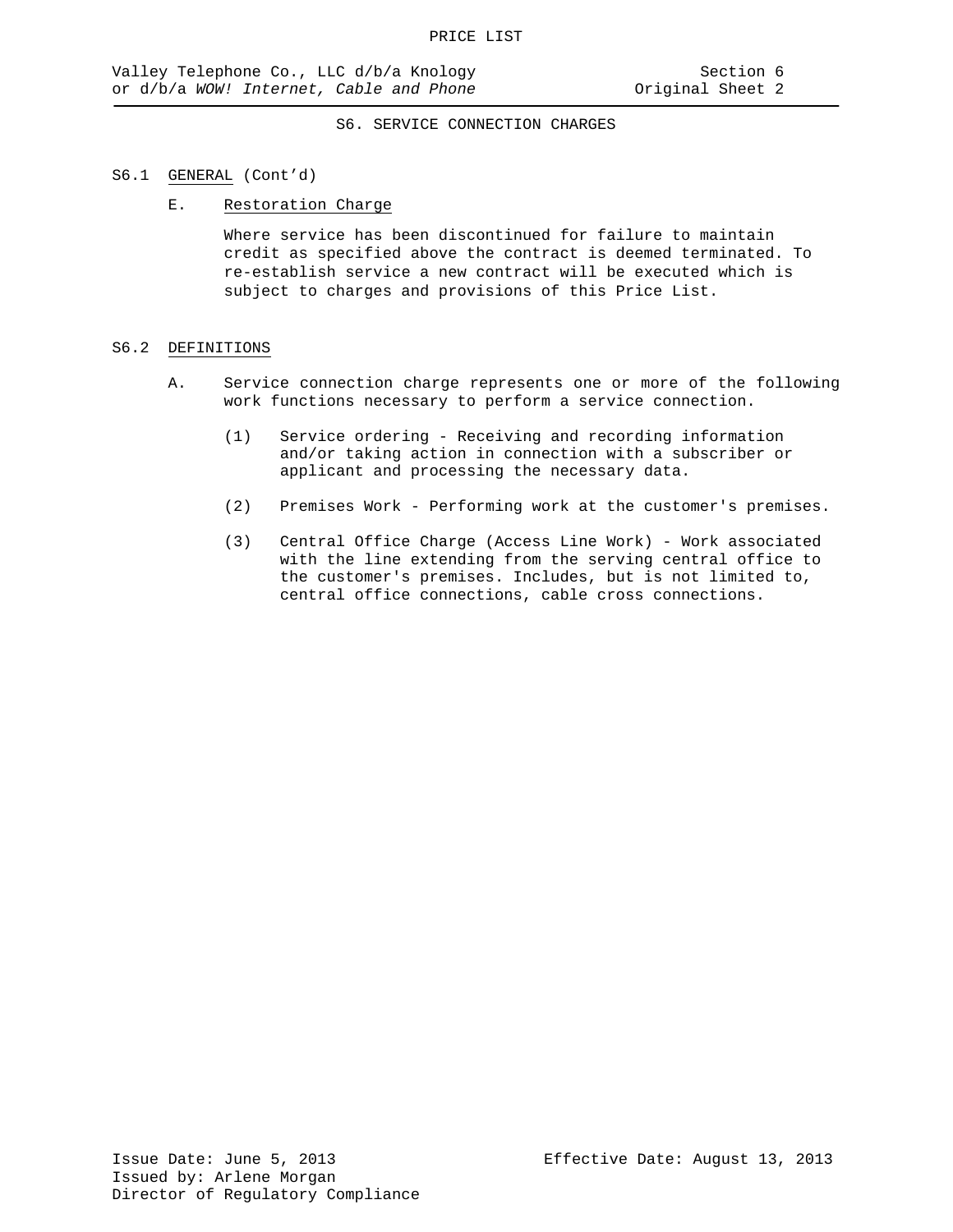### S6. SERVICE CONNECTION CHARGES

#### S6.2 DEFINITIONS (Cont'd)

- B. An installation charge is a non-recurring charge applying to the provision of certain items of equipment or facilities as distinguished from a Service Connection Charge applicable for establishment of basic telephone service and is in addition to applicable service connection charges. The installation charge may sometimes be called an "initial" charge.
- C. Service connection charges apply on number changes requested by subscriber.
- D. Maintenance of Service Charge The customer shall be responsible for the payment of Company charges for visits by the Company to the customer's premises where a service difficulty or trouble report results from customer-provided equipment and facilities. In a case where the Telephone Company has a trouble reported on facilities which terminates on subscriber owned equipment and no trouble is found on Telephone Company facilities a maintenance of service charge will apply.
- E. Returned Check Charge: The charge applied to each insufficient funds check returned.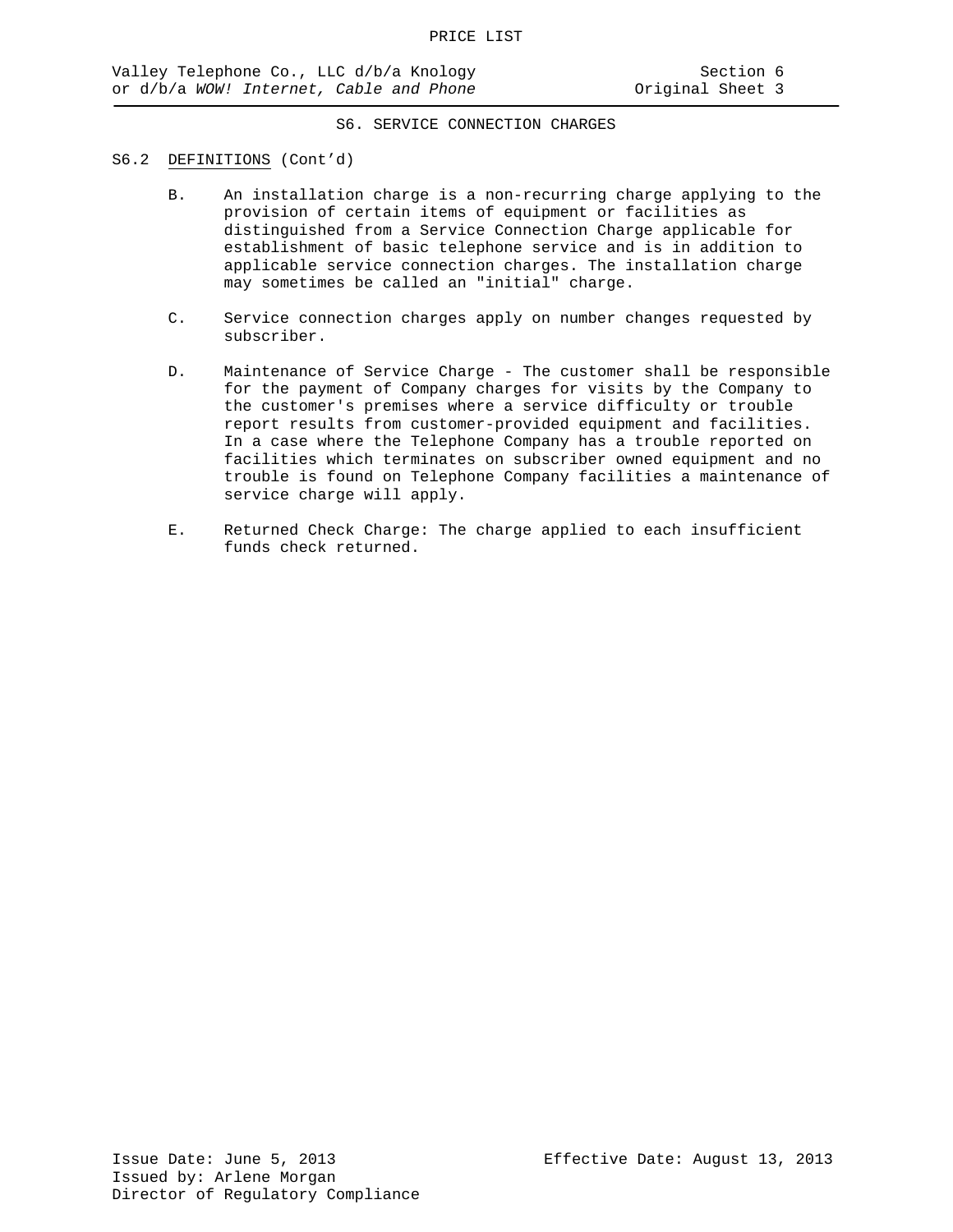## S6. SERVICE CONNECTION CHARGES

#### S6.2 DEFINITIONS (Cont'd)

- F. Installation Charge: The charge applied to the provision of certain items of equipment or facilities and is in addition to applicable service charges. These charges are identified and presented throughout this Price List as a part of the offering.
- G. Termination Charge: The charge applied when a customer discontinues an item of service or equipment prior to the expiration for the initial service period designated for such item.
- H. Restoration: A restoration charge is a charge applying to restore service following a temporary suspension of such service for nonpayment of charges.

Temporary suspension, for purposes of incurring a restoration charge, shall have begun when the service ordering by the Commercial Department is delivered to the Plant Department. Neither action taken by the Plant Department, nor its inaction, shall relieve the delinquent subscriber from this charge.

A soft suspension of service for non-payment occurs before the line equipment is disconnected from the customer's account.

A hard suspension for non-payment occurs when the line equipment is actually disconnected from the customer's account.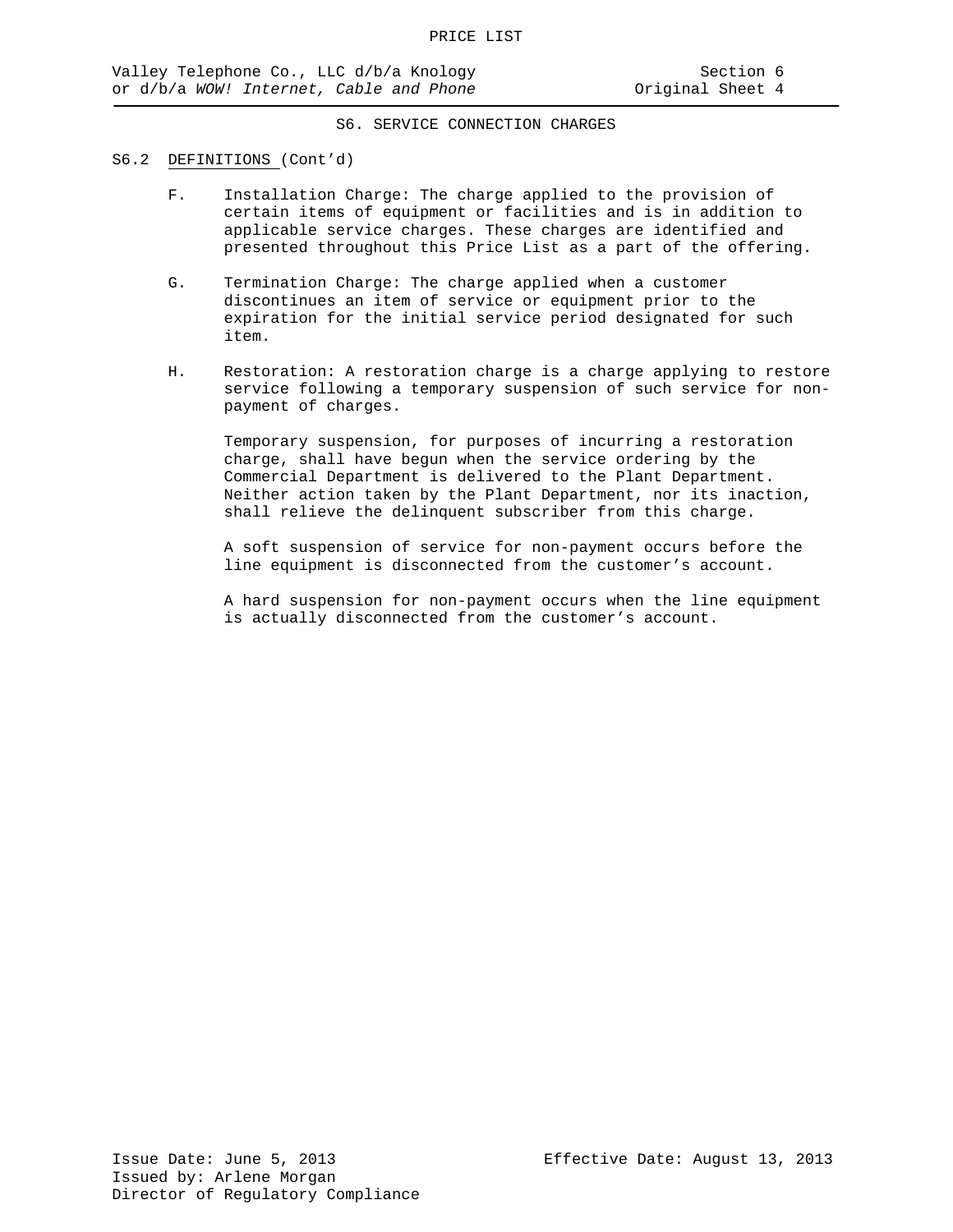## S6. SERVICE CONNECTION CHARGES

#### S6.3 APPLICATION OF SERVICE CHARGES

#### A. GENERAL

- 1. Except as provided hereinafter all services requiring either service ordering, access line work, or other access work are subject to the service connection charge(s) required to provide that service.
- 2. Where the service desired requires more than one service ordering equipment work charge, or access line work function, the total charge is the sum of the separate charges for each function required except as hereinafter provided.
- 3. When, at the request of a customer, service is temporarily suspended, a service ordering charge will apply for the subsequent restoration of that service. This would specifically apply to seasonal service.
- 4. In the event service is temporarily suspended for nonpayment of charge, such service will be restored upon payment of charge due, or at the discretion of the Company a substantial portion thereof. In addition, a restoration charge, as defined in Sec. 6.2.H, will be applied.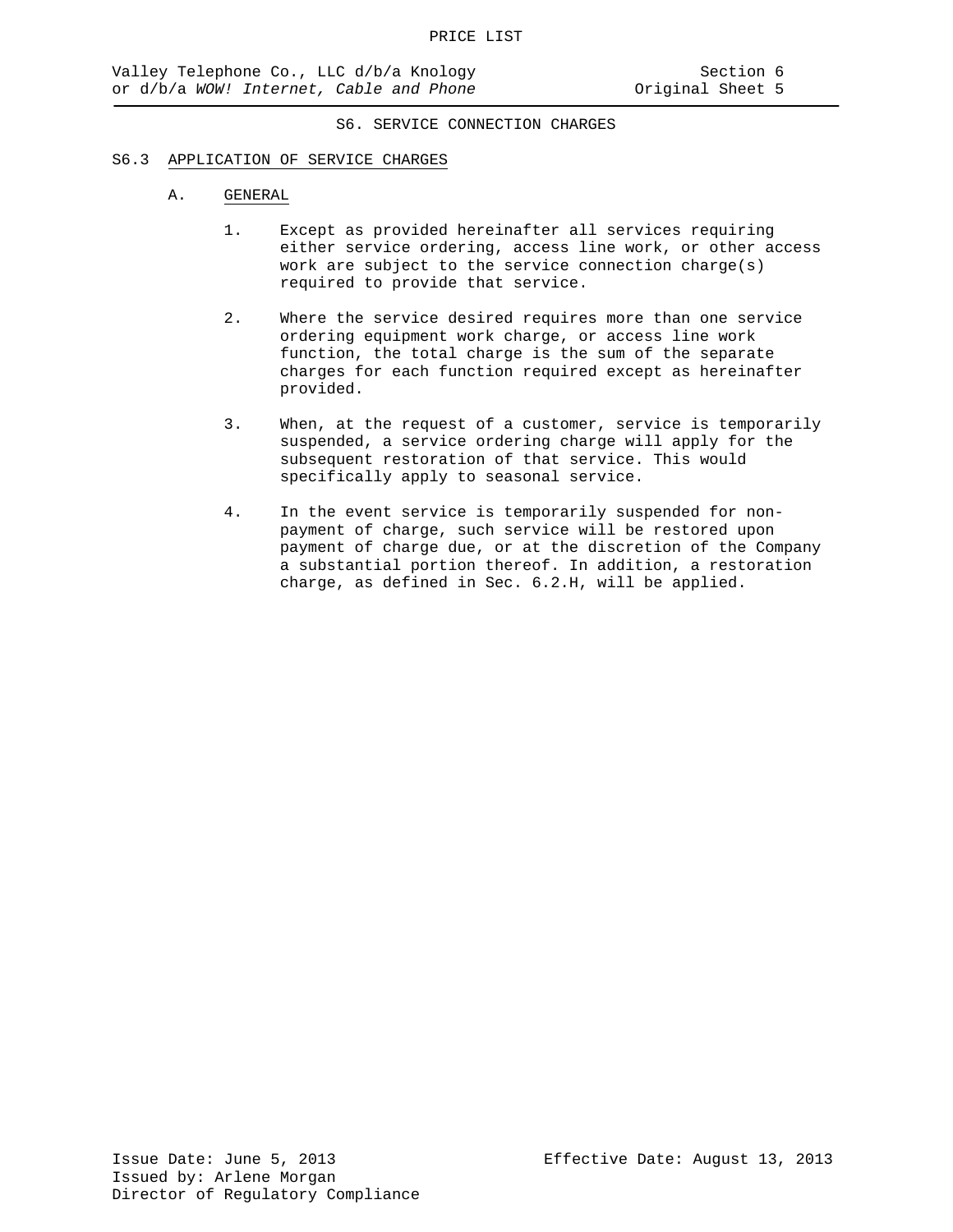S6. SERVICE CONNECTION CHARGES

## S6.4 RATES

|                |                                                                                                                                                                                                                                                                                                                                                        | Residence                  | Business                                                                                      |       |
|----------------|--------------------------------------------------------------------------------------------------------------------------------------------------------------------------------------------------------------------------------------------------------------------------------------------------------------------------------------------------------|----------------------------|-----------------------------------------------------------------------------------------------|-------|
| а.             | Service Ordering, Each Order                                                                                                                                                                                                                                                                                                                           | \$50.00                    | \$50.00                                                                                       | ( I ) |
| b.             | Premise Work, Each Access Line                                                                                                                                                                                                                                                                                                                         | included in "a"            | included in "a"                                                                               | (T)   |
| $\mathsf{C}$ . | Central Office Charge<br>(Access Line Work) - Each Line                                                                                                                                                                                                                                                                                                | included in "a"            | included in "a"                                                                               | (T)   |
| d.             | Installation Charge<br>(1) Installation charges where<br>applicable are identified and<br>presented throughout this Price List<br>as a part of the offering of<br>individual items of equipment<br>or of service features.                                                                                                                             |                            |                                                                                               |       |
| е.             | Administration Charge<br>An administration charge of \$30.00<br>will be applied to each<br>insufficient funds check received.<br>Telephone service will be subject<br>to discontinuance as specified in<br>Section 25 of this Price List.<br>Should the service have been<br>disconnected, the applicable<br>service connection charges will<br>apply. |                            |                                                                                               |       |
| f.             | Restoration & Suspension of Service                                                                                                                                                                                                                                                                                                                    |                            |                                                                                               |       |
|                | 1)<br>After soft disconnect<br>2)<br>After hard disconnect                                                                                                                                                                                                                                                                                             | Res.<br>\$22.00<br>\$40.00 | Bus.<br>\$22.00<br>\$40.00                                                                    |       |
| g.             | Termination Charge                                                                                                                                                                                                                                                                                                                                     |                            | See specific offering<br>in this Price List.                                                  |       |
| h.             | Number Change Charge                                                                                                                                                                                                                                                                                                                                   | Res.<br>\$8.00             | Bus.<br>\$8.00                                                                                |       |
| i.             | Maintenance of Service Charge                                                                                                                                                                                                                                                                                                                          |                            | \$35.00 per hour<br>(portal-to portal) or<br>fraction thereof during<br>normal working hours. |       |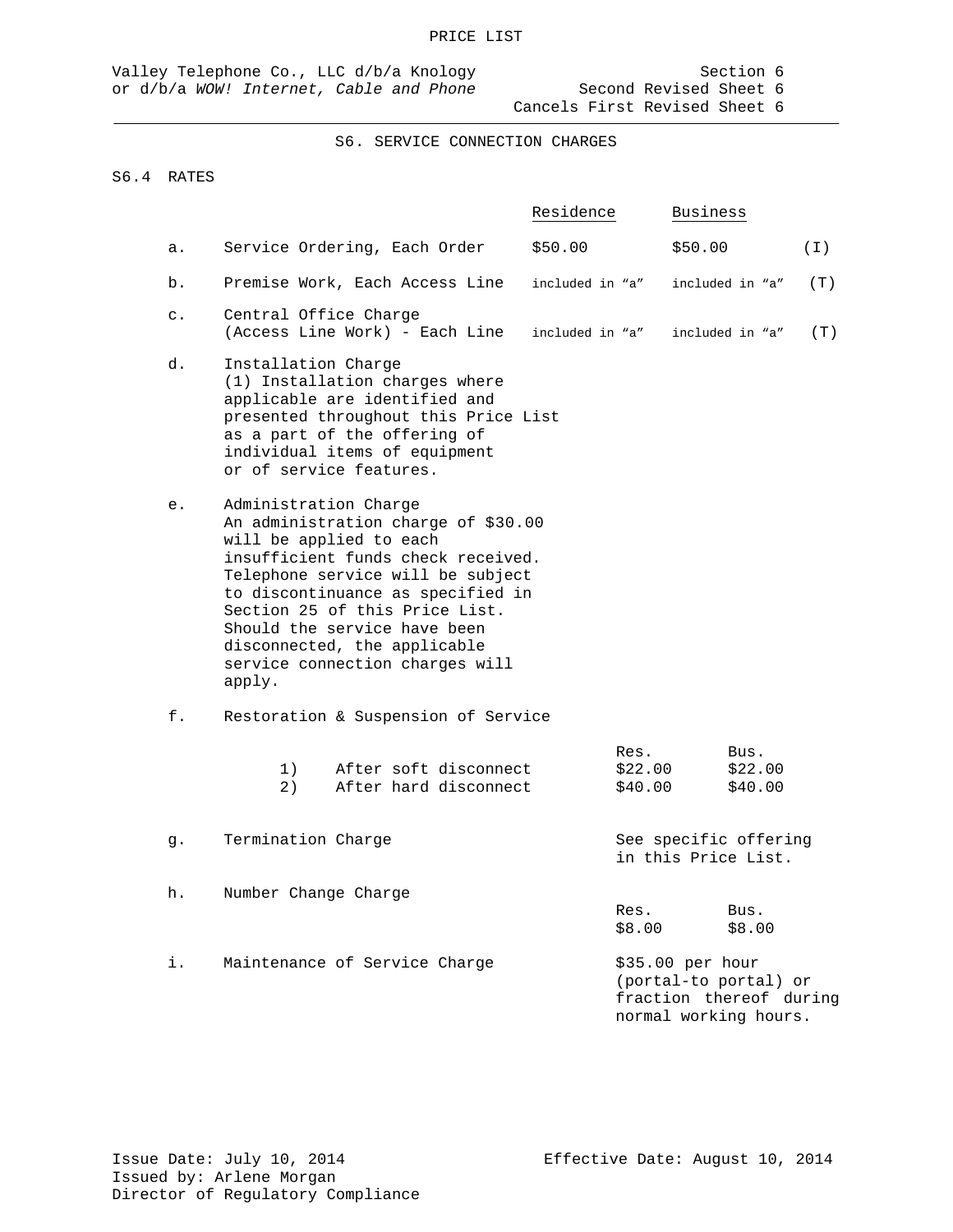## CONTENTS

| S7.1 | Touchtone Calling Service<br>(Deleted)                                                                                              | $\mathbf{1}$                    |
|------|-------------------------------------------------------------------------------------------------------------------------------------|---------------------------------|
|      | S7.2 Custom Calling Services<br>$\Delta$ .<br>B <sub>1</sub><br>$C_{\cdot}$<br>Nonrecurring Charge<br>$D$ .                         | 2<br>2<br>5<br>5<br>5           |
|      | $S7.2.1$ Custom Local Area Signaling Service - CLASS<br>$\Delta$ .<br><b>B</b> .<br>$\mathcal{C}$ .<br>Nonrecurring Charge<br>$D$ . | 5.1<br>5.1<br>5.4<br>5.5<br>5.6 |
| S7.3 | Telephone Numbers in Rotary (Trunk Hunting)                                                                                         | 6                               |
| S7.4 | Α.                                                                                                                                  | 6<br>6                          |
| S7.5 | Customized Number Service $(N/A)$                                                                                                   | 6                               |
| S7.6 | Remote Call Forwarding<br>(See Section S7.2)                                                                                        | 6                               |
|      | S7.7 Off Premises Station Services (N/A)                                                                                            | 6                               |
|      | S7.8 Direct - Inward Dialing (DID) Service                                                                                          | 6.1                             |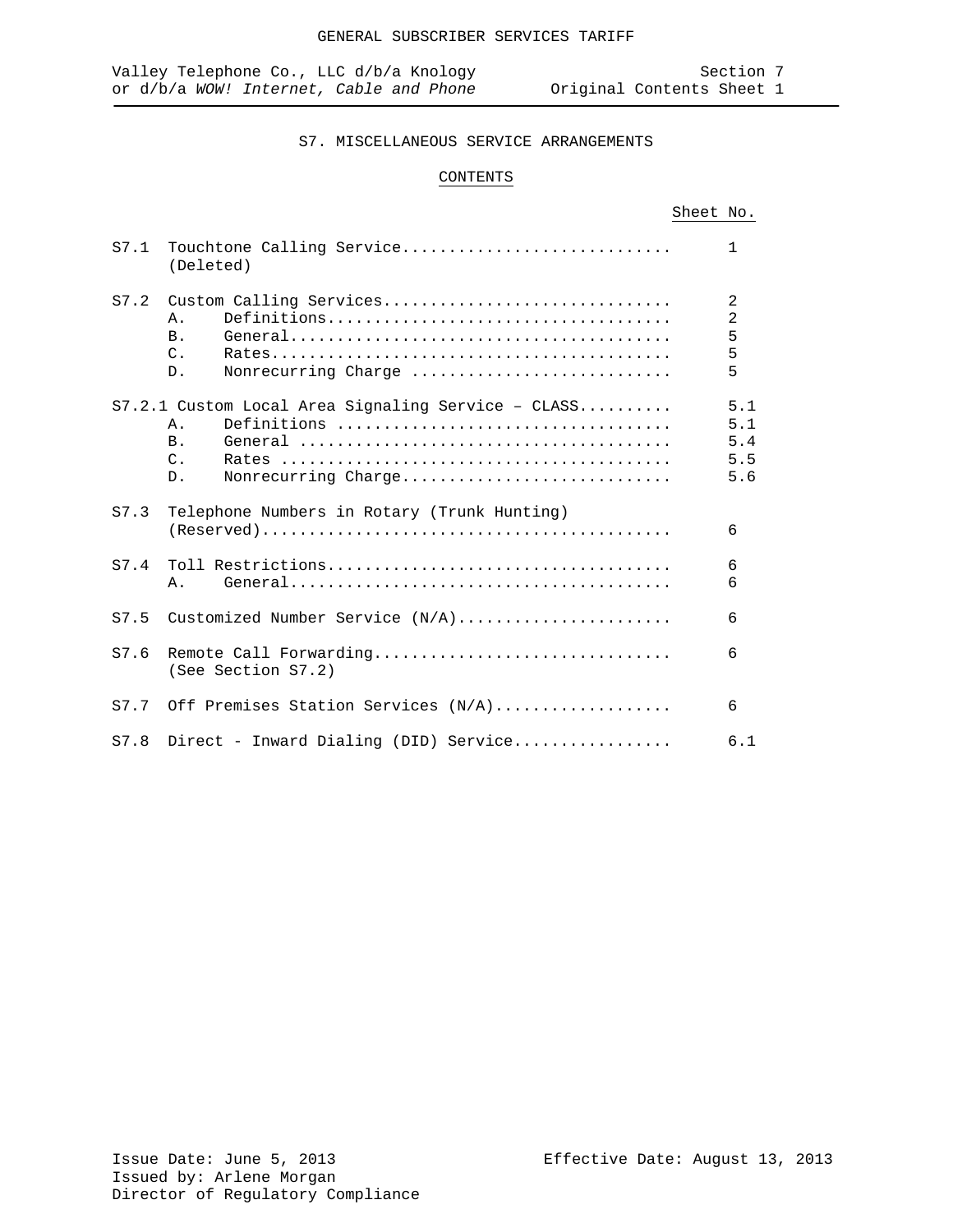## CONTENTS (Cont'd)

|        |                                                                   | Sheet No. |
|--------|-------------------------------------------------------------------|-----------|
| S7.9   | Seasonal and Vacation Service                                     | 13        |
|        |                                                                   | 13        |
|        |                                                                   | 13        |
|        |                                                                   | 13        |
|        | D. Nonrecurring Charges                                           | 13        |
| S7.10  | Special Billing Number Service                                    | 14        |
|        |                                                                   | 14        |
|        |                                                                   | 14        |
| S7.11  | Joint Use of Service                                              | 15        |
|        |                                                                   | 15        |
|        |                                                                   | 15        |
|        |                                                                   | 16        |
| S7.12  | Miscellaneous Services                                            | 17        |
|        | $S7.12.1$ Short Term Service                                      | 17        |
|        | S7.12.2 Special Line Conditioning                                 | 18        |
|        | A. General                                                        | 18        |
|        | $S.7.12.3$ Data Service                                           | 18        |
| S7.13  | Wonder Ring Service                                               | 19        |
|        |                                                                   | 19        |
|        |                                                                   | 19        |
|        |                                                                   | 22        |
| S7.14  |                                                                   |           |
| S.7.15 | Impaired Hearing Equipment                                        | 24        |
|        |                                                                   | 24        |
|        |                                                                   | 24<br>24  |
|        |                                                                   |           |
| S.7.16 | Abbreviated Dialing<br>711 Dialing Code for Telephone<br>S.7.16.1 | 25        |
|        | Relay Service (TRS)                                               | 25        |
|        | General<br>Α.<br>Service Requirements and<br><b>B</b> .           | 25        |
|        | Conditions                                                        | 26        |
| S.7.17 | Voice Mail System                                                 | 43        |
|        |                                                                   | 43        |
|        |                                                                   | 43        |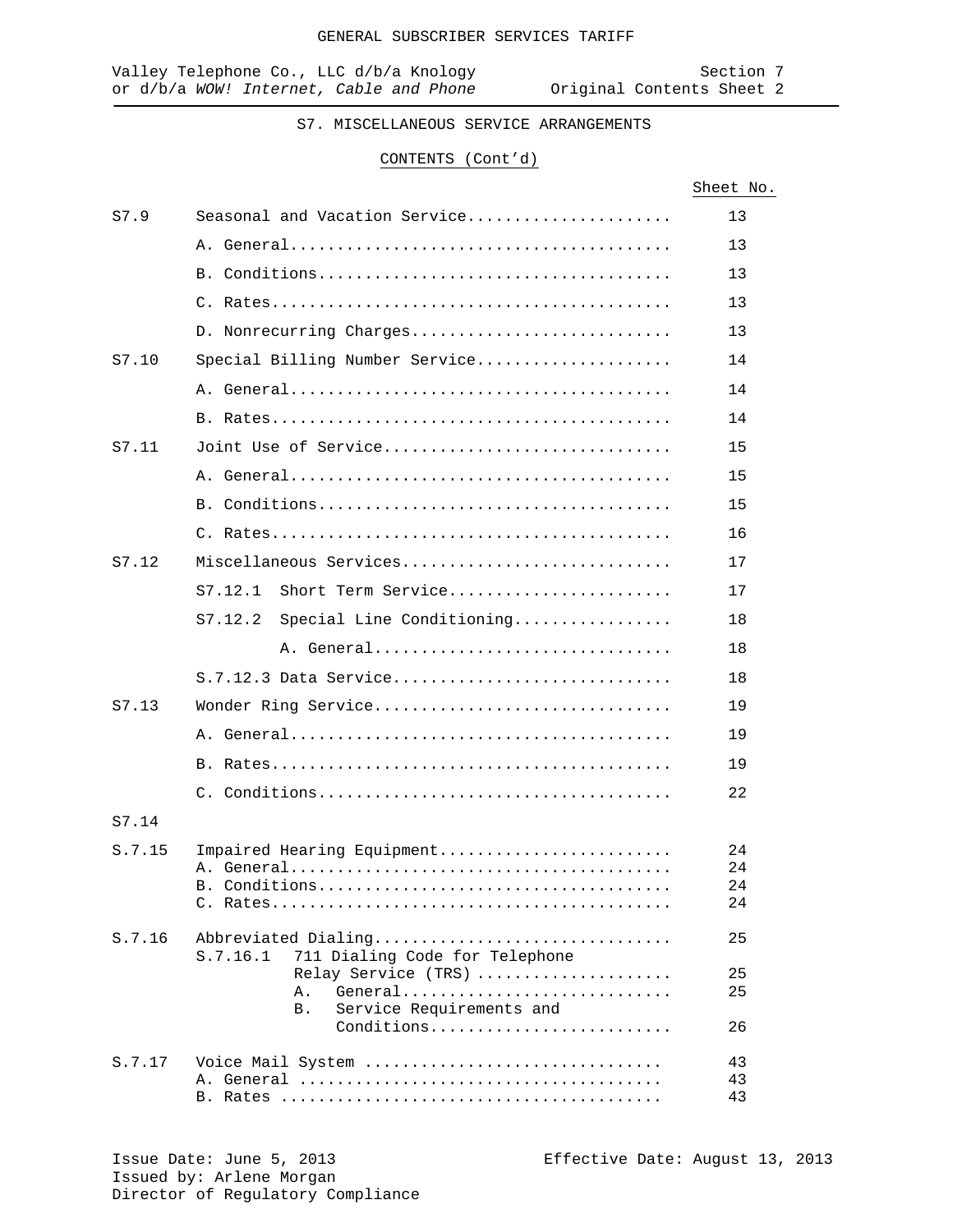#### S7.1 TOUCHTONE CALLING SERVICE – Deleted

#### S7.2 CUSTOM CALLING SERVICES

- A. Definitions
	- 1. Call Forwarding: This provides an arrangement for transferring incoming calls to another telephone number within the local area by dialing a code and the number of the service to which calls are to be transferred.
	- 2. Remote Call Forwarding (RCF) Fixed: This is a service whereby a call placed from a station (the originating station) to a customer's (the RCF customer) telephone number (the call forwarding location) is automatically forwarded by Company central office equipment to another station designated by the RCF customer (the terminating station). The RCF customer is billed for the forwarded portion of the call.
	- 3. Remote Call Forwarding (RCF) Variable: This service allows the RCF customer to activate the call forwarding feature from locations other than their base telephone and make forwarding changes without central office personnel assistance.
	- 4. Three-Way Calling: This permits an existing call to be held, and by dialing, a second telephone call can be established and added to the connection. Normal transmission performance quality cannot be guaranteed on all calls.
	- 5. Call Waiting: By means of a tone signal a customer who is using their telephone is alerted when another caller is trying to reach that station. Permits putting first call on hold so that second call can be answered.
	- 6. Call Waiting Display: This feature allows the number and/or name identification of the call waiting party to display on the called party's caller identification equipment.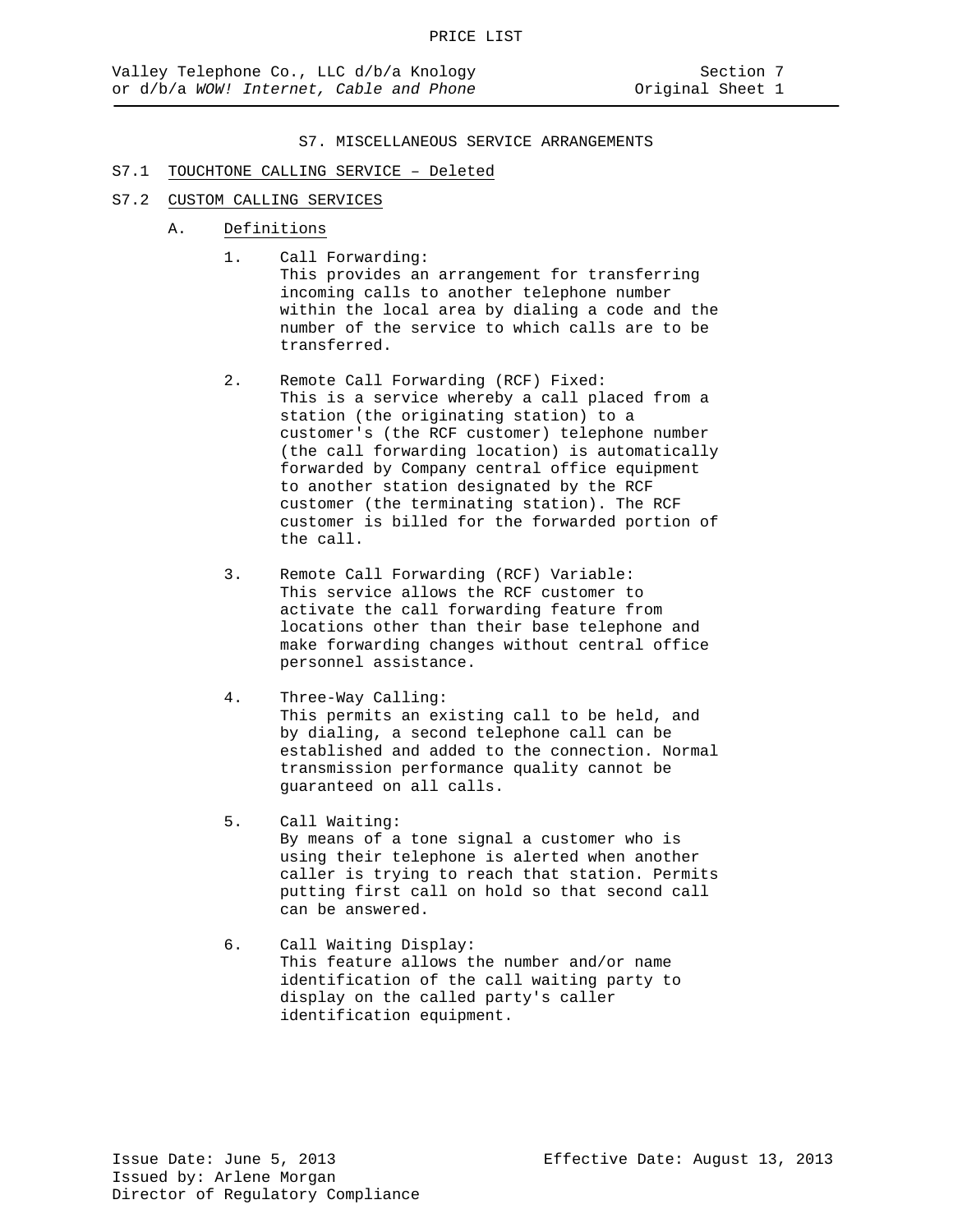#### S7.2 CUSTOM CALLING SERVICES (cont'd)

- A. Definitions (cont'd)
	- 7. Speed Calling: This provides for the calling of a 7- or 10 digit telephone number by dialing an abbreviated code. This arrangement is available in an eight-number capacity. (8-code).
	- 8. Plus Service: Plus service is a central office feature package offered in two categories:
		- a. Single-Line Plus for Business or Residence with one central office line. Four features are in the Single-Line Plus package: (1) Call Hold, (2) Toll Restriction, (3) Three-Way Conference, and (4) Speed Calling.
		- b. Multi-Line Plus for Business or Residence with two to five central office lines. Six features are in the Multi-Line Plus package: (1) Call Pick Up, (2) Call Transfer, (3) Three-Way Conference, (4) Toll Restriction, (5) Call Hold, and (6) Intercom.

Features:

| Intercom: | Allows the user of a Plus   |
|-----------|-----------------------------|
|           | equipped line to call other |
|           | Plus equipped lines of the  |
|           | same customer by dialing a  |
|           | one-digit number.           |
|           |                             |

- Call Hold: A Plus service user can place an established call on hold by flashing the switchhook and dialing a 2-digit code.
- Call Pick Up: This feature enables a user of a Plus service line to answer a call which is ringing in on another Plus service line of the same customer by dialing a 2-digit code.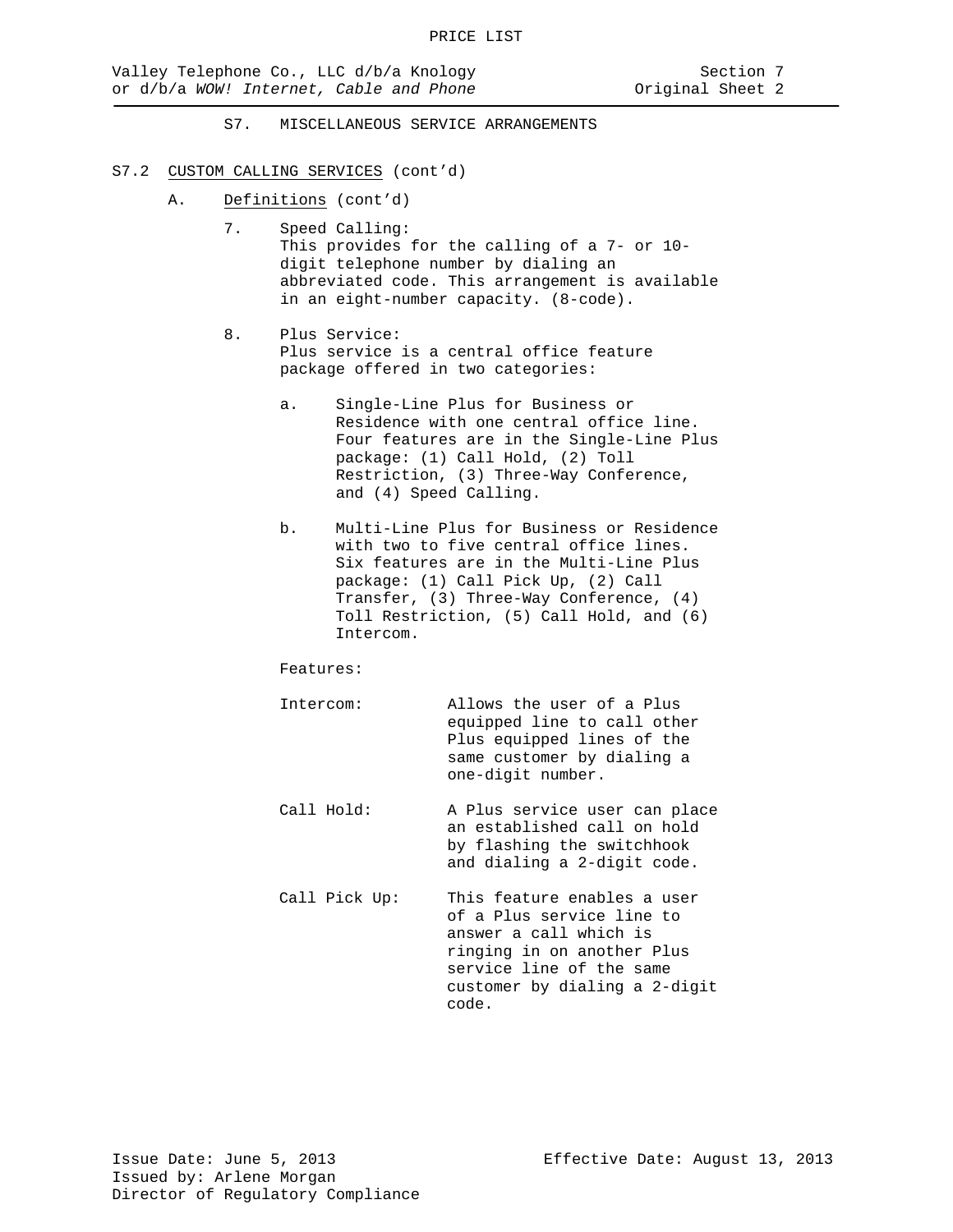## S7.2 CUSTOM CALLING SERVICES (cont'd)

A. Definitions (cont'd)

Call Transfer: The user of a Plus service line can transfer any incoming call to another outside line.

- Toll Restriction: Prevents unauthorized use of a Plus service line for long distance calling unless the caller dials the proper authorization number.
- Conference: The user of Plus service may hold a call in progress and then complete calls to one other party and then all parties to the conversation for a total of three people on one line.
- Speed Calling: Allows station user to program 10 frequently called numbers under a single digit for one-button dialing.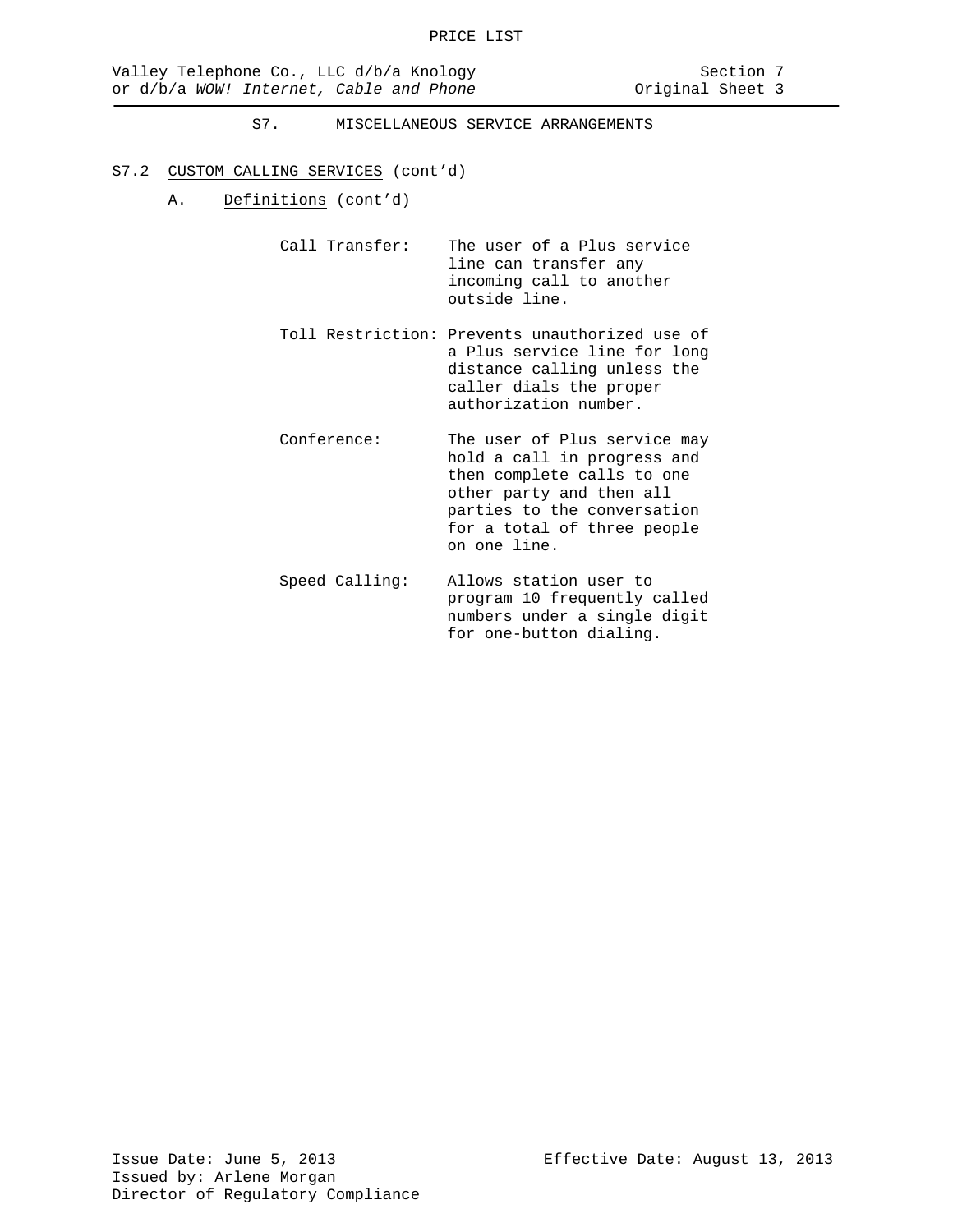## S7.2 CUSTOM CALLING SERVICES (Cont'd)

- B. General
	- 1. Custom Calling Services are furnished subject to the availability of special central office facilities.
	- 2. Custom Calling Services are available to residence and business customers with one party telephone service only.
	- 3. No assurance can be given that transmission will be fully satisfactory during conference and call forwarding calls.
- C. Rates
	- 1. The following rates and charges are in addition to all other applicable rates and charges for service furnished.

Monthly Rate Per C.O. Line Equipped

|                |                                            | <b>Business</b> | Residence |
|----------------|--------------------------------------------|-----------------|-----------|
| a.             | Call Forwarding                            | \$4.20          | \$3.15    |
| b.             | Remote Call Forwarding (RCF) Fixed         | 2.63            | 2.63      |
| $\mathsf{C}$ . | Remote Call Forwarding (RCF) Variable 3.15 |                 | 3.15      |
| d.             | Three-Way Calling                          | 2.10            | 2.10      |
| e.             | Call Waiting                               | 4.20            | 3.31      |
| f.             | Call Waiting Display                       | 2.10            | 2.10      |
| g.             | Speed Calling                              | 4.20            | 3.68      |
| h.             | Single-line Plus per line                  | 6.30            | 6.30      |
| i.             | Multi-line Plus per line                   | 6.30            | 6.30      |
|                |                                            |                 |           |

D. Nonrecurring Charge Service Ordering and

Central Office Charge.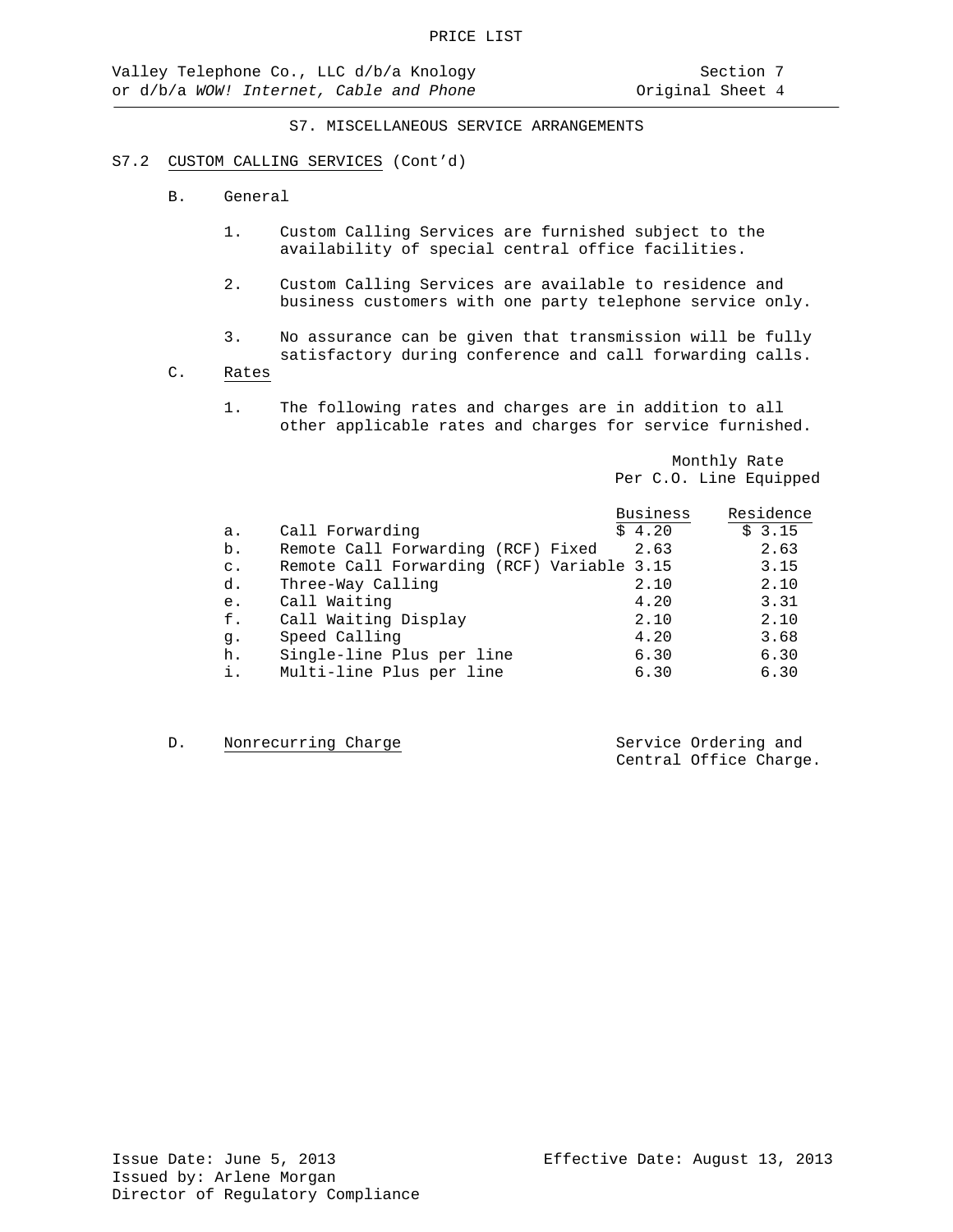#### S7.2.1 CUSTOM LOCAL AREA SIGNALING SERVICE – CLASS

- A. Definitions
	- 1. Anonymous Call Rejection A feature that allows subscribers to refuse calls from callers who block delivery of their numbers.
	- 2. Automatic Callback This service allows a subscriber to automatically re-originate a call to the last-dialed number without having to radial the number regardless of whether the call was answered, unanswered or busy. If the called number is busy, automatic processing of the call continues until the number is idle. When both lines idle, the calling party hears a special ring. When the caller picks up the set, the called party's line rings.
	- 3. Automatic Recall This service allows the subscriber to recall the last incoming call without having to know the number of that call. If the called number is busy, automatic processing of the call continues until both lines are idle. The subscriber can continue to originate and receive calls without affecting the Automatic Recall request. Automatic Recall can be canceled by dialing a deactivation code. The service provides an optional twolevel activation capability that, following activation, announces the number of the last incoming call. The subscriber then has the choice of continuing the recall or aborting the recall sequence.
	- 4. Calling Number Delivery This service identifies the 10 digit number of the calling party and allows the subscriber to choose whether or not to answer the call. The calling number is displayed after the first ringing cycle.
	- 4.1 Calling Number & Name Delivery This service is the same as Calling Number Delivery also, displays directory listed name up to 15 characters.

Any subscriber to Calling Number Delivery or Calling Number & Name Delivery will be responsible for the provision of a display device which will be located on the customer's premises. The installation, repair, and technical capability of that equipment to function in conjunction with the feature specified herein will be the responsibility of the customer. The Company assumes no liability and will be held harmless for any incompatibility of this equipment to perform satisfactorily with the features described herein.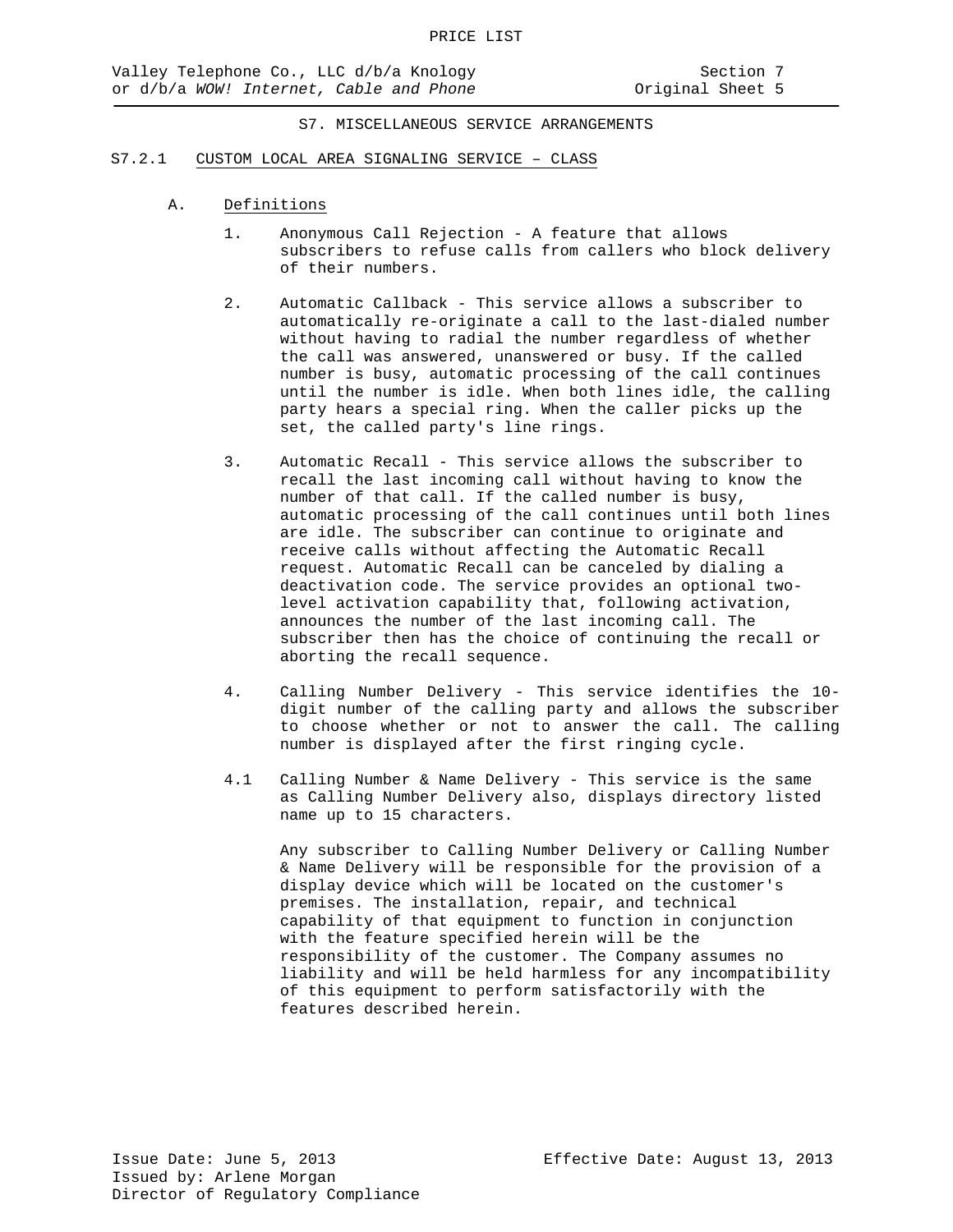- S7.2.1 CUSTOM LOCAL AREA SIGNALING SERVICE CLASS (Cont'd)
	- A. Definitions (Cont'd)
		- 5. Calling Number Delivery Blocking This service enables customers to prevent the transmission of their telephone numbers, on outgoing calls, to subscribers of the CLASS features, Calling Number Delivery.

The service is available either on a per call basis or permanent basis.

Per Call - Allows customers to temporarily prevent the transmission of their telephone numbers on an as needed basis by dialing a preassigned access code prior to making the call. This action must be repeated each time a call is made to prevent the transmission of the customer's telephone number.

Permanent - Allows customers to prevent the transmission of their telephone numbers on all outgoing calls placed from the customer's line. Permanent Call number Delivery Blocking is established and/or removed from the customer's line via a service order. This feature is in operation on a continuous basis. This feature does not prevent transmission of the calling party number on services such as E-911 that utilize Automatic Number Identification (AN]) for delivery of the calling number. If the preassigned access code for Calling Number Delivery, Unblocking is dialed on a line that is provisioned with Calling Number Delivery Blocking - Permanent, the customer's telephone number will be delivered.

The Company assumes no liability and will be held harmless from any incompatibility of the subscriber's customer premises equipment to perform satisfactorily with this feature.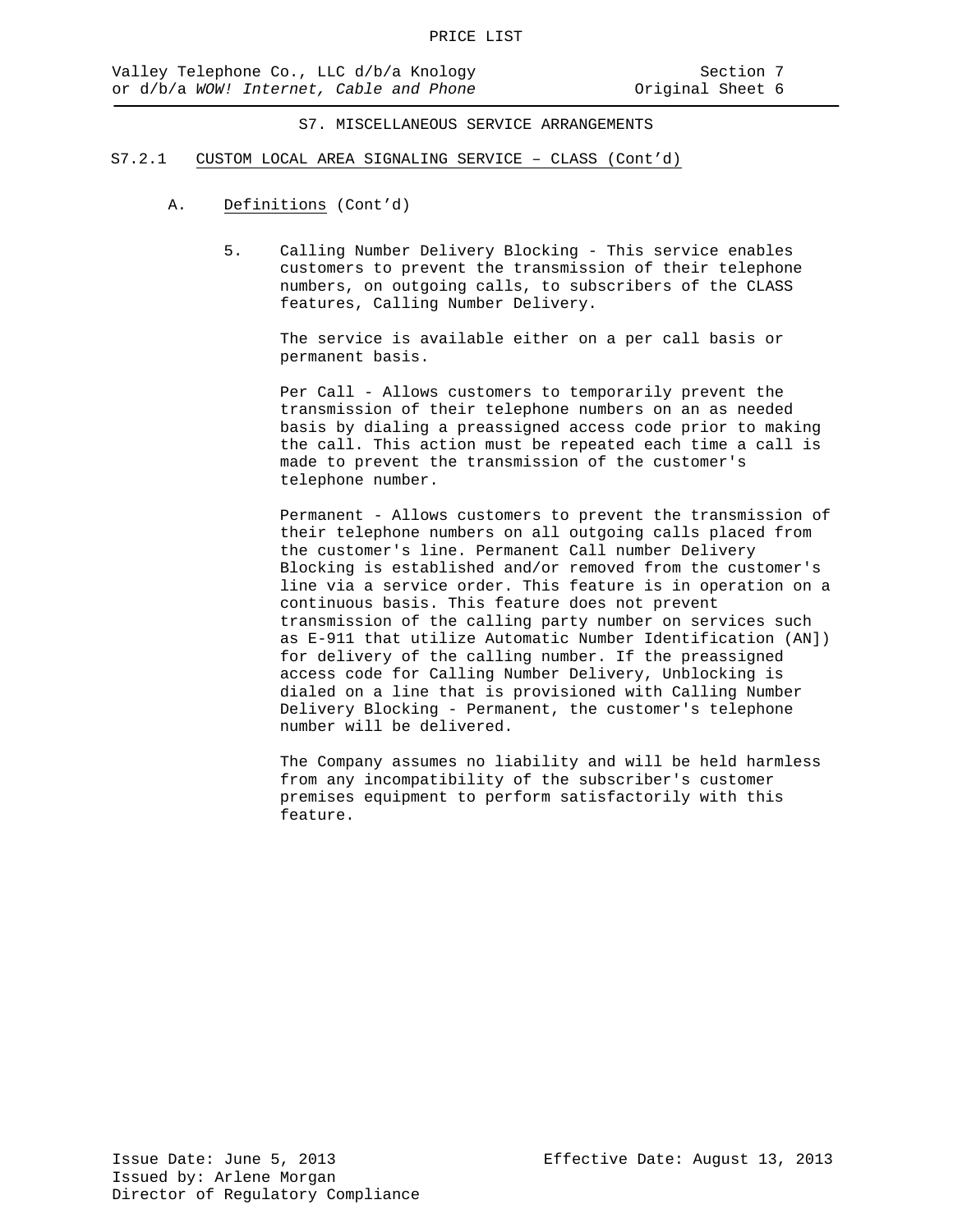- S7.2.1 CUSTOM LOCAL AREA SIGNALING SERVICE CLASS (Cont'd)
	- A. Definitions (cont'd)
		- 6. Customer Originated Trace This feature allows the subscriber to activate an immediate trace of the last incoming call. After the call is terminated, a subscriber who wishes to trace the call goes off-hook, receives dial tone, and then dials the Customer Originated Trace activation code. When the trace has been completed, the subscriber receives an announcement stating that the trace was successful and to contact the local telephone operating company for further assistance.

By activating the Customer Originated Trace feature, the subscriber automatically authorizes Valley Telephone Co., LLC d/b/a Knology to store the results of any and all traces initiated by the customer in the Telephone Company's switching office, and to release the results of such traces directly to the subscriber's serving law enforcement agency upon a further request by the subscriber. The results of such traces will be released to the appropriate law enforcement agency only upon such a further request by the subscriber. The trace record will provide only the incoming telephone number and in no way identifies the person(s) actually placing the call(s). The subscriber must contact the telephone company within ten (10) days after originating a call trace or the trace record will automatically be deleted from the system.

- 7. Selective Call Acceptance This feature allows a subscriber to select up to 31 numbers from which calls are to be received. All other calls are intercepted and routed to a recorded announcement that informs the caller the customer is not accepting calls. Calls from numbers outside the specified exchanges will ring normally.
- 8. Selective Call Rejection This feature allows a subscriber to block incoming calls from a maximum of 31 telephone numbers. The subscriber can also block incoming calls placed from the last calling number even if the number is unknown to the customer. Blocked calls are routed to a recorded announcement which specifies that the called party is not accepting calls.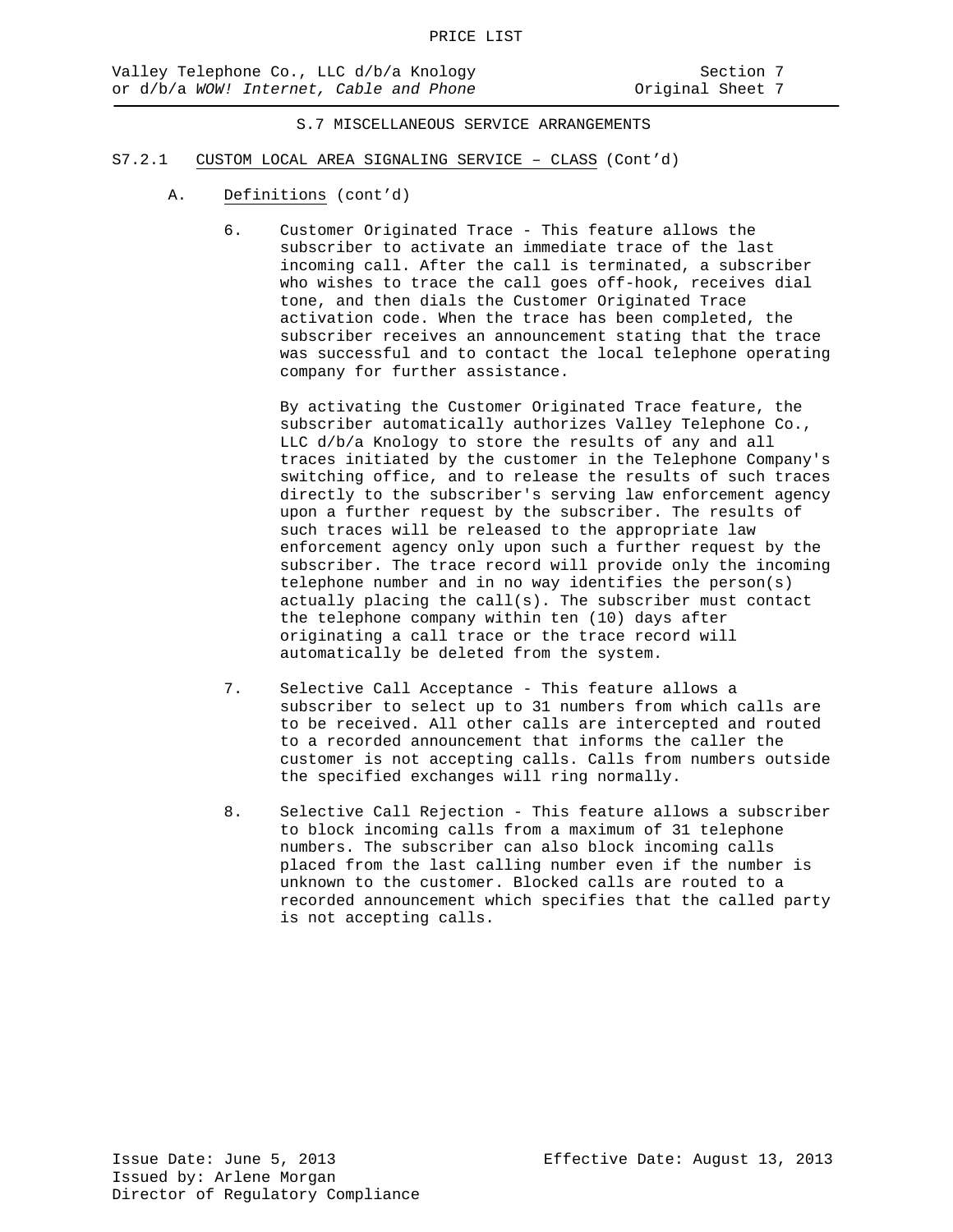- s7.2.1 Custom Local Area Signaling Service CLASS (CONT'D)
	- A. Definitions (Cont'd)
		- 9. Selective Call Forwarding This feature allows the subscriber to prespecify telephone numbers (maximum of 31) from which incoming calls are to be forwarded. During the period that Selective Call Forwarding is activated, only calls from the prespecified numbers will be forwarded.
		- 10. Distinctive Ringing/Call Waiting With this feature, incoming calls from up to 31 numbers can be automatically identified by distinctive ringing. A distinctive ringing pattern accompanies incoming calls from the designated numbers. If -a subscriber is engaged in conversation and a call from one of the designated numbers arrives, a distinctive call-waiting tone accompanies the incoming call. Calls from all other numbers are rung normally.
	- B. General
		- 1. Custom Calling Local Area Signaling Service (CLASS) is a group of custom calling features offered to residential and business customers subscribing to one party local exchange service and to business customers subscribing to Digital Centrex Service.
		- 2. The service is subject to available facilities and limited to central offices specifically equipped to provide such service. CLASS features are applicable only to local calls placed to/from compatible central offices within the same local calling area offering the service.
		- 3. Operator assisted calls are designed to override the feature calls for emergency purposes.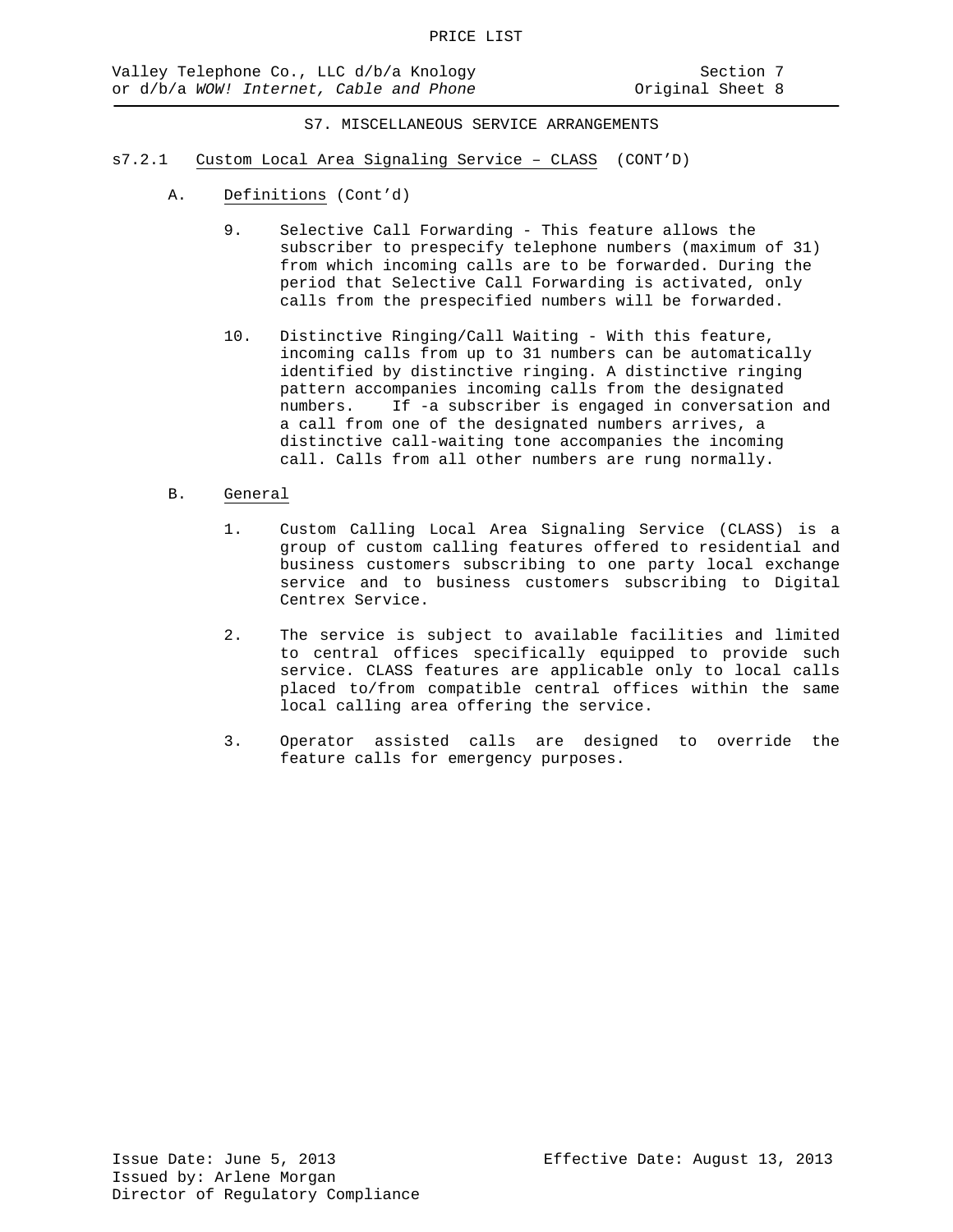#### S7.2.1 CUSTOM LOCAL AREA SIGNALING SERVICE- CLASS (CONT'D)

- B. General (Cont'd)
	- 4. Coin phones will not be enabled with CLASS features, just as they are not enabled with other custom calling features. However, coin phones will operate with the CLASS system and interaction with all the features will be permitted.
	- 5. Some CLASS services, such as Calling Number Delivery, require customer premises equipment with the capability to receive and display the incoming call information.
- C. Rates
	- 1. The following charges are for the features only and are in addition to applicable charges for service. Service charges apply as set forth in Section 6.2 of this Price List, except as shown herein.

| 2. Feature Rates:                     | Monthly Rate    |         |
|---------------------------------------|-----------------|---------|
|                                       | Per C.O. Line   |         |
|                                       | Res.            | Bus.    |
| Anonymous Call Rejection              | \$3.15          | \$3.15  |
| Automatic Callback                    | \$3.15          | \$3.15  |
| Automatic Recall                      | \$3.15          | \$3.15  |
| Calling Number Delivery               | \$3.94          | \$3.94  |
| Calling Number & Name Delivery        | $$6.83$ $$6.83$ |         |
| Blocking                              | \$0.00          | \$0.00  |
| Customer Originated Trace             | \$1.05          | \$1.05  |
| Selective Call Acceptance             | \$4.20          | \$4.20  |
| Selective Call Rejection              | \$4.20          | \$4.20  |
| Selective Call Forwarding,            | \$3.15          | \$3.15  |
| Distinctive Ringing                   | \$2.10          | \$2.10  |
| /Call Waiting                         |                 |         |
| Package 1 (all of the CLASS features) | \$12.60         | \$12.60 |
| Package 2 (any combination of         |                 |         |
| 4 CLASS features)                     | \$6.30          | \$6.30  |
| Exception: Calling Number             |                 |         |
| & Name Delivery are not               |                 |         |
| included in Package 2.                |                 |         |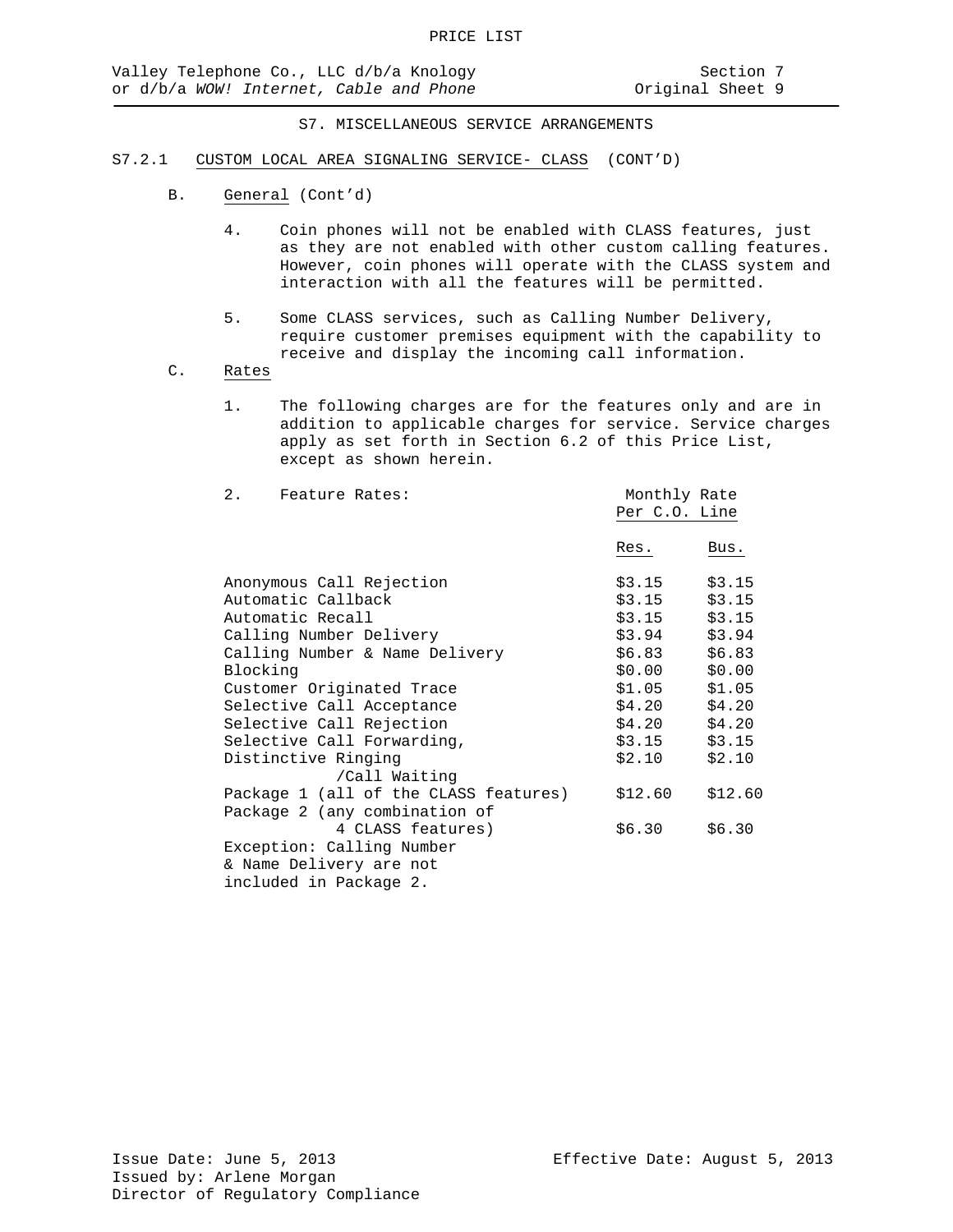S7.2.1 Custom Local Area Signaling Service – CLASS (CONT'D)

| D. | Nonrecurring | Service ordering and<br>central office charge. |            |
|----|--------------|------------------------------------------------|------------|
|    |              | RES                                            | <b>BUS</b> |

- 1. Customer Originated Trace,<br>per trace placed  $$5.00$   $$5.00$ 
	- a. Service charges are not applicable when CLASS features are provided at the same time as the business or residence individual line service is established.
	- b. When features are added or rearranged on an existing line, the appropriate service charges listed in Section 6.5 of this Price List will apply.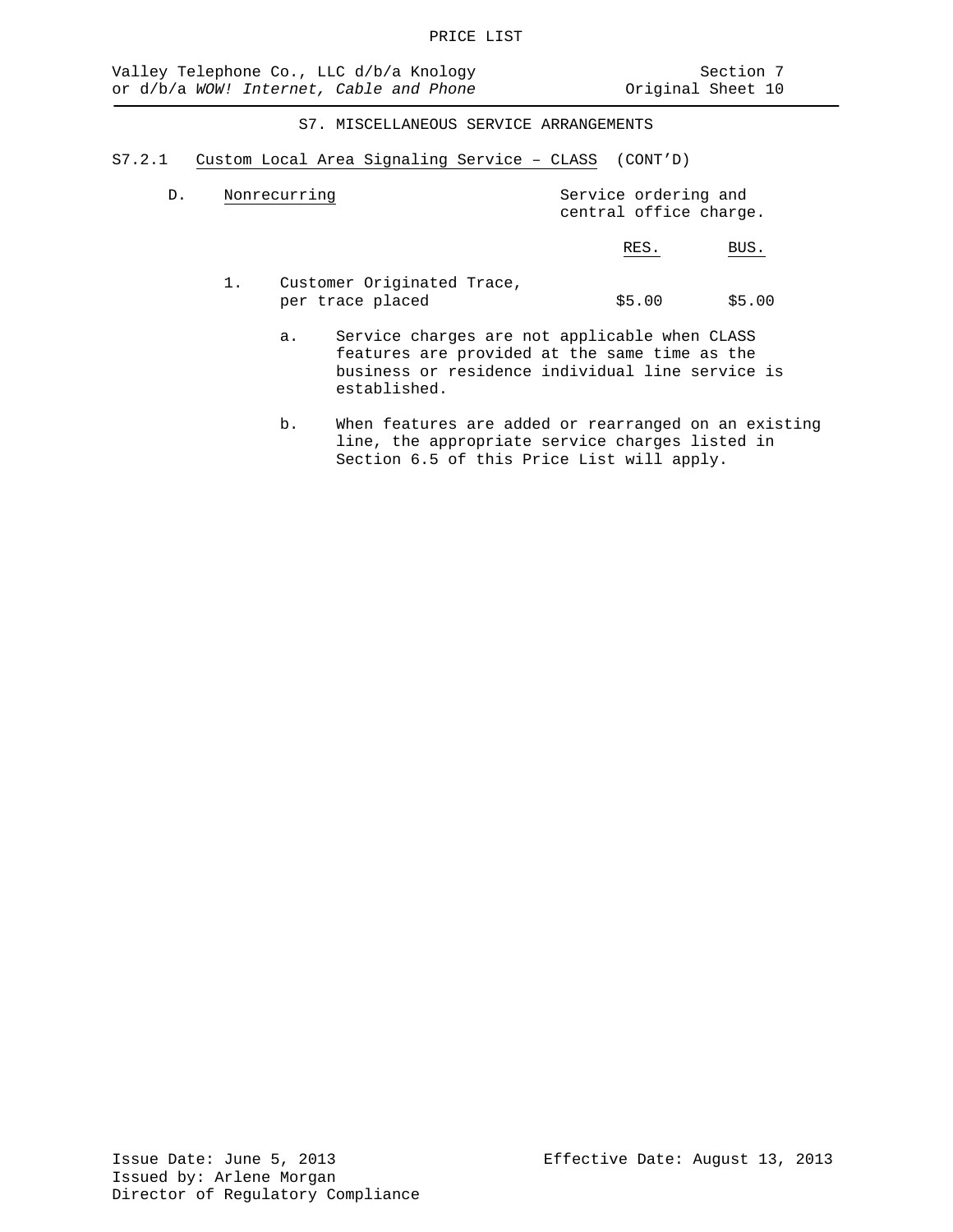## S7.3 TELEPHONE NUMBERS IN ROTARY (TRUNK HUNTING) (N/A)

#### S7.4 TOLL RESTRICTION

#### A. General

Universal blocking of 900/976 numbers unless the subscriber requests 900/976 access. No initial recurring or nonrecurring charges will apply to first request to block or unblock. However, any subsequent request will incur the applicable charges.

- S7.5 CUSTOMIZED NUMBER SERVICE (N/A)
- S7.6 REMOTE CALL FORWARDING (See Section 7.2)

## S7.7 OFF PREMISES STATION SERVICES (N/A)

- S7.8 DIRECT-INWARD DIALING (DID) SERVICE
	- A. General
		- 1. DID service permits calls incoming to a PBX or other CPE from the network to reach a specific station line number without the assistance of an attendant. DID service provided subject to the availability of facilities and may be furnished from the central office which regularly serves the area in which the customer is located or from a foreign central office equipped to provide DID service subject to the appropriate intra/interexchange rates.
		- 2. Rates are in addition to the rates shown elsewhere in this and other Company Tariffs for the services and equipment with which this offering is associated.
		- 3. The service includes central office switching necessary for in-dialing from the network directly to station lines associated with customer premises switching equipment.
		- 4. The service must be provided on all trunks in a group arranged for Inward service. Each trunk group shall be considered a separate service. Grouping Service will not be provided between separate trunk groups.
		- 5. Facilities and operational characteristics of interface signals between the Company provided connecting arrangements and the customer provided switching equipment must conform to the rules and regulations the Company considers necessary to maintain proper standards of service.
		- 6. One primary directory listing will be furnished without charge for each separate trunk group.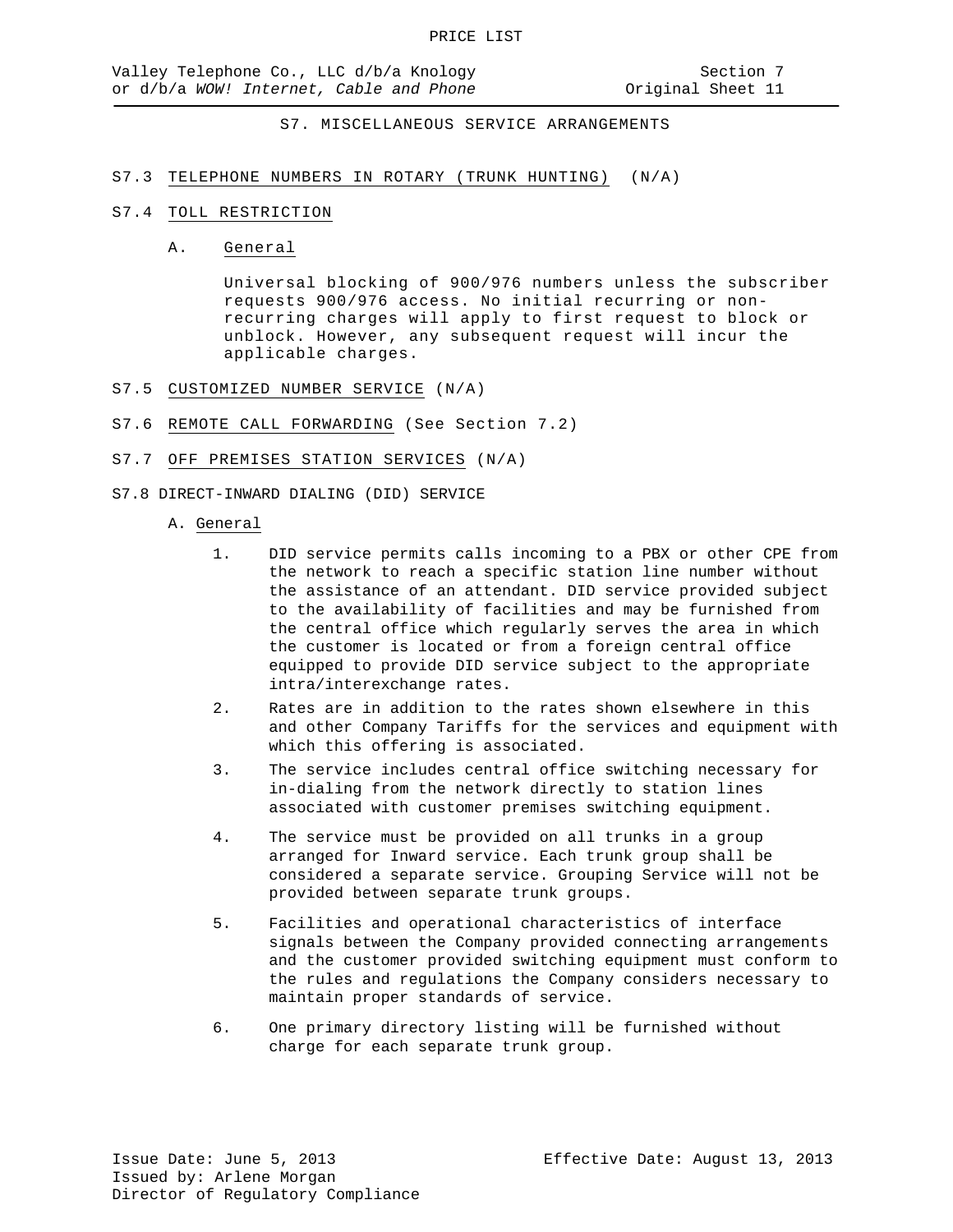- S7.8 DIRECT-INWARD DIALING (DID) SERVICE (Cont'd)
	- A. General (Cont'd)
		- 7. The customer shall be responsible for providing interception of calls to vacant and non-working assigned DID numbers by means of attendant intercept or recorded announcement service.
		- 8. DID numbers are provided in blocks consisting of a minimum of 20 consecutive numbers which may be assigned to station lines or reserved for future use at rates specified herein. The Company does not guarantee to provide a number block consecutive to any other number block. The Company will be responsible for interception and administration of reserved numbers.
	- B. Rates

| Group of 20 Working or Reserved DID Numbers <sup>3</sup> |                                            |                        |                 |
|----------------------------------------------------------|--------------------------------------------|------------------------|-----------------|
|                                                          |                                            | Nonrecurring<br>Charge | Monthly<br>Rate |
| (a)                                                      | Working Numbers, each                      | \$480.00               | \$3.00          |
| (b)                                                      | Reserved Numbers, each                     | \$480.00               | \$3.00          |
| 2.                                                       | DID Trunk Termination in<br>Central Office |                        |                 |
| a l                                                      | Each                                       | 50.00                  | \$24.00         |

 $\overline{a}$ 

<span id="page-52-0"></span> $3$  The Nonrecurring Charge applies to the first group of DID numbers assigned to station lines per occasion. These rates and charges are applicable in addition to the rates and charges for the provision of PBX trunks and the associated equipment and services.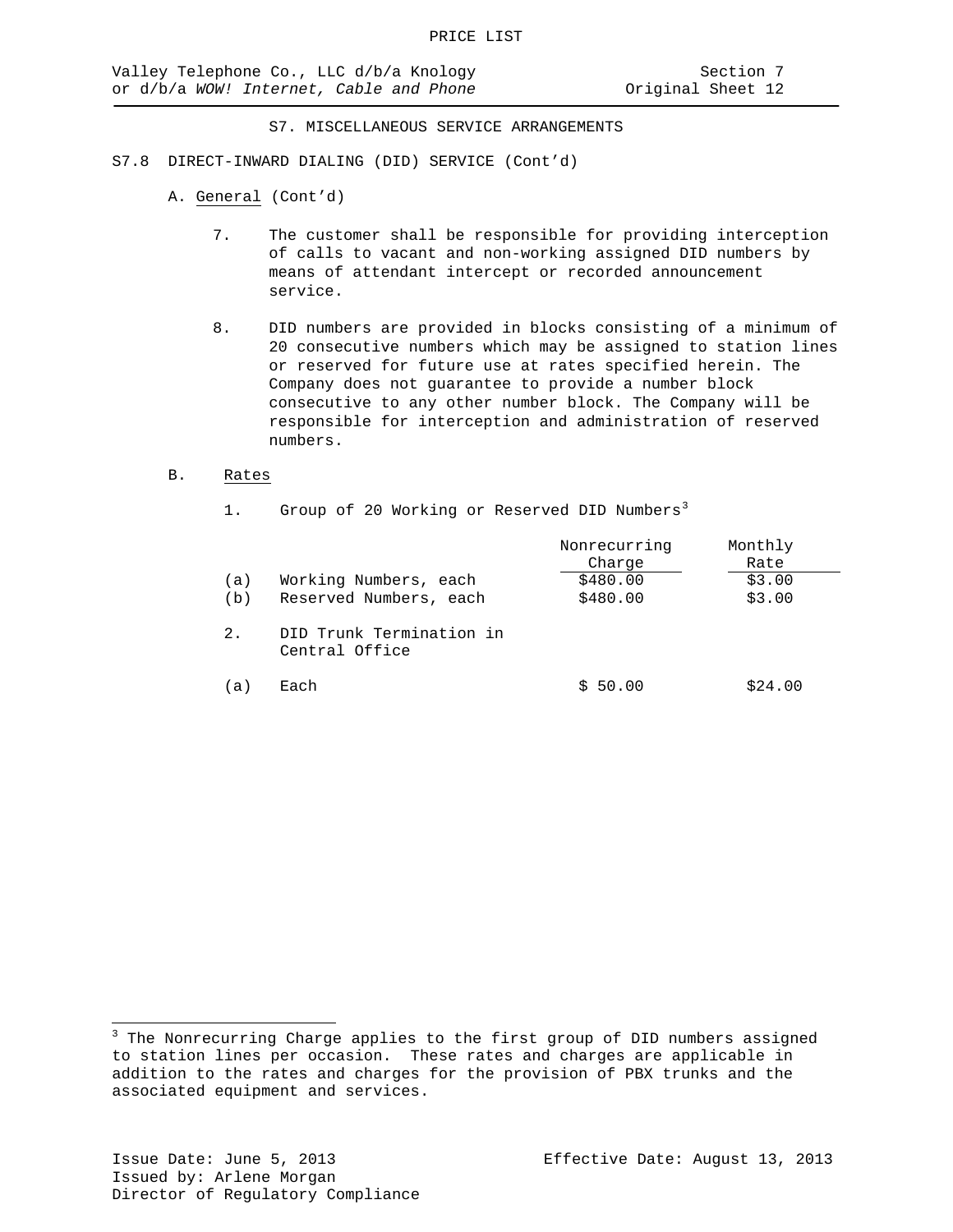#### S7.9 SEASONAL AND VACATION SERVICE

#### A. General

The terms "Seasonal Service" is used to define a special privilege, usually desired by the customers with second homes, for subscribers who occupy a residence only a portion of the year. Generally these customers desire continuity of service as well as service on short notice.

"Seasonal Service" will require the dedication of plant and equipment as though service was maintained, however, service shall be terminated at the central office serving the subscriber and will be available to any single party subscriber, residential or business regardless of length of time they have been subscribers.

#### B. Conditions

When in the opinion of the company, a shortage of facilities may exist so as to deny another full time customer service, the company may after notification, terminate this offering on a selective basis.

## C. Rates

1. The monthly rate will be based upon 50% of the regular rate for the basic local exchange service only. Service may be temporarily suspended for a minimum of 270 days.

D. Nonrecurring Charge Service ordering and central Office charge.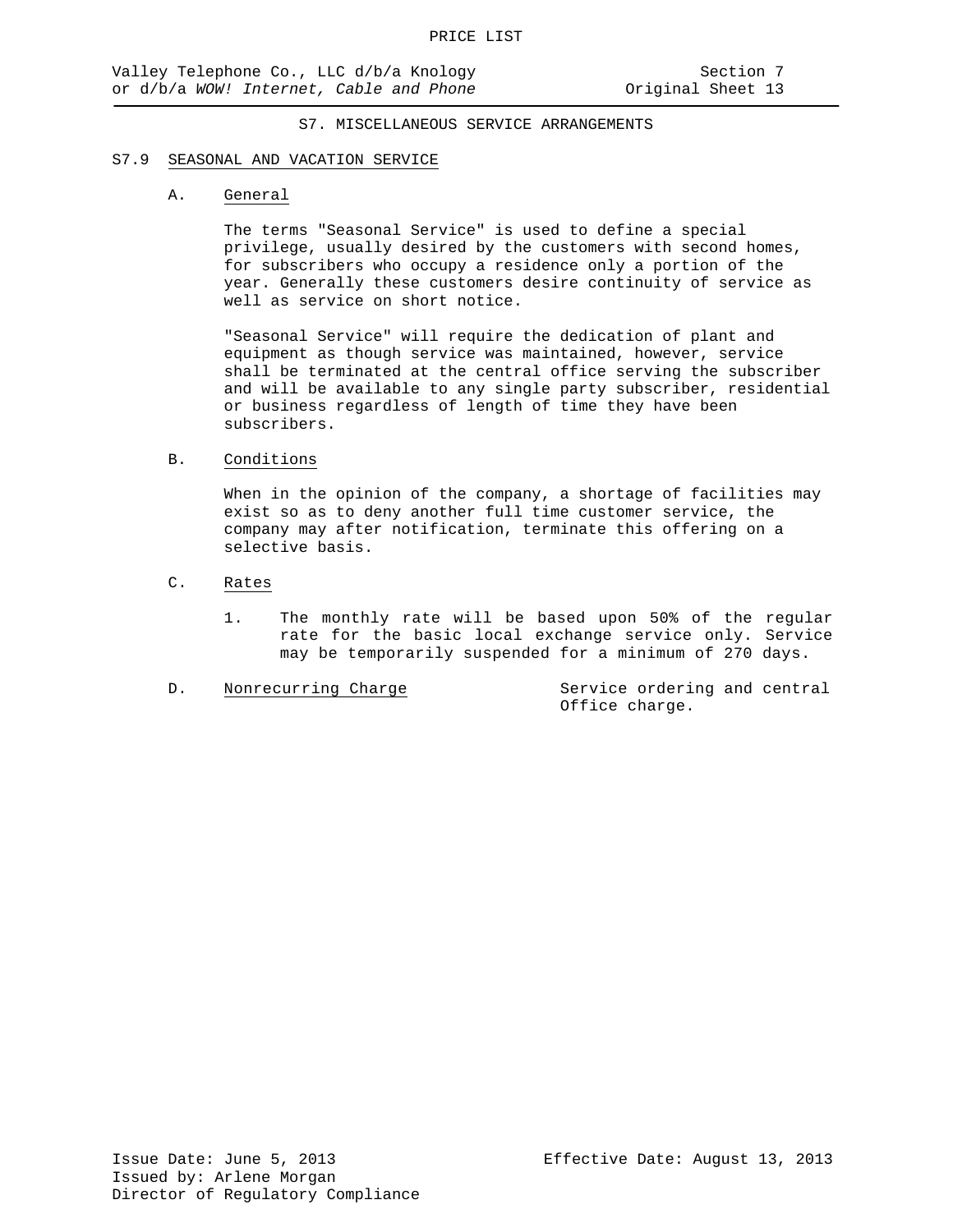#### S7.10 SPECIAL BILLING NUMBER SERVICE

## A. General

There are times when a customer requests billing be divided to simplify bookkeeping or for other reasons. A special billing arrangement is provided to include issuance of multi-credit cards, division of toll, division of local service, special services, etc.

- 1. Special Billing Number Service may be provided in conjunction with P.B.X. Services.
- 2. The minimum period for which this service may be offered is six (6) months.
- B. Rates

Monthly Rates

1. Each group o£ 40 or less, Special billing numbers \$20.00 per block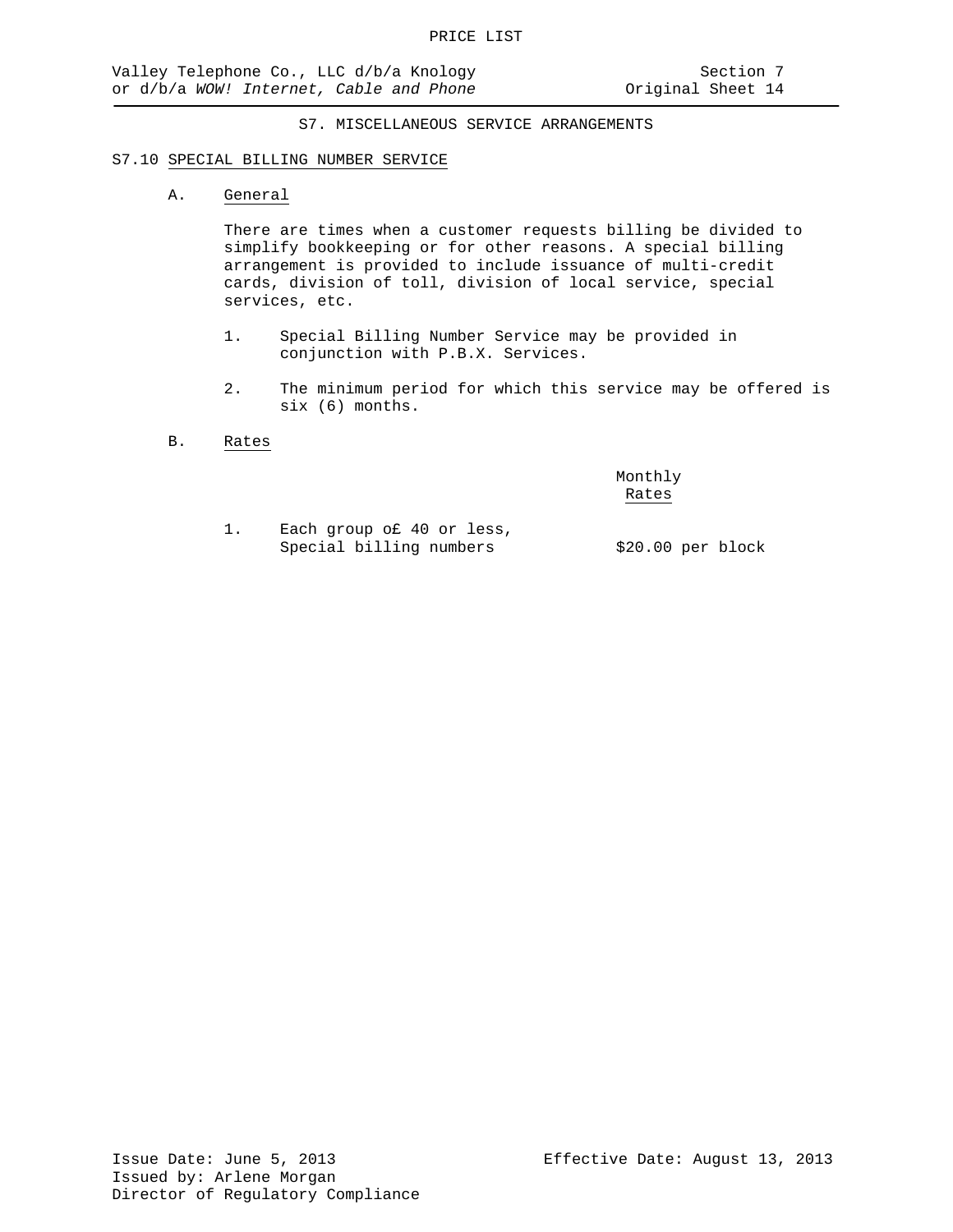#### S7.11 JOINT USE OF SERVICE

## A. General

Joint Use of Service permits a person, firm, or corporation to share the use of telephone service provided to a business customer.

## B. Conditions

- 1. Joint Use of Service will be furnished with the approval of the Company only with business individual access lines, or PBX Trunk Service.
- 2. Joint Use of Service will be furnished to a customer who is in a business of a secretarial nature, or of renting, or leasing space to transient or permanent tenants.
- 3. The joint user must be located on the premises, or in the same office, or in the same suite of offices as the customer, or in an office adjacent to and directly accessible from the customer's office.
- 4. A joint user will be furnished one directory listing without charge.
- 5. Applications for joint use of service shall be made by the customer.
- 6. The customer will be responsible for all charges incurred by the joint user. All bills and charges will be consolidated and rendered to the subscriber that contracts for the initial service.
- 7. Additional listings and supplemental services may be furnished to the joint user at the request of the customer and at regular rates.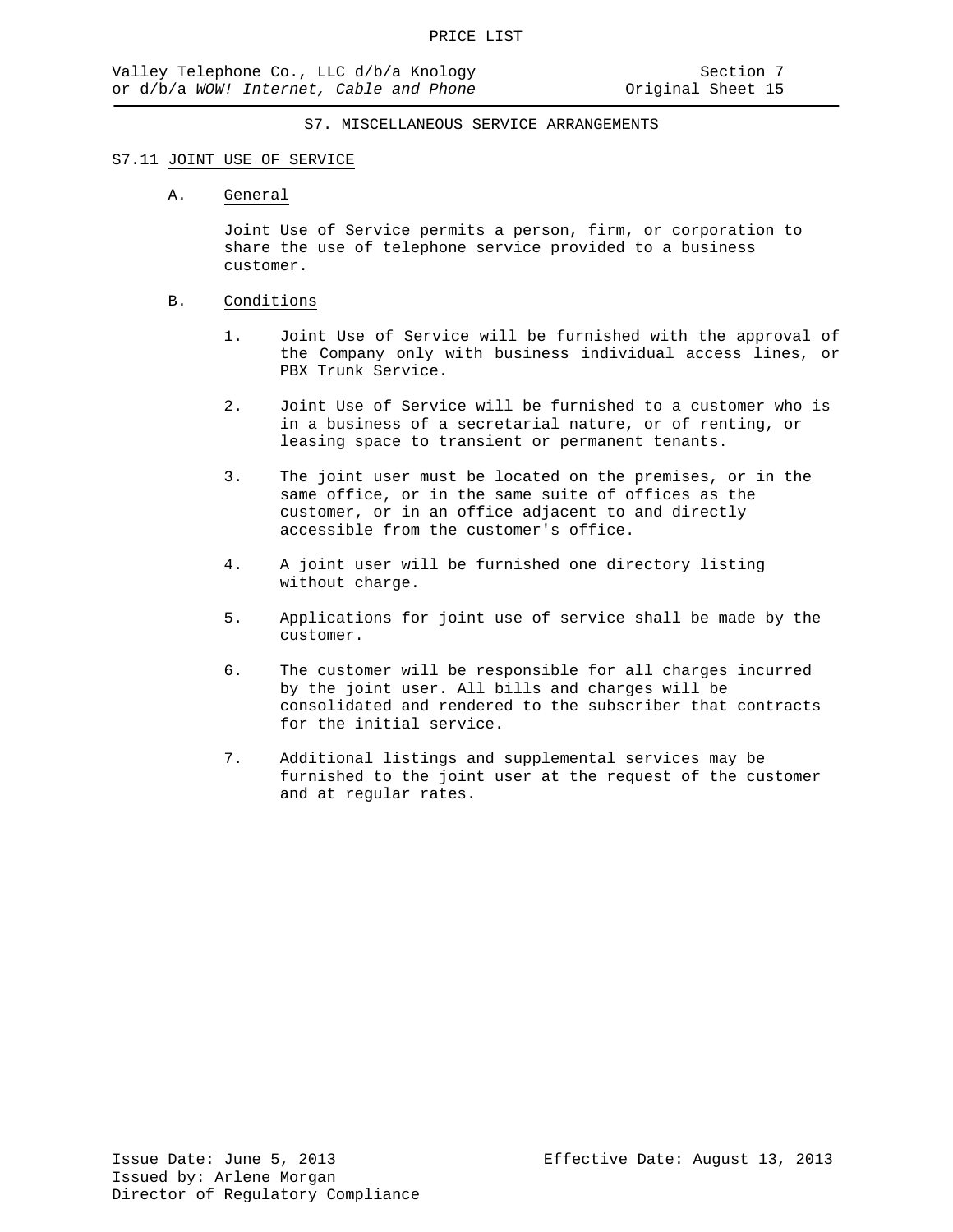#### S7.11 JOINT USE OF SERVICE (Cont'd)

- B. Conditions (Cont'd)
	- 8. After the listing for the joint user has been included in the directory, Joint Use of Service may not be discontinued during the life of the directory, except under the following conditions:
		- a. The customer's service is discontinued;<br>b. The joint user moves from the premises
		- The joint user moves from the premises where the customer's service is located;
		- c. The joint user establishes their own primary service on the same premises.

## C. Rates

|      |                                           | Monthly<br>Rates |
|------|-------------------------------------------|------------------|
| 1. . | Joint Use of Service, each<br>access line | \$5.25           |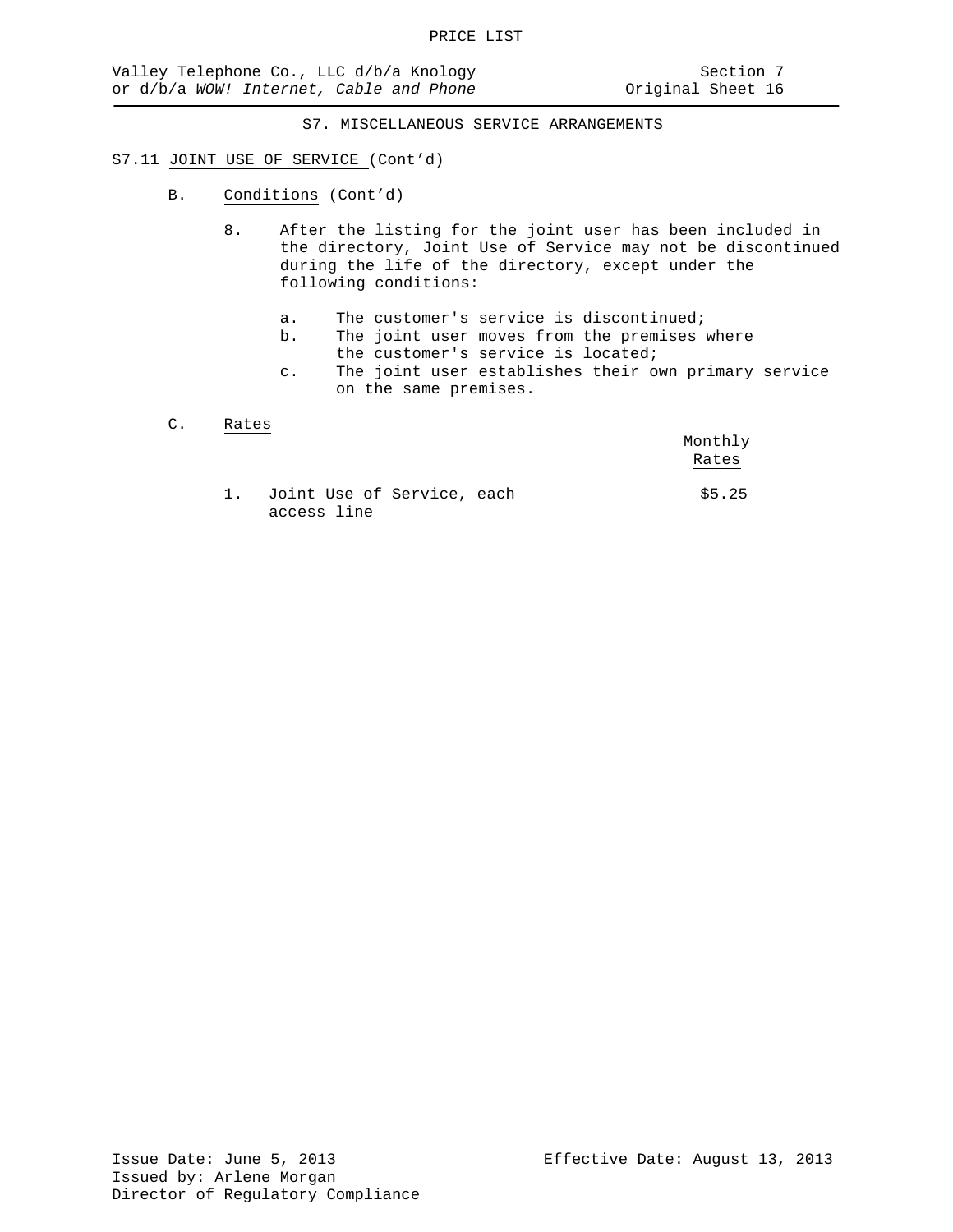#### S7.12 MISCELLANEOUS SERVICES

- S7.12.1 SHORT TERM SERVICE
	- A. Applicants who are users of service only during seasonal or temporary periods will be furnished service under the following provisions:
		- (1) The regular service connection charges apply except where construction of additional facilities are required for temporary service. This additional cost of construction and providing service must be borne by the subscriber.
		- (2) Access service for the first month, or fraction thereof, three times the monthly schedule rates; for the second month, or fraction thereof, two times the monthly schedule rates; and for each additional month the monthly rate will apply.

Payment of the charges set out herein for exchange service does not constitute a modification of Rules and Regulations applying to all Subscriber Contracts, providing for the discontinuance of service for non-payment of any other sums due the Telephone Company.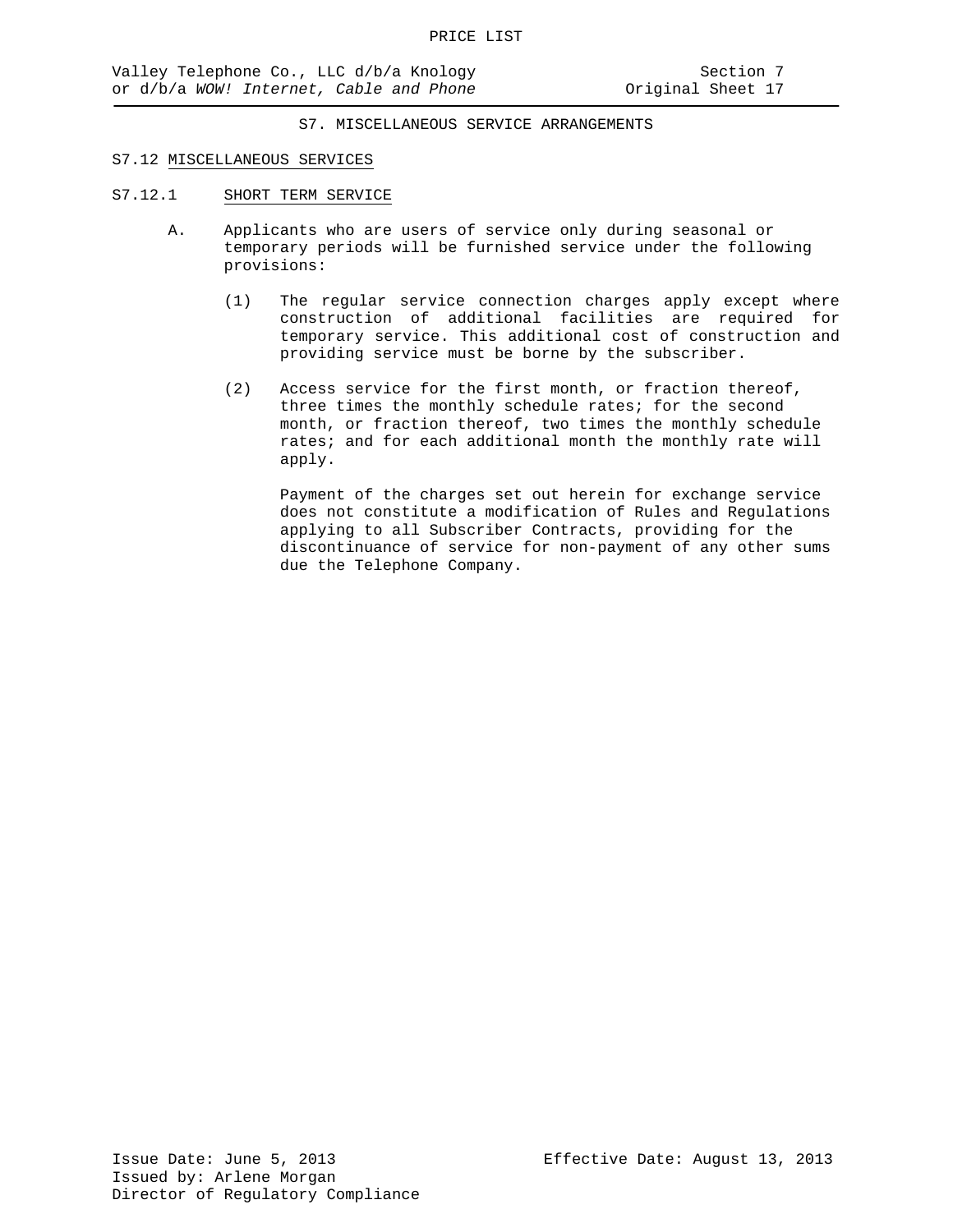#### S7.12 MISCELLANEOUS SERVICES (Cont'd)

## S7.12.2 SPECIAL LINE CONDITIONING

A. General

Where transmission improvement equipment or line treatment is required to meet requirements of requested line condition, "cost" as defined in this Price List shall apply. When no installation charge is specified, the equipment will be installed on a "cost" basis as referred to in the Price List definitions.

The above may be provided on a contract basis.

#### S7.12.3 DATA SERVICE

A. All data service installations are customer engineered and installed to fit the particular requirements a specific customer may have. The period for which data service will be installed is by contract. The investment required and the limited demand for this type equipment makes it necessary that such facilities not be extended to any applicant whose credit and responsibility is not satisfactorily established.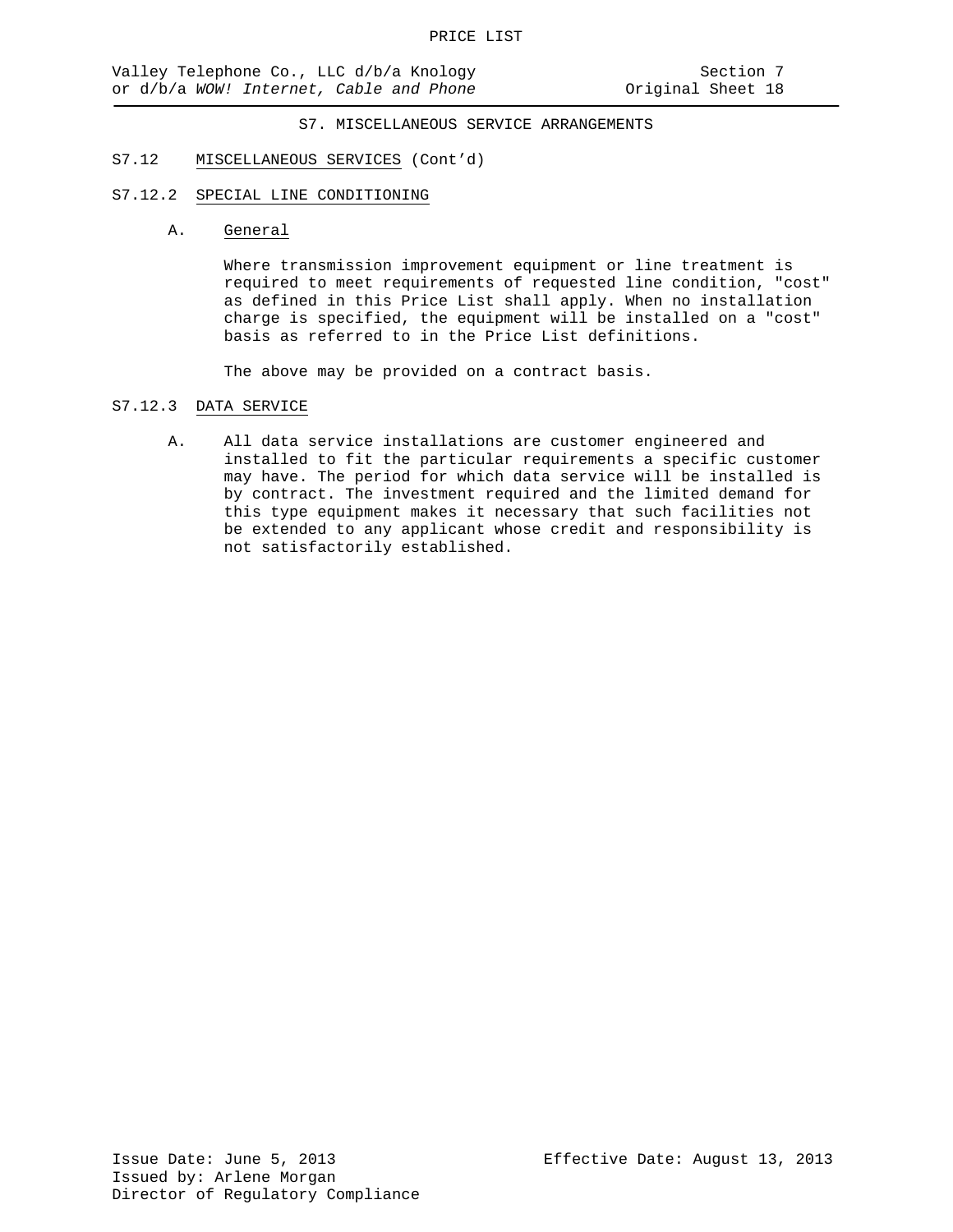## S7.13 WONDER RING SERVICE

- A. General
	- 1. Wonder Ring Service will enable a subscriber to have up to four telephone numbers associated with a single line. Customers subscribing to this service will be able to receive calls dialed to two, three or four separate telephone numbers without having a second, third or fourth line. A distinctive ringing pattern will be provided for each of the additional telephone numbers to facilitate identification of incoming calls. A distinctive Call Waiting tone for each additional telephone number will be provided, where facilities permit, to customers subscribing to Call Waiting service.
	- 2. Wonder Ring Service is offered in the following format. Wonder Ring I consists of one additional telephone number associated with a single line. Wonder Ring II consists of two additional telephone numbers associated with a single line. Wonder Ring III consists of three additional telephone numbers associated with a single line.
- B. Rates

| Residence |               | Monthly Rate |
|-----------|---------------|--------------|
|           | Wonder Ring I | \$3.50       |

One additional telephone number with distinctive ringing, per line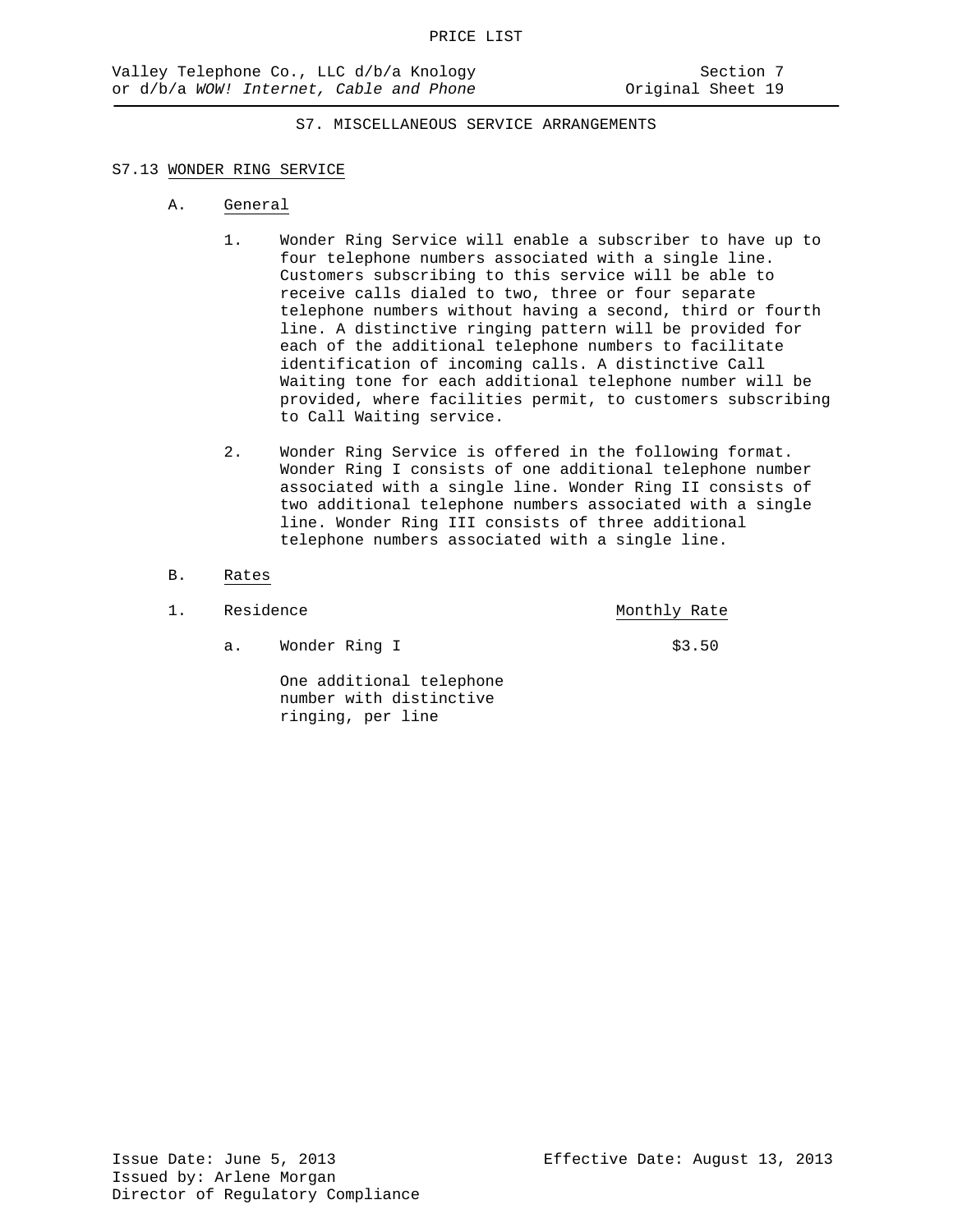#### S7.13 WONDER RING SERVICE (cont'd)

- B. Rates (cont'd)
	- b. Wonder Ring II Monthly Rates
		- (1) First additional telephone  $$4.50$ number with distinctive ringing, per line
		- (2) Second additional telephone number with distinctive ringing, per line\*
	- c. Wonder Ring III
		- (1) First additional telephone  $$5.50$ number with distinctive ringing, per line
		- (2) Second additional telephone number with distinctive ringing, per line\*
		- (3) Third additional telephone number with distinctive ringing, per line\*

\*Must be ordered with first additional telephone number.

## 2. Business

A. Wonder Ring I

One additional telephone  $$3.50$ number with distinctive ringing, per line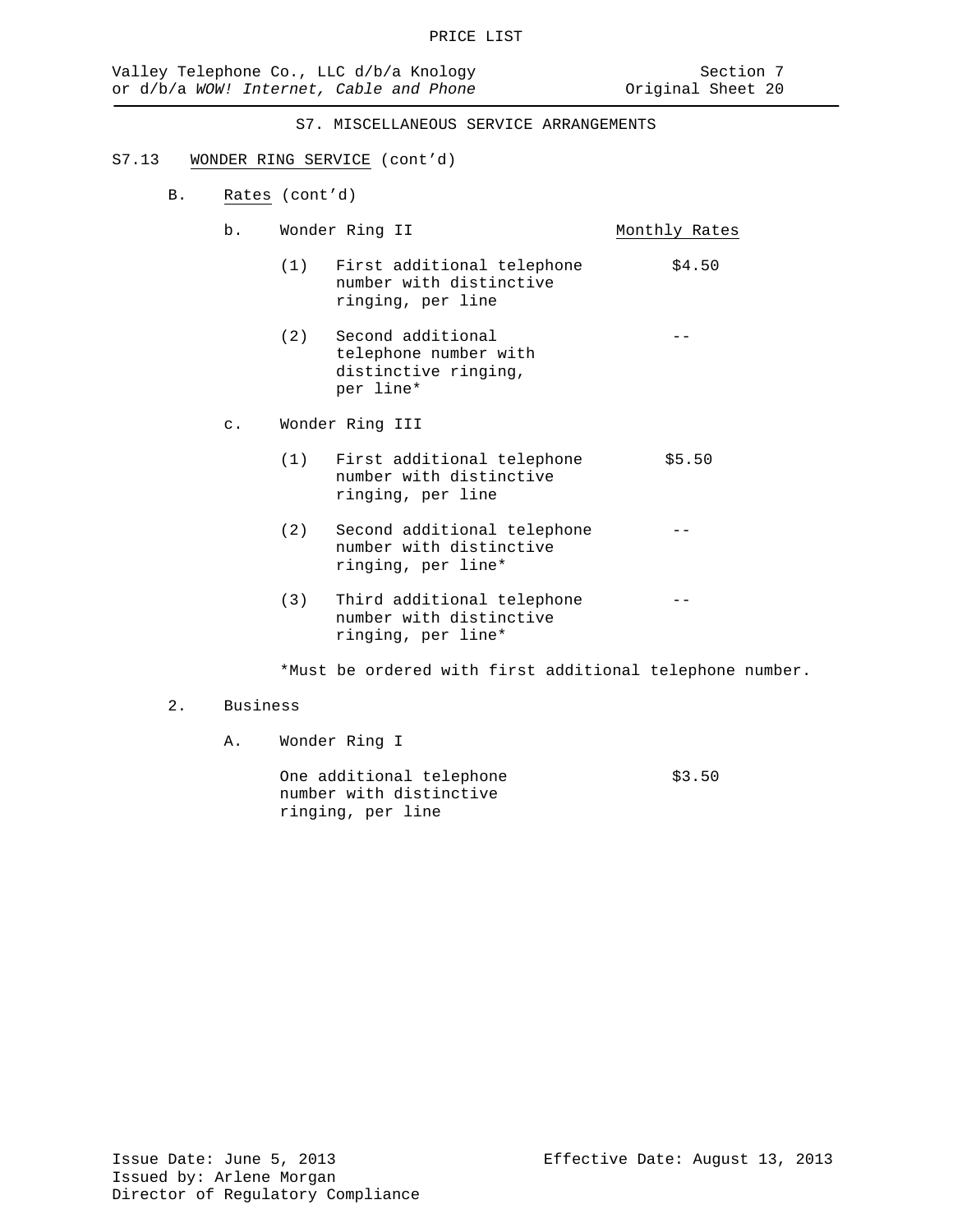Monthly Rates

S7. MISCELLANEOUS SERVICE ARRANGEMENTS

#### S7.13 WONDER RING SERVICE (Cont'd)

- B. Rates (cont'd)
	- B. Wonder Ring II
		- (1) One additional telephone  $$4.50$ number with distinctive ringing, per line
		- (2) Second additional telephone number with distinctive ringing, per line\*
			- \* Must be ordered with first additional telephone number.
	- C. Wonder Ring III
		- (1) First additional telephone number with distinctive ringing,  $$5.50$ per line
		- (2) Second additional telephone number with distinctive ringing, per line\*
		- (3) Third additional telephone number with distinctive ringing, per line\*

\*Must be ordered with first additional telephone number.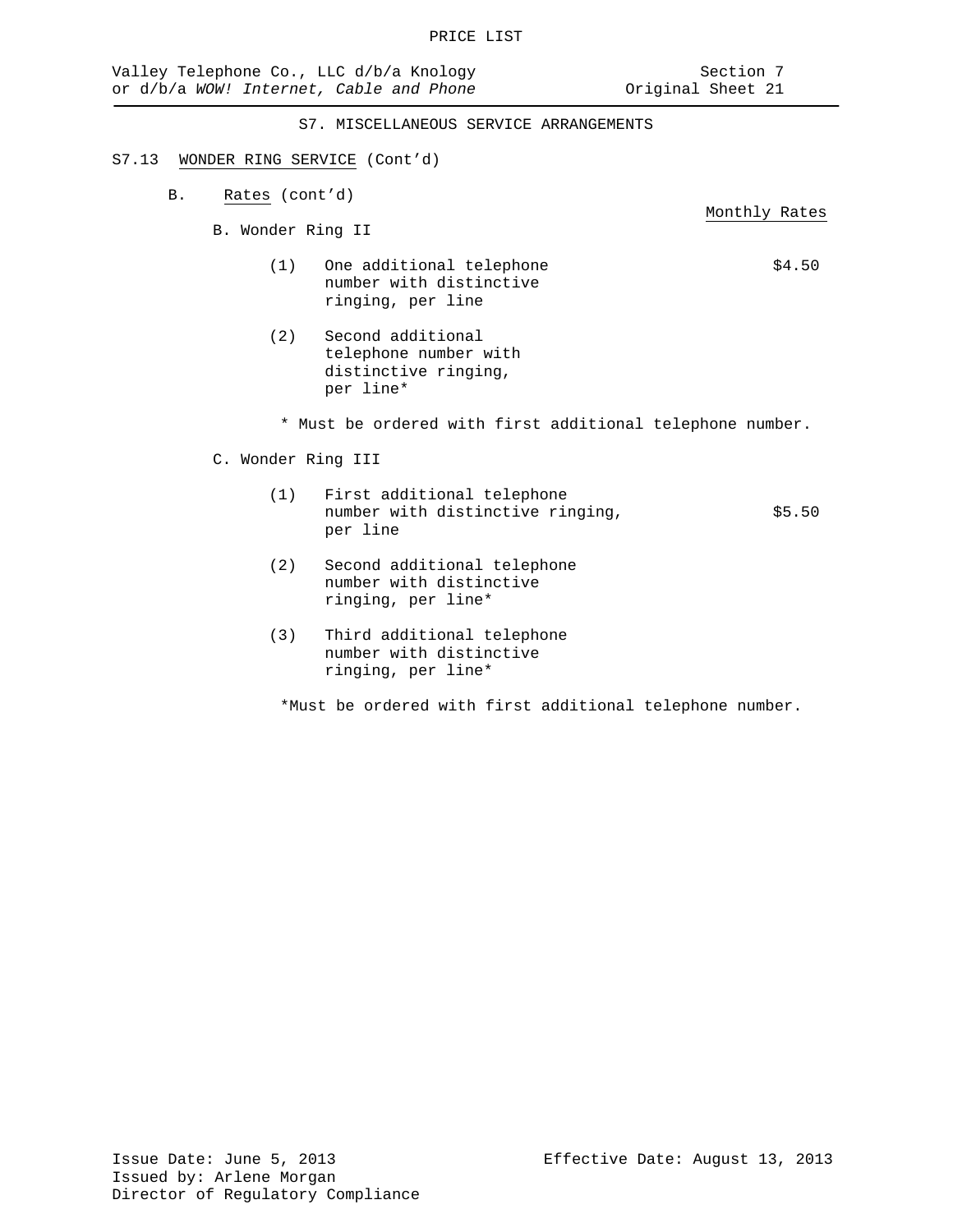#### S7.13 WONDER RING SERVICE (Cont'd)

- C. Conditions
	- 1. This service is available to individual line residence and business customers.
	- 2. The service is not compatible with Centrex service, PBX trunk service, Personal Paging service, Company or customer provided public telephone service, foreign exchange service, or with access lines terminating in customer premises switching or key equipment. Wonder Ring service may not be compatible with all types of customer provided telephone equipment.
	- 3. Wonder Ring Service is provided subject to the availability of facilities. Additionally, Wonder Ring Service II and Wonder Ring Service III may not be available in all central offices equipped to provide Wonder Ring Service I.
	- 4. Listings for Wonder Ring Service are subject to the regulations specified in Section 27 for directory listings. Other listings will also be provided under the terms and conditions described in Section 27 of this Price List.
	- 5. All telephone numbers associated with a line equipped with Wonder Ring Service must originate from the same central office switching machine.
	- 6. When establishing Wonder Ring Service, Call Forwarding service subscribers must choose one of the following options. When Call Forwarding service is activated: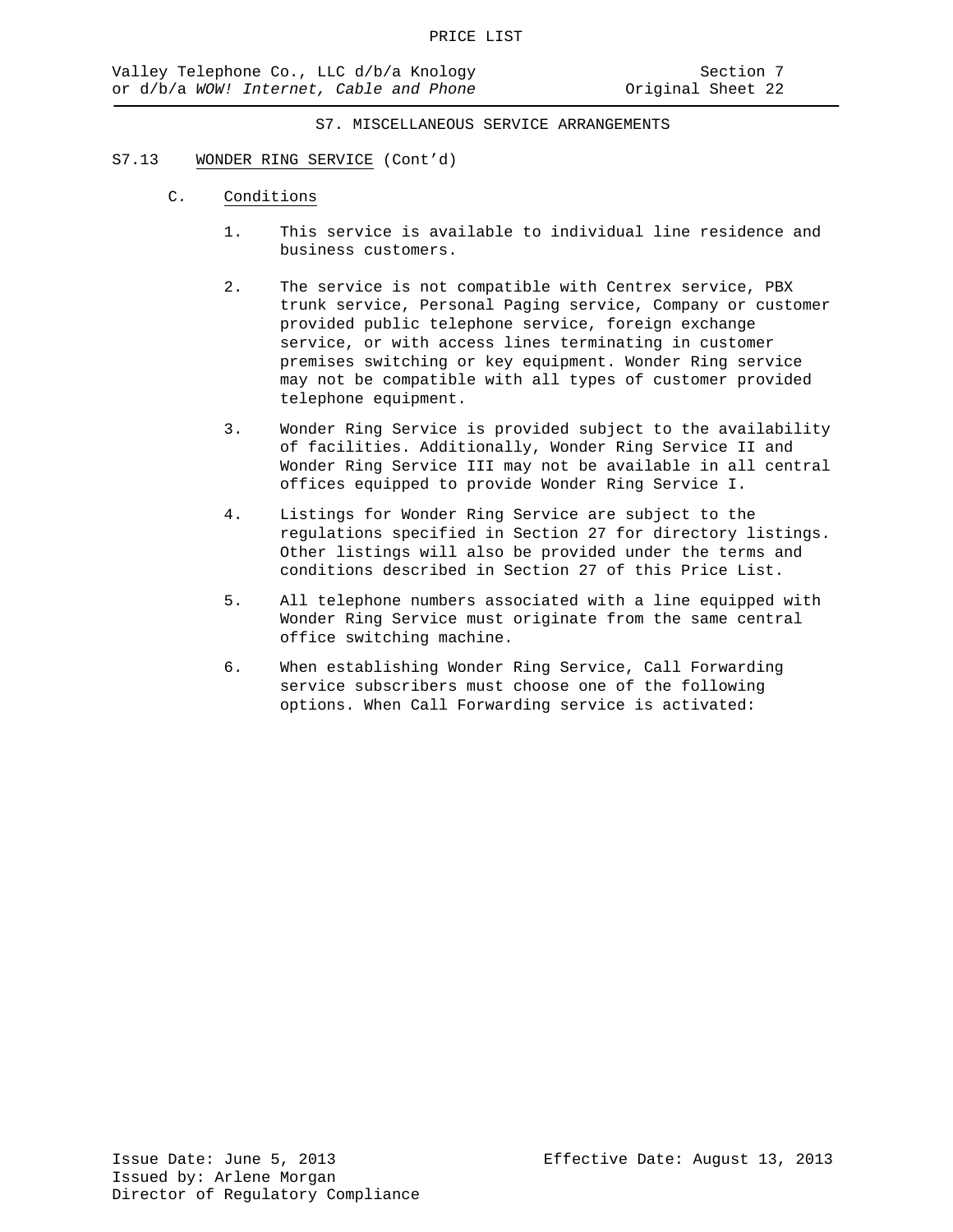## S7.13 WONDER RING SERVICE (Cont'd)

- C. Conditions (cont'd)
	- 6. (cont'd)
		- a. All telephone numbers associated with one line will be forwarded to a single number when Call Forwarding service is activated.
		- b. The main telephone number only will be forwarded when Call Forwarding service is activated. The additional Wonder Ring numbers will continue to ring and be answered at the subscriber's premises.
	- 7. Appropriate nonrecurring charges will apply when changing from one option to the other subsequent to the establishment of Wonder Ring Service.
	- 8. When a subscriber establishes Wonder Ring Service, the appropriate service charges will apply.

## S7.14 AUTOMATIC CALL DISTRIBUTOR SERVICE

- A. General
	- 1. Automatic Call Distribution (ACD) Service is a digital Centrex central office service which enables customers to efficiently handle large volumes of incoming calls by distributing them equally among a designated group of answering positions.

ACD Service provides as an option a data stream of call events to a customer-provided down-stream processor (Management Information System or MIS). With this option, customers may have the capability to format management information reports and the ability to change certain system variables.

2. ACD Service at the present time may only be used with Centrex Digital Service. In addition, the customer must subscribe to a Secondary Directory Number.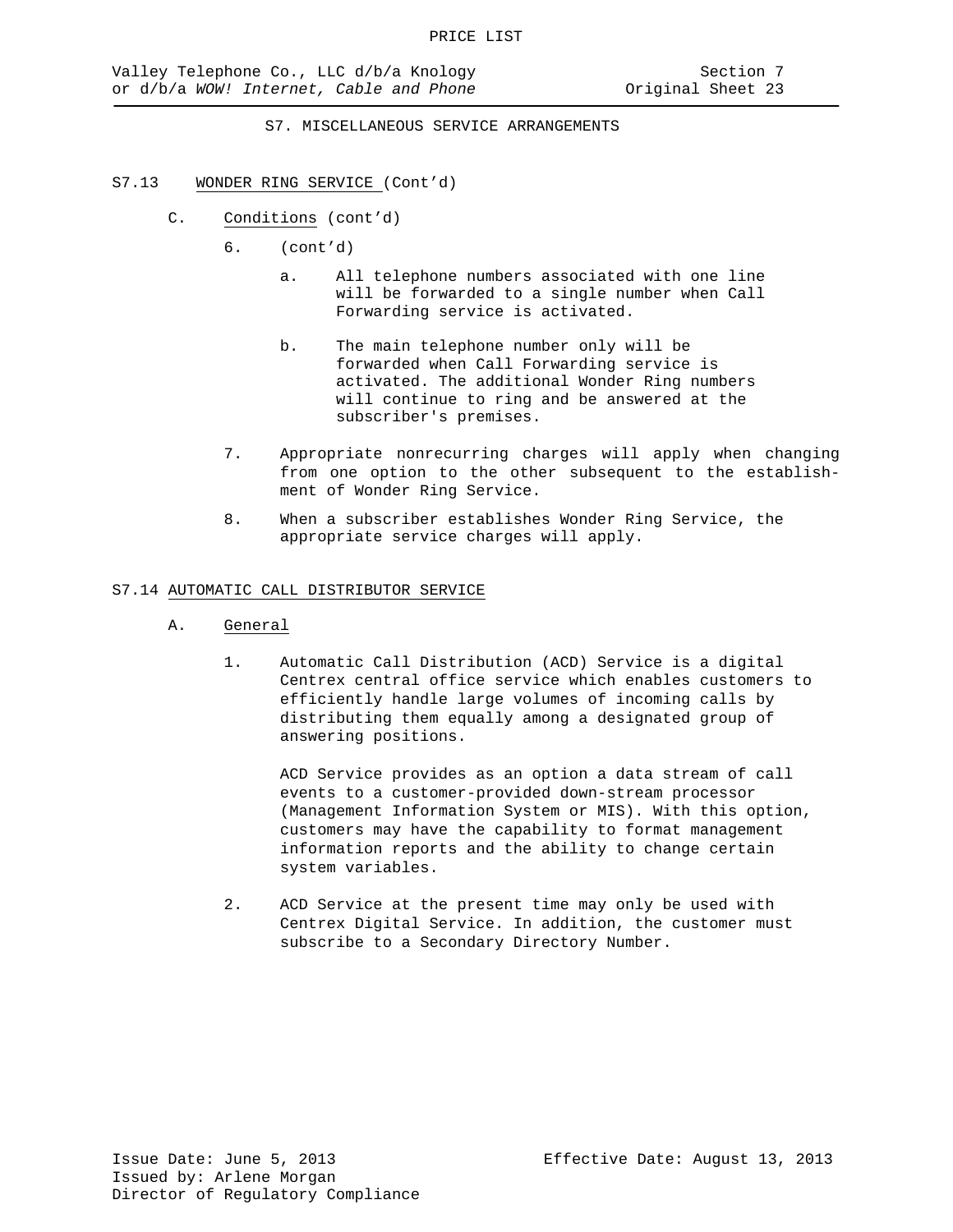#### S7.14 AUTOMATIC CALL DISTRIBUTOR SERVICE (Cont'd)

- A. General (cont'd)
	- 3. Basic to ACD Service is at least one feature access position and one Call Processing Control with Basic Feature Package per feature access position. This package includes the following features:

-abandoned call clearing -agent login enhancement -agent queue -attendant console to automatic call distribution -automatic overflow -call delay announcement -call source identification -in-calls key -incoming call queue -music on delay -night treatment -not-ready key (make set busy; ring threshold) -three way calling/call transfer to ACD -three way call chaining to ACD interaction -ACD Observe-Agent Enhanced -ACD Status-Lamp Enhancement -ACD Limited Enhanced Agent Features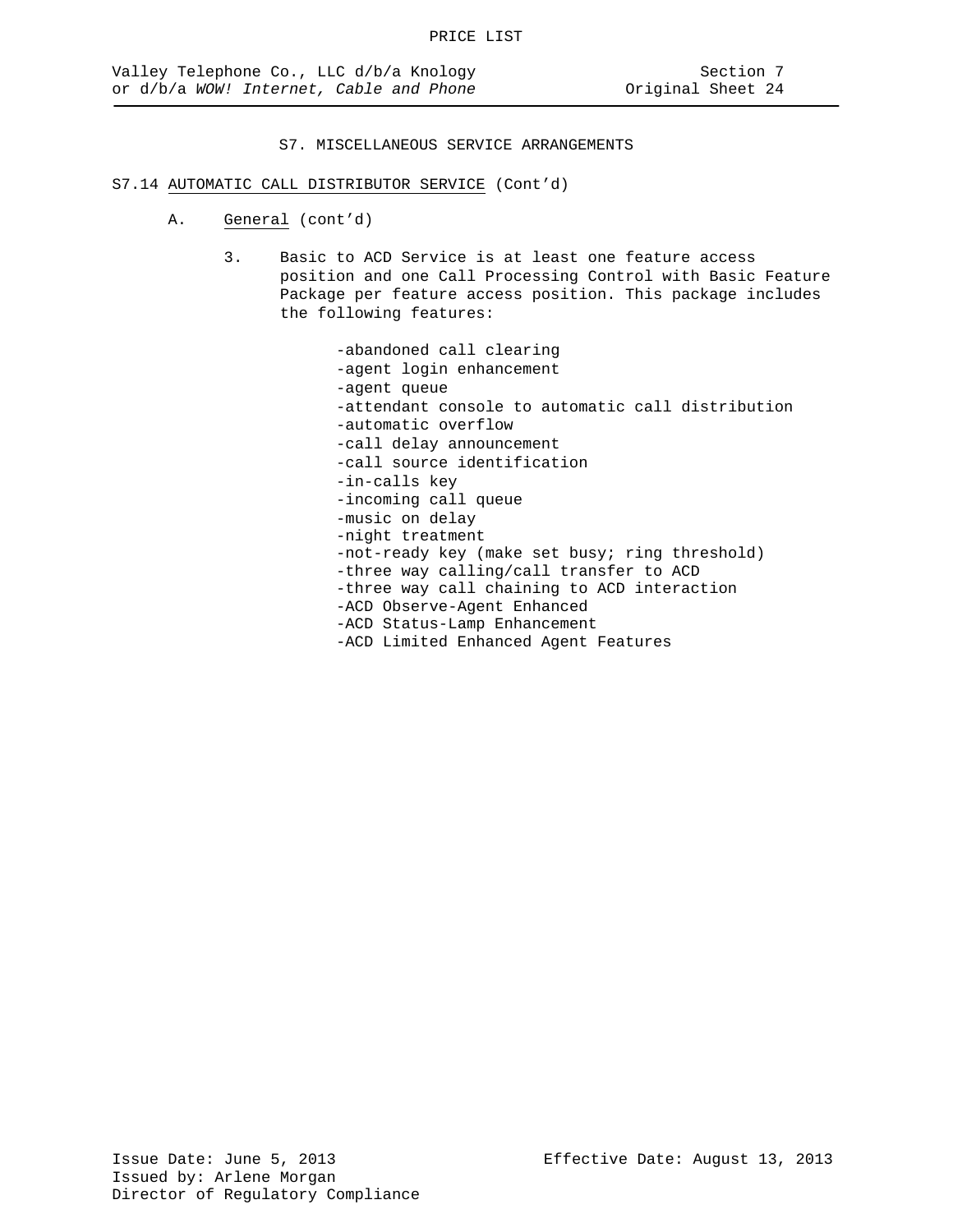## S7.14 AUTOMATIC CALL DISTRIBUTOR SERVICE (Cont'd)

- A. General (cont'd)
	- 4. A subscriber can add an optional Feature Package to the Call Processing Control with Basic Feature Package---the Enhanced ACD Agent/Supervisor Package and/or the MIS Package. These packages include all of the features of the Call Processing Control and Basic ACD Package as well as the following features:

Enhanced ACD Agent/Supervisor Package:

-ACD Multistage Queue Status Refresh -ACD Overflow of Enqueued Calls -ACD Queue Slot/Recorded Announcement Allocation -Agent Key -Called Name/Number Display -Call Forcing -Call-Supervisor and Answer-Agent Keys -Controlled Interflow -Display Agents Summary Key -Emergency and Answer-Emergency Keys -Emergency Key-Enhanced -Enhanced Group-Status Display -Extended Agent Observe -Group - Status Display -Multistage-Queue Status Display -Night-Service Recorded Announcement and Forward -Overflow Enhancement -Queue-Status Lamps -Supervisor Control of Night Service

-Transfer to Incalls Key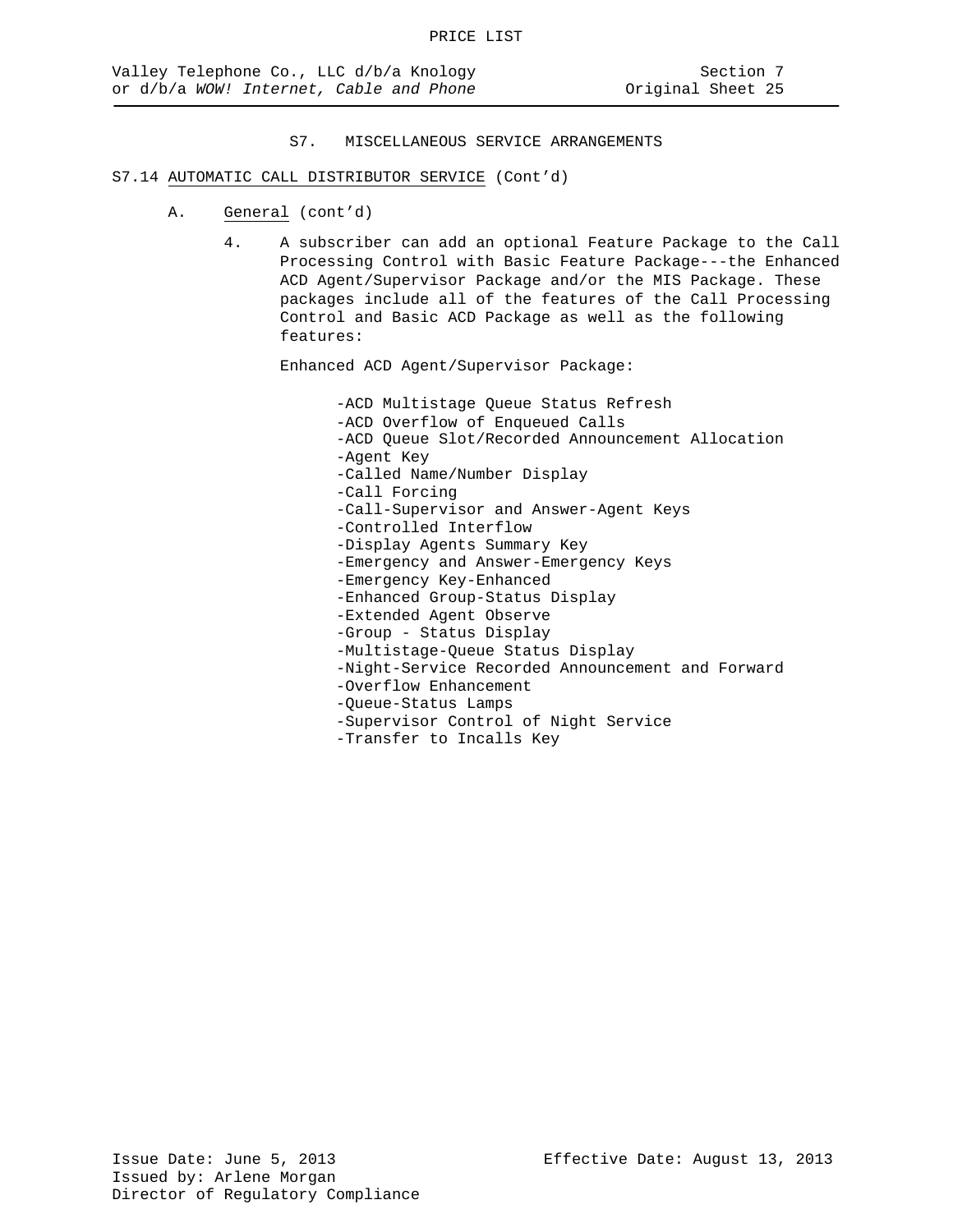## S7.14 AUTOMATIC CALL DISTRIBUTOR SERVICE (Cont'd)

A. General (cont'd)

MIS Package:

This package provides the features necessary to send a Management Information System data stream from the DMS-100 ACD node to a customer-premises downstream processor. Applicable central office line charges and local area data channel charges will apply.

- B. Definitions:
	- 1. Abandoned Call Clearing provides for the removal of a call when a caller abandons either while in an incoming call queue or after the call is presented to the agent position.
	- 2. Agent Login Enhancement a feature that through the use of agent login passwords and the partitioning of agent login identification numbers between customer groups ensures that only assigned agents are able to login to an ACD group.
	- 3. Agent Queue ensures an even distribution of the workload among the agents in the ACD group. If agent answering positions are available, but no incoming calls are waiting, available agents are placed in an agent queue on a firstin, first-out basis. The agent who has been waiting the longest receives the first incoming call.
	- 4. Automatic Call Distribution Directory Numbers these are unique numbers used to receive incoming ACD calls. An ACD directory number is any valid directory number of up to seven digits within the customer numbering plan. ACD directory numbers are not associated with lines. An ACD group can be assigned a total of 17 directory numbers.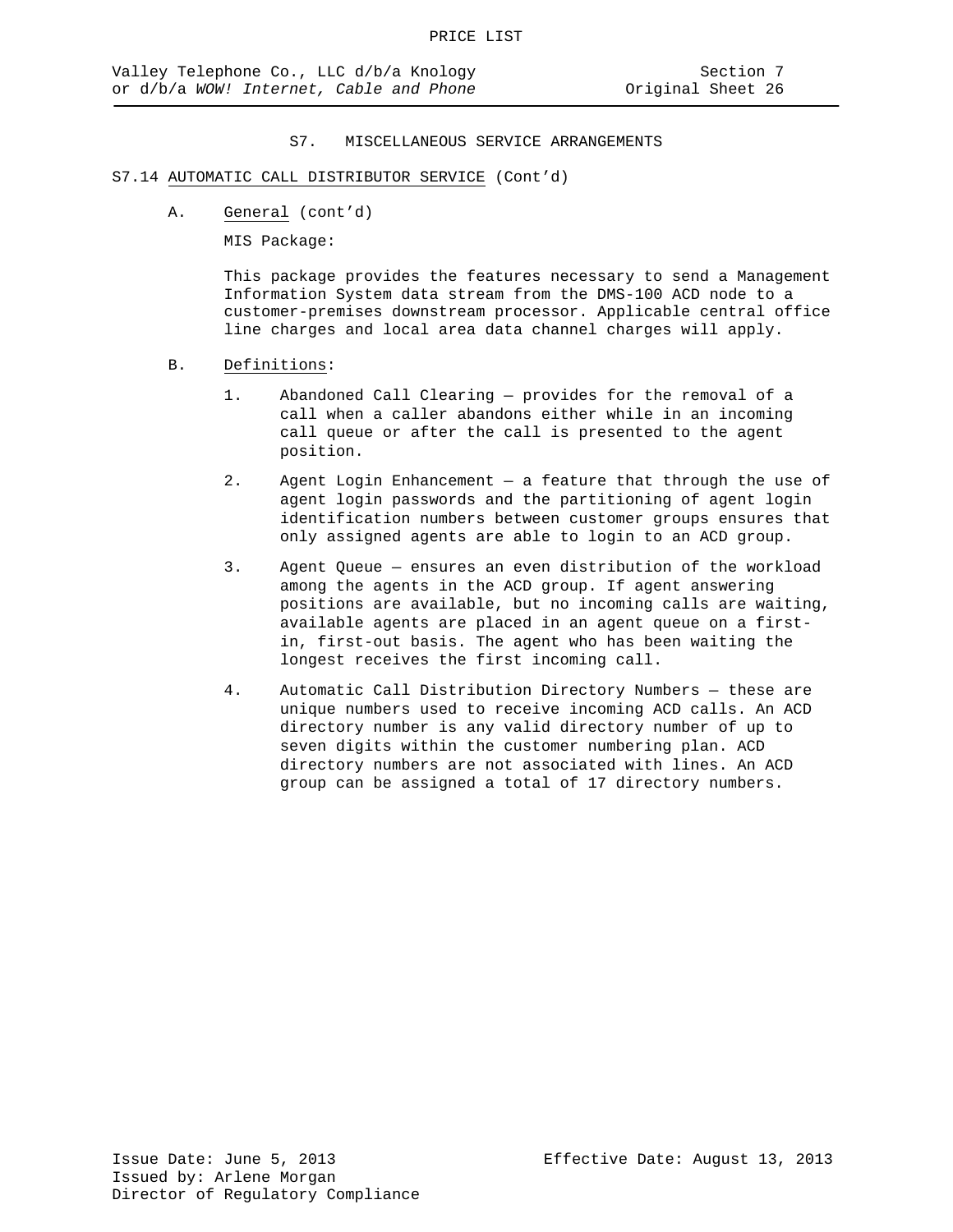- B. Definitions (cont'd)
	- 5. ACD Secondary Directory Number—provides for the assignment to a feature access position of one or more Secondary Directory Numbers that are separate from the ACD incoming numbers. This feature allows an agent to receive direct non-ACD incoming calls and to make outgoing calls.
	- 6. Automatic Overflow—allows the subscriber to specify both a maximum number of calls that can be queued and a maximum anticipated waiting time for incoming calls to avoid lengthy delays that discourage callers.
	- 7. Call-Delay Announcement—provides an announcement to callers such as status of call (in queue, all positions busy, etc.) when the delay exceeds a customer specified threshold. A call delay announcement is a prerecorded central office announcement produced by the Company and is limited to the name of the called party, status o£ the call, and instructions to the calling party with respect to completion of the call.
	- 8. Call-Source Identification-provides for the display, at the agent's position, of the incoming call facility.
	- 9. In-Calls Key—allows the ACD agent to answer calls to any of the ACD group's 17 directory numbers by the first key on the electronic business set. This key presents only ACD calls.
	- 10. Music on Delay-provides the option of broadcasting music after the recorded call-delay announcement. This feature serves to reassure the caller that he is still connected until an agent becomes available to answer his call.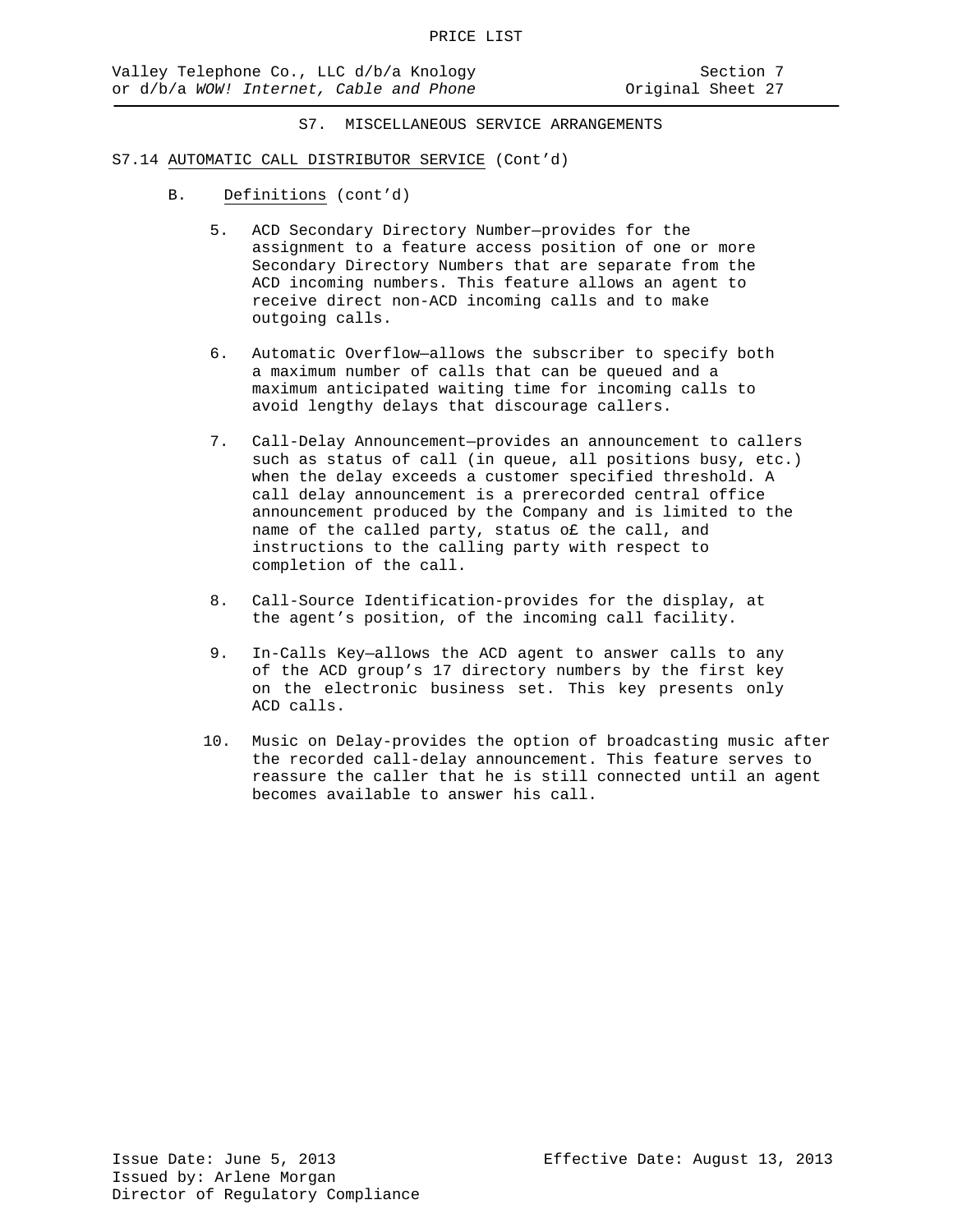- B. Definitions (cont'd)
	- 11. Night Treatment provides that all incoming calls receive customer specified night service when all answering positions are unmanned (agent positions are all "make set busy"). A night announcement advises callers that the ACD location is closed. Callers are then disconnected or placed on silent hold until they are abandoned.
	- 12. Not-Ready Key allows agents to follow up on a transaction without being interrupted by the next ACD call.
	- 13. Three-Way Calling/Call Transfer to ACD permits an agent or supervisor to establish three-way conference calls and/or transfer calls to other ACD directory numbers in the same customer group.
	- 14. ACD Observe-Agent Enhanced/ACD Status-Lamp Enhancement/ACD Limited Enhanced Agent Features - these features enable supervisors to continuously monitor (visually) or observe (audio-monitor), individual ACD activities on both the agent's Primary Directory Number (ACD calls) and one Designated Secondary Directory Number.
	- 15. ACD Multistage Queue Status Refresh an optional feature that enhances the existing Multistage Queue Status Display at agent stations by automatically updating and displaying ACD enqueued call status information on a regular, near real-time basis.
	- 16. ACD Overflow of Enqueued Calls this feature enhances the existing call-overflow capability by adding new timing thresholds for calls that are already enqueued. Calls that have been enqueued for a predetermined amount of time are now routed to a defined overflow queue for appropriate action.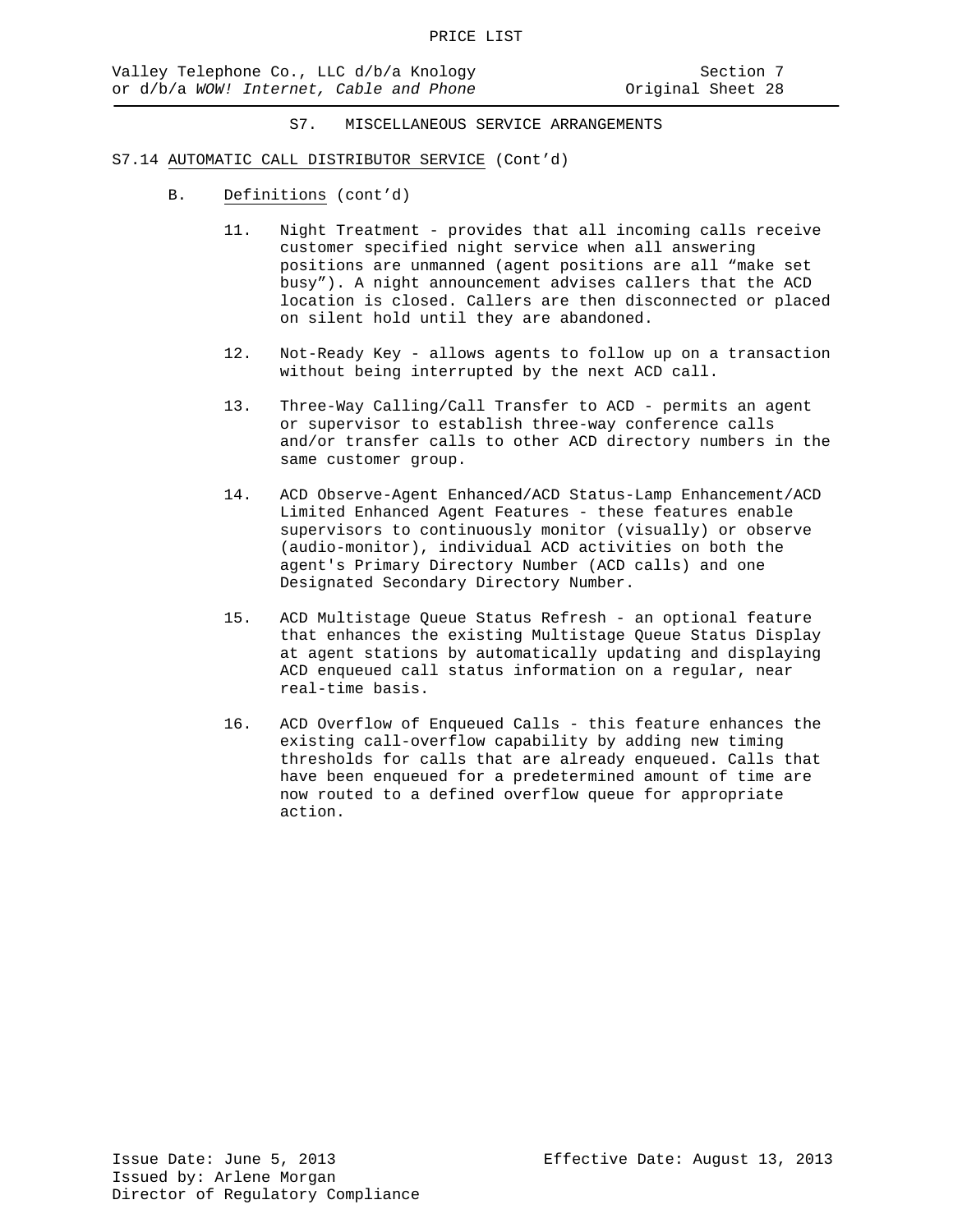- B. Definitions (cont'd)
	- 17. ACD-Queue Slot/Recorded Announcement Allocation this feature enables the operating company to control the maximum number of queue slots available to each ACD group and to specify which recorded announcements or music selections to be accessed by each ACD group.
	- 18. Agent Key an enhanced version of the Call-Agent key that allows the ACD supervisor to call an agent by pressing the Call-Agent key and then pressing the key associated with a particular agent. Without this enhanced version, the supervisor has to dial the agent's secondary directory number.
	- 19. Called Name/Number Display this feature provides display of the directory number the caller dialed and the associated ACD group name when an ACD agent uses the In-Calls key on a business set with display to answer an incoming call.
	- 20. Call Forcing increases the speed of ACD call handling by automatically presenting incoming calls to ACD agents. An agent does not need to press the In-Calls key to receive the next call. With Call Forcing, when an agent who is active on an ACD call presses the Release key, the agent hears a short burst of tone immediately followed by presentation of the next call.
	- 21. Call-Supervisor and Answer-Agent Keys permits a key to be reserved on the supervisor's position to be used only for answering calls from agents. It provides an agent quick access to the supervisor.
	- 22. Controlled Interflow provides a supervisor with a feature which, when activated, directs any new incoming calls to a route defined by the customer.
	- 23. Display Agents Summary Key this feature key allows the supervisor to quickly check the status of all ACD agent positions assigned to a particular agent group.
	- 24. Emergency and Answer-Emergency Keys permits the agents to indicate an emergency call with a single key action. The supervisor or, where provided, a recording devise on the customer's premises is connected to the call.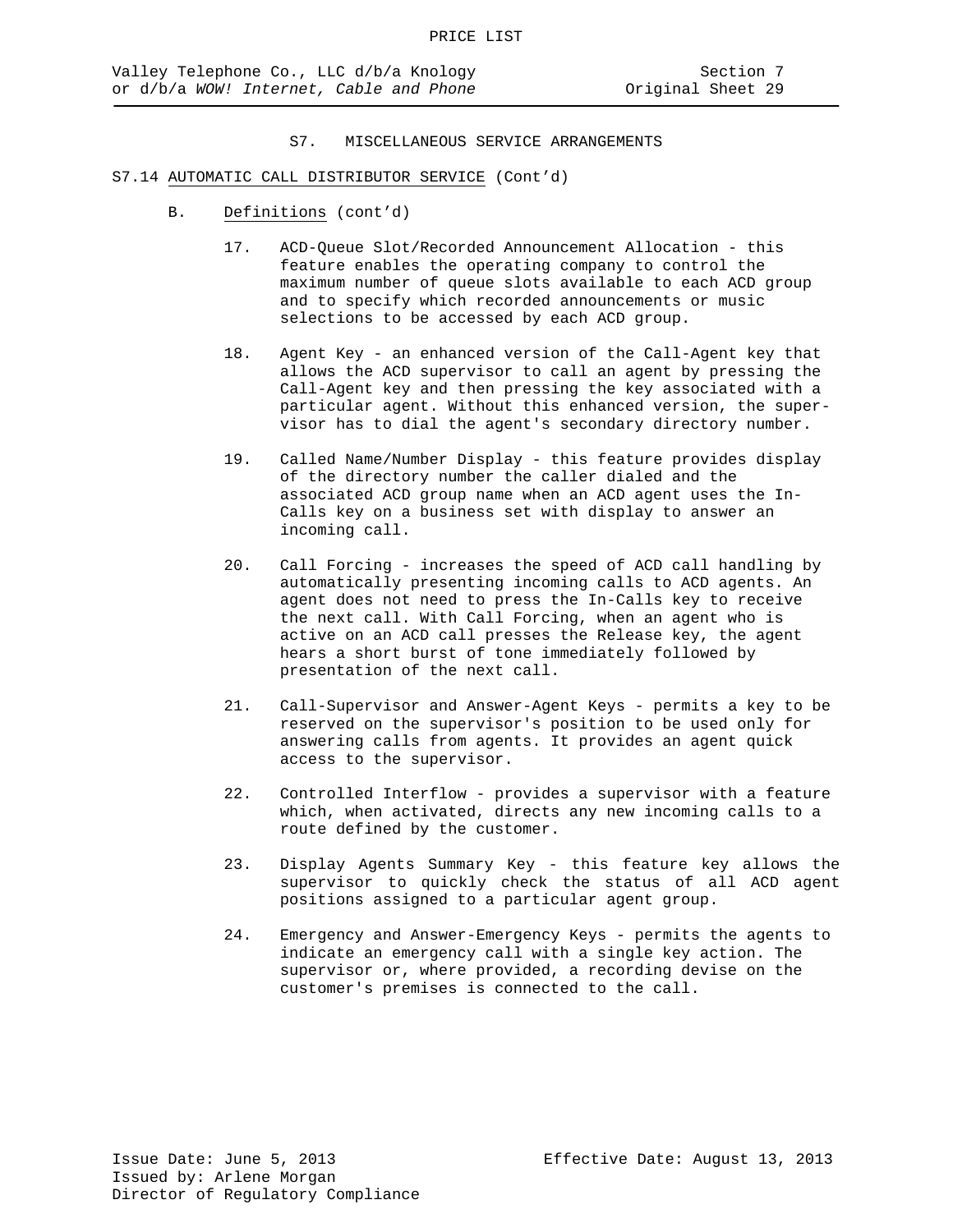- B. Definitions (cont'd)
	- 25. Enhanced Group-Status Display this feature allows displays to be provided for multiple ACD customers from a single DMS ACD node.
	- 26. Extended Agent Observe this feature enhances Agent Observe by extending the supervisor's ability to observe calls presented on the In-Calls key of any agent or supervisor in any ACD group within the same customer group.
	- 27. Group-Status Display allows the customer to review statistics on ACD group status at customer specified intervals.
	- 28. Multi-Stage Queue Status Display allows ACD supervisors with display sets to quickly and easily determine the length of time calls are held in the incoming call queue before being answered. This information then enables supervisors to add or redistribute agents as required.
	- 29. Night-Service Recorded Announcement and Forward an optional feature that enhances the existing night treatment by giving the caller a recorded message before their outof-hours call is forwarded to a night-service number.
	- 30. Overflow Enhancement provides an increased number of avenues for answering ACD calls during periods of heavy traffic by providing the capability to program up to four ACD groups within the DMS ACD node as potential overflow routes before a call is rerouted to the customer-specified overflow destination.
	- 31. Queue-Status Lamps enable supervisors to determine which ACD groups need help and whether additional agents or a redistribution of agent positions is required to handle incoming calls more efficiently.
	- 32. Supervisor Control of Night Service provides a supervisor with control of the initiation of the night service treatment for one or more agent groups within the customer system.
	- 33. Transfer to Incall Key enables the ACD agent to transfer an incoming ACD call directly to another agent's Incall key in the same customer group.
	- 34. ACD Management Information System Interface enables a downstream processor to use a data stream to collect ACD information from the DMS ACD node.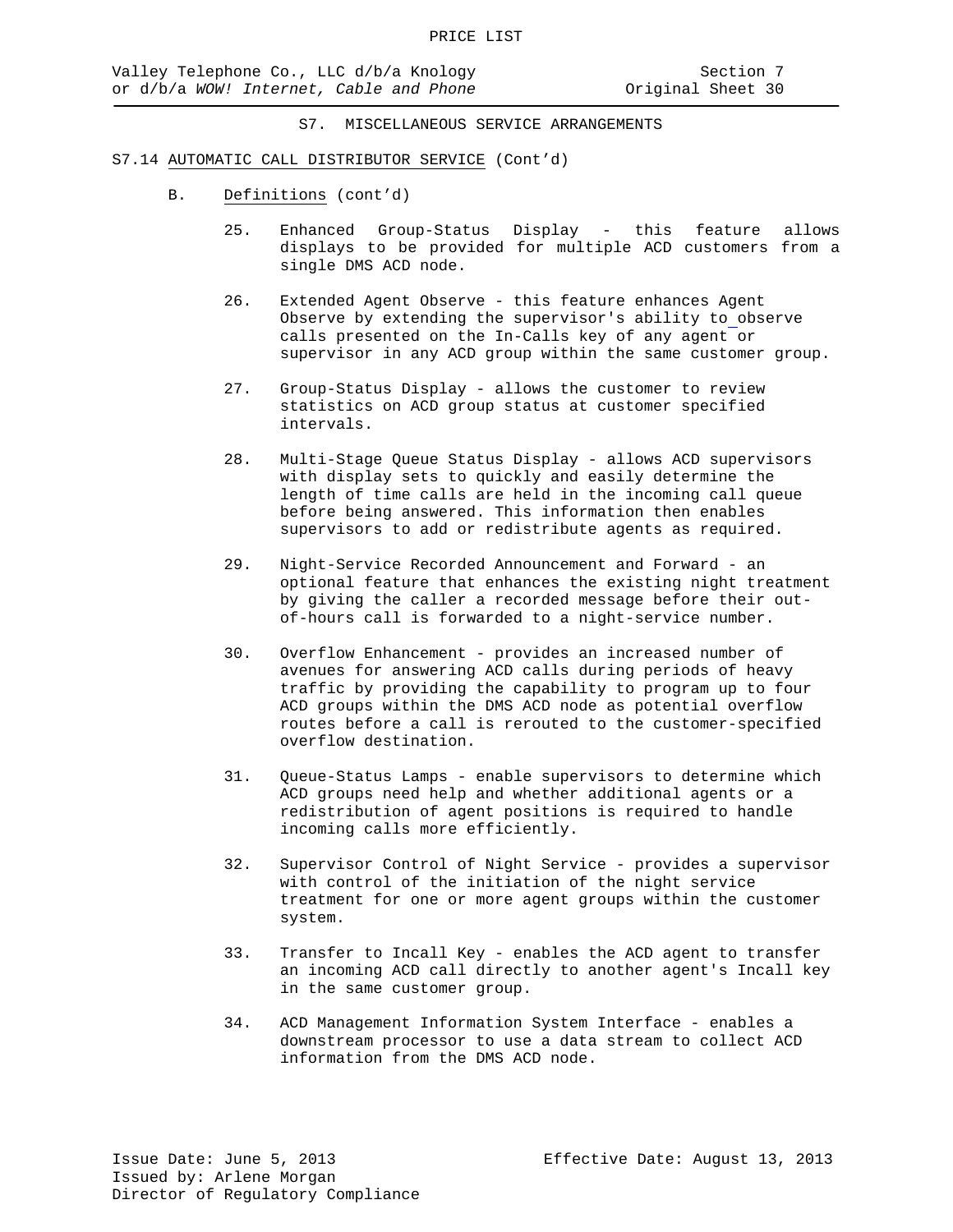## S7.14 AUTOMATIC CALL DISTRIBUTOR SERVICE (Cont'd)

## C. Rates:

1. Call Processing Control with Basic Feature Package:

|                                           | Month               | Service             | Service             |
|-------------------------------------------|---------------------|---------------------|---------------------|
|                                           | Tο                  | Agreement           | Agreement           |
|                                           | Month               | 36 months           | months              |
| Per customer:<br>Non-Recurring<br>Monthly | \$350.00<br>\$50.00 | \$350.00<br>\$40.00 | \$350.00<br>\$30.00 |

|               | Month    | Service   | Service   |
|---------------|----------|-----------|-----------|
|               | Tο       | Agreement | Agreement |
|               | Month    | 36 months | months    |
| Per Position: |          |           |           |
| Non-Recurring | \$300.00 | \$300.00  | \$300.00  |
| Recurring     | \$30.00  | \$25.00   | \$20.00   |

# 2. Enhanced ACD Agent/Supervisor Package:

|                                           | Month<br>Tο<br>Month | Service<br>Agreement<br>36 months | Service<br>Agreement<br>months<br>60. |
|-------------------------------------------|----------------------|-----------------------------------|---------------------------------------|
| Per Position:<br>Non-Recurring<br>Monthly | \$30.00<br>\$10.00   | \$27.00<br>8.00                   | \$25.00<br>5.00                       |

## 3. MIS Package:

each add'1 increment<br>of 10

|                      | Month-to-Month     |               |
|----------------------|--------------------|---------------|
|                      | Recurring          | Non-Recurring |
| Per increment of:    |                    |               |
| $1-10$ agents        | \$120.00           | \$170.00      |
| $11 - 20$ agents     | \$105.00           | \$150.00      |
| $21-30$ agents       | \$85.00            | \$125.00      |
| each add'1 increment |                    |               |
| of 10                | \$70.00            | \$100.00      |
|                      | 36-Month Agreement |               |
|                      | Recurring          | Non-Recurring |
| Per increment of:    |                    |               |
| $1-10$ agents        | \$110.00           | \$160.00      |
| $11 - 20$ agents     | \$95.00            | \$145.00      |
| $21-30$ agents       | \$75.00            | \$120.00      |

 $$60.00$  \$ 90.00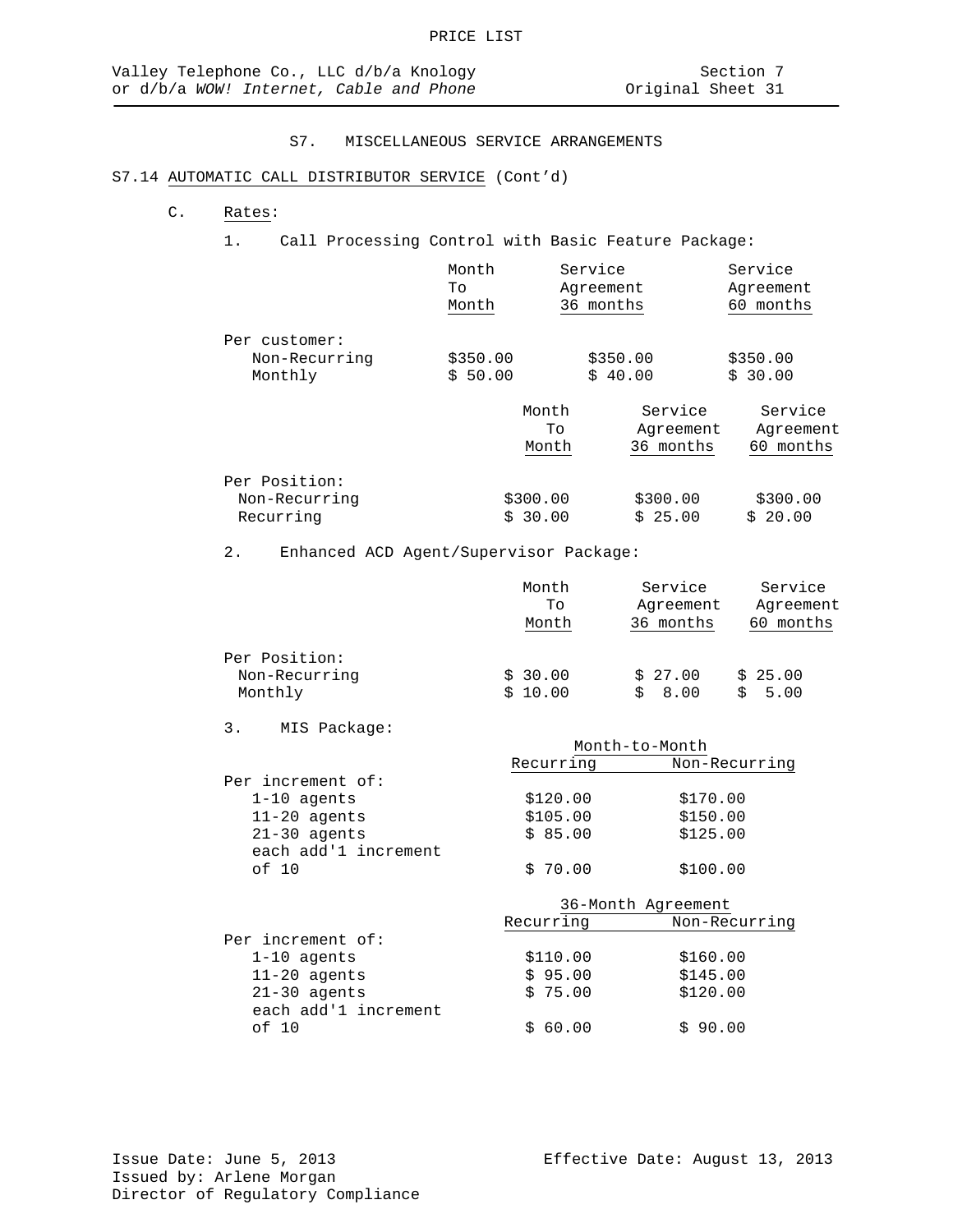#### S7.14 AUTOMATIC CALL DISTRIBUTOR SERVICE (Cont'd)

- C. Rates (cont'd)
	- 3. MIS Package (cont'd):

|                      | 60-Month Agreement |               |
|----------------------|--------------------|---------------|
|                      | Recurring          | Non-Recurring |
| Per increment of:    |                    |               |
| $1-10$ agents        | \$100.00           | \$150.00      |
| $11-20$ agents       | \$85.00            | \$125.00      |
| $21-30$ agents       | \$65.00            | \$100.00      |
| each add'1 increment |                    |               |
| of 10                | \$50.00            | \$75.00       |
|                      |                    |               |

MIS Installation Charge of Remote: current vendor rates apply

4. Changes in activation or rearrangement of features for Month-to-month and service period

|                                                                                        | Non-Recurring |
|----------------------------------------------------------------------------------------|---------------|
| Feature Access Position,<br>per position:                                              | \$8.00        |
| Call Delay Announcement, prerecorded,<br>per announcement:                             | \$50.00       |
| Oueue $Slot(s)$ ,<br>per customer system:                                              | \$25.00       |
| Any Other Change Affecting a Group<br>or the Entire ACD System, per feature<br>change: | \$50.00       |

#### D. Conditions:

- 1. ACD Service is available to Digital Centrex business customers.
- 2. ACD Service is provided subject to the availability of facilities and is provided from central offices equipped with a DMS-100 switch.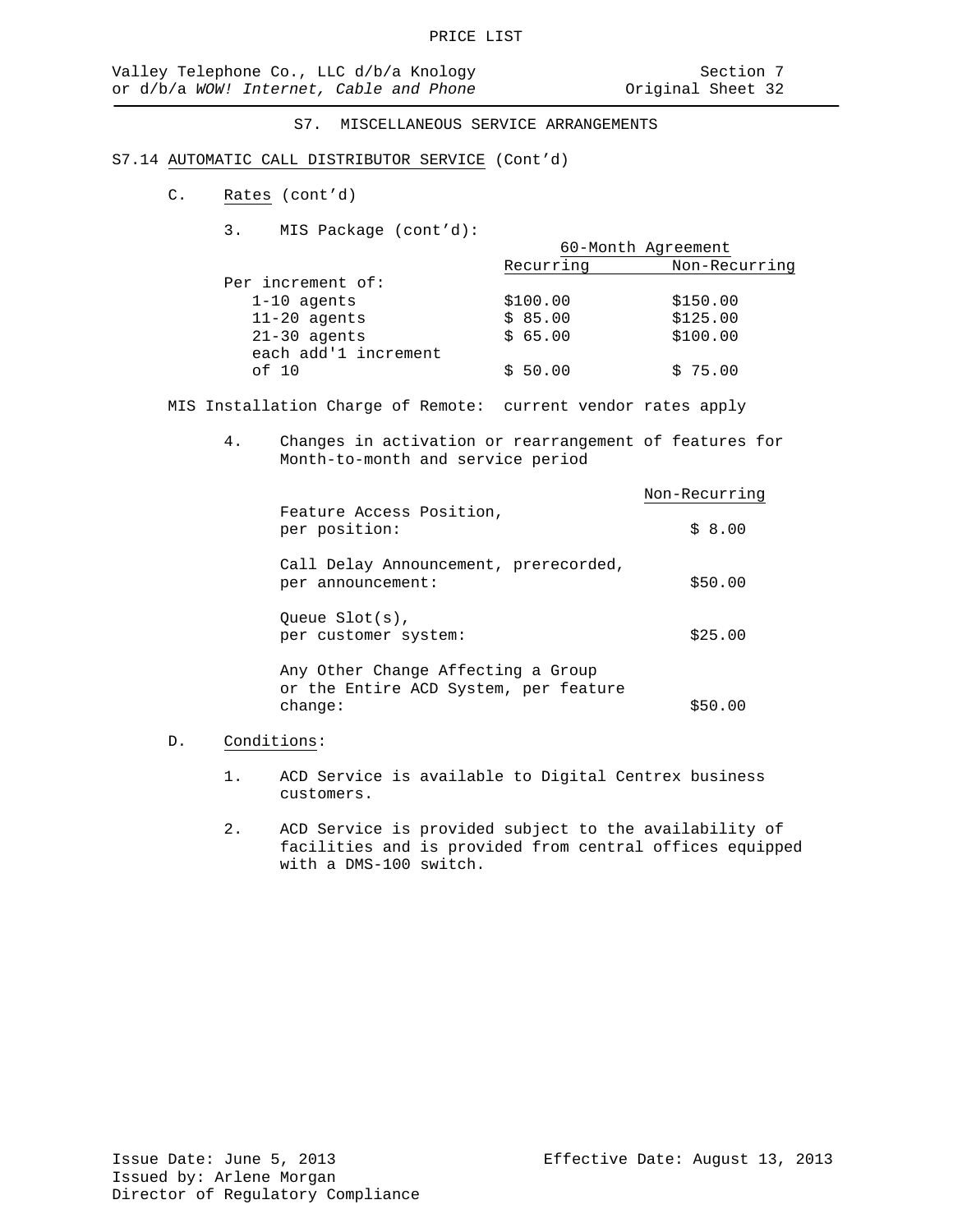# S7.14 AUTOMATIC CALL DISTRIBUTOR SERVICE (Cont'd)

- D. Conditions (cont'd)
	- 3. The customer must subscribe to and maintain a minimum of five feature access positions and at least one ACD group.
	- 4. The customer may elect ACD Service and the MIS Package on a month-to-month and/or on a service period basis per position. Multiple service periods are not permitted. (ACD Service and MIS must be on service periods of the same length).
	- 5. There are two service periods under which ACD Service is provided, either a minimum of 36 months or a minimum of 60 months. The company guarantees the rates against companyinitiated increases for the duration of the service period. However, additional Call Processing Control and Basic ACD Packages, Enhanced ACD Packages and Optional Feature Packages can be added during the service period at rates in effect at the time the addition is ordered.
	- 6. The customer is required to pay the full rate for a chosen feature package regardless of present feature availability from the central office.
	- 7. The customer must provide compatible premises equipment for MIS functionality. Some features may require a particular software release level in a customer-provided MIS to function to its fullest extent. Selection and maintenance of the MIS is the customer's responsibility. Any costs associated with the remote software needed to facilitate use of the ACD MIS package will be incurred by the customer.
	- 8. At the present time, feature access positions may only be equipped with Digital Centrex telephone sets within the same system and group.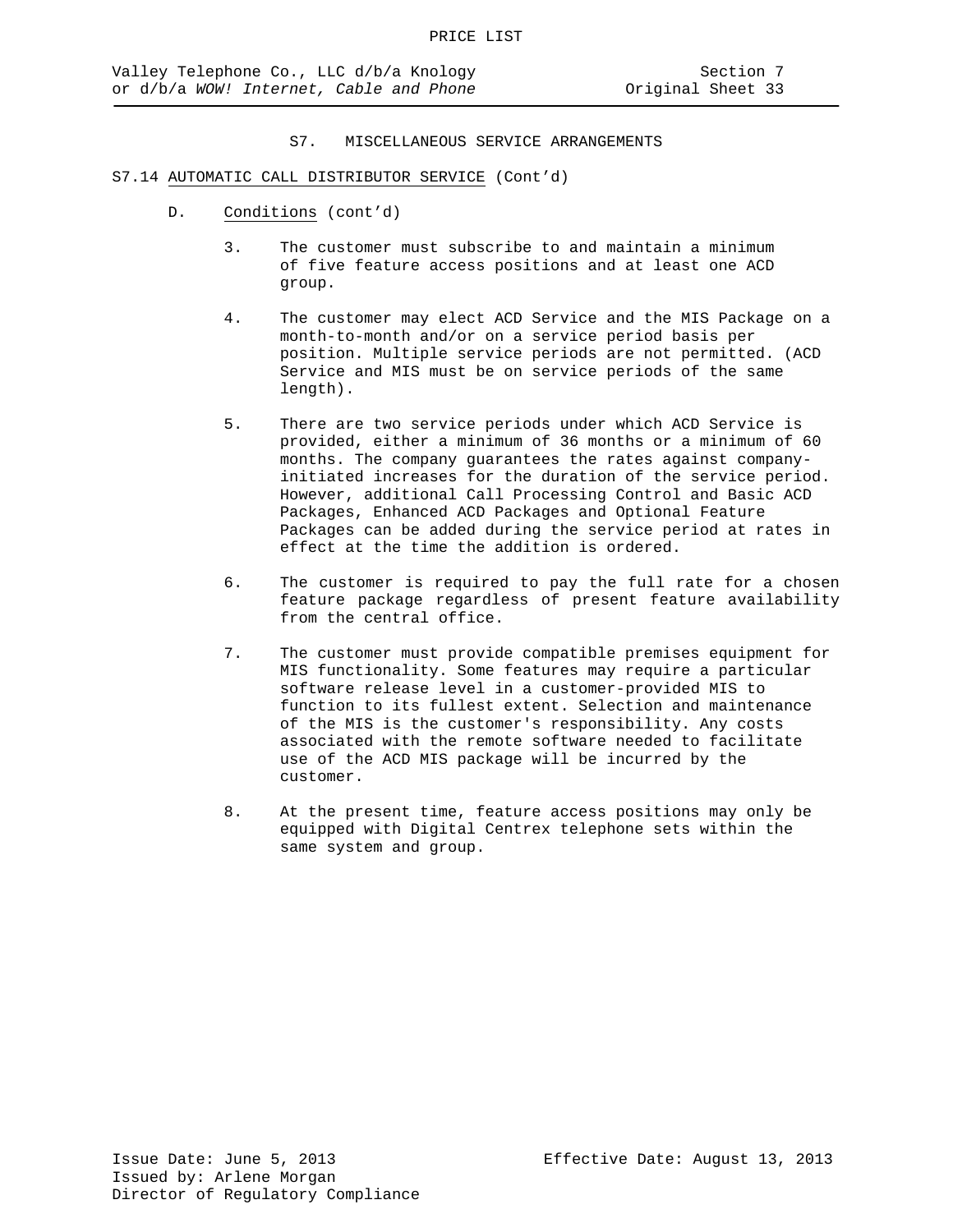# S7.14 AUTOMATIC CALL DISTRIBUTOR SERVICE (Cont'd)

- D. Conditions (cont'd)
	- 9. If an ACD Service, service period is terminated in whole or in part by the customer after the installation of the service but prior to the completion of the service period, the customer is obligated to pay a cost recovery charge. The cost recovery charge is calculated as follows:

| Number of    | Monthly      | Remaining          |
|--------------|--------------|--------------------|
| aqent<br>X   | rate of<br>X | Months of<br>X 80% |
| positions    | each         | Service            |
| disconnected | position     |                    |

The cost recovery charge does not apply to:

a change in the length of the service agreement to a new period equal to or longer than the former agreement; moves within the same central office serving area.

10. Upon expiration of the service-agreement period, the subscriber can extend an existing agreement at the then current month-to-month rates or the customer may elect a new service period at the then current rates.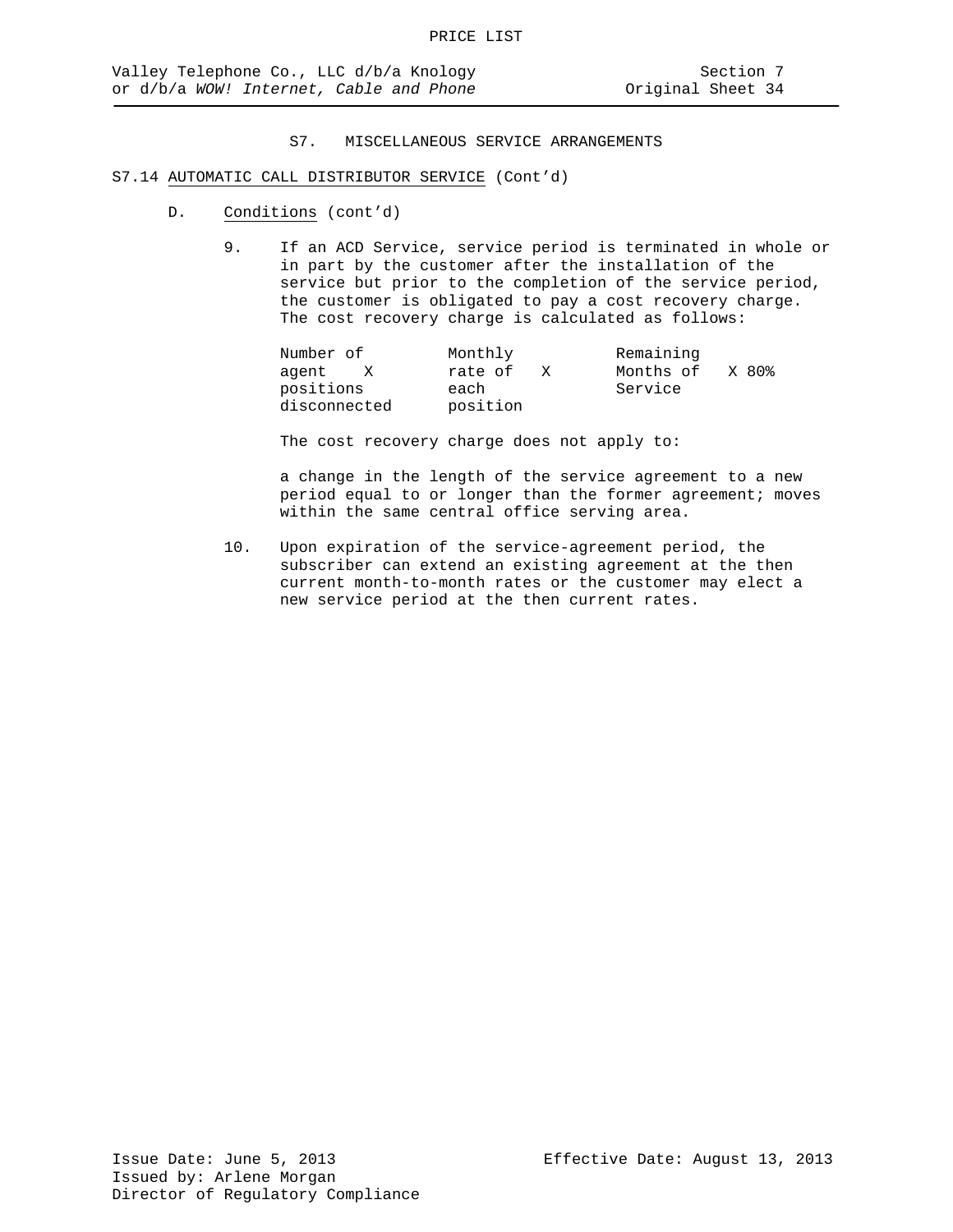#### S7.15 IMPAIRED HEARING EQUIPMENT

# A. General

The equipment listed below is designed with an extra sensitive receiver for use by the hard of hearing.

#### B. Conditions

1. Impaired hearing equipment may be provided for use with all classes and grades of service, except public and semipublic telephone service.

# C. Rates\*

|         |                                                                                    | Monthly<br>Charge | Installation<br>Charge |
|---------|------------------------------------------------------------------------------------|-------------------|------------------------|
| 1.      | Transistorized Telephone<br>equipped with turn button<br>to control amplification. | \$1.50            | $***$                  |
| $2$ .   | Amplifying Handset                                                                 | \$1.50            | $***$                  |
| 3.      | Amplifier with Modular<br>Connections                                              | \$1.50            | $***$                  |
| $\star$ | Access Line Charge<br>-Appropriate charge as referenced in Sec. 6.5 and 2.7        |                   |                        |
|         |                                                                                    |                   |                        |

\*\* Installation Charge -Appropriate charge as referenced in Sec. 2.7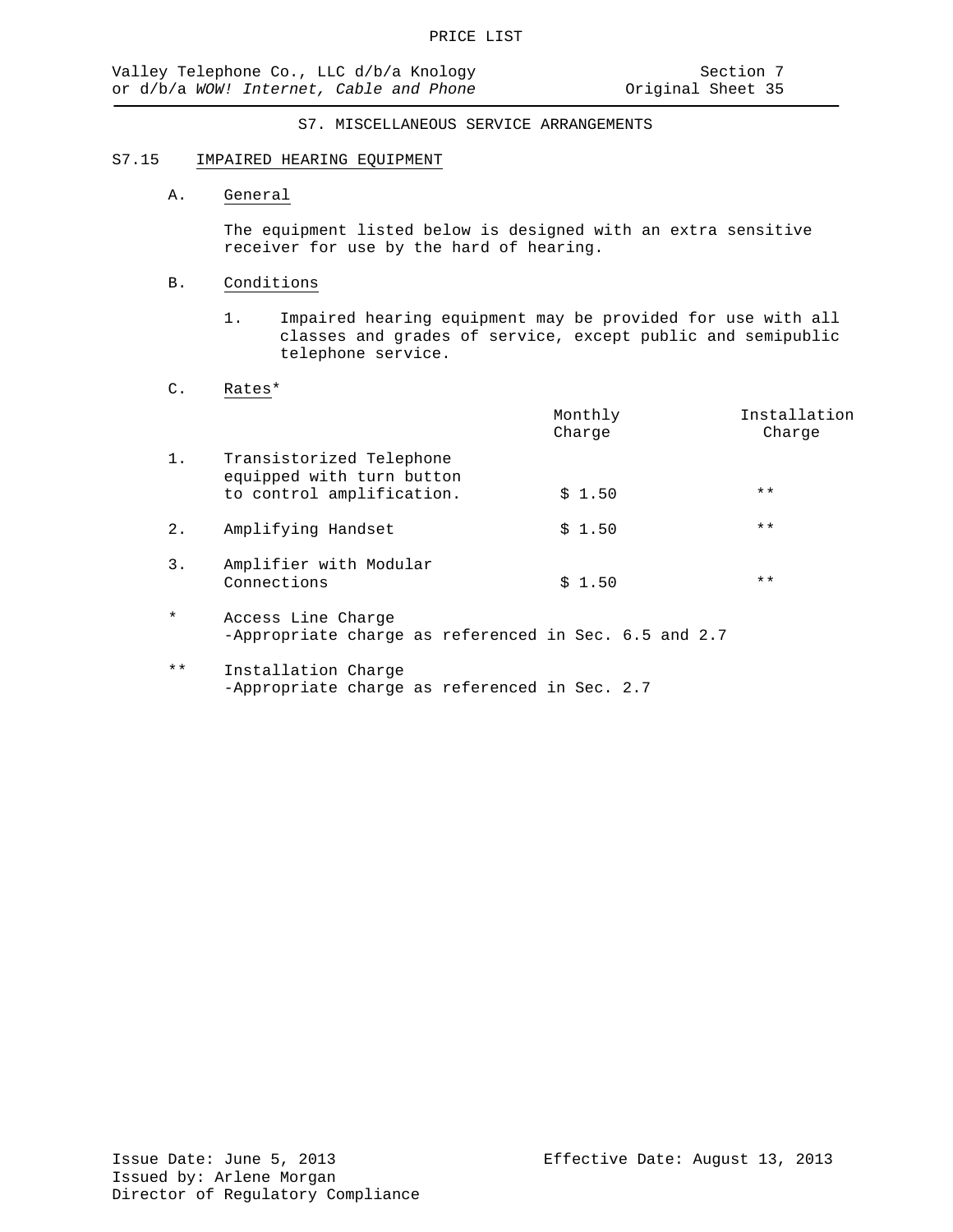#### S7.16 ABBREVIATED DIALING

S7.16.1 711 DIALING CODE FOR TELEPHONE RELAY SERVICE (TRS)

- A. General
	- l. 711 Dialing Code ("711") is a three digit local dialing arrangement for telephone voice transmission access to all relay service entities as atoll free call.
	- 2. 711 is available from Valley Telephone in Valley Telephone territory only.
	- 3. This service is subject to availability of the 711 dialing code.
	- 4. 711 can be delivered via regular exchange lines (by individual business lines, PBX, etc.)
	- 5. Limitations and use of service as stated in Section 25 of this Price List.
	- 6. Directory Listings may be provided for 711 at no charge.
	- 7. Access to 711 is not available to the following classes of service:
		- Hotel/Motel/Hospital Service (toll call only)
		- $1+$
		- 0+, 0 (Credit Card, Third-Party Billing, Collect Calls)
		- Inmate Service
		- 101XXX
		- Cellular Type 2
		- In addition, operator assisted calls to 711 will not be completed.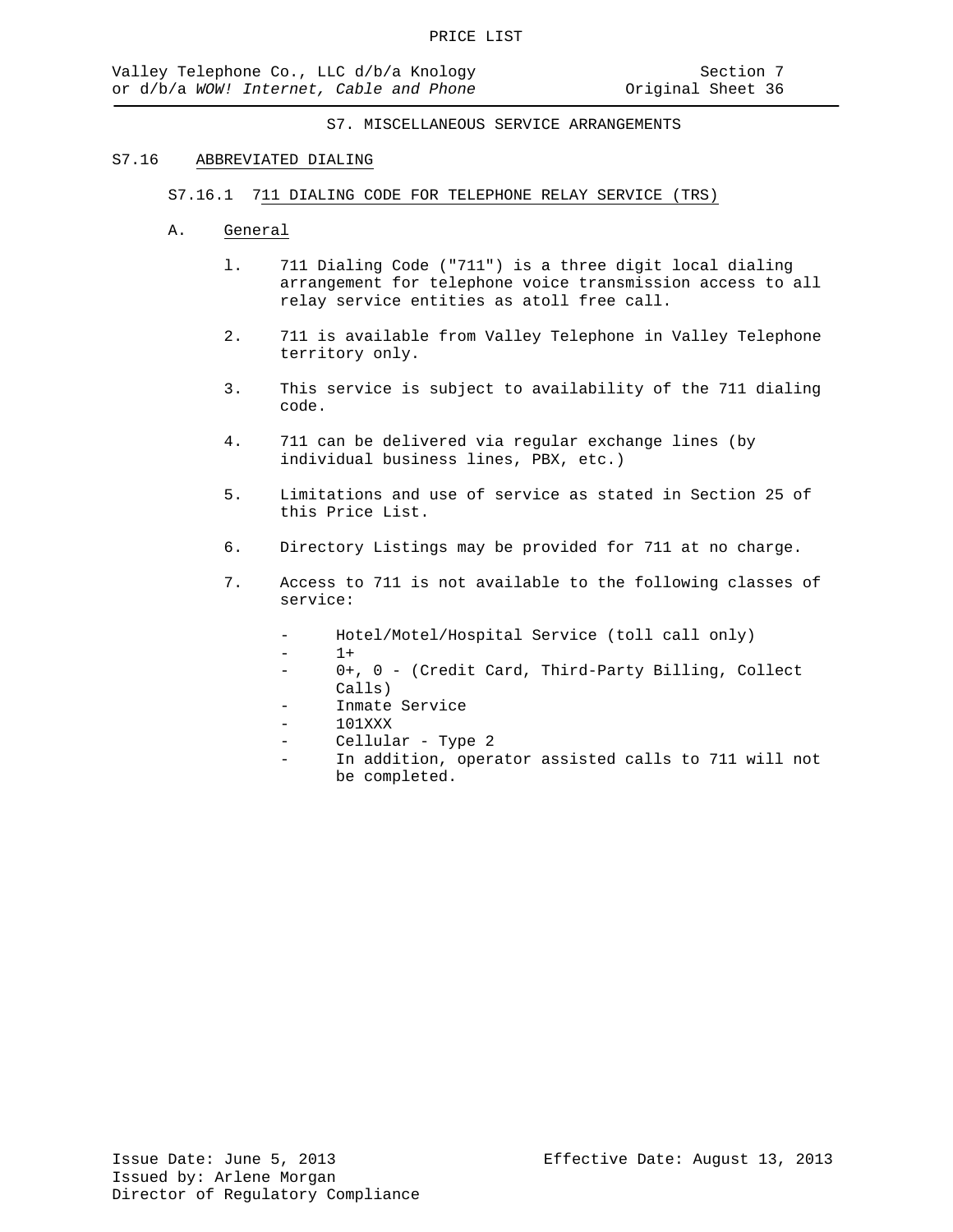- S7.16 ABBREVIATED DIALING (Cont'd)
- S7.16.1 711 DIALING CODE FOR TELEPHONE RELAY SERVICE (TRS) (cont'd)
	- A. General (Cont'd)
		- 8. The TRS entity is restricted from selling or transferring the 711 dialing code to an unaffiliated entity, either directly or indirectly.
		- 9. An "affiliate" of a TRS entity is any entity that directly, or indirectly through one or more intermediaries, controls, is controlled by, or is under common control with, the TRS entity. The term "control" (including the terms "controlling, "controlled by", and "under common control with") means the possession, direct or indirect, of the power to direct or cause the direction of the management and policies of an entity, whether through the ownership of voting securities, by contract, or otherwise.
	- B. Service Requirements and Conditions
		- 1. Requests for 711 Dialing Code must be submitted in writing to the Alabama Public Service Commission, for the assignment of the 711 Code.
		- 2. The Company will provision the TRS entity's request within a reasonable time, give the complexity of the order.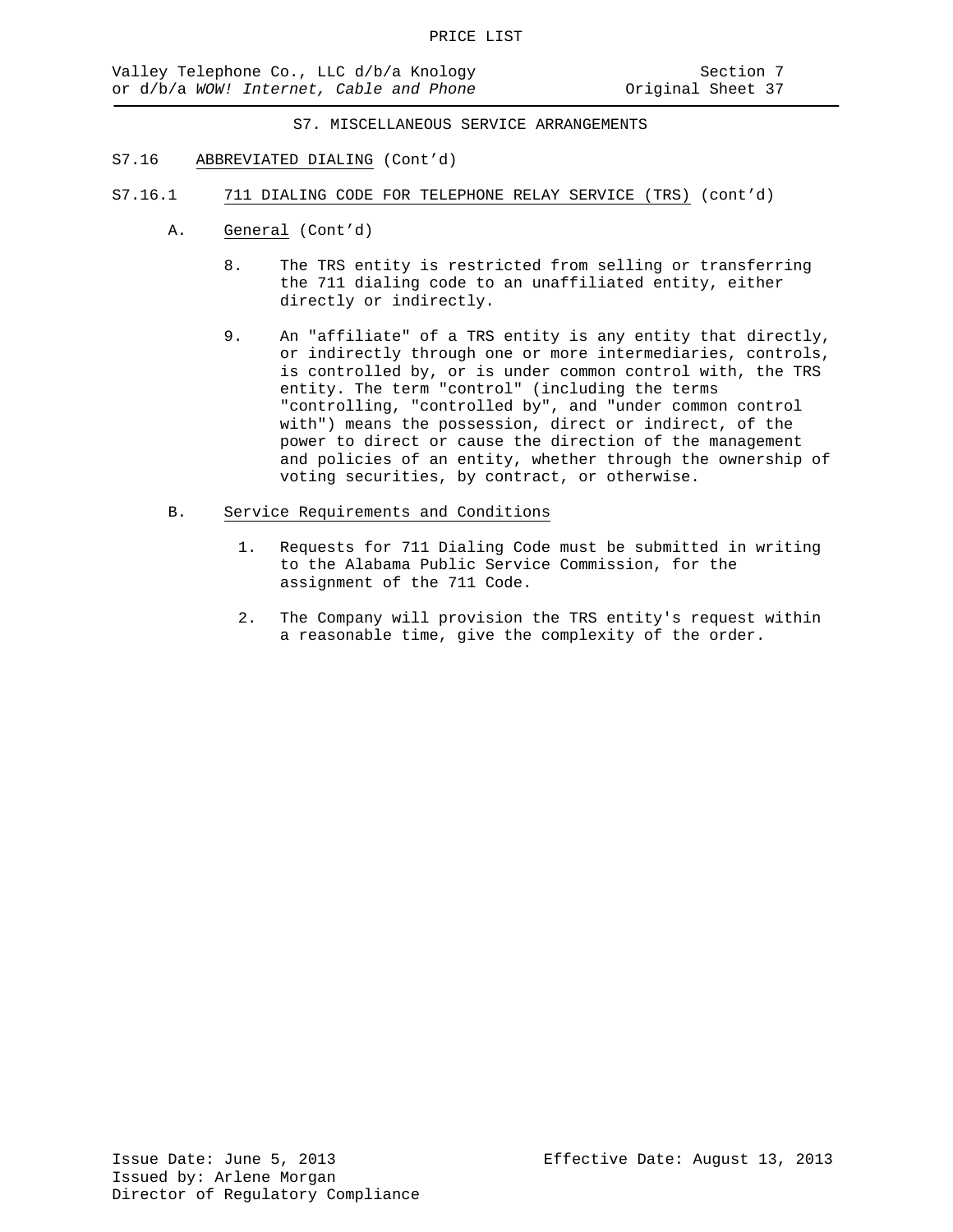- S7.16 ABBREVIATED DIALING (Cont'd)
- S7.16.1 711 DIALING CODE FOR TELEPHONE RELAY SERVICE (TRS) (cont'd)
	- B. Service Requirements and Conditions (cont'd)
		- 3. The TRS entity must, prior to provisioning of the service, sign a written acknowledgement of possible recall of the 711 dialing code by the FCC and an agreement to return the code upon receipt of 6 months written notice of such a recall from the Company or regulating entity and abide by all terms and conditions which may be identified by the FCC in CC Docket 92-105 regarding the use and return of the 711 dialing code. If a recall is effected, the Company will work with the TRS entity affected by such recall to transfer their service arrangements to a 7 or 10-digit dialing arrangement within the 6-month notice period. The TRS entity will be required to migrate to any access arrangement the telephone relay services subsequently agreed to by the industry and approved by the FCC. The IRS entity will be charged the appropriate rates for the establishment of the new access arrangement.
		- 4. Only one 10-digit toll free number may be used as the lead number per basic calling area.
		- 5. The 711 Dialing Code is provided where facilities permit.
		- 6. TRS entity should work separately with cellular companies to ascertain whether Type 1 cellular customers will be able to reach telephone relay services provided by dialing 711.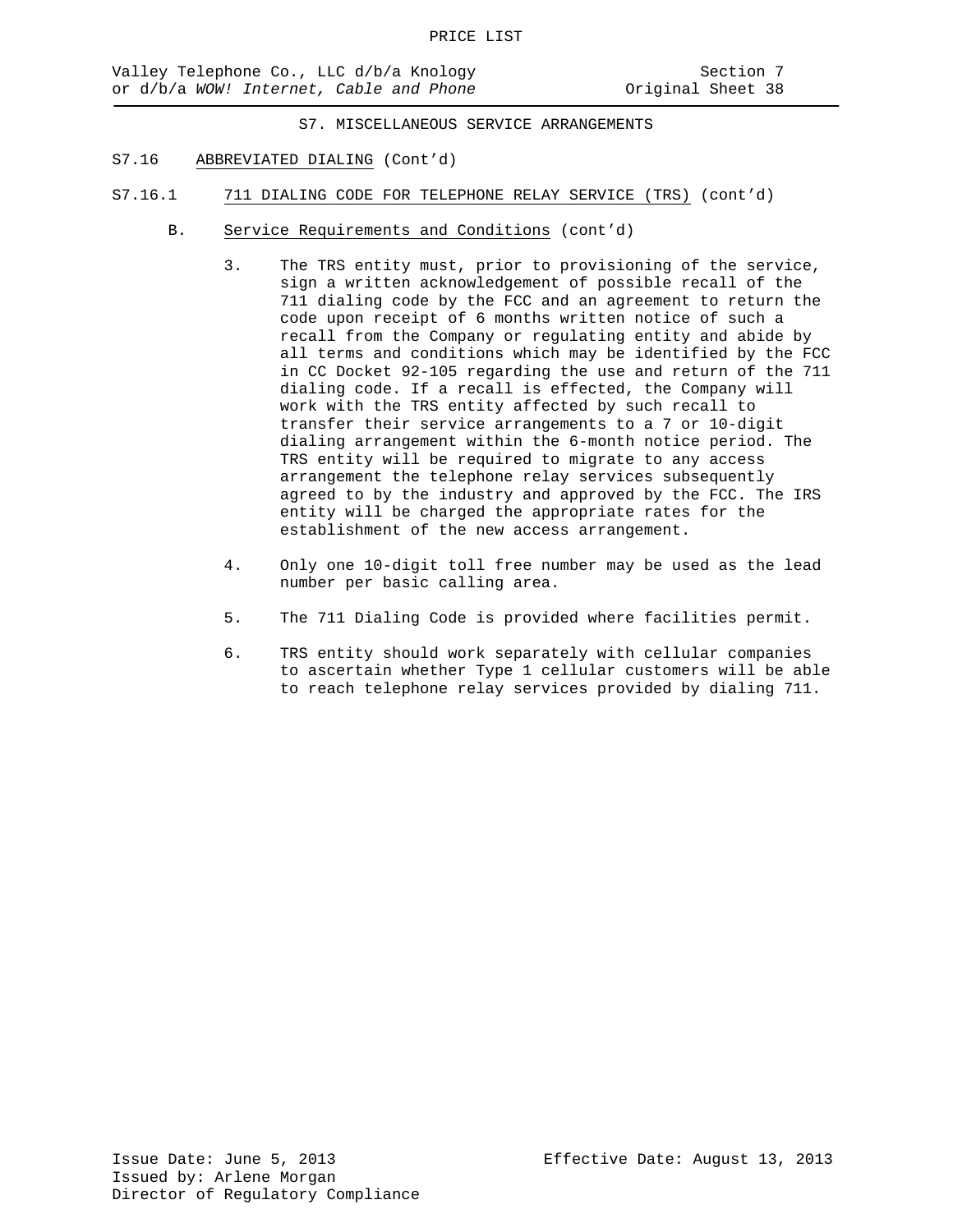- S7.16 ABBREVIATED DIALING (Cont'd)
- S7.16.1 711 DIALING CODE FOR TELEPHONE RELAY SERVICE (TRS)(cont'd)
	- B. Service Requirements and Conditions (cont'd)
		- 7. TRS entity should work separately with competitive local exchange companies to ascertain their end user customers will be able to reach telephone relay services provided by dialing 711.
		- 8. 711 Dialing Code will be provided under the following conditions:
			- a. For network sizing and protection, the TRS entity must provide an estimate of annual call volumes, the expected busy hour and holding time for each call to the 711 dialing code.
			- b. The TRS entity will subscribe to adequate telephone facilities initially and subsequently as may be required, in the judgment of the Company, to adequately handle calls to 711 without impairing the Company's general telephone service or telephone plant.
			- c. The TRS entity is responsible for obtaining all necessary permission, licenses, written consents, waivers, releases and all other rights from all persons whose work, statements or performance are used in connection with the 711 dialing code, and from all holders of copyrights, trademarks, and patents used in connection with said service.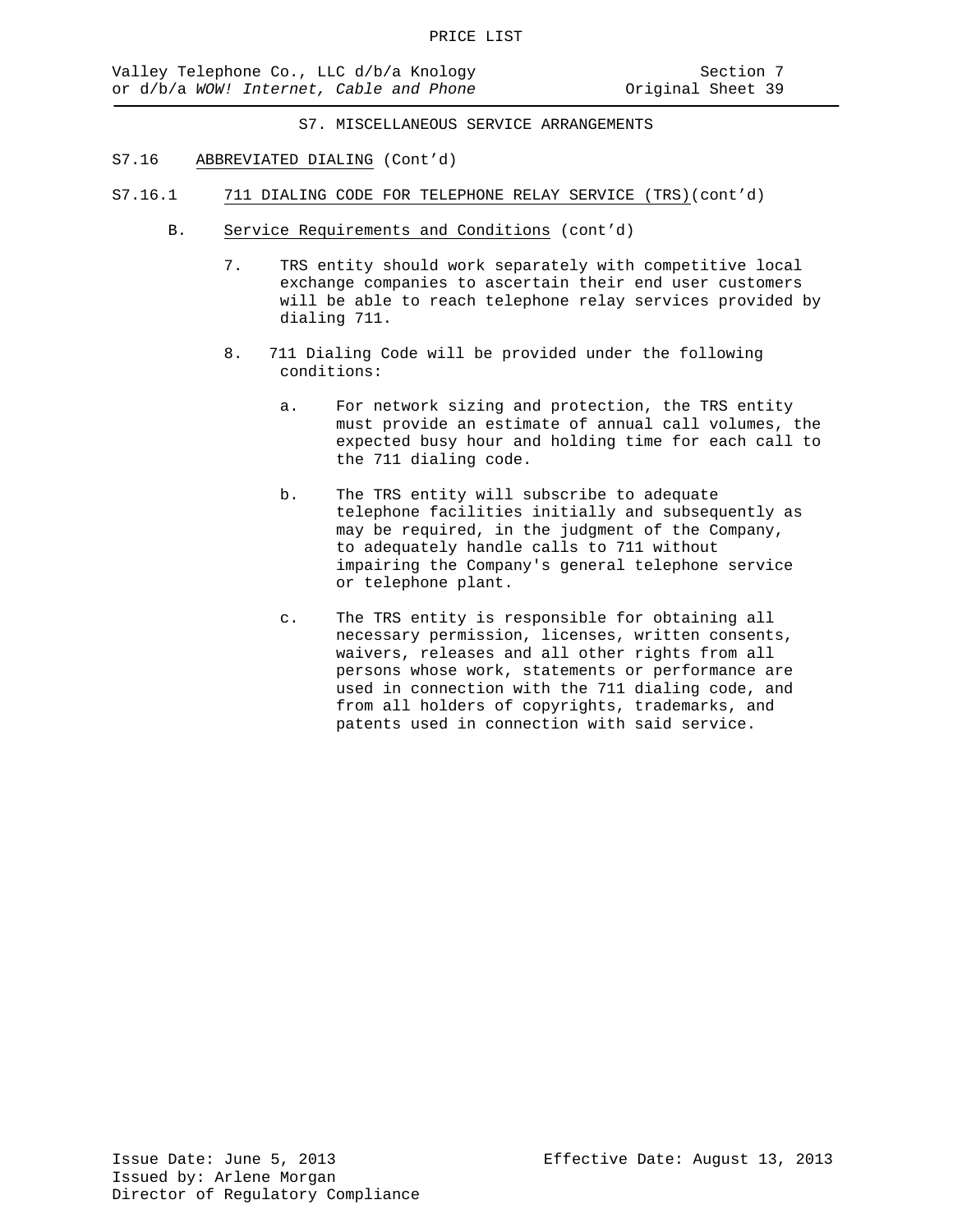- S7.16 ABBREVIATED DIALING (Cont'd)
- S7.16.1 711 DIALING CODE FOR TELEPHONE RELAY SERVICE (TRS)(cont'd)
	- B. Service Requirements and Conditions (cont'd)
		- 8. 711 Dialing Code will be provided under the following conditions: (cont'd)
			- d. The TRS entity is responsible for, and shall indemnify, protect, defend and save harmless the Company against all suits, actions, claims, demands and judgments, and of all costs, expenses and counsel fees incurred on account thereof, arising out of and resulting directly or indirectly from the service or in connection therewith, including, but not limited to, any loss, damage, expense or liability resulting from any infringement or claim of infringement, of any patent, trademark, copyright, or resulting from any claim of liable and slander.
			- e. The TRS entity shall respond promptly to any and all complaints lodged with any regulatory authority against any service provided via 711. If requested by the Company, the TRS entity shall assist the Company in responding to complaints made to the Company concerning the 711 dialing code.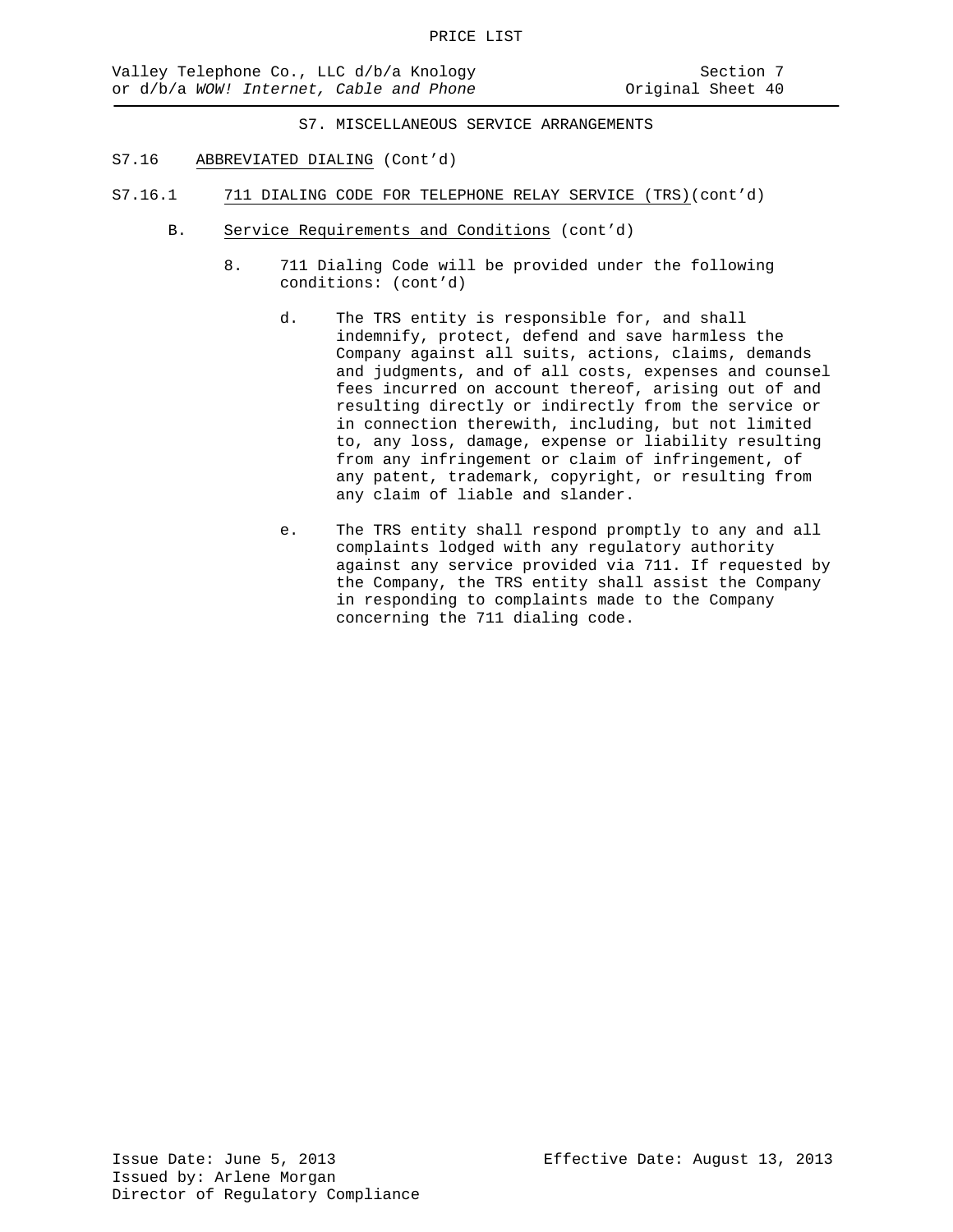- S7.16 ABBREVIATED DIALING (Cont'd)
- S7.16.1 711 DIALING CODE FOR TELEPHONE RELAY SERVICE (TRS) (cont'd)
	- B. Service Requirements and Conditions (cont'd)
		- 8. 711 Dialing Code will be provided under the following conditions: (cont'd)
			- f. A written notice will be sent to any IRS entity following oral notification when their service unreasonably interferes with or impairs other services rendered to the public by the Company. If after notification the TRS entity makes no modification in method of operation or in the service arrangements that are deemed service-protective by the Company, or if the TRS entity is unwilling to accept the modifications, or if the IRS entity continues to cause service impairment, the Company reserves the right, at any time, without further notice, to institute protective measure, up to and including termination of service. In an emergency situation as defined by the Company, the Company reserves the right, at any time, without notice, to institute protective measures up to and including termination of service.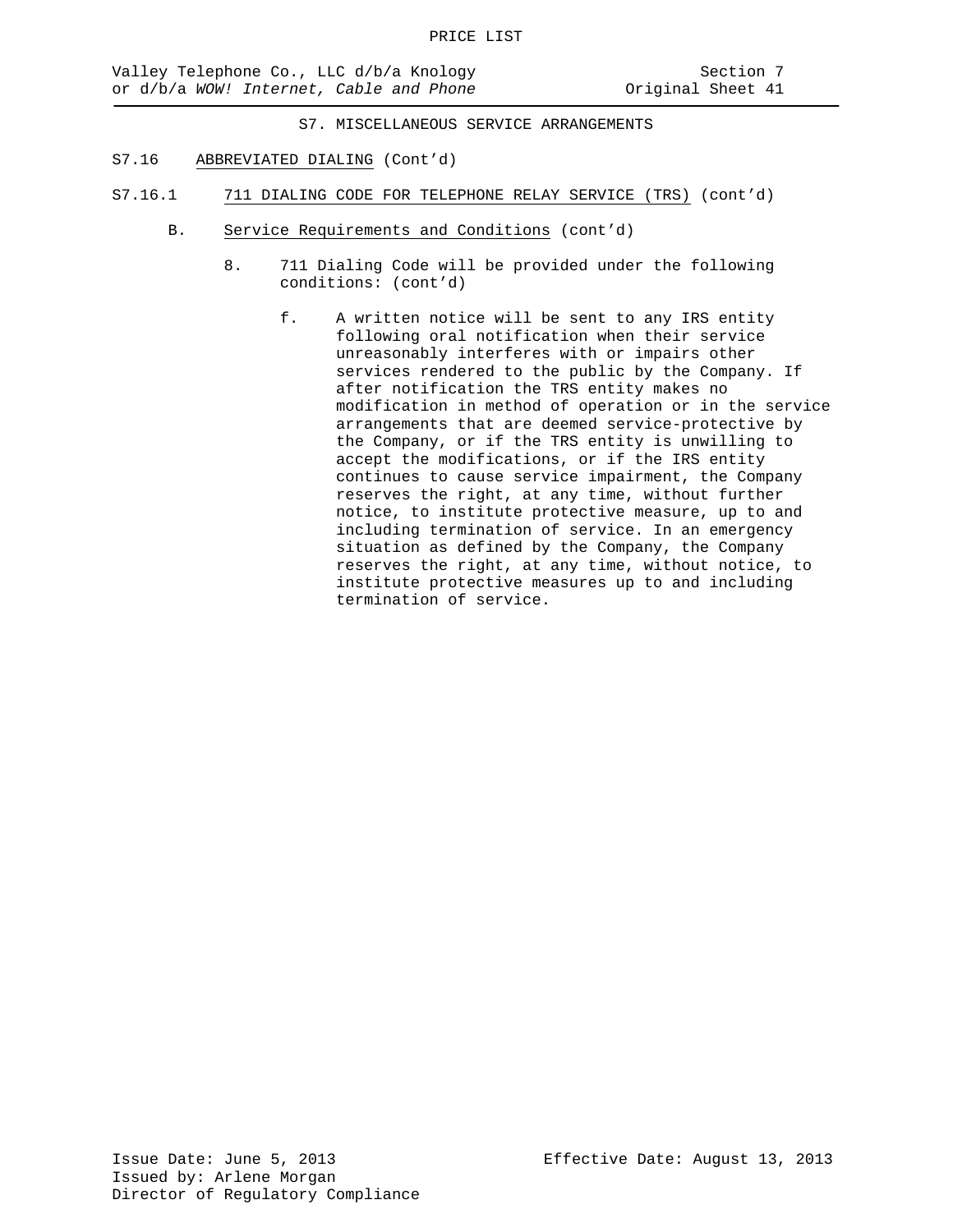- S7.16 ABBREVIATED DIALING (Cont'd)
- S7.16.1 711 DIALING CODE FOR TELEPHONE RELAY SERVICE (TRS) (cont' d)
	- B. Service Requirements and Conditions (cont'd)
		- 9. If a pre-recorded announcement is provided by the TRS entity, the following conditions apply:
			- a. The TRS entity will provide announcements. The Company will provide only the delivery of the call.
			- b. The provision of access to the 711 network by the Company for the transmission of announcement is subject to availability of such facilities and the requirements of the local exchange network.
			- c. The TRS entity assumes all financial responsibility for all costs involved in providing announcement including, but not limited to, the recorderannouncement equipment located on the TRS entity's premises.
			- d. The TRS entity assumes, according to other specific rates and charges under this Price List, all financial responsibility for all facilities required, to connect the recorder-announcement equipment located on the TRS entity's premises.
		- 10. The Company may take all legal and practical steps to disassociate itself from the TRS entity providing services whose business and/ or public conduct (whether demonstrated or proposed) is of a type that in the Company's discretion generates unacceptable levels of complaints by end users.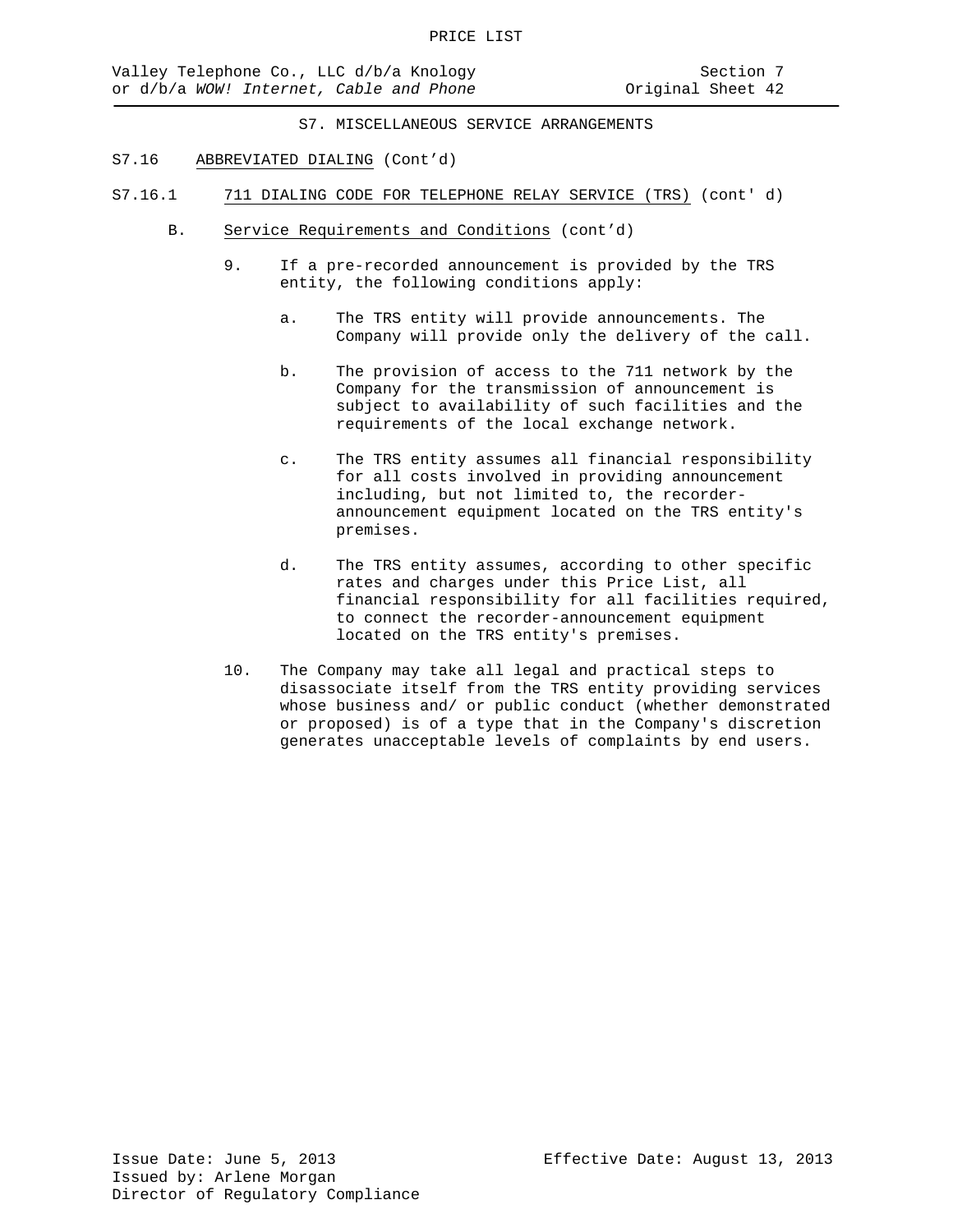- S7.16 ABBREVIATED DIALING (Cont'd)
- S7.16.1 711 DIALING CODE FOR TELEPHONE RELAY SERVICE (TRS) (cont'd)
	- B. Service Requirements and Conditions (cont'd)
		- 11. In no event shall the Company be liable for any losses or damages of any kind resulting from the unavailability of its equipment or facilities or for any act, omissions or failure of performance by the Company, or its employees, or agents, in connection with this Price List. The Company shall not be responsible for calls that cannot be completed as a result of repair or maintenance difficulties on Company facilities and equipment nor on equipment owned or leased by the TRS entity.

# S7.17 VOICE MAIL SYSTEM

#### A. General

The Company's voice mail service provides telephone answering and messaging for subscribers. These services allow a call to be answered when the called party is on the telephone or when the called party is unavailable. The messages are stored so that the subscriber can retrieve them from any touch-tone telephone. The primary classes of service available will differ by feature, function, class of service and length of contract. Messages may be altered or destroyed during collection or distribution of the customer's message(s) due to faults or defects in Company equipment. The Company shall not be liable, directly or indirectly, for damages unless caused by the willful misconduct of the Company.

- B. Rates
	- 1. Monthly Recurring Rate

\$5.00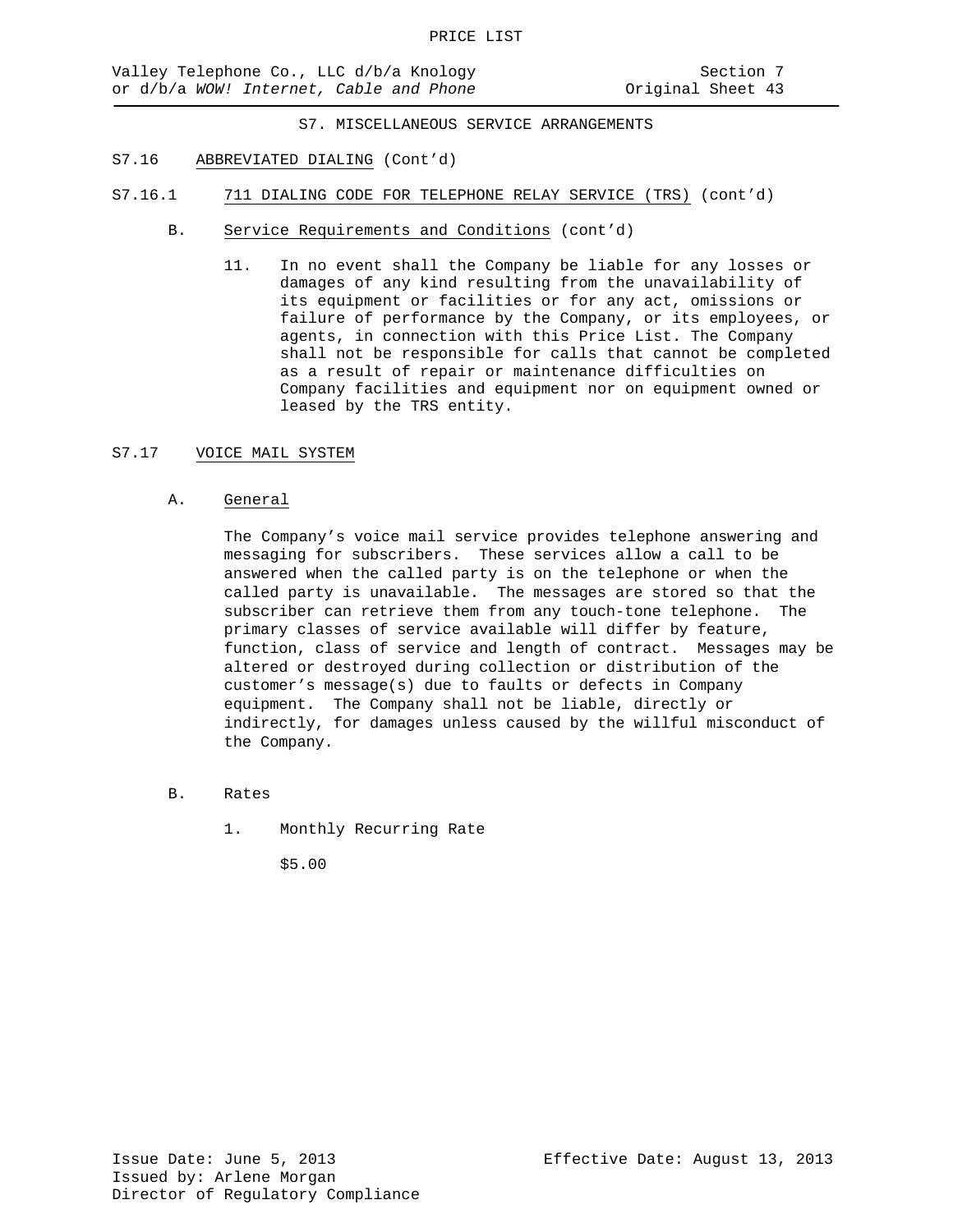# CONTENTS

# Sheet No.

| S8.1 |             | PUBLIC TELEPHONE ACCESS LINE SERVICE 1 |                |
|------|-------------|----------------------------------------|----------------|
|      |             |                                        | $\overline{1}$ |
|      |             | B. Definitions                         | $\overline{1}$ |
|      |             |                                        |                |
|      | $D_{\perp}$ |                                        |                |
|      |             |                                        |                |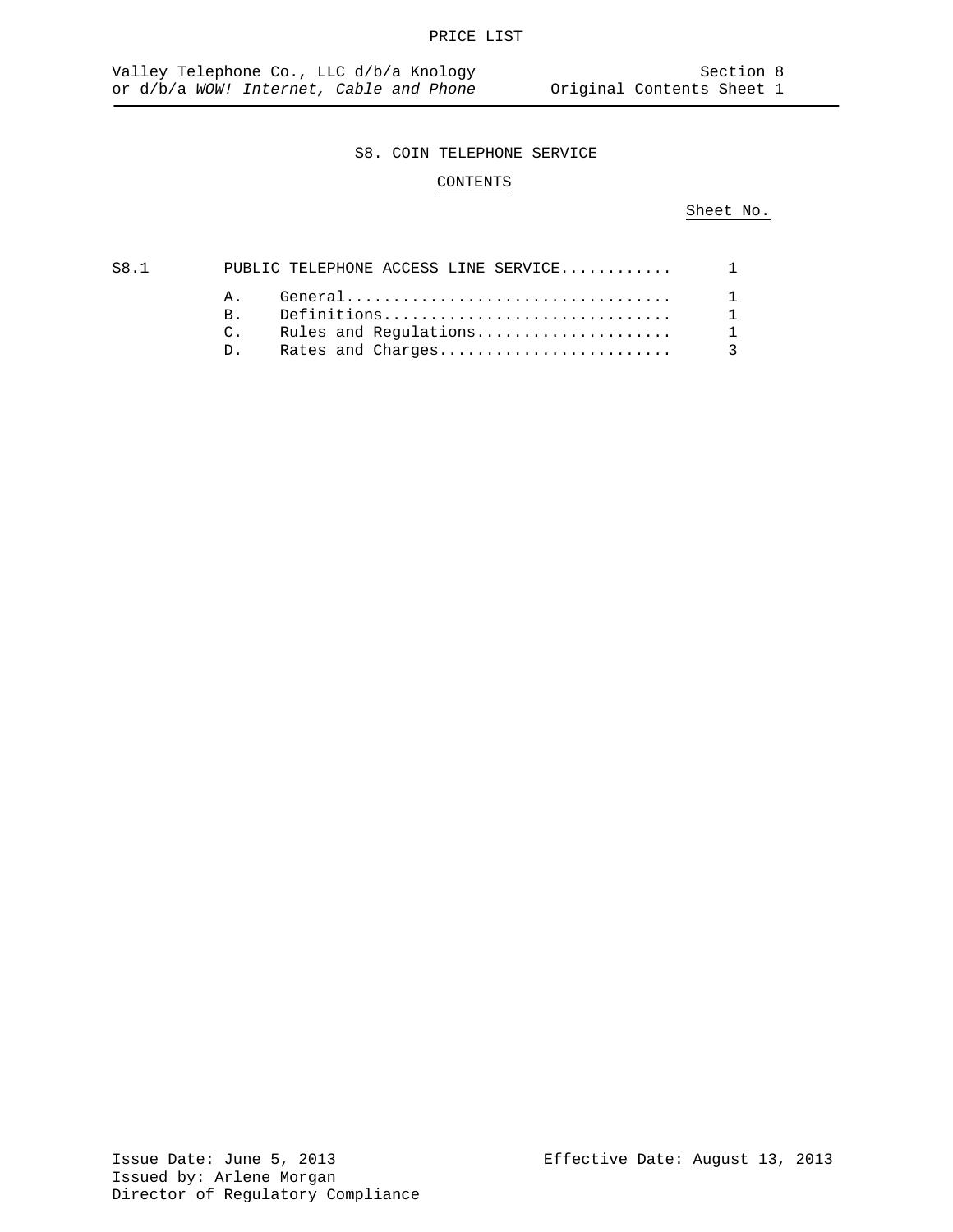# S8.1 PUBLIC TELEPHONE ACCESS LINE SERVICE

#### A. General

The Company concurs in the terms and conditions of Valley Telephone Co., LLC d/b/a Knology's or *d/b/a WOW! Internet, Cable and Phone*'s S8 tariff as effective on July 1, 1997.

# B. Rates

The Company concurs in the rates of Valley Telephone Co., LLC d/b/a Knology or d/b/a *WOW! Internet, Cable and Phone*'s S8 tariff as effective on July 1, 1997, with the following exception:

1. An exchange rate of \$31.10 applies (same as Business 1 party)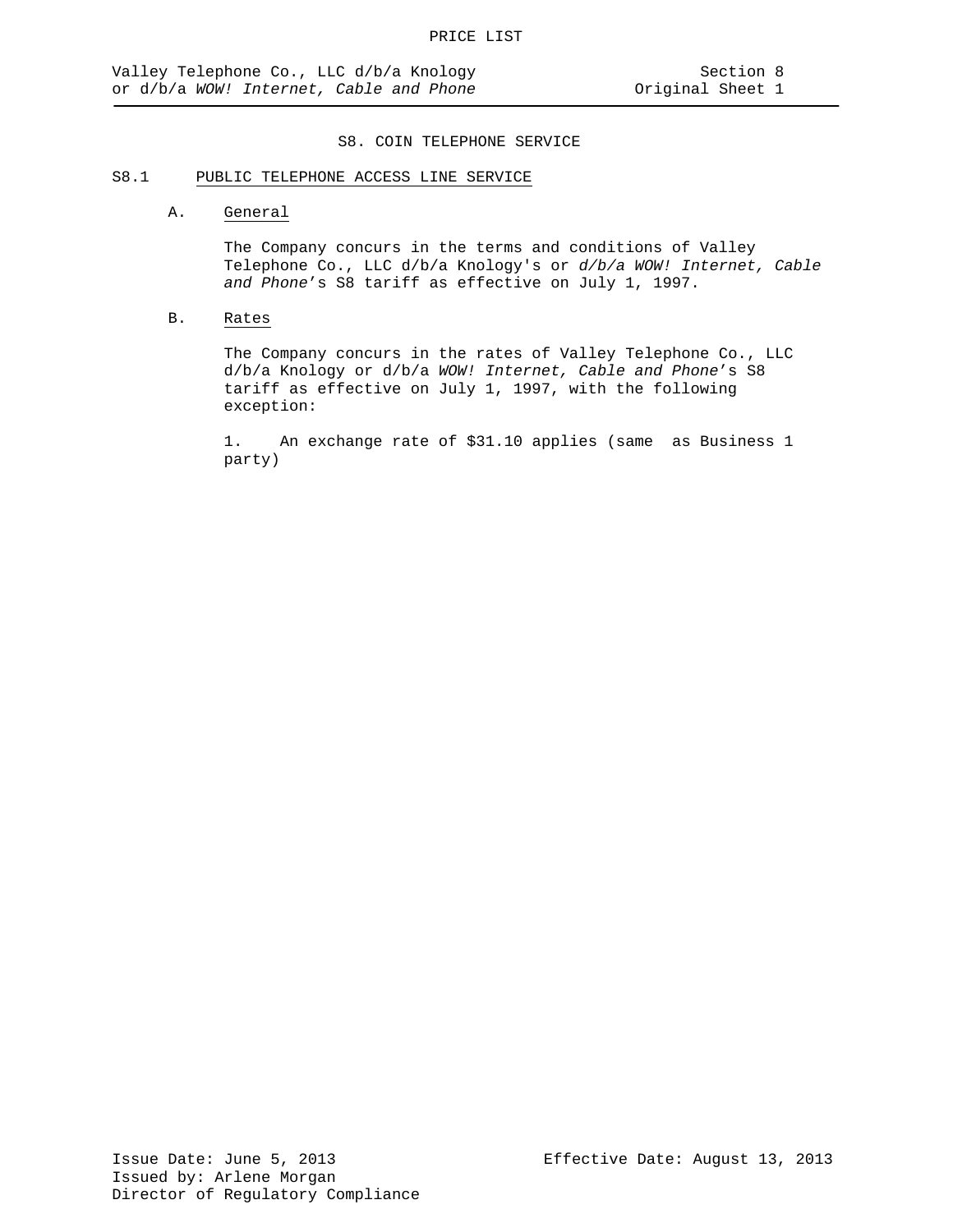#### S8.1 PUBLIC TELEPHONE ACCESS LINE SERVICE

- C. RULES AND REGULATIONS
	- 1. Only one paystation instrument maybe connected to each Paystation Access Line. Off-Premise Extensions are not permitted.
	- 2. The customer shall be responsible for the installation, operation and maintenance of any paystation instrument used in connection with this service.
	- 3. Requests to Directory Assistance Service originated from paystations will be charged the applicable rate of the Directory Assistance Service Provider.
	- 4. Directory listings may be provided under the regulations that govern the furnishing of listings for business customers.
	- 5. Coin-free operator and emergency 911 access must be available from all paystations.
	- 6. One directory will be distributed to the customer without charge for each paystation business exchange line.
	- 7. The customer is responsible for the provision of booths, shelves, directories and all other ancillary equipment.
	- 8. The customer shall be responsible for the payment of charges for all local and toll messages originating from or accepted at this type of service, including any Directory Assistance Calls. The Company shall not be liable for shortages of coins collected and deposited at the customer's paystation instrument.
	- 9. The Company reserves the right to disconnect service when the customer does not comply with the F.C.C. and state rules and regulations related to paystation service and equipment
	- 10. The Multiline Business Subscriber Line Charge, found in the interstate access tariff, is applicable to all paystation access lines.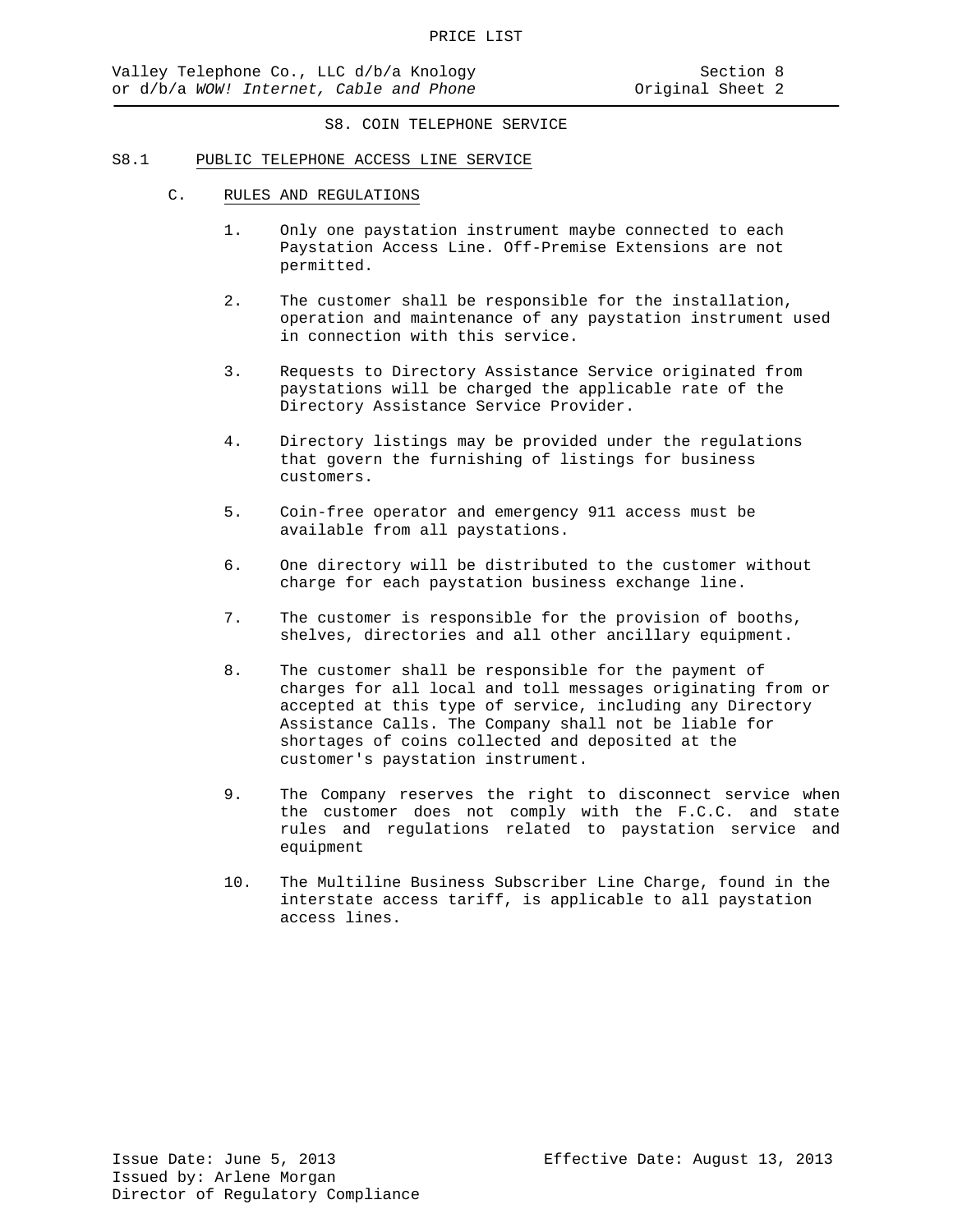#### S8.1 PUBLIC TELEPHONE ACCESS LINE SERVICE (Cont'd)

D. Rates and Charges

Monthly Rate

- 1. Paystation Access Line \$31.69 (Same as Business 1 Party) 2. Coin Supervision \$2.21 3. Selective Class of Call Screening \$2.00 Coin Rate 4. Each outgoing local message \$0.25
- (1) Installation, move and change charges will be those applicable to business service.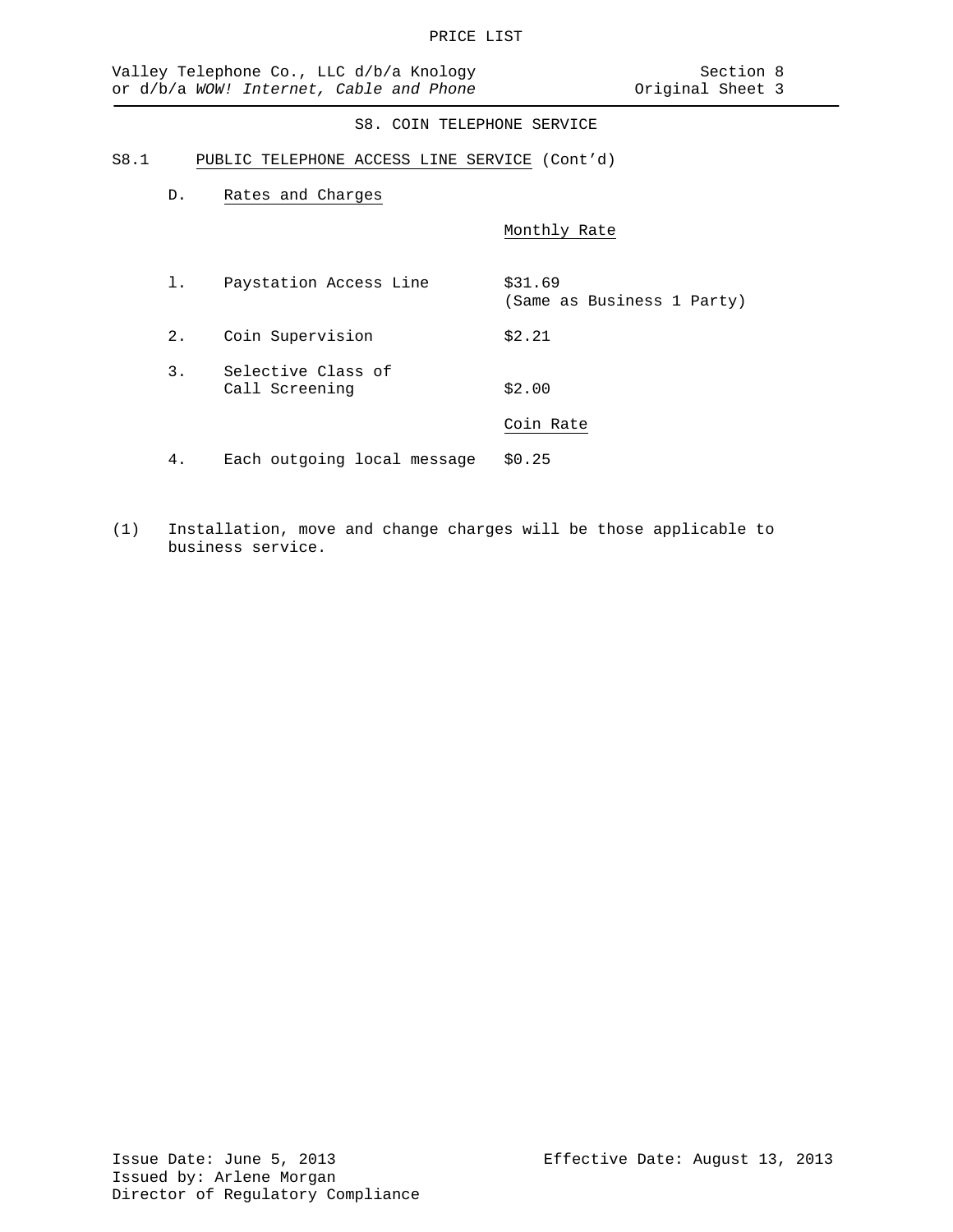S12. CHARGES APPLICABLE UNDER SPECIAL CIRCUMSTANCES

# CONTENTS

# Sheet No.

| S12.1 | Line Extension Charges                    |   |
|-------|-------------------------------------------|---|
|       | A. General<br>B. Private Right-of-Way     | 3 |
| S12.2 | Temporary Service                         | 3 |
| S12.3 | Moves or Changes of Existing Construction | 3 |
| S12.4 | Special Type Construction                 | 3 |
| S12.5 | Cancellation Charges                      | 3 |
| S12.6 | Customer Responsibility                   | 3 |
| S12.7 |                                           | 4 |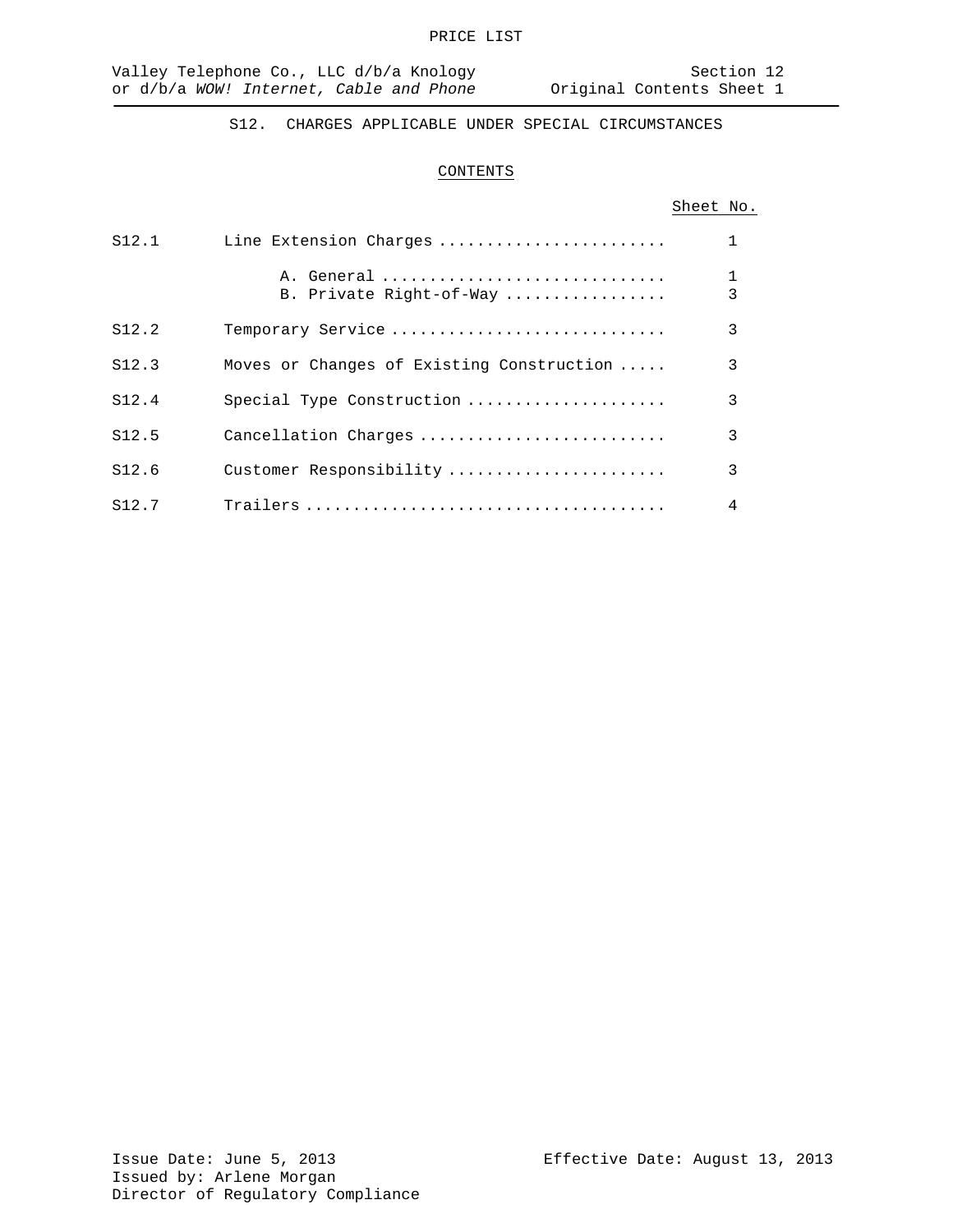#### S12.1 LINE EXTENSION CHARGES

- A. General
	- 1. The Company shall provide tariffed basic telephone service to the premises of a permanent residence within its franchised service territory, if the costs, including, but not limited to costs of facilities, rights-of-way and equipment of providing basic telephone service to the requiring party does not exceed eight thousand dollars (\$8,000). This requirement applies only to residential service.
	- 2. Should cost of a new service installation for a permanent resident or business in the Company's franchised service territory exceed eight thousand dollars (\$8,000), a customer may request that the Company allocate any unused universal service funds received by the Company which have been set aside for this purpose. A determination of whether such funds exist shall be made at the sole discretion of the Company. A customer may be required to pay such excess costs pending a final determination of the availability of such funds.
	- 3. Construction or installation charges are non-recurring charges made under certain conditions as hereinafter set forth and are in addition to applicable charges for the class of service furnished, mileage charges and other charges that may be applicable.
	- 4. Construction charges are payable at the time the application for service is signed or when the amount is rendered, as the Company, at its option, may require.
	- 5. Customers who are receiving or who are requesting service shall be deemed to have consented to the reasonable use of their real property to construct, operate, maintain, replace, or enlarge telephone and/or communication lines, overhead or underground, including all conduit, cables, wires, surface testing terminals, markers and other appurtenances under, through, across, and upon any real property or interest therein owned or leased or controlled by said customer, the furnishing of telephone or communications service to said customer, or any other customer. Upon request, the customer agrees to execute any easement or right-of-way contract as required by the Company.
	- 6. The word "Cost", wherever used in this section, is to be interpreted to mean the cost of labor and materials, and include charges for supervision and other overhead expense associated with the construction or installation.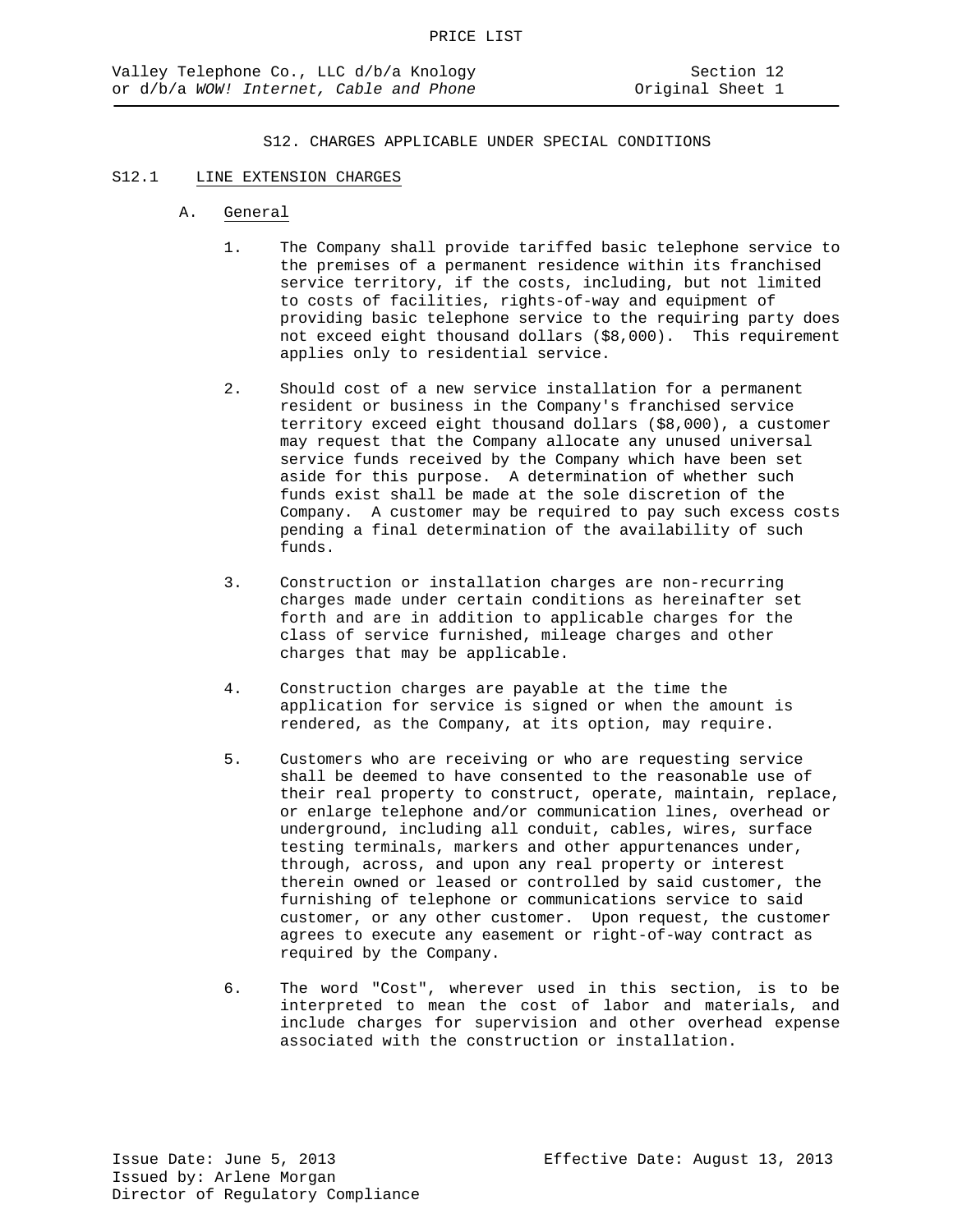# S12.1 LINE EXTENSION CHARGES (Cont'd)

- A. General(Cont'd)
	- 7. When attachments are made to poles of other companies, in lieu of providing new pole line construction for which the subscriber would regularly be charged construction charges under the provision of this section, the attachment rental charges to the Company for such attachments may be borne in whole or in part by the subscriber as the particular circumstances may warrant.
	- 8. Any poles, conduit, cable or other plant provided at the expense of the customer, on either a public highway or on private property shall not be used by the customer for any purpose other than service furnished by the Company for the support of cable, wire or other apparatus of the Company, except upon approval of the Company.
	- 9. In all cases of construction on public highway or on private property to serve customers in general, ownership of the poles, conduit, and other plant must be vested either in the Company or some other company with which the Company has joint use arrangement. All plant is maintained and replaced at the expense of the Company.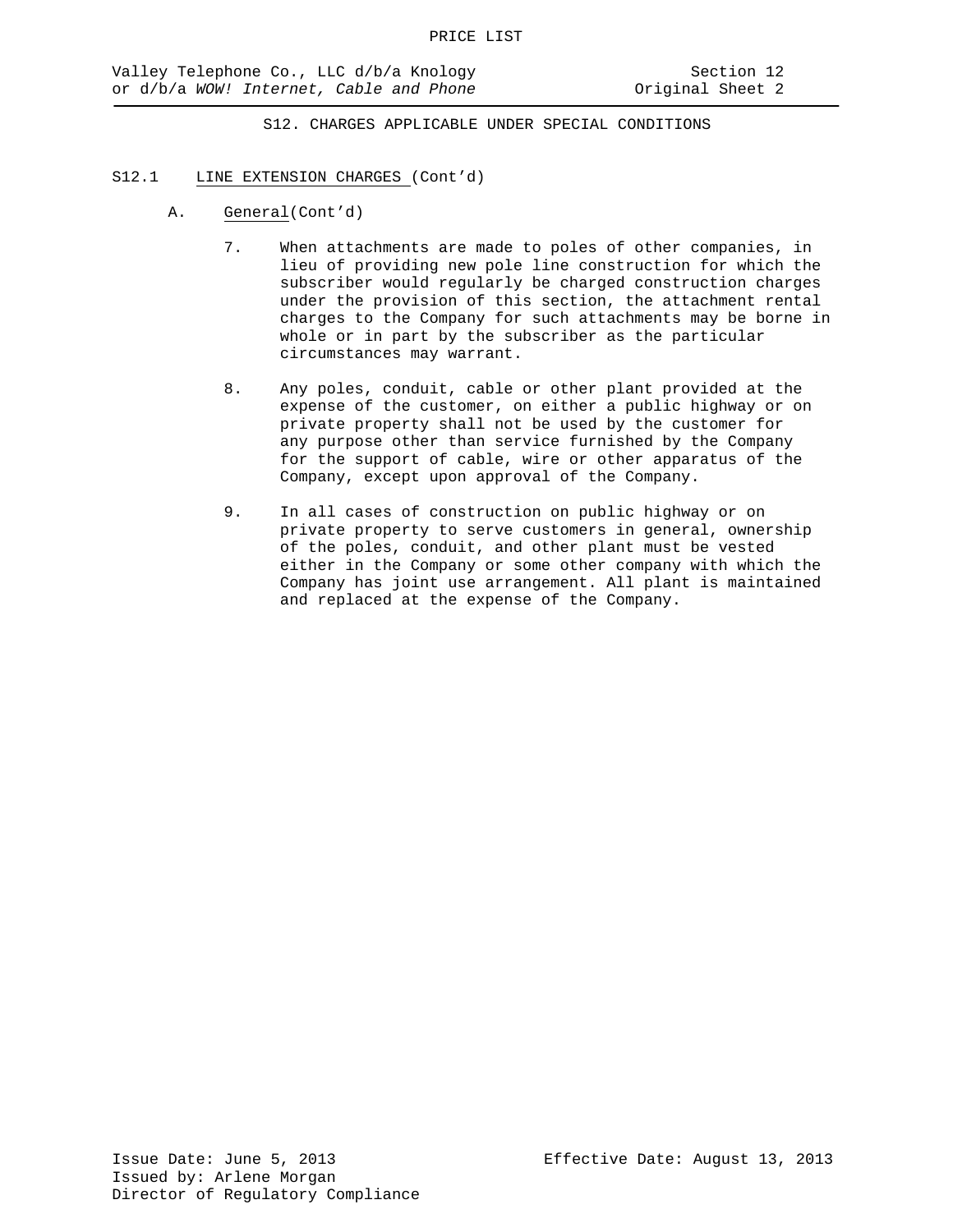#### S12.1 LINE EXTENSION CHARGES (Cont'd)

# B. Private Right-of-Way

When the applicant is so located that it is necessary to use private right-of-way to furnish service and the Company is unable to obtain the required right-o£-way without cost, the applicant may be required to pay the cost incurred in securing, clearing and retaining such right-of-way.

#### S12.2 TEMPORARY SERVICE

When construction is required for temporary service and there is no immediate prospect of reusing the plant provided, the subscriber is required to bear the total cost of such construction and installation and the cost of removal.

#### S12.3 MOVES OR CHANGES OF EXISTING CONSTRUCTION

When the Company shall move or change existing construction or equipment for which no specific charge is quoted in this Price List, the person at whose request the move or change is made may be required to bear the cost of such change.

#### S12.4 SPECIAL TYPES OF CONSTRUCTION

Special conditions, when at the subscriber's or applicant's request some special construction such as underground or concealed wiring is desired the subscriber or applicant may be required to furnish at his own expense underground conduit, outlet boxes or such special equipment necessary to meet his requests. The Company will use such special conduit or equipment if it is provided in such a manner as to meet the Company's specifications and requirements.

#### S12.5 CANCELLATION CHARGE

When a customer sends written notice requesting that construction be stopped, said customer will pay a cancellation charge.

The cancellation charge will be computed on the basis of time and materials, plus overhead incurred from the time original order was placed and written notice of cancellation was received.

#### S12.6 CUSTOMER RESPONSIBILITY

a. Ownership of special facilities, when such special conduits and fixtures are located on private property the ownership, is vested in the property owner or lessee, who hold the Company free of all charges for the use of such facilities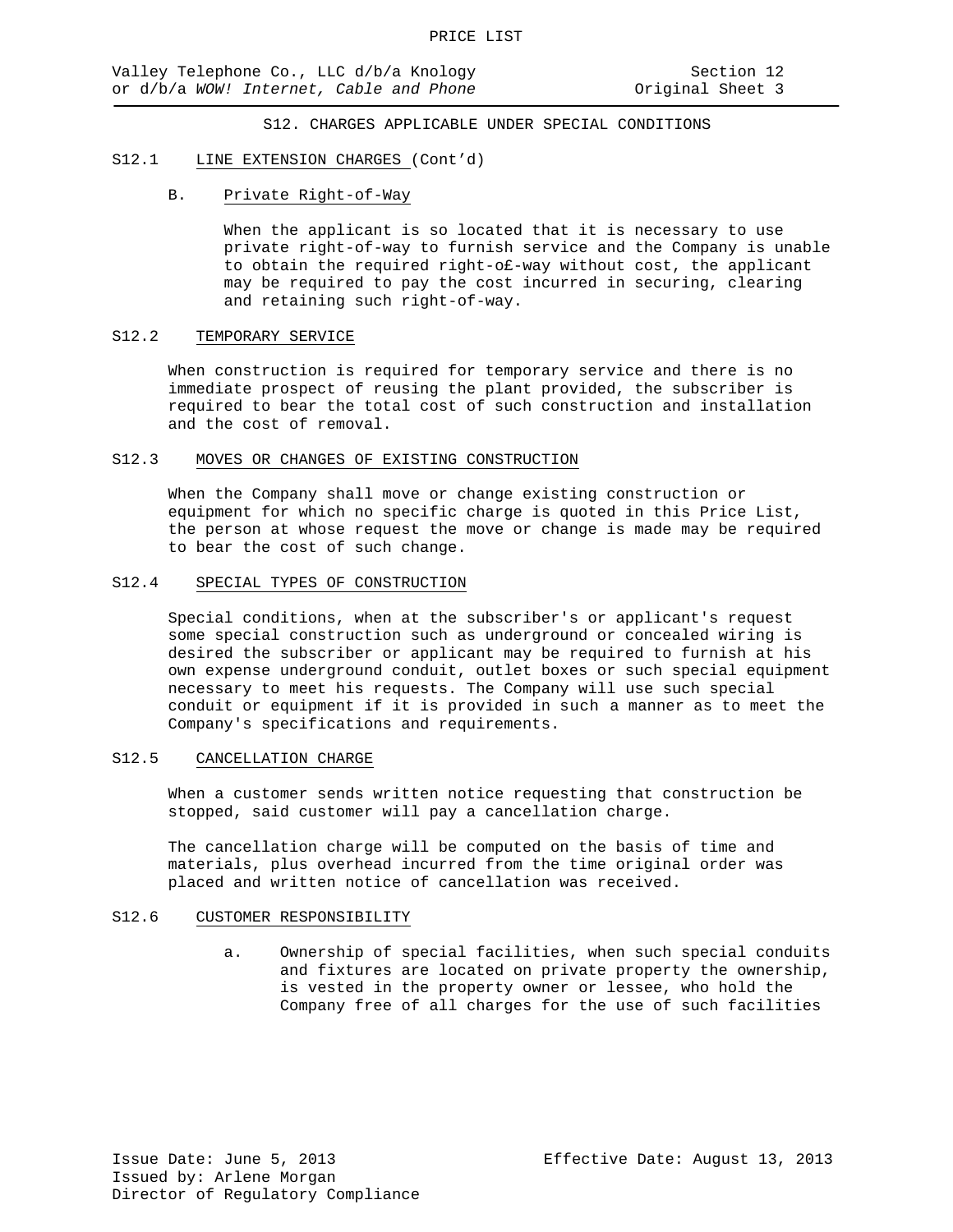#### S12.7 CUSTOMER RESPONSIBILITY (Cont'd)

b. The customer will be responsible for pulling and/or replacing cable or wire in subscriber owned conduit. Cable or wire should be of approved standard by the Company.

#### S12.8 TRAILERS

## A. General

Most trailer occupants in our area are transient, often not remaining long enough to recover installation cost.

B. Rates - Residence and Business

Non-recurring installation charge (In addition to the applicable service charge) ........................ \$25.00

# C. Conditions

- 1. Due to specifications prescribed for installation of telephone service, all service drops for trailers will be buried.
- 2. The trench necessary for running a service drop will be provided by the customer at his expense.
- 3. The service drop trench will be constructed according to the company rules and regulations pertaining to buried service.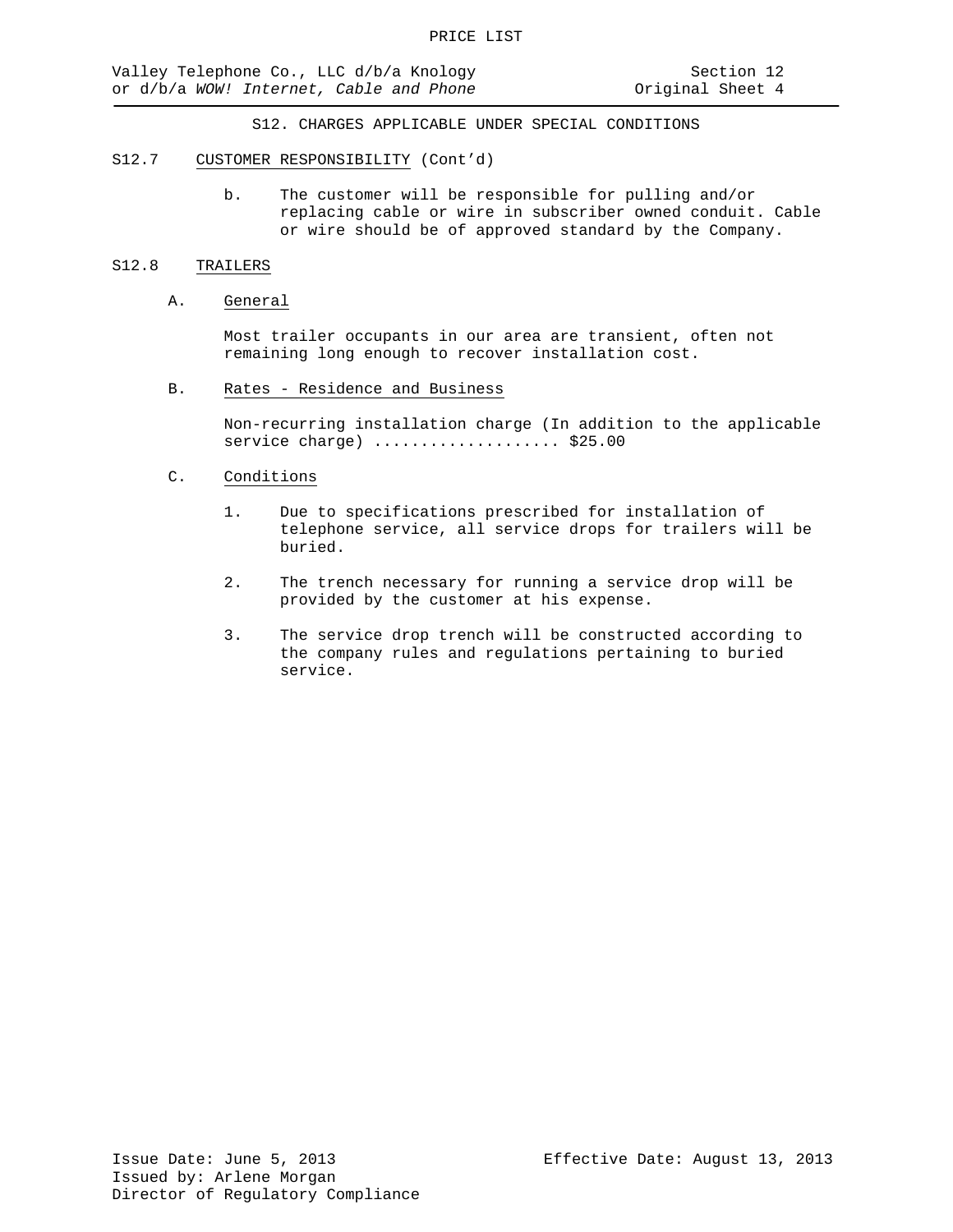# CONTENTS

# Sheet No.

|    |                                 | 1                                                                                                                                                                                                                                                                                                                                                                                                                                                                                                                                                                                                                                                                                                                                                                                                                                                                                                          |
|----|---------------------------------|------------------------------------------------------------------------------------------------------------------------------------------------------------------------------------------------------------------------------------------------------------------------------------------------------------------------------------------------------------------------------------------------------------------------------------------------------------------------------------------------------------------------------------------------------------------------------------------------------------------------------------------------------------------------------------------------------------------------------------------------------------------------------------------------------------------------------------------------------------------------------------------------------------|
| Α. |                                 | $\mathbf{1}$                                                                                                                                                                                                                                                                                                                                                                                                                                                                                                                                                                                                                                                                                                                                                                                                                                                                                               |
|    |                                 | 1.                                                                                                                                                                                                                                                                                                                                                                                                                                                                                                                                                                                                                                                                                                                                                                                                                                                                                                         |
| C. |                                 |                                                                                                                                                                                                                                                                                                                                                                                                                                                                                                                                                                                                                                                                                                                                                                                                                                                                                                            |
|    |                                 | 3                                                                                                                                                                                                                                                                                                                                                                                                                                                                                                                                                                                                                                                                                                                                                                                                                                                                                                          |
|    |                                 | 5                                                                                                                                                                                                                                                                                                                                                                                                                                                                                                                                                                                                                                                                                                                                                                                                                                                                                                          |
| Ε. |                                 |                                                                                                                                                                                                                                                                                                                                                                                                                                                                                                                                                                                                                                                                                                                                                                                                                                                                                                            |
|    |                                 | 6                                                                                                                                                                                                                                                                                                                                                                                                                                                                                                                                                                                                                                                                                                                                                                                                                                                                                                          |
|    |                                 |                                                                                                                                                                                                                                                                                                                                                                                                                                                                                                                                                                                                                                                                                                                                                                                                                                                                                                            |
|    |                                 | 6                                                                                                                                                                                                                                                                                                                                                                                                                                                                                                                                                                                                                                                                                                                                                                                                                                                                                                          |
|    |                                 |                                                                                                                                                                                                                                                                                                                                                                                                                                                                                                                                                                                                                                                                                                                                                                                                                                                                                                            |
|    |                                 | 6                                                                                                                                                                                                                                                                                                                                                                                                                                                                                                                                                                                                                                                                                                                                                                                                                                                                                                          |
|    |                                 |                                                                                                                                                                                                                                                                                                                                                                                                                                                                                                                                                                                                                                                                                                                                                                                                                                                                                                            |
|    |                                 | 8                                                                                                                                                                                                                                                                                                                                                                                                                                                                                                                                                                                                                                                                                                                                                                                                                                                                                                          |
|    |                                 |                                                                                                                                                                                                                                                                                                                                                                                                                                                                                                                                                                                                                                                                                                                                                                                                                                                                                                            |
|    |                                 | 10                                                                                                                                                                                                                                                                                                                                                                                                                                                                                                                                                                                                                                                                                                                                                                                                                                                                                                         |
|    |                                 | 10                                                                                                                                                                                                                                                                                                                                                                                                                                                                                                                                                                                                                                                                                                                                                                                                                                                                                                         |
|    |                                 |                                                                                                                                                                                                                                                                                                                                                                                                                                                                                                                                                                                                                                                                                                                                                                                                                                                                                                            |
|    |                                 |                                                                                                                                                                                                                                                                                                                                                                                                                                                                                                                                                                                                                                                                                                                                                                                                                                                                                                            |
|    |                                 |                                                                                                                                                                                                                                                                                                                                                                                                                                                                                                                                                                                                                                                                                                                                                                                                                                                                                                            |
|    |                                 | 10                                                                                                                                                                                                                                                                                                                                                                                                                                                                                                                                                                                                                                                                                                                                                                                                                                                                                                         |
|    |                                 |                                                                                                                                                                                                                                                                                                                                                                                                                                                                                                                                                                                                                                                                                                                                                                                                                                                                                                            |
|    |                                 |                                                                                                                                                                                                                                                                                                                                                                                                                                                                                                                                                                                                                                                                                                                                                                                                                                                                                                            |
|    |                                 | 11                                                                                                                                                                                                                                                                                                                                                                                                                                                                                                                                                                                                                                                                                                                                                                                                                                                                                                         |
|    |                                 |                                                                                                                                                                                                                                                                                                                                                                                                                                                                                                                                                                                                                                                                                                                                                                                                                                                                                                            |
|    |                                 | 11                                                                                                                                                                                                                                                                                                                                                                                                                                                                                                                                                                                                                                                                                                                                                                                                                                                                                                         |
|    |                                 | 11                                                                                                                                                                                                                                                                                                                                                                                                                                                                                                                                                                                                                                                                                                                                                                                                                                                                                                         |
|    |                                 | 13                                                                                                                                                                                                                                                                                                                                                                                                                                                                                                                                                                                                                                                                                                                                                                                                                                                                                                         |
|    |                                 | 14                                                                                                                                                                                                                                                                                                                                                                                                                                                                                                                                                                                                                                                                                                                                                                                                                                                                                                         |
|    |                                 | 14                                                                                                                                                                                                                                                                                                                                                                                                                                                                                                                                                                                                                                                                                                                                                                                                                                                                                                         |
|    | <b>B</b> .<br>D.<br>$F$ .<br>G. | General Regulations<br>General<br>Responsibility of the Customer<br>Responsibility of the Telephone<br>Company<br>Violation of Regulations<br>Hazardous or Inaccessible<br>Locations<br>Provisions of Channels and<br>Equipment<br>Recording, Producing, and Automatic<br>Answering and Recording Equipment<br>Connections of Register Terminal Equipment<br>Connections of Grandfather Terminal Equipment<br>And Grandfather Communications Systems (N/A)<br>Acoustic or Inductive (Reserved)<br>Connections of Customer-Provided Communications<br>Systems not Subject to Part 68 of FCC Rules and<br>Regulations (Reserved)<br>Connections of Customer-Provided Terminal<br>Equipment Specifically Excluded from the<br>FCC Registration Program<br>Customer Premises Inside Wire<br>General Regulations<br>Responsibility of the Customer<br>Responsibility of the Company<br>Violation of Regulations |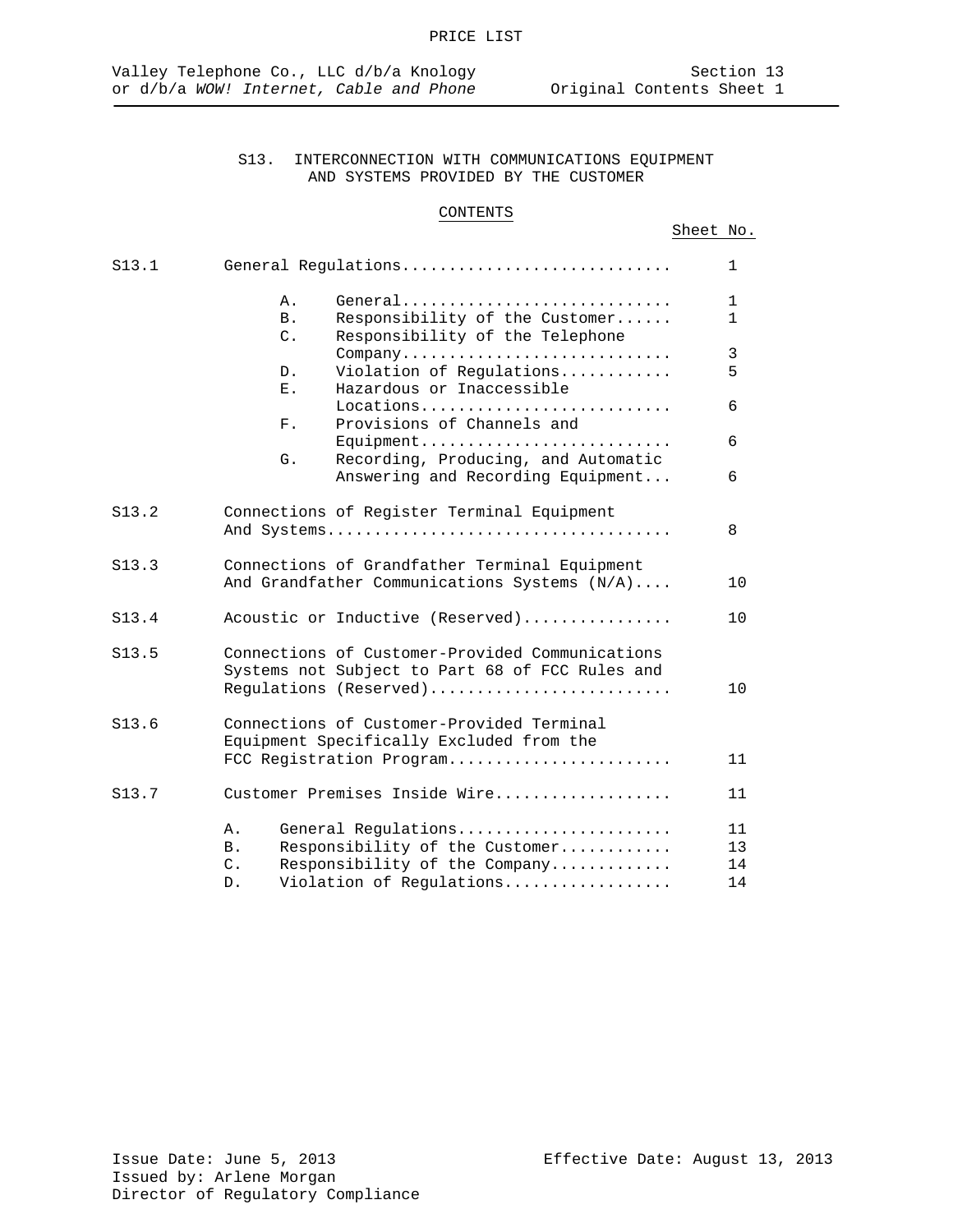# S13.1 GENERAL REGULATIONS

#### A. General

This section addresses the responsibilities and liabilities of the customer and company where customer provided terminal equipment and communication systems interconnect with the regulated services of the Telephone Company. Customer provided refers to any equipment purchased by the customer or leased by the customer from the deregulated operations of the Telephone Company or from any other provider of such equipment.

# B. Responsibility of the Customer

Customer-provided communications equipment may be used with the facilities furnished by the Telephone Company for telecommunications services as provided in this Price List. In all such cases the customer-provided communications equipment will be constructed, maintained and operated as to work satisfactorily with the facilities of the Telephone Company.

Where telecommunications service is available under this Price List for use in connection with customer-provided communications systems, the operating characteristics of such equipment or system shall be such as not to interfere with any of the services offered by the Telephone Company.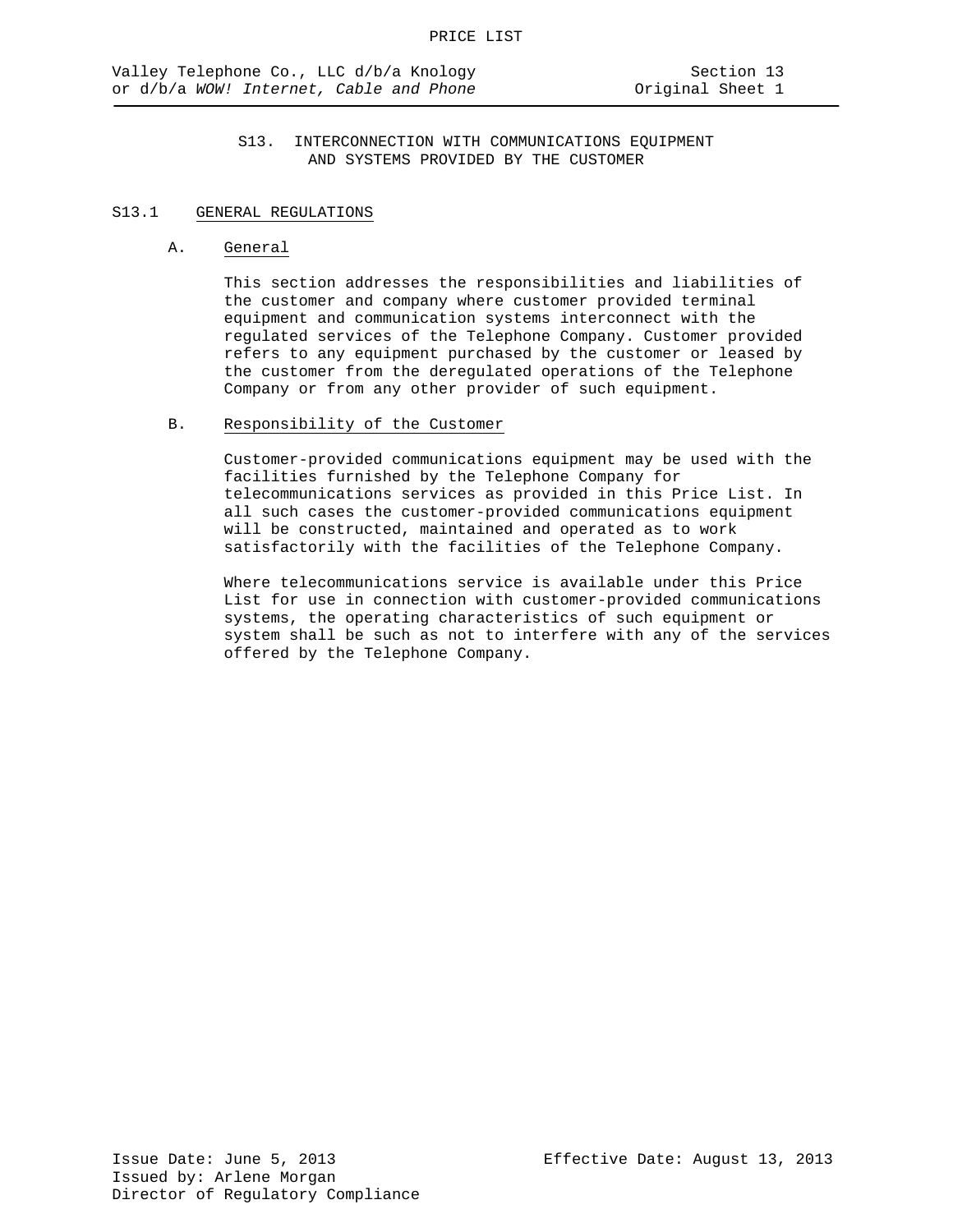#### S13.1 GENERAL REGULATIONS (Cont'd)

B. Responsibility of the Customer (Cont'd)

Such is subject to the further provisions that the customerprovided equipment or system does not endanger the safety of Telephone Company employees or the public; damage, require change in or alteration of, the equipment or other facilities of the Telephone Company; interfere with the proper functioning of such equipment or facilities; impair the operation of the Telephone Company's service. Upon notice from the Telephone Company that the customer-provided equipment or system is causing or is likely to cause such hazard or interference, the customer shall make such change as shall be necessary to remove or prevent such hazard or interference. The customer indemnifies and saves the Telephone Company harmless against claims for infringement of patents arising from combining such equipment or system with, or using it in connection with, facilities of the Telephone Company; and against all other claims arising out of any act or omission of the customer in connection with facilities provided by the Telephone Company.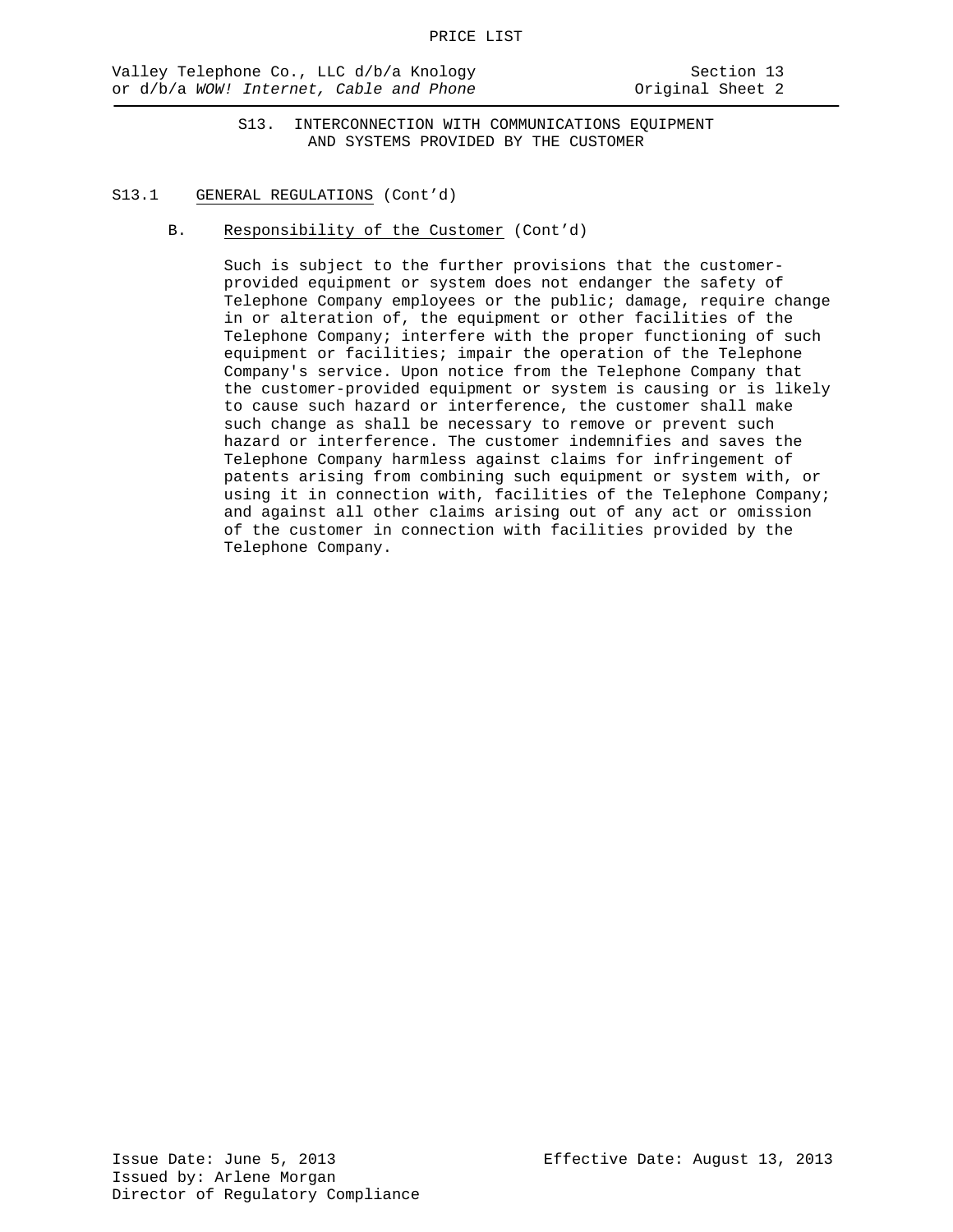#### S13.1 GENERAL REGULATIONS (Cont'd)

C. Responsibility of the Telephone Company

The Company shall not be responsible for the installation, operation or maintenance of any customer-provided terminal equipment or communications system. Telecommunications or private line service is not represented as adapted to the use of customer-provided equipment or systems and where such are connected to the Company facilities the responsibility of the Company shall be limited to the furnishing of facilities suitable for telecommunications service and to the maintenance and operation of such facilities in a manner proper for such telecommunications service. Subject to this responsibility, the Company shall not be responsible for (1) the through transmission of signals generated by the customer-provided equipment or systems or for the quality of, or defects in, such transmission, or (2) the reception of signals by customer-provided equipment or systems, or address signaling where such signaling is performed by customer-provided signaling equipment.

The Telephone Company will, at a subscriber's request, provide information concerning interface parameters, including the number of ringers which may be connected to a particular telephone line needed to permit customer-provided terminal equipment to operate in a manner compatible with telecommunications or private line service.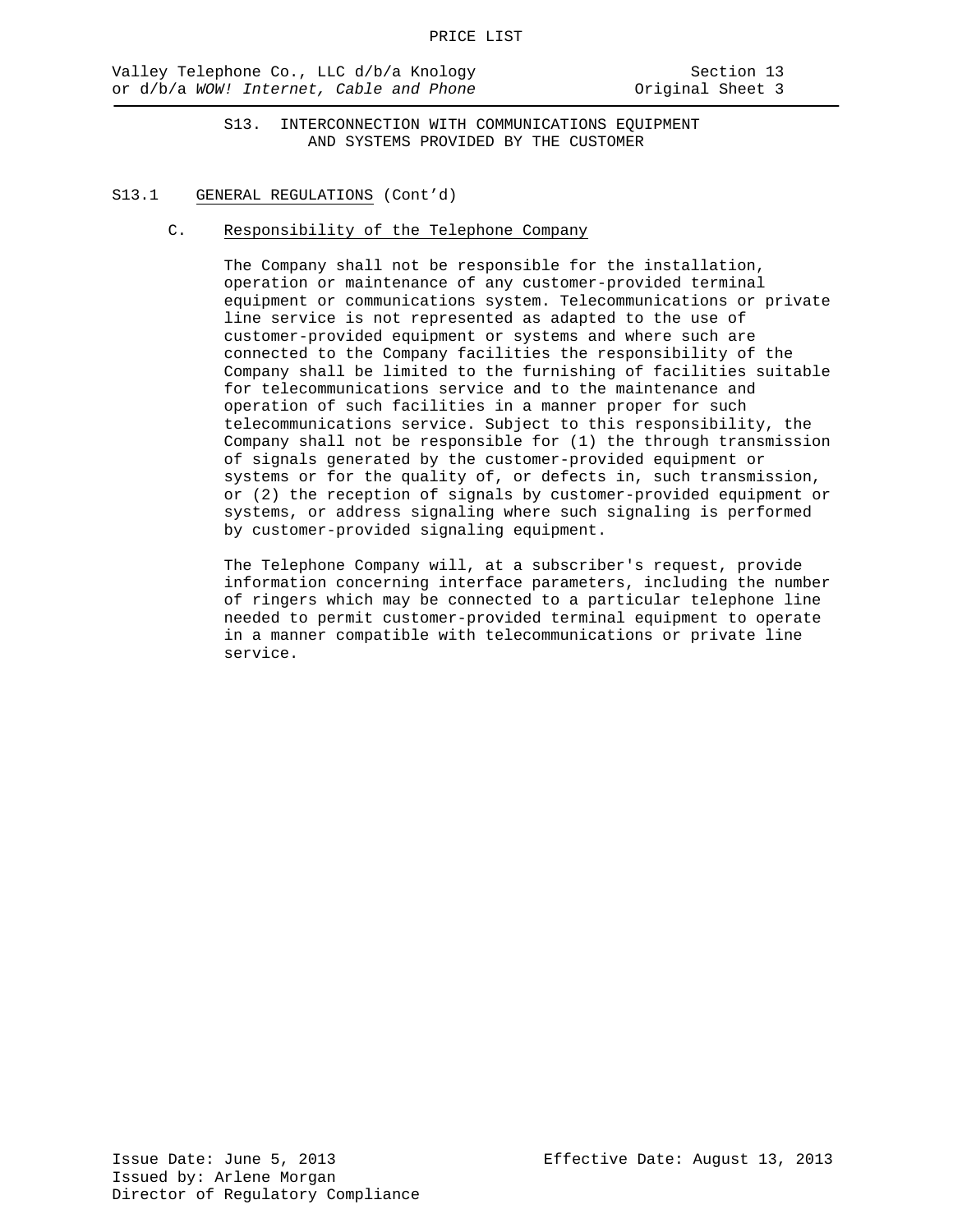#### S13.1 GENERAL REGULATIONS (Cont'd)

C. Responsibility of the Telephone Company (Cont'd)

The Telephone Company may make changes in its telecommunications or private line services, equipment, operations or procedures.

If such changes can be reasonably expected to require modification or alteration of customer-provided terminal equipment or communications systems or materially affect its performance, the Company will make a reasonable effort to notify the customer in advance, to allow the customer an opportunity to maintain uninterrupted service.

The Telephone Company will not be responsible for any loss or damage, nor for any impairment or failure of the service, arising from or in connection with the use of facilities of customer and not caused solely by the negligence of the Telephone Company.

Subscribers may not disconnect or remove or permit others to disconnect or remove any apparatus installed by the Company, except upon the written consent of the Company.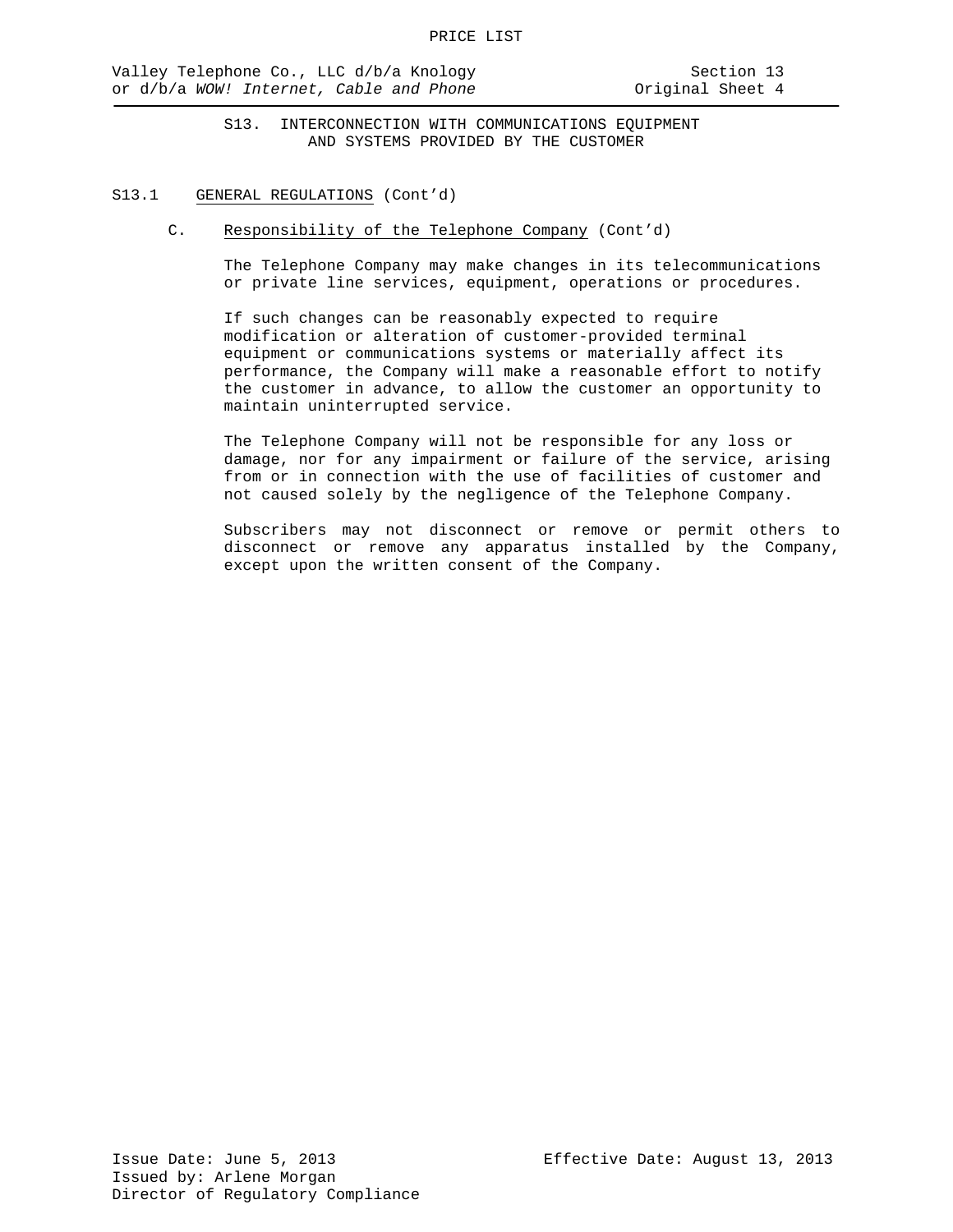#### S13.1 GENERAL REGULATIONS (Cont'd)

D. Violation of Regulations

Where any customer-provided equipment or system or communication system provided to a customer is used with telecommunications service in violation of any of the provisions in this Price List, the Telephone Company will take such immediate action as necessary for the protection of its services, and will promptly notify the customer of the violation. The customer shall discontinue such use of the equipment or system or correct the violation and shall confirm in writing to the Company within 5 days, following the receipt of written notice from the Company, that such use has ceased or that the violation has been corrected. Failure of the customer to discontinue such use or to correct the violation and to give the required written confirmation to the Telephone Company within the time stated above shall result in termination of the customer's service until such time as the customer complies with the provisions of this Price List. The right of the Telephone Company to terminate service as provided above, includes the right to suspend the service or to disconnect such customer-provided equipment or communications system.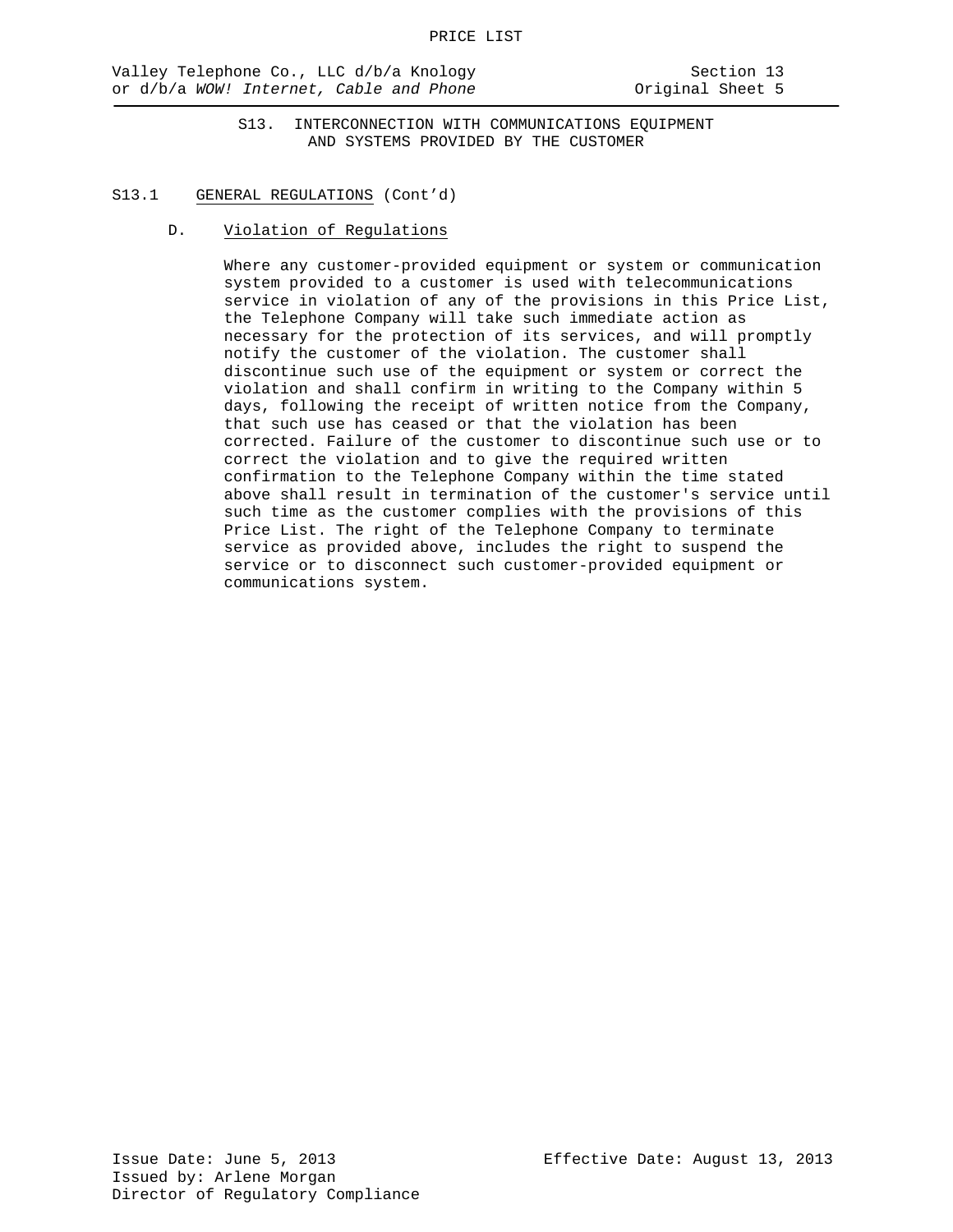#### S13.1 GENERAL REGULATIONS (Cont'd)

E. Hazardous or Inaccessible Locations

Customer-provided equipment which serve a location which the Telephone Company considers impracticable to service because of hazard or inaccessibility may be connected with telecommunications service by means of connecting equipment furnished by the Telephone Company.

F. Provisions of Channels and Equipment

When the customer elects to provide his own communications system, it is contemplated that the customer shall provide all station apparatus and associated channels which are a part of the system and which are located on the same customer's premises as the system.

- G. Recording, Reproducing, and Automatic Answering\_ and Recording Equipment
	- 1. Recording or Two-way Telephone Conversations

In compliance with Federal Communications Commission public notice 60591, in the matter of the use of recording devices in connection with telephone service customer-owned voice recording equipment with the facilities of the Telephone Company shall be made only through recorder-connector equipment which contains a recorder tone device automatically producing a distinctive recorder tone that is repeated at intervals of approximately fifteen seconds when the recorder equipment is in use. Exceptions may be permitted if customer abides by laws of state and federal entities.

Subscriber's Contracts

General

Use of Company facilities or service in connection with automatic announcement service, automatic answering and recording service, recorder-coupler or miscellaneous devices for recorded public announcements are subject to the following conditions:

For purposes of identification, subscribers to telephone service who transmit recorded public announcements over facilities provided by the Company must include in the recorded message the name of the organization or individual responsible for the service; and in addition the address of the organization or individual named in the announcement is shown in the currently distributed telephone directory.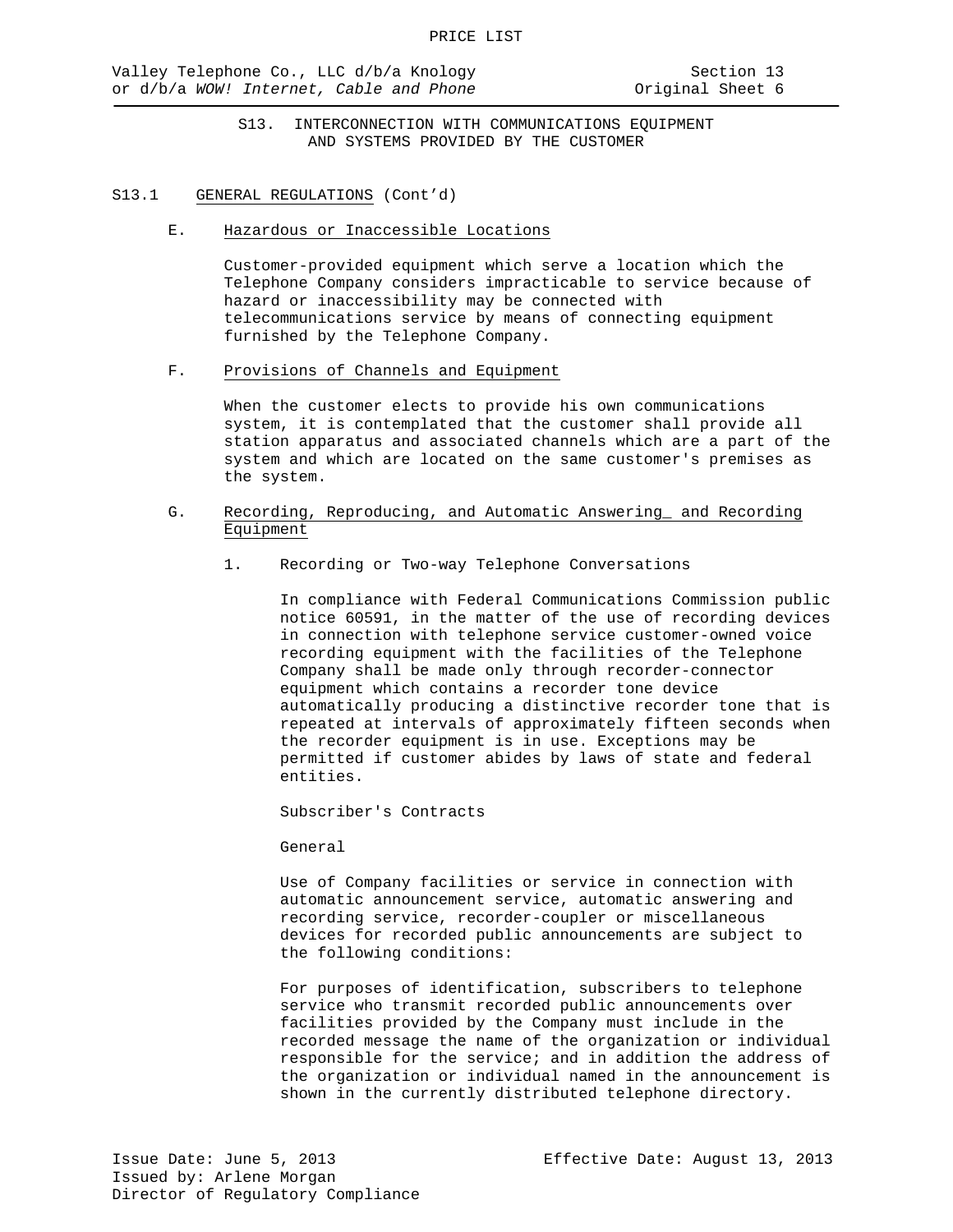- S13.1 GENERAL REGULATIONS (Cont'd)
	- G. Recording, Reproducing, and Automatic Answering and Recording Equipment (Cont'd)

Private telephone numbers will not be furnished for use with recorded public announcements.

Failure to comply with the provisions of this Price List shall be cause for terminations of the service.

- S13.2 CONNECTIONS OF REGISTERED TERMINAL EQUIPMENT AND SYSTEMS
	- A. Customer-provided equipment may be connected, at a service point of the customer, on voice grade basis with telecommunications service furnished by the Company, either through a network control signaling unit and connecting arrangement or as set forth in S13.2B.
	- B. Customer-Provided Terminal Equipment:

As an alternative to the methods of interconnection specified in the preceding, customer-provided registered terminal equipment or registered protective circuitry may be connected to the telecommunications network in accordance with provision of this Price List and/or the Federal Communications commission's registration program adopted by FCC and are now in effect or may be in effect.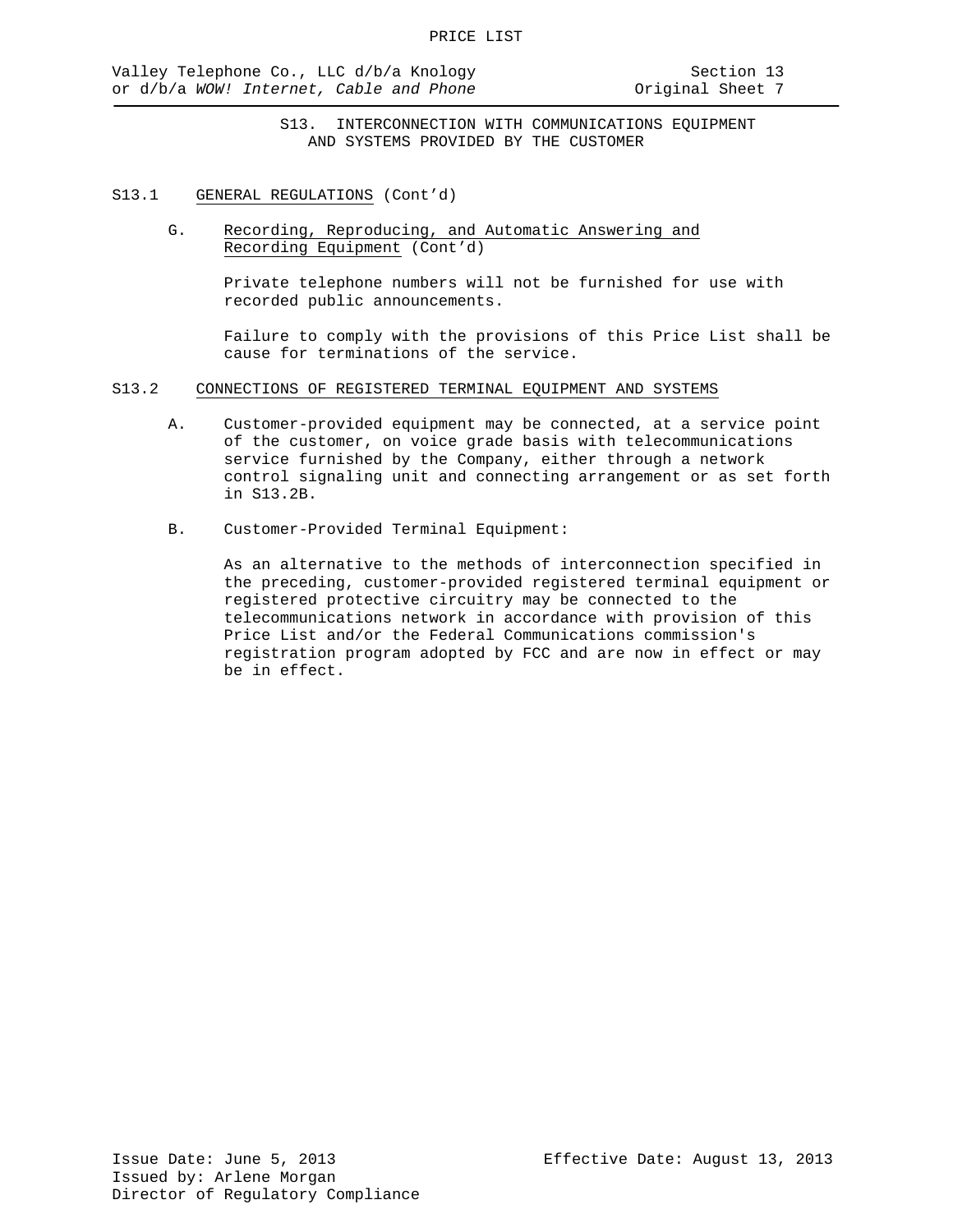#### S13.2 CONNECTIONS OF REGISTERED TERMINAL EQUIPMENT AND SYSTEMS (Cont'd)

- B. Customer-Provided Terminal Equipment: (Cont'd)
	- (1) Direct Electrical Connection

The point of connection (access point) between Company and customer-provided systems and/or terminal equipment shall be as set forth below:

- a. Systems and/or terminal equipment not requiring Protective Connection Arrangements will be at the Company access point or interface device.
- b. Systems and/or terminal equipment requiring Protective Connecting Arrangements:
- 1. Access lines will be at the Protective Connection Arrangement.
- 2. Stations/terminal equipment will be at the Protective Connection Arrangement.
- (2) The Company will not provide systems and/or terminal equipment or station wiring beyond the point of connection (access point) with customer-provided systems and/or terminal equipment.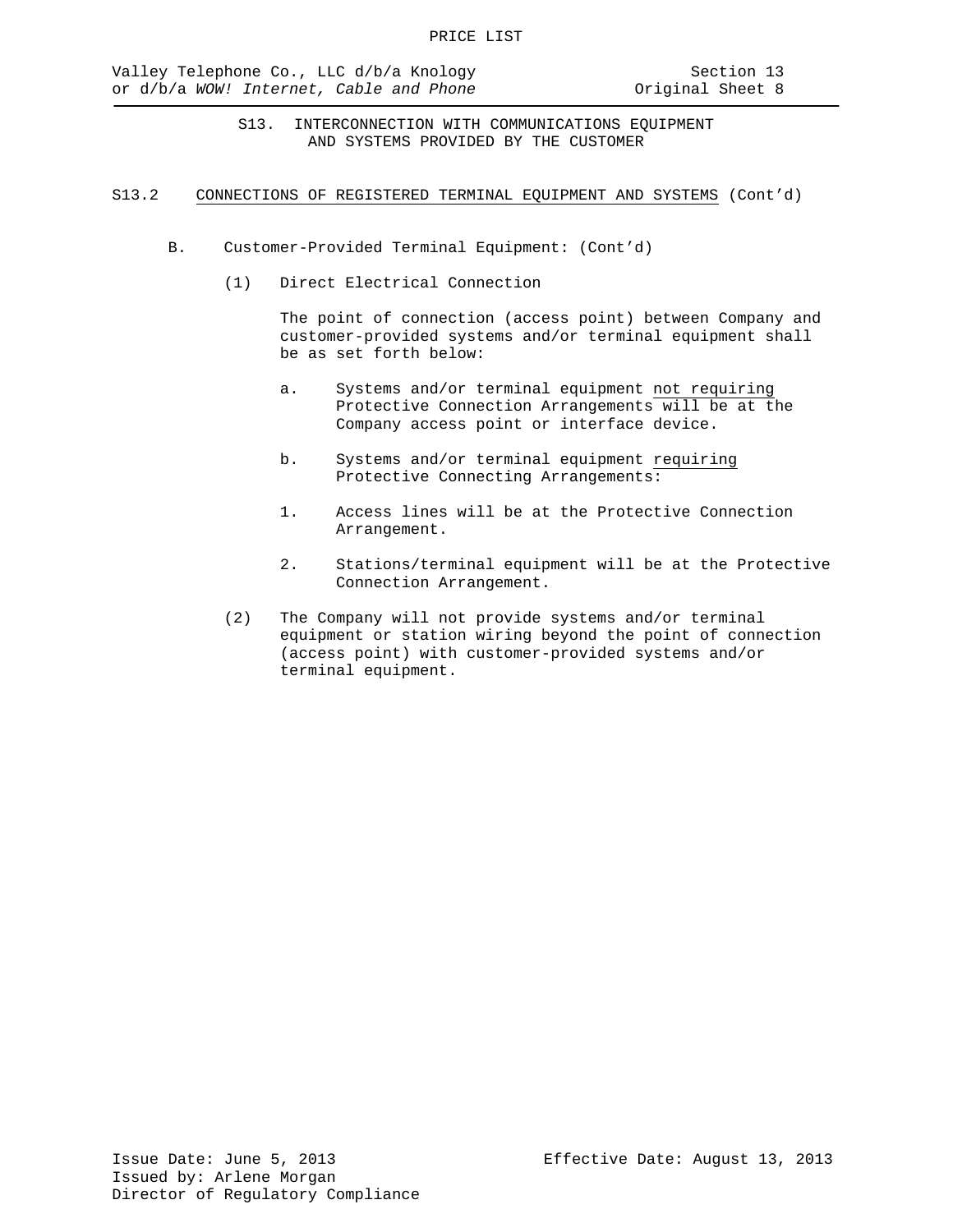#### S13.2 CONNECTIONS OF REGISTERED TERMINAL EQUIPMENT AND SYSTEMS (Cont'd)

- B. Customer-Provided Terminal Equipment: (Cont'd)
	- (3) When customer owned equipment no longer requires a Protective Connecting Arrangement in accordance with b. above, the monthly charge for such arrangement will no longer apply.

The Protective Connecting Arrangement will be removed at the option of the Company.

C. Multiplexing Equipment

The customer may install equipment which multiplexes and demultiplexes digital or analog service connections into multiple channels. This type of equipment is considered to be Customer-Provided Terminal Equipment (See B. above) and is subject to the same requirements. The Company is not responsible for the quality or suitability of service for multiplexing.

S13.3 CONNECTIONS OF GRANDFATHERED TERMINAL EQUIPMENT AND GRANDFATHERED COMMUNICATIONS SYSTEMS

N/A

- S13.4 ACOUSTICS OR INDUCTIVE CONNECTIONS (N/A)
- S13.5 CONNECTIONS OF CUSTOMER-PROVIDED COMMUNICATIONS SYSTEMS NOT SUBJECT TO PART 68 OF. FCC RULES AND REGULATIONS

 $(N/A)$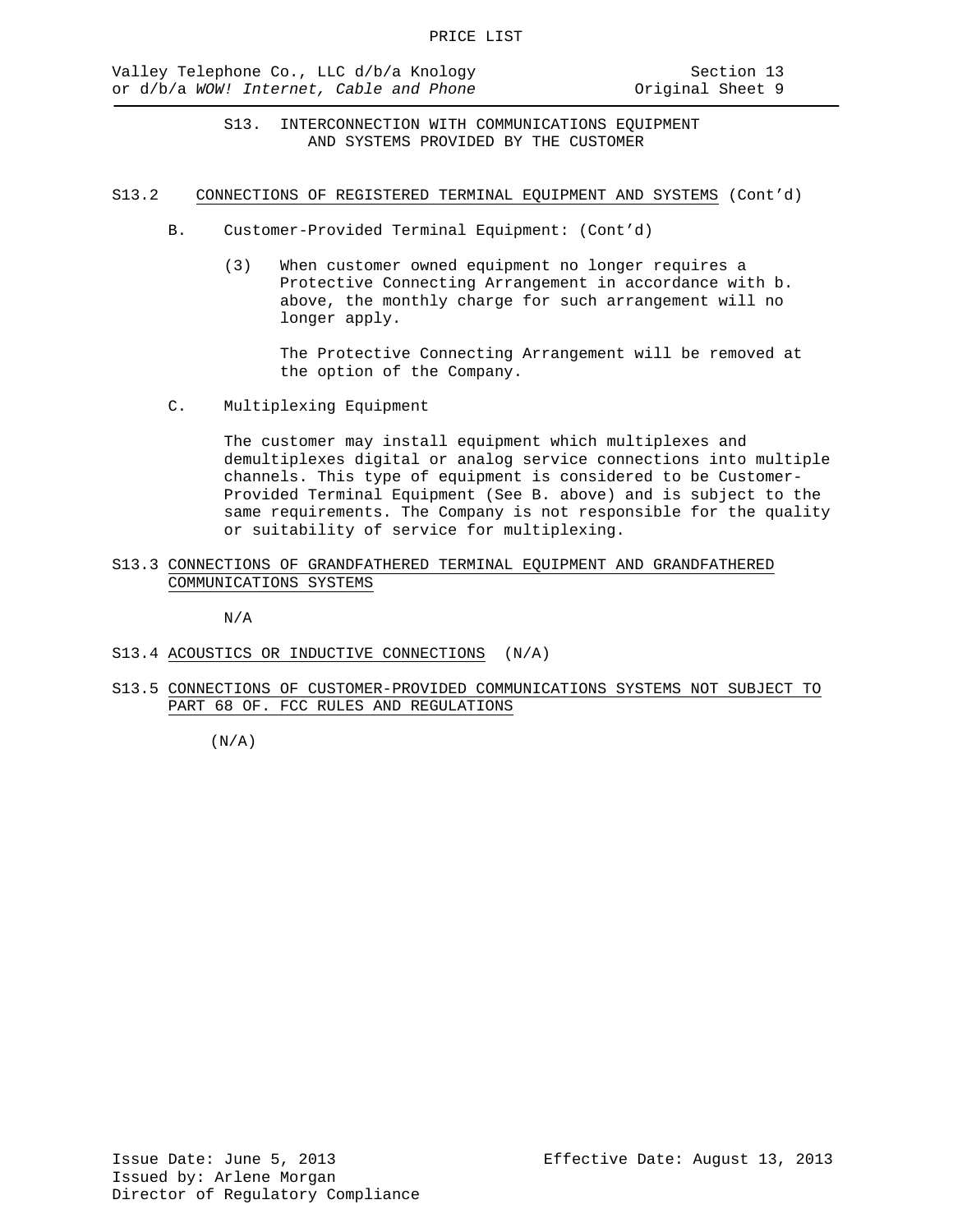# S13.6 CONNECTIONS OF CUSTOMER-PROVIDED TERMINAL EQUIPMENT SPECIFICALLY EXCLUDED FROM THE FCC REGISTRATION PROGRAM

- A. Customer-provided terminal equipment may be connected at the customer's premises to party line and semipublic coin services of the Company in accordance with the following:
	- 1. The connection of customer-provided terminal equipment to services specifically excluded from the Federal Communications Commission's Registration programs shall be through a protective connecting arrangement which must be furnished by the Company.
	- 2. The connection of customer-provided communications equipment must comply with all the criteria contained in Subpart D of Part 68 of the Federal Communications Commission's Rules and Regulations both prior to and after the application of each of the mechanical and electrical stresses specified in that section.

# S13.7 CUSTOMER PREMISES INSIDE WIRE

- A. General Regulations
	- 1. Customer premises inside wire and standard jacks associated with residence and business individual line basic local exchange services, as defined elsewhere in this Price List, may be provided by either the Company on a deregulated basis or the customer.
	- 2. Customer premises inside wire is defined as that wire, including connectors, blocks and jacks, within a customer's premises that extends between the termination of the Exchange Access Line and those standard jack locations within the customer's premises to which terminal equipment can be connected for access to the Network Access Line.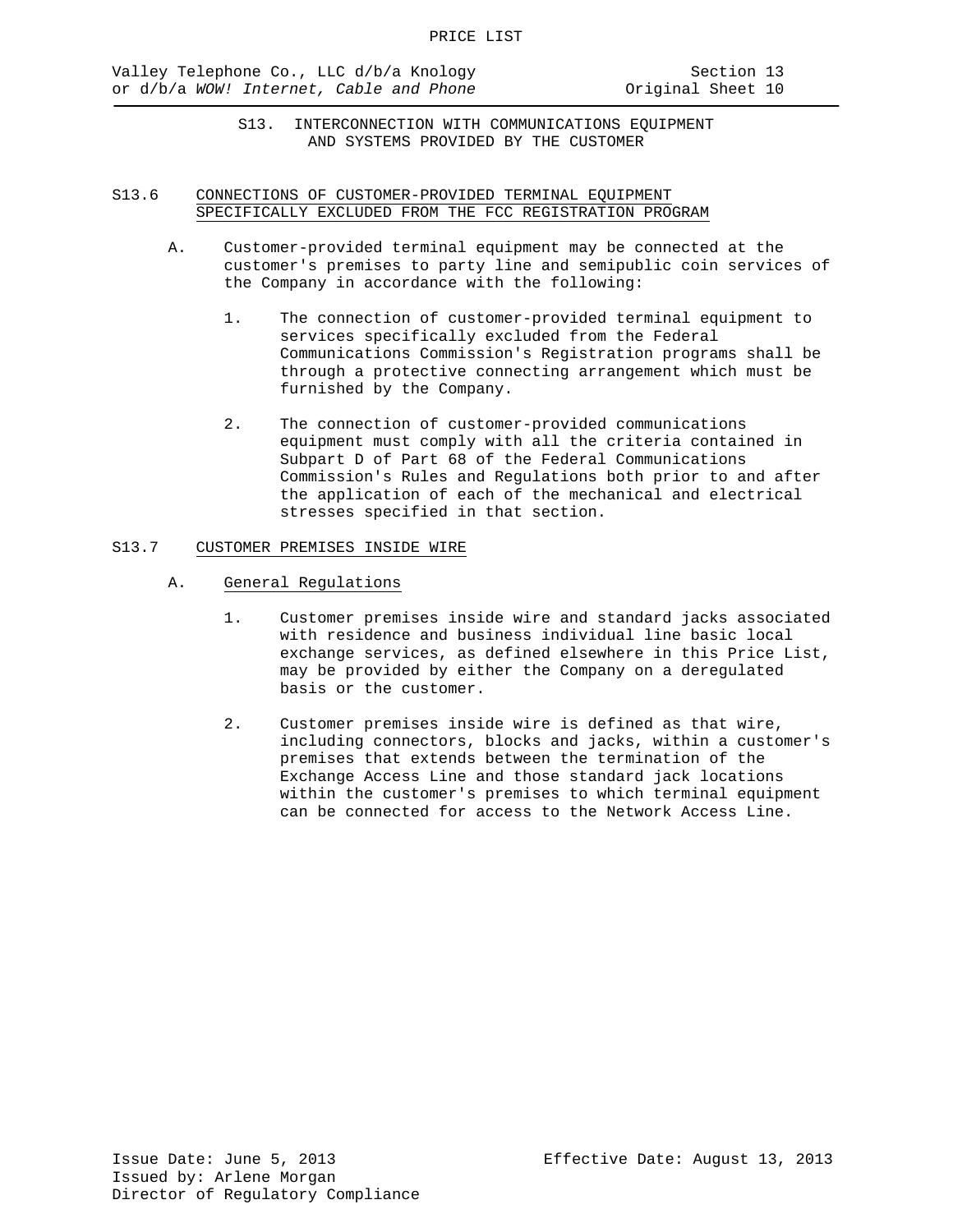- S13. INTERCONNECTION WITH COMMUNICATIONS EQUIPMENT AND SYSTEMS PROVIDED BY THE CUSTOMER
- S13.7 CUSTOMER PREMISES INSIDE WIRE (Cont'd)
	- A. General Regulations (Cont'd)
		- 3. Customer premises inside wire provided by the customer must be installed in accordance with the technical standards and installation guidelines furnished to the Commission by the Company and must comply with the National Electric Safety Code and applicable local codes.
		- 4. Customer premises inside wire provided by the customer may be connected to residence and business individual line basic local exchange service furnished by the Company at a specified network interface.
		- 5. The network interface for the connection of customer premises inside wire consists of a standard modular jack or appropriate device and is provided as part of the network access line. This will be installed inside or outside the customer's premises at a location determined by the Company which is accessible to the customer. The normal location will be in close proximity to the protector or entrance facility, whenever practicable.
		- 6. The Company is not obligated to connect telephone instruments and standard modular jacks to customer-provided inside wire.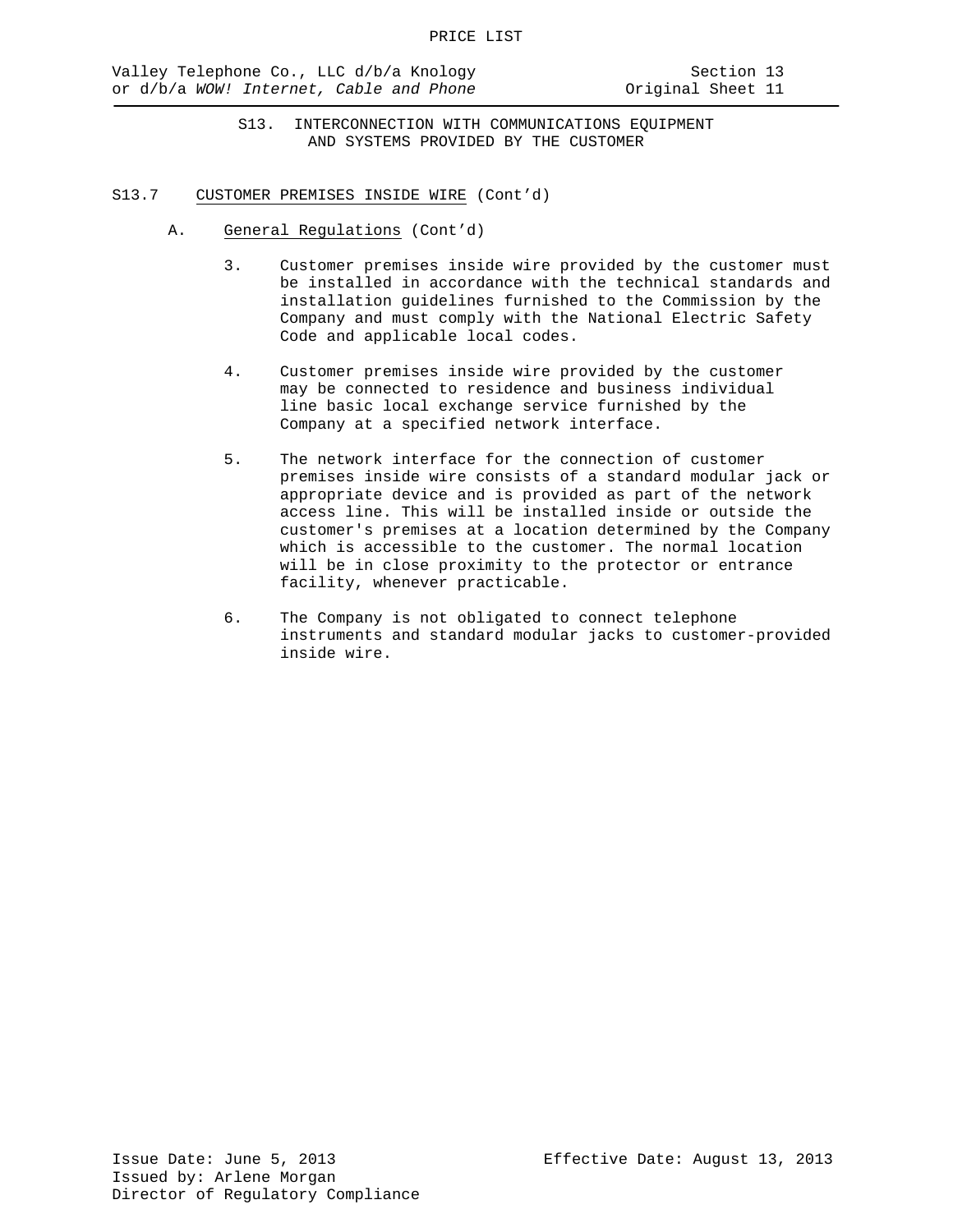- S13.7 CUSTOMER PREMISES INSIDE WIRE (Cont'd)
	- A. General Regulations (Cont'd)
		- 7. Maintenance of customer owned premises inside wire may be performed by either the Company on a deregulated basis or the customer.
	- B. Responsibility of the Customer
		- 1. When the customer provides the inside wire and standard jacks, the installation must be in accordance with the technical standards furnished to the commission by the Company.
		- 2. In the event the customer maintains or attempts to maintain inside wire, the customer assumes the risk of loss of service, damage to property, or death to or injury of the customer or the customer's agent. The customer will save the Company harmless from any and all liability claims, or other damage suits arising out of the customer's wire maintenance activity.
		- 3. In those instances where the Company makes a repair visit to the customer's premises and the service difficulty of trouble results from customer-provided inside wire that is not installed in accordance with the technical standards for such wire, the customer is responsible for the payment of an unregulated maintenance of service charge.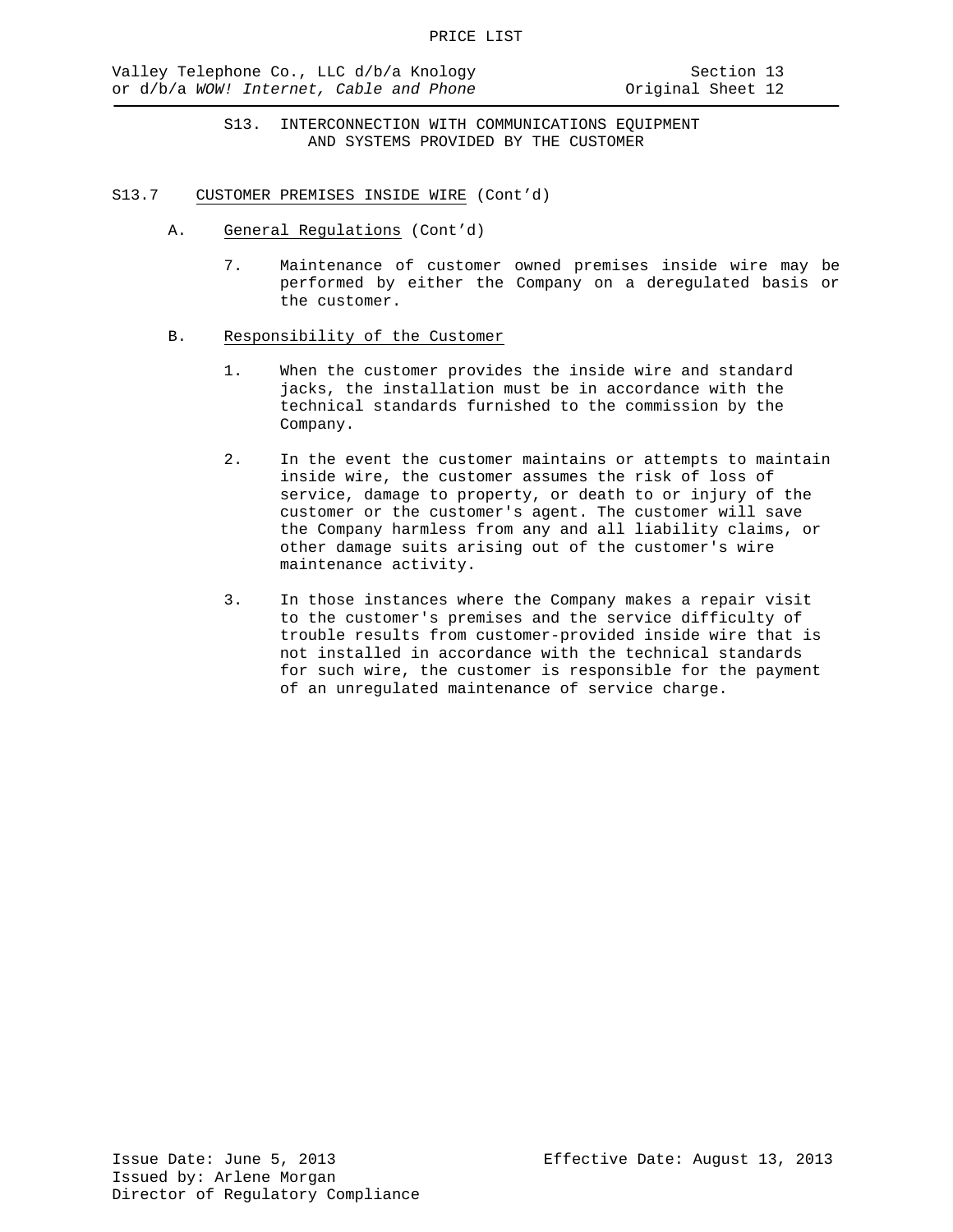- S13. INTERCONNECTION WITH COMMUNICATIONS EQUIPMENT AND SYSTEMS PROVIDED BY THE CUSTOMER
- S13.7 CUSTOMER PREMISES INSIDE WIRE (Cont'd)
	- B. Responsibility of the Customer (Cont'd)
		- 4. If the customer elects to have the Company replace such inside wire after determining that the trouble is located therein, the customer will be subject to the appropriate unregulated Service Charges.
	- C. Responsibility of the Company
		- 1. The Company will make the technical standards and installation guidelines for customer provision of inside wire available to customers at Business office or other designated locations.

# D. Violation of Regulations

- 1. Where customer-provided inside wire is a violation of this Price List, the Company will properly notify the customer of the violation and will take such immediate action as is necessary for the protection of the telecommunications network and Company employees.
- 2. The customer shall discontinue use of the customer-provided inside wire or correct the violation and notify the Company in writing that the violation has been corrected within 10 days after receipt of such notice.
- 3. Failure of the customer to discontinue such use or to correct the violation will result in the suspension of the customer's service until such time as the customer complies with the provision of this Price List.
- E. Rates

Monthly charge \$3.95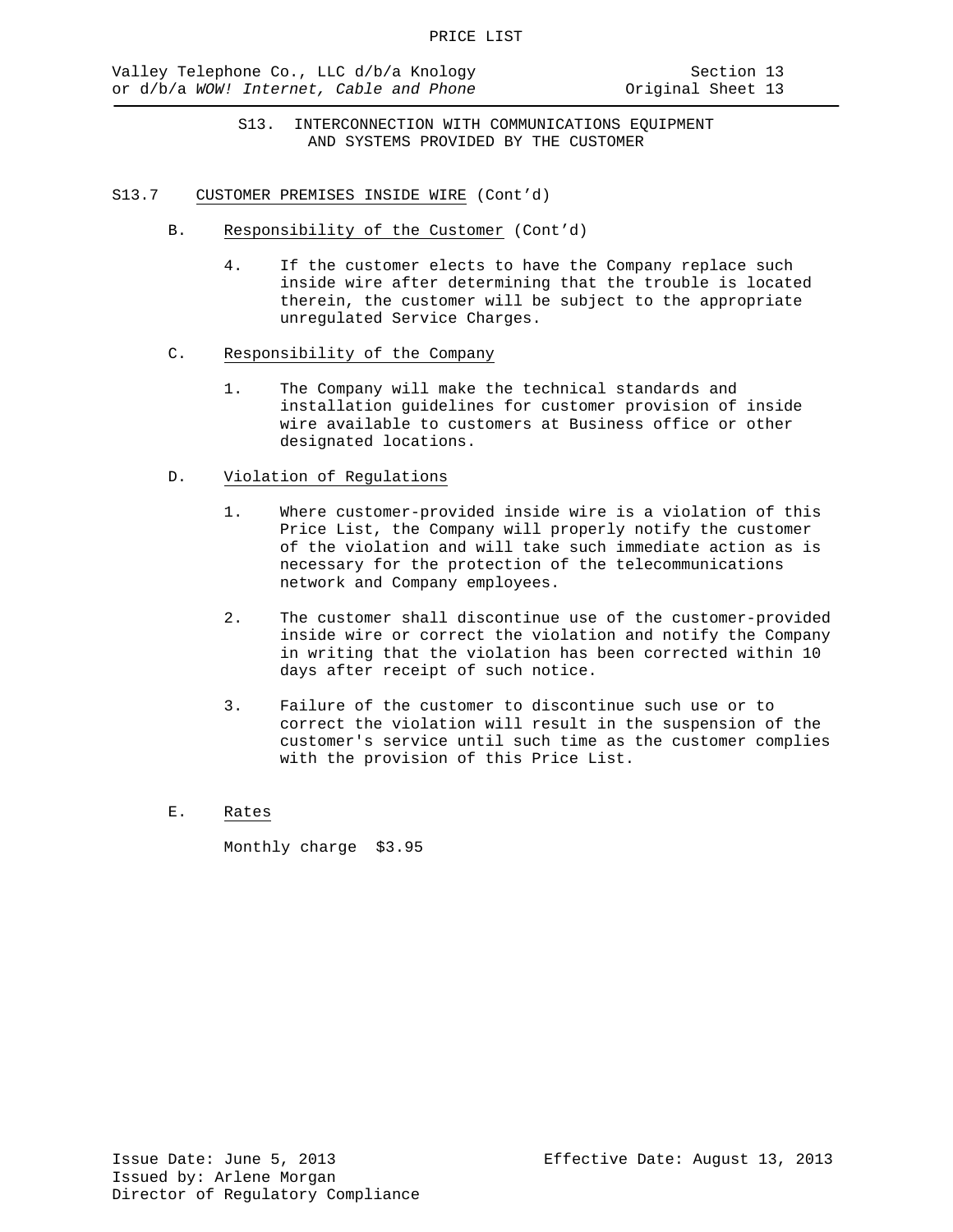## PRICE LIST

Valley Telephone Co., LLC d/b/a Knology Section 14 or d/b/a *WOW! Internet, Cable and Phone* Original Contents Sheet 1

# S14. EMERGENCY SERVICE

# CONTENTS

# Sheet No.

| S14.1 |                | Enhanced Universal Emergency Number Service |  |
|-------|----------------|---------------------------------------------|--|
|       | A.,            | $General$                                   |  |
|       | $B_{\perp}$    | Definitions                                 |  |
|       | $\mathbb{C}$ . | Rules and Regulations                       |  |
|       | $D_{\perp}$    | Service Features                            |  |
|       | $E_{\infty}$   | Rates and Charges                           |  |
|       |                |                                             |  |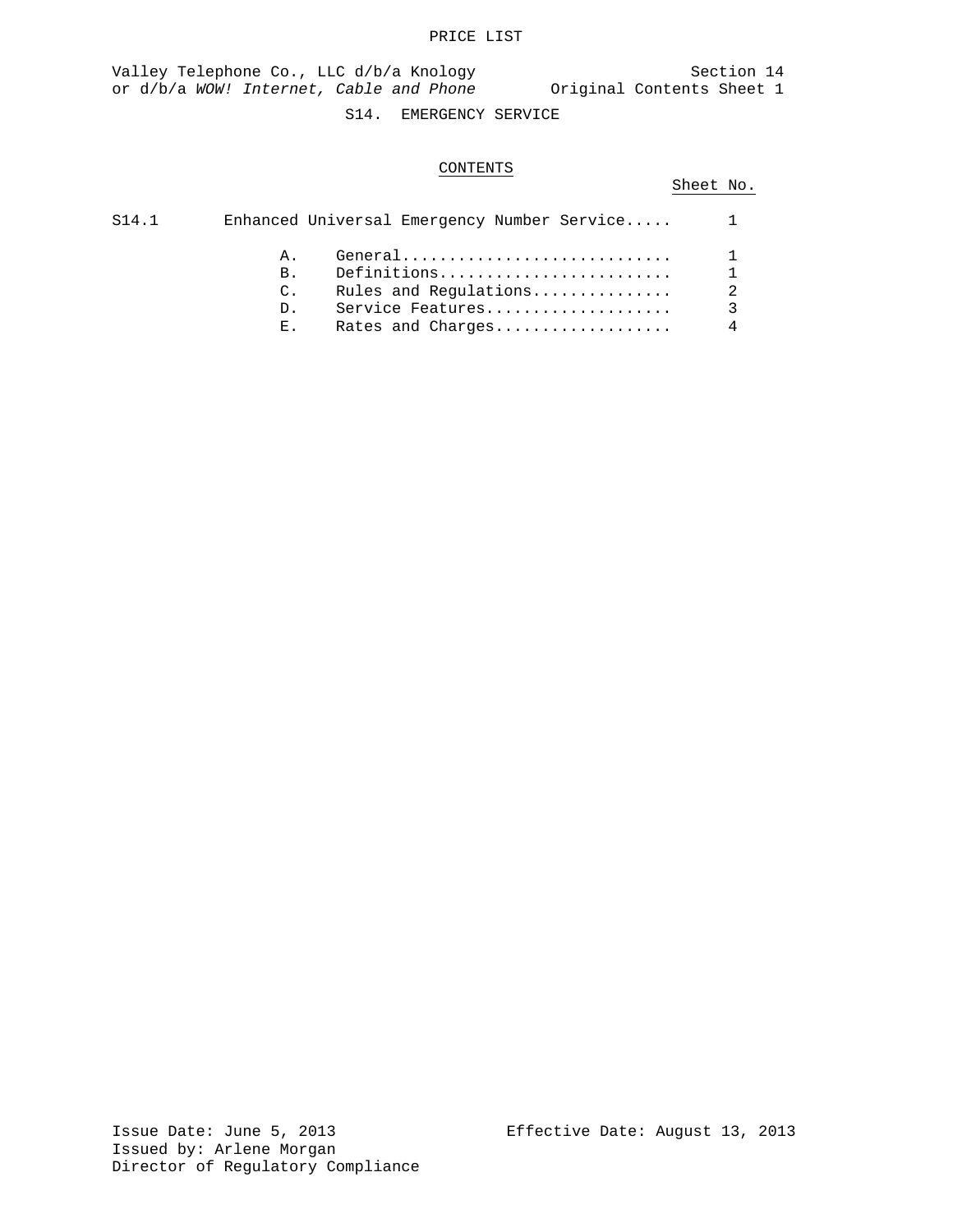### S14.1 ENHANCED UNIVERSAL EMERGENCY NUMBER SERVICE – E-911

- A. General
	- 1. Enhanced Universal Emergency Number Service, also referred to as Enhanced 911 Service or E911, is a telephone exchange communication service whereby a Public Safety Answering Point (PSAP) designated by the customer may receive telephone calls dialed to the telephone number 911.
	- 2. Enhanced 911 Service is offered subject to availability of jointly owned facilities provided by the Company and AT&T of Alabama (ATT). Jointly owned facilities are necessary because the company serving boundaries and political subdivision boundaries may not coincide and because CTC does not provide the equipment necessary to translate and receive Automatic Location Identification.
	- 3. The E911 customer may be a municipality or other state or local governmental unit, or an authorized agent of one or more municipalities or other state or local governmental units to whom authority has been lawfully delegated. The customer must be legally authorized to subscribe to the service and have public safety responsibility by law to respond to telephone calls from the public for emergency police, fire or other emergency services within the telephone central office areas arranged for 911 calling.

## B. Definitions

**Automatic Number Identification (ANI)** is a feature which automatically forwards the telephone number of the calling E911 party to facilities of ATT for processing in accordance with its E911 tariff.

**Class Screening (CS)** is a feature which provides the capability to selectively forward a E911 calling party to jointly provided specific trunk group(s).

**Automatic Location Identification (ALI)** is a feature by which the name (business accounts only) and the primary address associated with the calling party's telephone number (identified by ANI) is forwarded to the PSAP. This feature is not provided by the Company but is available through the tariff or price list of ATT.

**Automatic Location Identification Data Base Maintenance** is a feature that provides an initial list of all subscribers by customer, telephone number, and service address and periodically updates this information.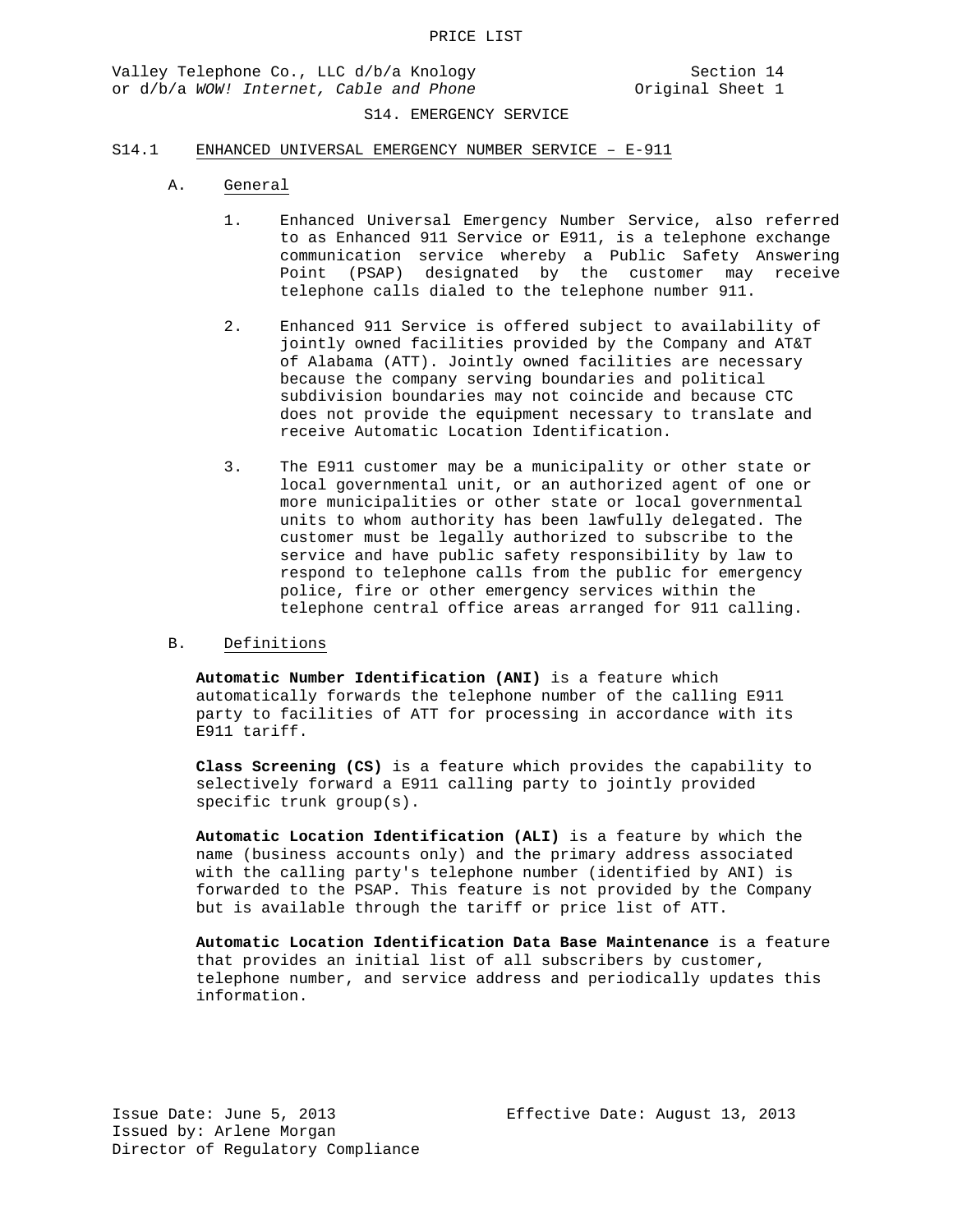Valley Telephone Co., LLC d/b/a Knology Section 14 or d/b/a *WOW!* Internet, Cable and Phone **Original** Sheet 2

## S14. EMERGENCY SERVICE

## S14.1 ENHANCED UNIVERSAL EMERGENCY NUMBER SERVICE – E-911 (Cont'd)

### B. Definitions (Cont'd)

**Public Safety Answering Point (PSAP)** is the subscribing customer's predetermined location where the subscribing customers employees answer E911 calls and dispatch to appropriate or combination of agencies responsible for providing emergency service in the E911 servicing area.

**Enhanced 911 Service Area** is the geographical area in which the subscribing customer will respond to all E911 calls and dispatch appropriate emergency assistance.

**Universal Emergency Number Service** is a telephone exchange service for receiving telephone calls placed by persons in need of assistance who dial the number 911. Such calls are answered at PSAPs established and operated by the customer. The lines and the equipment specified in this Tariff section and other exchange carriers' tariffs are associated with the service arrangements for the answering, transferring and dispatching of public emergency telephone calls.

## C. Rules and Regulations

- 1. This service is limited to the use of central office telephone number 911 as the Universal Emergency Telephone Number. Only one 911 service will be provided within any government agency's locality.
- 2*.* The 911 emergency telephone number is not intended as a total replacement for the telephone service of the various public safety agencies which participate in the use of this number.
- 3. The service is furnished to the customer only for the purpose of receiving reports of emergencies by the public.
- 4. E911 Service, provided under the tariff of other carriers, is provided solely for the benefit of the customer operating a PSAP. The provision of Class Screening, Automatic Number Identification and Location Identification Data Base Maintenance by Company shall not be interpreted, construed, or regarded, either expressly or implied by, as being for the benefit of or creating any Company obligation toward any third person or legal entity other than the subscribing customer.
- 5. The Company does not undertake to answer and forward E911 calls, but furnishes the use of its facilities which, together with facilities of other carriers, enables the subscribing customer's personnel to respond to such calls on the customer's premises.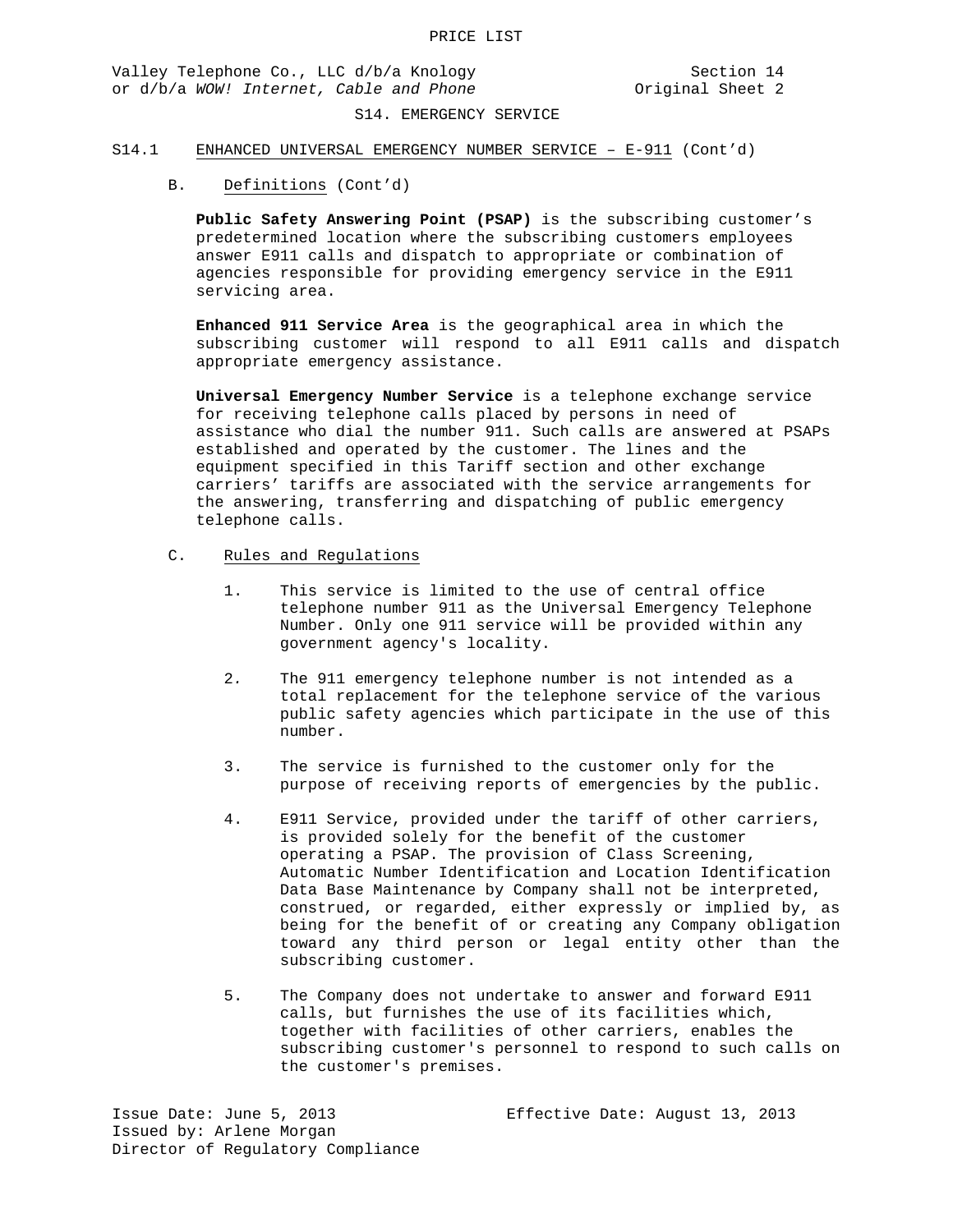- S14.1 ENHANCED UNIVERSAL EMERGENCY NUMBER SERVICE E-911 (Cont'd)
	- C. Rules and Regulations (Cont'd)
		- 6. Temporary suspension of service is not provided for any part of the E911 Service.
		- 7. The customer agrees to release, indemnify and hold the Company harmless for any infringement of invasion of the right of privacy of any person or persons, caused or claimed to have been caused, directly or indirectly by the installation, operation, failure to operate, maintenance, removal, presence, condition, occasion or use of E911 Service featured and the equipment associated therewith, or by any services furnished by Company in connection therewith, including, but not limited to, the identification of the telephone number, address or name associated with the telephone used by the party or parties accessing 911 Service hereunder, and which arise out of the negligence or other wrongful act of the Company, the customer, its user, agencies or municipalities, or the employees or agents of any one of them.
		- 8. Application for E911 Service must be executed in writing by each customer. If application for service is made by an agent, the Company must be provided written satisfactory proof of appointment of the agent by the customer. At least one local law enforcement agency must be included among the participating agencies in any 911 offering.
		- 9. The Company's liability for any loss or damage arising from errors, interruptions, defects, failures, or malfunctions of this service or any part thereof, whether caused by the negligence of Company or otherwise, shall not exceed the greater of total charges applicable to the service for one (1) year or the then-current term of the agreement. In the case of service disruption, the Company's liability shall be limited to an amount equivalent to a pro rata credit for the charges applicable for the period of interruption.

# D. Service Features

Enhanced 911 is available in Company's Local Network Area in the form of Automatic Number Identification and Class Screening (ANI/CS). Company will provide its exchange public the ability to access their Enhanced 911 Service Area by Class Screening. Company will also provide Automatic Location Identification Data Base Maintenance. AN1 will be routed to ATT for forwarding to the subscribing customer's predetermined Public Safety Answering Point (PSAP).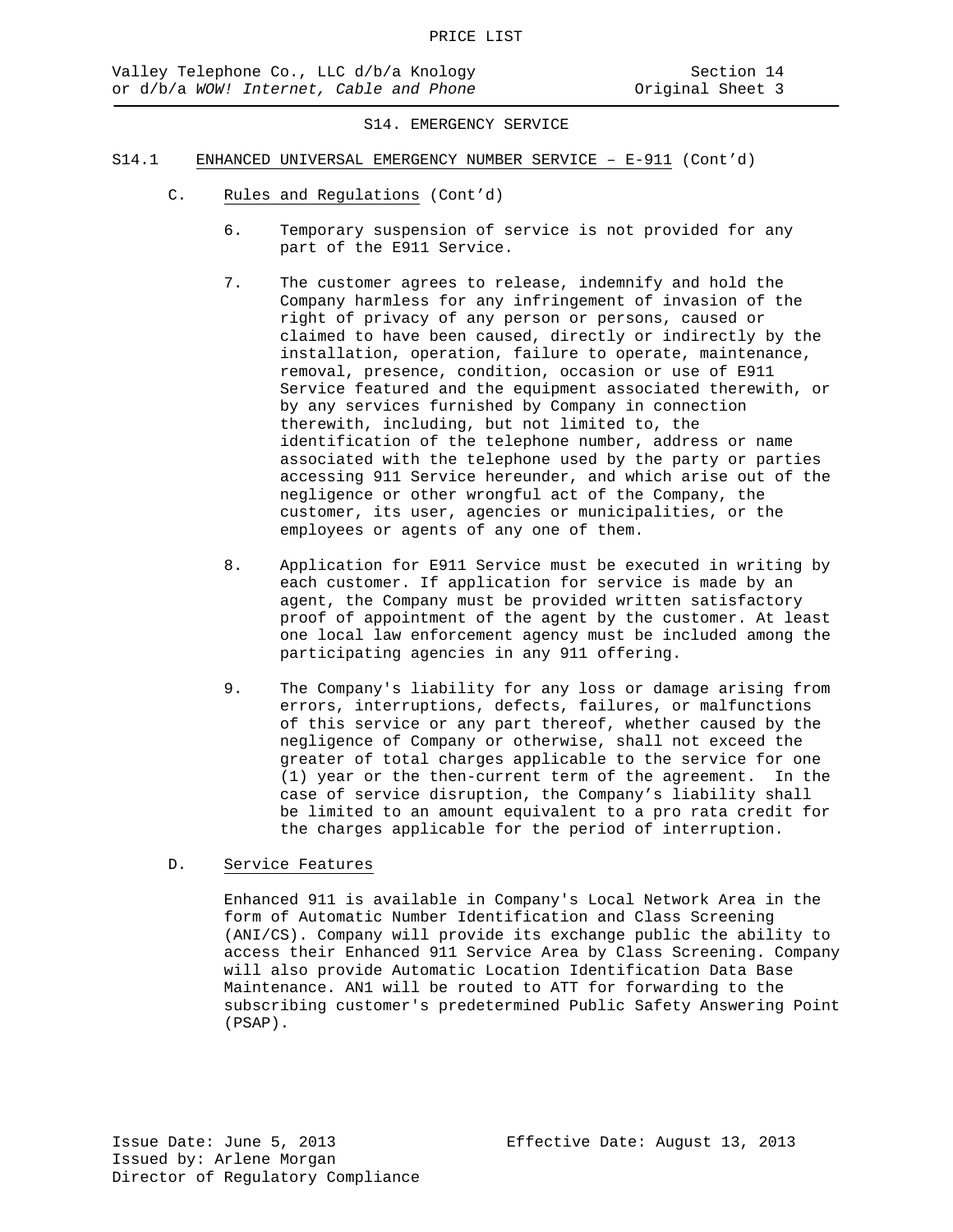## S14.1 ENHANCED UNIVERSAL EMERGENCY NUMBER SERVICE – E-911 (Cont'd)

- E. Rates and Charges
	- 1. The calling party is not charged for calls placed to the 911 number.
	- 2. Rates and charges are priced in regards to main and equivalent main stations, rounded upwards to the next nearest 1,000. This count is based upon the maximum number of the stated main stations in service during the most current twelve month period at the time service is established. This count will be adjusted annually to update customer billing with the applicable twelve month period being the twelve months ending with calendar year.

Rate Per 1000 main stations served:

|                                | Nonrecurring | Monthly Charge Rate |
|--------------------------------|--------------|---------------------|
| Automatic Number               |              |                     |
| Identification                 | ICB          | \$60.00             |
| Automatic Location             |              |                     |
| Identification Data            | ICB          | \$30.00             |
| Maintenance                    |              |                     |
| Class Screening                | ICB          | \$28.00             |
| E911 Trunks @ \$125.00 each ** |              | \$250.00            |
| (2 required per exchange)      |              |                     |

3. PSAP Terminal Equipment

Company or customer-provided equipment may be furnished to terminate 911 exchange lines at any PSAP.

- a. When the Company provides PSAP equipment, it will be provided at rates and charges for modification of standard equipment or special equipment for service arrangements for which provision is not otherwise made in the Company's Tariff or Price List. These will be furnished, when practical, by the Company at charges equivalent to the estimated cost of furnishing such equipment and arrangements, if not detrimental to any of the services furnished under the Company's Tariff and Price List. Cost of special assembly may include:
	- (1) cost of maintenance;
	- (2) cost of operation;

**\*\*** Appropriate Service Connection Charges as set forth in Section 6 of this Tariff.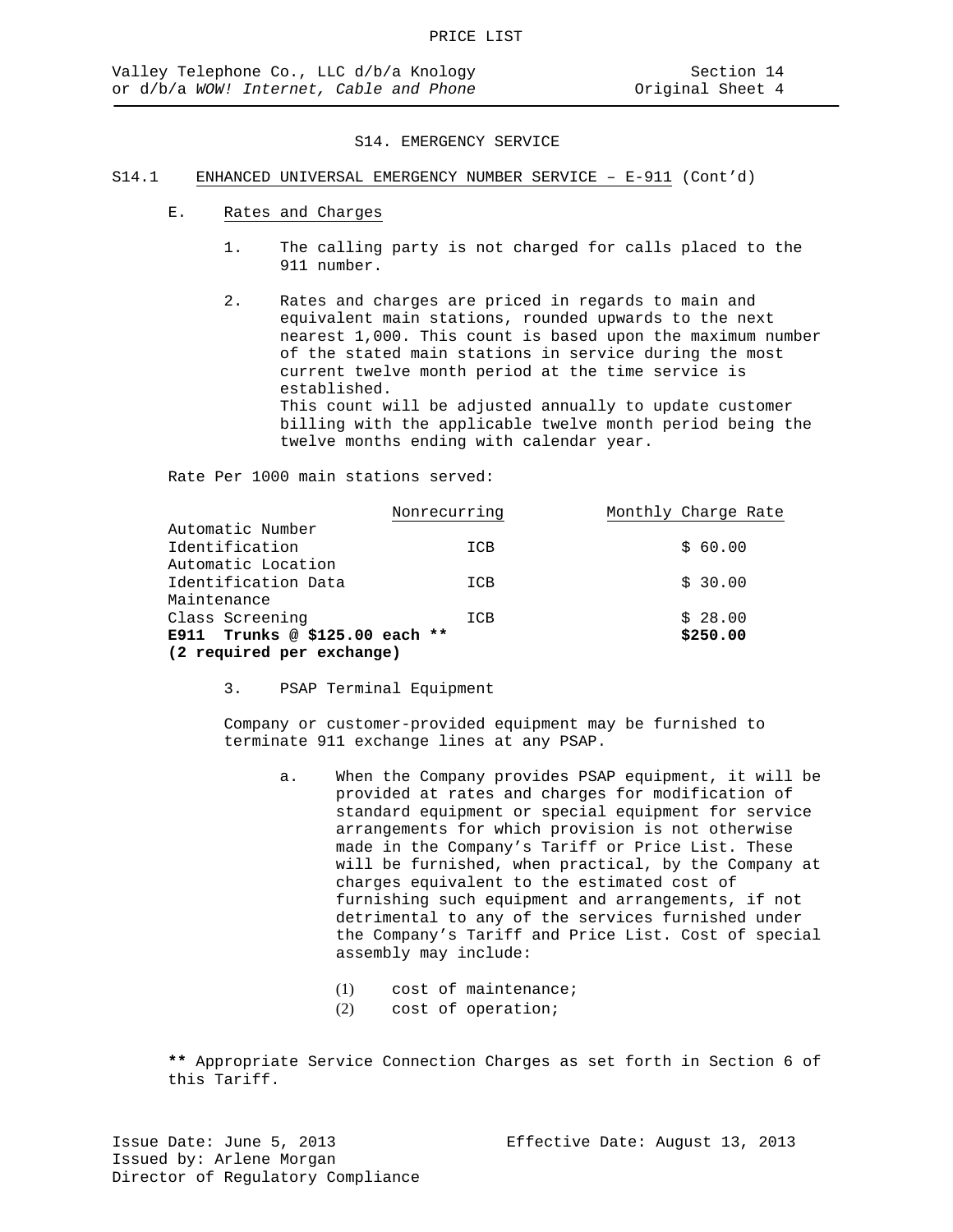- S14.1 ENHANCED UNIVERSAL EMERGENCY NUMBER SERVICE E-911 (Cont'd)
	- E. Rates and Charges (Cont'd)
		- 3. PSAP Terminal Equipment (Cont'd)
			- a. (Cont'd)
				- (3) depreciation on the estimated cost installed of any facilities used to provide the special assembly, based on the anticipated useful service life of the facilities with an appropriate allowance for the estimated net salvage;
				- (4) general administration expenses, including taxes on the basis of average charges for these items;
				- (5) any other item of expense associated with the particular situation.
				- (6) an amount, computed on the estimated cost installed of the facilities used to provide the special assembly, for return on investment.

Estimated cost installed mentioned above includes cost of equipment, and materials provided or used plus the estimated cost of installing, including engineering, labor, supervision, transportation, rights-of-way and other items which are chargeable to the capital accounts.

b. When customer-provided terminal equipment is employed at a PSAP, it will be furnished in accordance with the general provisions set forth in Section 13, Interconnection with Communications Equipment and Systems Provided by the Customer, of this Tariff.

Tie lines, private lines, extension access lines and other such channels connecting a PSAP to various agencies such as police, fire or ambulance service, are provided at filed tariff rates for such channels and facilities as specified in this and other appropriate tariffs.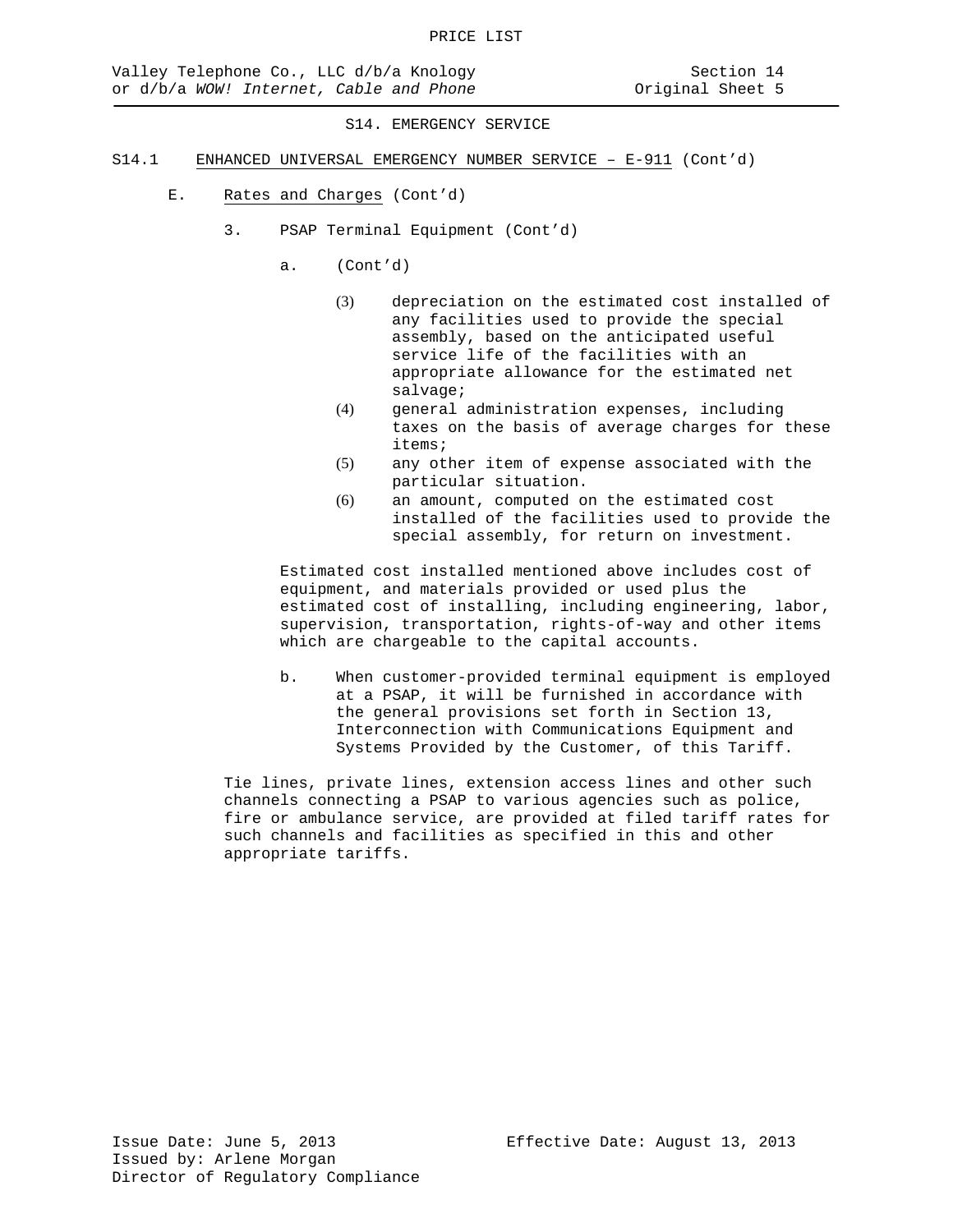Sheet No.

# S25. GENERAL RULES AND REGULATIONS

## CONTENTS

| S25.1 | $\mathbf{1}$<br>Applications of Requlations                                                                                                                                                                                                                                                                                                                                                                                                                                                                                                                    |                                         |
|-------|----------------------------------------------------------------------------------------------------------------------------------------------------------------------------------------------------------------------------------------------------------------------------------------------------------------------------------------------------------------------------------------------------------------------------------------------------------------------------------------------------------------------------------------------------------------|-----------------------------------------|
| S25.2 | $\mathbf{1}$<br>Use of Service                                                                                                                                                                                                                                                                                                                                                                                                                                                                                                                                 |                                         |
|       | Abuse or Fraudulent Use of Service<br>$\mathbf{1}$<br>Α.<br>Use of Service for Unlawful Purposes<br><b>B</b> .<br>$\mathbf{1}$<br>$\overline{2}$<br>$\mathcal{C}$ .<br>Use of Party Line Service<br>$\overline{2}$<br>Use of Customer Service<br>$D$ .<br>$\overline{2}$<br>$\mathbf{F}_{\rm{max}}$<br>Minimum Contract Period<br>$\overline{a}$<br>Termination of Service<br>$F_{\perp}$<br>5<br>Resale of Service<br>G.<br>Restoration of Service<br>6<br>H <sub>1</sub><br>7<br>Ι.<br>Subscriber Complaints<br>7<br>Alabama Relay Center Restrictions<br>J. |                                         |
| S25.3 | 9<br>Establishment and Furnishing of Service                                                                                                                                                                                                                                                                                                                                                                                                                                                                                                                   |                                         |
|       | 9<br>Application for Service<br>Α.<br>Application for Business Rates<br>B <sub>1</sub><br>Application for Residence Rates<br>$\mathcal{C}$ .<br>Advance Payments<br>$D$ .<br>Ε.<br>Customer Billing<br>$F$ .<br>Telephone Numbers<br>Alterations<br>G.<br>Special Construction<br>Η.<br>Special Assemblies of Speculative<br>Ι.                                                                                                                                                                                                                                | 10<br>12.<br>12<br>13<br>15<br>16<br>17 |
|       | Projects<br><b>J</b> .<br>Change of Occupancy                                                                                                                                                                                                                                                                                                                                                                                                                                                                                                                  | 19<br>20                                |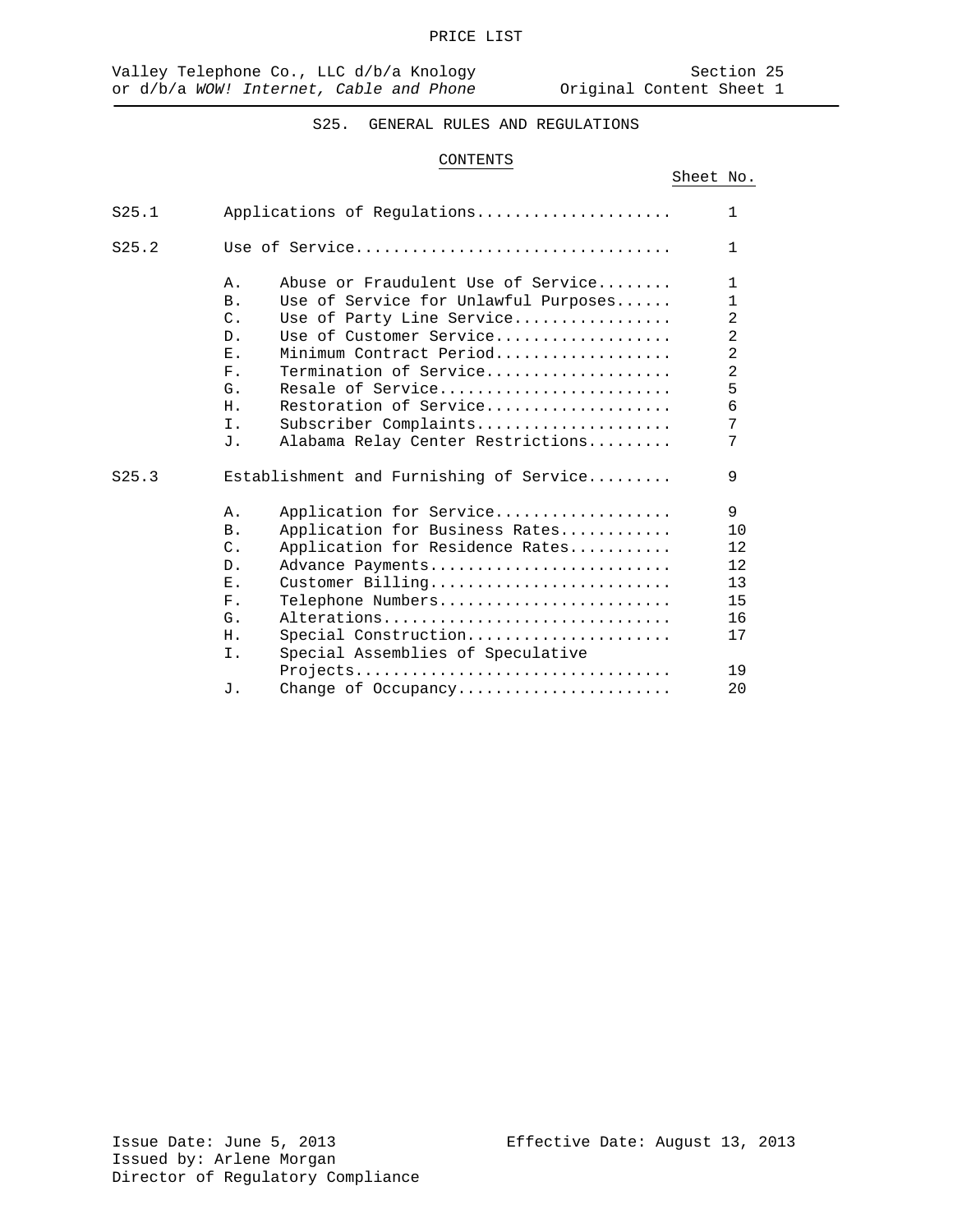Sheet No.

# S25. GENERAL RULES AND REGULATIONS

## CONTENTS

| S25.4             |                          | Establishment of Credit                  | 22       |
|-------------------|--------------------------|------------------------------------------|----------|
|                   | $\Delta$ .<br><b>B</b> . | Establishment of Credit<br>Deposits      | 22<br>23 |
|                   | $\mathcal{C}$ .          | Discontinuance of Service Failure to     |          |
|                   |                          | Maintain Credit                          | 24       |
|                   | D <sub>1</sub>           | Restoration Charge                       | 24       |
|                   | Ε.                       | Adjustments for Taxing Authority         |          |
|                   |                          | Payments                                 | 25       |
| S <sub>25.5</sub> |                          | Obligation And Liability of The Company  | 26       |
|                   | Α.                       | Undertaking of the Company               | 26       |
|                   | B <sub>1</sub>           | Provision of Equipment                   | 2.7      |
|                   | $\mathcal{C}$ .          | Furnishing of Service                    | 30       |
|                   | $D$ .                    | Maintenance and Repair                   | 30       |
|                   | $E$ .                    | Liability                                | 31       |
|                   | $F$ .                    | Directories                              | 34       |
| S25.6             |                          | Limitations And Use of Service           | 35       |
|                   | Α.                       | Network Facilities for Use With          |          |
|                   |                          | Automatic Dialing and Announcing Devices | 35       |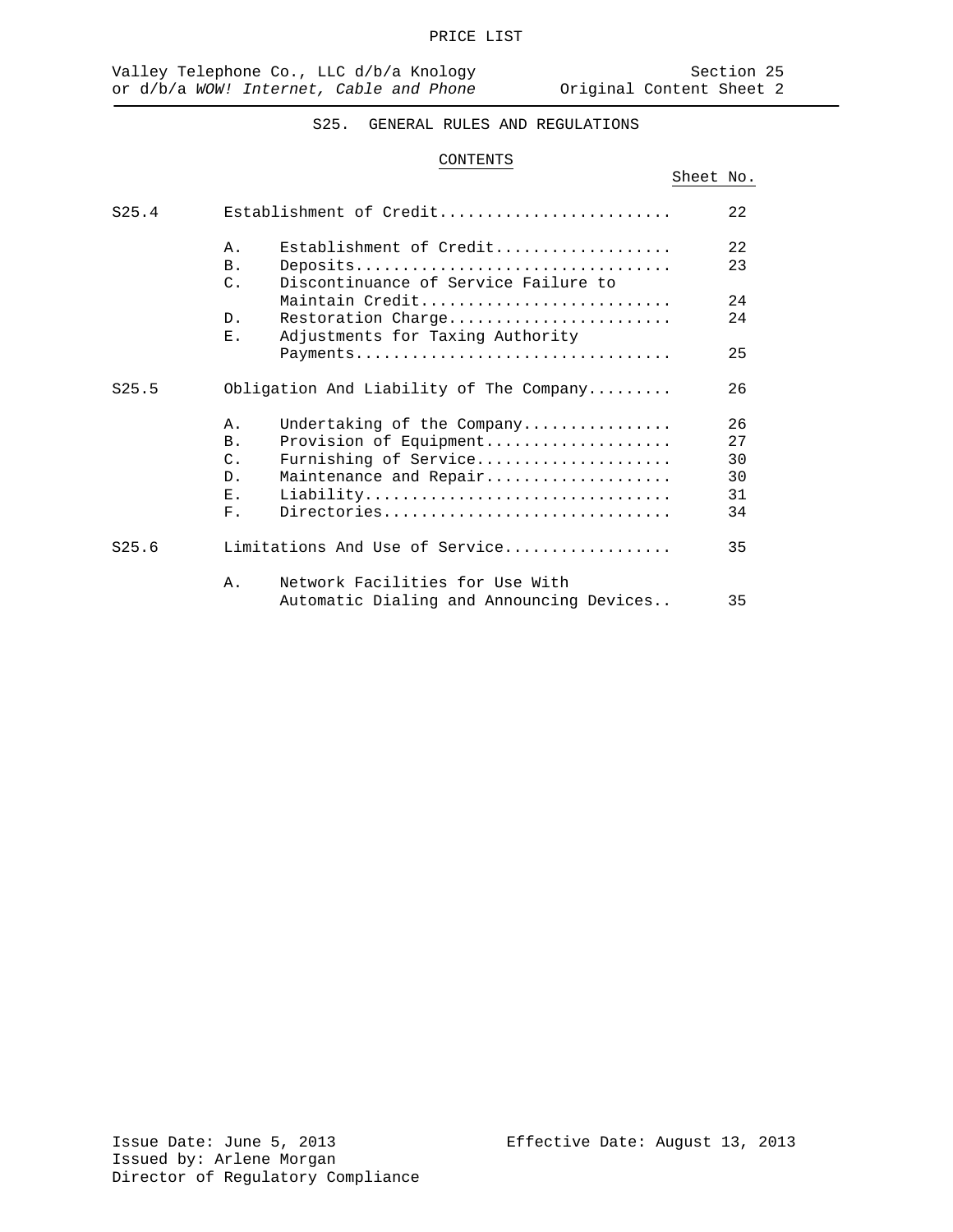## S25.1 APPLICATION OF REGULATIONS

- A. The regulations set forth herein apply to intrastate services and facilities furnished within the State of Alabama by Valley Telephone Co., LLC d/b/a Knology hereinafter referred to as the Company, subject to the jurisdiction of the Alabama Public Service Commission. When services and facilities are provided in part by the Company and in part by other companies, the regulations of the Company apply to that portion of the service or facilities furnished by it.
- S25.2 USE OF SERVICE
	- A. Abuse or Fraudulent Use of Service
		- 1. The service is furnished subject to the condition that there will be no abuse or fraudulent use of the service. Abuse or fraudulent use of service includes:
			- a. the use of service or facilities of the Company to transmit a message or to locate a person or otherwise to give or obtain information without payment of the charge applicable for service;
			- b. rearrangement of, tampering with or connection of equipment to the facilities of the Company to obtain, to attempt to obtain or to assist others to obtain service without payment (in total or in part) of regular charges for the service.
			- c. false representation, scheme, trick or device whatsoever intended to avoid payment (in total or in part) or regular charges for the service;
			- d. the use of service or facilities of the Company for a call or calls, anonymous or otherwise, if in a manner reasonably to be expected to frighten, abuse, torment or harass another;
			- e. the use of profane or obscene language;
			- f. the use of the service in such manner as to interfere unreasonably with the use of the service by one or more other customers;
			- g. the impersonation of another.
	- B. Use of Service for Unlawful Purposes

The service is furnished subject to the condition that it shall not be used for any unlawful purpose.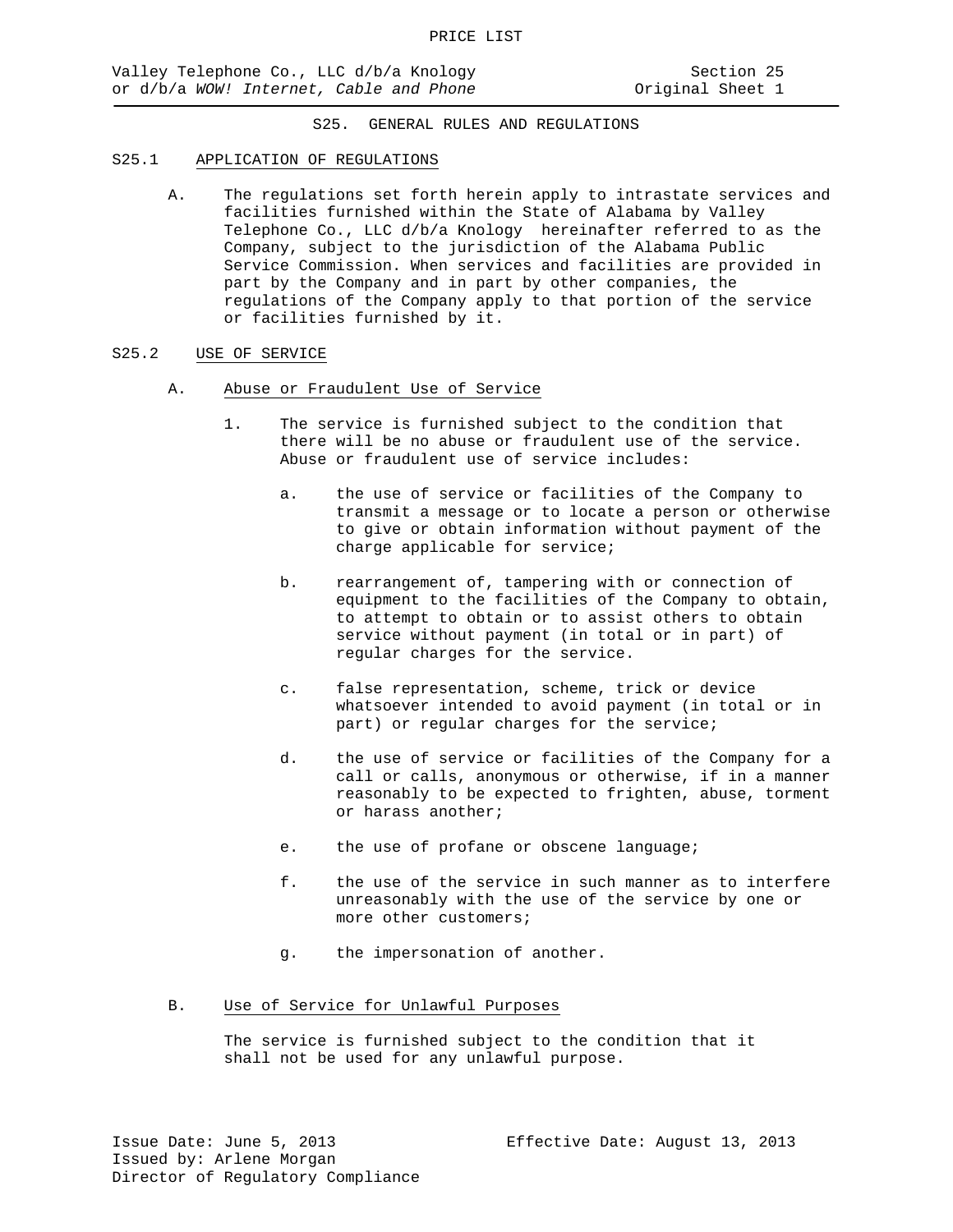## S25.2 USE OF SERVICE (Cont'd)

- C. Use of Party Line Service (N/A)
- D. Use of Customer Service (N/A)
- E. Minimum Contract Period
	- 1. Except as specified elsewhere in this Price List, the minimum contract period is one month from the date service or additions to service are established and the minimum charge is the authorized rate for one month. For purposes of rate administration each month is considered to have 30 days.
	- 2. The Company may require a contract period longer than one month at the same location in connection with special types or arrangements of equipment or for unusual construction necessary to meet specific demands for service.
- F. Termination of Service
	- 1. By the Company
		- a. The Company may refuse to furnish, or may terminate the service and remove its equipment under the following circumstances, provided suitable notice has been given to the customer:

The charge for telephone exchange service will be billed, and will be due and payable monthly. If bills are not paid within 5 days after the bill is delinquent and the Company has served notice of its intent to disconnect the service, service may be suspended on the telephone numbers which accounts are unpaid. The failure to receive bills that have been rendered, will not alter the Company's practice as outlined.

In its discretion, the Telephone Company may restore or re-establish service which has been suspended or discontinued for non-payment of charges due. Such restoration or re-establishment shall not be construed as a waiver of any rights to suspend or discontinue service for non-payment of any such or other charges due and unpaid or for the violation of the provisions of the Tariff, nor shall the failure to suspend accounts operate as a waiver or stoppage to suspend or discontinue service for non-payment of such account or of any other past-due regulated account.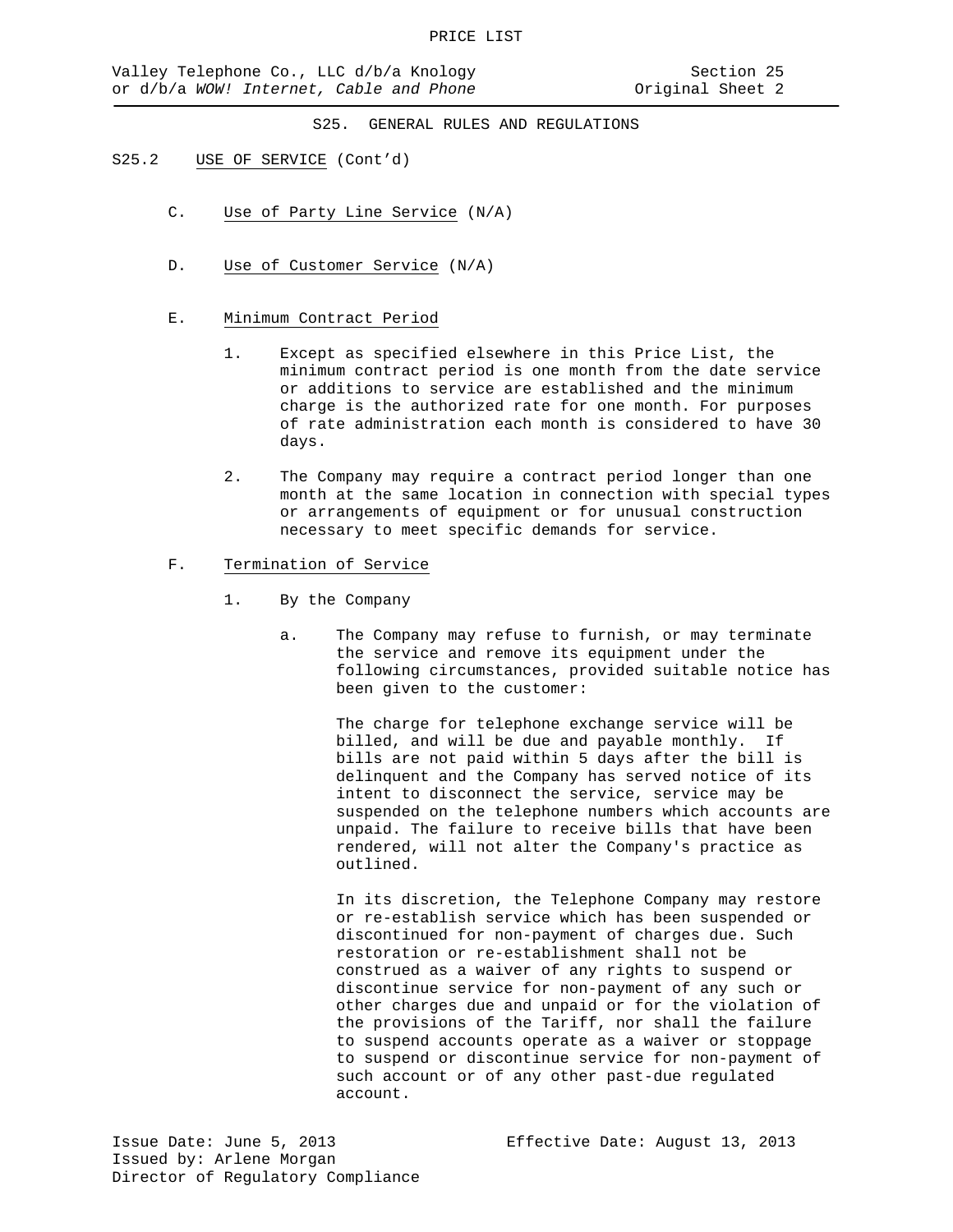- F. Termination of Service (Cont'd)
	- 1. By the Company (Cont'd)
		- a. (Cont'd)
			- (1) upon the continuance of any regulated unpaid amount due R for a period of 5 days following temporary suspension;
			- (2) Upon the continuance of any unauthorized attachment or connection of customer owned facilities with facilities provided by the Company;
			- (3) Upon objection to the furnishing of a service made in writing by or on behalf of any government law enforcement agency acting within its jurisdiction, on the grounds that such service is, or will be, used for an illegal purpose;
			- (4) Upon the use of a service in such a manner that, in the opinion of the Company, constitutes abuse or fraud or may tend to injuriously affect the efficiency of the Company's plant, property, or service;
			- (5) Upon a violation of any of the regulations governing the furnishing of a service.
			- (6) At various times during the operation of the business the Company may recognize that a customer's current charges are excessive or are in excess of deposits on hand by the Company. In such cases, the Company may deem it necessary to render an immediate bill for these charges and has the right if the bill is not paid upon five days written notice to terminate the service or at the discretion of the Company to require an additional deposit amount.
			- (7) For violation of and/or non-compliance with the General Rules and Telephone Rules of applicable Regulatory Body.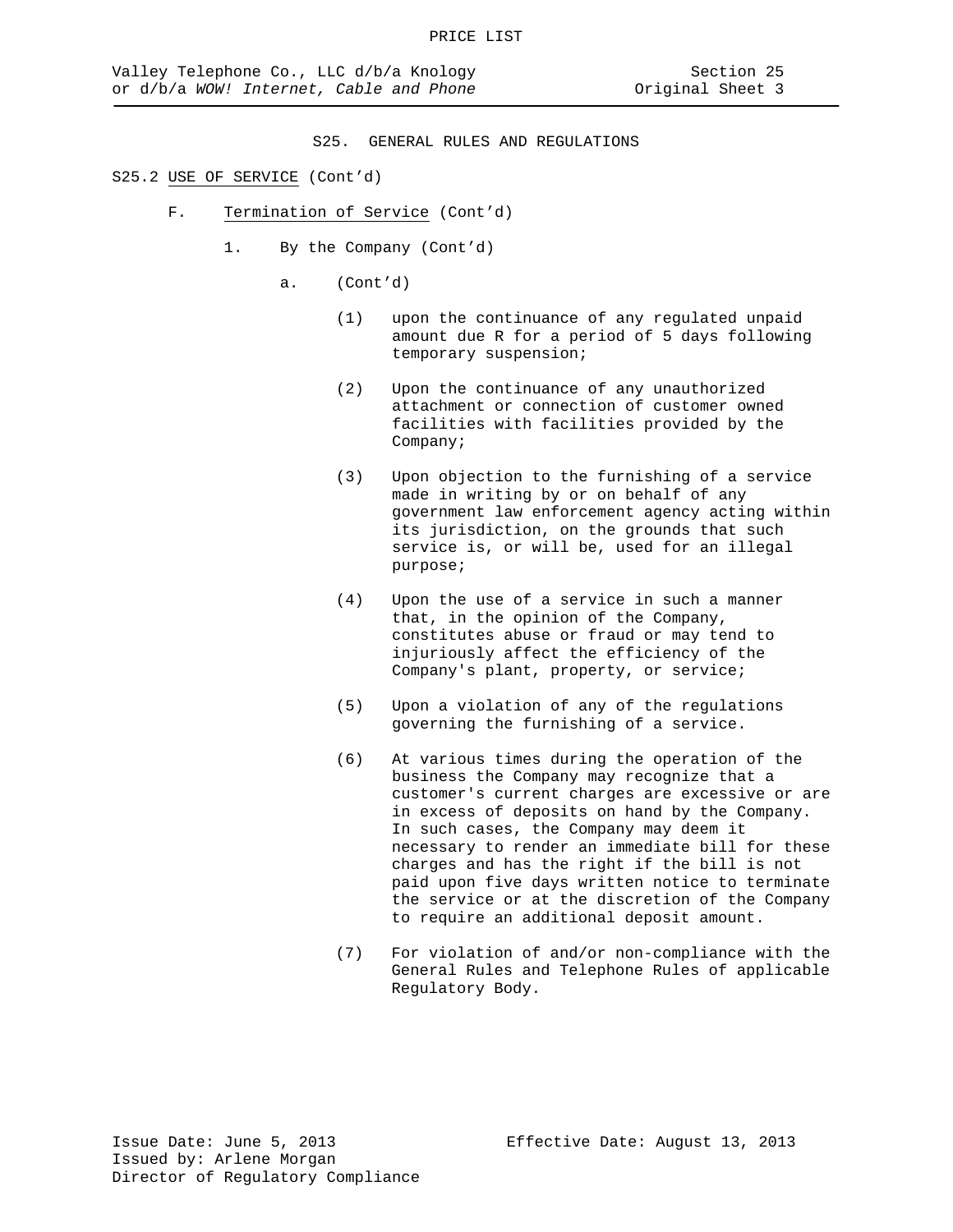- F. Termination of Service (Cont'd)
	- 2. At customer's request
		- a. Contracts for service may be terminated prior to the expiration of the contract period provided advance notice is given to the Company and upon agreement to pay all charges due for the service furnished, plus any termination charges which might be applicable.
		- b. Where a contract for service with one month minimum period is cancelled before establishment of the service is completed, a charge not to exceed the service charge specified, is applied if all or a portion of the facilities have been installed.
		- c. Where a new customer takes over the service of the former customer provided the service is to be furnished at the same location without interruption and that the new customer assumes all unpaid charges on the original contract. Minimum and termination charges will apply for any service furnished under the original contract which is not retained by the new customer.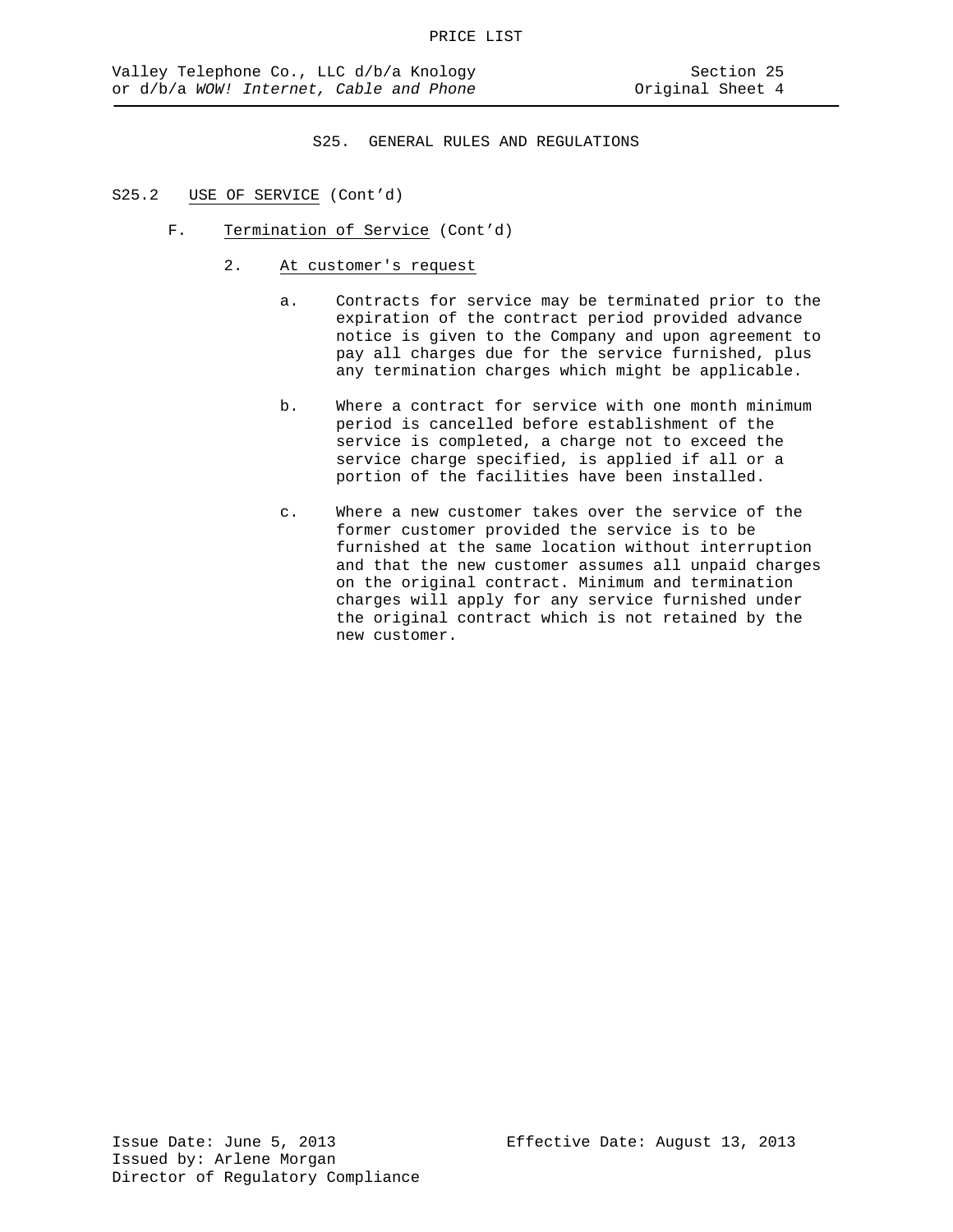- G. Resale of Service
	- l. The Company offers for resale at wholesale rates, consistent with the provisions of 47 U.S.C. 251(C)(4)(A) and (B) and subject to applicable Commission orders, rules and regulations, any telecommunications service that the incumbent local exchange carrier provides at retail to subscribers who are not telecommunications carriers. Such service may be resold only by telecommunications companies authorized to provide resold service in Alabama pursuant to commission approved contract agreements with the Company.
	- 2. Upon request, an avoided cost discount shall be applied to all qualifying resold services. Such discount shall be established or approved by the Public Service Commission.
	- 3. Telecommunications Services may be resold only for their intended or disclosed use, under the same terms and conditions applicable to Company end users, and only to the same class of customers. The reseller, as the customer-ofrecord, is the person or entity responsible for placing the application for service, requesting additions, rearrangements, maintenance, or discontinuance of service, payment in full of charges incurred such as toll, directory assistance, etc. In addition, the reseller must provide the necessary security to the Company to adequately secure their account.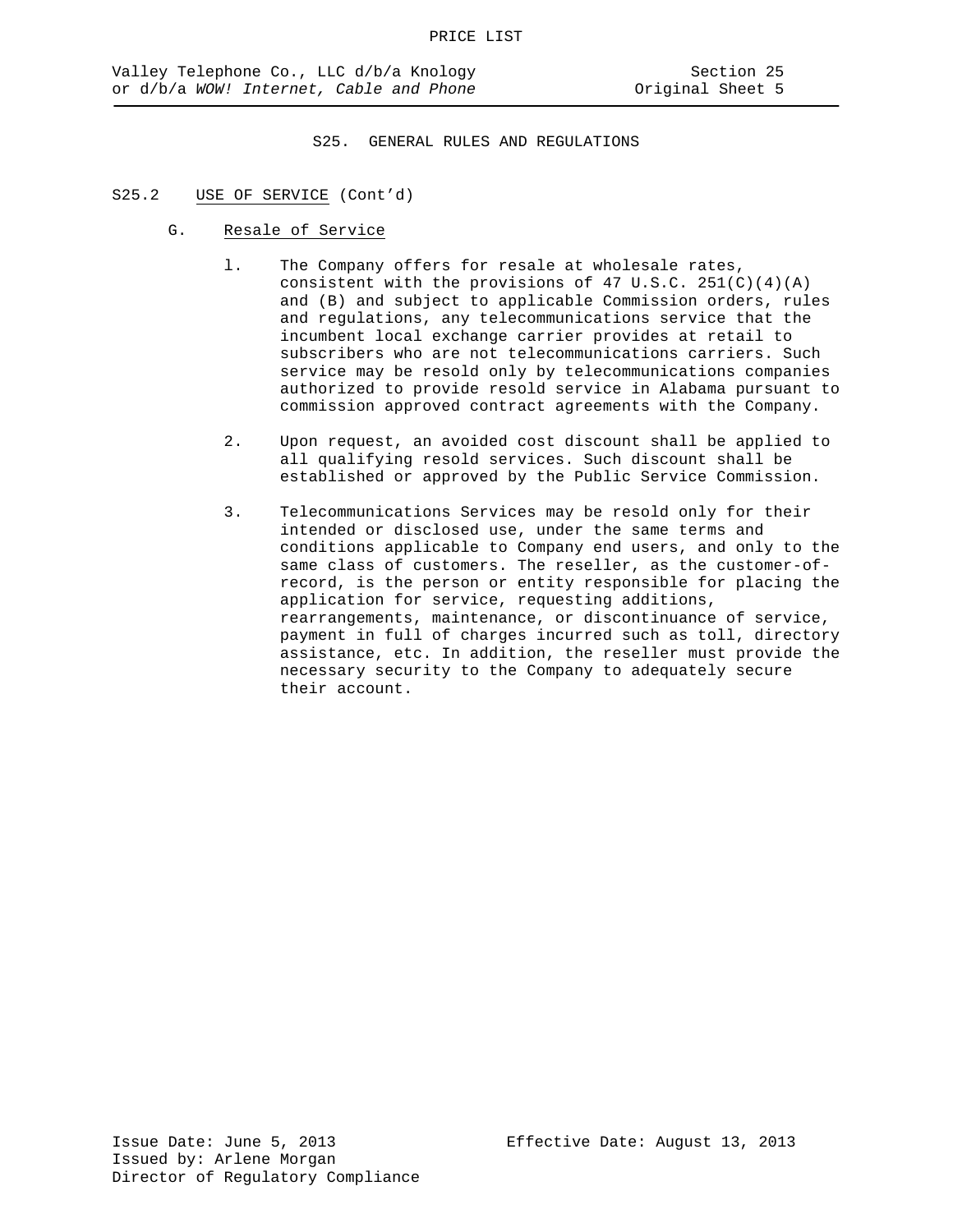- H. Restoration of Service
	- 1. In its discretion, the Telephone Company may restore, or re-establish, service which has been suspended or discontinued, for non-payment of charges without payment of all charges due. Such restoration, or re-establishment, shall not be construed as a waiver of any rights to suspend, or discontinue, service for non-payment of any such, or other, charges due and unpaid or for the violation of the provisions of the Tariff; nor shall the failure to suspend or discontinue service for non-payment of any past due accounts operate as a waiver to suspend, or discontinue, service for non-payment of such account or any other past due account.
	- 2. Should service be suspended for non-payment of charges, restoration of service will be made as specified under S6. of this Tariff.
	- 3. A customer who fails to pay his bill by the time specified by the regulations of the Telephone Company regarding the prompt payment of bills, and who further fails to pay such bill within a reasonable period (regardless of whether or not service is discontinued for such non-payment, e.g., when disconnected for noncompliance, on wiring or equipment, etc.) may be required to pay such bill together with the applicable reconnection charge.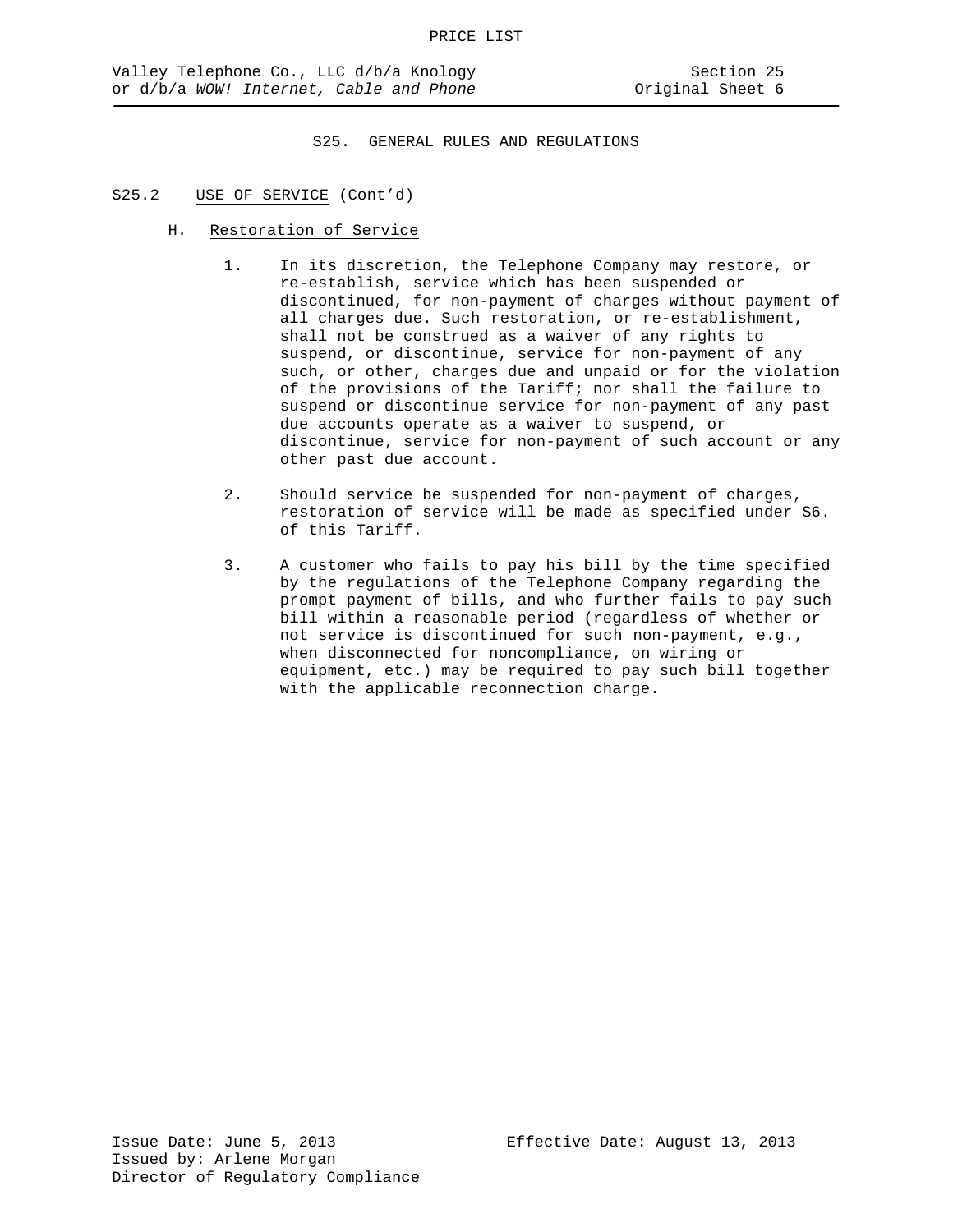- I. Subscriber Complaints
	- 1. Informal complaints against the Telephone Company shall be made first directly to the Telephone Company. If the complainant is not satisfied with the disposition of the complaint, the subscriber or authorized representative then may file a complaint with the Commission.
	- 2. A formal complaint or protest shall be in writing and submitted to the Telephone Company and the Commission.
- J. Alabama Relay Center Restrictions
	- 1. The following calls may not be placed through the Alabama Relay Center:
		- Calls to 976, 900, or 700 numbers.
		- Calls to time or weather recorded messages.
		- Calls to other informational recordings.
		- Station sent paid calls from coin telephones.
			- Operator handled conference service and other teleconference calls.
			- All calls billed to Cards (i.e., Credit Cards and Calling Cards) other than those issued by AT&T or the LECs.
	- 2. The Company will not transmit messages, but offers the use of its facilities when available, and will not be liable for errors in transmission or for failure to establish connections. Employees of the Company are forbidden to accept either oral or written messages to transmitted over the facilities of the Company, except where the Company transmits messages for Telecommunications Devices for the Deaf (TDD).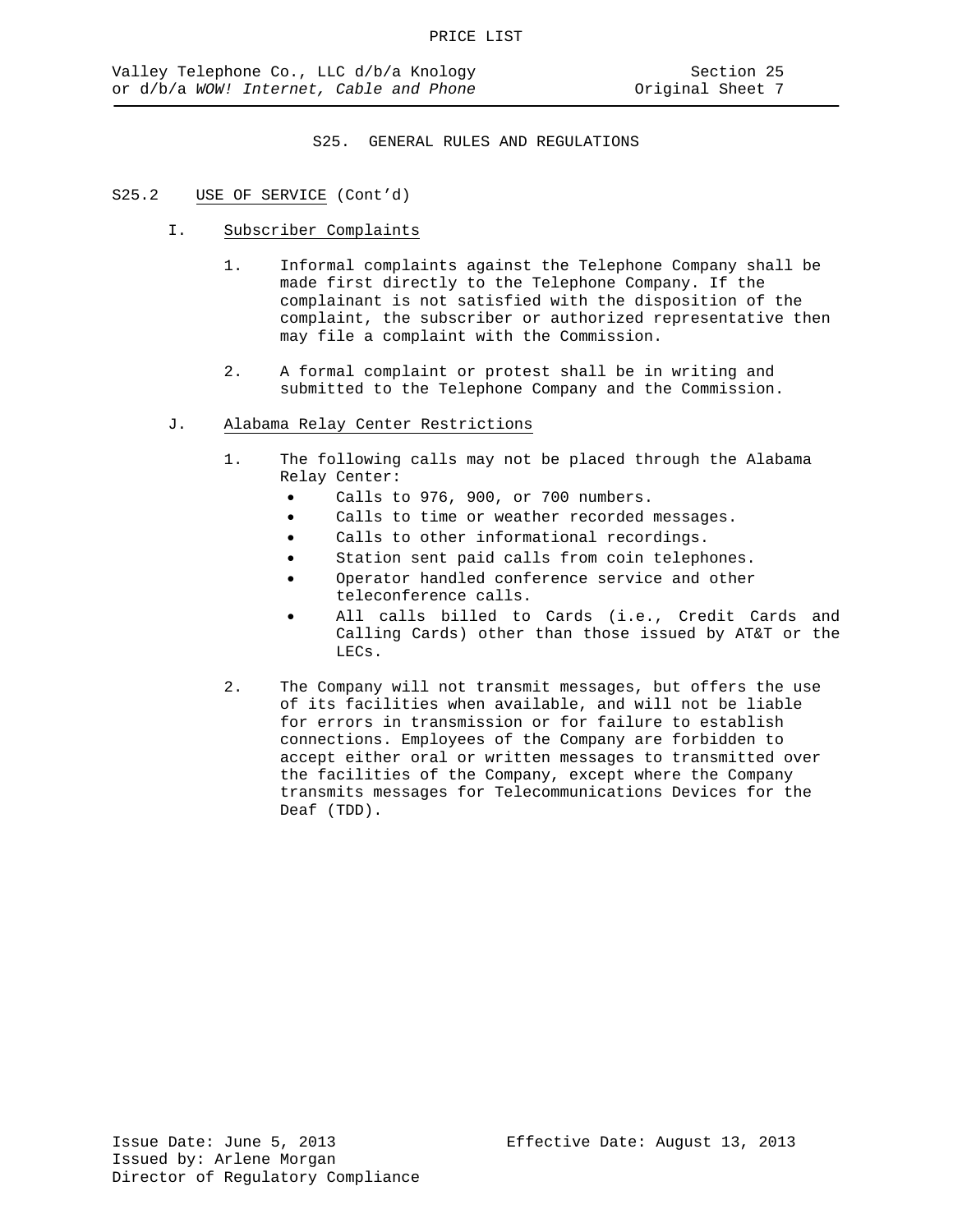- J. Alabama Relay Center Restrictions (Cont'd)
	- 3. Where the Company transmits messages through the Alabama Relay Center, the Company shall not be liable for errors in translating, transmitting, receiving or delivering messages by telephone, TDD or any other instrumentality over the facilities of the Company, connecting utilities or through the Alabama Relay Center, in the absence of gross negligence or willful misconduct.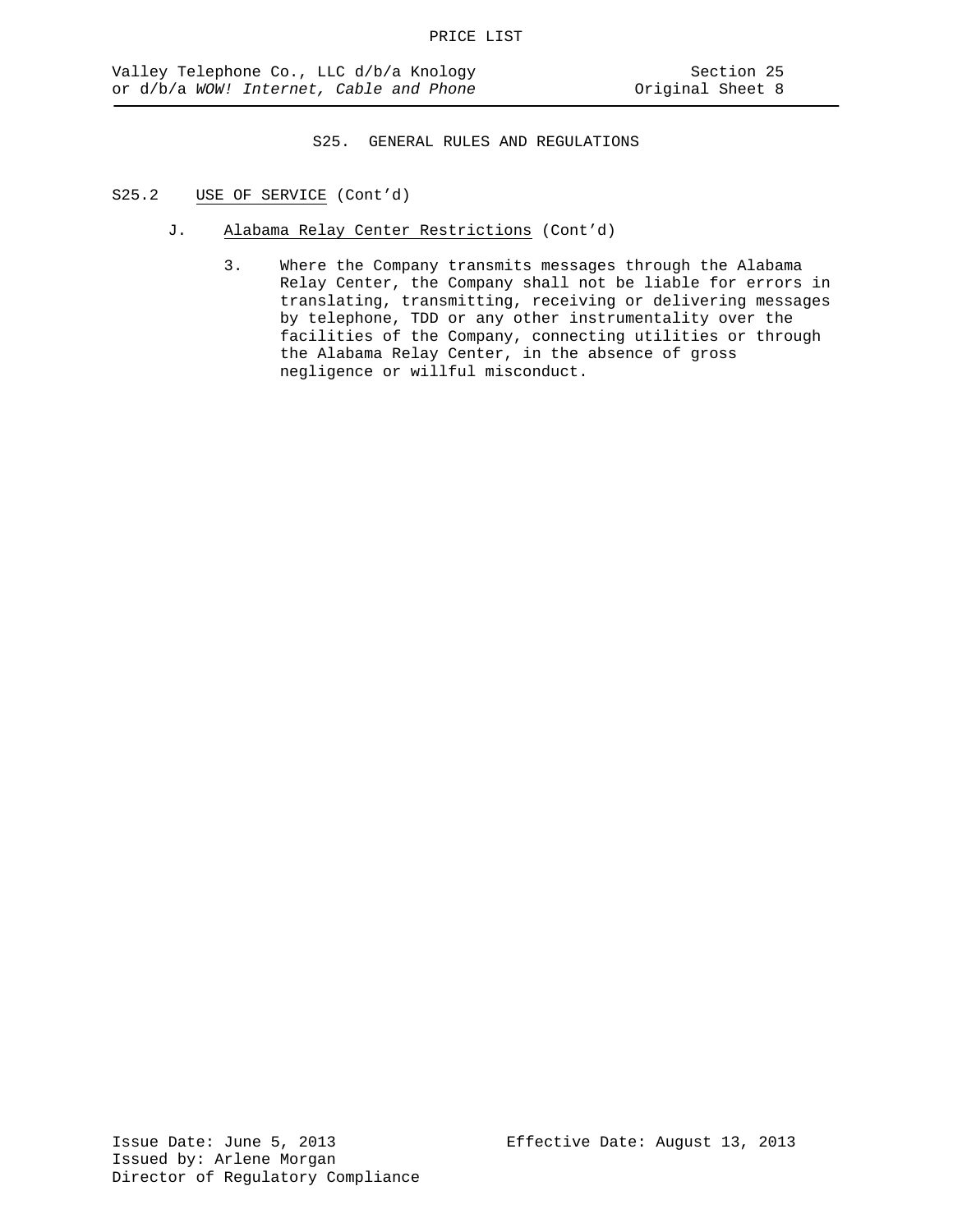- A. Application for Service
	- 1. Applications for telephone service must be made on the Company's prescribed contract or application form. Subsequent service requests may be made orally or in writing to the Company's local business office.
	- 2. Any change in rates or regulations prescribed by the applicable regulatory body modifies the terms and regulations of contracts to the extent of such change.
	- 3. The Company reserves the right to refuse service to any applicant who is found to be indebted to the Company for service previously furnished until satisfactory arrangements have been made for the payment of all such indebtedness. This right to refuse service is subject to compliance with the Commission's General Rule 12 (I) and Telephone Rule T-7. The Company may also refuse to furnish service to any applicant desiring to establish service for former subscribers of the Company who are indebted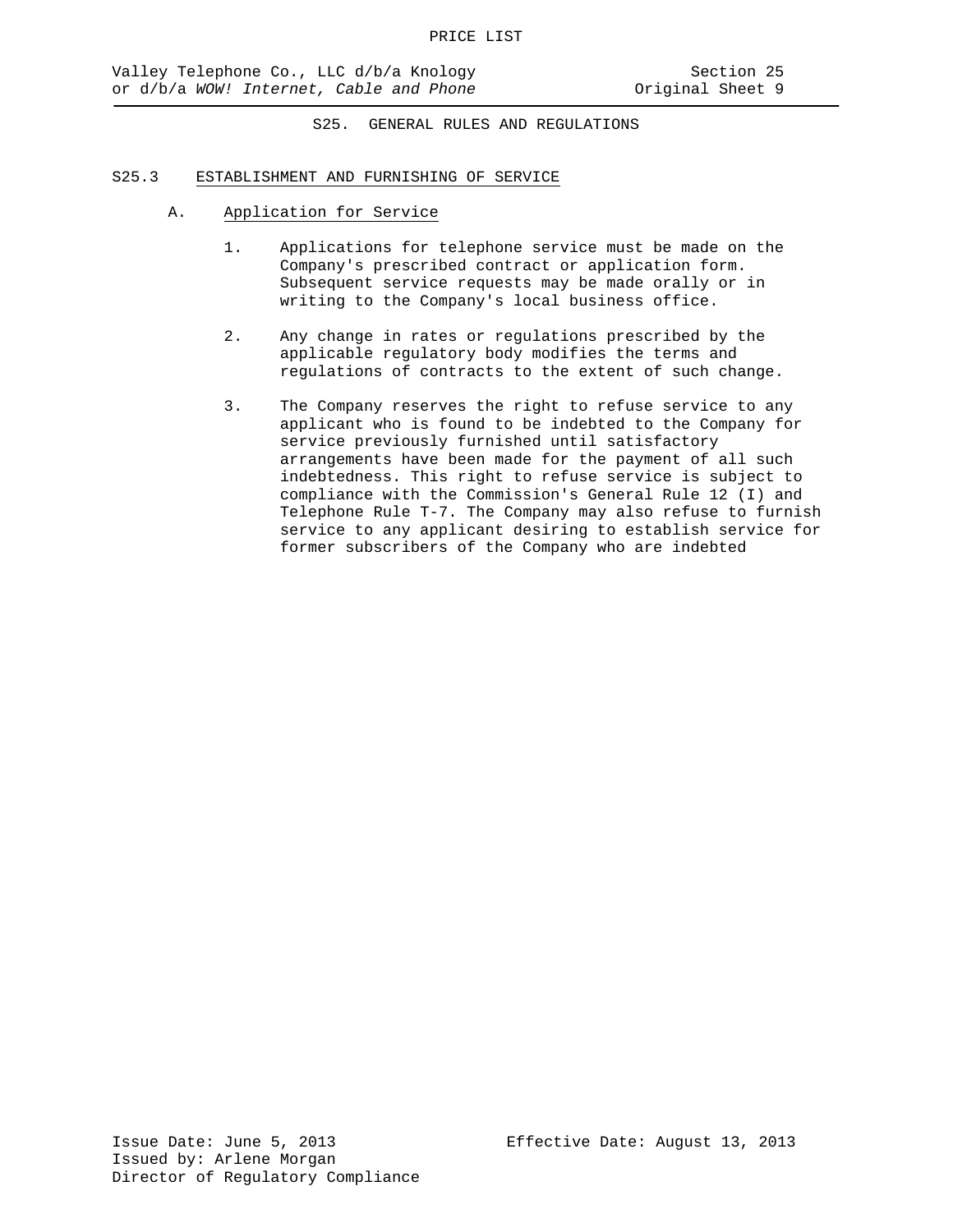- S25.3 ESTABLISHMENT AND FURNISHING OF SERVICE (Cont'd)
	- A. Application for Service (Cont'd)
		- 3. (cont'd)

for previous service, regardless of the listing requested for such service, until satisfactory arrangements have been made for the payment of such indebtedness This is to include applicants from the same household, who are related, even though service is requested in a different name from that of the former subscriber.

- 4. If telephone service is established and it is subsequently determined that either condition in 3. above exists, the Company may suspend or disconnect such service until satisfactory arrangements have been made for the payment of the prior indebtedness.
- B. Application for Business Rates
	- 1. Business rates apply in offices, stores, factories, and all other places of a strictly business nature.
	- 2. In boarding houses (except as noted elsewhere), offices of hotels, halls and offices of apartment buildings, quarters occupied by clubs or lodges, public, private, or parochial schools, or colleges, hospitals, libraries, churches, college fraternity houses, and other similar institutions (but excluding dormitory rooms at such schools or colleges).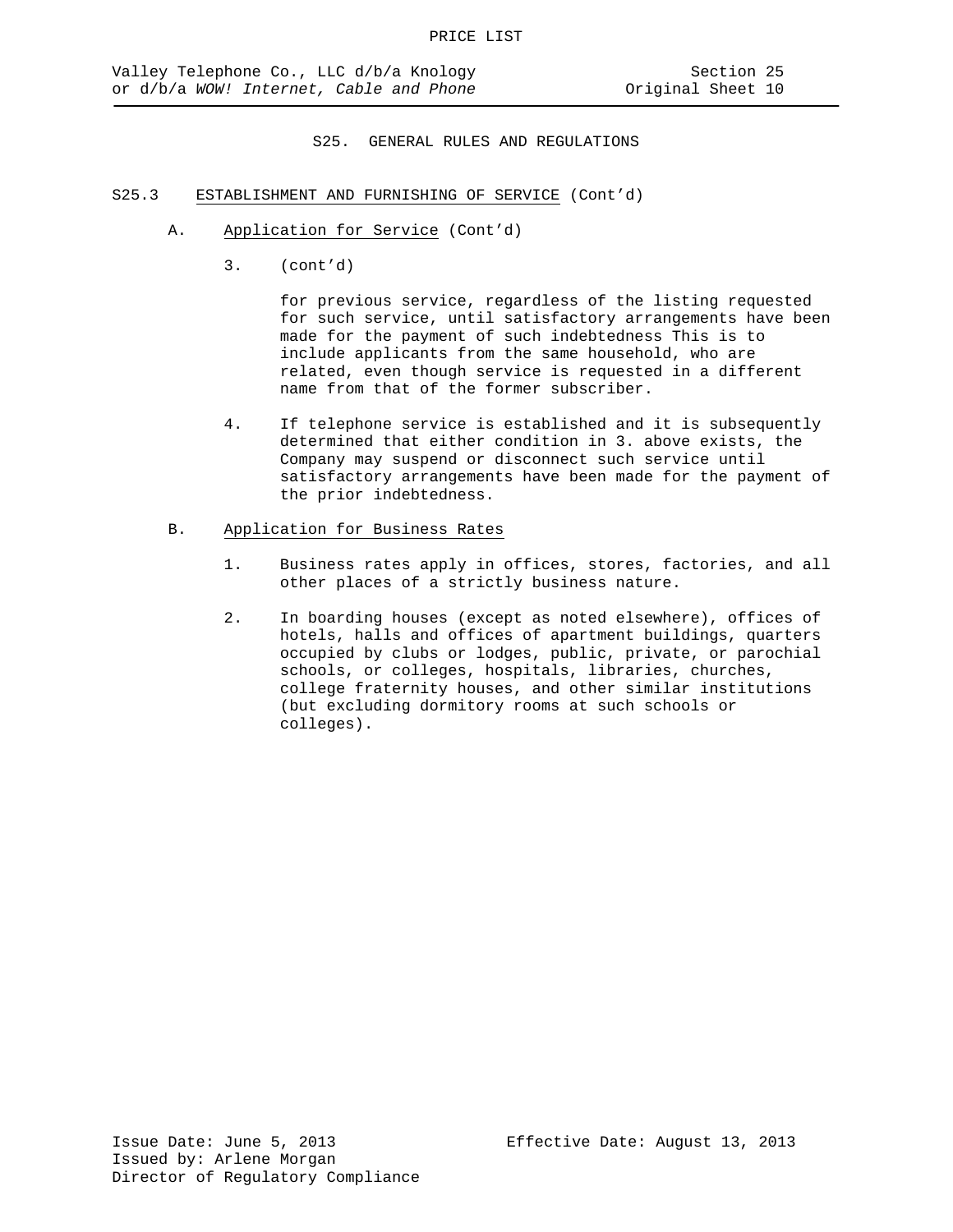- B. Application of Business Rates (Cont'd)
	- 3. At residence locations when the customer has no regular business telephone and the use of the service either by himself, members of his household, or his guests, or parties calling him can be considered as more of a business than of a residence nature, which fact might be indicated by advertising, either by business cards, newspapers, hand bills, billboards, circulars, motion picture screens, or other advertising matter, such as on vehicles, etc.
	- 4. Where the place of business and residence of a customer are in the same premises and no telephone is installed in the place of business, the business rate shall be charged for the telephone installed in the residence.
	- 5. At residence locations, when a telephone station or extension bell is located in a shop, office, or other place of business.
	- 6. At any location where the listing of service at that location indicates a business, trade, or profession, except as specified below.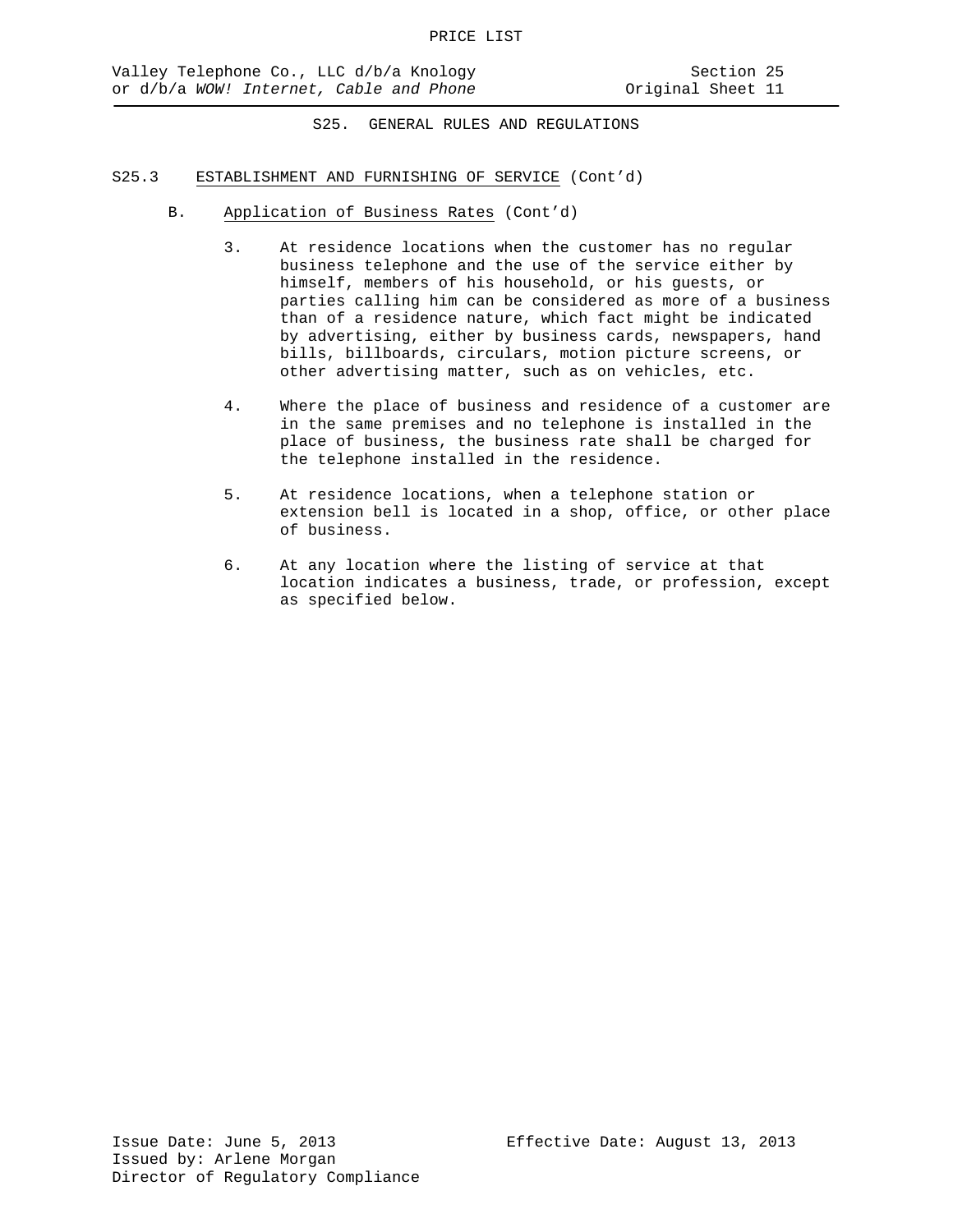- C. Application of Residence Rates
	- 1. Residence rates apply in private residences where business alphabetical or classified telephone directory listings are not provided.
	- 2. In private apartments of hotels, rooming houses, or boarding houses where service is confined to the customer's use, and elsewhere in rooming houses which are not advertised as a place of business or which have less than five rooms for roomers or which furnish meals to less than ten boarders, provided business telephone directory listings are not furnished.
	- 3. Where the place of business and residence of a customer are in the same premises and no telephone is installed in the place of business, the business rate shall be charged for the telephone installed in the residence.
- D. Advance Payments
	- 1. At the time an application for service is made, an applicant may be required to pay an amount equal to at least one months' service, since billed one month in advance, in addition to such special construction charges, installation charges, service connection charges, and a deposit specified in this Price List, and any other applicable charges. The amount of the advance payment is credited to the customer's account on the first bill rendered.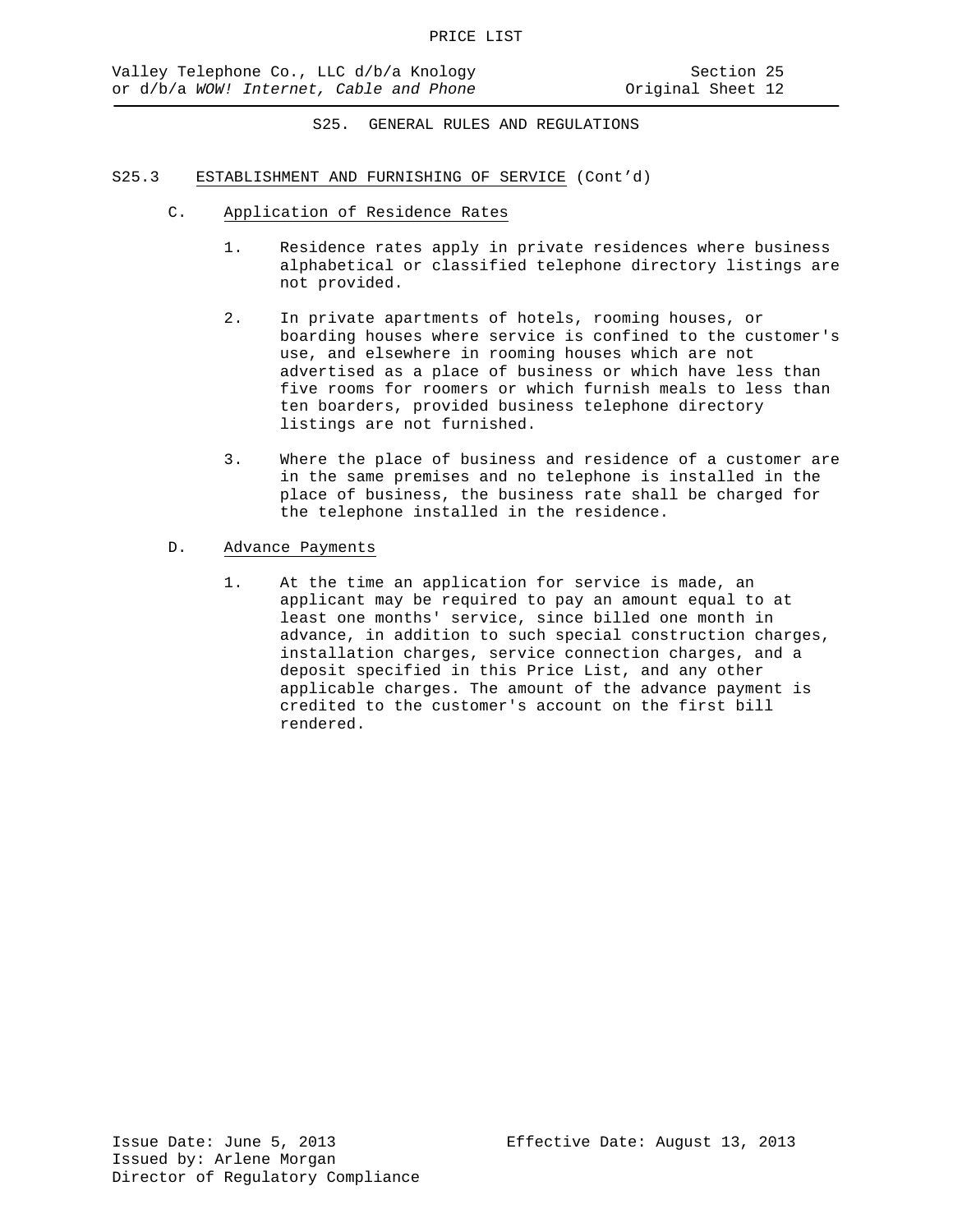## S25.3 ESTABLISHMENT AND FURNISHING OF SERVICE (Cont'd)

- D. Advance Payments (Cont'd)
	- 2. Federal, State or Municipal governmental agencies may not be required to make advance payments.
	- 3. Short Term Service (See 57.12)

## E. Customer Billing

- 1. The subscriber shall pay monthly in advance or on demand all charges for exchange service and equipment and shall pay on demand all charges for toll service.
- 2. Monthly recurring charges are billed in advance and toll charges are billed in arrears. Special billing arrangements may be established for service provided to governmental agencies.
- 3. Bills are due when rendered unless otherwise specified on the bill and may be paid at any business office of the Company or at any agency authorized to receive such payments.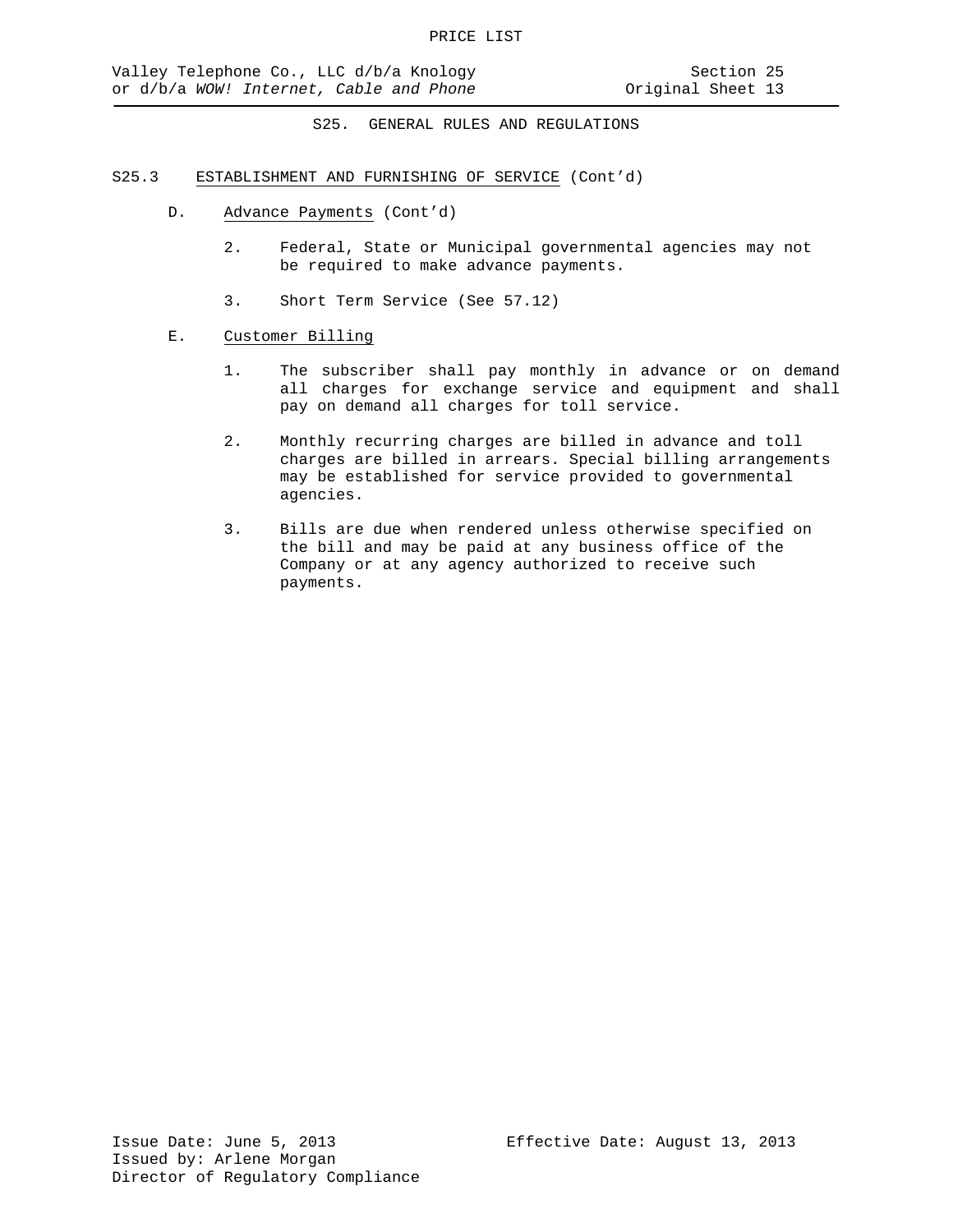- E. Customer Billing (Cont'd)
	- 4. All charges due by the subscriber are payable by the subscriber at the Telephone Company's Business Office or at other agency duly authorized to receive such payments. Adjustments due to billing inaccuracies shall be limited to the most recent 36 month period according to Rule T5 (C) (5) and (6).
	- 5. For billing purposes each month is presumed to have thirty days.
	- 6. Retroactive billing adjustments will not be made for a period exceeding thirty six (36) months per Rule T5 (C) (6) and (7) from the date an objection is filed by the customer.
	- 7. The Company may temporarily suspend service in the event the customer fails to pay any regulated amount due. Such suspension shall not be made until at least five days following written notification to the customer of the intention to suspend service.
	- 8. A late payment charge of \$10.00 applies to each subscriber's bill (including amounts billed in accordance with Company's billing and Collection Services) when any undisputed portion of a previous month's bill has not been paid in full by the subsequent billing date. The charge is applied to the total amount carried forward and is included in the total amount due on the subscriber's current bill. The charge is only applied if the subscriber's previous month's outstanding balance is at least \$20.00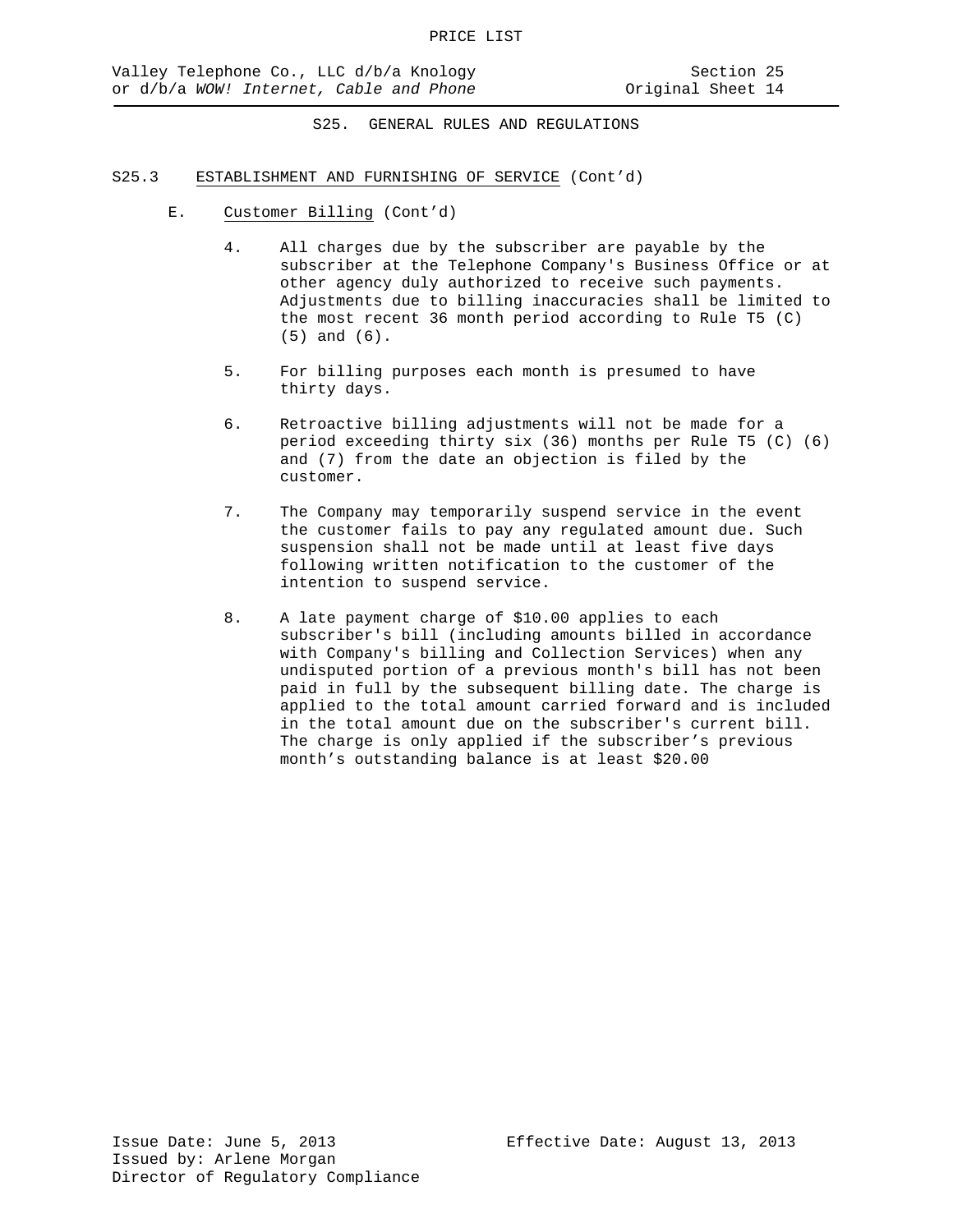- E. Customer Billing (Cont'd)
	- 9. The Company will endeavor to send subscribers' bill for telephone service, but the Company does not obligate itself to send itemized bills with each statement. If the bill is not received on the first, the amount may be ascertained by calling the bookkeeper.
- F. Telephone Numbers
	- 1. The customer has no property right to the telephone number nor any right to continuance of service through any particular central office.
	- 2. The Company reserves the right to change the customer's telephone number or the central office associated with such number, or both, as may be required for the proper conduct of its business.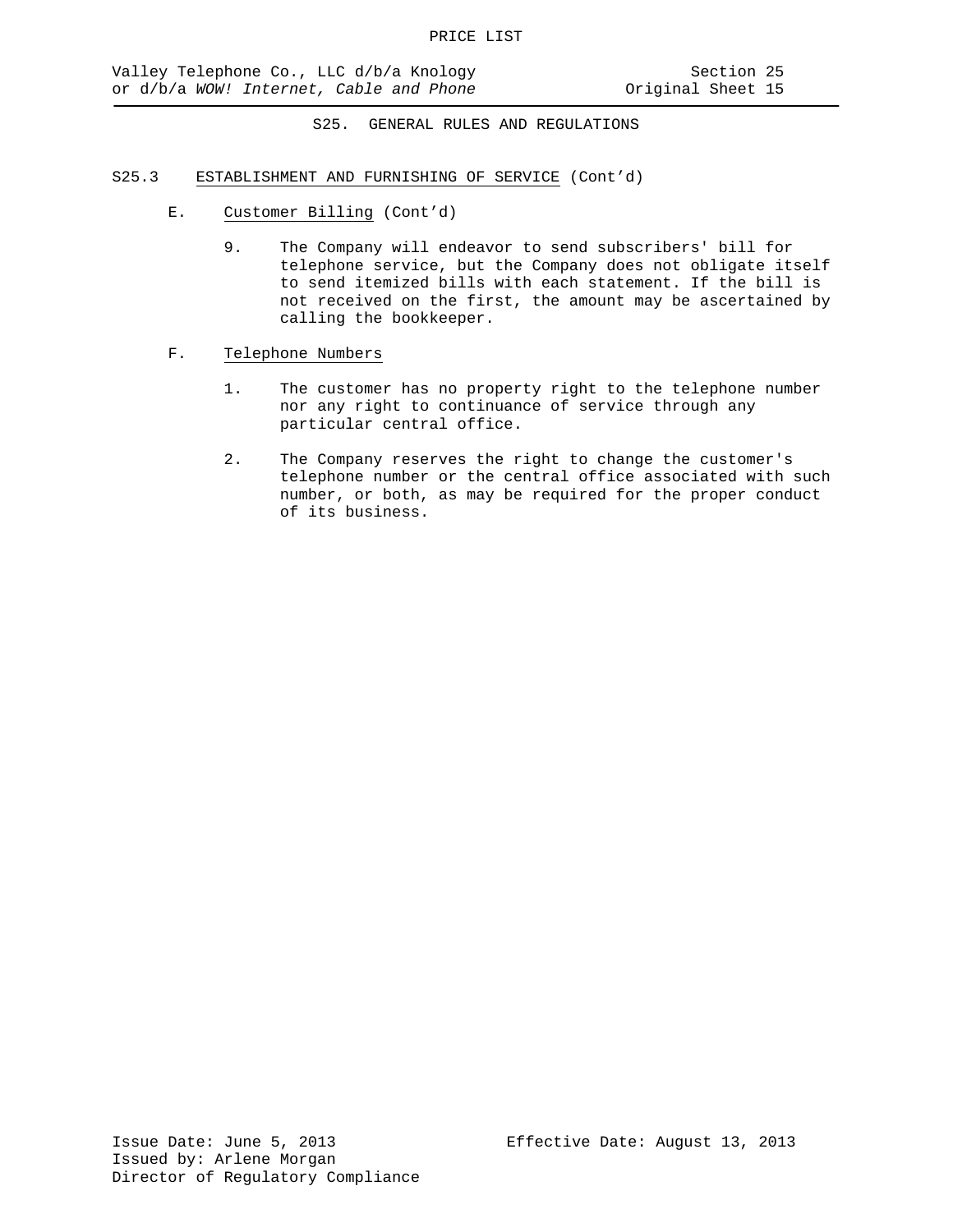## S25.3 ESTABLISHMENT AND FURNISHING OF SERVICE (Cont'd)

## G. Alterations

The customer agrees to notify the Company promptly whenever alterations or new construction on premises owned or leased by him necessitate changes in the Company's equipment; and the customer agrees to pay the Company's current charges for such changes.

The rates and charges specified in this Price List contemplate that work in connection with furnishing or rearranging service be performed during regular working hours. Whenever a customer requests that work necessarily required in the furnishing or rearranging of his service be performed outside the Company's regular working hours or that once begun be interrupted, so that the Company incurs costs that would not otherwise have been incurred, the customer may be required to pay, in addition to the other rates and charges specified in this Price List, the amount of additional "costs" incurred the Company as a result of the customer's special requirements.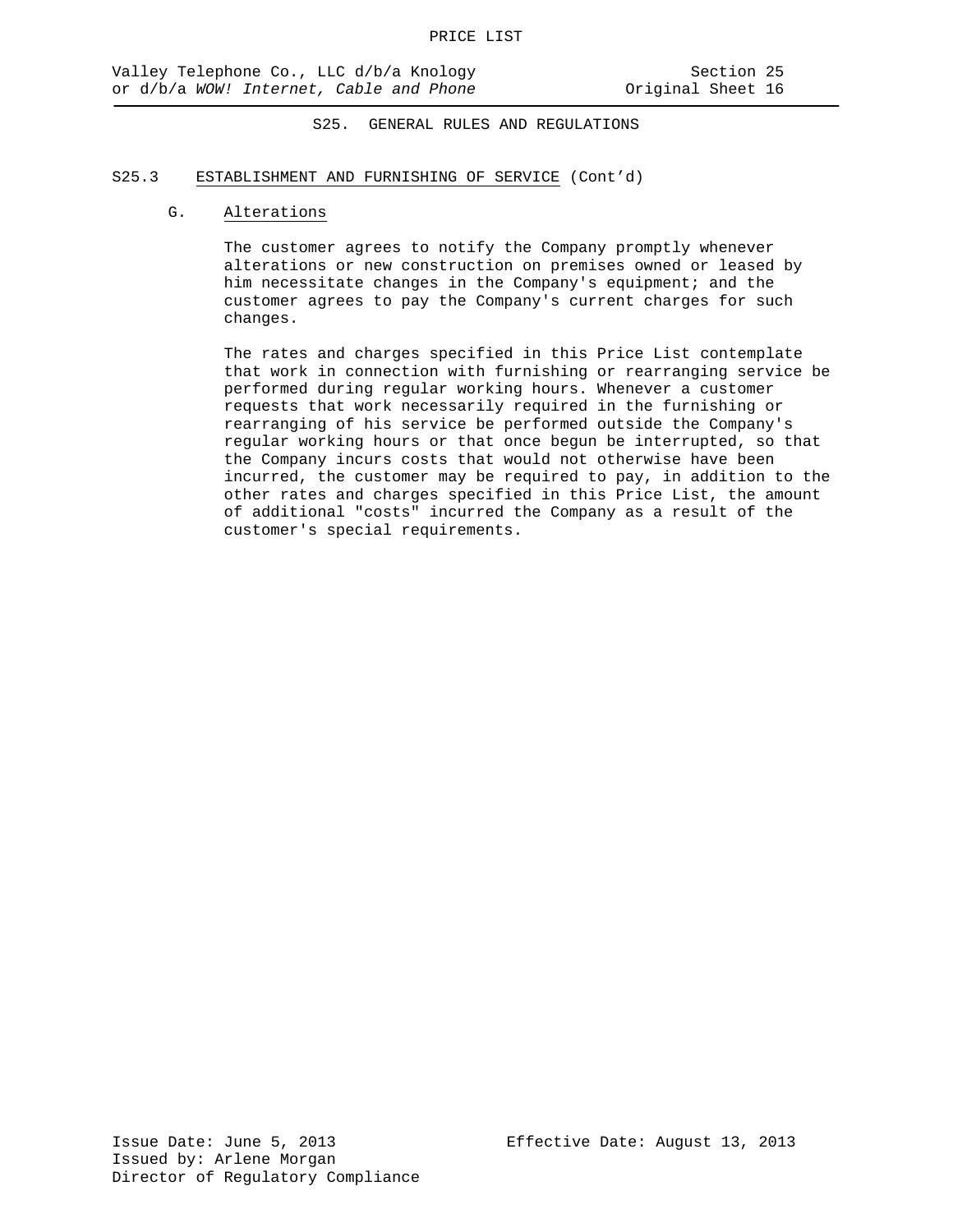- H. Special Construction
	- 1. Private Property (See also Section 12, Charges Applicable Under Special Conditions)
		- a. An average amount of entrance and distribution facilities may be furnished by the Company provided the facilities are of the standard type normally furnished for the particular location or kind of service.
		- b. If additional entrance or distribution facilities are required; if the conditions are such as to require special equipment, maintenance or methods of construction; if the stability of the customer has not been established; if the installation is for a temporary or semi-permanent purpose or if for any other reason the construction costs are excessive as compared with the revenue to be derived, the applicant shall be required to pay the costs over and above those applicable for a normal installation.
		- c. The customer will provide the company without charge written permission for the placing of the Company's facilities on the property.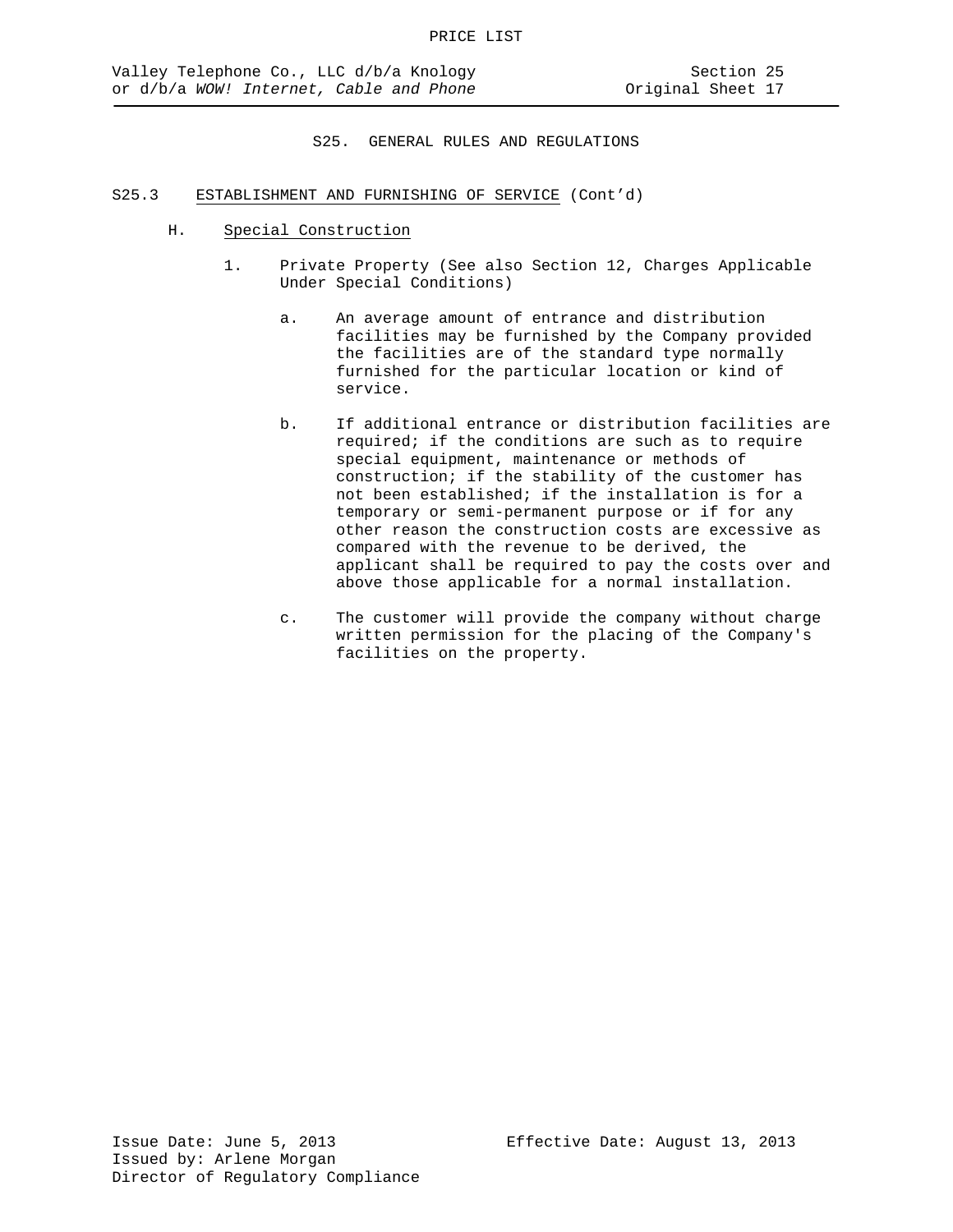## S25.3 ESTABLISHMENT AND FURNISHING OF SERVICE (Cont'd)

- H. Special Construction (Cont'd)
	- 2. Underground
		- a. When feasible conduit will be furnished by the Company at cost, or conduit may be provided by the applicant subject to the Company's specifications. Conduit used for telephone company facilities may not be used for any other purpose without the consent of the Company. The distance between the conduit and any Electric Light or Power Conduit or Conductor shall be in accordance with the Company's specifications.

The customer shall be required to pay the entire cost of maintenance of conduit including subsequent excavations and replacements necessary because of damage resulting from negligence on the part of the customer of his representatives or from freezing or improper drainage.

- b. The cost of relocating underground entrance facilities at the customer's request will be borne by the customer.
- 3. Facilities in Underground Conduit
	- a. The customer will be required to bear the cost of installation of such wiring unless specified or agreed to by the Company.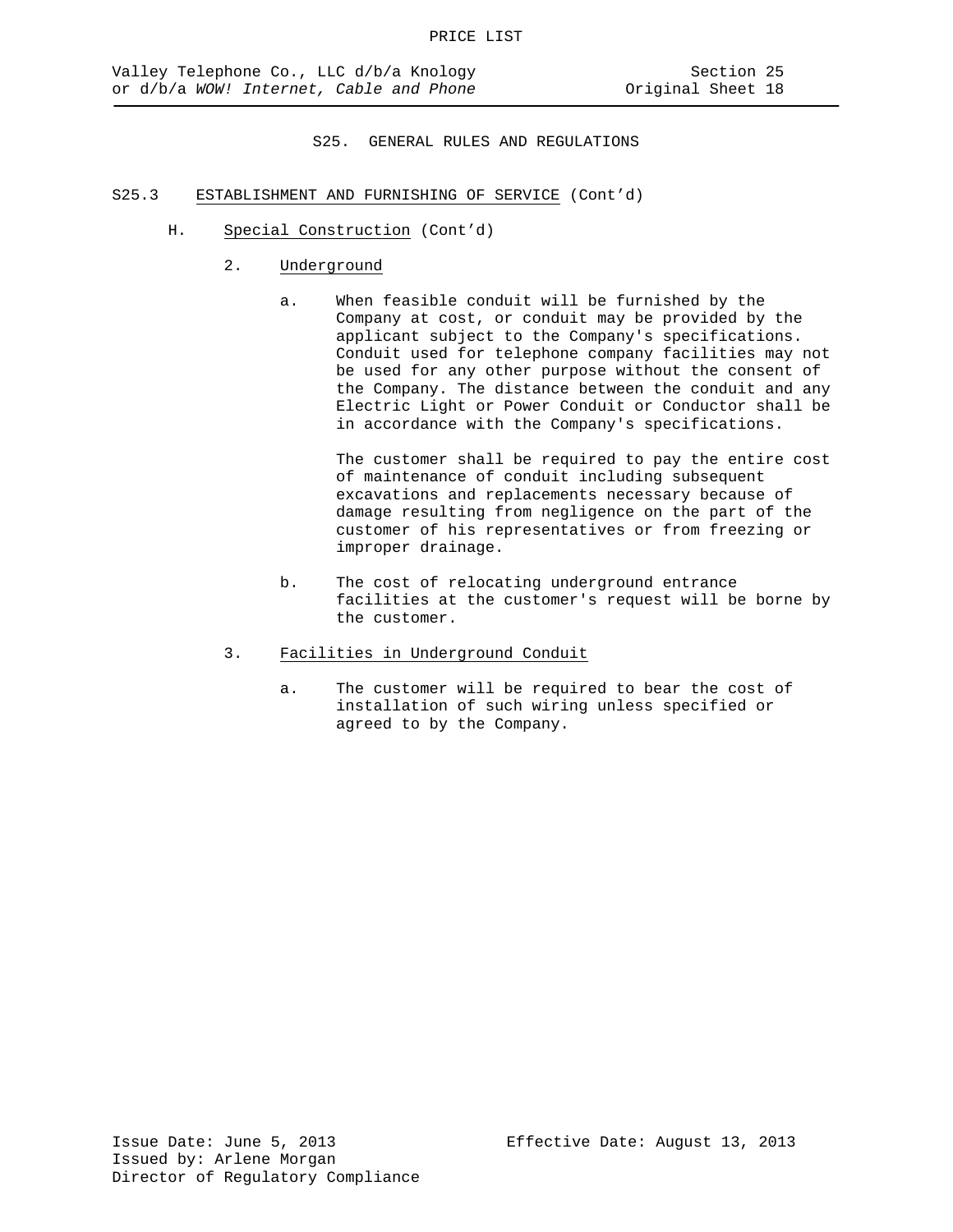- I. Special Assemblies of Speculative Projects
	- 1. Special assemblies of speculative projects for which provision is not otherwise made in this Price List may be provided where practicable, if not detrimental to any of the services furnished by the Company.
		- a. The charge for such facilities may be in the form of an installation charge, a monthly charge, a termination charge or any combination thereof and will include, when applicable, one or more of the following estimated expense items associated with the special service provided:
			- (1) maintenance expense<br>(2) depreciation expense
			- depreciation expense including reusable and non-recoverable items
			-
			- (3) administration expense<br>(4) taxes including Fede: taxes - including Federal Income Tax
			- (5) any other specific items of expense that may be associated with the facility provided
			- (6) a reasonable return on investment
		- b. The estimated installation cost used in the derivation of the various expense items shall include the following:
			- (1) material
			- (2) material overhead
			- (3) installation labor
			- installation labor overhead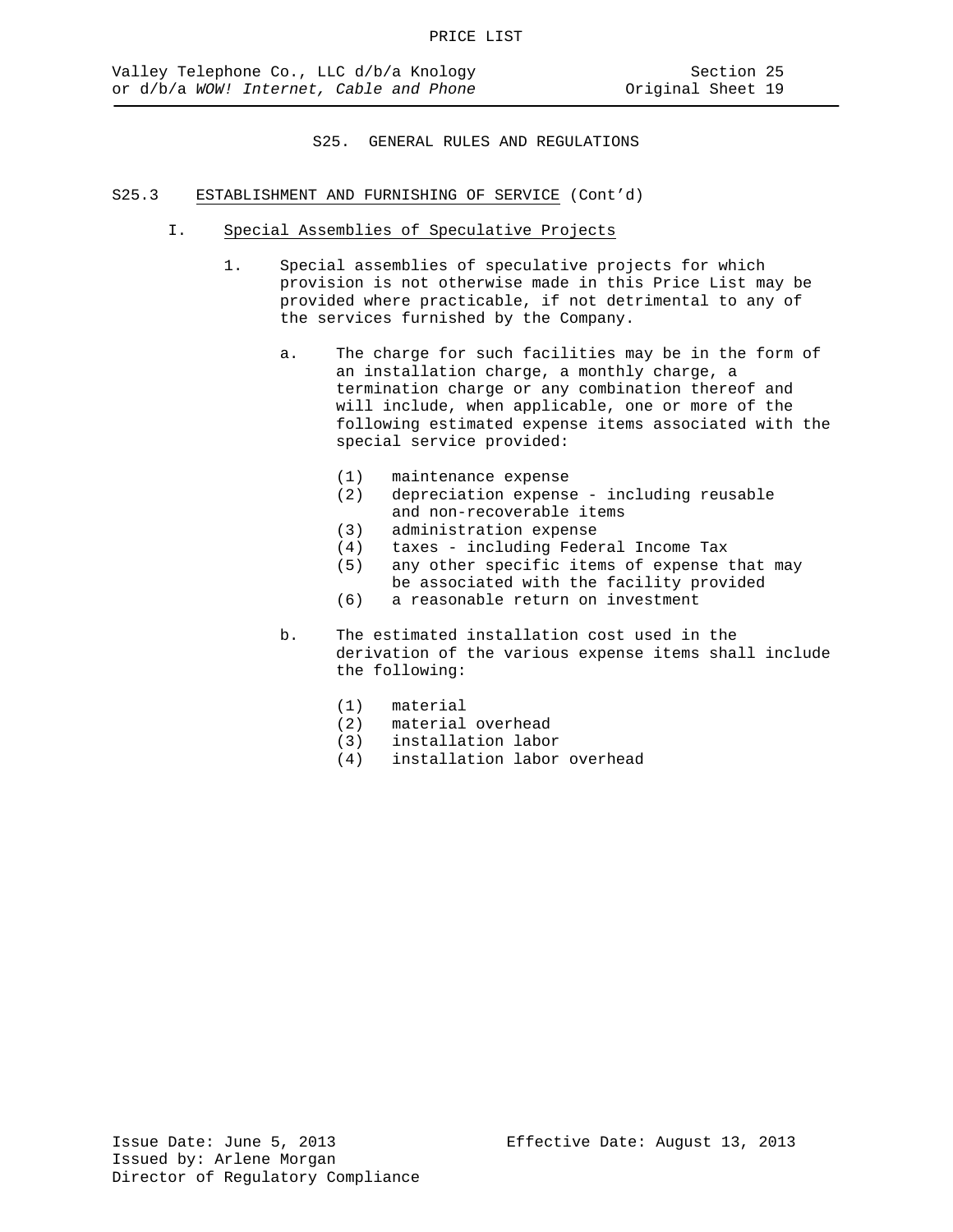- I. Special Assemblies of Speculative Projects (Cont'd)
	- 2. In connection with Marketing and Sales studies and/or Marketing and Sales programs, the Company reserves the right to waive service charges within specified areas for such periods of time as designated by the Company. In the absence of a Tariff concerning a requested service or a new product offered, the company may provide the service under a mutually agreed contract between company and customer.
- J. Change of Occupancy
	- 1. When a change of occupancy or legal responsibility takes place on any premise served by the Telephone Company, notice shall be given within a reasonable time prior to change. The outgoing subscriber is responsible for all service charges, including toll until such notice has been properly transmitted, received and processed by the Telephone Company. If the incoming subscriber desires to continue the existing service and keep the same telephone number of the previous subscriber, he must make timely application to do so and assumes full responsibility for all billings received, including toll, from the date of the change of occupancy. When the date of change of occupancy does not coincide with the billing cycle date of toll and other services, it is the responsibility of the involved customers to split the billing between themselves. No service under this section shall be provided for the incoming subscriber until all his prior indebtedness has been resolved to the satisfaction of the Telephone Company.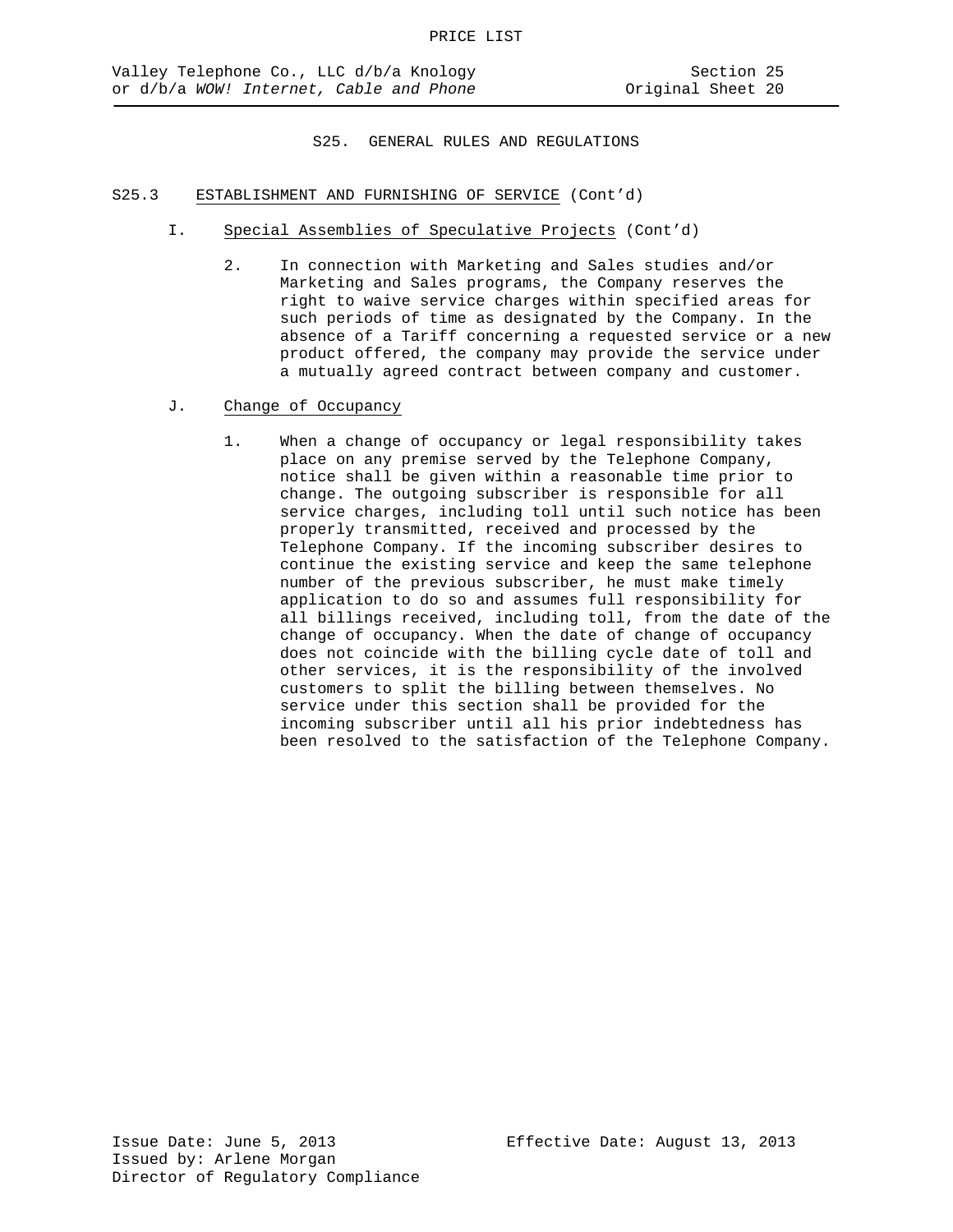- J. Change of Occupancy (Cont'd)
	- 2. In the event a home or business changes ownership during the period and a special contract or unpaid construction charges remain, the present owner must arrange to satisfy the present agreement with the Telephone Company or make arrangements satisfactorily to the Telephone Company for a new owner to assume the obligation for the balance of the obligation.
	- 3. All such notices shall be made in person or in writing. Telephone communications shall not be considered proper notice. The Telephone Company is not responsible for errors, delays or expense resulting from procedures other than those defined in this Price List.
	- 4. Continuance of existing service is conditioned upon the acceptance of the present arrangement of services, including directory advertising.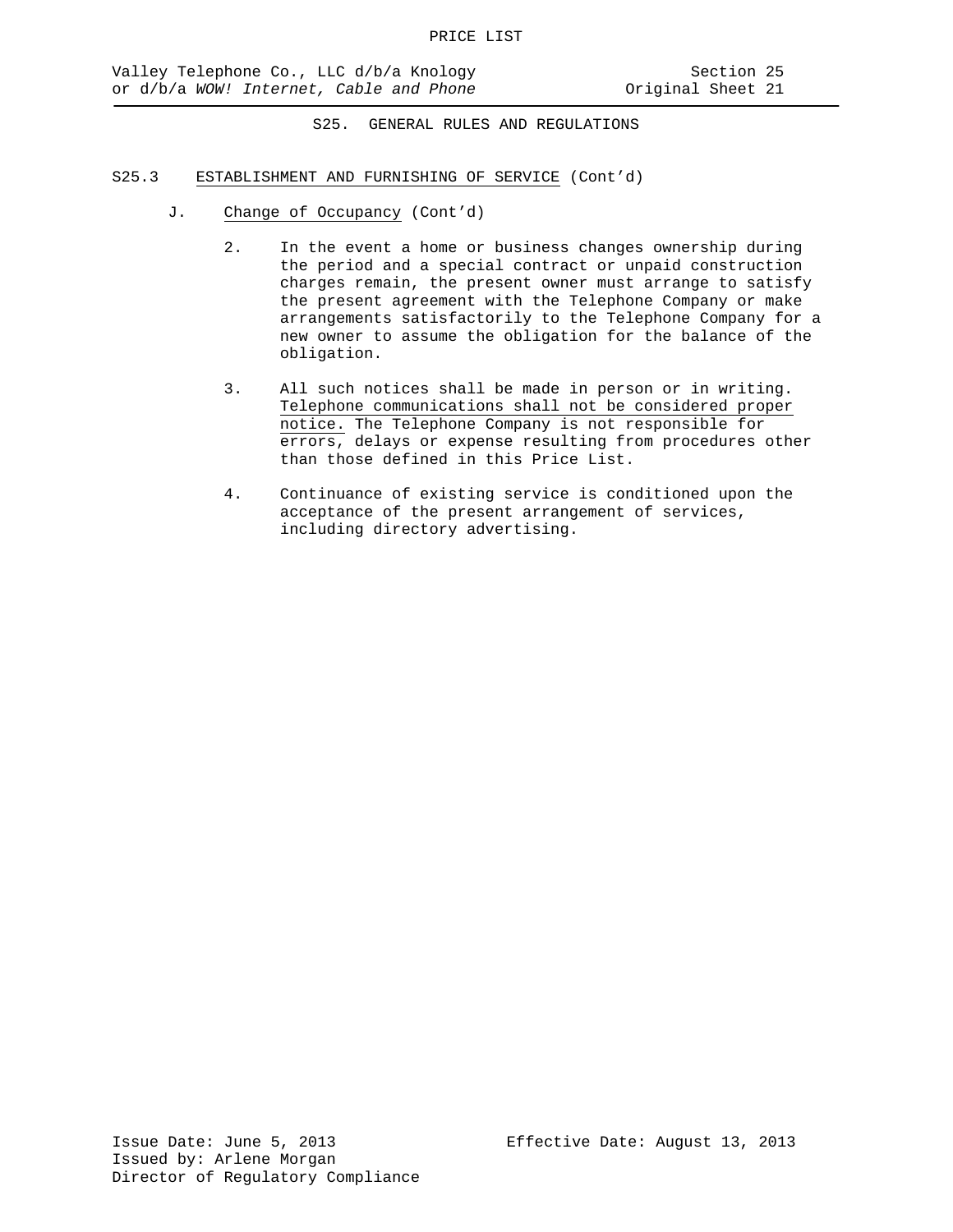## S25.4 ESTABLISHMENT AND MAINTENANCE OF CREDIT

- A. Establishment of Credit
	- 1. The Company is not obligated to establish, furnish or continue to furnish service to any individual or firm that owes for service previously rendered at the same or a different address, until arrangements have been made to liquidate such previous indebtedness to the Company. This refusal of service is subject to compliance with the commissions General Rule 12 (I) and Telephone Rule T-7. In order to insure the payment of all charges due for its service, the Company may require any customer to establish and maintain his credit in one of the following ways:
		- a. By furnishing acceptable credit references to the Company.
		- b. By providing a suitable guarantee in writing, in a form prescribed by the Company.
		- c. By means of a cash deposit.
	- 2. The Company shall be the sole judge as to whether or not the references or guarantee in writing are acceptable.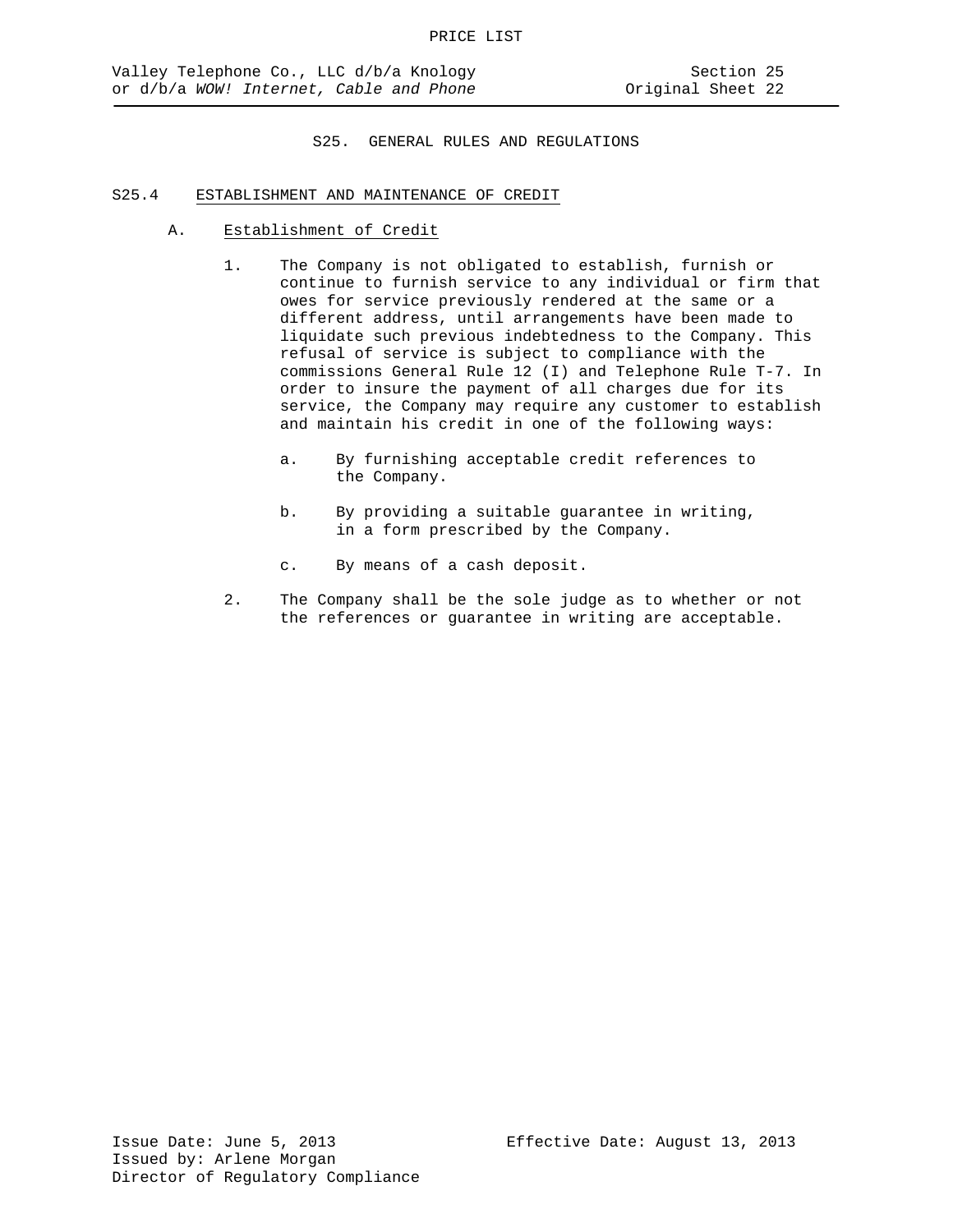## S25.4 ESTABLISHMENT AND MAINTENANCE OF CREDIT (Cont'd)

- B. Deposits
	- 1. The Company may, when in its judgment such deposit is necessary, require at any time, from an applicant, or subscriber, a cash deposit intended to guarantee payment of the current bills for telephone service. Such deposit shall not exceed the monthly amount for local exchange service and other monthly charges added to twice the estimated monthly toll charges. Interest shall be paid by the Company upon such deposit at the rate prescribed by the Public Service Commission. Interest shall be payable for the time such deposit was held by the Company and the customer was served by the Company, unless such period be less than 30 days.
	- 2. The fact that a deposit has been made in no way relieves the applicant or subscriber from complying with the Company's regulations as to advance payments and the prompt payment of the bills upon presentation by the Company, and providing for the discontinuance of service for nonpayment of any regulated sum due the Company for telephone service.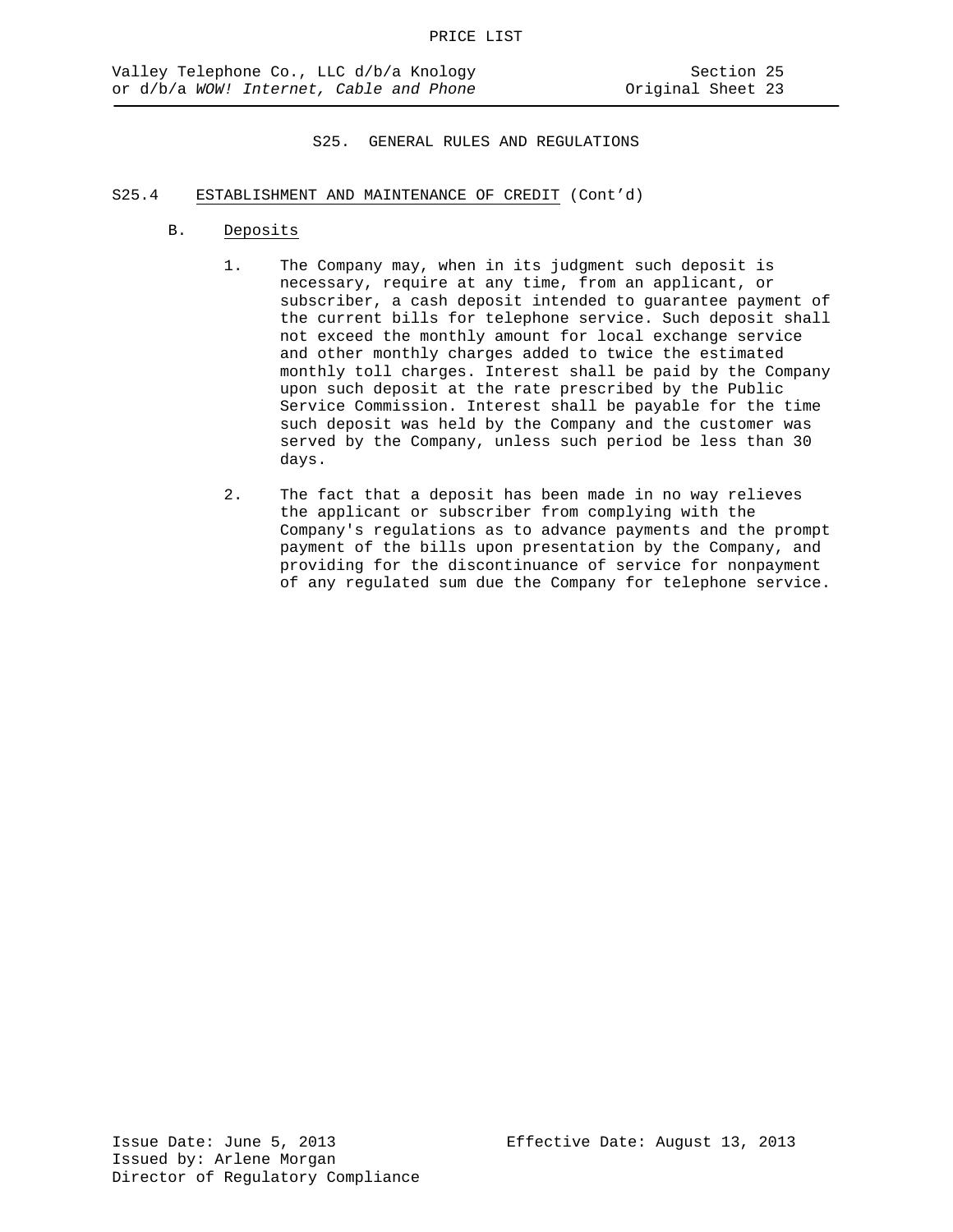## S25.4 ESTABLISHMENT AND MAINTENANCE OF CREDIT (Cont'd)

- B. Deposits (Cont'd)
	- 3. Refer to General Rules of P.S.C. on deposits.
- C. Discontinuance of Service for Failure to Maintain Credit

Service may be discontinued for failure to maintain credit, as specified above, following five days after the Company has served or mailed notice requiring the customer to do so.

D. Restoration Charge

Where service has been discontinued for failure to maintain credit as specified above, appropriate service charges will be made and collected by the Company.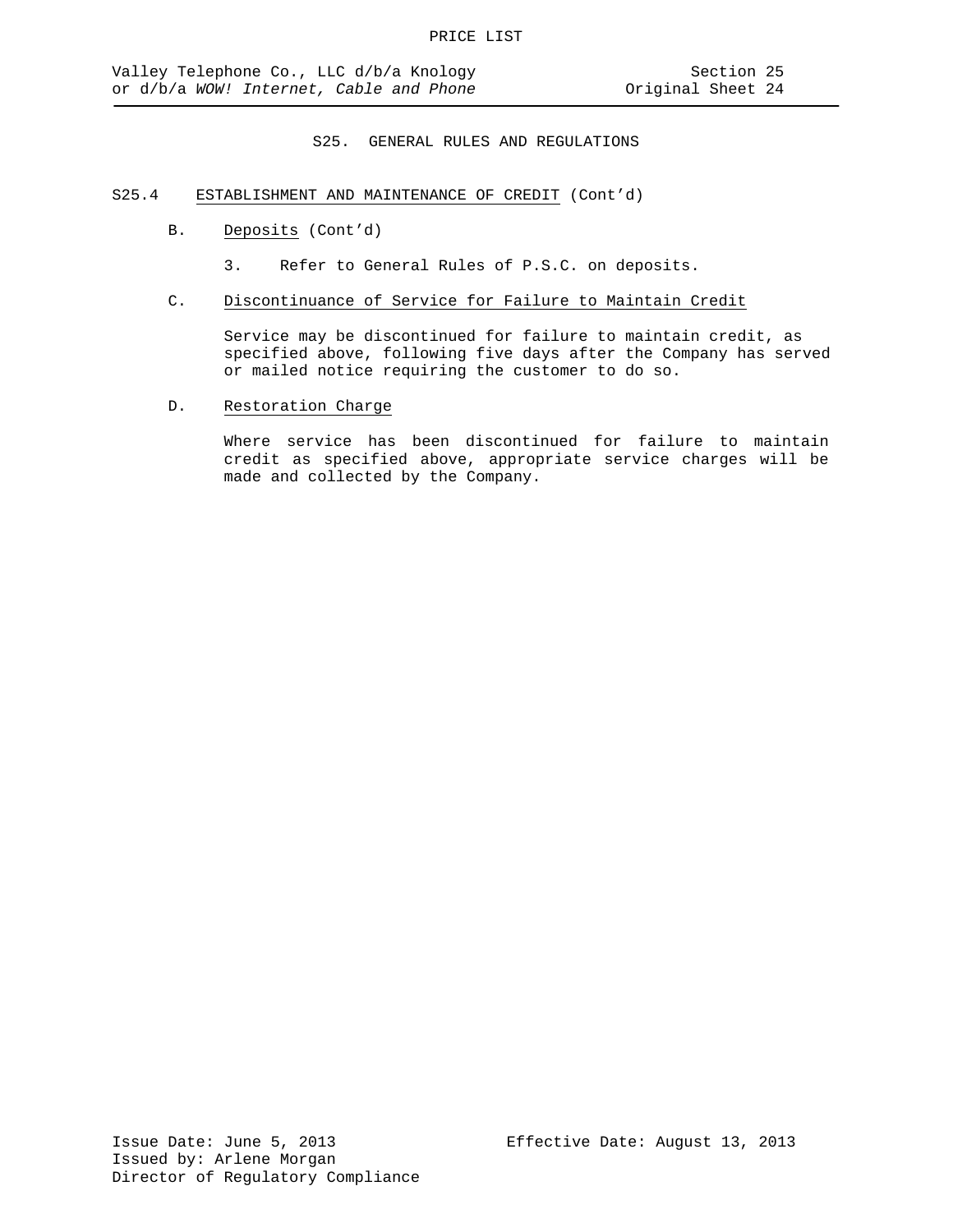# S25.4 ESTABLISHMENT AND MAINTENANCE OF CREDIT (Cont'd)

## E. Adjustments for Taxing Authority Payments

Rates and charges quoted in this Price List do not include any excise, sales, use, franchise, based on receipts, license, occupational, privilege, inspection, pole line rental or similar taxes or fees whether such charges be lump sum or flat rate, that may be assessed against the Company.

Any taxes or fees referred to above levied or assessed by any municipality, county, state, or governmental agency against the Company, shall be prorated among the customers receiving the service so levied or assessed and shall be added to the rates and charges quoted herein.

"The charges billed by the Company pursuant to these provisions will be listed individually on the bill and identified as follows: (type of license, fee, tax or charge) required by action of (name of governmental entity)."

Note: Nothing in this Price List shall prohibit the billing to customers of the amount of any tax or fee imposed by a county or other local taxing authority at the time of the posting of this Price List.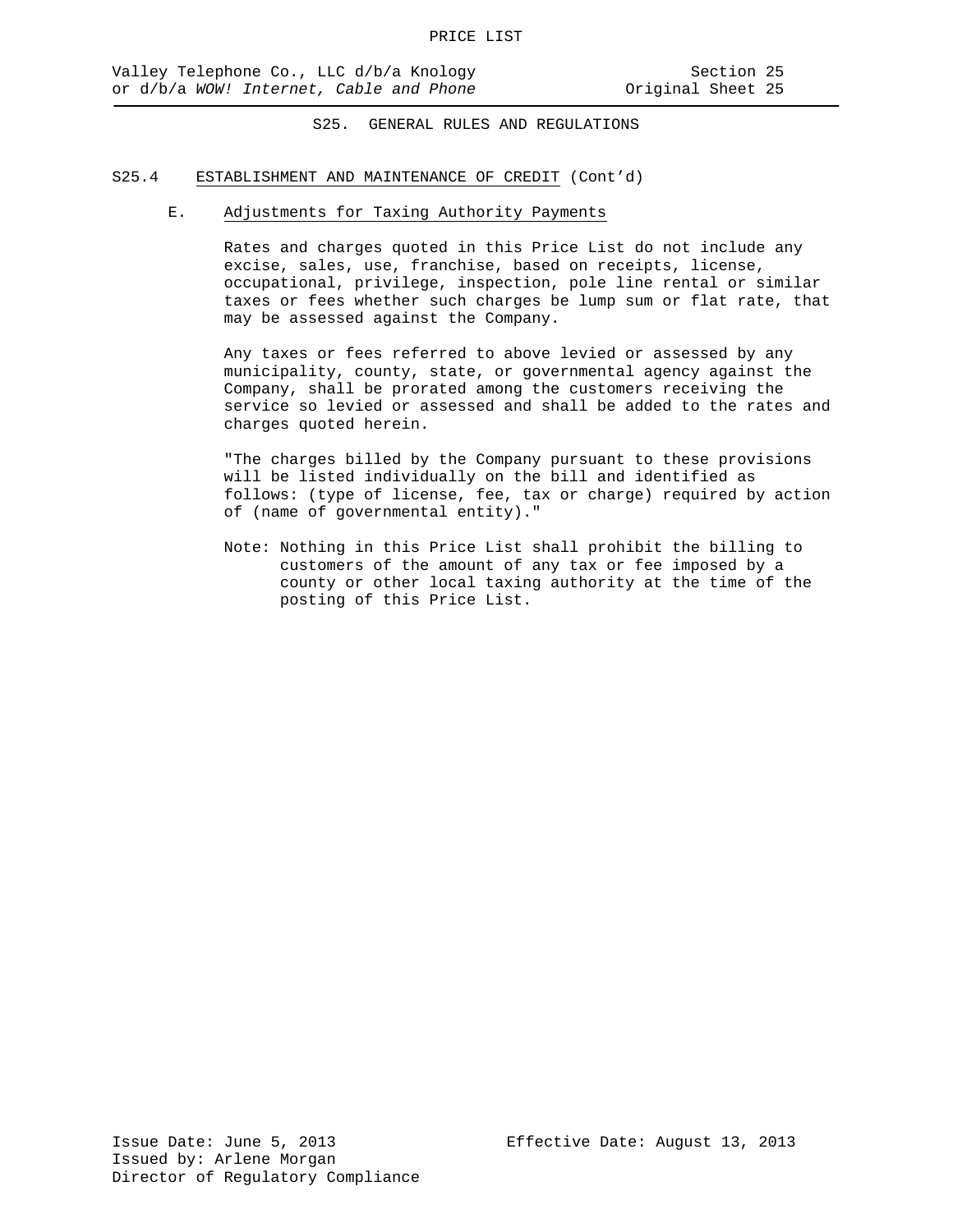## S25.5 OBLIGATION AND LIABILITY OF THE COMPANY

A. Undertaking of the Company

The Company does not transmit messages but offers the use of its facilities for communications between customer. If because of transmission difficulties, the operator, in order to accommodate the customer, repeats messages, she is deemed to be acting as the agent of the persons involved and no liability shall attach to the Company because of any errors made by the operator or misunderstandings that may arise between customers because of the errors.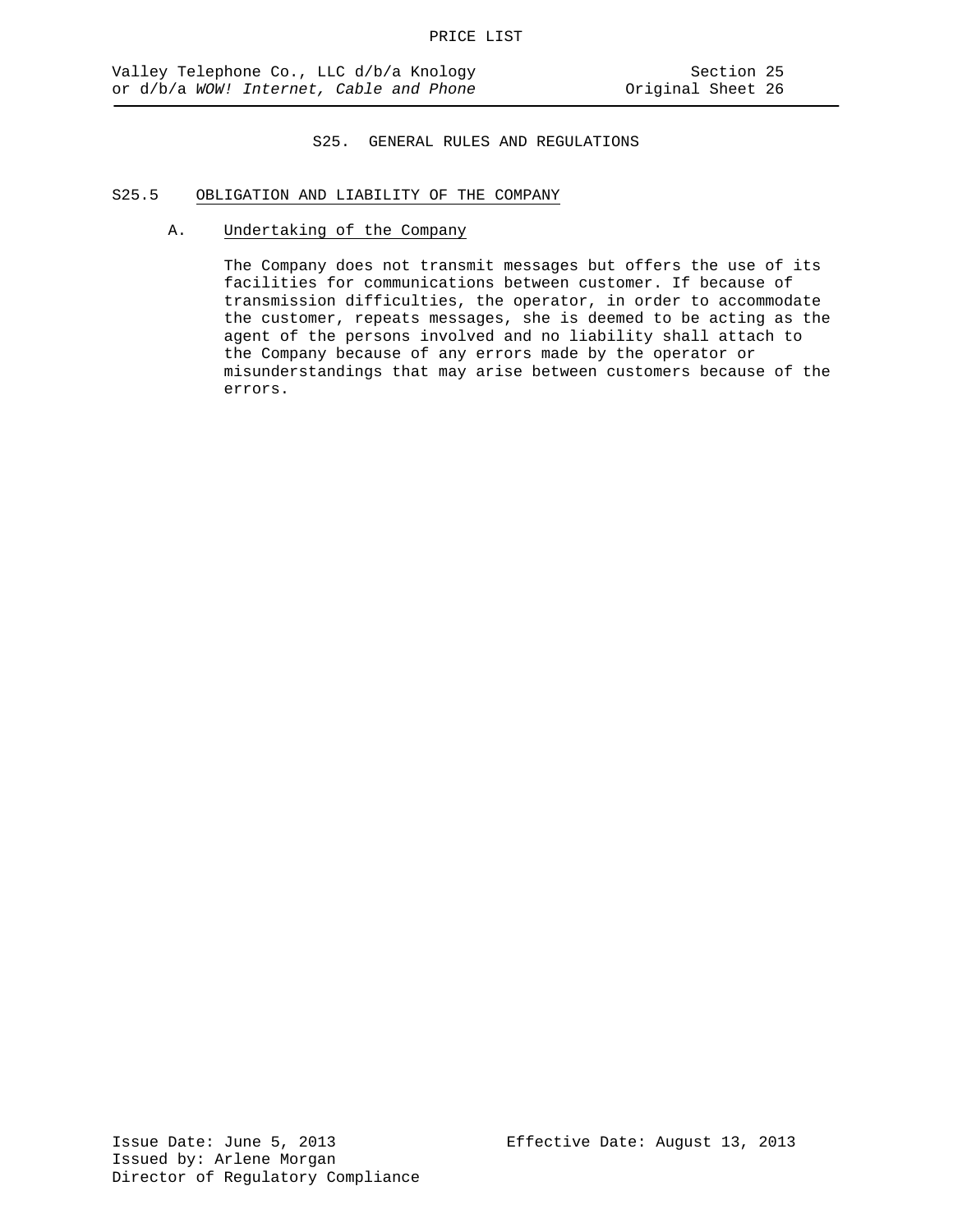## S25.5 OBLIGATION AND LIABILITY OF THE COMPANY (Cont'd)

- B. Provision of Equipment
	- 1. All equipment necessary for the provision of a given service will be furnished by the Company on a deregulated basis or by the customer except as provided elsewhere in this Price List. The customer may be required to provide suitable housing or other protective measures where equipment is to be installed in locations exposed to weather or other hazards. Commercial power will be furnished by the customer on his premises in suitable outlets when required.
	- 2. No equipment, apparatus, circuit or device not furnished by the Company shall be attached to or connected with the facilities furnished by the Company; whether physically, by induction, acoustically or other; except as provided in this Price List or as otherwise authorized in writing by the Company. In case any such authorized attachment or connection is made, the Company shall have the right to remove or disconnect the same or to terminate the service.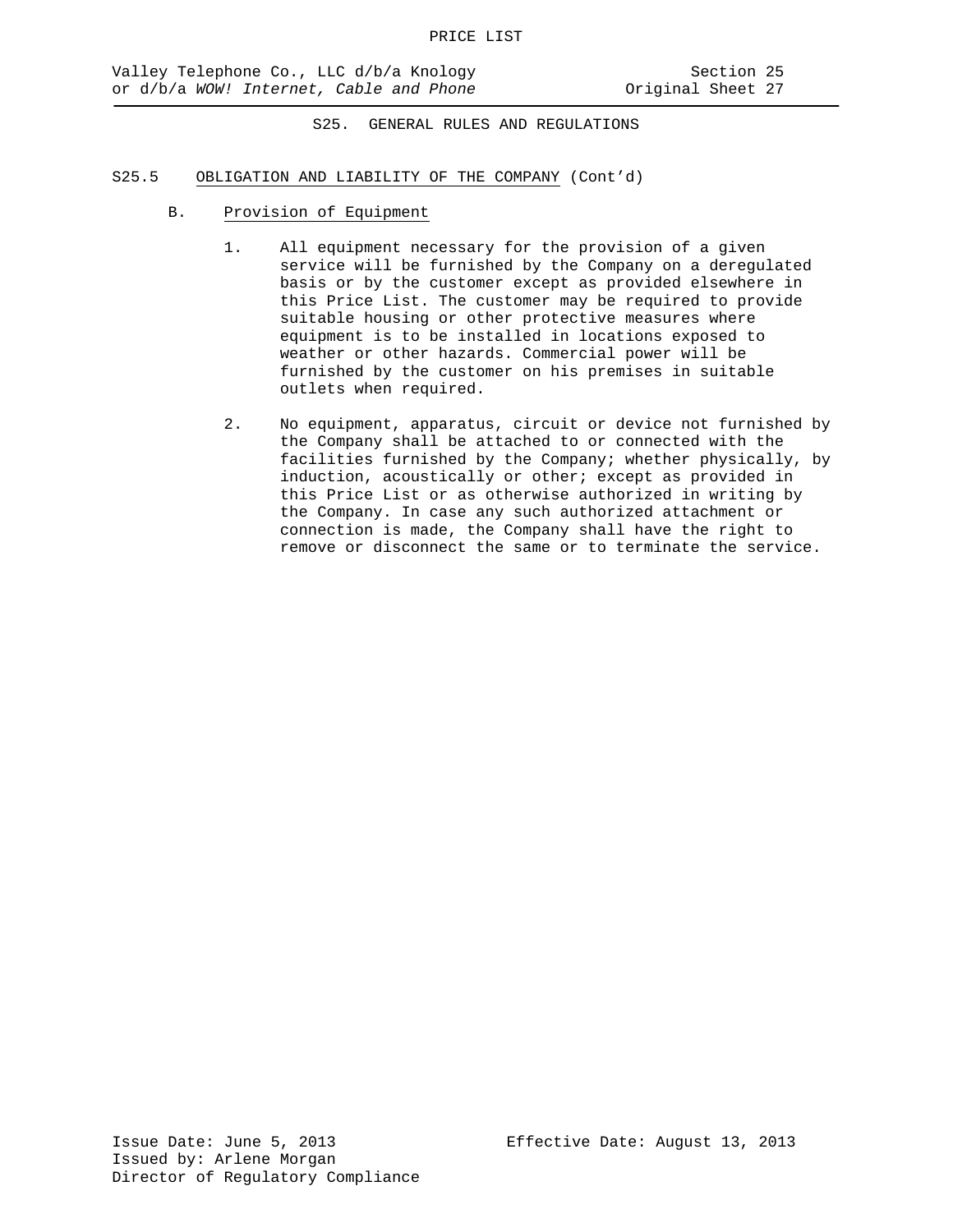## S25.5 OBLIGATION AND LIABILITY OF THE COMPANY (Cont'd)

- B. Provision of Equipment (Cont'd)
	- 3. The provisions of the preceding shall not be construed or applied to bar a customer from using devices which serve his convenience in his use of the facilities of the Company provided any such device so used does not:
		- a. endanger the safety of Company employees or the public;
		- b. damage, disconnect or remove or permit others to disconnect or remove any apparatus installed by the Telephone Company, except upon the written consent of the Company, require change in or alteration of, or involve direct electrical connection to, the equipment or other facilities of the Company, unless as provided for elsewhere in this Tariff.
		- c. interfere with the proper functioning of such equipment or facilities;
		- d. impair the operation of the communication system;
		- e. otherwise injure the public in its use of the Company's services.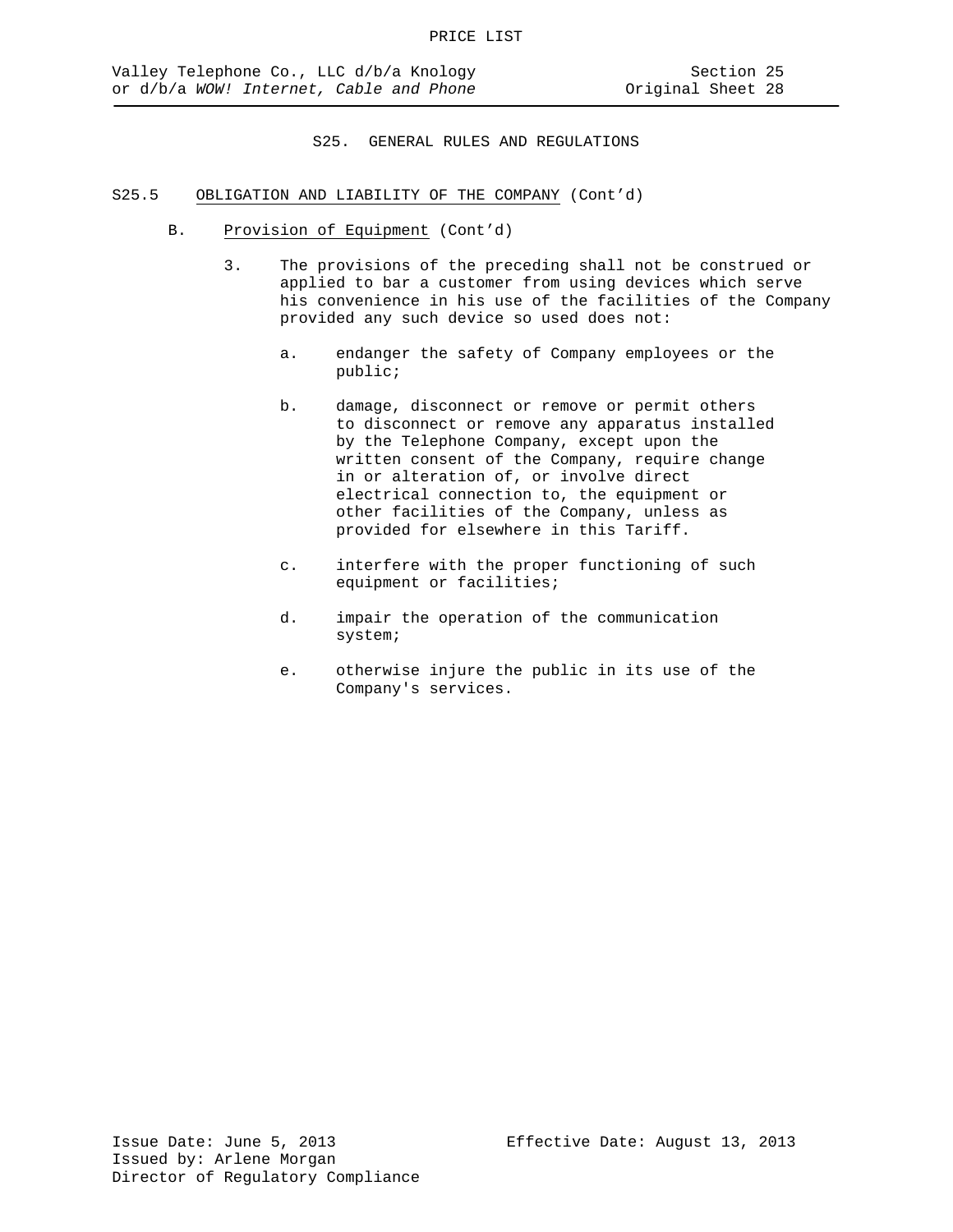## S25.5 OBLIGATION AND LIABILITY OF THE COMPANY (Cont'd)

- B. Provision of Equipment (Cont'd)
	- 4. Except as otherwise provided in this Price List, nothing herein shall be construed to permit the use of a recording device or of a device to interconnect any line or channel of the Company with any other communication line or channel of the Company or of any other person.
	- 5. Normally the nature of telephone service requires the Telephone Company to own, control, and maintain the apparatus and equipment used in furnishing the service. However, at the option of the Telephone Company, and in order to accommodate variety in public taste and demand, certain equipment may be supplied by the Company or leased from vendors and offered subject to contracts to customers.
		- a. Termination Contract Applicable.
	- 6. Floor Space, Electric Power and Other Facilities at the Customer's Premises

The customer is responsible for the provision and maintenance, at his expense, of all suitable space and floor arrangements, including but not limited to adequate lighting, proper relative humidity and temperature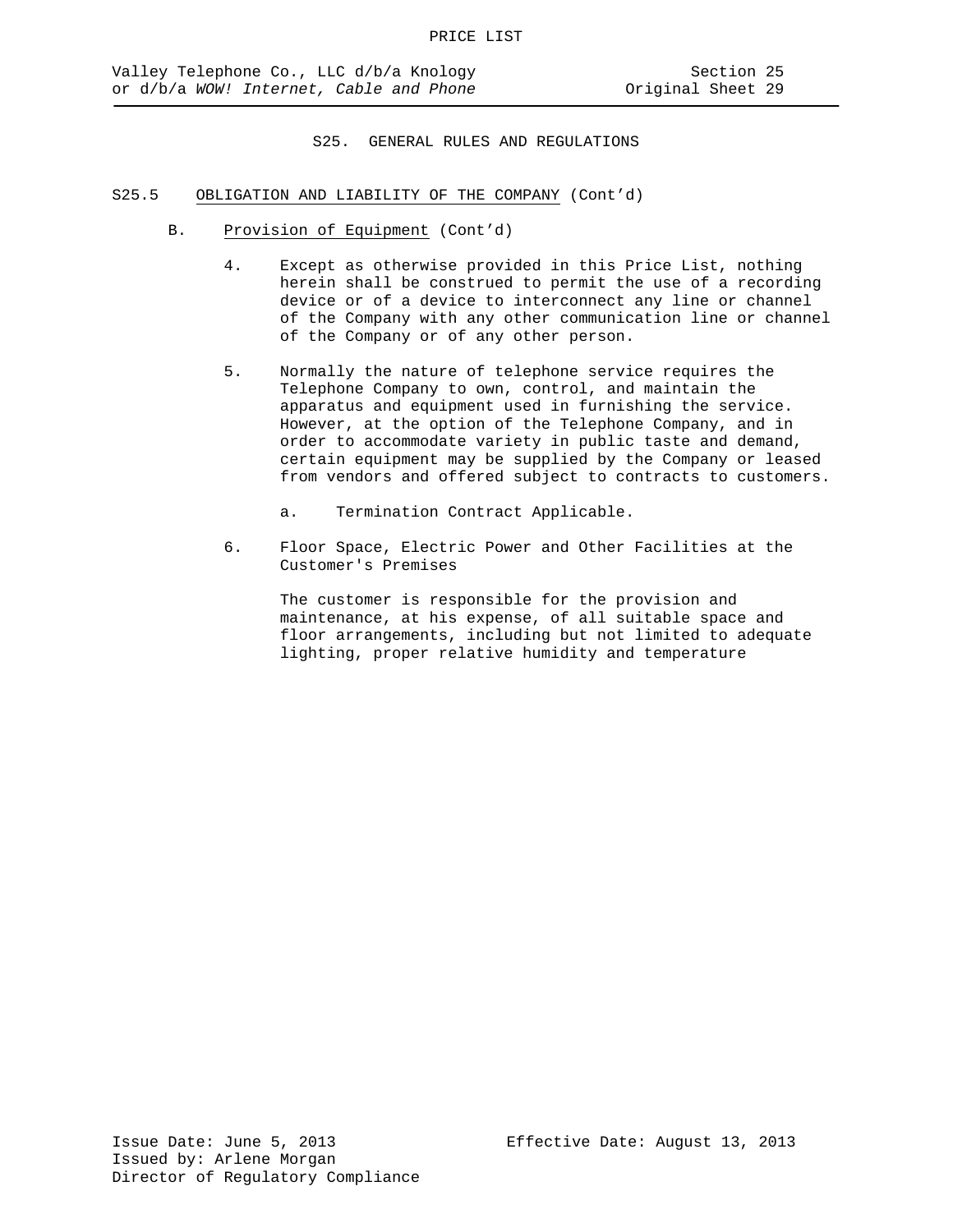- S25.5 OBLIGATION AND LIABILITY OF THE COMPANY (Cont'd)
	- B. (Cont'd)
		- 6. (Cont'd)

control, required on his premises for communication facilities provided by the Company in connection with services furnished to the customer by the Company. Any power outlets and commercial power required for the operation of such facilities shall be provided by, and at the expense of, the customer. All operations required for the use of communications facilities provided by the Company at the customer's premises will be performed at the expense of the customer, and must conform with the operating practices and procedures of the Company to maintain a proper standard of service.

C. Furnishing of Service

The Company's obligation to furnish service is dependent upon its ability to secure and retain, without unreasonable expense, suitable facilities and rights for the construction and maintenance of the necessary circuits and equipment.

- D. Maintenance and Repair
	- 1. All costs associated with the maintenance and repair of regulated services furnished by the Company will be borne by the Company, except as specified elsewhere in this Price List.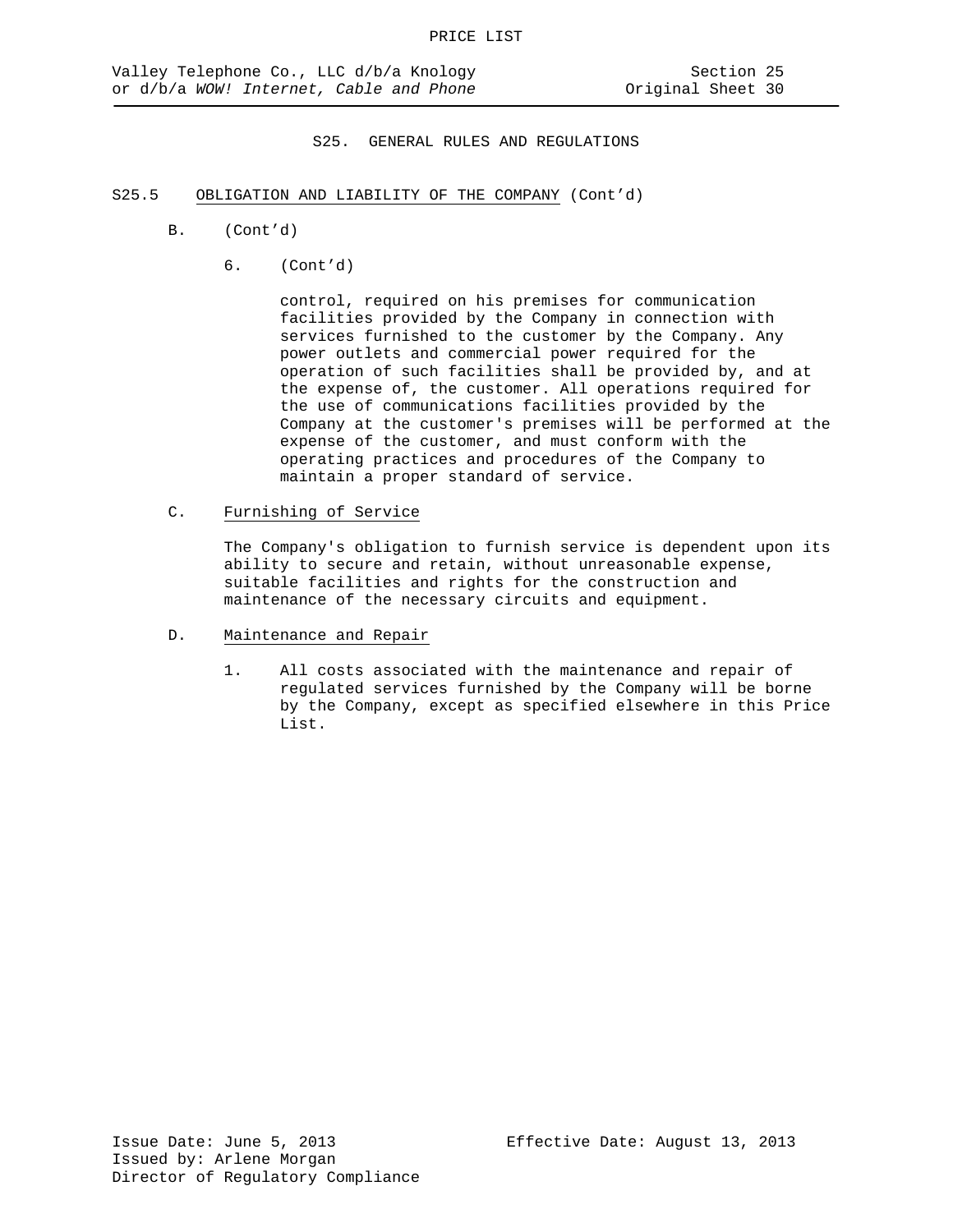## S25.5 OBLIGATION AND LIABILITY OF THE COMPANY (Cont'd)

- D. Maintenance and Repair (Cont'd)
	- 2. The Company will be reimbursed for any loss or damage to its facilities on the customer's premise resulting from intentional destruction or any other cause. (Charges for damages will be replacement cost of materials plus labor.)
	- 3. Access to customer's premises, at any reasonable hour, will be given to representatives of the Company for the purpose of inspecting, repairing, testing or removing any part of the Company's facilities.
- E. Liability
	- 1. The liability of the Company for damages arising out of mistakes, omissions, interruptions, delays or errors or defects in transmission occurring in the course of furnishing service and not caused by negligence o£ the customer shall in no event exceed an amount equivalent to the proportionate charge to the customer for the period of service during which such mistakes, omissions, interruptions, delays or errors or defects in transmission occurs.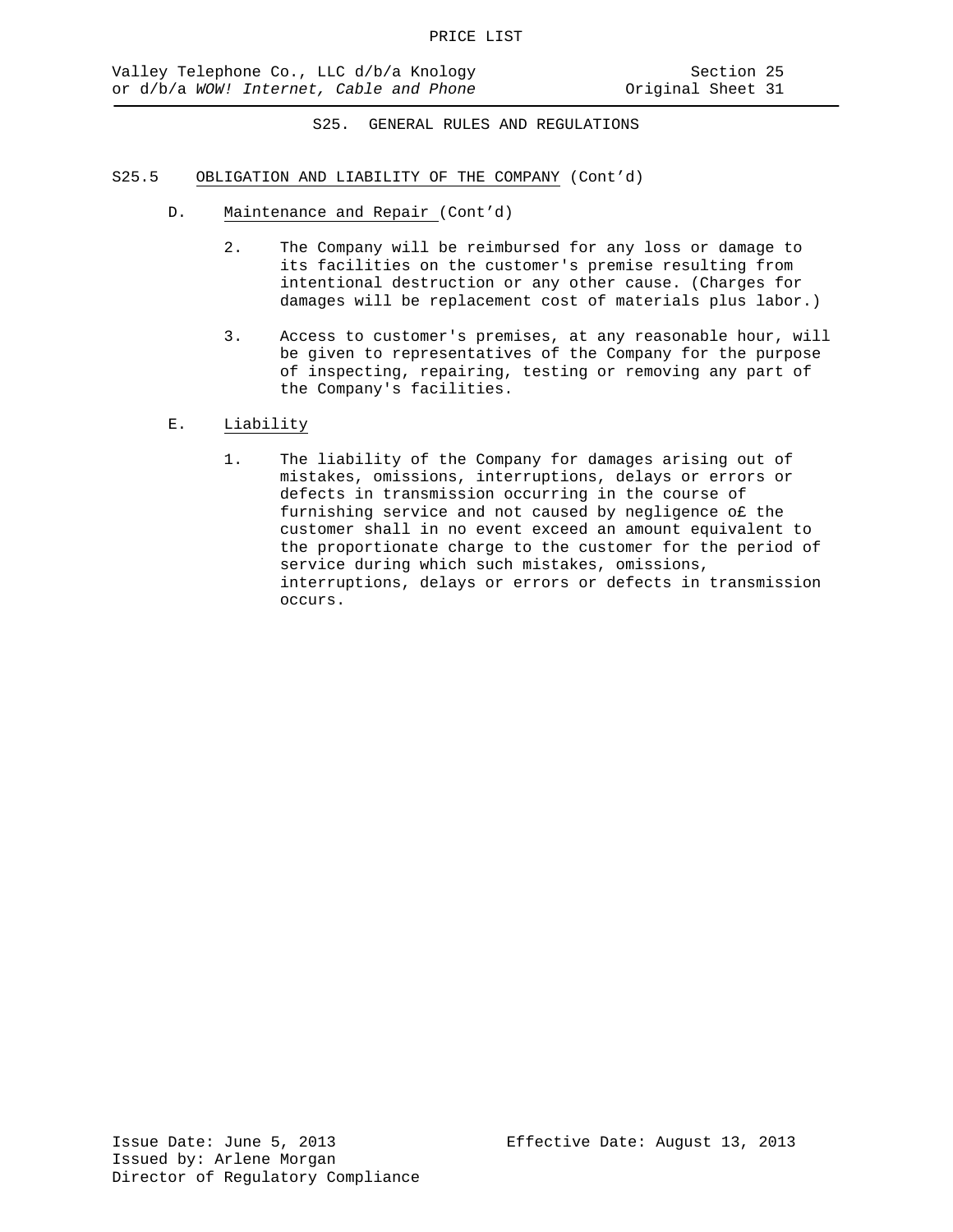- S25.5 OBLIGATION AND LIABILITY OF THE COMPANY (Cont'd)
	- E. Liability (Cont'd)
		- 2. The customer indemnifies and saves the Company harmless against the following:
			- a. Acts or omissions of other companies when their facilities are used in connection with the Company's facilities to provide service.
			- b. Any accident, injury, or death occasioned by its equipment or facilities, when such is not due to negligence of the Company.
			- c. Claims for libel, slander, or infringement of copyright arising from the material transmitted or recorded over its facilities; claims for infringement of patents arising from combining with, or using in connection with, facilities of the Company, apparatus and systems of the customer; and against all other claims arising out of any act or omission of the customer in connection with facilities provided by the Company.
			- d. Liability for failure to provide service.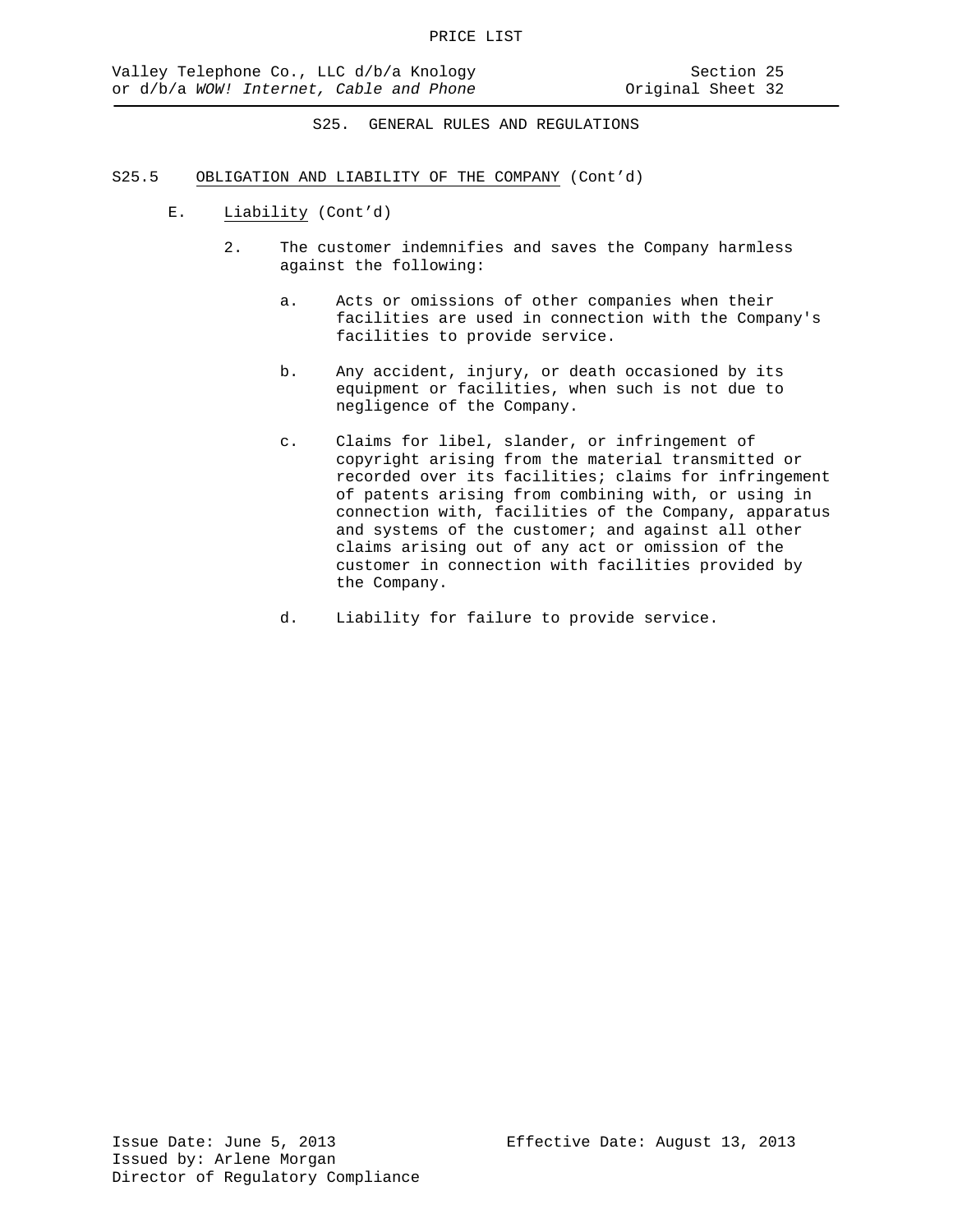### S25.5 OBLIGATION AND LIABILITY OF THE COMPANY (Cont'd)

- E. Liability (Cont'd)
	- 2. (Cont'd)
		- e. Liability for telephone directories is covered next in this section under Directories.
		- f. Any defacement or damage to the customer's premises resulting from the existence of the Company's instruments, apparatus and associated wire on such premises, or from the installation or removal thereof, when such defacement or damage is not the result of the negligence of the Company, or its employees.
		- g. No liability shall attach to the Company for damages alleged to have arisen from the use of the Company's service and equipment in explosive atmospheres or at outdoor or other locations, which are not suitable for the location of its service and facilities. Protective equipment or special devices as may be available for use in such locations should be subscribed for. The Company will provide such protection equipment, when available, upon the express condition that protection is not guaranteed and that no liability shall be attached to the Company for any damages alleged to have arisen in connection with the use of such equipment.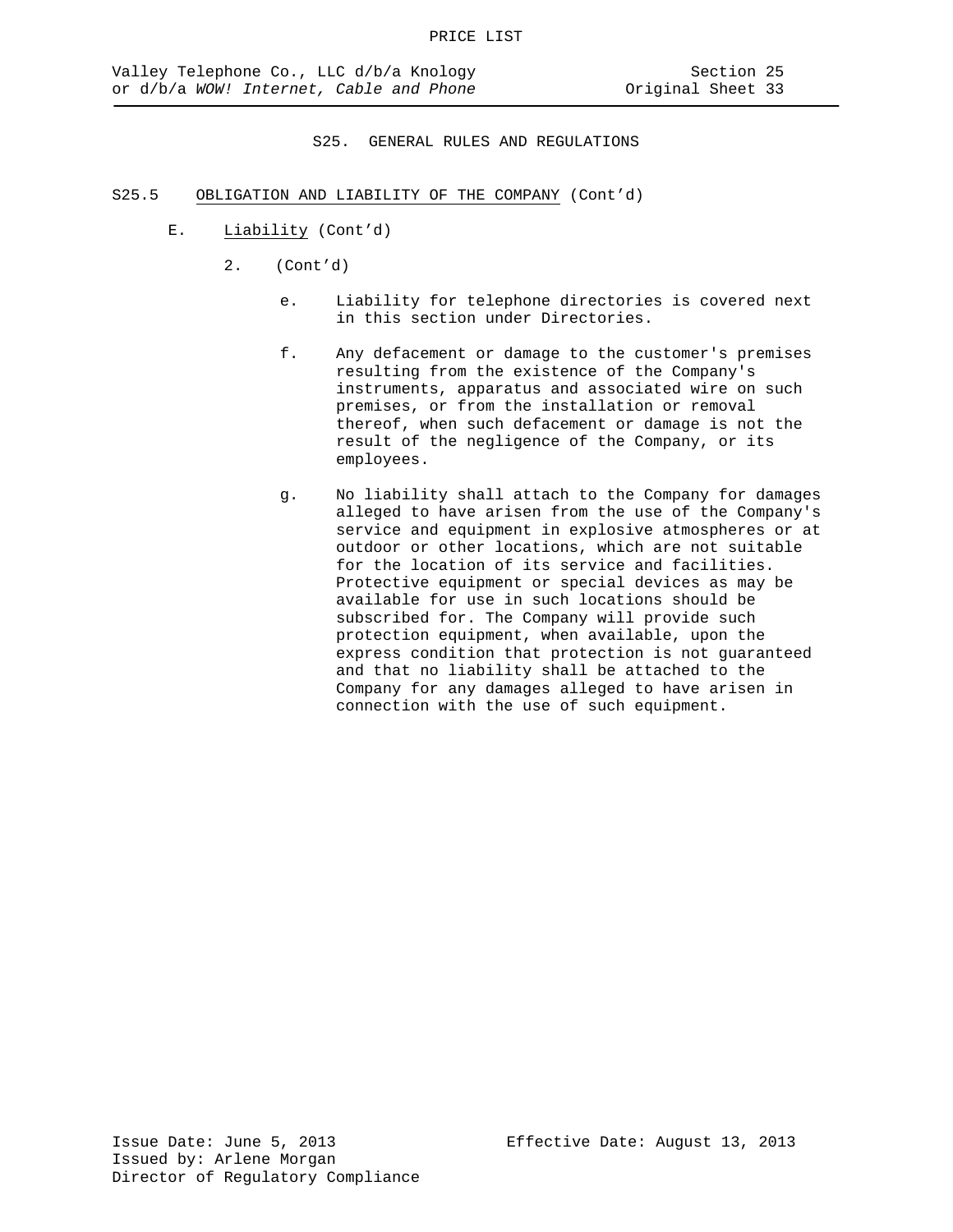- S25.5 OBLIGATION AND LIABILITY OF THE COMPANY (Cont'd)
	- E. Liability (Cont'd)
		- 2. (Cont'd)
			- h. Where service is to be established at a location that would involve undue hazards to employees of the Company, the customer may be required to install and maintain equipment and facilities in a manner satisfactory to the Company, the remuneration to be based on the conditions involved.

## F. Directories

- 1. The Company will furnish to its customers, without charge, a directory for each access line. Additional directories will be furnished at the discretion of the Company at a charge. Foreign directories may be provided at a charge.
- 2. Directories regularly furnished to customers shall remain the property of the Company. No binder, holder, or auxiliary cover, except as provided or authorized by the Company shall be used in conjunction with any directory furnished by the Company.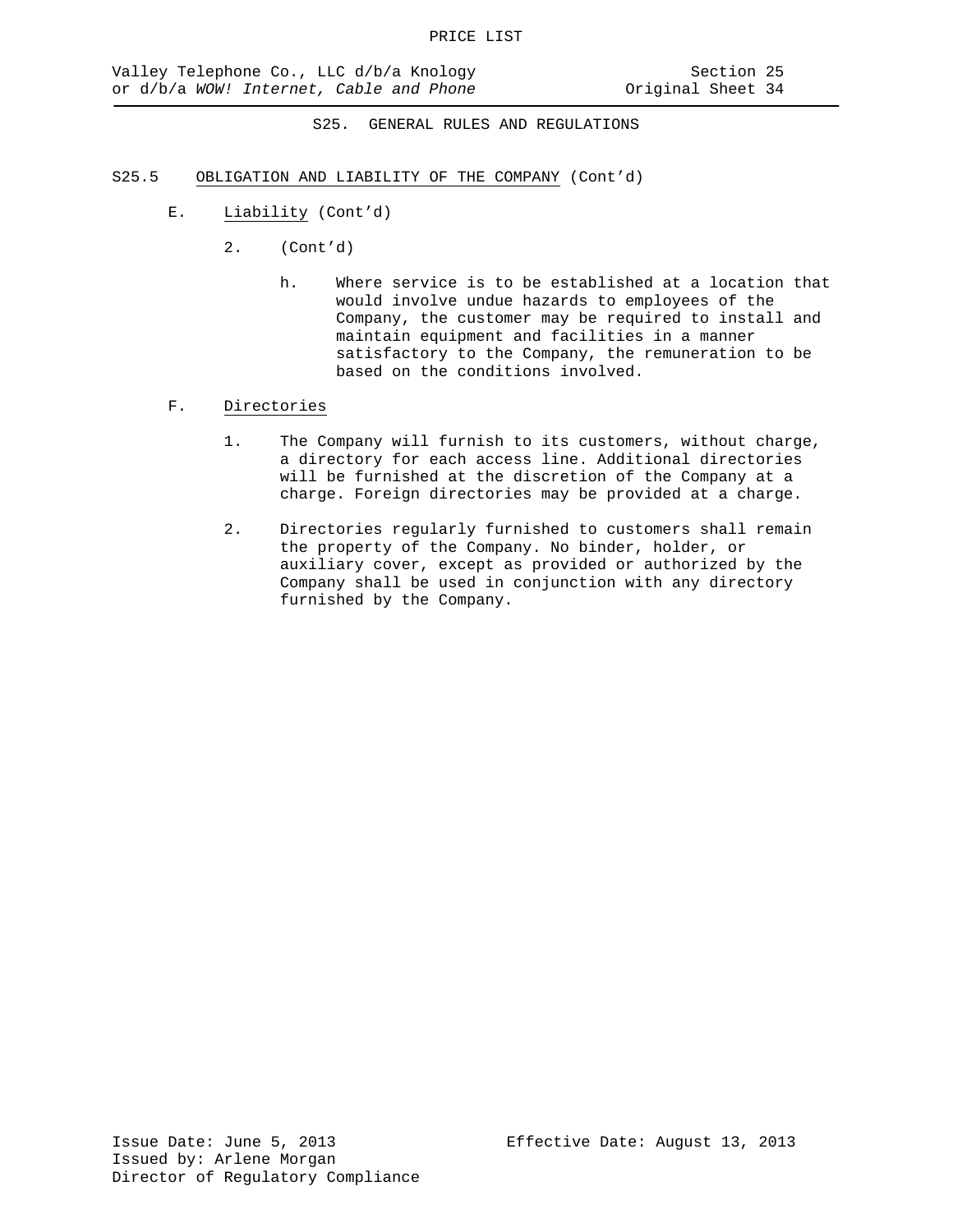- S25.5 OBLIGATION AND LIABILITY OF THE COMPANY (Cont'd)
	- F. Directories (Cont'd)
		- 3. No liability for damages arising from errors in or omissions of directory listings, or listings obtained from the "Information operator" shall attach to the Company. In the case of additional or extra listings for which a charge is made, its liability shall be limited to the monthly rate for each such listing for the charge period during which the error or omission continues.
- S25.6 LIMITATIONS AND USE OF SERVICE
	- A. Network Facilities for Use With Automatic Dialing and Announcing Devices
		- 1. Subscribers who wish to use automatic dialing and announcing devices for solicitation purposes must do so pursuant to the following terms and conditions.
			- a. No numbers will be called in sequential fashion. Sequentially placed calls refer to those calls automatically dialed by successfully increasing or decreasing integers, or similar methods.
			- b. Where facilities permit, the equipment shall be so programmed or utilized in such a manner as to automatically disconnect a called party's line not later than ten seconds after the called party hangs up.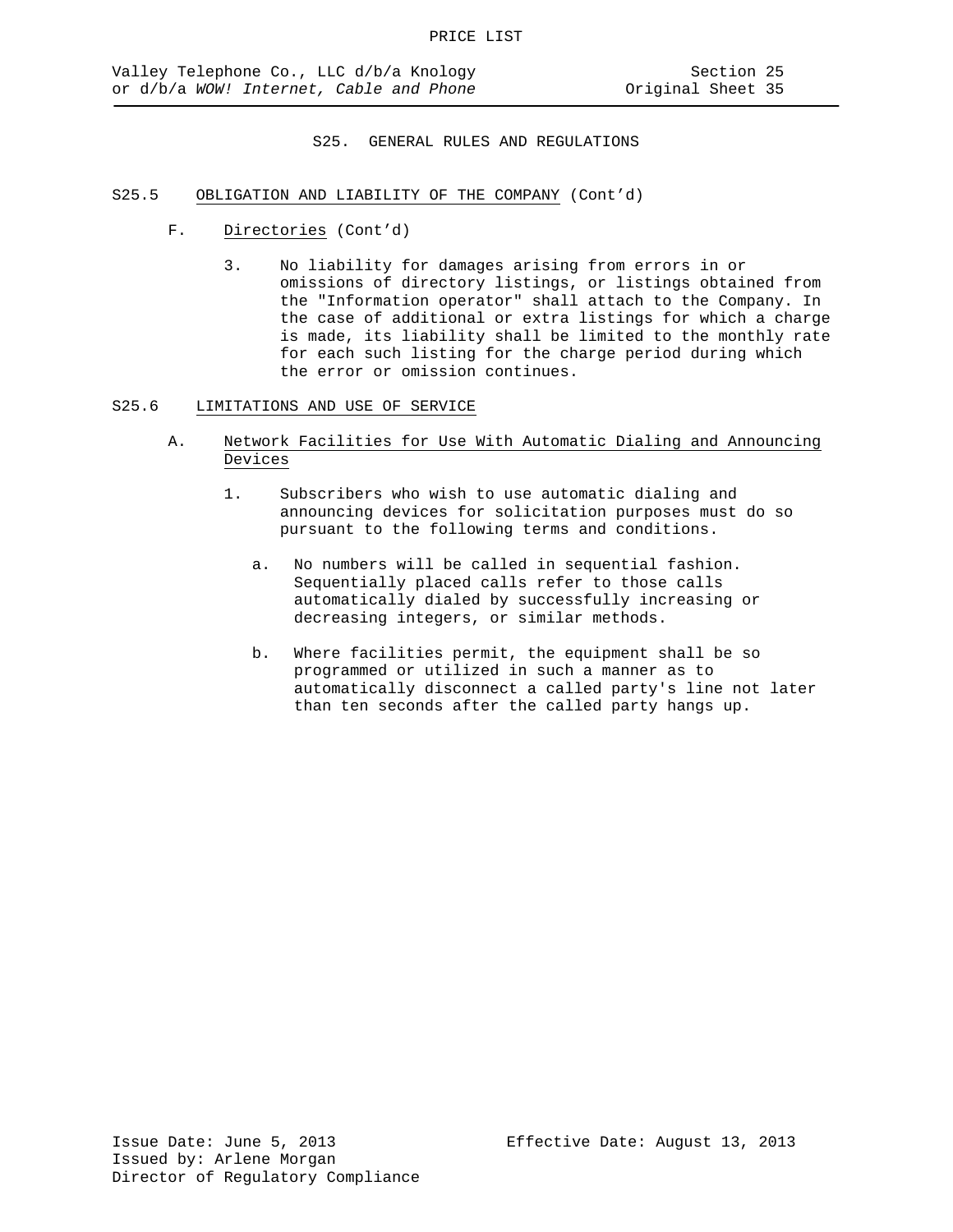- S25.6 LIMITATIONS AND USE OF SERVICE (Cont'd)
	- A. Network Facilities for Use With Automatic Dialing and Announcing Devices (Cont'd)
		- 1. (Cont'd)
			- a. Within 20 seconds after the called party answers, the name and telephone number of the individual or firm making or paying for the call, including but not limited to, the name of the individual whose behalf the call is made, must be stated.
			- b. At the conclusion of the call, the name and telephone number of the individual or firm making or paying for the call, including but not limited to, the name of the individual or firm on whose behalf the call is made, must again be clearly stated.
			- e. If the customer's response is to be recorded, they must be informed of such and permission must be granted.
			- f. If the solicitation call requires a response by the customer and a charge will apply, the customer must be informed that the response is not a free call. The vendor at this time, must give the customer the amount of the charges that will be applied if they respond.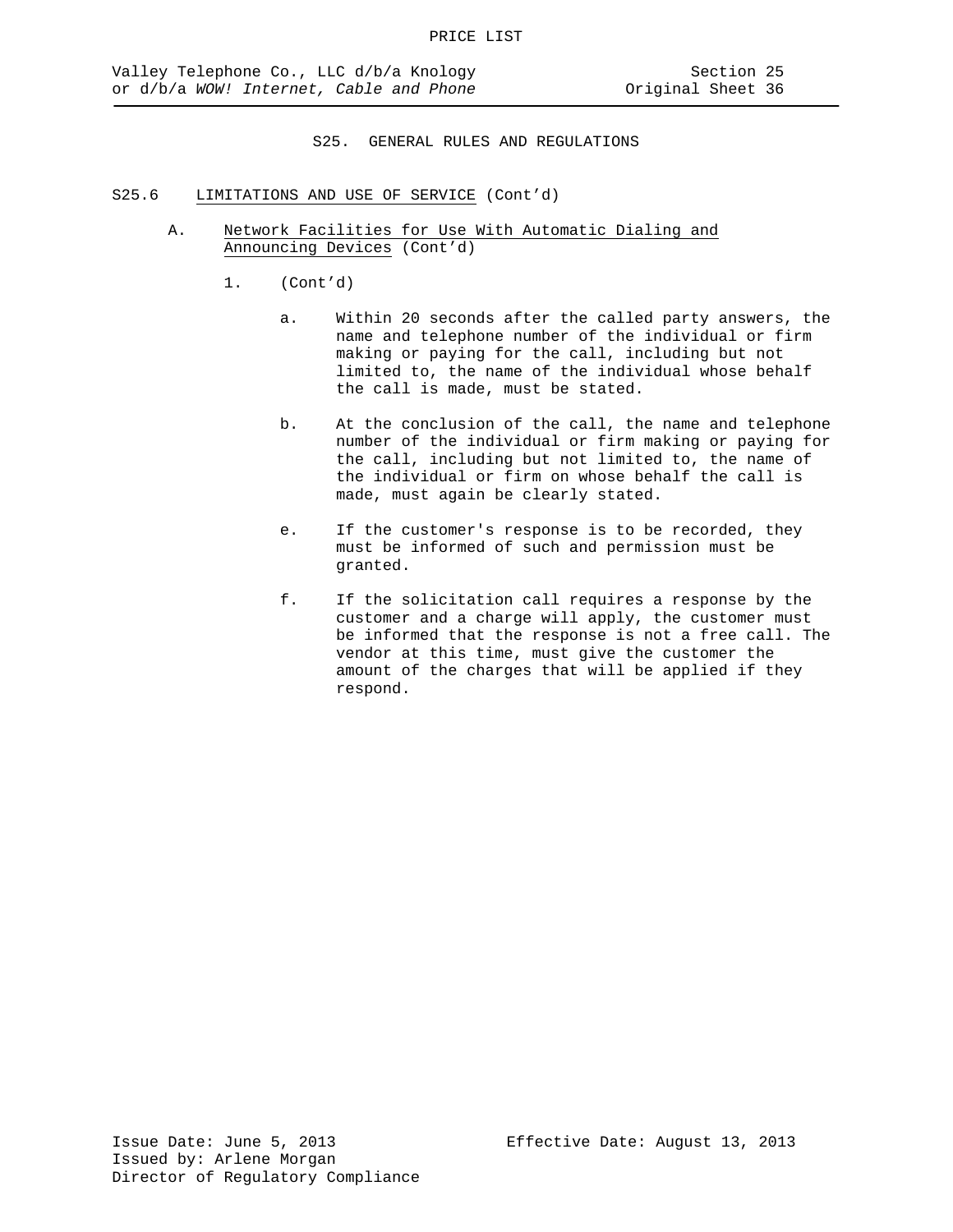- S25.6 LIMITATIONS AND USE OF SERVICE (Cont'd)
	- A. Network Facilities for Use With Automatic Dialing and Announcing Devices (Cont'd)
		- 1. (Cont'd)
			- g. No calls will be placed to organizations providing emergency services, including but not limited to hospitals, nursing homes, fire departments, and law enforcement agencies.
			- h. No calls will be placed on Sundays or Holidays. No calls will be placed between the hours of 8:00 p.m. and 8:00 a.m., Monday through Saturday.
			- i. The Telephone Company is under no obligation to provide lists of telephone numbers or any directory information other than normally issued telephone directories.
			- j. Messages must not contain obscene or profane language.
			- k. Solicitation calls for the sale of pornographic material will not be allowed.
			- l. This type telecommunication service will not be used for any unlawful purpose.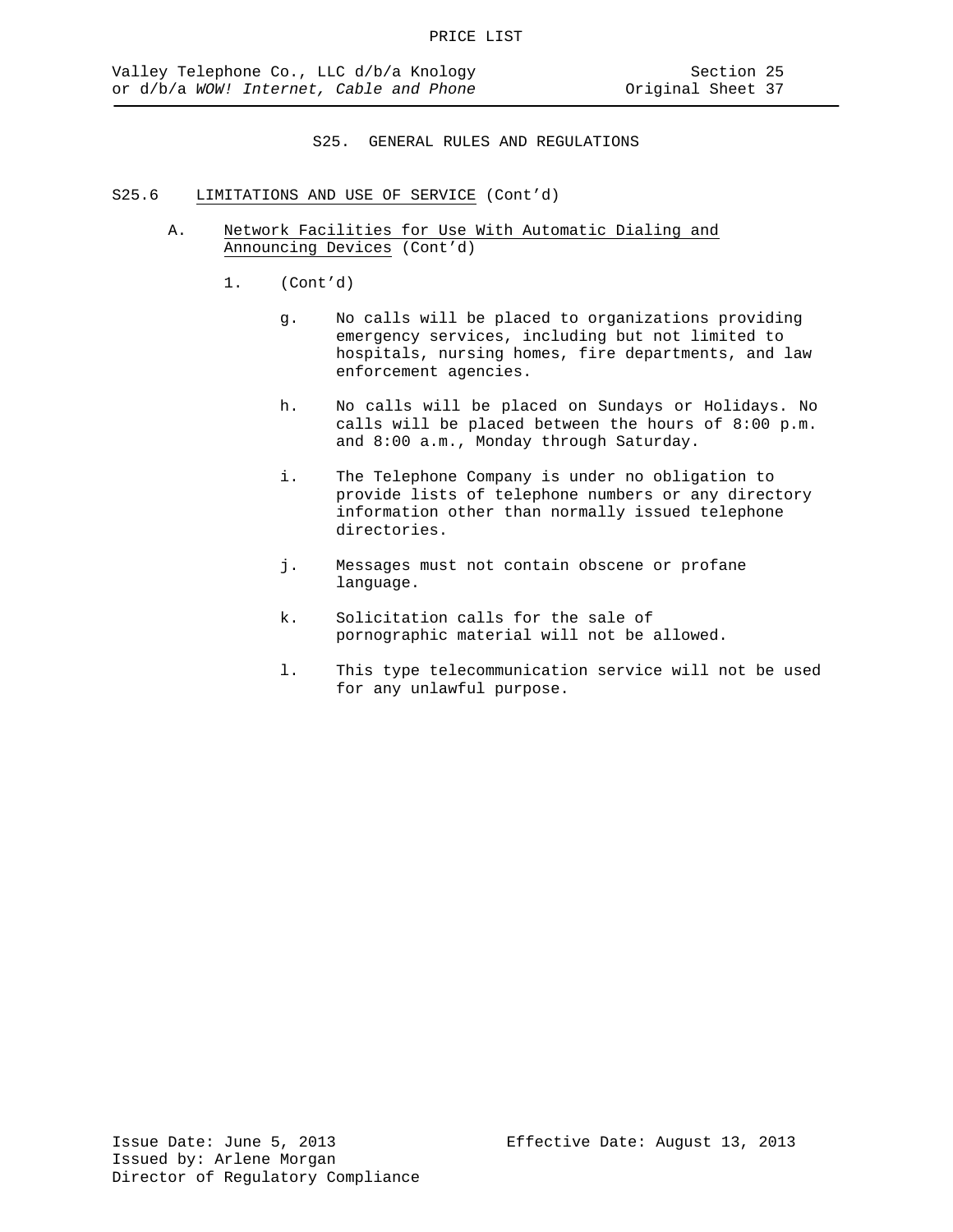- S25.6 LIMITATIONS AND USE OF SERVICE (Cont'd)
	- A. Network Facilities for Use With Automatic Dialing and Announcing Devices (Cont'd)
		- 1. (Cont'd)
			- m. Connection of customer provided communication systems must meet the Telephone Company's requirements as well as Part 68 of the Federal Communications Commission's Rules and Regulations.
			- n. Emergency and unlisted telephone numbers will not be used with recorded solicitation communication.
		- 2. In cases where there is an existing business relationship between the called party and the subscriber and where the subscriber uses the dialing and announcing devices strictly as a follow up device to supply information related to these prior dealings, the preceding terms and conditions will not apply. However, even subscribers who have had prior dealings with the called party will not be allowed to utilize the automatic dialing and announcing devices for solicitation purposes.
		- 3. Any subscriber operating or utilizing automatic dialing equipment who does so in violation of the provisions set forth preceding will be subject to immediate disconnection of telephone service.
		- 4. Refer to Alabama Public Service Commission Telephone Rules.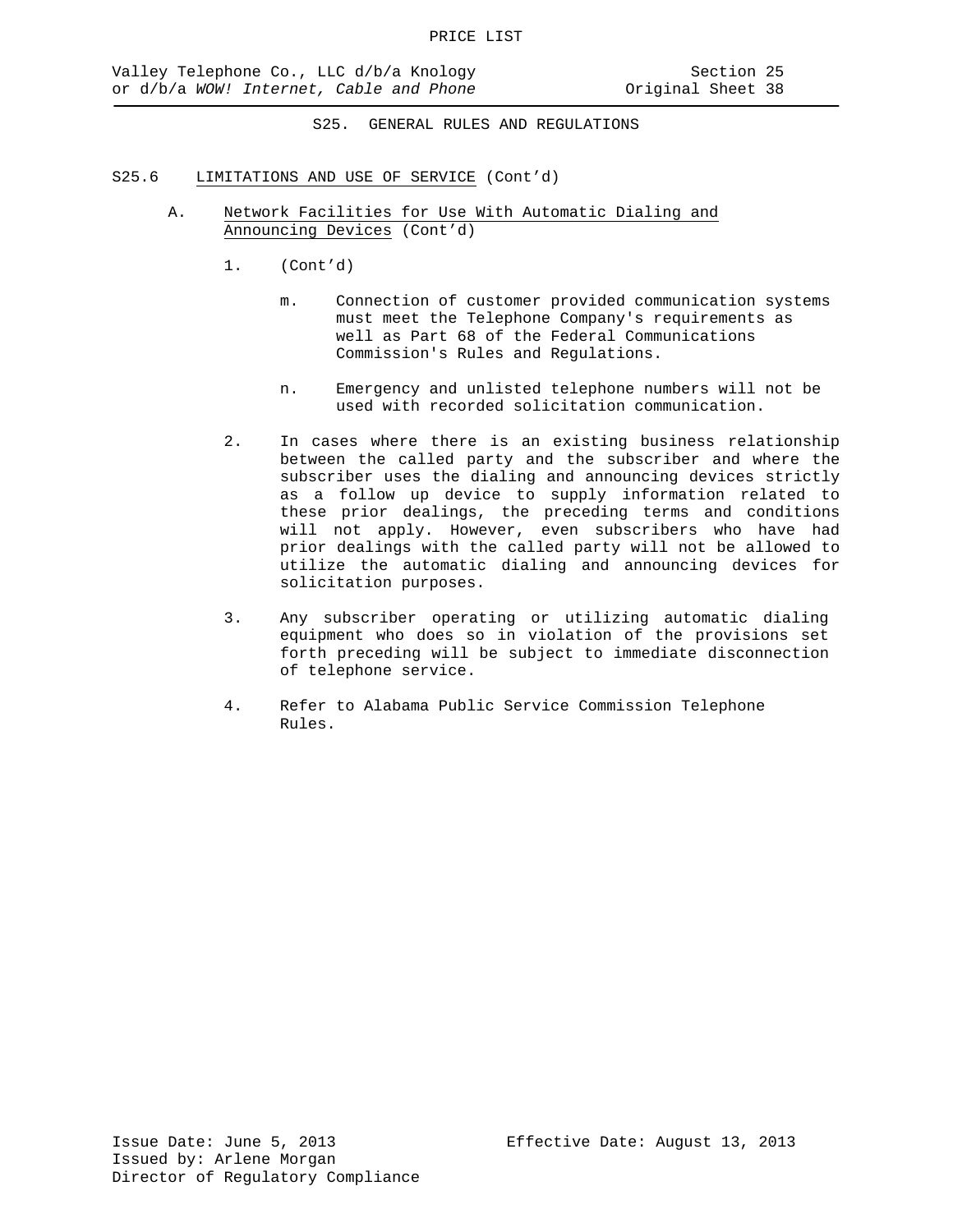# CONTENTS

# Sheet No.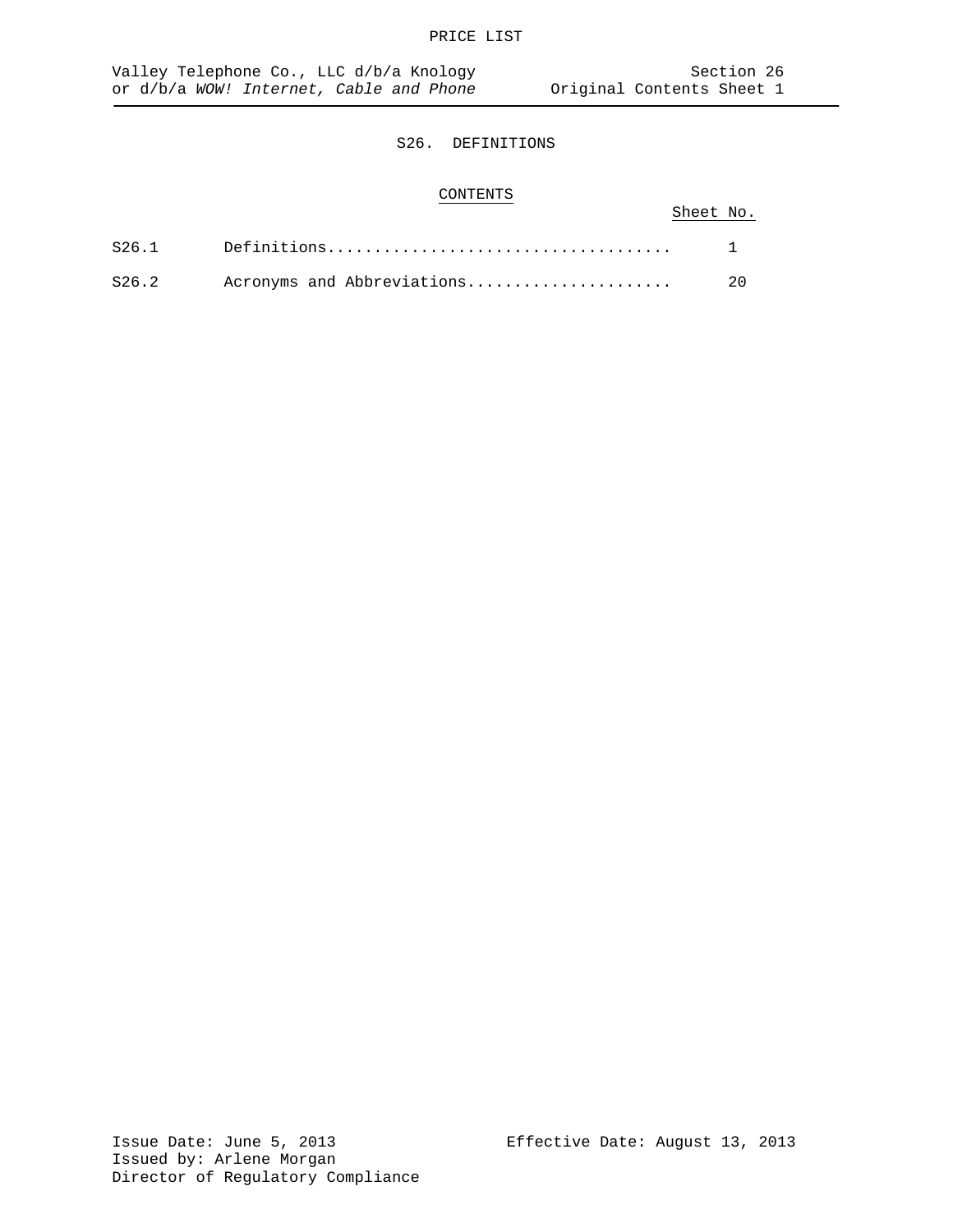## ACCESS LINE

A circuit directly connecting the central office switching equipment with the subscriber's termination point.

## ACCESS POINT

The point where the company's equipment or the equipment of others attaches to the facilities of the Company. Under the conditions of customer-owned equipment, normally this access point is a protector. The particular point to be determined by the Company, depending upon service requested.

#### ACCESS LINE WORK CHARGE

Work associated with the line extending from the serving central office to the customer's premises. Includes, but is not limited to, central office connections, cable cross connections.

## ADDITIONAL LISTING

Any listing of a name or other authorized information in connection with a customer's telephone number in addition to that to which he is entitled in connection with his regular service.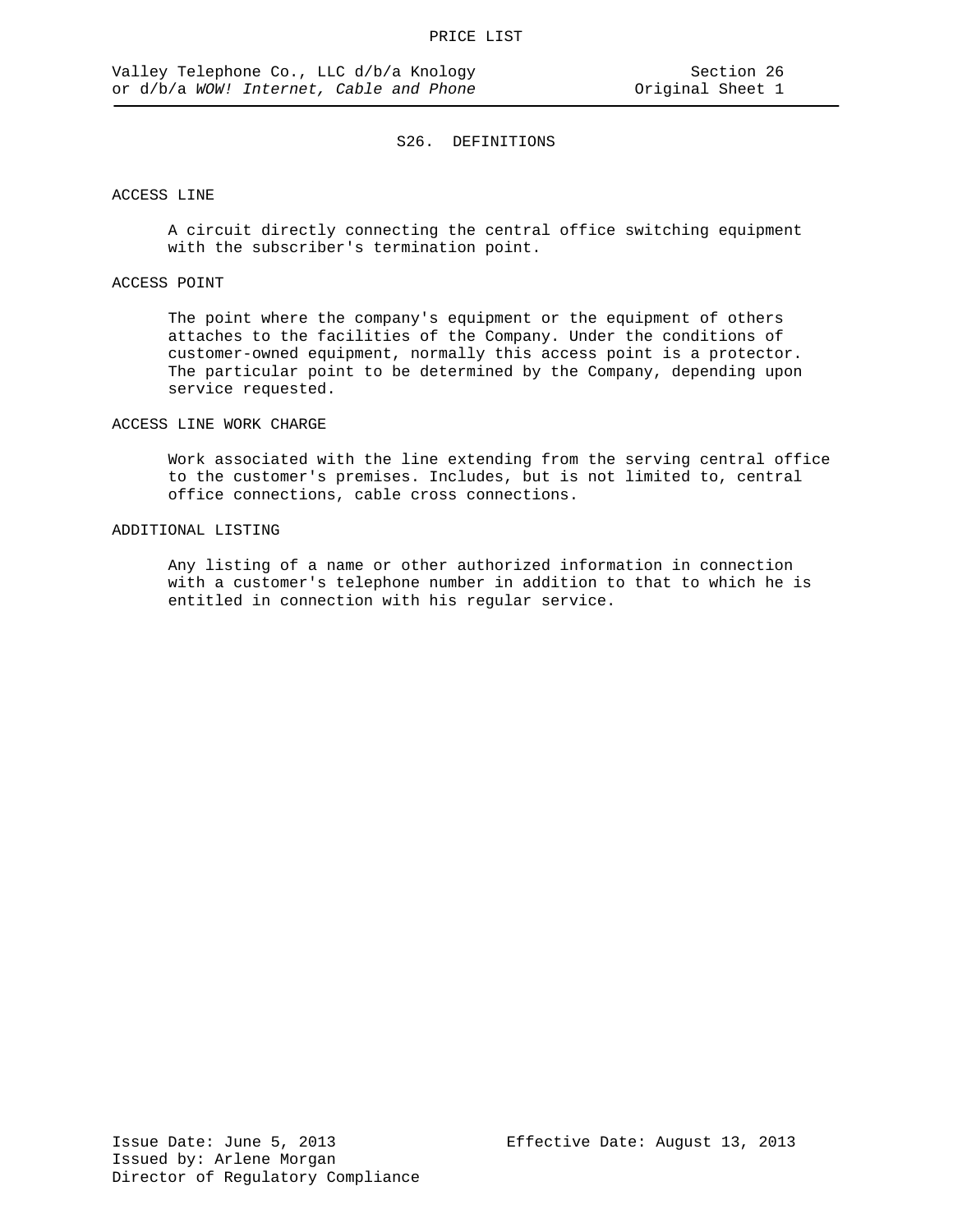## ALABAMA RELAY CENTER

The Alabama Relay Center permits hearing and speech impaired users of Telecommunications Devices for the Deaf (TDD) to communicate with users of ordinary telephones. Communications take place by relaying conversations (voice to TDD and TDD to voice). These calls are between one party who must communicate by means of a TDD and another who communicates by means of an ordinary telephone. Messages are rated from the rate center of the calling party to the rate center of the called party.

#### APPLICANT

A person, firm, partnership, corporation, profit or nonprofit organization, governmental agency, etc., requesting service from the Company.

#### AUTHORIZED PROTECTIVE CONNECTING MODULE

The term authorized protective connecting module denotes a protective unit designed and manufactured under the control of the telephone company, which unit is to be incorporated in a conforming service.

## AUTHORIZED USER

A person, firm, or corporation on whose premise a telephone, PBX, or private line service or channel is located and who may communicate over such channels in accordance with the terms of this Price List.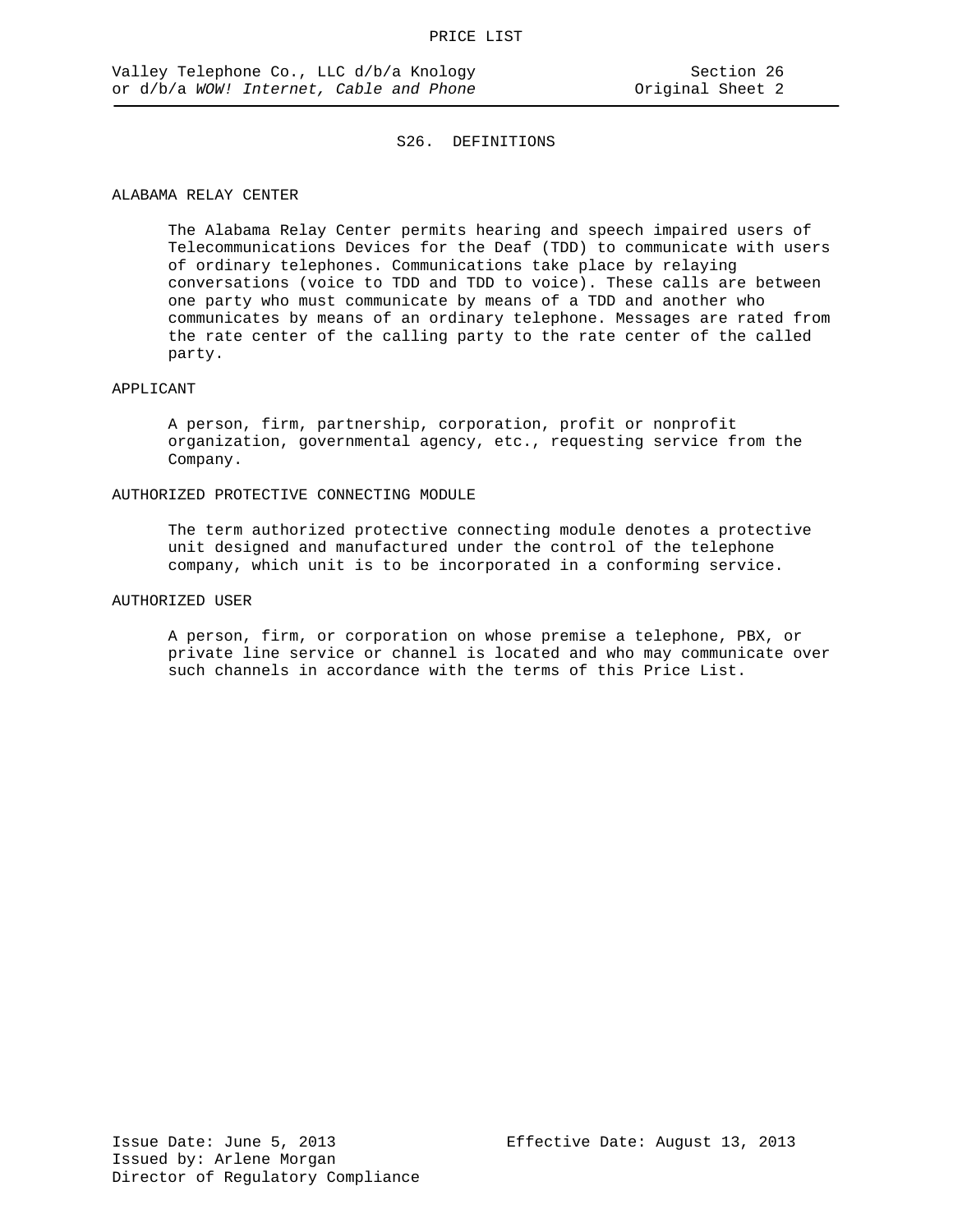### BASE RATE AREA

A specific area within an exchange service area as set forth in the local exchange boundary maps in Section 29 of this Price List. Local exchange service within this area is furnished at uniform rates without extra mileage charges.

### BILL TO THIRD PARTY

Denotes a billing arrangement by which a long distance call may be charged to an authorized station as determined by the Company other than the station originating the call or the station where the call is terminated. Calls through the Alabama Relay Center may be billed only to a third number within Alabama.

## BUSINESS SERVICE

Telecommunications service provided a customer where the use is primarily or substantially of a business, professional, institutional or otherwise occupational nature as more specifically defined within this Price List.

# CALL

An attempted or completed communication.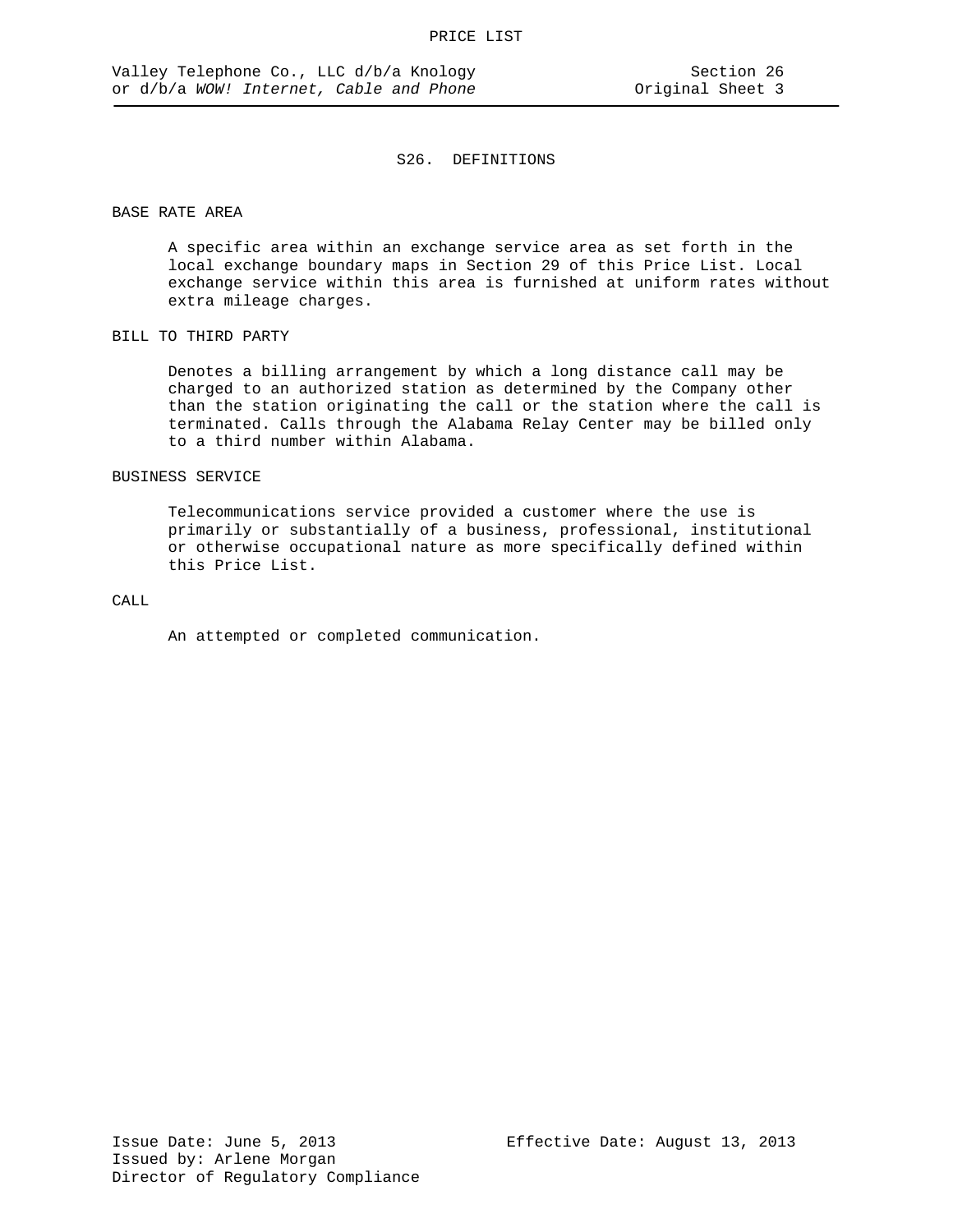## CANCELLATION CHARGE

A charge applicable under certain conditions when an application for service and/or facilities is cancelled in whole or part prior to the completion of the work involved.

#### CENTRAL OFFICE

A switching unit in which connections are made and switching is accomplished between telephone access lines and to the toll network.

#### CENTRAL OFFICE EQUIPMENT

Switching, transmission and power equipment located within a central office for the purpose of connecting local, EAS and toll calls.

### CHANNEL

A path for communication between two or more stations, or central offices, furnished in such a manner as the Company may elect, whether by wire, radio or a combination thereof and whether or not by a single physical facility or route.

### CLASS OF SERVICE

A description of telecommunications service furnished a customer which denotes such characteristics as nature of use (business or residence) or type of rate (flat rate, measured rate, or message rate). Classes of service are usually subdivided in "grades", such as individual line, two-party, or four-party.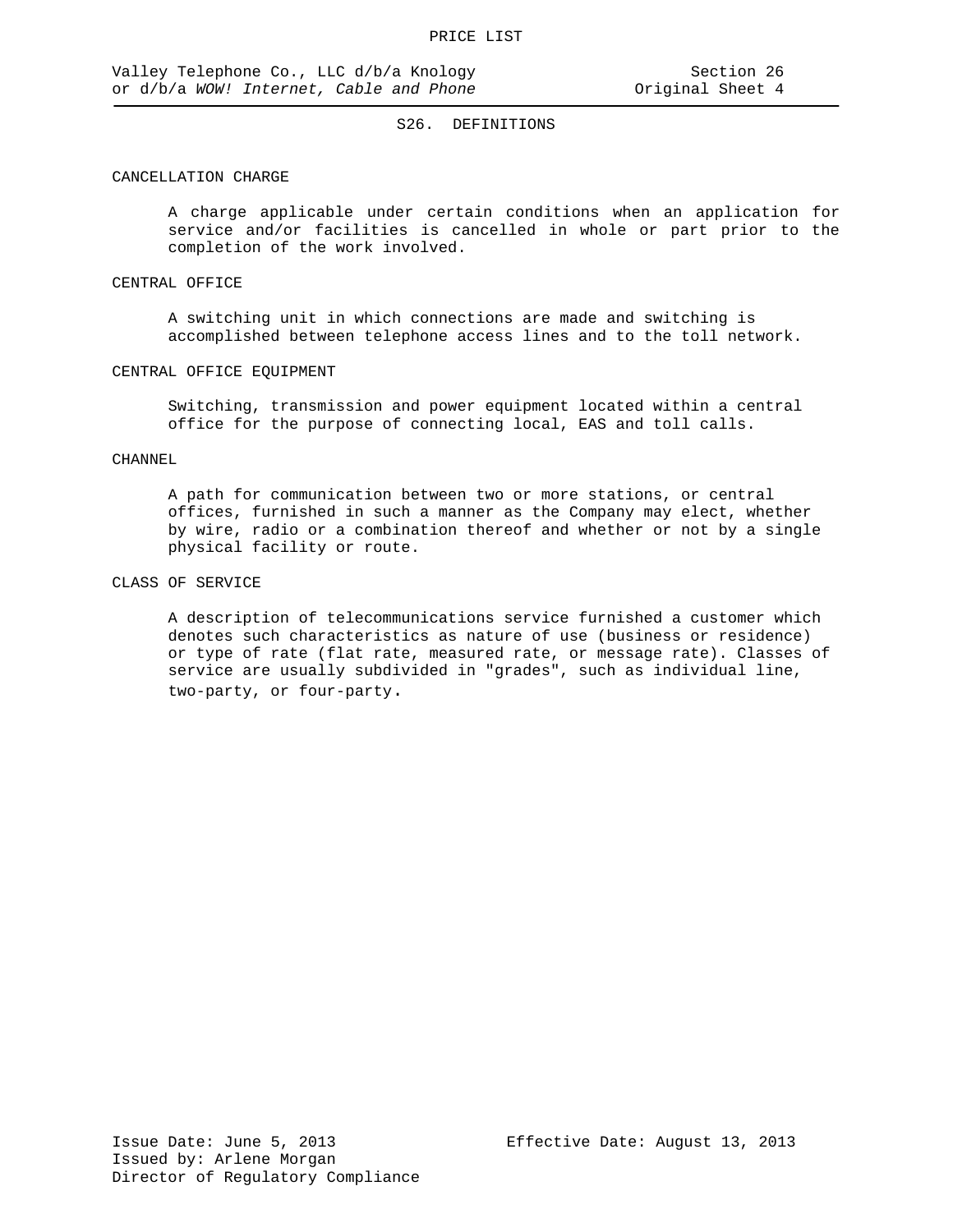### COIN TELEPHONE

A telephone station, either public or semi-public, equipped with a device for collecting money in payment of telephone messages, at locations chosen or accepted by the company.

## COMMISSION

Alabama Public Service Commission.

### COMPANY

Wherever used in this Price List, refers to Valley Telephone Co., LLC d/b/a Knology or d/b/a *WOW! Internet, Cable and Phone* unless the context clearly indicates otherwise.

## CONNECTING ARRANGEMENT

The equipment provided by the company to accomplish the connection of customer-provided facilities with the facilities of the company, or of facilities of the company with other facilities of the company.

#### CONNECTING COMPANY

A corporation, association, partnership or individual owning or operating one or more exchanges and with which communications services are interchanged.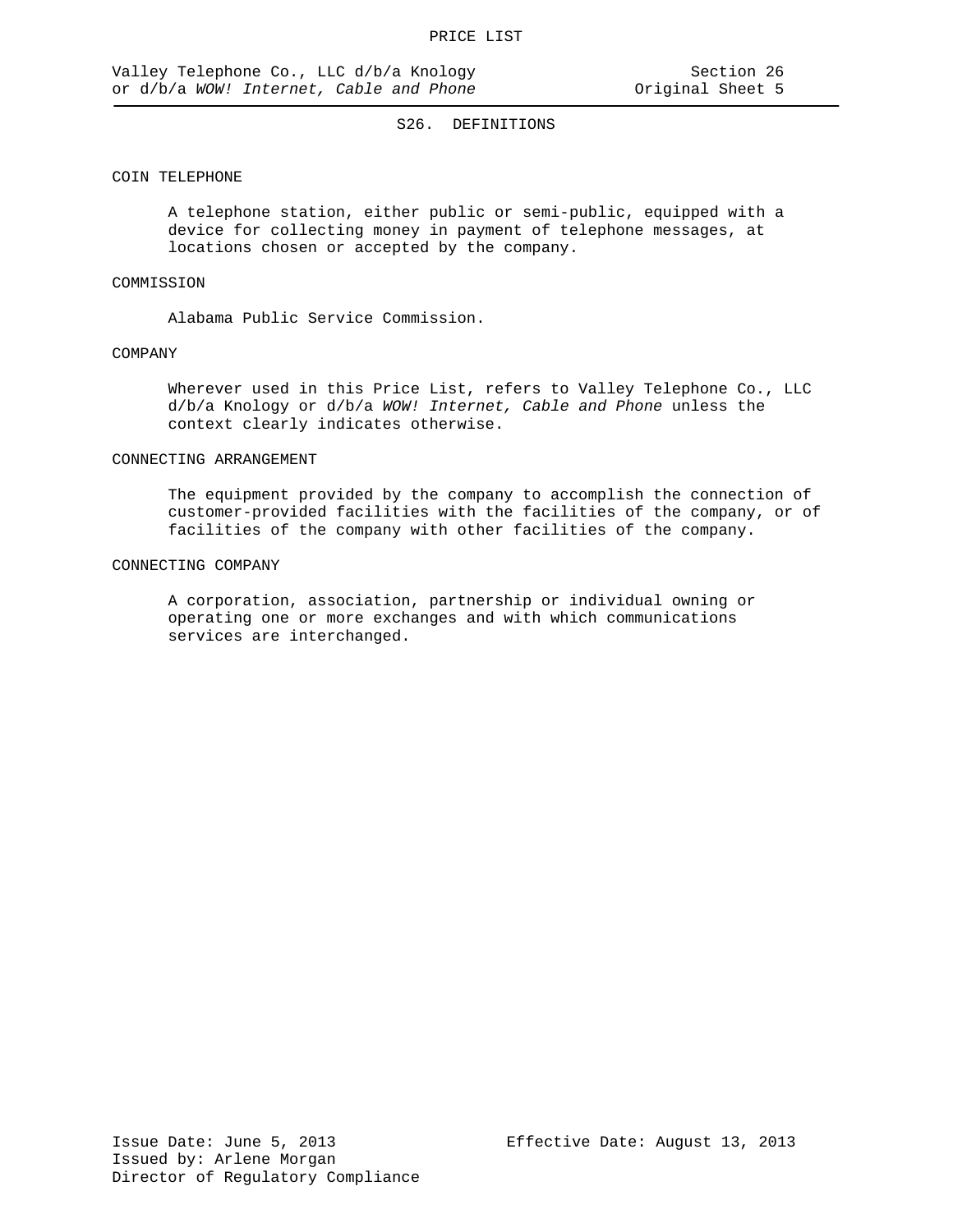## CONSTRUCTION CHARGE

A separate nonrecurring charge made for the construction of facilities in excess of those contemplated under the rates quoted in the service order schedule.

## CONTRACT

The arrangement between a customer and the Company under which service and facilities are furnished, either in accordance with or extraneous to the applicable provisions set forth in this Price List.

#### COST

The word "cost" wherever used in this Tariff, shall mean or include labor, material, overhead, and all other expenses, including a profit.

### CUSTOMER

Any person, firm, partnership, corporation, municipality, cooperative, organization, governmental agency, etc., provided with service by the company and responsible for the payment of charges and compliance with the rules and regulations of the company.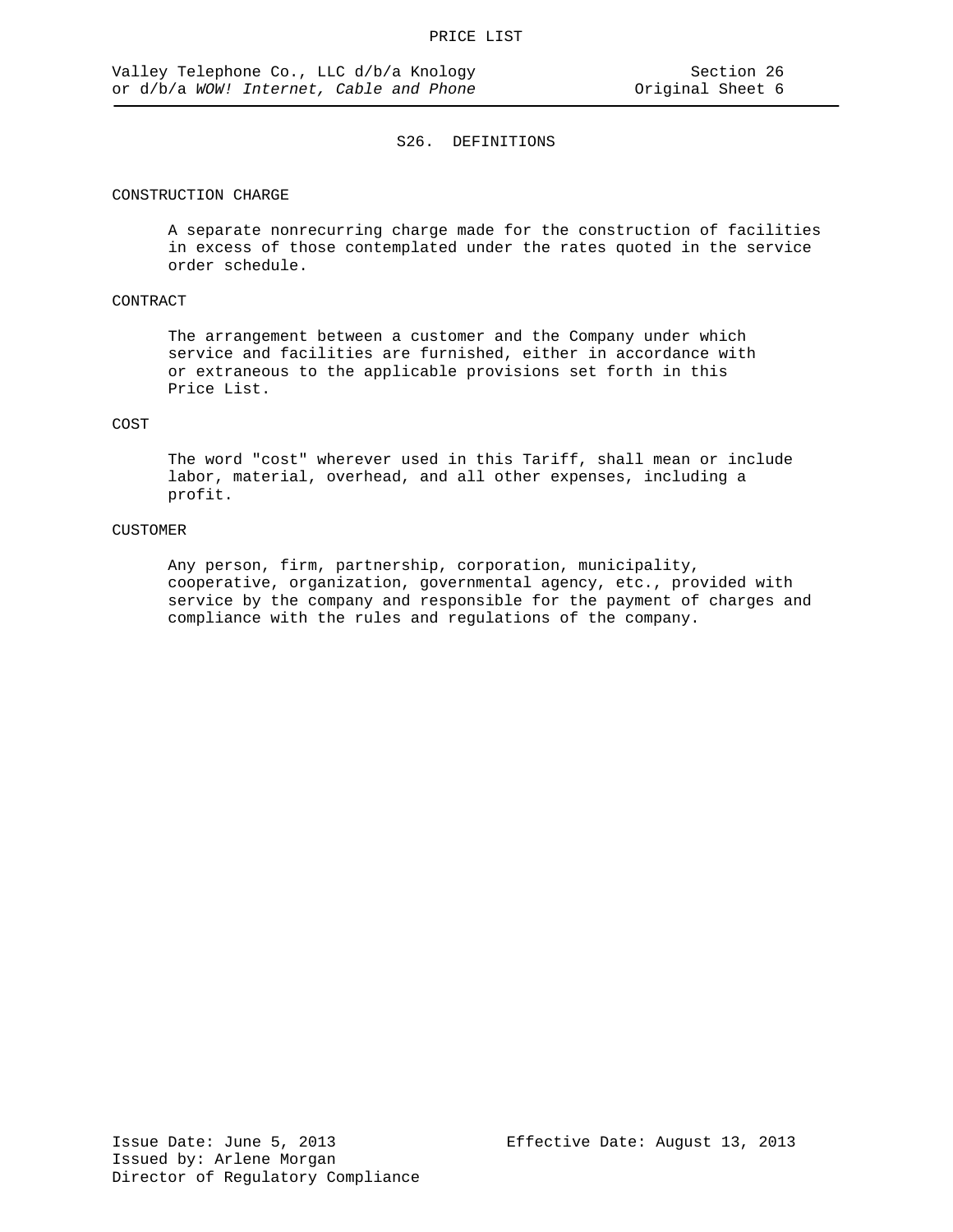#### CUSTOMER PREMISES EQUIPMENT (CPE)

All telecommunications equipment located at a customer's premises (except pay phones).

### CUSTOMER-PROVIDED TERMINAL EQUIPMENT

Devices or apparatus provided by a customer.

#### CREDIT CARD

Denotes a billing arrangement by which a long distance call may be charged to an authorized credit card number.

#### DATA ACCESS ARRANGEMENT

A protective connecting arrangement for use with the network control signaling unit, or in lieu of the connecting arrangement, an arrangement to identify a central office line and protective facilities and procedures to assure proper operation and protection of the telecommunications network.

### DIAL SWITCHING EQUIPMENT

A unit of switching equipment used in a central office or in connection with a private branch exchange system.

### DIRECTORY ASSISTANCE CHARGE

A charge made for requests from the Directory Assistance Operators.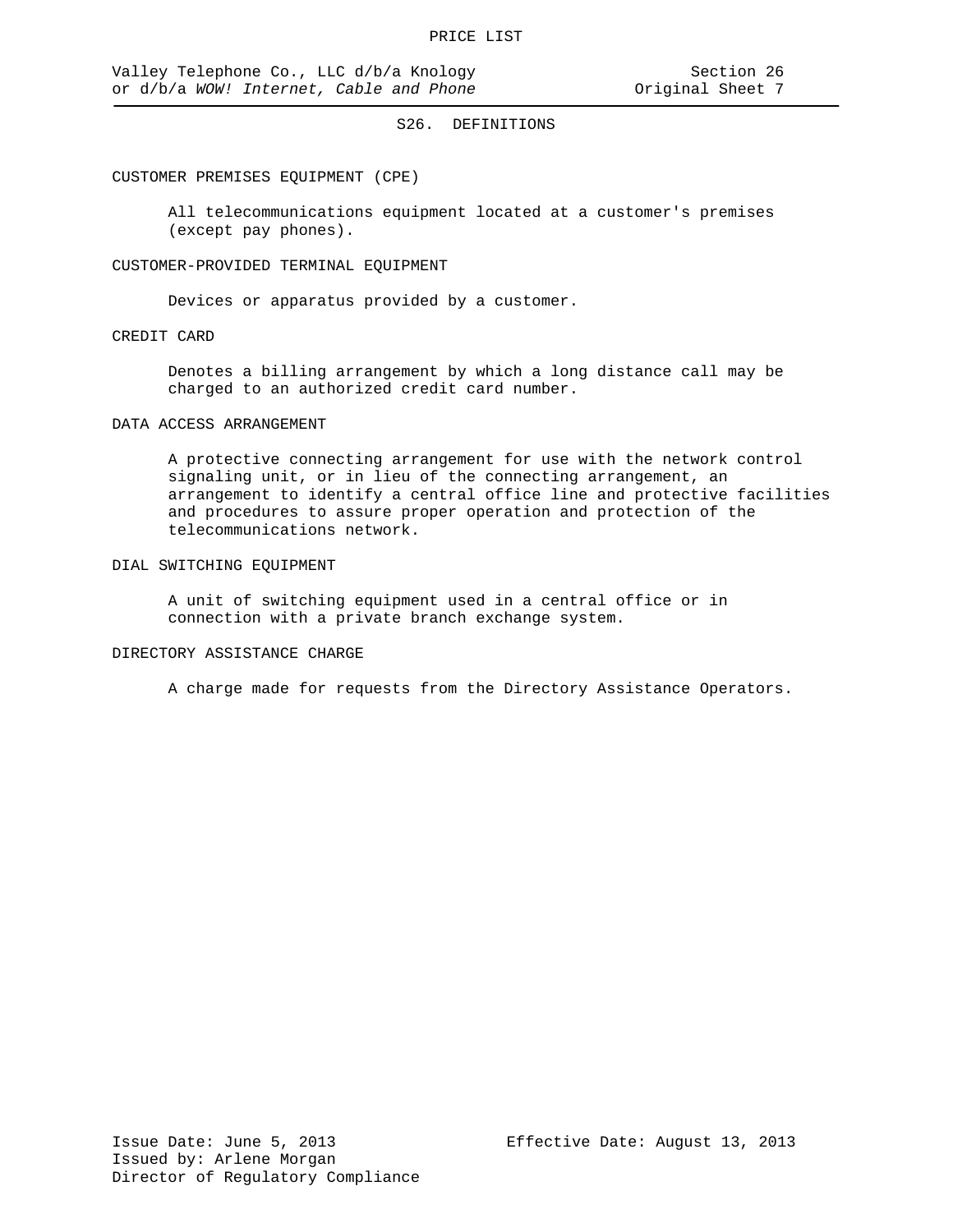## DIRECTORY LISTING

A publication in the Company's alphabetical directory of information relative to a customer's name or other identification and telephone number.

## DROP WIRE

Means of connecting a subscriber's line from the terminal on the pole to the point of demarcation on the customer's premises.

## EXCHANGE

A geographical area established for the administration of telephone service in a specified area, called the "Exchange Area," which usually embraces a city, town, or village, and its environs. It may contain one or more central offices together with the associated plant, equipment, and facilities used in furnishing communication service within that area.

## EXCHANGE SERVICE AREA

The territory served by an exchange within which local service is furnished at the exchange rates applicable within that area.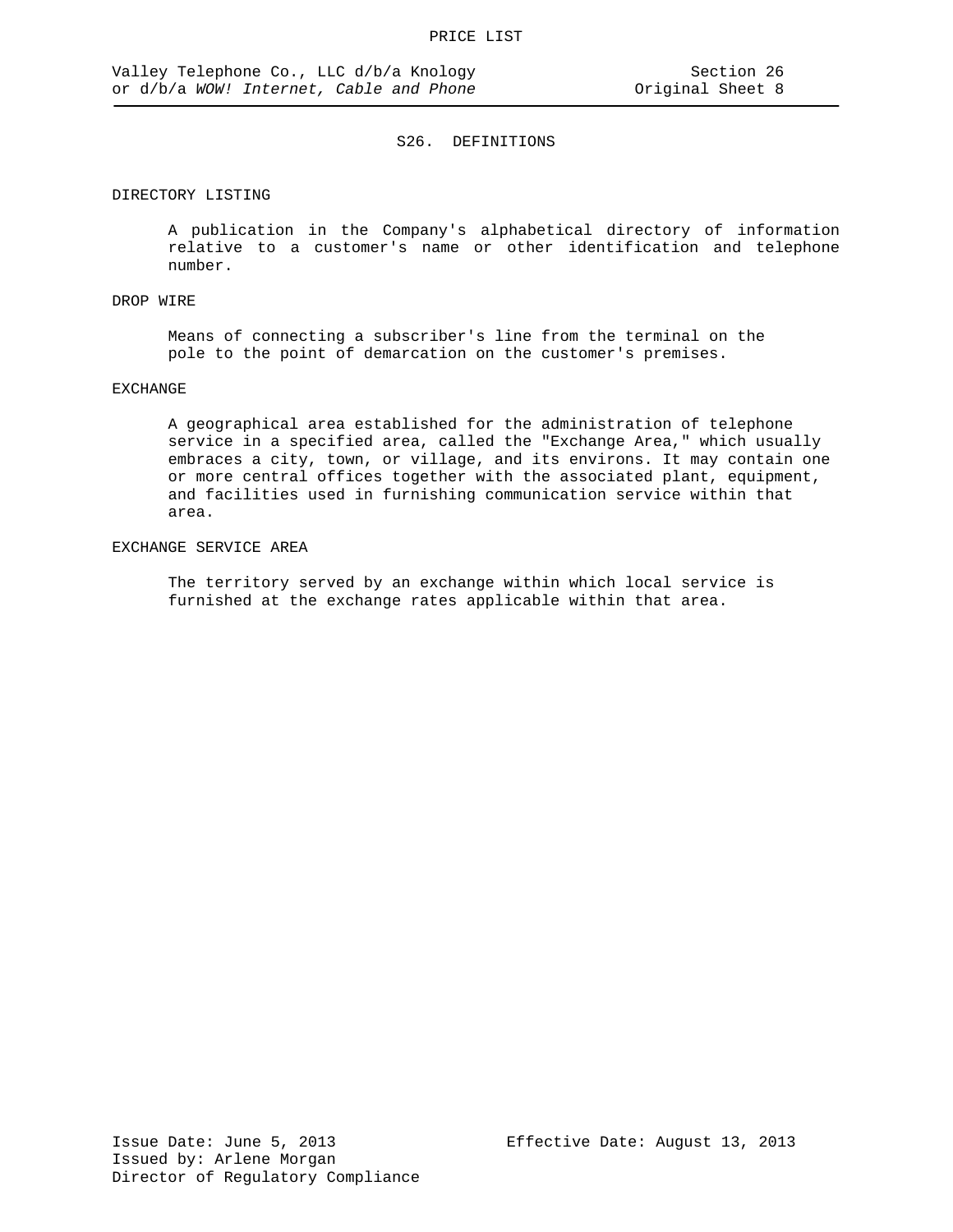## EXCHANGE SERVICE

The furnishing of facilities within an exchange area. Exchange facilities are used to establish and maintain connection between an exchange station and the other telephone plant and facilities in connection with long distance calls or other services.

## FACILITIES

All property and means owned, operated, leased, licensed, used, furnished, or supplied for, by or in connection with the rendition of telephone service.

### FOREIGN ATTACHMENT

Lines, instruments, appliances, or apparatus not owned or furnished by the Company.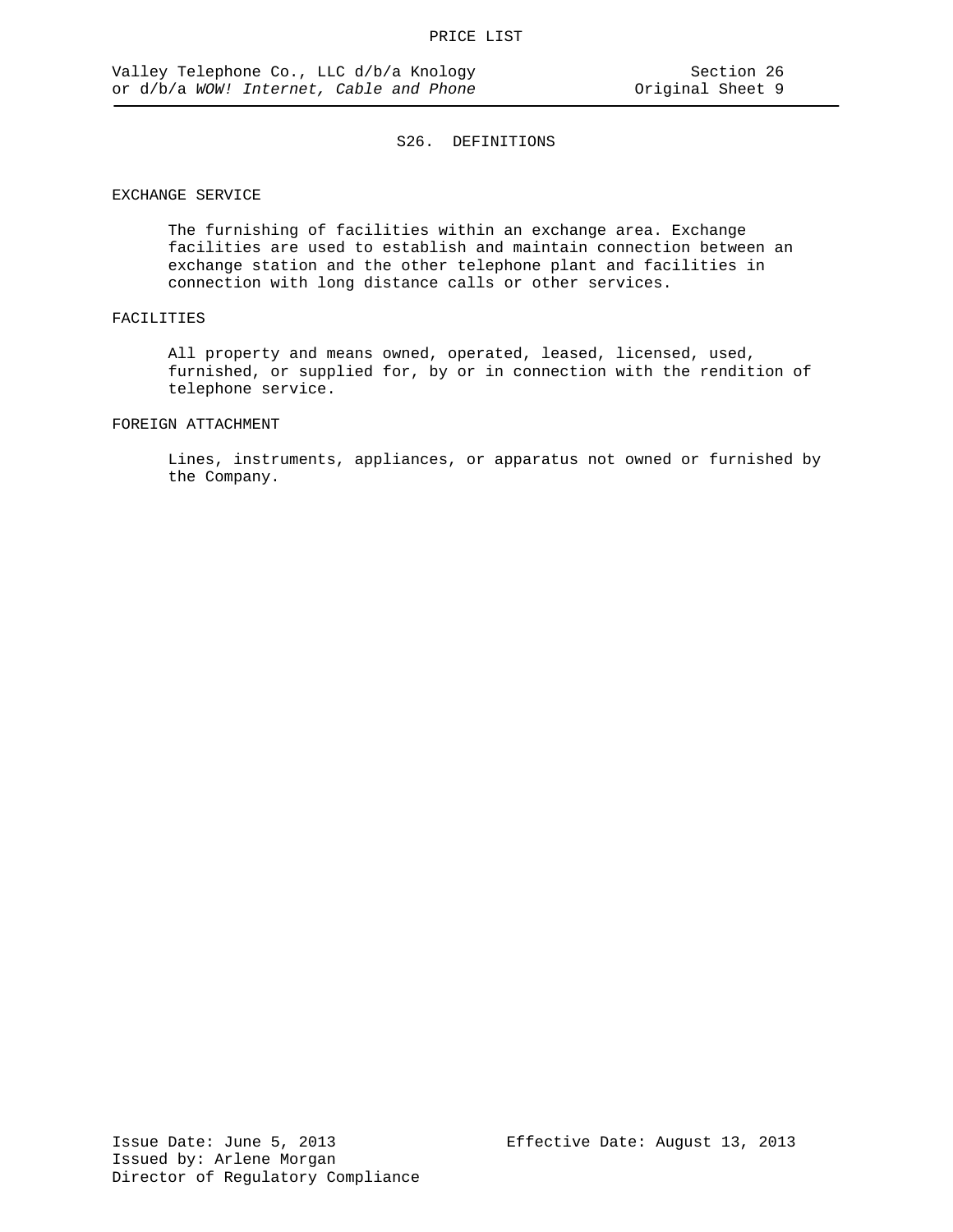#### FOREIGN CENTRAL OFFICE

Any central office other than that which serves the area in which the customer is located.

#### FOREIGN EXCHANGE

Any other exchange but that in which the customer is located.

#### FOREIGN EXCHANGE SERVICE

Telephone exchange service furnished to a customer other than the exchange regularly serving the area in which the customer is located.

## INSTALLATION CHARGE

An installation charge is nonrecurring charge applying to the provision of certain items of equipment or facilities as distinguished from a Service Connection Charge applicable for establishment o£ basic telephone service and is in addition to applicable service connection charges. The installation charge may sometimes be called an "initial charge".

# INTERCEPTING SERVICE

A service arrangement whereby a person calling a disconnected or discontinued telephone number is informed that, the called telephone number has been discontinued, or disconnected, or changed to another number.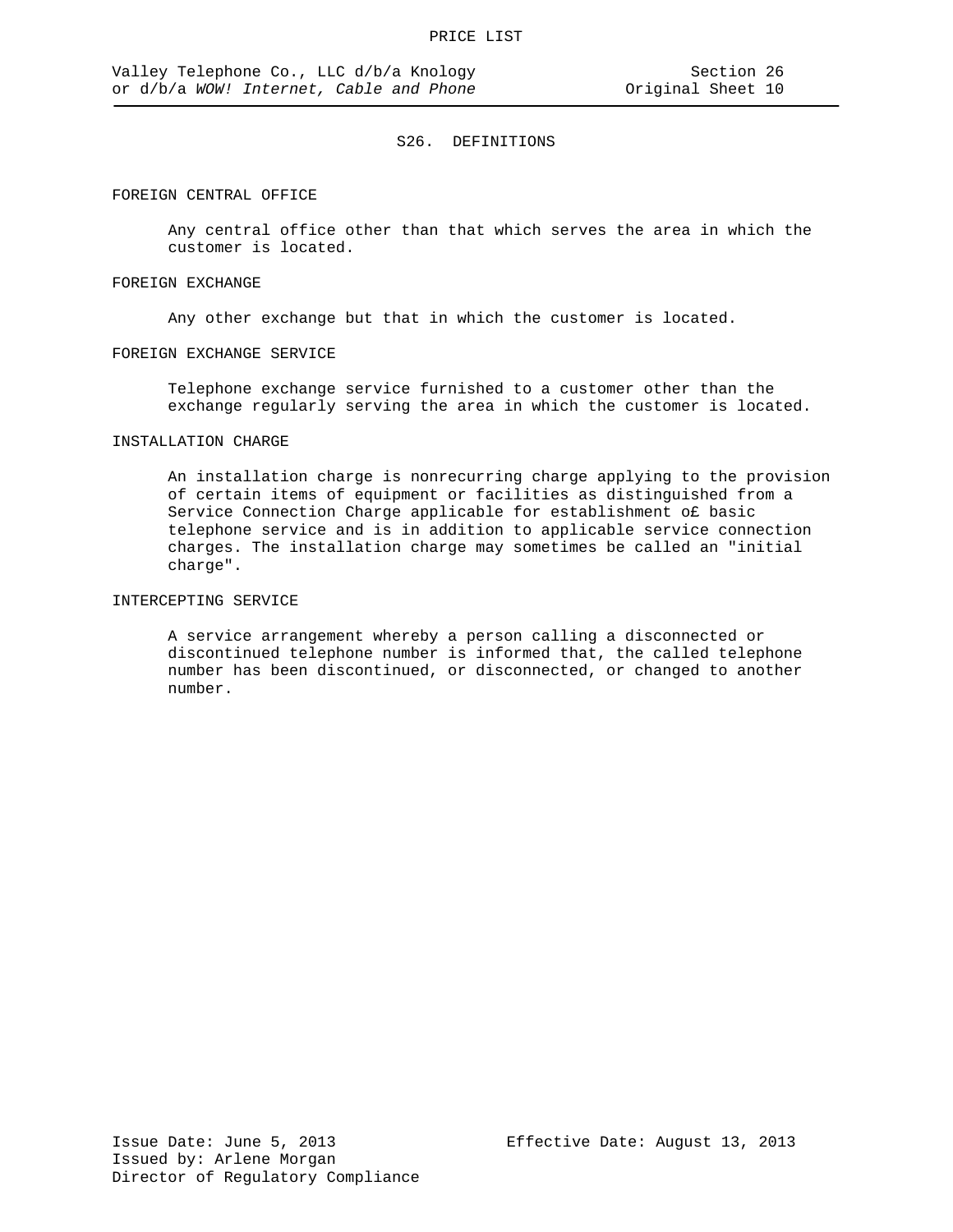### INTEREXCHANGE CHANNEL

That portion of a channel which connects two or more exchanges.

## JOINT USE OF SERVICE

An arrangement whereby an individual, firm or corporation whose telephone needs are not such as to justify the provision of separate customer service is permitted to use the service of a customer.

### LEASE LINE

A channel tying together two or more points in the exchange area for the sole use of the subscriber. It is terminated at each point on the subscriber owned equipment and is not connected to the central office switching equipment.

### LINK UP ALABAMA

Link Up Alabama provides subsidized assistance qualifying low income households by providing a credit to the installation and connection charges applicable to the provisioning of residence service.

## LOCAL ACCESS AND TRANSPORT AREA (LATA)

Geographic area established for the purpose of defining the territory within which a Bell operating company may offer its telecommunications services.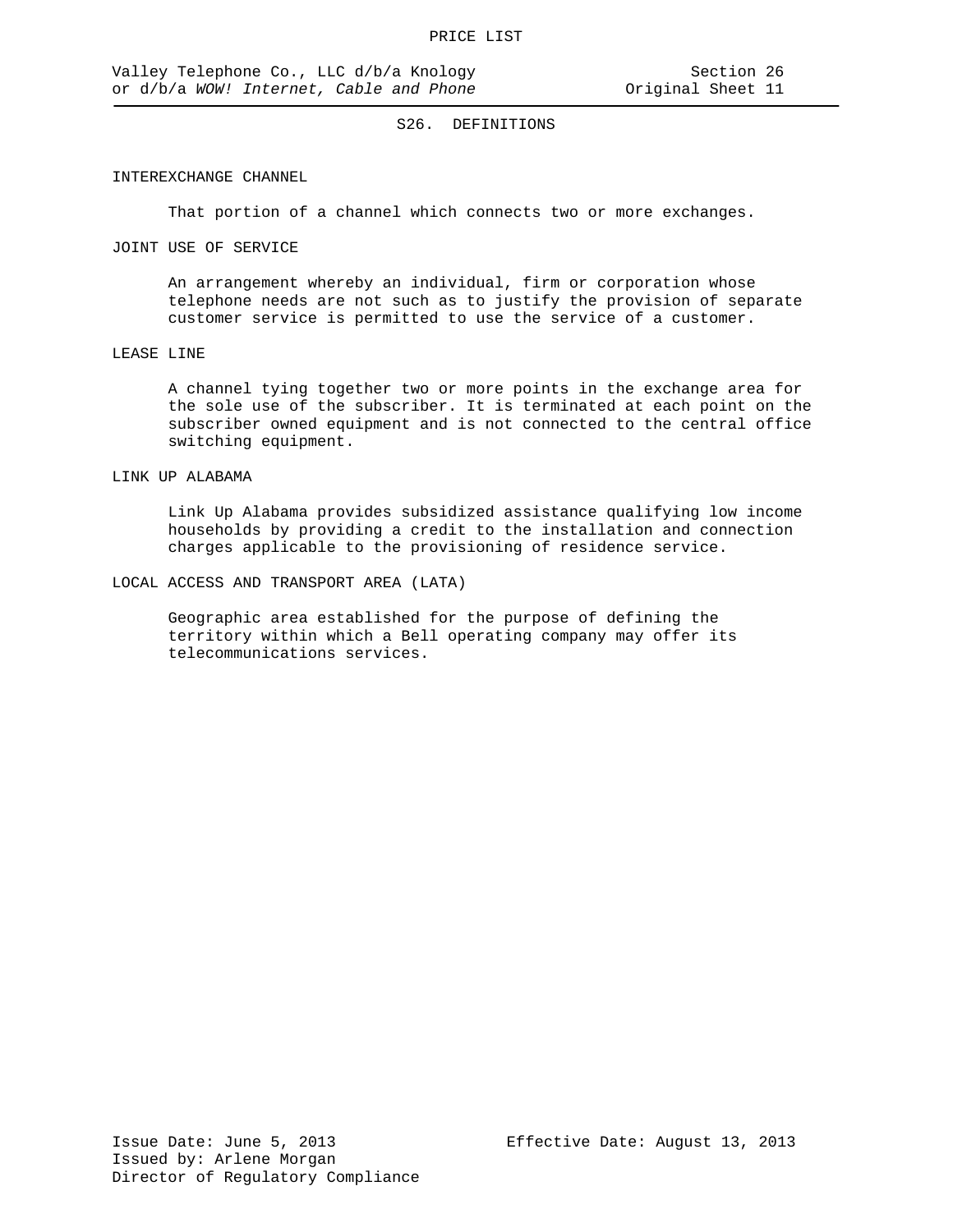## LOCAL MESSAGE

A completed communication between customer's stations located within the same exchange area or local service area.

### LOCAL SERVICE AREA

The area within which telephone service is furnished customers under a specific schedule of exchange rates and without toll charges. A local service area may include one or more exchange areas.

#### MAINTENANCE OF SERVICE CHARGE

The charge for each visit by the Telephone Company to the premises of the customer, or authorized user, where the report results from the use of equipment provided by the customer, or authorized user.

### MESSAGE

A completed telephone call regardless of length of call or time and distance involved.

### MESSAGE RATE

Local exchange service billed on a per-message basis.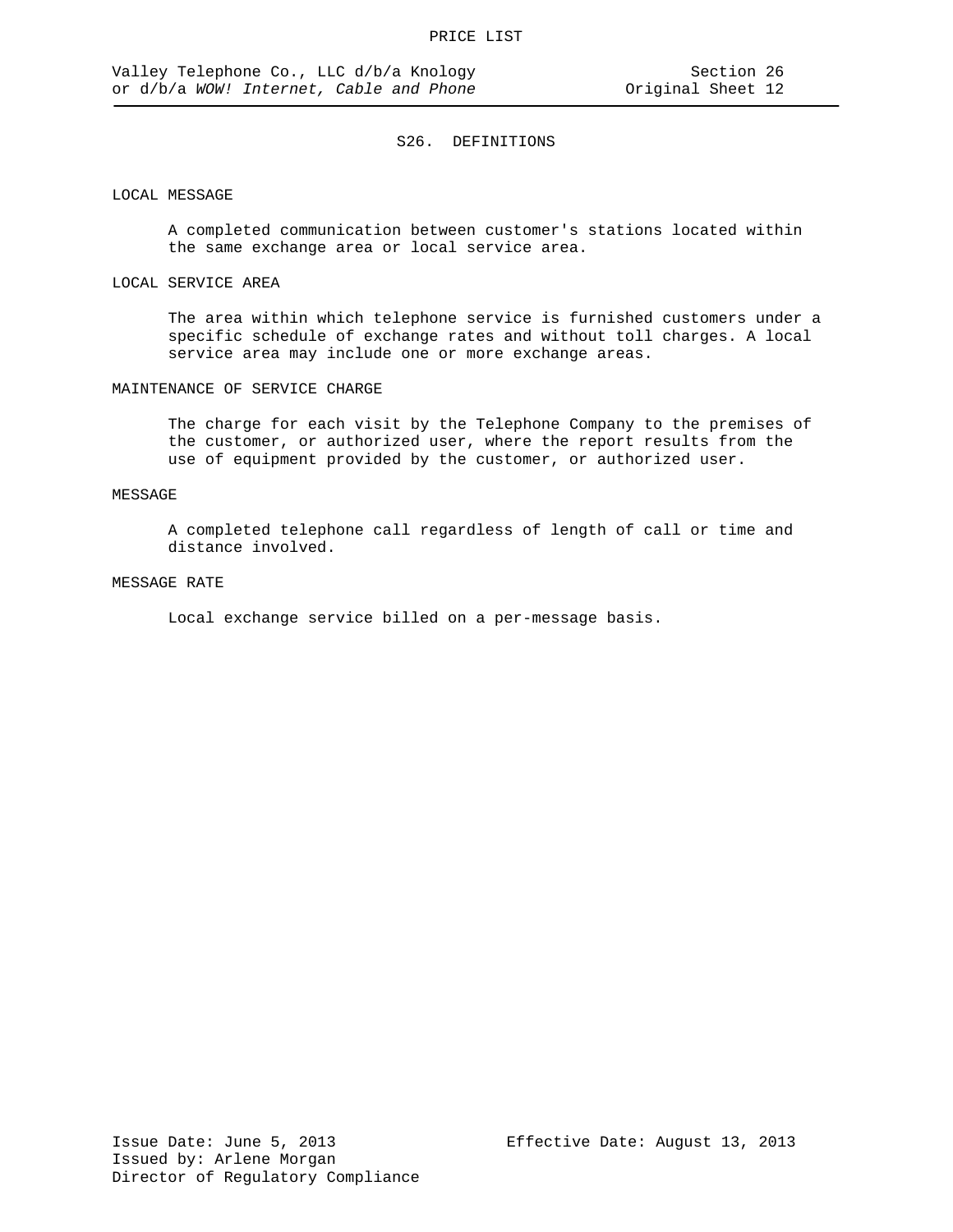MESSAGE TOLL SERVICE OR MESSAGE TELECOMMUNICATION SERVICE (MTS)

Long distance telecommunications service between exchange areas, categorized as intraLATA/intrastate, intraLATA/interstate, interLATA/intrastate, or interLATA/interstate and rated on a time and distance basis.

# MILEAGE

The measurement upon which charges are computed for Foreign Exchange, tie lines and private lines.

### MINIMUM CONTRACT PERIOD

The minimum length of time for which a customer is obligated to pay for service, facilities and equipment whether or not retained by the customer for such minimum length of time.

#### MISCELLANEOUS COMMON CARRIERS

Miscellaneous Common carriers, as defined in part 21 of the Federal Communications Commission Rules, are communications common carriers which are not engaged in the business of providing either a public landline message telephone service or public message telegraph service.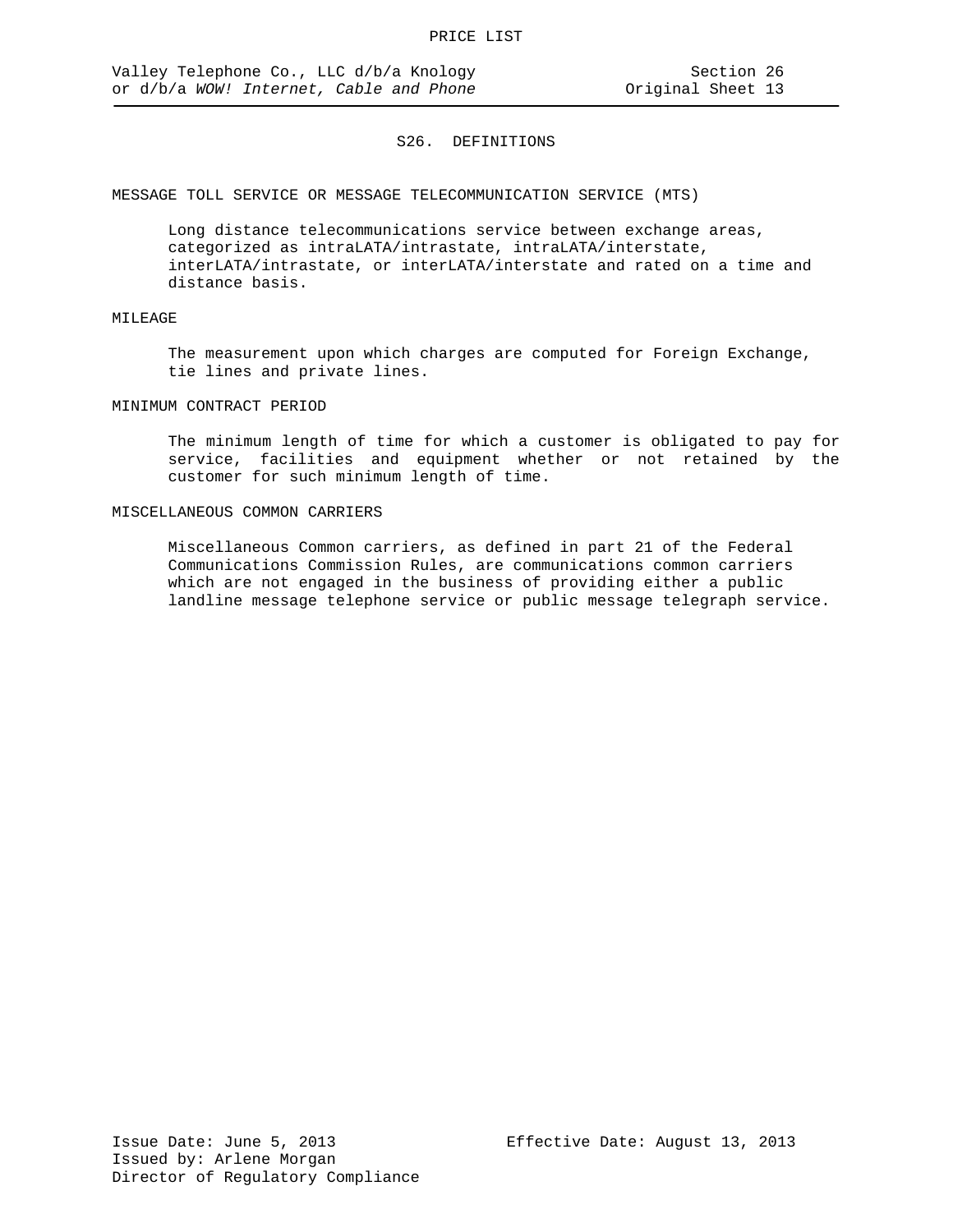#### MISCELLANEOUS SERVICE

Service not regularly furnished with the various classes of exchange service.

#### MOBILE TELEPHONE SERVICE

A communication service provided by means of radio frequencies through a land radio telephone base station. Connections may be established between a wire station and a mobile or fixed unit or between two mobiles or fixed units.

NETWORK INTERFACE DEVICE (NID)

A standard FCC Registration Program jack or equivalent that is installed by the Telephone Company as part of the network access line on a customer's premises at a location determined by the company which is accessible to the customer and consistent with RCC Registration regulations governing the location of the network interface. The network interface is located on the customer's premises and serves as the point of connection for all premises services to the telecommunications network.

## NONLISTED TELEPHONE

An exchange station which has the listing omitted from the telephone directory but listed in the directory assistance records.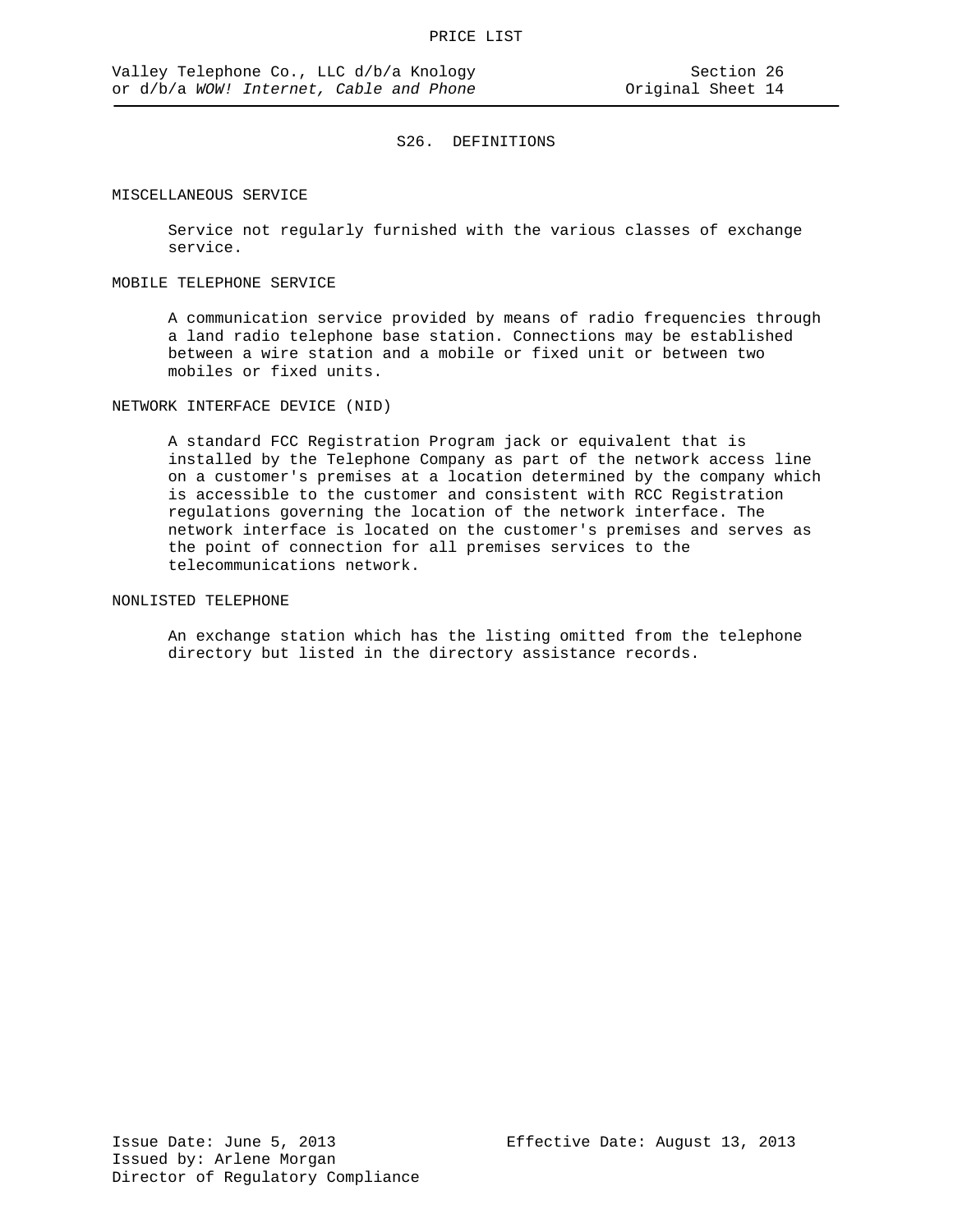#### NONPUBLISHED TELEPHONE

An exchange station which has the listing omitted from both the telephone directory and directory assistance records at the customer's request.

## PRIVATE BRANCH EXCHANGE SERVICE

An arrangement of equipment consisting of switching apparatus with attendant's telephone, trunks to a central office and stations connected with the switching apparatus, providing for intercommunication between these stations and communication with the general exchange and interexchange systems. Throughout this Price List, the commonly used abbreviation "P.B.X." will be substituted for the words Private Branch Exchange.

### PRIVATE BRANCH EXCHANGE TRUNK

A circuit connecting a private branch system with a Central Office.

## PRIVATE LINE

A circuit provided to furnish communication between two or more instrumentalities directly connected to it. Such instrumentalities do not have access to the general exchange and interexchange networks.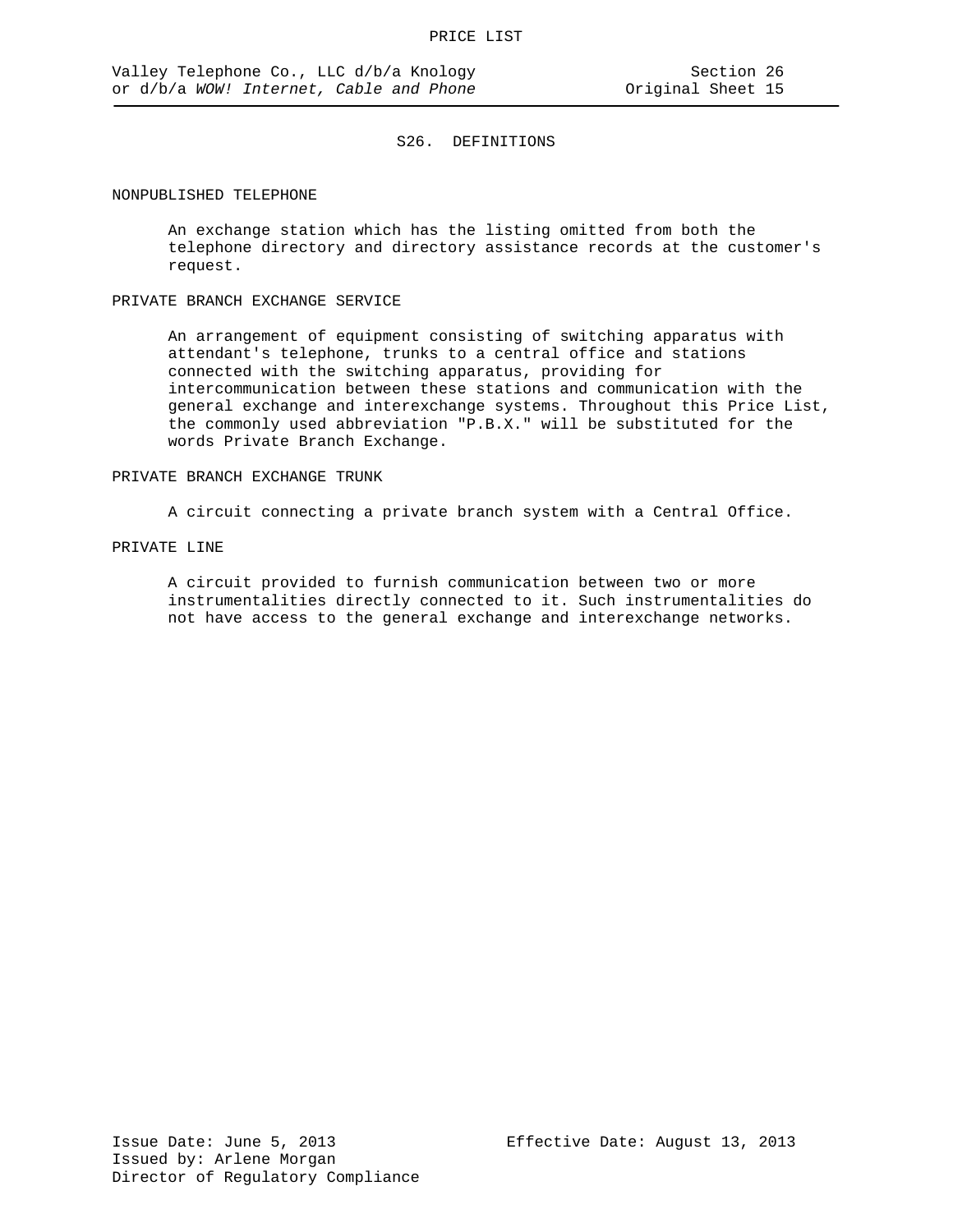### PRIVATE RIGHT-OF-WAY

A facility route granted to the company on or over private property.

## PUBLIC TELEPHONE

An exchange station, either attended or equipped with a coin collecting device, designed and placed for use by the public in general at locations chosen or accepted by the Company.

### RESIDENCE SERVICE

Exchange service furnished to customers where the actual or obvious use is for domestic purposes, as more specifically defined by the Tariff.

## SEMI-PUBLIC TELEPHONE

An exchange station, equipped with a coin collecting device, designed for a combination of customer and public use at locations more or less public in character. Semi-public telephone service is considered as a form of customer service.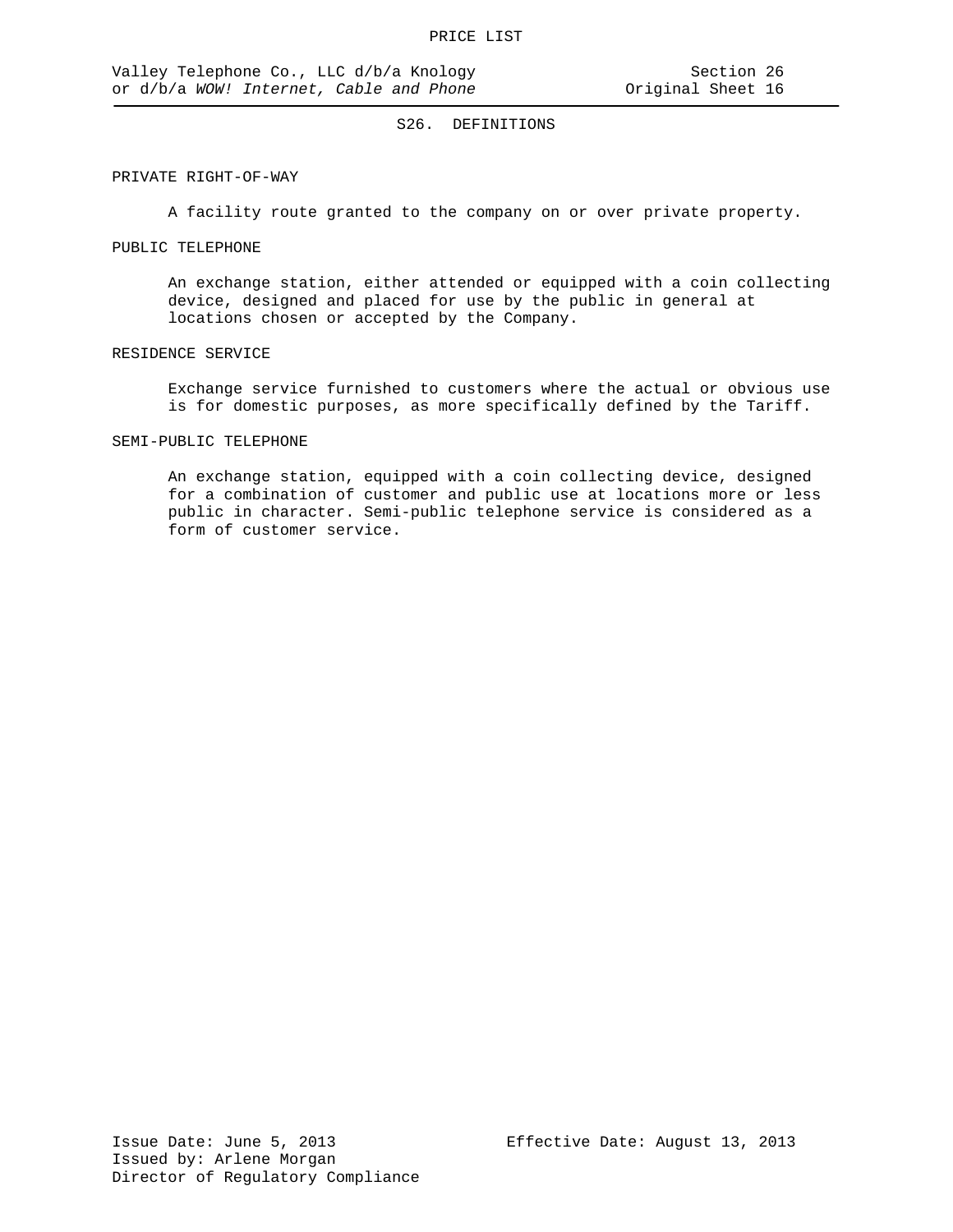#### SERVICE ORDER CHARGE

The charge for receiving and recording information and/or taking action in connection with a subscriber or applicant and processing the necessary data.

## SUBSCRIBER

A person, firm, partnership, corporation, profit or non-profit organization, governmental agency, etc., receiving service from the company.

## SUSPENSION OF SERVICE

An arrangement made at the request of the customer, or initiated by the company for violation of Tariff or Price List regulations by the customer, for temporarily discontinuing service without terminating the service agreement or removing the telephone equipment from the customer's premises, as more specifically defined by the Tariff or Price List, as applicable.

## TARIFF

The rates, charges, rules and regulations adopted and filed by the Company and approved by the Alabama Public Service Commission.

## TERMINATION CHARGE

A charge applying when a customer discontinues an item of service or equipment prior to the expiration of the initial service period designated for such item.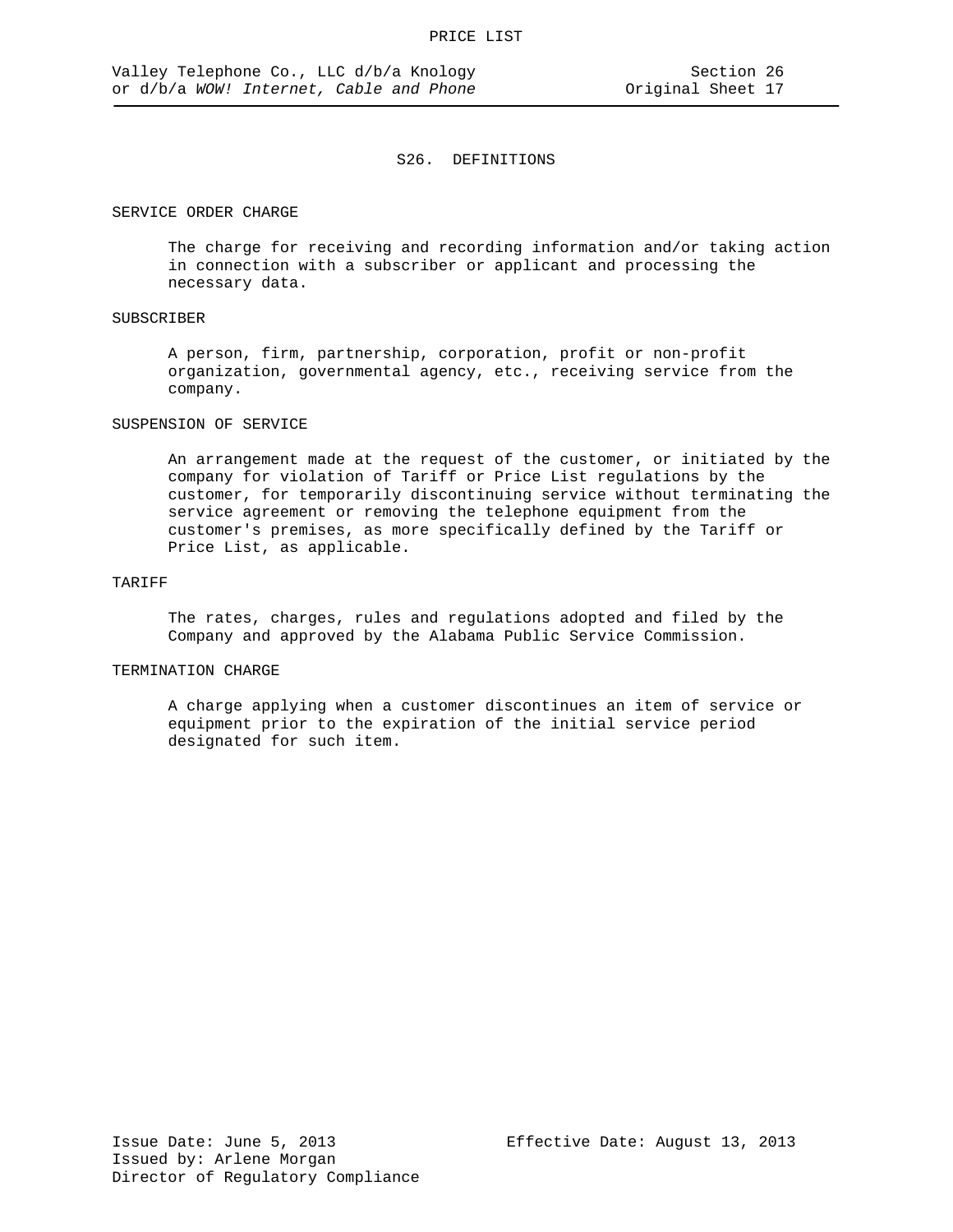### TOLL CALL

A call to a point outside the local calling area of an exchange for which a long distance charge applies.

## TOLL LINE

A circuit used exclusively for the transmission of messages between points located in different exchange areas where specific charges for each such message are applicable.

## TOLL SERVICE

Toll Service (Long Distance Service) is that part of the total telephone service rendered by the company which is furnished between customers in different exchange areas in accordance with the rates and regulations specified in the Company's Toll Tariff.

### TOUCHTONE CALLING SERVICE

A classification of exchange service whereby calls are originated through the use of pushbuttons in lieu of rotary dials.

### TRUNK LINE

A circuit over which customers' messages are sent between two central offices or between a central office and a private branch exchange system.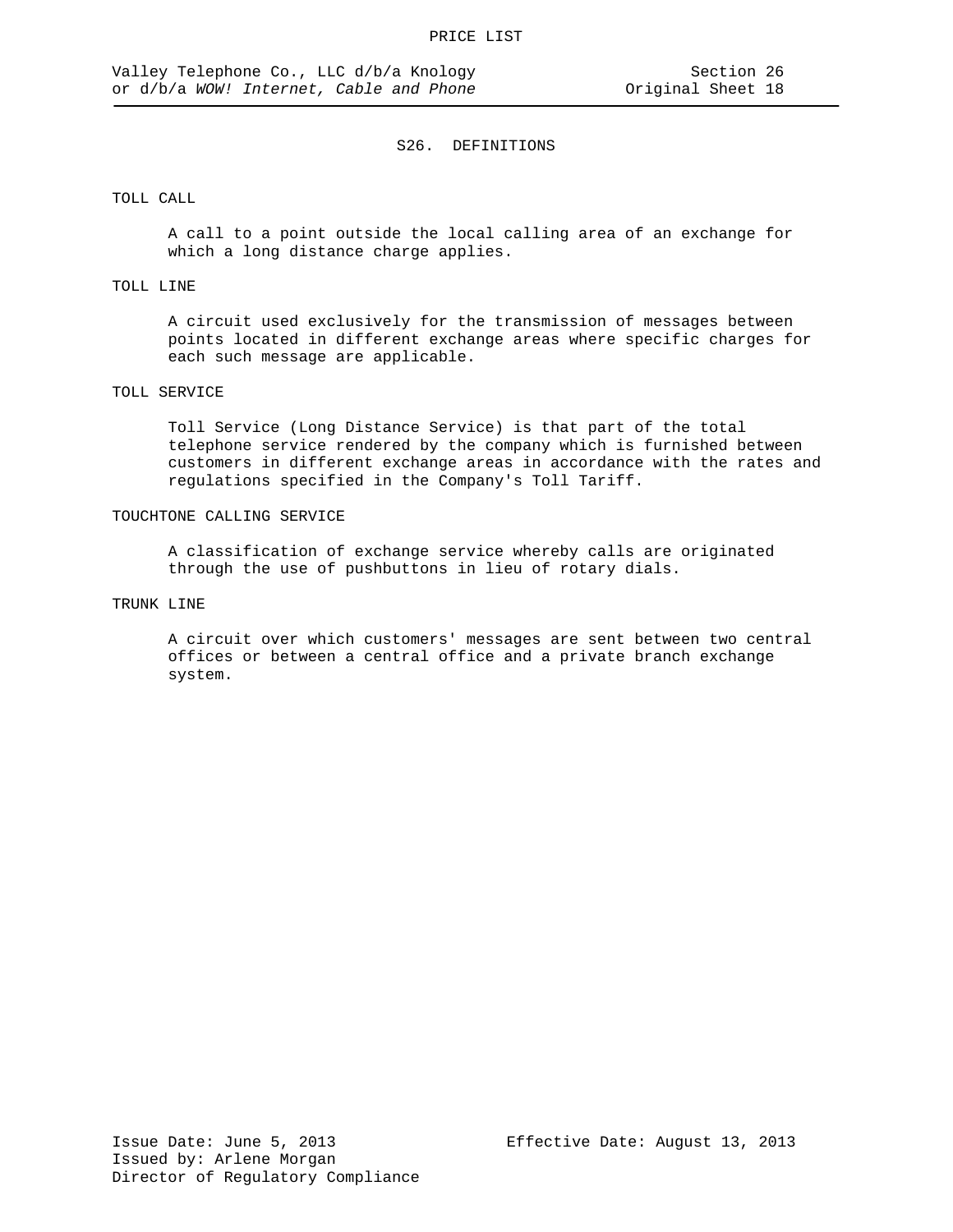#### UNDERGROUND SERVICE CONNECTION

A customer's "drop" wire which is run underground from a pole line or an underground distributing cable.

### ZONE

One of a series of specified areas, beyond the base rate area of an exchange in which service is furnished at rates in addition to base rates.

## ZONE BOUNDARY

The limit of a specified area beyond the base rate area of an exchange.

#### ZONE CHARGES

A charge applying in addition to the base rate for service when a subscriber's main station, PBX, or Centrex system is outside the base rate area but is located within the exchange area.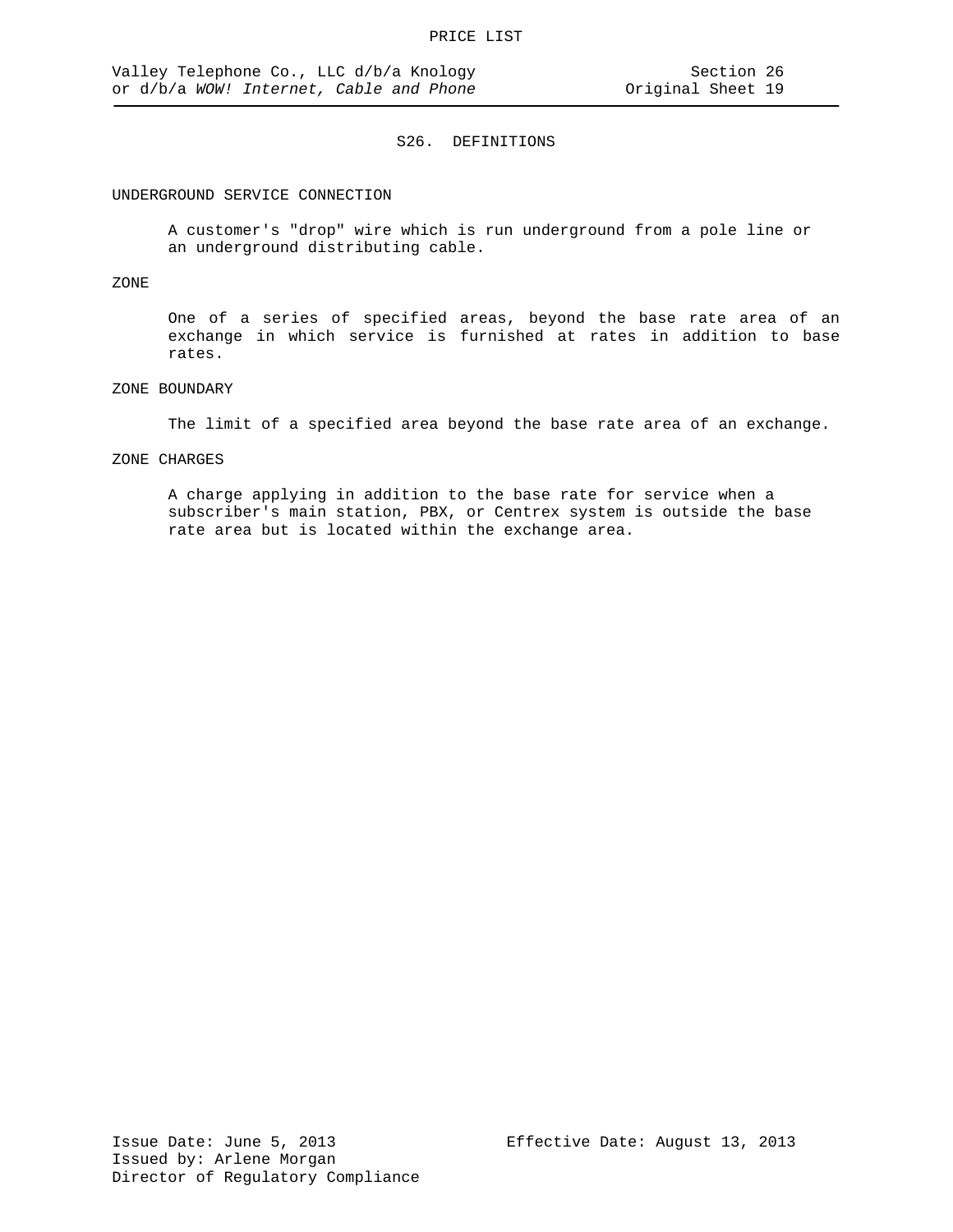## S26.2 ACRONYMS AND ABBREVIATIONS

ABH - Average Busy Hour

ACCUNET - AT&T Switched Data Service Network

AND - Automatic Network Dialing

ATTCOM - AT&T Communications

ATTIS - AT&T Information Services

ATUR - Automatic Telephone Using Radio (Cellular System)

BCR - Billing, Collecting, Remitting

- BHC Busy Hour Calls
- BNS Bill Number Screening (TSPS)
- BOC Bell Operating Companies
- BRA Base Rate Area
- BV Busy Verification
- CALC Customer Access Line Charge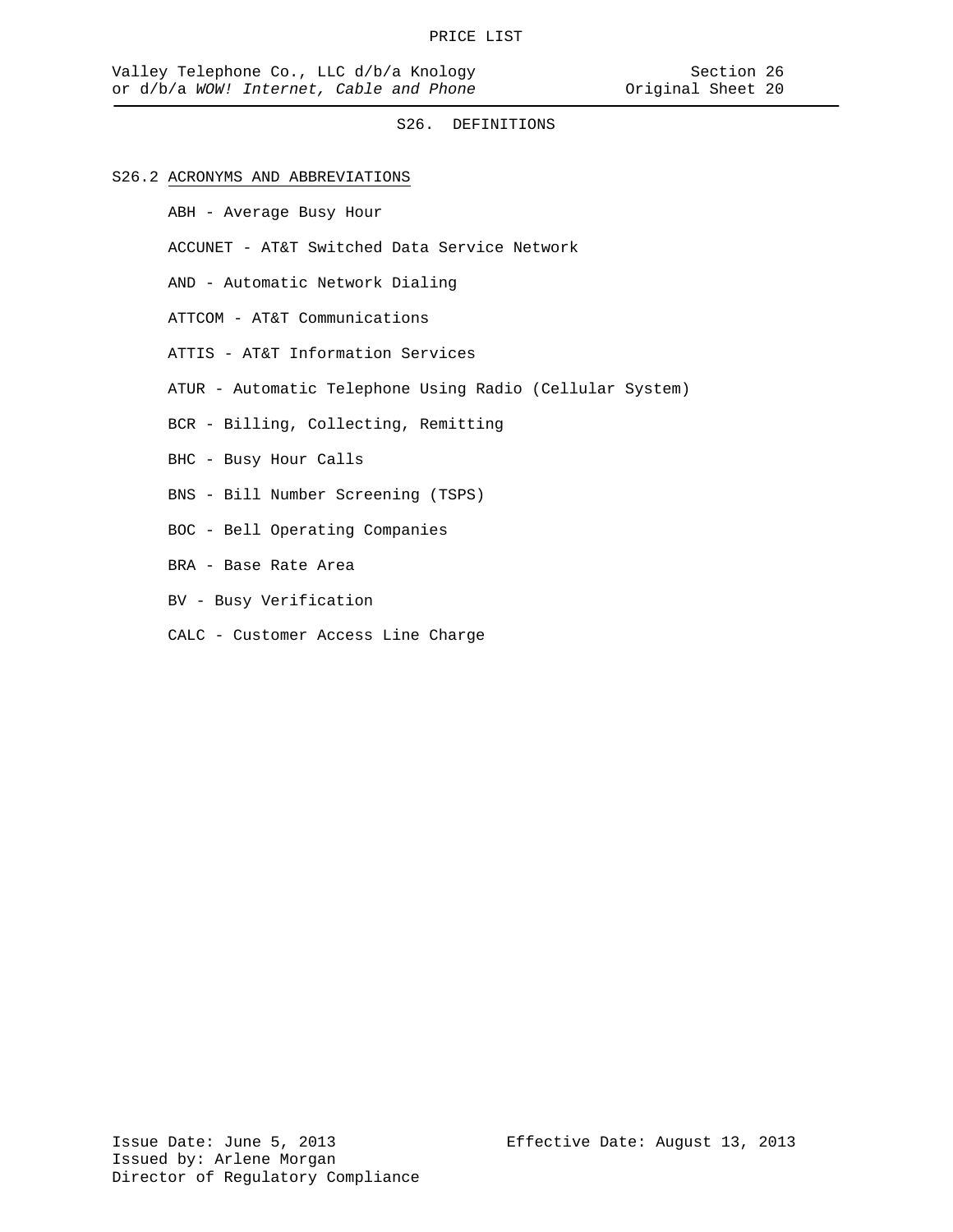## S26.2 ACRONYMS AND ABBREVIATIONS (Cont'd)

- CCB Coin Collecting Box
- CCIS Common Channel Inter-Office Signaling
- CCLC Common Carrier Line Charge
- CDA Coin Detection and Announcement
- CDR Call Detail Recording
- CDRR Call Detail Recording and Reporting
- CIC Carrier Identification Code
- CMRS Cellular Mobile Radio Telecommunications Service
- COCOT Customer Owned Coin Operated Telephone
- CPE Customer Premises Equipment
- DDD Direct Distance Dialing
- DID Direct Inward Dialing
- DOJ Department of Justice
- EAS Extended Area Service
- ECA Exchange Carrier Association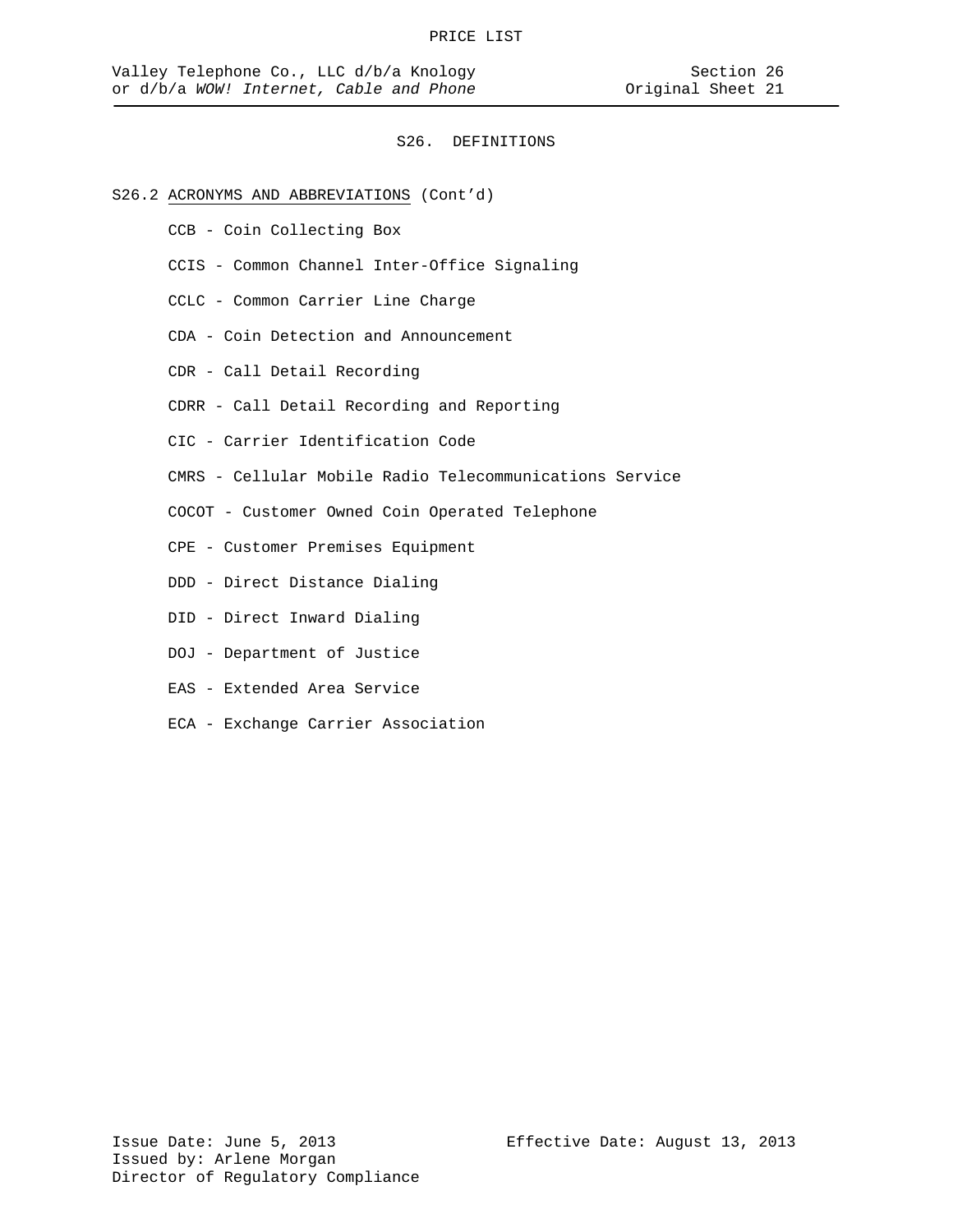## S26.2 ACRONYMS AND ABBREVIATIONS (Cont'd)

- EDA Embedded Direct Analysis
- FCC Federal Communications Commission
- FGA Feature Group A
- FGB Feature Group B
- FGC Feature Group C
- FGD Feature Group D
- FX Foreign Exchange
- IXC Interexchange Carrier
- INWATS Inward Wide Area Telecommunications service (800)
- ISDN Integrated Services Digital Network
- KTS Key Telephone System
- LATA Local Access and Transport Area
- LCR Least Cost Routing
- LEC Local Exchange Company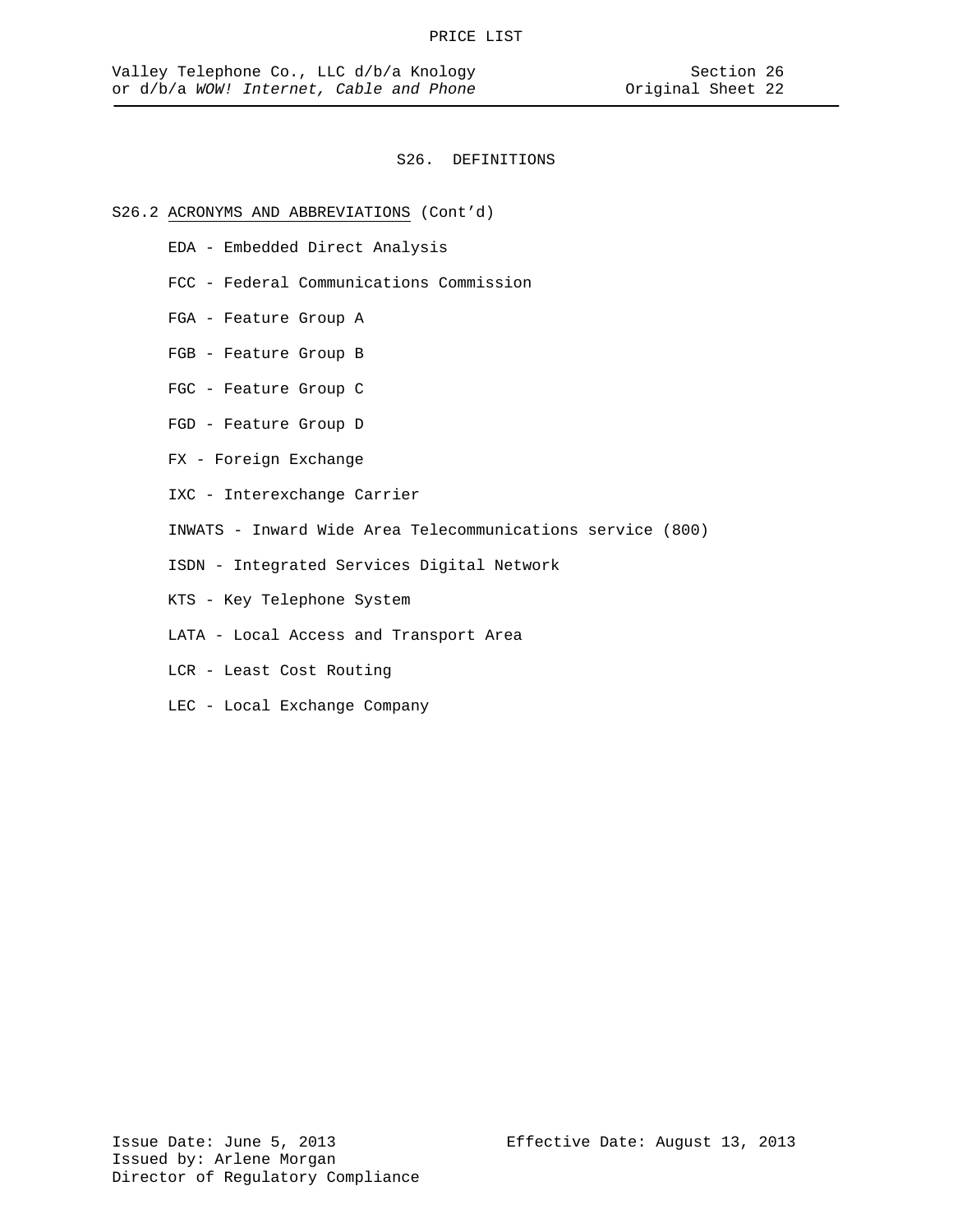## S26.2 ACRONYMS AND ABBREVIATIONS (Cont'd)

LMS - Local Measured Service

- MTS Message Telecommunications Service
- NECA National Exchange Carrier Association
- ONA Open Network Architecture
- OUTWATS Outgoing Wide Area Telecommunications Service
- PBX Private Branch Exchange Service
- PIN Personal Identification Number
- PL Private Line
- POP Point of Presence
- PSN Public Switched Network
- RBOC Regional Bell Operating Company
- RCC Radio Common Carrier
- RCF Remote Call Forwarding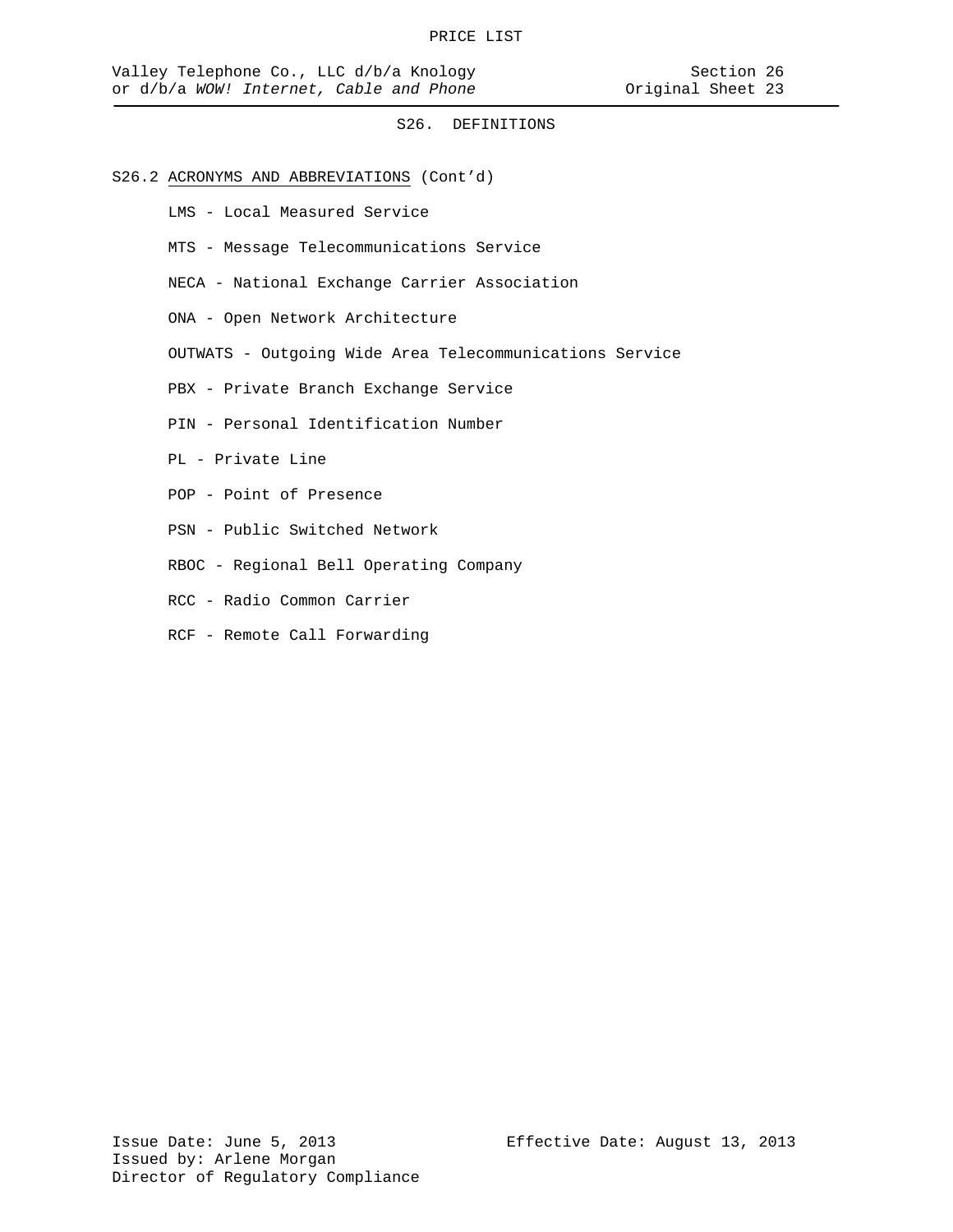# S26.2 ACRONYMS AND ABBREVIATIONS (Cont'd)

SLC- Subscriber Line Charge

WATS- Wide Area Telecommunications Service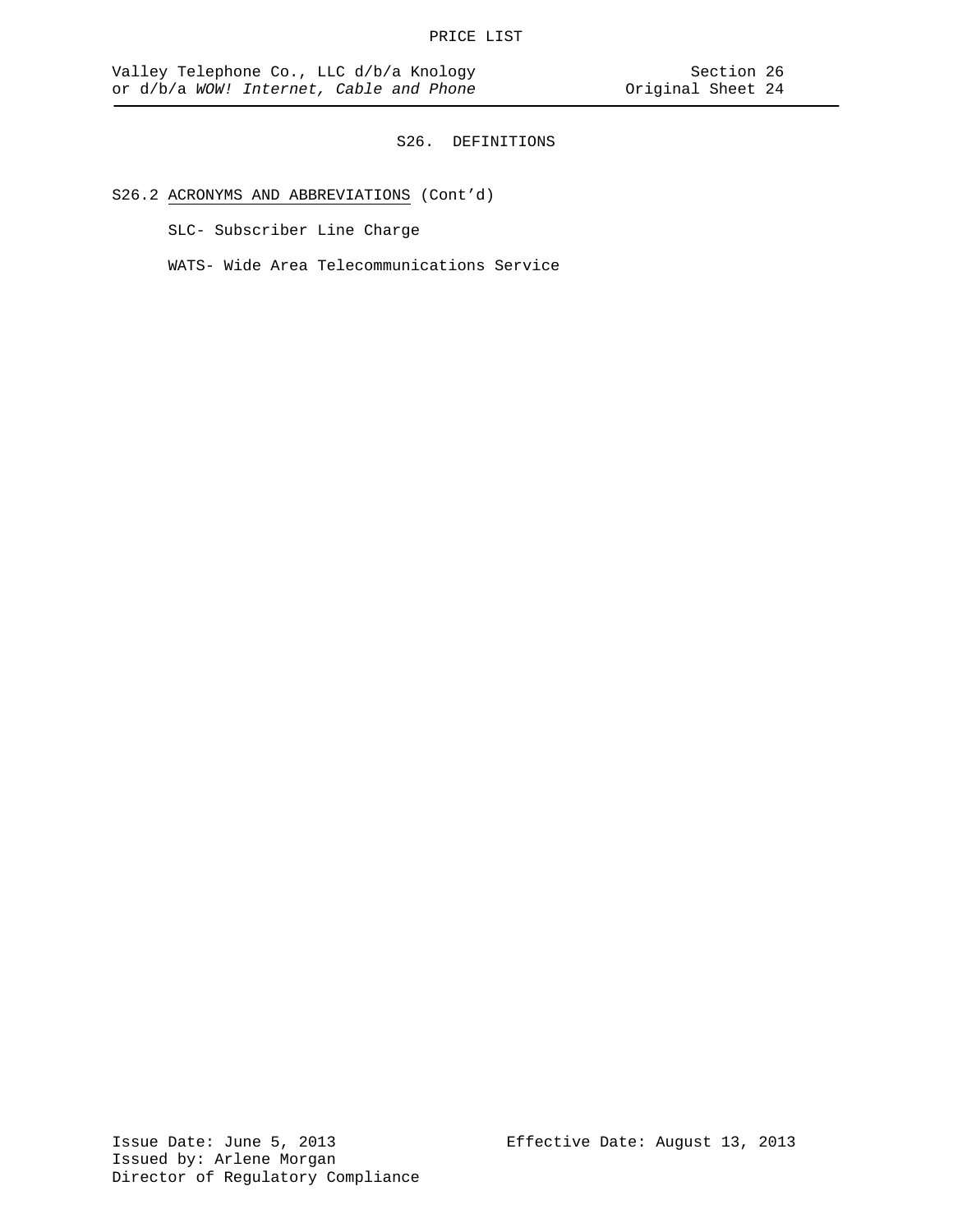# S27. DIRECTORY LISTINGS

### CONTENTS

|  | Sheet No. |  |
|--|-----------|--|
|  |           |  |
|  |           |  |
|  |           |  |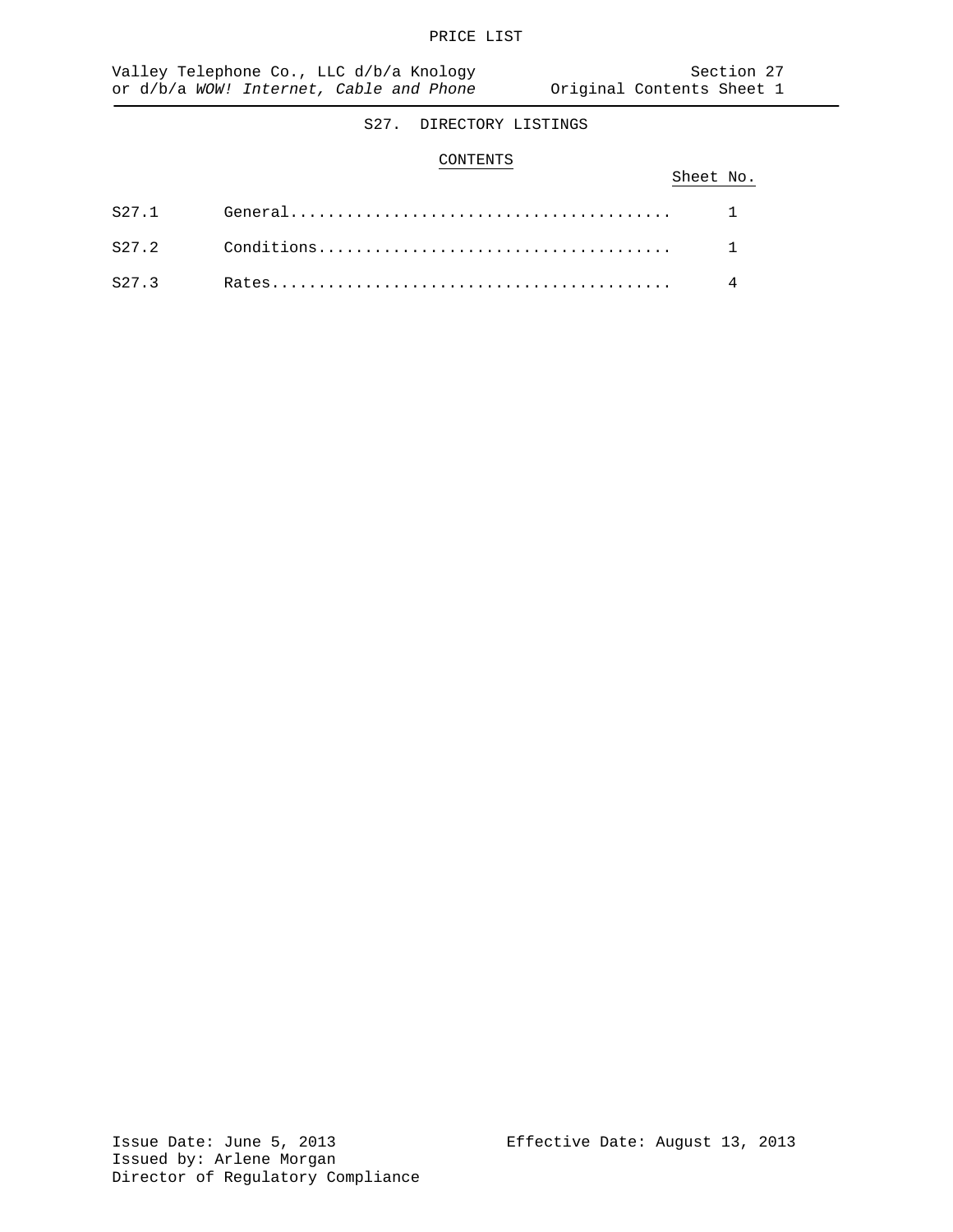## S27. DIRECTORY LISTINGS

## S27.1 GENERAL

A. Directory listings encompassed by this Price List are applicable to listings in the alphabetical section in the telephone directory.

## S27.2 CONDITIONS

- A. Primary listing which may include the name, address and telephone number of the individual, organization, firm or corporation for whom the service has been contracted will be furnished without additional charge.
	- l. Listings will be limited to such information as is necessary for identification to facilitate use of the service.
	- 2. The length of a listing may be limited by the use of abbreviations where the clarity of the listing and the identification of the customer will not be impaired.
	- 3. The Company may refuse to insert any listing, which in its judgment does not facilitate the use of the directory.
	- 4. Only one listing is furnished without charge for each main service, joint user service, or PBX system. Where a number of main stations are provided on a rotary basis, they are considered one service. If additional listings are required to properly identify the subscriber, such additional listings will be provided at the appropriate charge.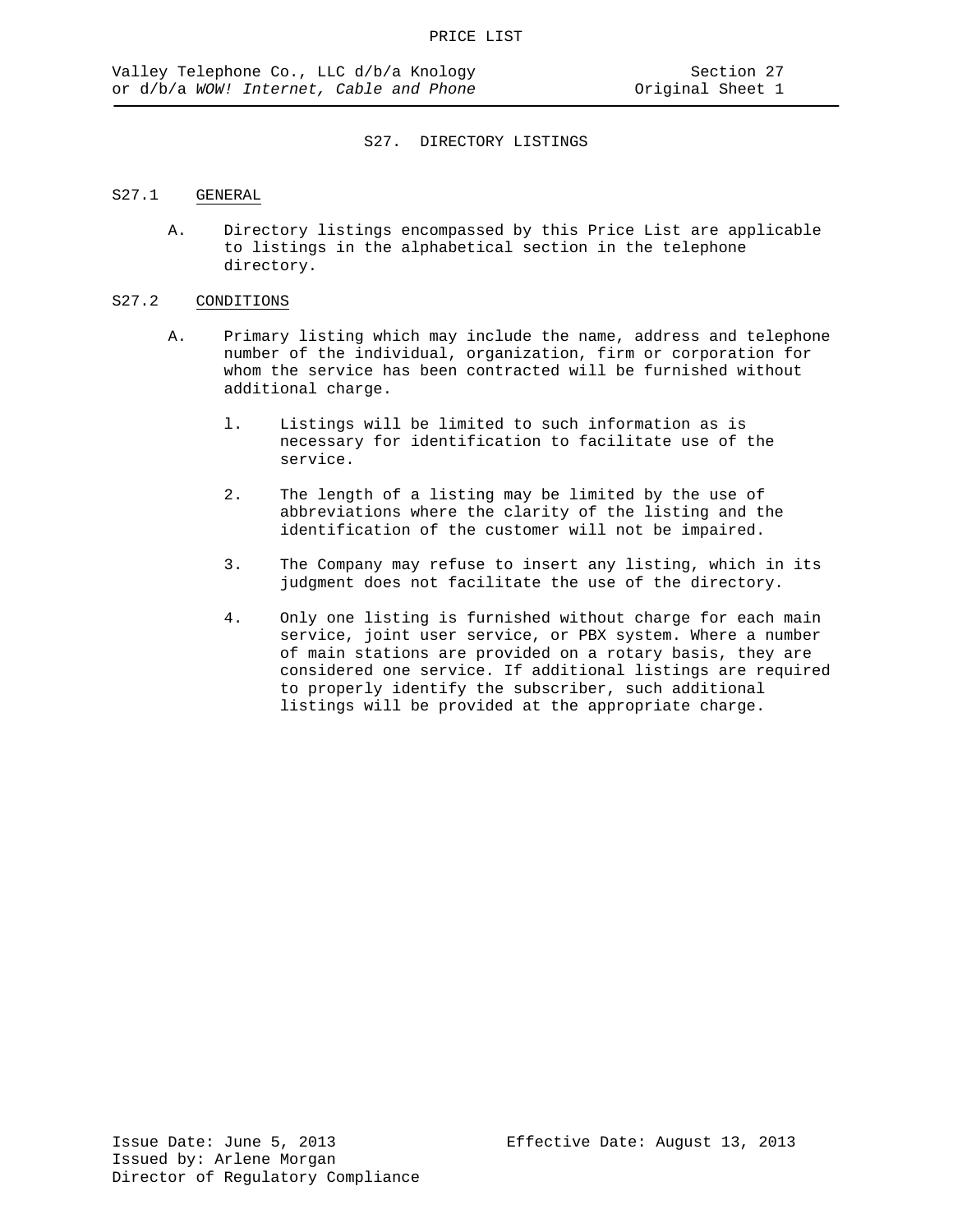# S27. DIRECTORY LISTINGS

# S27.2 CONDITIONS (Cont'd)

- B. An additional listing may include the same address and telephone number as the primary listing, except that a different address may be shown for off-premises stations located on other premises occupied solely by the customer. Additional listings may be furnished with businesses who occupy the same premises at applicable rates. (See Joint Use of Service.)
- C. An alternate call listing refers a calling party to certain other telephone numbers after business hours or on Sundays or holidays or if there is no answer on the first listed number. Where the alternate call number is to be that of another customer, the listing will be furnished only with written approval of the other customer.
- D. A foreign or noncustomer listing may be furnished customers requesting that their listing be included in a directory of an exchange other than that from which service is rendered.
- E. Nonlisted service is the withholding of a customer's listing from the printed telephone directory. The number may be obtained from the information operator.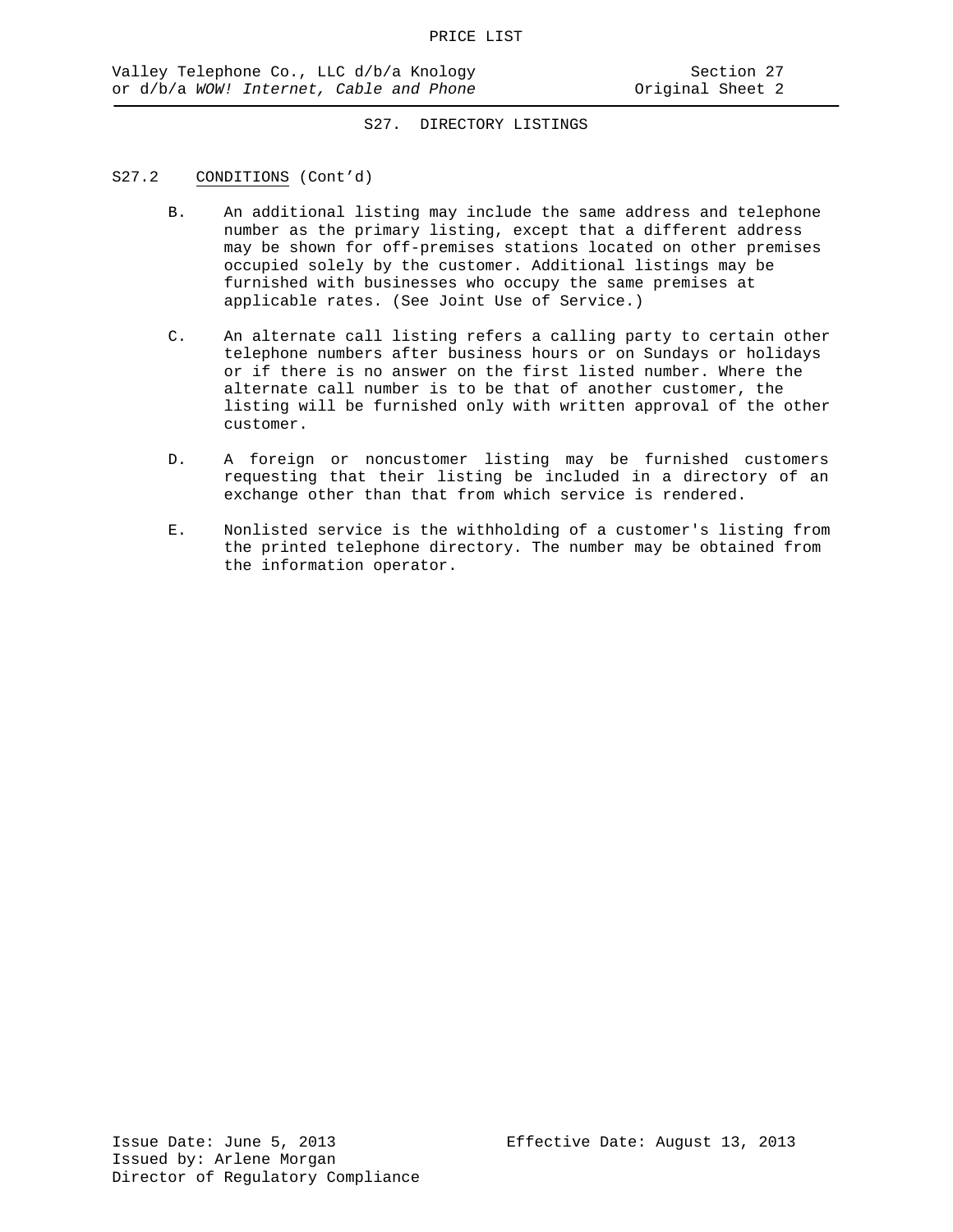#### S27. DIRECTORY LISTINGS

#### S27.2 CONDITIONS (Cont'd)

- F. Nonpublished service is the withholding of a customer's listing from both the telephone directory and information records.
	- a. When nonpublished service is to be furnished, the customer will hold the Company harmless from any damages which might arise, and will absolve the Company from any responsibility for the failure of the customer to receive calls because of the nonpublished listing.
- G. The charge for additional, alternate, unlisted or unpublished listings begin on the day the information records are posted.
- H. The length of contract period for directory listings, where the listing actually appears in the directory, is the directory period. The directory period is from the day on which the directory is distributed to the customers to the day the succeeding directory is distributed to the customers. Unless the listing no longer serves the customer because of disconnection, removal, etc., of the service, the minimum contract period will be for thirty (30) days.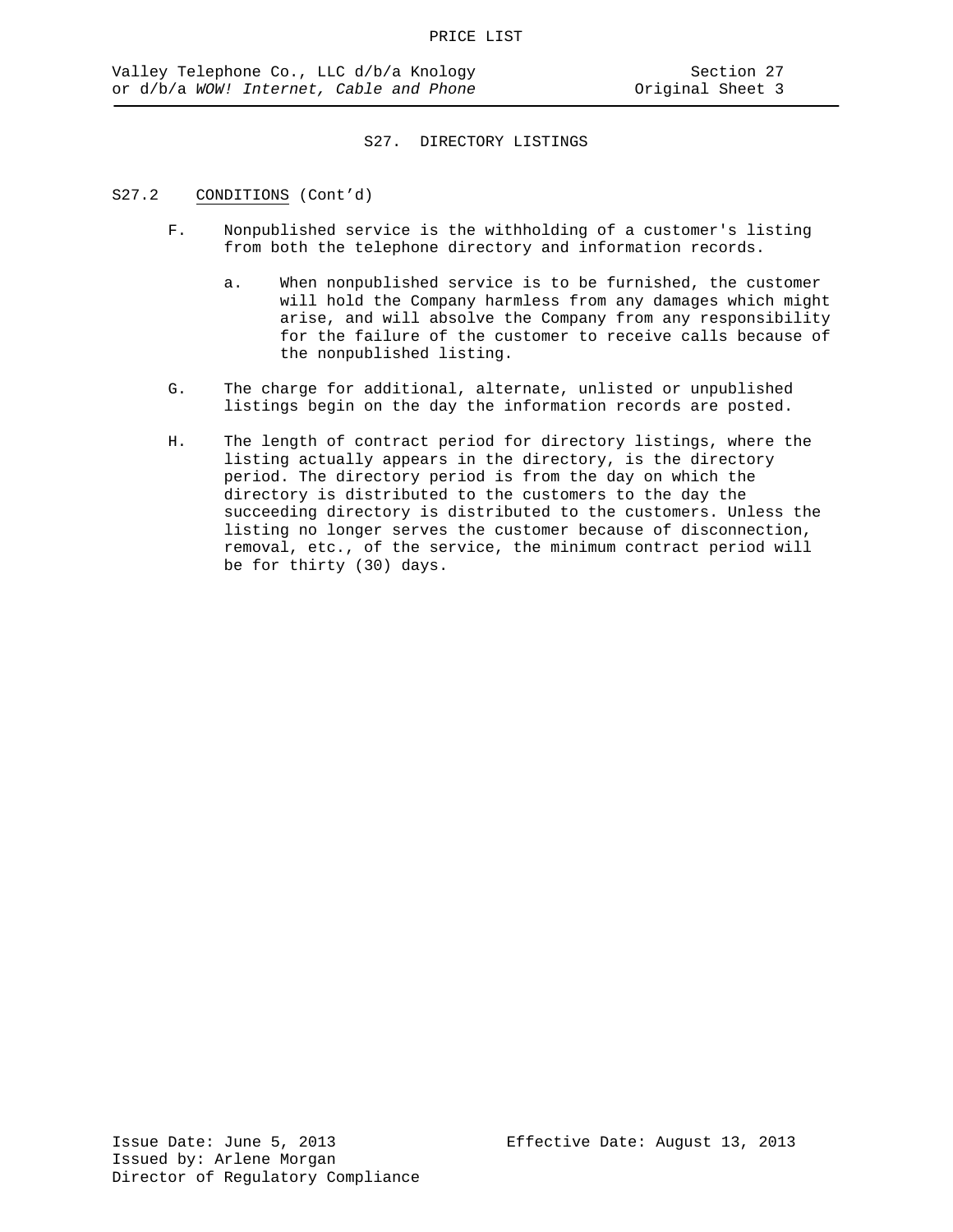A. Primary Service Listings

# S27. DIRECTORY LISTINGS

# S27.3 RATES

Monthly Rate 1. Primary Station a. individual line service, each No Charge b. party line service, each<br>c. multiparty line service, each multiparty line service, each No Charge 2. Private branch exchange service, each No Charge B. Additional listings, per line of information requested by the customer Business \$1.75<br>Residence \$1.75 Residence \$ .75 Alternate listing, each C. Non-listed, each (see conditions e)  $$3.00$ D. Non-published, each (see Condition f)  $$5.00$ E. Foreign listing, each line (see Condition d) \$1.75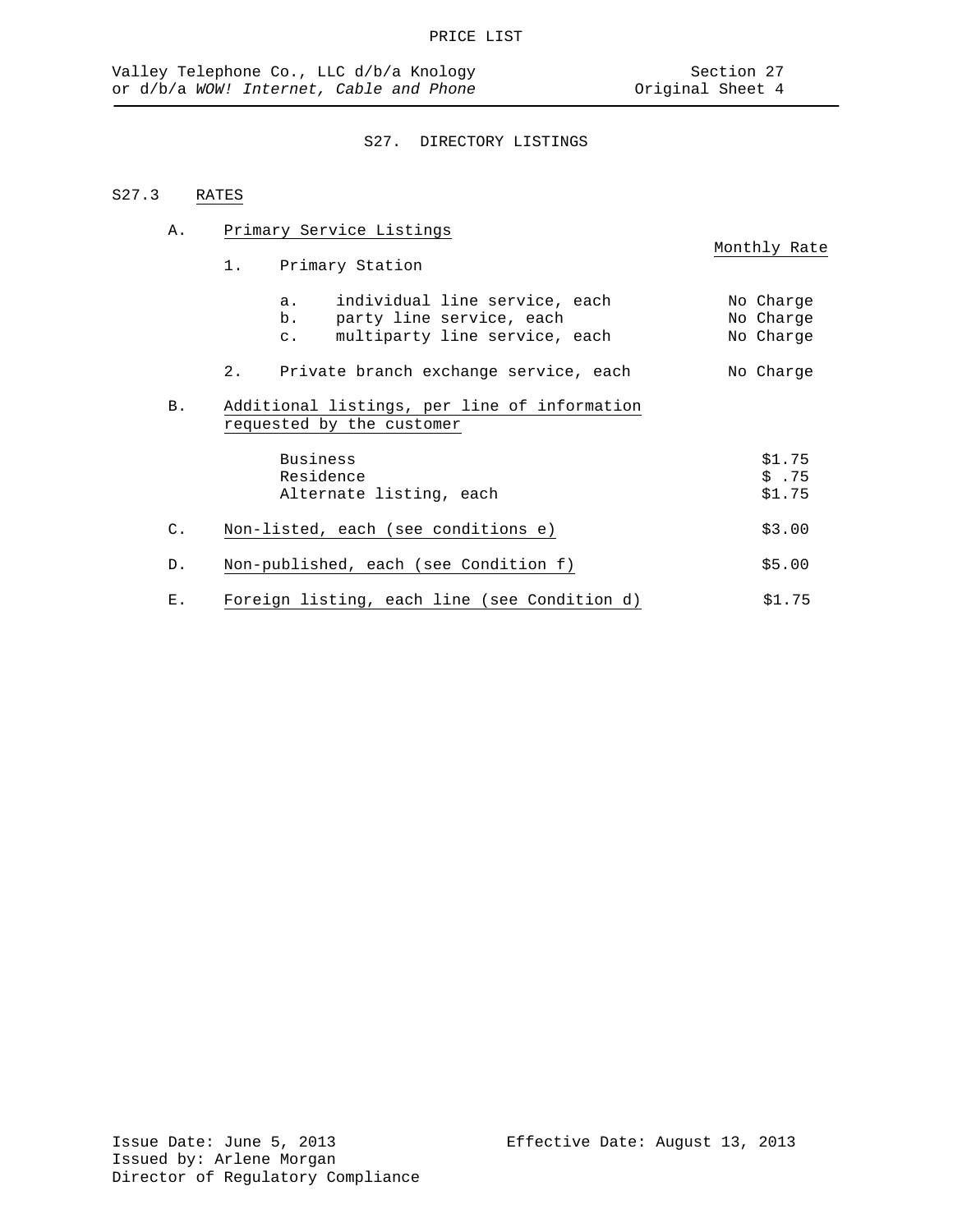# CONTENTS

# Sheet No.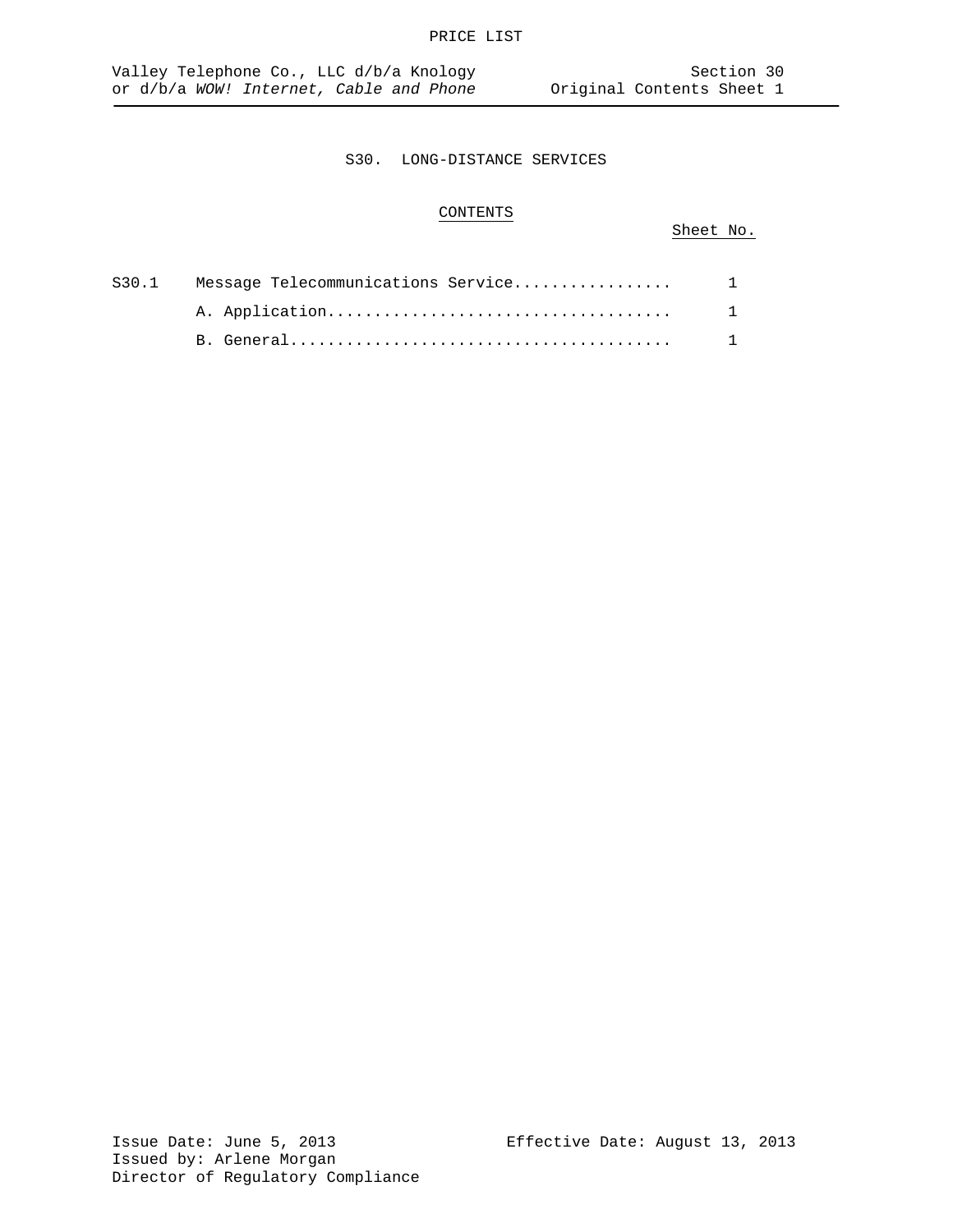# S30.1 MESSAGE TELECOMMUNICATIONS SERVICE (MTS)

A. Application

This Price List applies to Long Distance Message Telecommunications Service (MTS) furnished or made available by the Company and its connecting companies, over facilities wholly within or partly within and partly without the state of Alabama, between two or more points within the state of Alabama where the respective rate centers of such points also are located within the same LATA in said state.

#### B. General

- 1. Long Distance Message Telecommunications Service is that of furnishing facilities for communications between stations in different rate centers for either two-point or conference service.
- 2. Rates for service between points are based on airline mileage between rate centers. In general, each point is designated as a rate center except that certain small towns or communities are assigned adjacent rate centers with which they are closely associated for communication purposes. Airline mileages between rate centers are determined as provided in S30.1.D. following.
- 3. Customer or Other Common Carrier-provided terminal equipment or system may be used with facilities furnished to the customer by the Company for Long Distance MTS.
- 4. Long Distance MTS is provided for use by the Customer and may be used by others when so authorized by the Customer.
- C. Two-Point Service
	- 1. Service Between Land Wire Telephones
		- a. Classes of Service Service is offered on a Station-to-Station basis, as either Dial, Dial Calling Card, or Operator, or on a Person-to-Person basis.
		- b. Rates and Charges
			- (1) Charges for each Long Distance MTS message between any two points within the state and within the same LATA are determined as follows: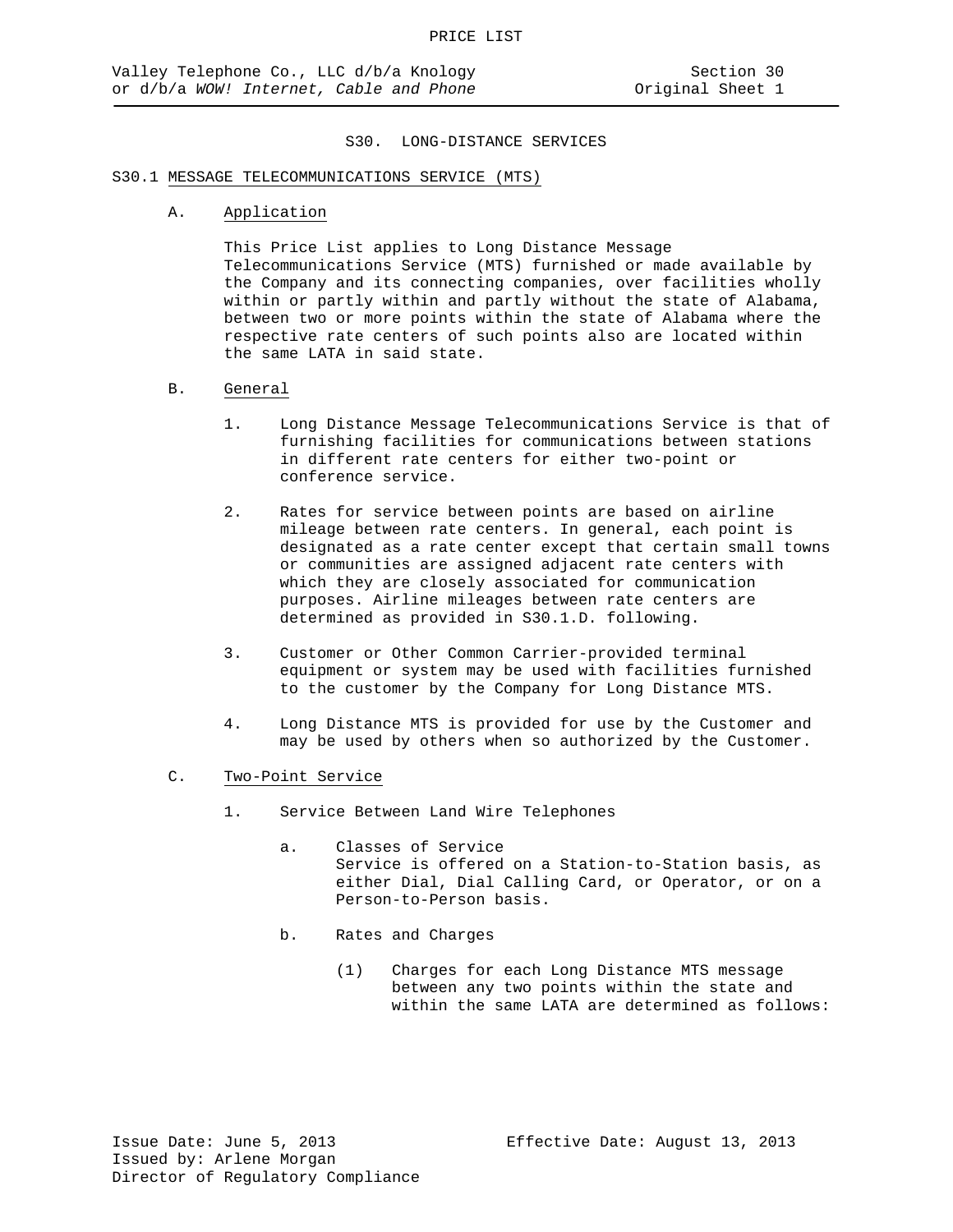- C. Two-Point Service (Cont'd)
	- 1. Service Between Land Wire Telephones (Cont'd)
		- b. Rates and Charges (Cont'd)
			- (1) (Cont'd)
				- (a) All messages are rated in full minute increments. Initial minute and additional minute basic rates are specified in the Basic Rate Schedule in Section S30.1.C.1.b.(2). Initial minute rates are for connections of one minute or any fraction thereof. Additional minute rates are for each additional minute or any fraction thereof that the connection continues beyond the first minute.
				- (b) For any Dialed Calling Card Station, Operator Station, or Person-to-Person message, the surcharge specified in Section S30.1.C.1.b.(4) following is added to the Basic Rate Schedule charge.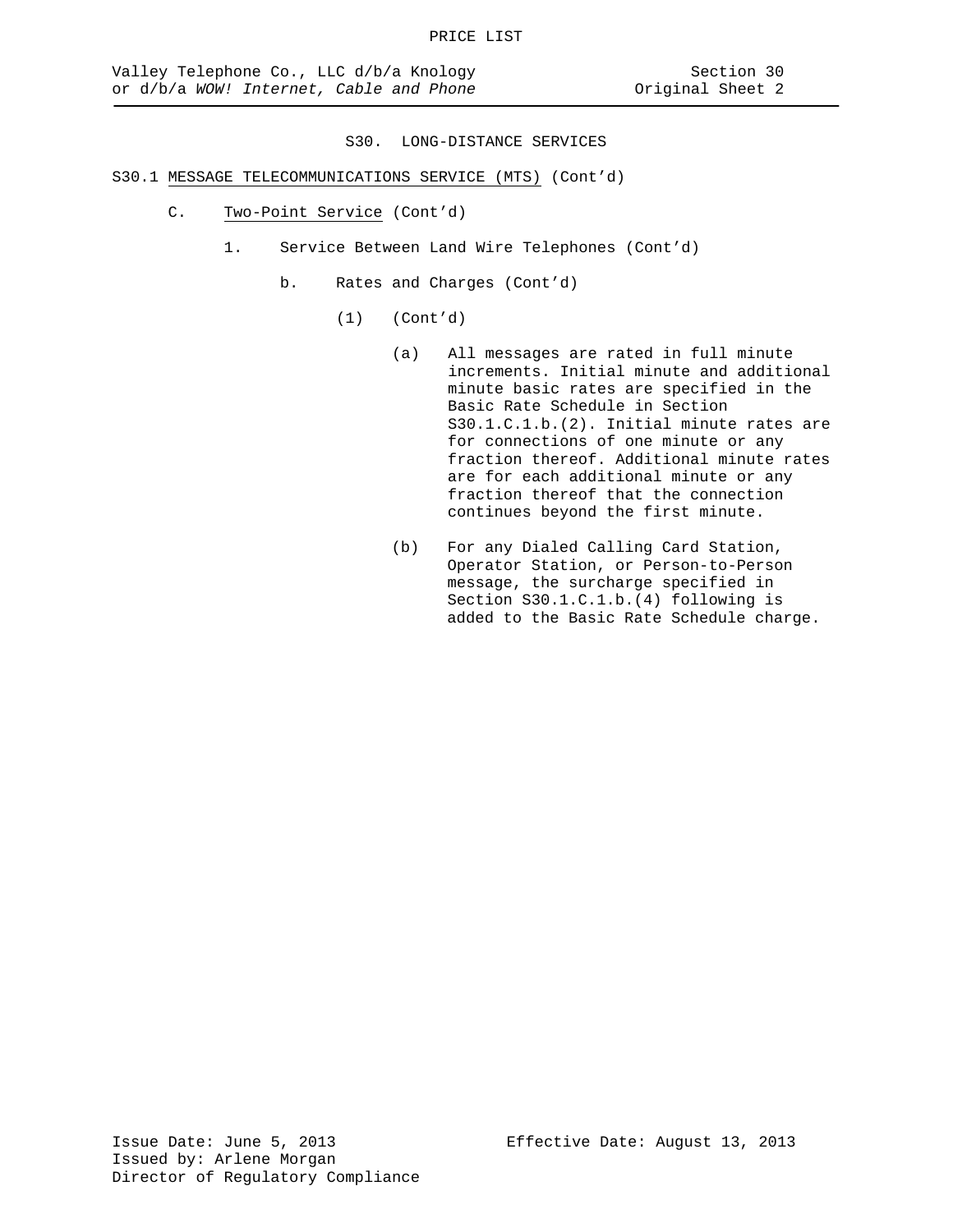# S30.1 MESSAGE TELECOMMUNICATIONS SERVICE (MTS) (Cont'd)

- C. Two-Point Service (Cont'd)
	- 1. Service Between Land Wire Telephones (Cont'd)
		- b. Rates and Charges (Cont'd)
			- (2) Basic Rate Schedule

(a) The following table contains the initial minute and additional minute rates for the Day rate period for all call classes. These rates are based on chargeable time (duration) of the message, as specified in Section S30.1.C.1.c. following, and the airline mileage between the rate centers of the two stations connected, as specified in Section S30.1.D. following.

|             | Residence            |                       |        | <b>Business</b> |            |        |        |
|-------------|----------------------|-----------------------|--------|-----------------|------------|--------|--------|
| Each        |                      |                       |        | Each            |            |        |        |
| Initial     |                      | Additional            |        | Initial         | Additional |        |        |
| Minute or   |                      | Minute or             |        | Minute or       | Minute or  |        |        |
| Fraction    |                      | Fraction              |        | Fraction        | Fraction   |        |        |
| Thereof     |                      | Thereof               |        | Thereof         | Thereof    |        |        |
|             | $(a) 1 - 10$ miles   |                       | \$0.16 | \$0.16          |            | \$0.20 | \$0.20 |
|             | $(b)$ 11 - 16 miles  |                       | \$0.16 | \$0.16          |            | \$0.20 | \$0.20 |
|             | $(c)$ 17 - 22 miles  |                       | \$0.16 | \$0.16          |            | \$0.20 | \$0.20 |
|             | $(d)$ 23 - 30 miles  |                       | \$0.16 | \$0.16          |            | \$0.20 | \$0.20 |
|             | $(e)$ 31 - 40 miles  |                       | \$0.16 | \$0.16          |            | \$0.20 | \$0.20 |
|             | $(f)$ 41 - 55 miles  |                       | \$0.16 | \$0.16          |            | \$0.20 | \$0.20 |
|             | $(q)$ 56 - 70 miles  |                       | \$0.16 | \$0.16          |            | \$0.20 | \$0.20 |
|             | $(h)$ 71 - 85 miles  |                       | \$0.16 | \$0.16          |            | \$0.20 | \$0.20 |
|             | $(i) 86 - 100$ miles |                       | \$0.16 | \$0.16          |            | \$0.20 | \$0.20 |
|             |                      | $(i)$ 101 - 124 miles | \$0.16 | \$0.16          |            | \$0.20 | \$0.20 |
|             |                      | (k) 125 - 148 miles   | \$0.16 | \$0.16          |            | \$0.20 | \$0.20 |
|             |                      | (1) 149 - 196 miles   | \$0.16 | \$0.16          |            | \$0.20 | \$0.20 |
| $(m)$ 197 + |                      |                       | \$0.16 | \$0.20          |            | \$0.20 | \$0.20 |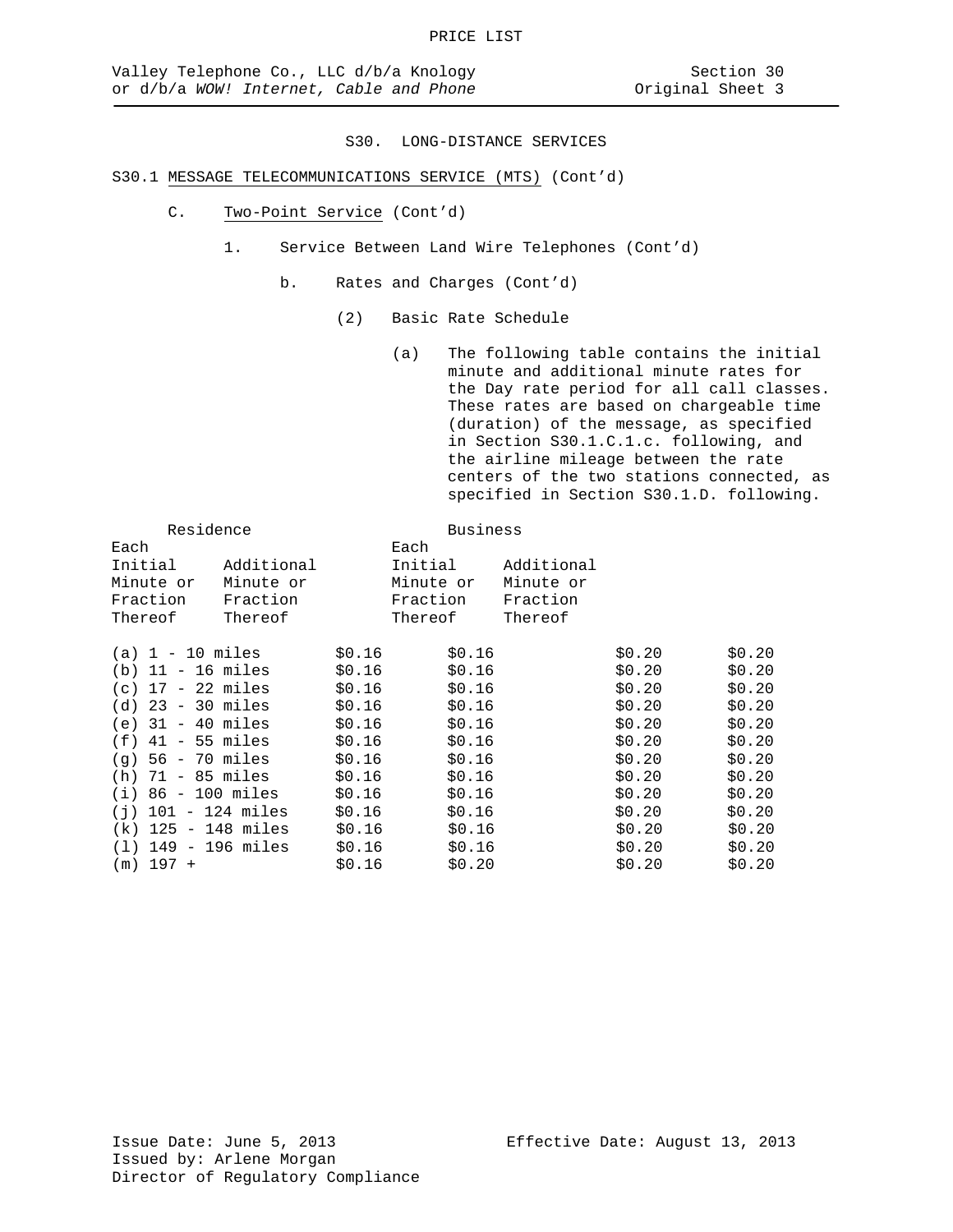# S30.1 MESSAGE TELECOMMUNICATIONS SERVICE (MTS) (Cont'd)

- C. Two-Point Service (Cont'd)
	- 1. Service Between Land Wire Telephones (Cont'd)
		- b. Rates and Charges (Cont'd)
			- (3) Rate Periods and Rate Discounts
				- (1) Rate periods and rate discounts are described in the table following. A rate period ends at, but does not include, the time shown as the end of a rate period.

| Residence           |              | Rates and Applicable Periods                                             |                            |             |                     |  |
|---------------------|--------------|--------------------------------------------------------------------------|----------------------------|-------------|---------------------|--|
| 8:00 AM to 5:00 PM  | Mon.         | Full Full Full Full Full Full Full<br>Rate Rate Rate Rate Rate Rate Rate | Tues. Wed. Thur. Fri. Sat. |             | Sun.                |  |
| 5:00 PM to 11:00 PM |              | Full Full Full Full Full Full<br>Rate Rate Rate Rate Rate Rate Rate      |                            |             | <i>Full</i>         |  |
| 11:00 PM to 8:00 AM | Full<br>Rate | Full Full Full Full                                                      | Rate Rate Rate Rate Rate   | <i>Full</i> | <i>Full</i><br>Rate |  |

Day rate period = full rate Evening rate period = *full rate* Night and Weekend rate period = *full rate*

Business **Rates** and Applicable Periods

| 8:00 AM to 5:00 PM      | Mon.                               | Tues. Wed. Thur. Fri. Sat. Sun.<br>Full Full Full Full Full Full Full<br>Rate Rate Rate Rate Rate Rate Rate |  |  |
|-------------------------|------------------------------------|-------------------------------------------------------------------------------------------------------------|--|--|
| 5:00 PM to 11:00 PM     | Full Full Full Full Full Full Full | Rate Rate Rate Rate Rate Rate Rate                                                                          |  |  |
| $11:00$ PM to $8:00$ AM | Rate                               | Full Full Full Full Full Full Full<br>Rate Rate Rate Rate Rate Rate                                         |  |  |

Day rate period = full rate Evening rate period = *full rate* Night and Weekend rate period = *full rate*

Issue Date: June 5, 2013 Effective Date: August 13, 2013 Issued by: Arlene Morgan Director of Regulatory Compliance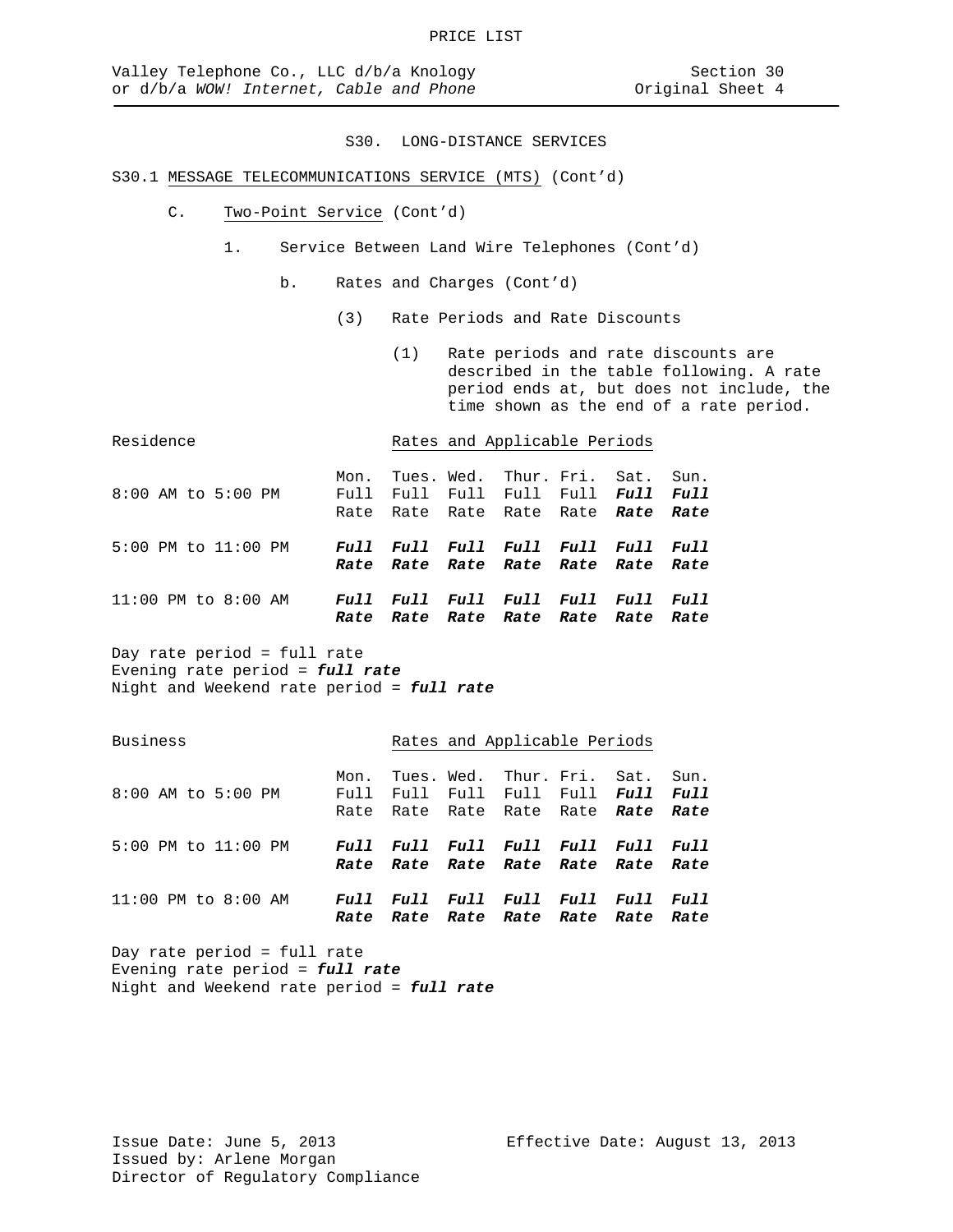# S30.1 MESSAGE TELECOMMUNICATIONS SERVICE (MTS) (Cont'd)

- C. Two-Point Service (Cont'd)
	- 1. Service Between Land Wire Telephones (Cont'd)
		- b. Rates and Charges (Cont'd)
			- (4) Billing and Operator Surcharges
				- (a) For any message in the call classes listed following, add the surcharge shown following to the Basic Rate Schedule charge adjusted for time-of-day. Surcharges are not adjusted for time-ofday.
					- (i) Billing Surcharges Station-to-Station Rate

Dial Calling Card \$1.10<br>Operator \$1.10 Operator

- (ii) Billing Surcharges Person-to-Person: Each \$1.10
- (iii) Operator Dialed Surcharge \$1.10

Station-to-Station operator assisted or person-to-person operator assisted calls (excluding those billed to calling cards) where the operator dials the terminating number.

(iv) Partially Automated Surcharge \$1.10

Station-to-Station operator assisted calls where the customer dials the terminating number.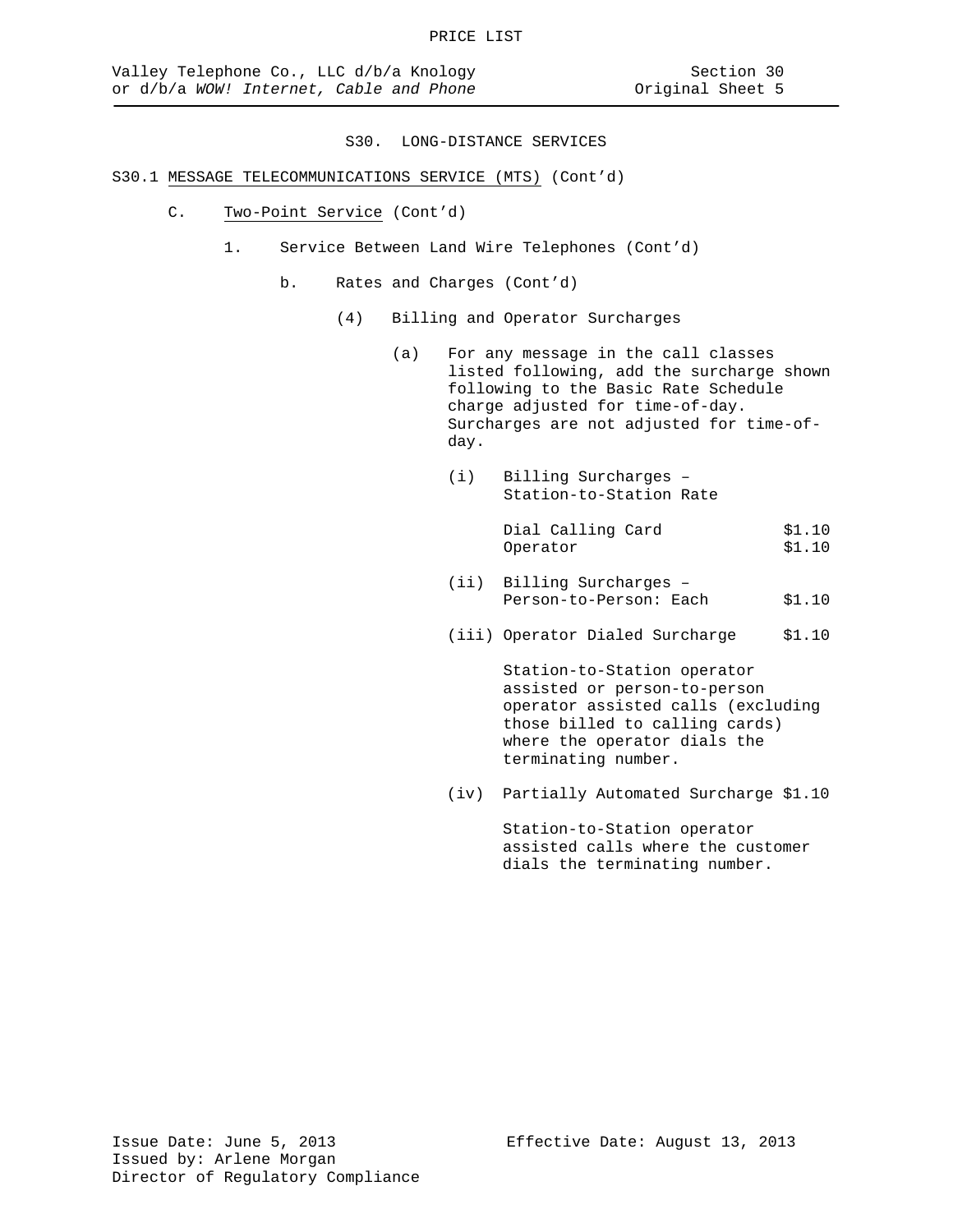- C. Two-Point Service (Cont'd)
	- 1. Service Between Land Wire Telephones (Cont'd)
		- c. Timing of Messages
			- (1) The time at the beginning of each minute of connection determines the applicable rate period. The time observed at the rate center of the calling station applies, whether the call is originated as sent-paid or collect.
			- (2) On Station-to-Station calls, chargeable time begins when connection is established between the calling station and the called station or Miscellaneous Common Carrier mobile radio system.
			- (3) On Person-to-Person calls, chargeable time begins when connection is established between the calling person and the particular person or station specified or an agreed alternate.
			- (4) Chargeable time ends when the calling station "hangs up" thereby releasing the network connection. If the called station "hangs up" but the calling station does not, chargeable time ends when the network connection is released either by automatic timing equipment in the telephone network or by the Company operator.
			- (5) Chargeable time does not include time lost because of faults or defects in the service.
		- d. Reversal of Charges (Collect Calls)
			- (1) Collect calls are permissible for all telephone calls provided the charges are accepted at the called station. When a collect call is attempted to a coin telephone, the charges must be billed to a Company Calling Card or third party number, or the call may be reoriginated from the called stations.
			- (2) The regularly established Operator Station-to-Station or Person-to-Person rates apply.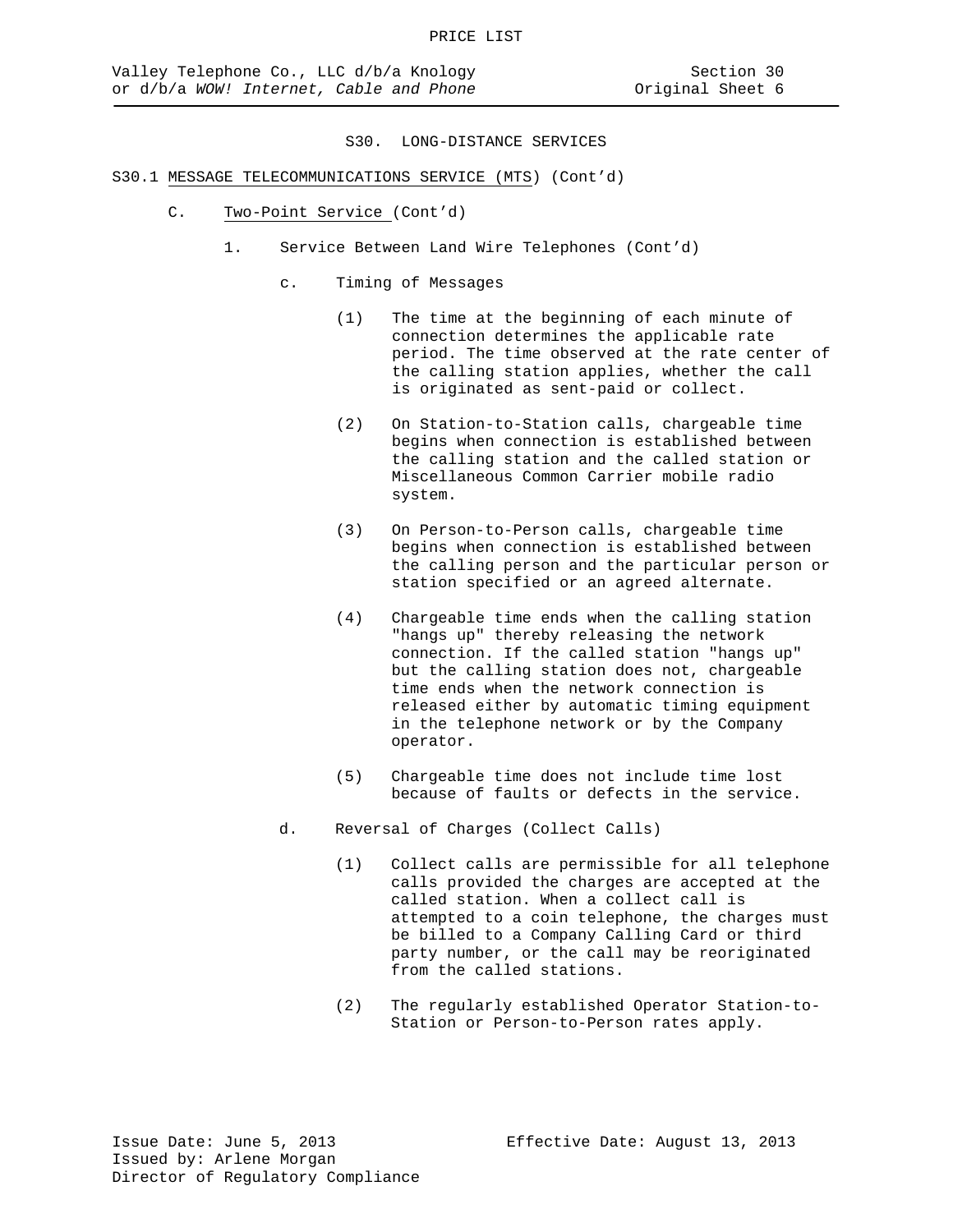# S30.1 MESSAGE TELECOMMUNICATIONS SERVICE (MTS) (Cont'd)

- C. Two-Point Service (Cont'd)
	- 1. Service Between Land Wire Telephones (Cont'd)
		- e. Rates Applicable on Certain Holidays

On Christmas Day (December 25), New Year's Day (January 1), Independence Day (July 4), Thanksgiving Day, and Labor Day, the holiday rate applicable is the Evening rate, unless a lower rate would normally apply.

- f. Rates for Hearing or Speech Impaired Customers
	- (1) Rates for certain MTS calls are reduced for hearing and/or speech impaired customers who meet requirements (a) through (d) following:
		- (a) The customer is certified to the Company as having a hearing or speech impairment that prevents telephone voice communication.
		- (b) The customer has non-voice equipment used for telecommunications.
		- (c) The customer makes written application to the Company for the reduced MTS rates.
		- (d) The customer designates to the Company one and only one telephone number associated with that customer's residence service. Reduced rates apply only to calls originated from this telephone number.
	- (2) Rates for certain MTS calls are reduced for an agency that assists hearing or speech impaired persons under the following conditions:
		- (a) The agency provides non-voice telecommunications equipment solely for the use of hearing or speech impaired persons.
		- (b) The agency makes written application to the Company for the reduced MTS rates.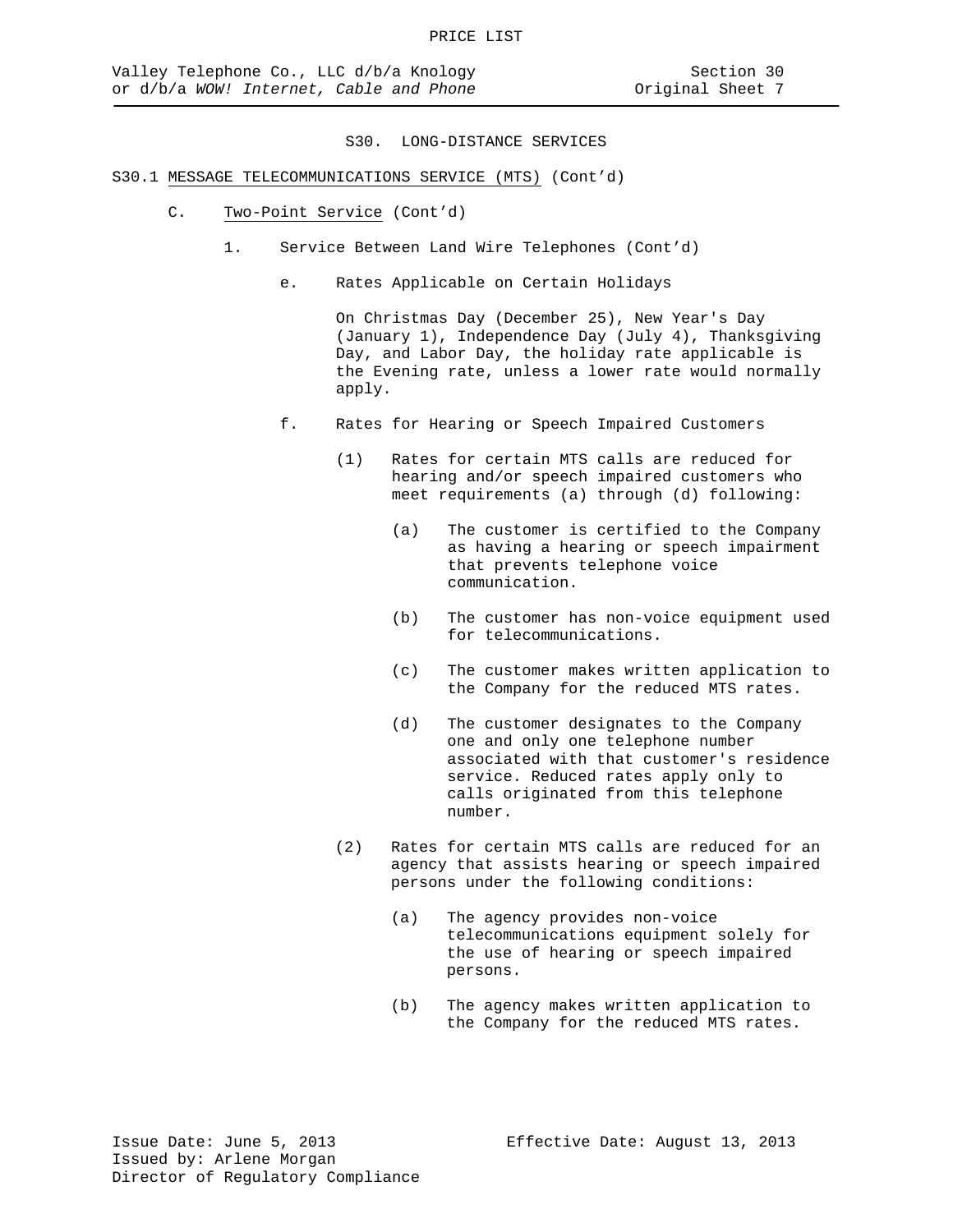- C. Two-Point Service (Cont'd)
	- 1. Service Between Land Wire Telephones (Cont'd)
		- f. Rates for Hearing or Speech Impaired Customers (Cont'd)
			- (2) (Cont'd)
				- (c) The agency designates to the Company one and only one local exchange telephone number associated with each piece of nonvoice telecommunications equipment. Each such number may be used only for calls through the non-voice telecommunications equipment. Reduced rates apply only to calls originated from such designated telephone numbers.
			- (3) All Dial Station-to-Station (DDD) messages occurring during the Day rate period originated from the designated telephone number will be discounted at 25 percent (%) off the total Basic Rate Schedule charge. All Dial Stationto-Station (DDD) messages occurring during the Evening and Night and Weekend rate periods originating from the designated telephone number will be discounted at 50 percent (%) off the total Basic Rate Schedule charge.
				- (a) The discount is applied to the total Basic Rate Schedule charge for that portion of a message occurring within the discount period. When application of the discount results in a fractional charge, the amount will be rounded down to the lower cent.
				- (b) When a message spans more than one rate period, total charges for the connection time in each rate period are calculated, discounts applied and the results for each rate period are totaled to obtain the total message charge.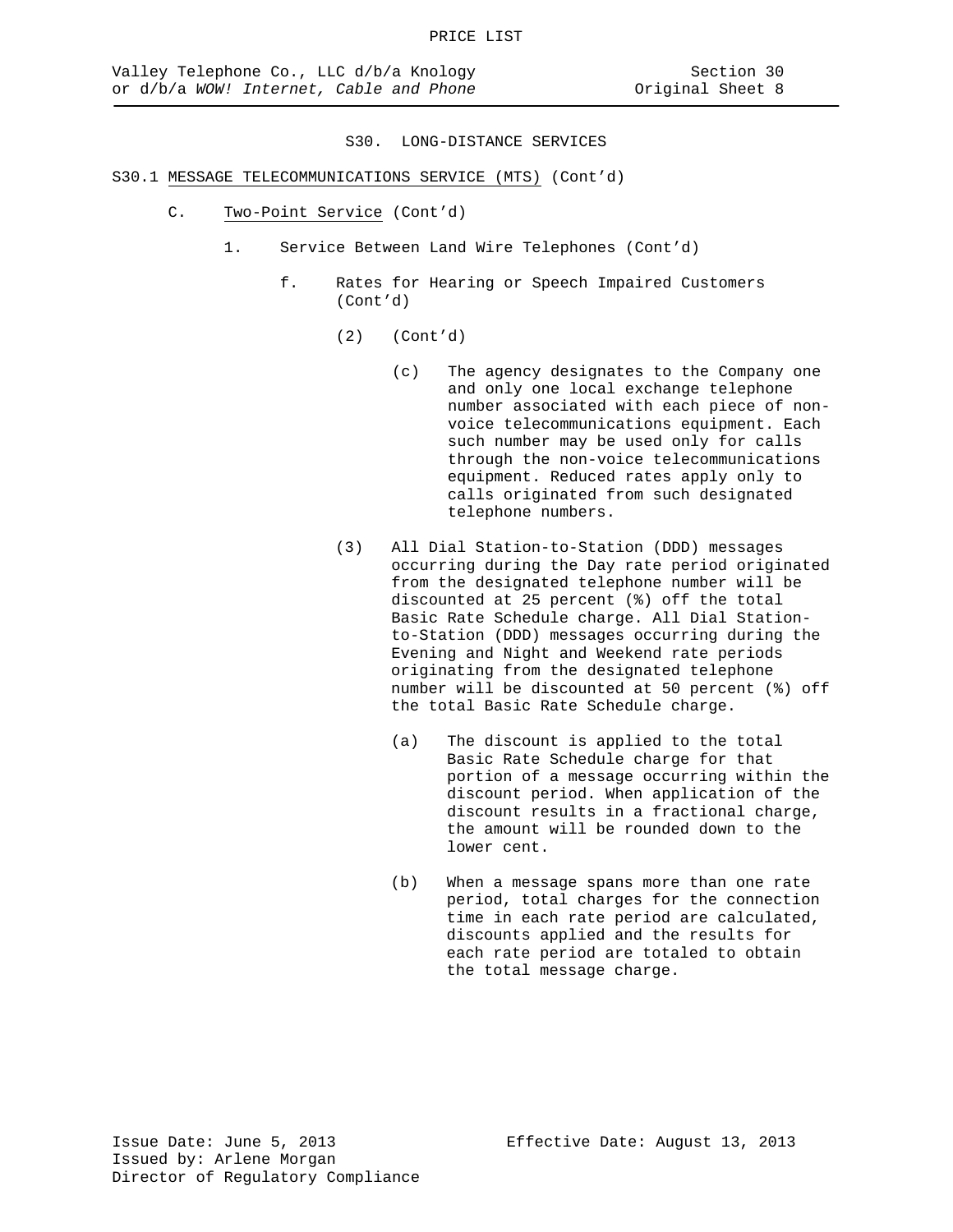# S30.1 MESSAGE TELECOMMUNICATIONS SERVICE (MTS) (Cont'd)

- C. Two-Point Service (Cont'd)
	- 1. Service Between Land Wire Telephones (Cont'd)
		- g. Operator Assisted Premium Plan (Cont'd)
			- (1) General

A premium is defined as a commission applicable to all 0+ and 0- operator assisted calls. Such premiums may be payable to subscribing customers based upon the Company's revenue generated by said calls. These calls must:

- (a) originate from a telephone line associated with the subscribing customer's account,
- (b) originate and terminate in the same LATA,
- (c) be carried and completed by the Company via Company facilities and
- (d) be billed by the Company.

An additional premium for calls billed to a BellSouth Calling Card may be payable to subscribing customers based upon the monthly revenue generated from said 0+ and 0- operator assisted calls originated from a telephone line associated with the customer's account (the "Calling Card Premium"), as set forth in S30.1.C.1.g.(3)(c) following.

- (2) Terms and Conditions
	- (a) Qualifying customers may participate in the premium plan by contacting the Company Business office to subscribe. In order to qualify for the premium plan, a customer must meet minimum revenue thresholds.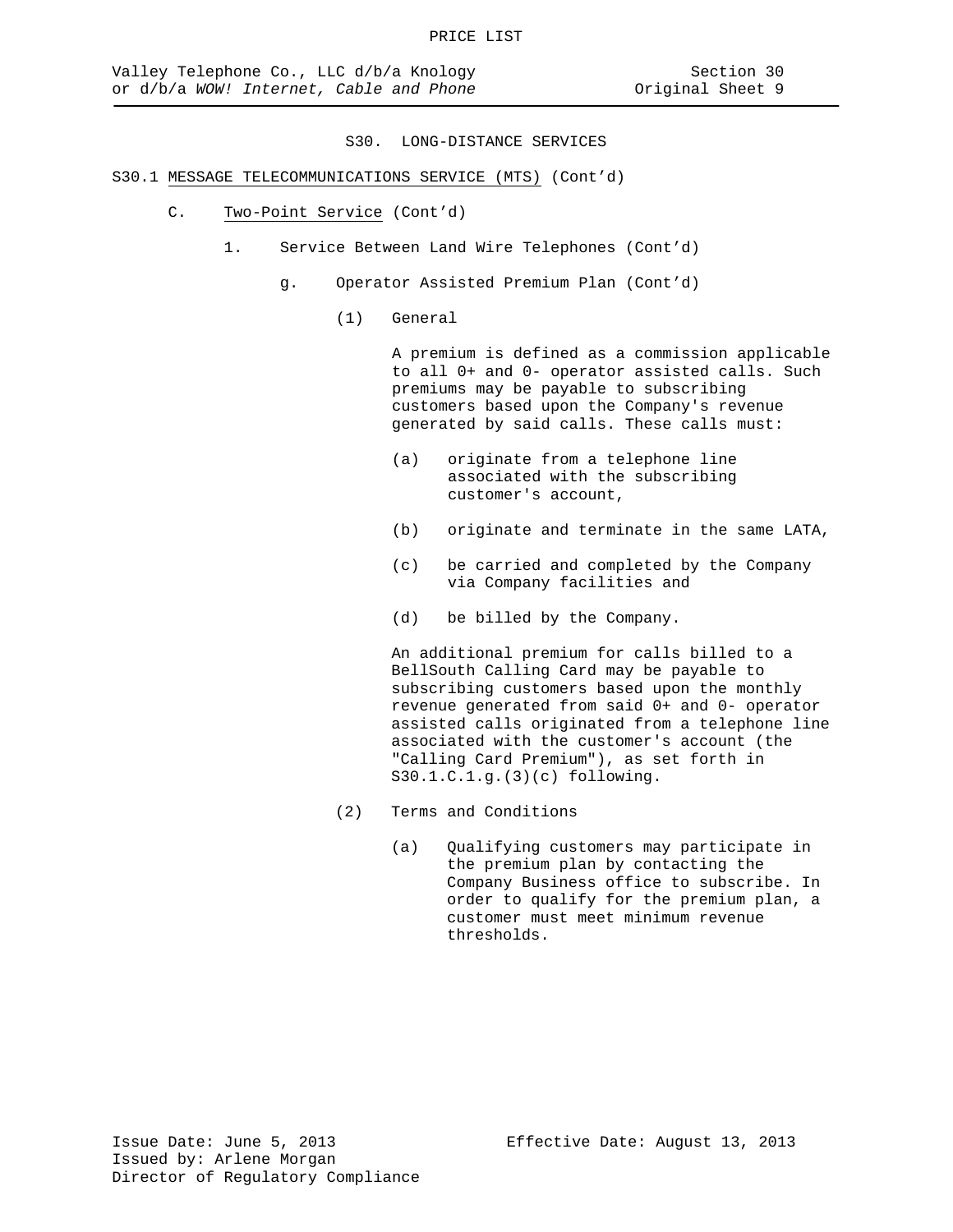- S30.1 MESSAGE TELECOMMUNICATIONS SERVICE (MTS) (Cont'd)
	- C. Two-Point Service (Cont'd)
		- 1. Service Between Land Wire Telephones (Cont'd)
			- g. Operator Assisted Premium Plan (Cont'd)
				- (2) Terms and Conditions (Cont'd)
					- (b) The Company may pay scheduled premiums to the subscribing customer. Such premiums will be based on the amount of IntraLATA revenue billed for the previous calendar month as calculated by the Company (the "Monthly Premium"), and will be paid to the customer within thirty (30) days of the end of such calendar month.
					- (c) No premiums will be paid for any month in which the subscribing customer does not meet minimum monthly revenue thresholds. If a subscribing customer does not meet minimum monthly revenue thresholds for a period of six (6) consecutive months, the Plan will be automatically terminated.
					- (d) In the event the Company billing records used to determine the premiums are destroyed or lost, the Company shall not be liable for payments of premiums on such lost data.
				- (3) Scheduled Premiums
					- (a) Monthly Scheduled Premiums may be payable to subscribing customers based upon the monthly IntraLATA revenue generated by 0+ and 0-operator assisted calls originated from the customer's telephone access line.
					- (b) On each anniversary date of the customer's subscription, up to the fifth anniversary, the Company may make a single premium payment based upon the total of Monthly Scheduled Premiums paid since the effective date of subscription to the Plan (the "Anniversary Premium"). This Anniversary Premium will be in addition to any Monthly Scheduled Premiums. The Anniversary Premium will cease after the fifth anniversary.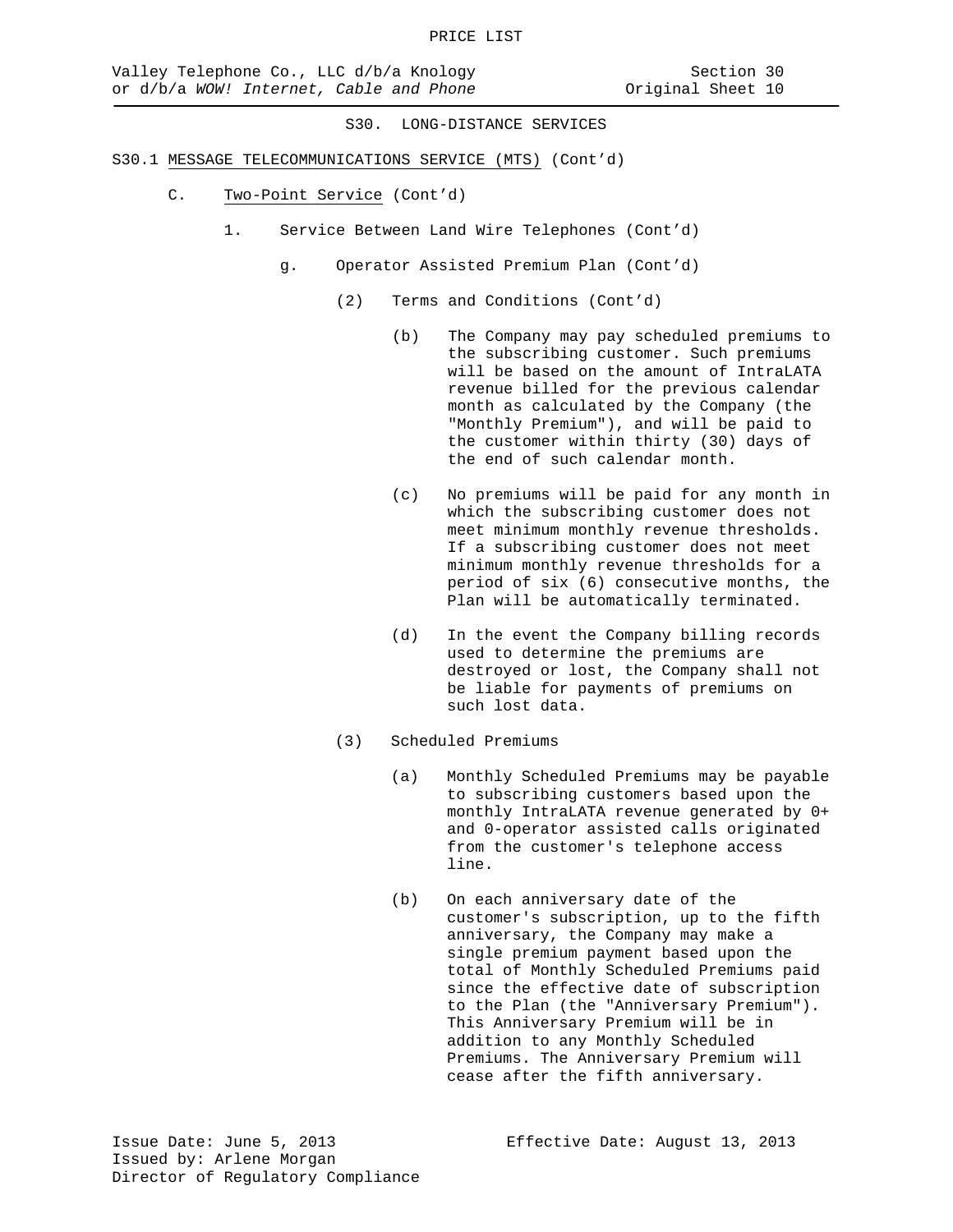- C. Two-Point Service (Cont'd)
	- 1. Service Between Land Wire Telephones (Cont'd)
		- g. Operator Assisted Premium Plan (Cont'd)
			- (3) Scheduled Premiums (Cont'd)
				- (c) The Company may pay the subscribing customer a Calling Card Premium in addition to the scheduled premiums. This Calling Card Premium shall remain constant for the duration of the customer's participation in the Plan, and shall be paid within thirty (30) days following the end of the calendar month in which the calls are billed.
		- h. Business Saver® Service
			- (1) Description
				- (a) This plan is available to business customers only.
				- (b) Customers who subscribe to Business Saver® service may choose from three options with different term commitments which provide toll volume discounts. The amount of the discount is determined by the intrastate, intraLATA Company MTS charges on the customer's monthly bill as specified in (2) following. There is no additional charge to the customer for this service.
				- (c) The discounts apply to Message Telecommunications Service (MTS) usage rates as specified in S30.1.C.1.b. preceding. The discounts do not apply to optional calling plans, operator surcharges, directory assistance charges, 976 charges, local exchange service charges or local exchange service calls.
				- (d) The discounts are applied at the billing account level and are applied after the application of the time-of-day discounts as specified in S30.1.C.1.b. preceding, of this section.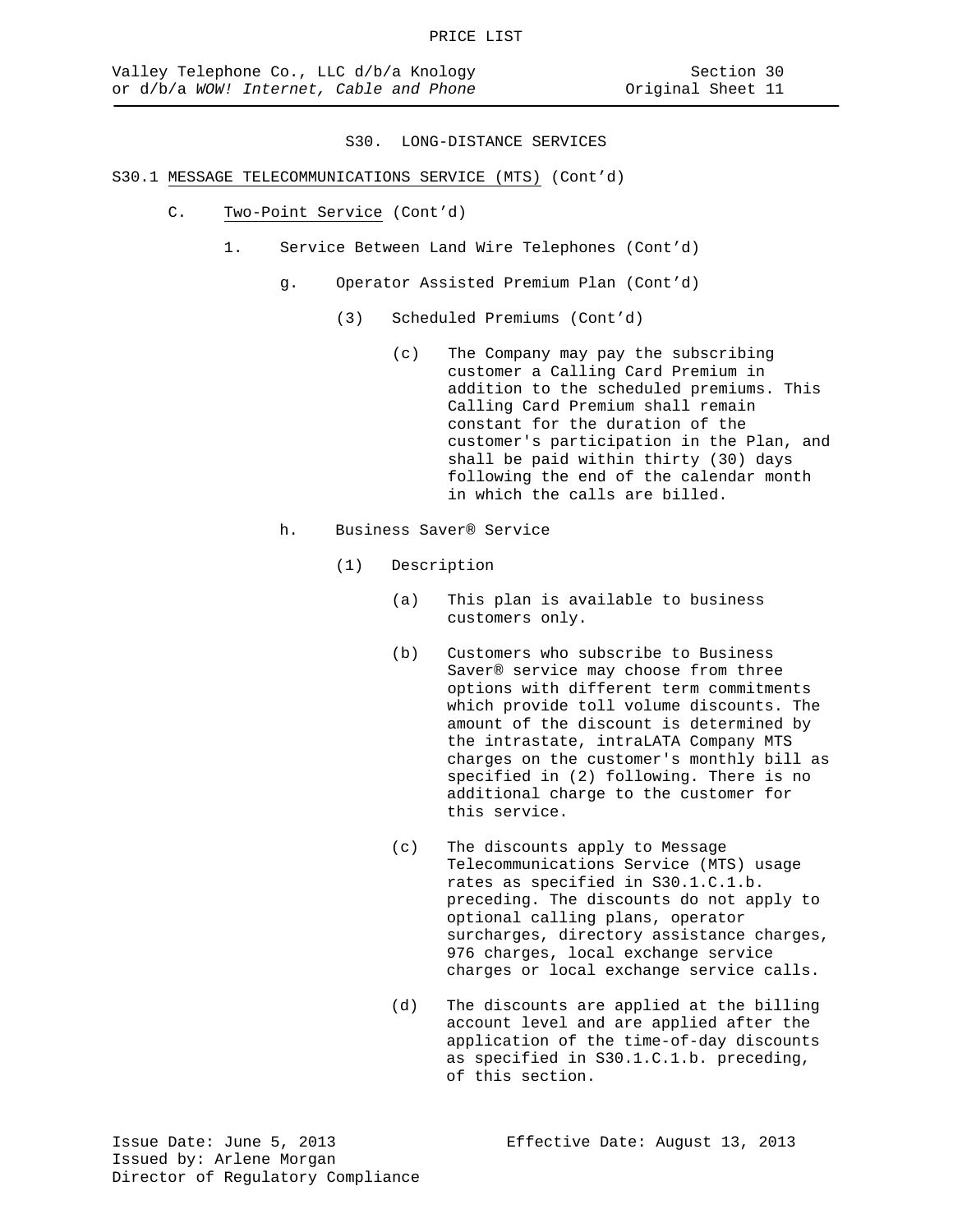# S30.1 MESSAGE TELECOMMUNICATIONS SERVICE (MTS) (Cont'd)

- C. Two-Point Service (Cont'd)
	- 1. Service Between Land Wire Telephones (Cont'd)
		- h. Business Saver Service (Cont'd)
			- (1) Description (Cont'd)
				- (e) The discounts apply only to usage incurred after the service effective date for the option.
				- (f) If the subscriber terminates a plan option prior to the term commitment, a termination liability as specified in (2) following will apply. During a 90-day grace period after subscription, the customer may disconnect the service without termination liability.
				- (g) No minimum monthly toll usage is required to subscribe to Business Saver® service.
				- (h) Neither a secondary service ordering charge nor a monthly rate will apply when subscribing to this service.
			- (2) Discounts and Charges

#### Total Monthly Usage

|                        | $$0.01-$ | $$10.01-$       | $$50.01-$       | $$75.01-$       | Termination |
|------------------------|----------|-----------------|-----------------|-----------------|-------------|
|                        | \$10.00  | \$50.00         | \$75.00         |                 | Charge      |
| Plan Option            |          | Discounts       |                 |                 |             |
| (a)Month-to-Month 0%   |          | 5%              | 10 <sub>8</sub> | 15%             | \$0         |
| $(b)12$ -Month Term 5% |          | 10 <sub>8</sub> | 15%             | 20 <sub>8</sub> | \$10.00     |
| (c)24-Month Term       | 15%      | 20 <sub>8</sub> | 25%             | 30 <sub>8</sub> | \$25.00     |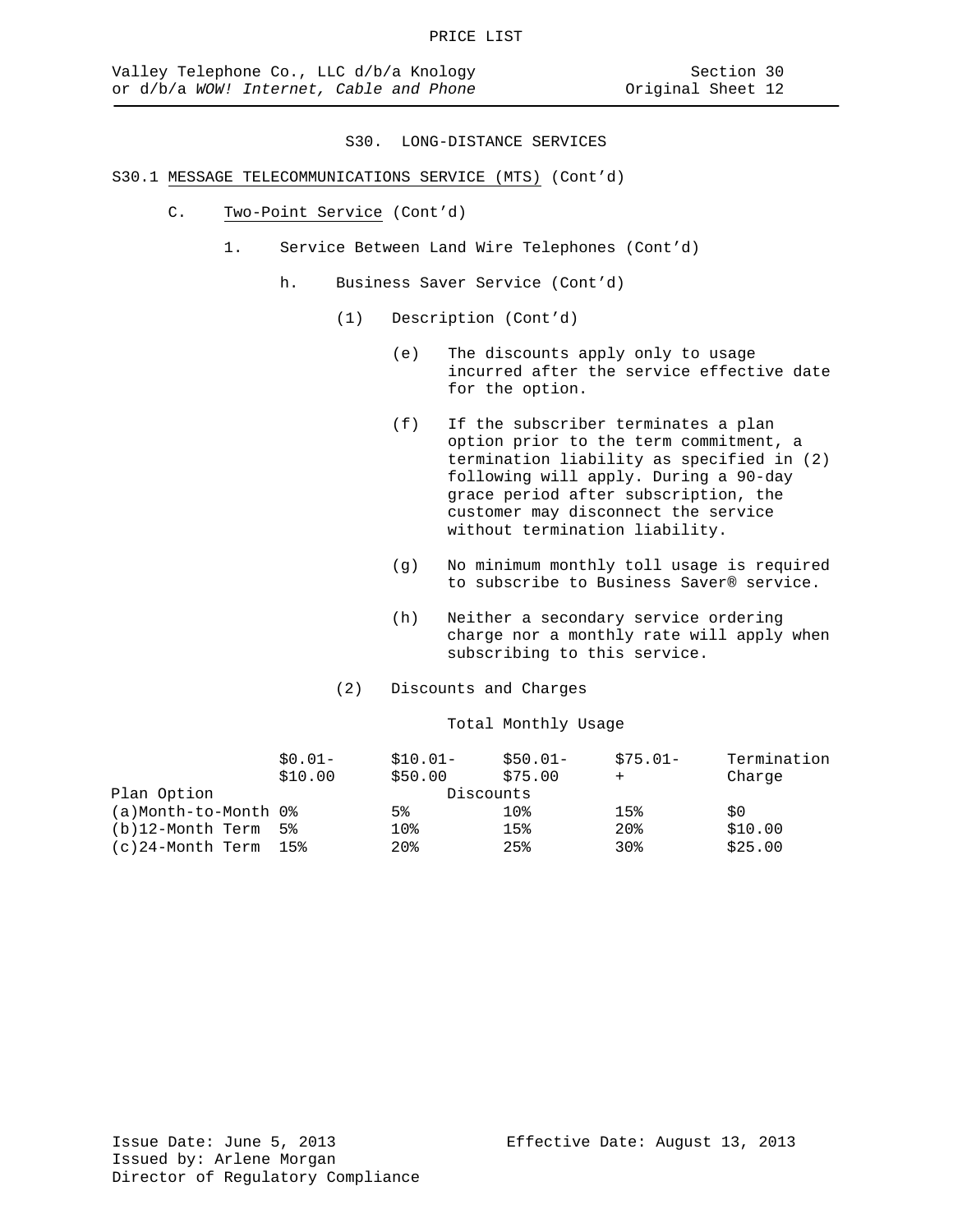- S30.1 MESSAGE TELECOMMUNICATIONS SERVICE (MTS) (Cont'd)
	- C. Two-Point Service (Cont'd)
		- 2. Service Through Mobile Telephone Service Base Stations
			- a. General
				- (1) The regulations and rates set forth following apply for Long Distance Message Mobile Telephone Service.
				- (2) Long Distance Message Mobile Telephone Service is a communication service through a base station between a mobile unit and a land wire telephone located outside the mobile service area associated with such base station, or between two mobile units served through different base stations having different rate centers.
				- (3) Long Distance Message Mobile Telephone Service also includes service through a mobile telephone service base station between a land wire telephone or mobile unit, and another station which is authorized by the Federal Communications Commission to communicate with the mobile telephone service base station, or between two such other stations.
				- (4) The party on the mobile unit placing or receiving a long distance call shall inform the mobile service operator, upon request, as to the state in which the mobile unit is located at the time of placing or receiving the call.
			- b. Rates
				- (1) The rates between the applicable land wire telephone rate center and the rate center of the serving base station, or between the rate centers of two base stations are the schedules of rates as set forth in S30.1.C.1.b. preceding.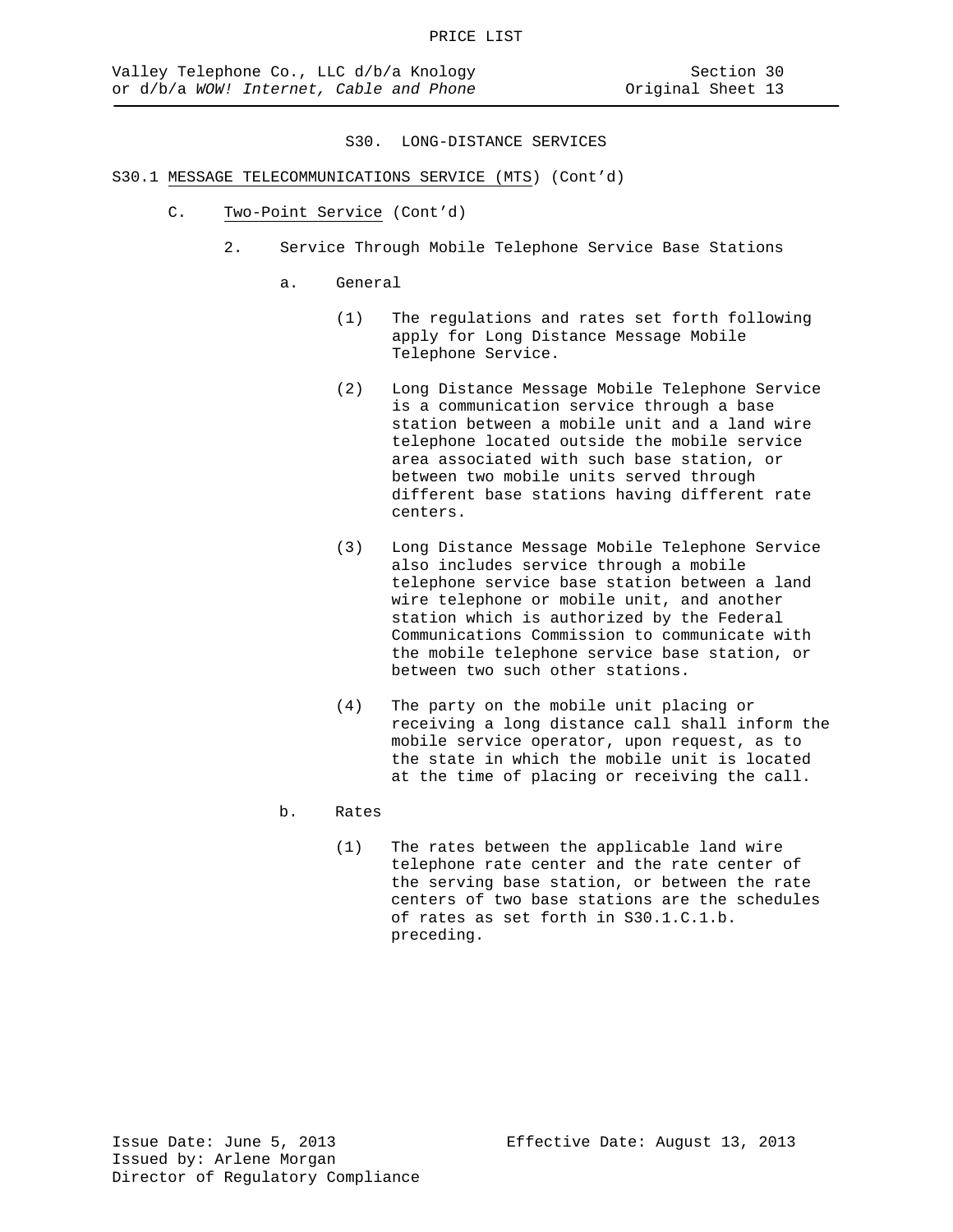- C. Two-Point Service (Cont'd)
	- 2. Service Through Mobile Telephone Service Base Stations
		- a. Rates
			- (2) Base Stations

| Station Code | Rate Center       | $V - H$ Coordinates                                                                                                                                                                     |
|--------------|-------------------|-----------------------------------------------------------------------------------------------------------------------------------------------------------------------------------------|
|              | Anniston, Ala.    | 7406 - 2304                                                                                                                                                                             |
|              |                   | 7339 - 2478                                                                                                                                                                             |
|              |                   | 8056 - 2306                                                                                                                                                                             |
|              |                   |                                                                                                                                                                                         |
|              |                   |                                                                                                                                                                                         |
|              | Decatur, Ala.     | 7324 - 2585                                                                                                                                                                             |
|              | Foley, Ala.       | 8190 - 2278                                                                                                                                                                             |
|              | Huntsville, Ala.  | 7267 - 2535                                                                                                                                                                             |
|              |                   | $8008 - 2503$                                                                                                                                                                           |
|              |                   | 8167 - 2367                                                                                                                                                                             |
|              | Monroeville, Ala. | 7944 - 2329                                                                                                                                                                             |
|              |                   | 7692 - 2247                                                                                                                                                                             |
|              | Oneonta, Ala.     | $7406 - 2435$                                                                                                                                                                           |
|              | Sand Rock, Ala.   | 7289 - 2354                                                                                                                                                                             |
|              |                   | 7354 - 2714                                                                                                                                                                             |
|              |                   | 7643 - 2535                                                                                                                                                                             |
|              | Columbus, Ga.     | $7556 - 2045$                                                                                                                                                                           |
|              |                   | Arab. Ala.<br>Atmore, Ala.<br>Birmingham, Ala. 7518 - 2416<br>Collinsville, Ala. 7294 - 2370<br>Millry, Ala.<br>Mobile, Ala.<br>Montgomery, Ala.<br>Sheffield, Ala.<br>Tuscaloosa, Ala. |

- 3. Service Through Miscellaneous Common Carriers
	- a. Service is available to and from customers of a Miscellaneous Common Carrier with which arrangements have been made for the interchange of telephone traffic and is furnished through interconnecting equipment and local connecting facilities provided by the Company.
	- b. The rates between the applicable wire telephone rate center and the rate center of the Miscellaneous Common Carrier are the rates set forth in this Tariff for two-point service. The rate center of the Miscellaneous Common Carrier is the wire telephone rate center of the Company serving exchange. An additional charge which the Miscellaneous Common Carrier bills to and collects from its customer is applicable to the remainder of the haul as set forth in the Miscellaneous Common Carrier's tariff on file with the Alabama Public Service Commission.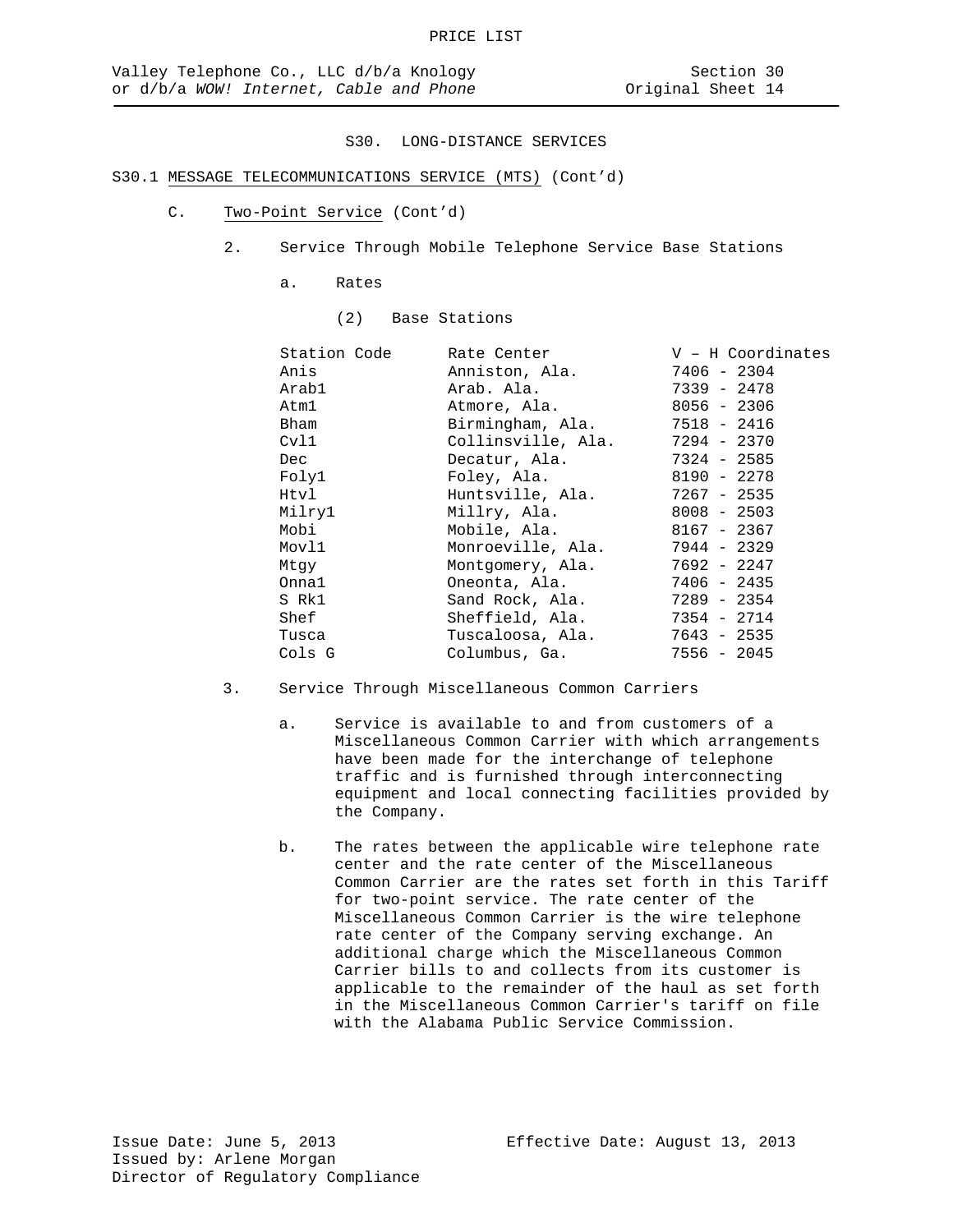- D. Airline Mileage Between Rate Centers
	- 1. General
		- a. For the purpose of determining airline mileages vertical and horizontal grid lines have been established across the State of Alabama. The spacing between adjacent vertical grid lines and between horizontal grid lines represents a distance of one coordinate unit. This unit is the square root of 0.1, expressed in airline miles. A vertical (V) and a horizontal (H) coordinate is computed for each rate center from its latitude and longitude location by use of appropriate map-projection equations. A pair of V-H coordinates locates a rate center, for determining airline mileages, at a particular intersection of an established vertical grid line with an established horizontal grid line. The distance between any two rate centers is the airline mileage computed as explained in S30.1.D.2. following.
		- b. For long distance message telecommunications service the rate center for a point not listed in this section is the rate center for the central office to which the point is assigned for long distance telecommunications rate purposes; where the point is not assigned to a central office, the rate center is the location of the point.
	- 2. Determination Of Airline Mileages
		- a. To determine the rate distance between any two rate centers proceed as follows.
			- (1) Obtain the "V" and "H" coordinates for each rate center.
			- (2) Obtain the difference between the "V" coordinates of the two rate centers. Obtain the difference between the "H" coordinates. The difference is always obtained by subtracting the smaller coordinates from the larger coordinates.
			- (3) Divide each of the differences obtained in S30.1.D.2.a.(2) by three, rounding each quotient to the nearer integer.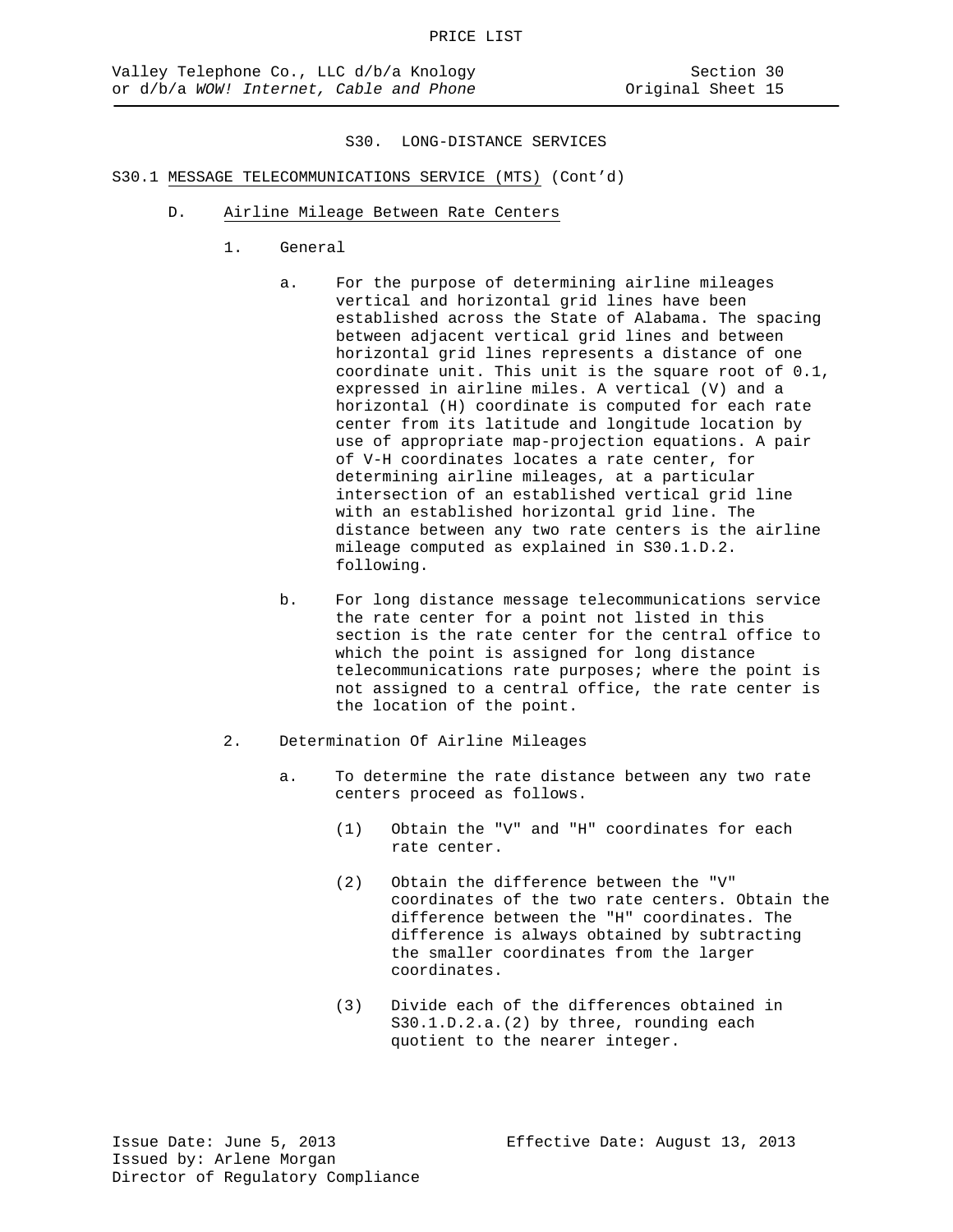- S30.1 MESSAGE TELECOMMUNICATIONS SERVICE (MTS) (Cont'd)
	- D. Airline Mileage Between Rate Centers (Cont'd)
		- 2. Determination of Airline Mileages (Cont'd)
			- a. (Cont'd)
				- (4) Square these two integers and add the two squares. If the sum of the squares is greater than 1777, divide the integers obtained in (3) by three and repeat this step. Repeat this process until the sum of the squares obtained is less than 1778.
				- (5) The number of successive divisions by three in steps (3) and (4) determines the value of "N". Multiply the final sum of the two squares obtained in (4) by the multiplier specified in the following table for the value "N" preceding.

| Ν  | Multiplier | Minimum Rate Mileage |
|----|------------|----------------------|
| 1. | 0.9        |                      |
| 2  | 8.1        | 41                   |
| 3  | 72.9       | 121                  |
| 4  | 656.1      | 361                  |
| 5  | 5,904.9    | 1,081                |
| 6  | 53, 144. 1 | 3,241                |
|    |            |                      |

(6) Obtain square root of product in (5) and with any resulting fraction, round up to next higher integer. This is the message rate mileage except that when the mileage so obtained is less than the minimum rate mileage shown in (5) preceding, the minimum rate mileage corresponding to the "N" value is applicable.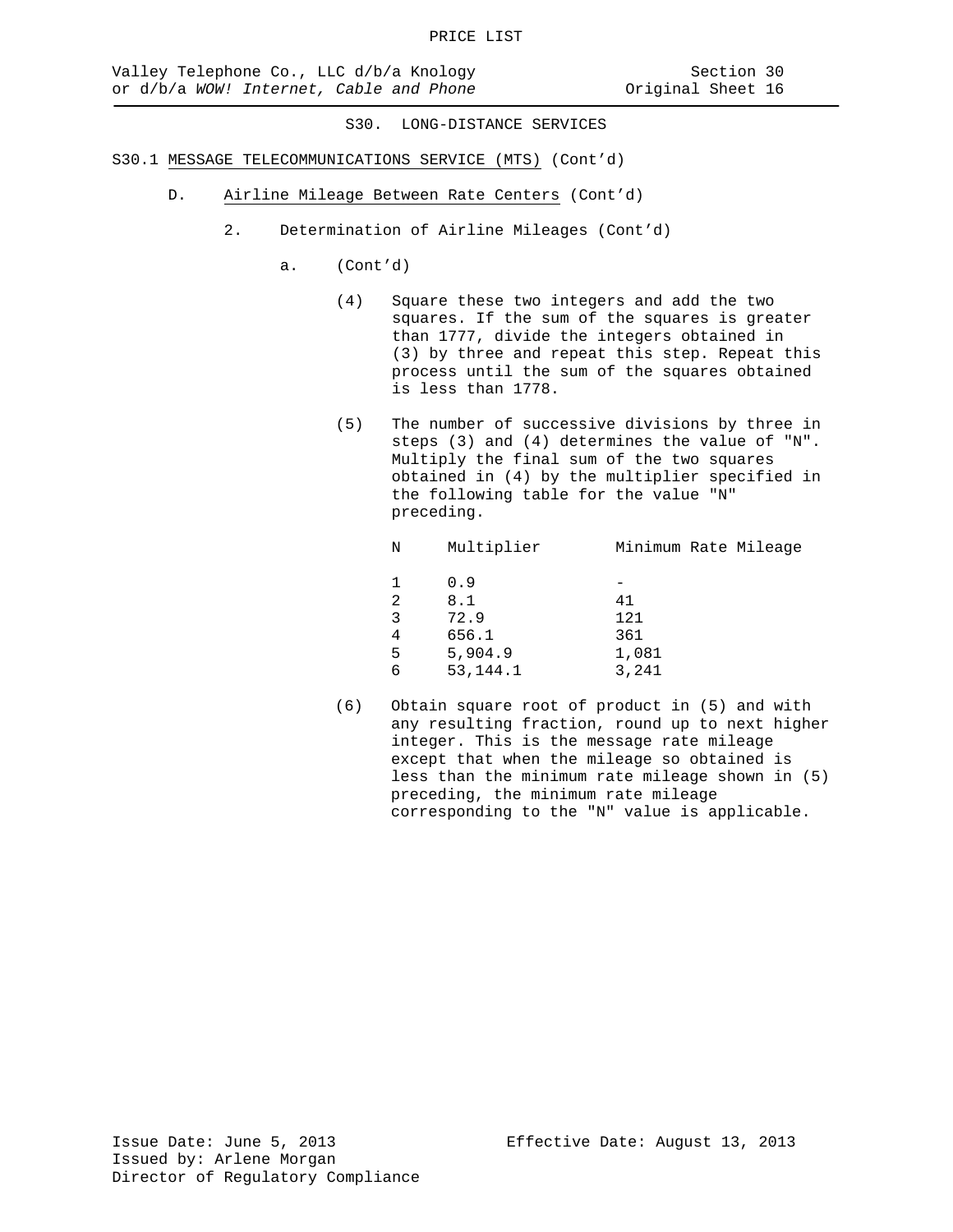# S30.1 MESSAGE TELECOMMUNICATIONS SERVICE (MTS) (Cont'd)

- E. IntraLATA Long-Distance Operator Verification/Interruption Service
	- 1. General

Intra-LATA Verification Service provides operator assistance in determining if a called line is in use. Intra-LATA Interruption Service provides for operator interruption of voice conversation in progress on a line to advise the interrupted subscriber that the interrupting party has an emergency need to reach him. Data use of a subscriber line will be verified, if verifiable, but not interrupted. The customer may request these intra-LATA long distance services for a charge, where facilities are available, by calling the "0" operator within their intra-LATA calling area.

2. Application of Charges

The charges specified in S30.1.E.3. will apply to all requests except:

- a. emergency requests from official emergency agencies when the request is received on an agency line from agency personnel;
- b. emergency requests in which the caller identifies that the request is to one of the following:
	- (1) an official public emergency agency,
	- (2) an emergency medical number, or<br>(3) a privately endowed and operate
	- a privately endowed and operated suicide, drug, alcohol, or runaway crisis reporting center; or
- c. requests in which the operator encounters a trouble condition or has reason to believe a trouble condition exists.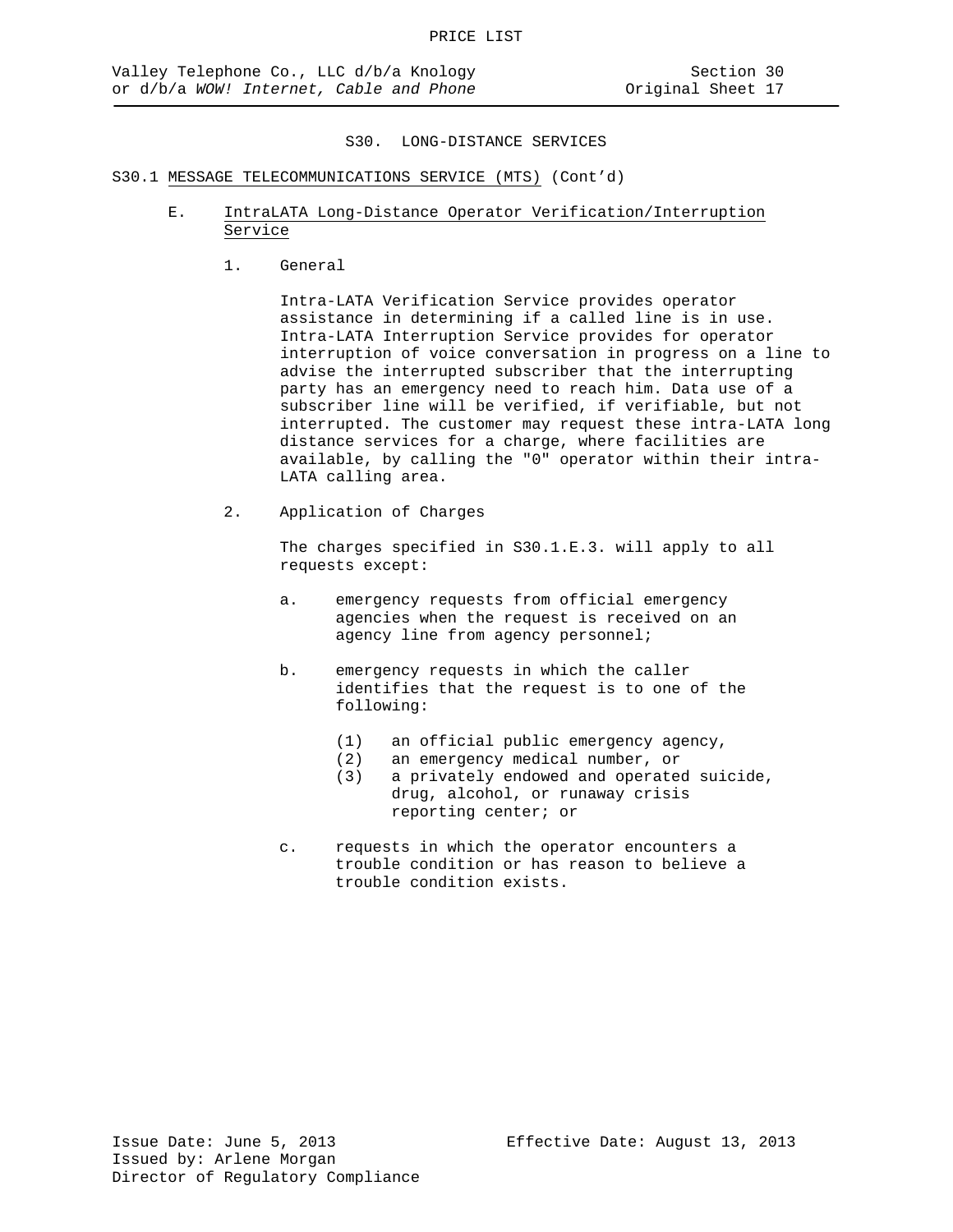# S30.1 MESSAGE TELECOMMUNICATIONS SERVICE (MTS) (Cont'd)

- E. IntraLATA Long-Distance Operator Verification/Interruption Service
	- 3. Rates
		- a. Verification:

A charge applies each time the operator verifies a line is in use.

|                   | Rate   |
|-------------------|--------|
| Each Verification | \$1.10 |

b. Interruption:

A charge applies each time the operator interrupts voice conversation in progress and does not depend on whether the called party agrees to release the line.

Each Interruption \$1.10

- c. If an operator both verifies the condition of the line and interrupts conversation on the same request, only the interrupt charge applies.
- d. The charges for Intra-LATA Verify/Interrupt Service are in addition to any applicable message rates.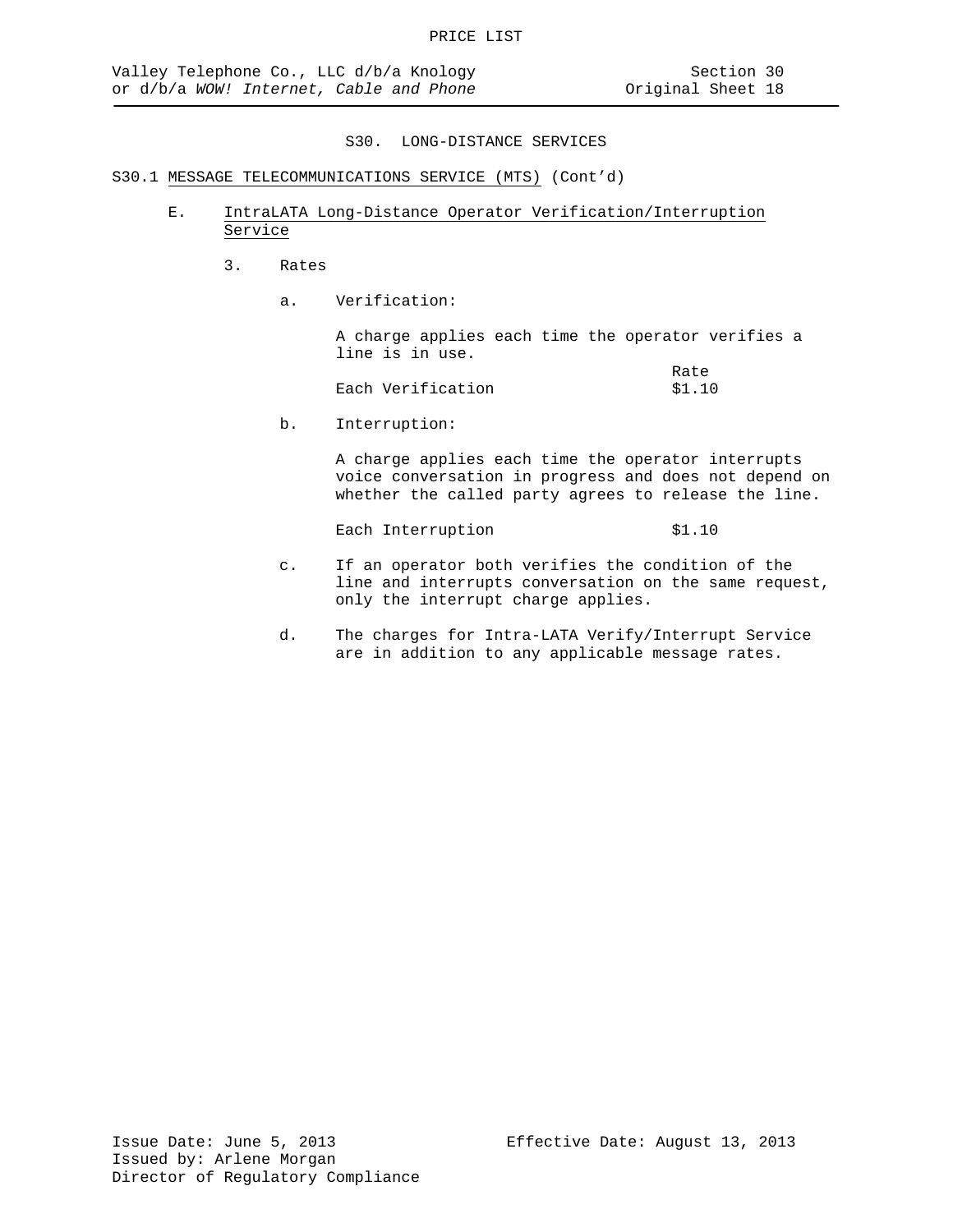- F. Intra-Npa Long Distance Operator Service Requiring Telephone Number Assistance
	- 1. Intra-NPA Long Distance Operator Service Requiring Telephone Number Assistance is that service for which the operator is required to obtain the telephone number of the called party in order to complete the call. This service is furnished in conjunction with an intra-NPA long distance call placed through a "0" operator.
	- 2. Application of Charges
		- a. The charge specified in S30.1.F.3. will be applicable to all subscribers except for residence customers who are unable to use a telephone directory because of a visual or physical handicap which can be confirmed by a physician, appropriate group, or agency.
		- b. Telephone Number Assistance Charge
			- (1) A telephone number assistance charge applies to operator-assisted intra-NPA long distance Station-to-Station of Person-to-Person calls for which the "0" operator is required to obtain or to attempt to obtain the telephone number of the called party in order to complete the call.
			- (2) Only one telephone number assistance charge will apply on any operator Person-to-Person intra-NPA long distance call.
			- (3) On a completed collect intra-NPA long distance call, a telephone number assistance charge will be billed to the same telephone number or account number billed for the intra-NPA long distance call.
			- (4) A service charge, as specified in S3.6.C., for the long distance operator obtaining, or attempting to obtain, the telephone number of the called party will apply to all telephone number assistance calls described in S3.6.
	- 3. Service Charge
		- a. Telephone Number Assistance Service Charge \$1.10/call